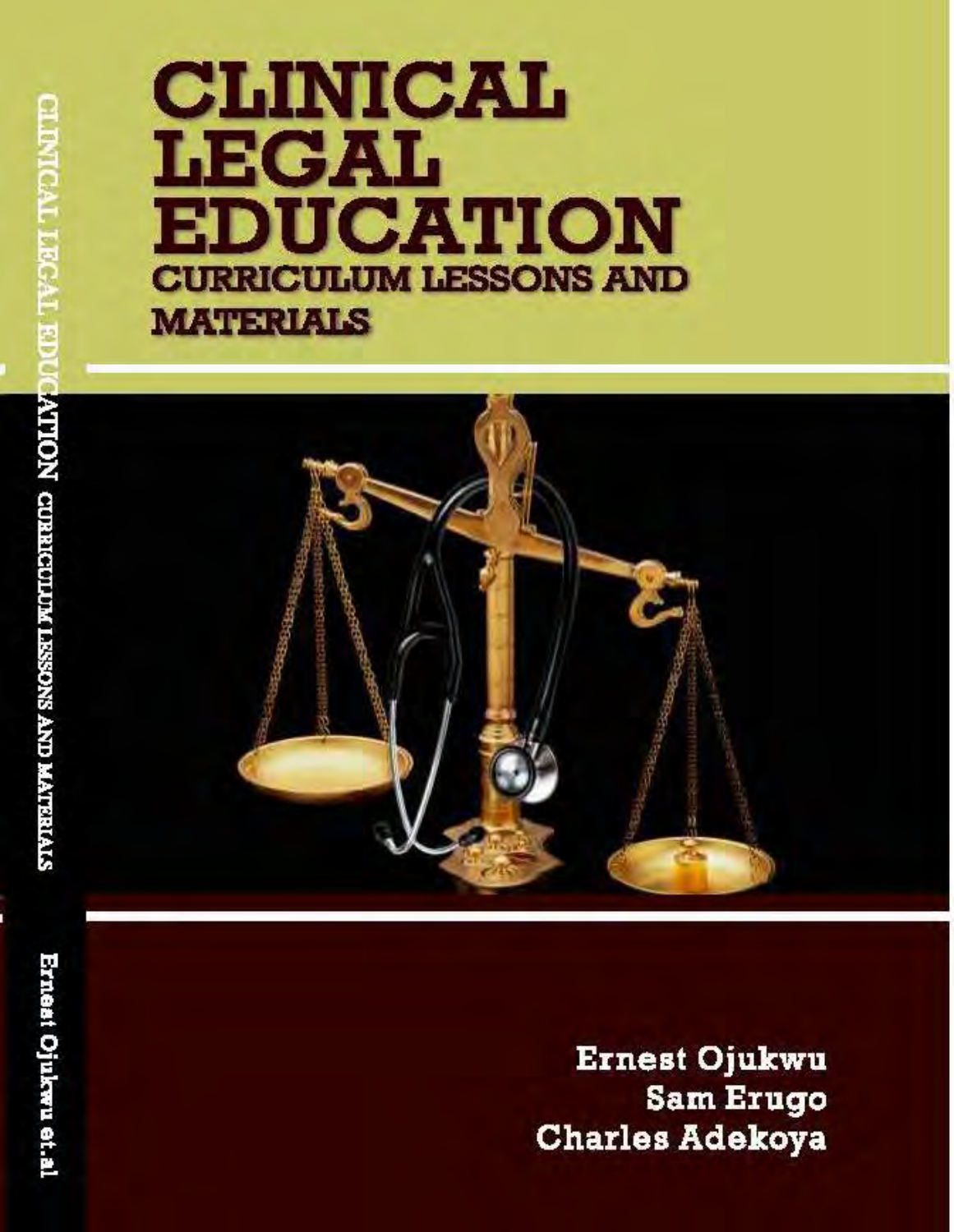# **CLINICAL LEGAL EDUCATION: CURRICULUM LESSONS AND MATERIALS**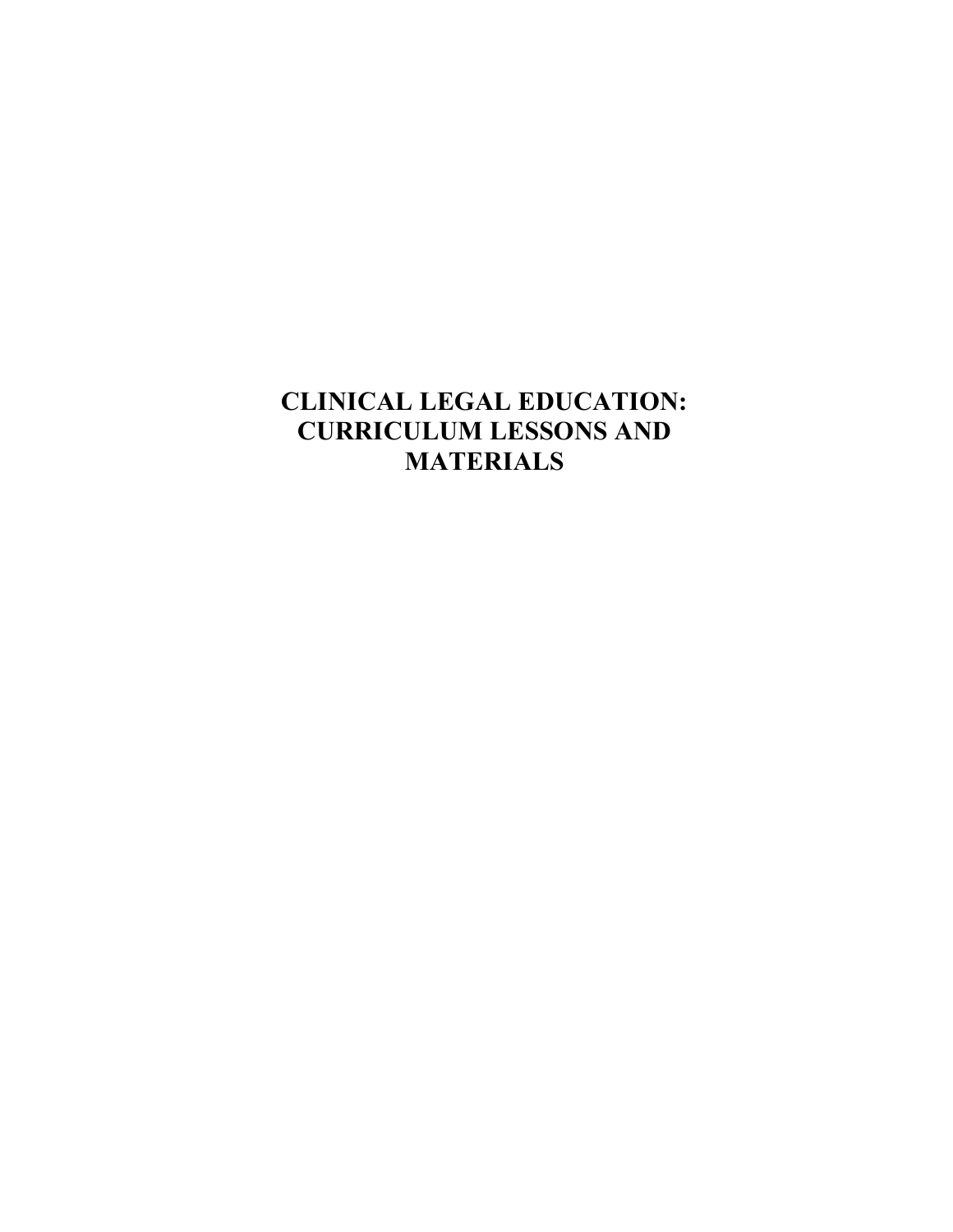This publication was supported by

# **MacArthur Foundation**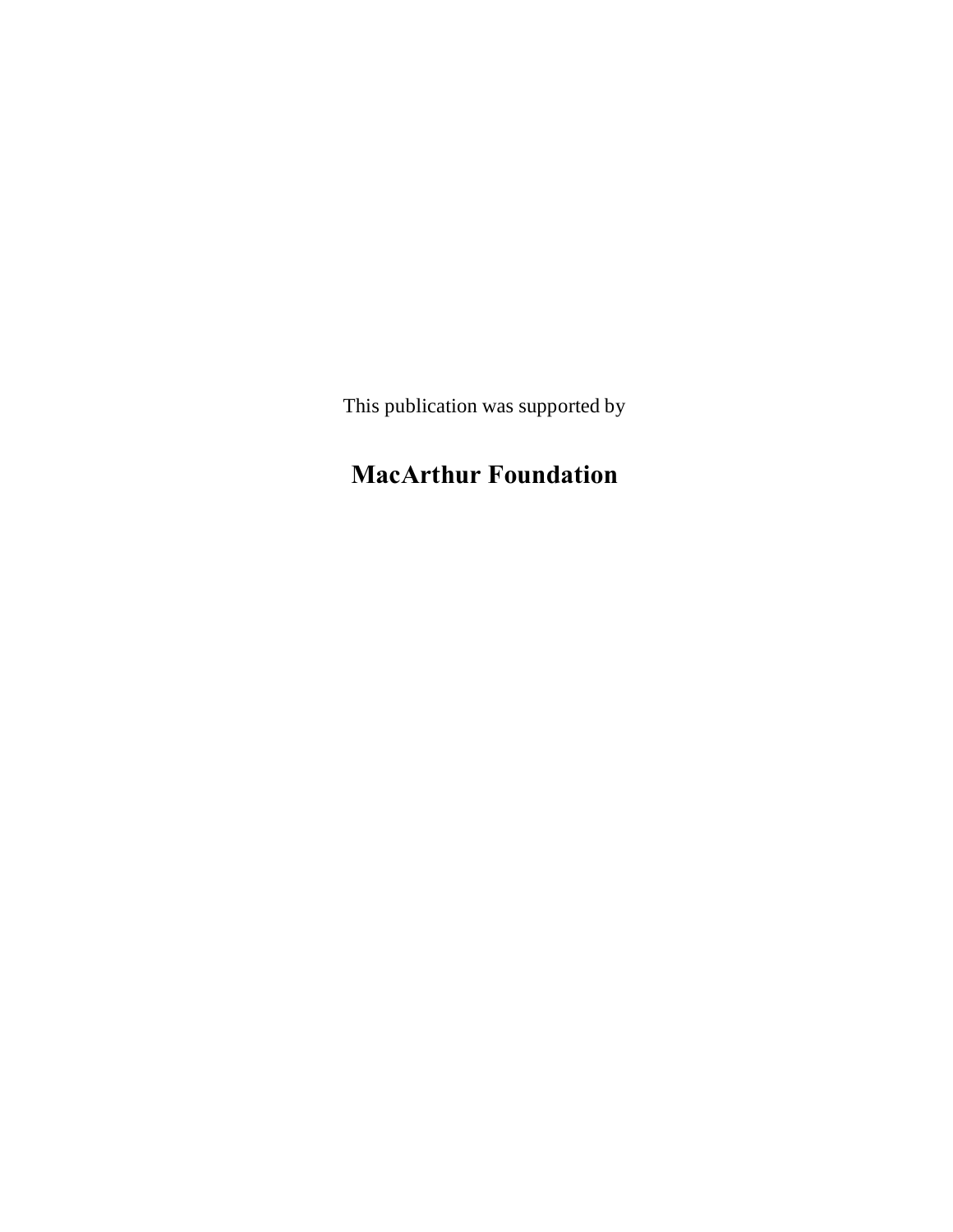# **CLINICAL LEGAL EDUCATION: CURRICULUM LESSONS AND MATERIALS**

**Ernest Ojukwu Sam Erugo Charles Adekoya** 



**Network of University Legal Aid Institutions** 

Abuja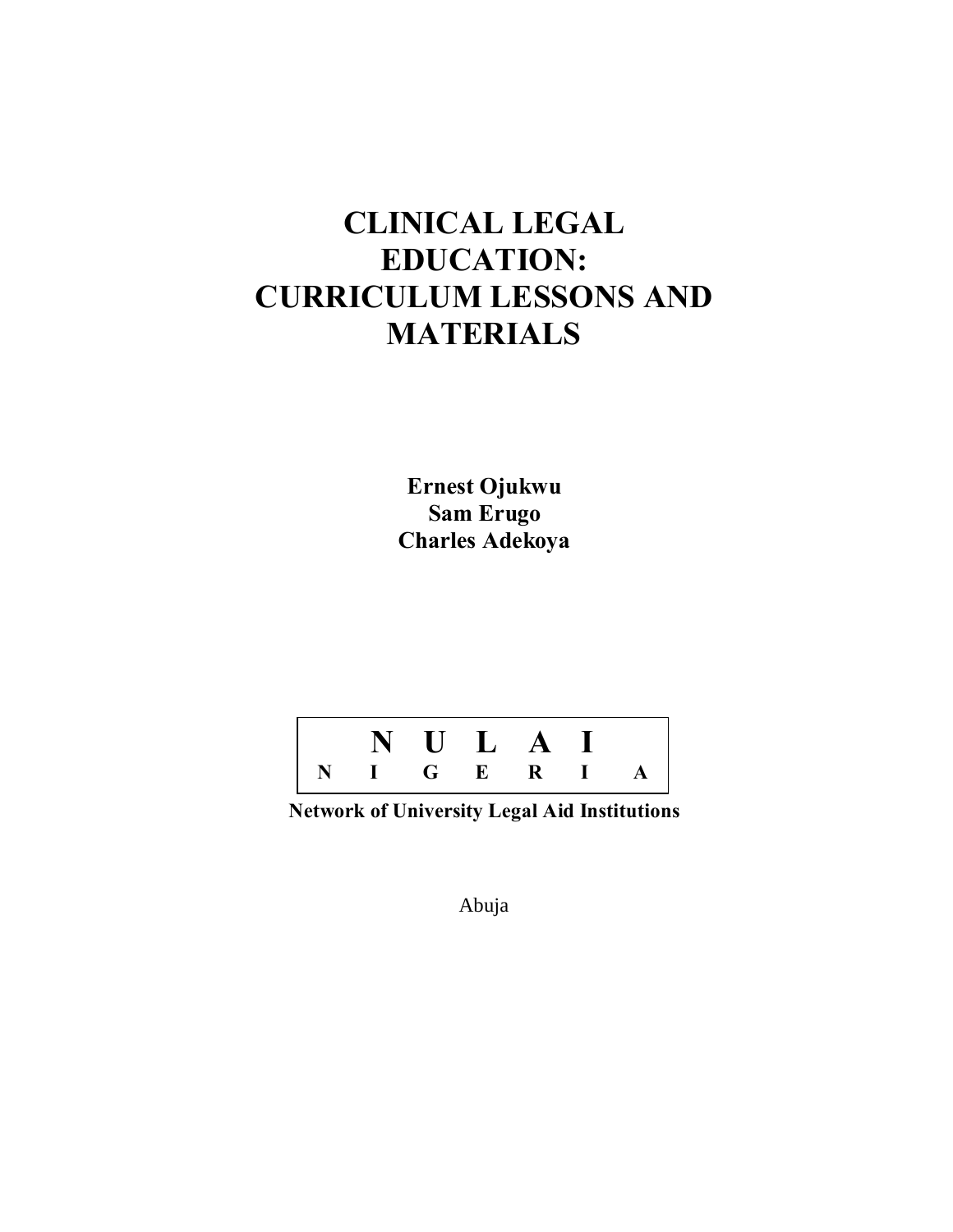## **NULAI Nigeria**

## *Published by*

Network of University Legal Aid Institutions (NULAI Nigeria) Suite 9A 2<sup>nd</sup> Floor City Plaza Plot 596 Ahmadu Bello Way Garki II Abuja P.M.B. 274 Area 10 Garki Abuja Tel, +234-9-290 0609; 803-7877095 www.nulai.org

## **ISBN: 978-978-932-380-7**

## Copyright © 2013 by Network of University Legal Aid Institutions (NULAI Nigeria)

All rights reserved. No part of this publication may be reproduced, stored in a retrieval system, or transmitted, in any form or by any means, electronic, mechanical, photocopying, recording, or otherwise, without the prior permission of NULAI Nigeria.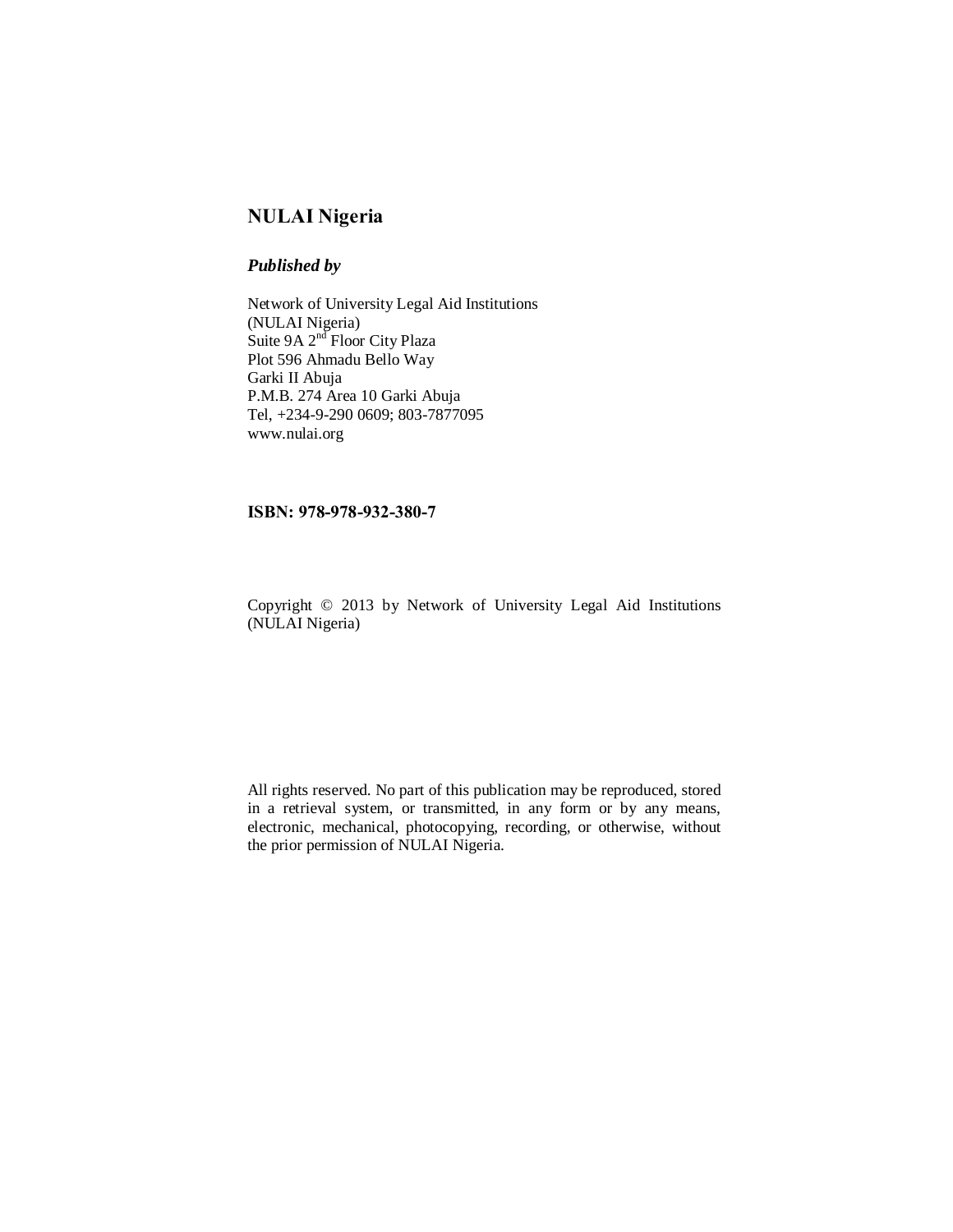# **CONTENTS**

| <b>About the Authors</b> |                                                            |     |
|--------------------------|------------------------------------------------------------|-----|
| Preface                  |                                                            | vii |
|                          | <b>Chapter 1 –</b> Clinical Legal Education Curriculum for |     |
|                          | Nigerian Universities                                      | 1   |
|                          | <b>Chapter 2 –</b> Ethics and Professional Responsibility  | 15  |
|                          | Chapter 3 - Legal Research                                 | 31  |
|                          | <b>Chapter 4 -</b> Law Office Management                   | 49  |
|                          | <b>Chapter 5 -</b> Legal Writing 1                         | 59  |
|                          | <b>Chapter 6 -</b> Legal Writing 2                         | 67  |
|                          | <b>Chapter 7 –</b> Client Interviewing and Counselling and |     |
|                          | Witness Interviewing                                       | 83  |
| Chapter 8 -              | <b>Alternative Dispute Resolution</b>                      | 101 |
| Chapter 9 -              | Social Justice and Access to Justice                       | 113 |
| <b>Chapter 10-</b>       | Public Interest Lawyering                                  | 125 |
| <b>Chapter 11-</b>       | <b>Case Studies</b>                                        | 135 |
| <b>Appendix</b> ó        | Suggested Clinical Law Teacher¢s Skills                    |     |
|                          | Resources                                                  | 187 |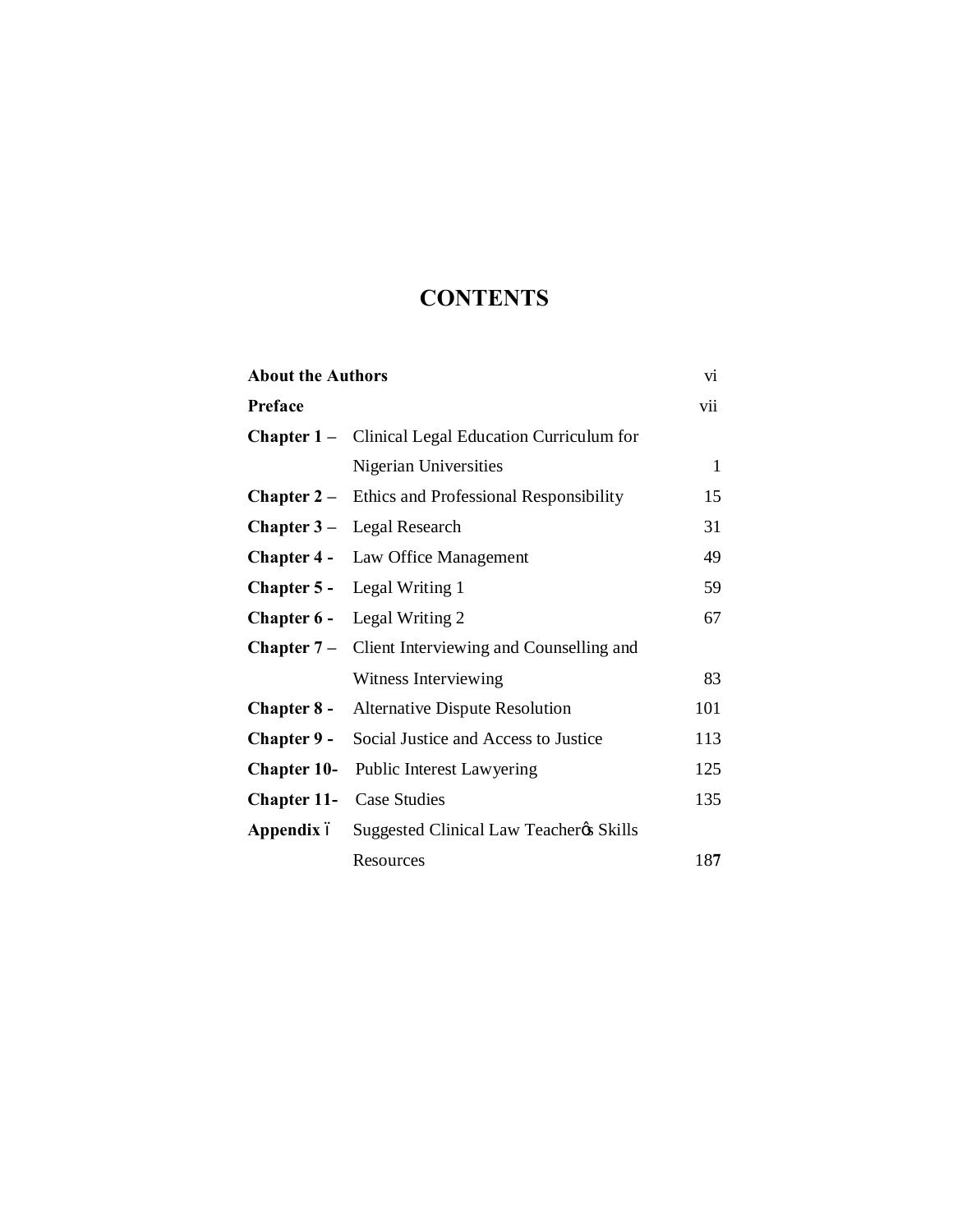## **ABOUT THE AUTHORS**

## **Ernest Ojukwu**

Deputy Director-General and Head, Augustine Nnamani Campus, Nigerian Law School, Enugu; President Network of University Legal Aid Institutions (NULAI Nigeria); Formerly Associate Professor and Dean, Faculty of Law Abia State University Uturu, Nigeria. Ernest Ojukwu has conducted many clinical legal education conferences, teacher training and curriculum development workshops in Nigeria and presented on legal education and clinical legal education themes at many international conferences organised by the Global Association of Justice Education (GAJE), International Journal of Clinical Legal Education (IJCLE)/Australian Clinical Legal Education Conference, American Association of Law Schools (AALS), International Bar Association (IBA), African Network of Constitutional Lawyers (ANCL), and Harvard Law School& Global Legal Education Forum and many more.

#### **Sam Erugo,** Ph.D

Coordinator Abia State University (ABSU) Law Clinic and Head of Department of Jurisprudence, International and Public Law, Abia State University Uturu Nigeria. Dr. Sam Erugo has presented lessons and conducted sessions at many clinical legal education teacher training workshops in Nigeria and has been speaker on legal education at the Nigerian Association of Law Teachers.

#### **Charles Adekoya,** Ph.D

Coordinator of Olabisi Onabanjo University Law Clinic and Sub-Dean Post Graduate Department, Olabisi Onabanjo Univerity Ogun State Nigeria. Dr. Charles Adekoya has presented on legal education at the International Journal of Clinical Legal Education Conference and was also a presenter on the role of law clinics on access to justice at the The Protection Project conference at Eqypt organised by the John Hopkins University and Faculty of Law University of Alexandria, Egypt.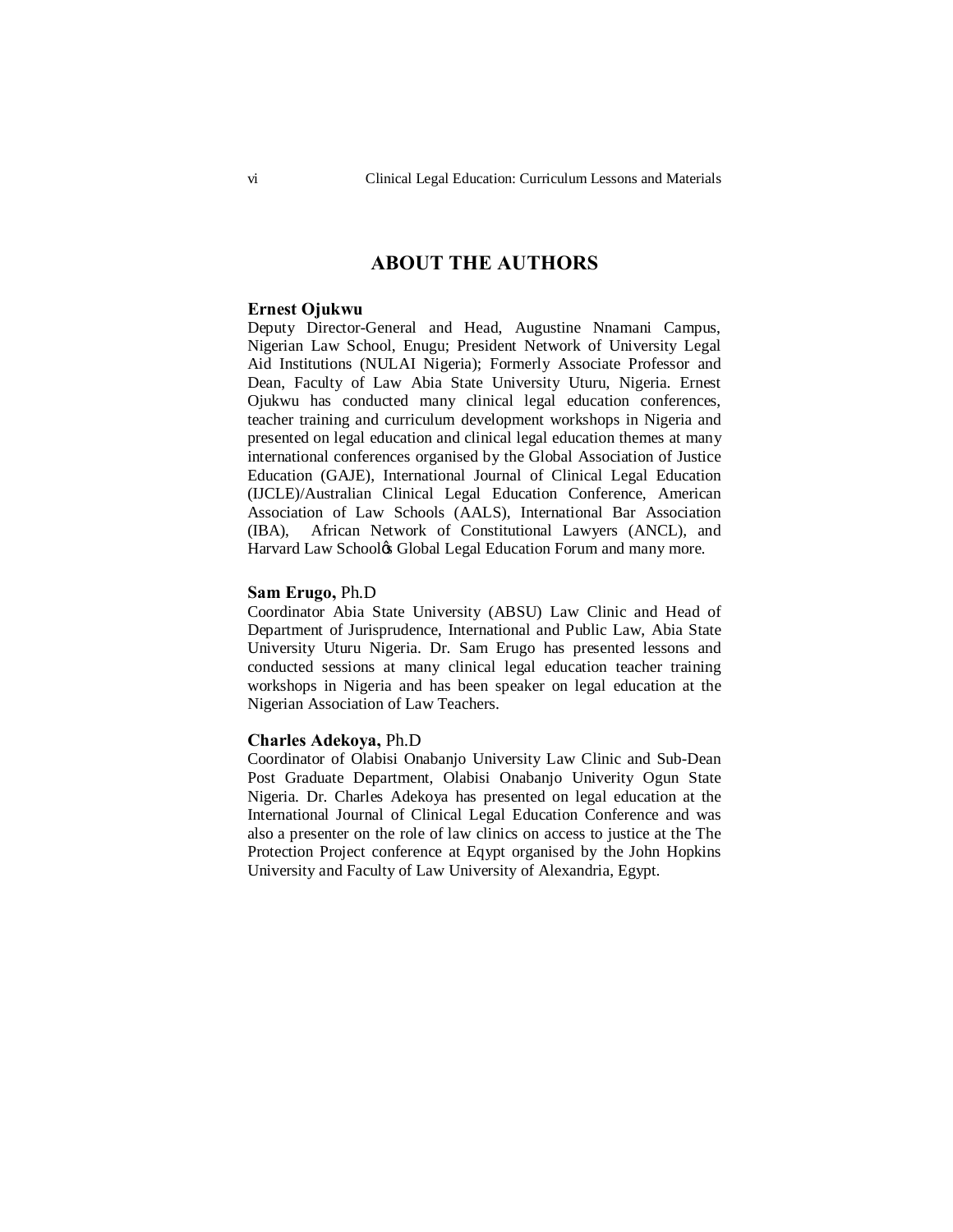## **PREFACE**

In 2006, the Network of University Legal Aid Institutions (NULAI Nigeria) developed a Clinical Legal Education Curriculum for Nigerian Universitiesø Law Faculties and Law Clinics. Many Law Clinics adopted the curriculum. After using it for many years, NULAI Nigeria with the support of MacArthur Foundation set up a committee to review the curriculum and suggest more detailed lessons to guide clinical law teachers and students in the clinics $\varphi$ academic and service programmes. The reviewed curriculum was further subjected to a discussion at a conference attended by many clinical law teachers to validate the review based on our shared experience.

*Clinical Legal Education: Curriculum, Lessons and Materials* is a product of the in-depth review. The contents are meant to serve as a model providing guidance only to any Law Faculty, Law Clinic, Law Teacher or Trainer. The user is free to modify the curriculum and lessons as much as needful.

We thank all clinical law teachers who assisted in the production of this work and *The John D. and Catherine T. MacArthur Foundation* for supporting the publication of this book.

**Ernest Ojukwu** 

**March 2013**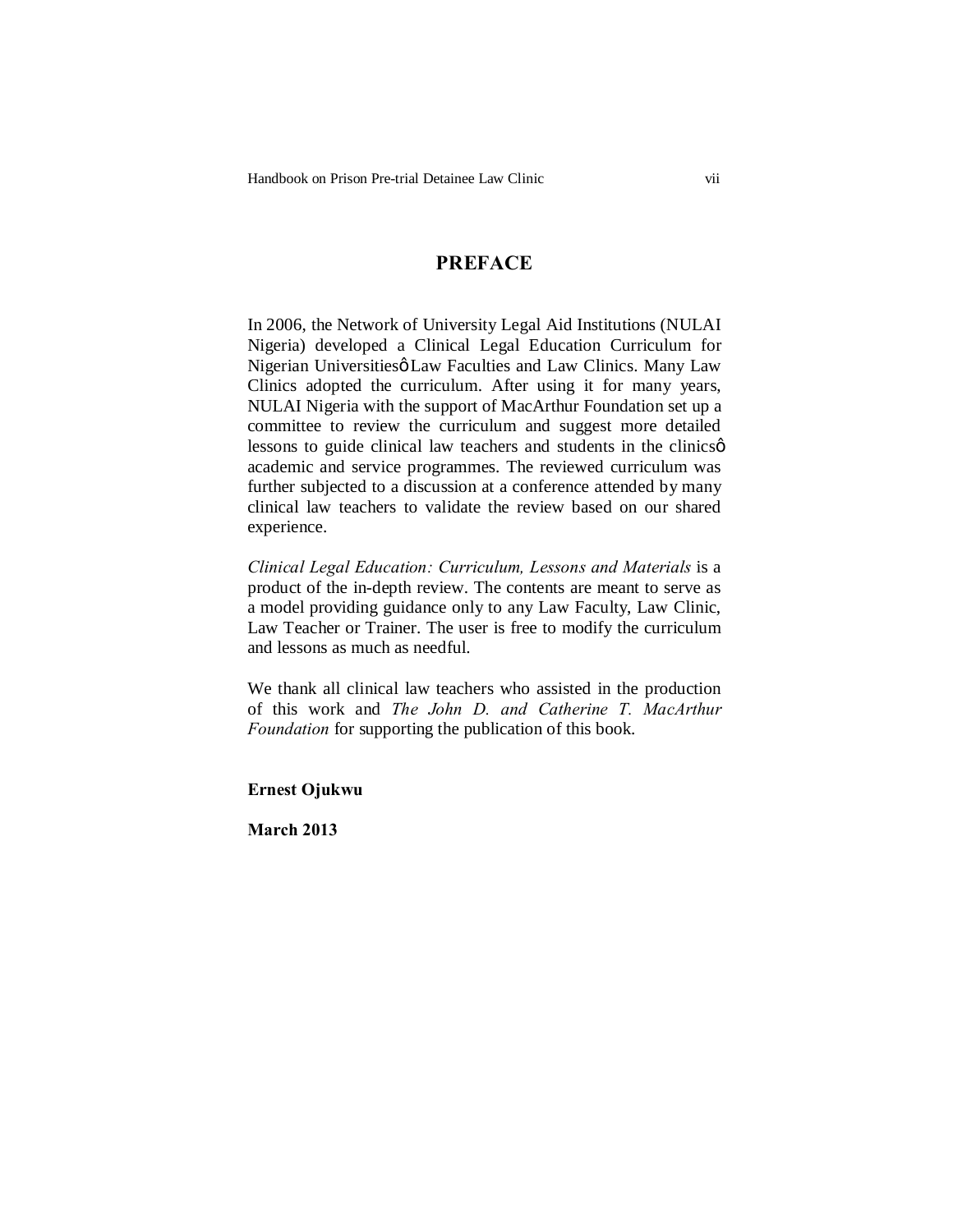viii Clinical Legal Education: Curriculum Lessons and Materials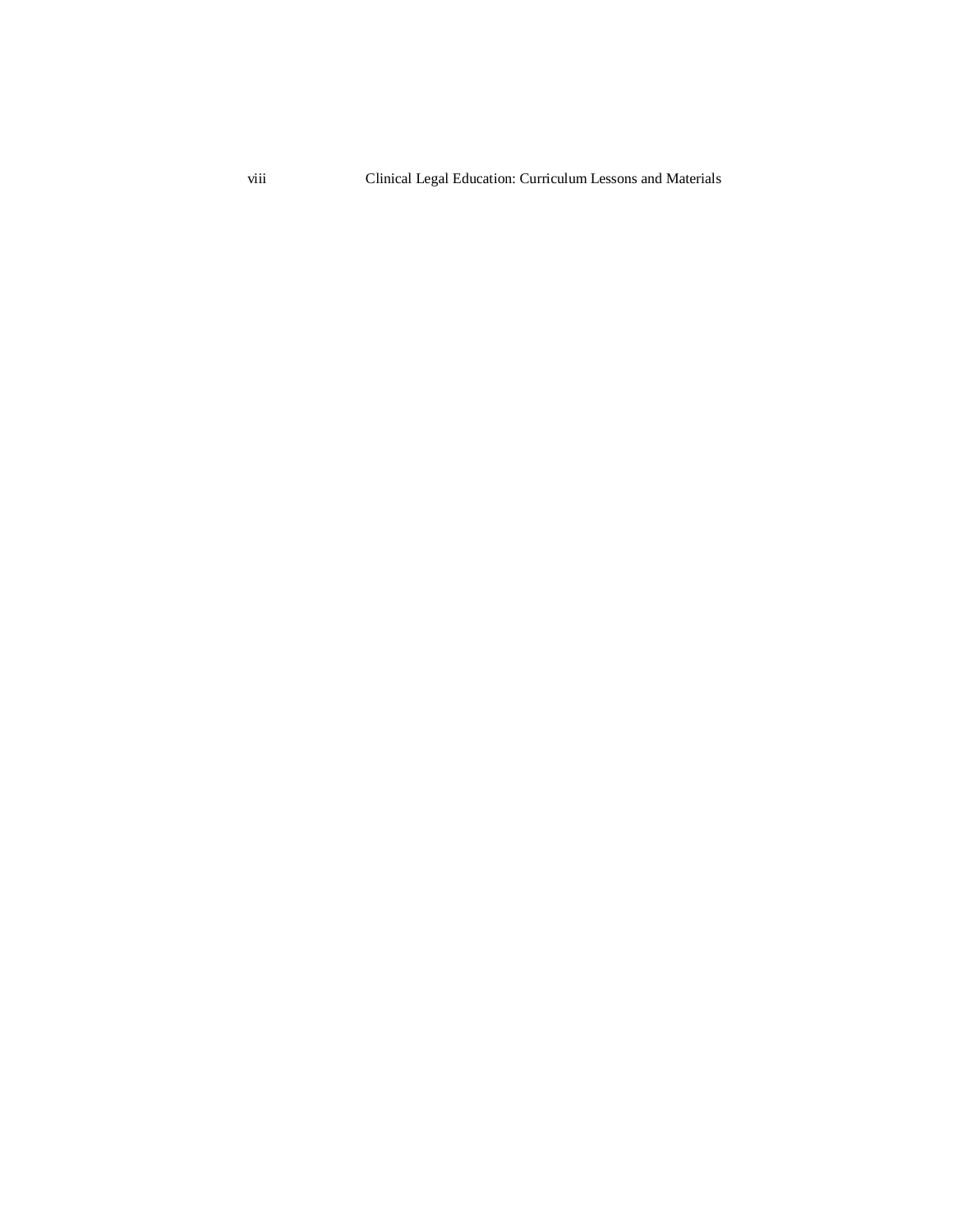## **CHAPTER 1**

## **Clinical Legal Education Curriculum for Nigerian Universities**

## **INTRODUCING CLINICAL LEGAL EDUCATION**

## **BACKGROUND**

Legal Education generally in Nigeria is standardised under the National Universities Commissions minimum standards and benchmarks statements, and the accreditation guidelines of the Council of Legal Education.

Legal education in Nigeria is divided between a Bachelor of Laws degree awarded at the university and one year vocational programme at the Nigerian Law School for call to the Nigerian Bar.

> The LL.B degree syllabus is a five-year programme for the Joint Matriculation Examination (JME) candidates and four years for the direct entry candidates. The direct entry candidates are mainly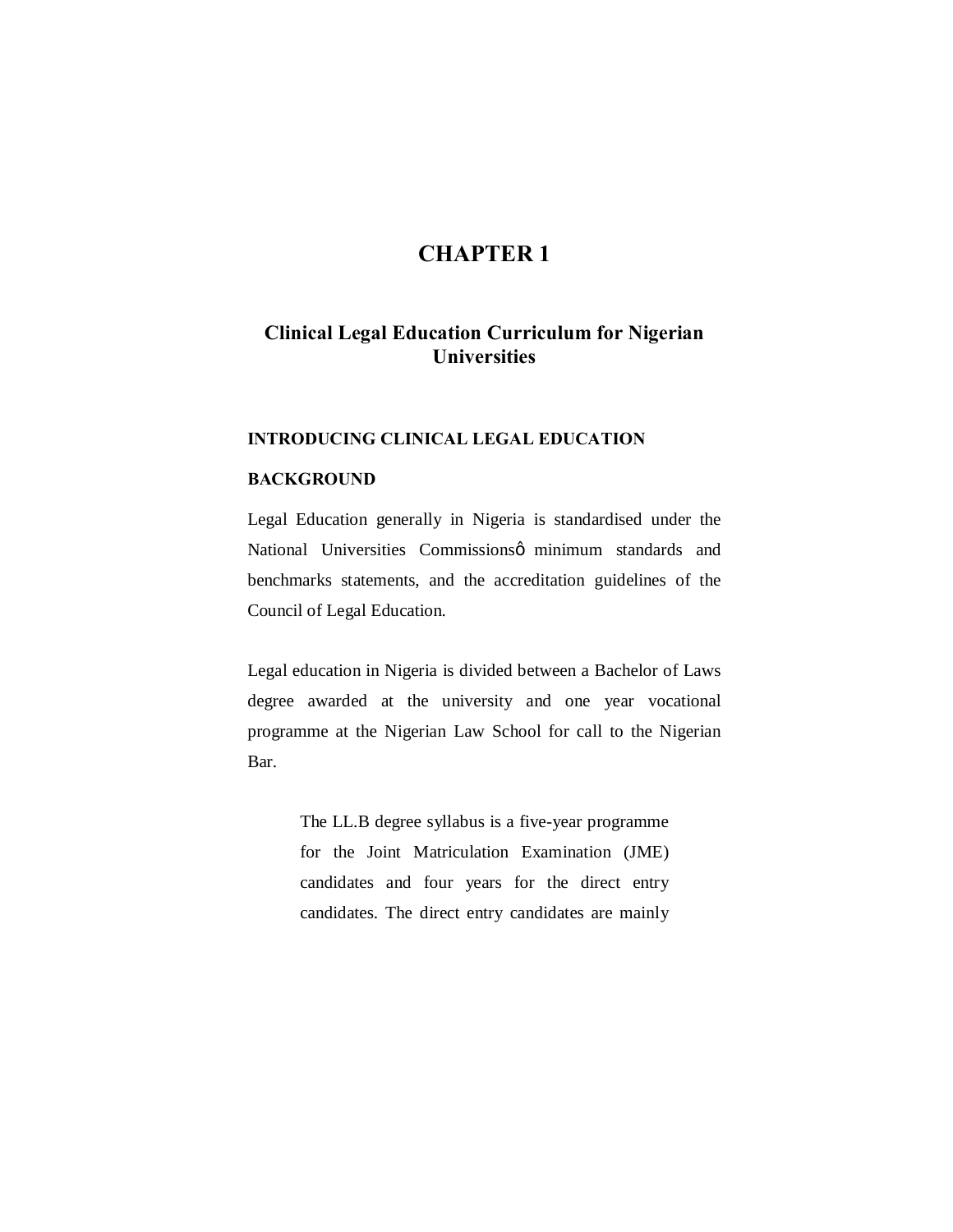candidates who hold minimum of first degree or its equivalent. Each year is divided into two semesters of about fourteen weeks of lectures in each semester. On completion of the LL.B degree programme candidates who wish to enrol at the Bar must undertake a one year training programme at the Nigerian Law School and pass the bar examination. All LL.B graduates of recognized Universities/Faculties are qualified to undergo training at the Nigerian Law School.

For the LL.B programme, generally twelve law courses are made compulsory. These are: Constitutional law, Contract, Criminal law, Company law, Commercial law, Law of equity and trust, Law of evidence, Jurisprudence, Land law, Nigerian legal system, Law of torts and a compulsory essay. In addition to these core courses are other law courses (the list varies from university to university) that must be taken to make up the credit load in each semester in addition to at least five non-law courses which the student must pass such as computer appreciation and programming, natural science, the use of English, social science, logic and philosophic thought. As recommended,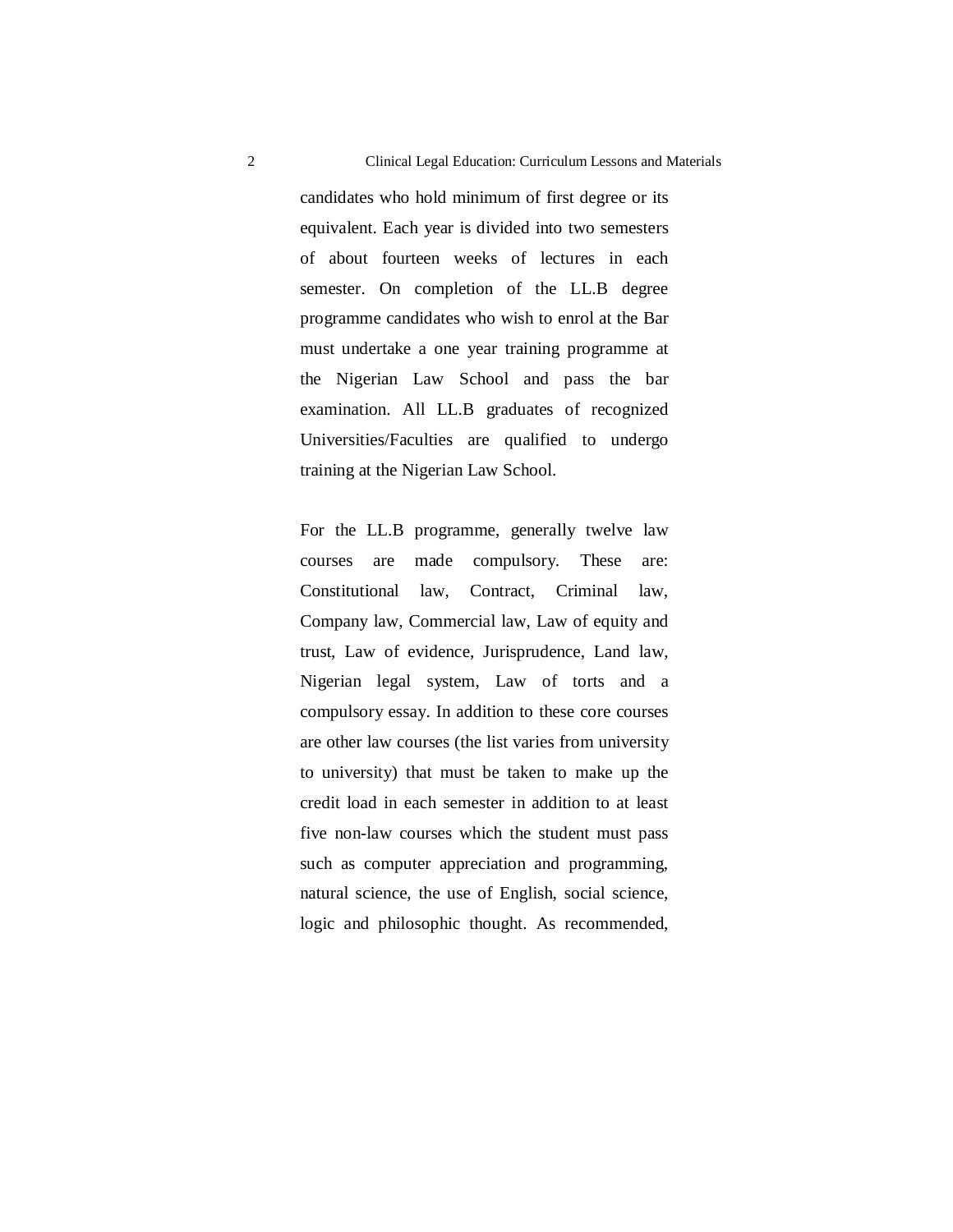every law subject is split into two parts, parts II and I. Each part is taught to a student for half a session (that is to say one semester). In each semester a law course has a 4-credit unit load. It means that for each 4-credit unit load course, 3 hours is located for lectures, while one hour is assigned to tutorial per week.

At the end of the semester a conventional theory examination is presented on the subjects taught over 100% in most faculties, as continuous assessment is not compulsory in most faculties. The NUC $\circ$ s general philosophy and fundamental principles of curriculum development for law programmes are stated to be 'designed to ensure that any student who goes through them will have a clear understanding of the place and importance of law in society. Because all human activities- social, economic, political, etc., take place within legal framework, it is necessary that future students of law should have a broad general knowledge of life and its problems before coming face to face with the law i legal education should, therefore, act, first, as a stimulus to stir the student into critical analysis and examination of the prevailing social,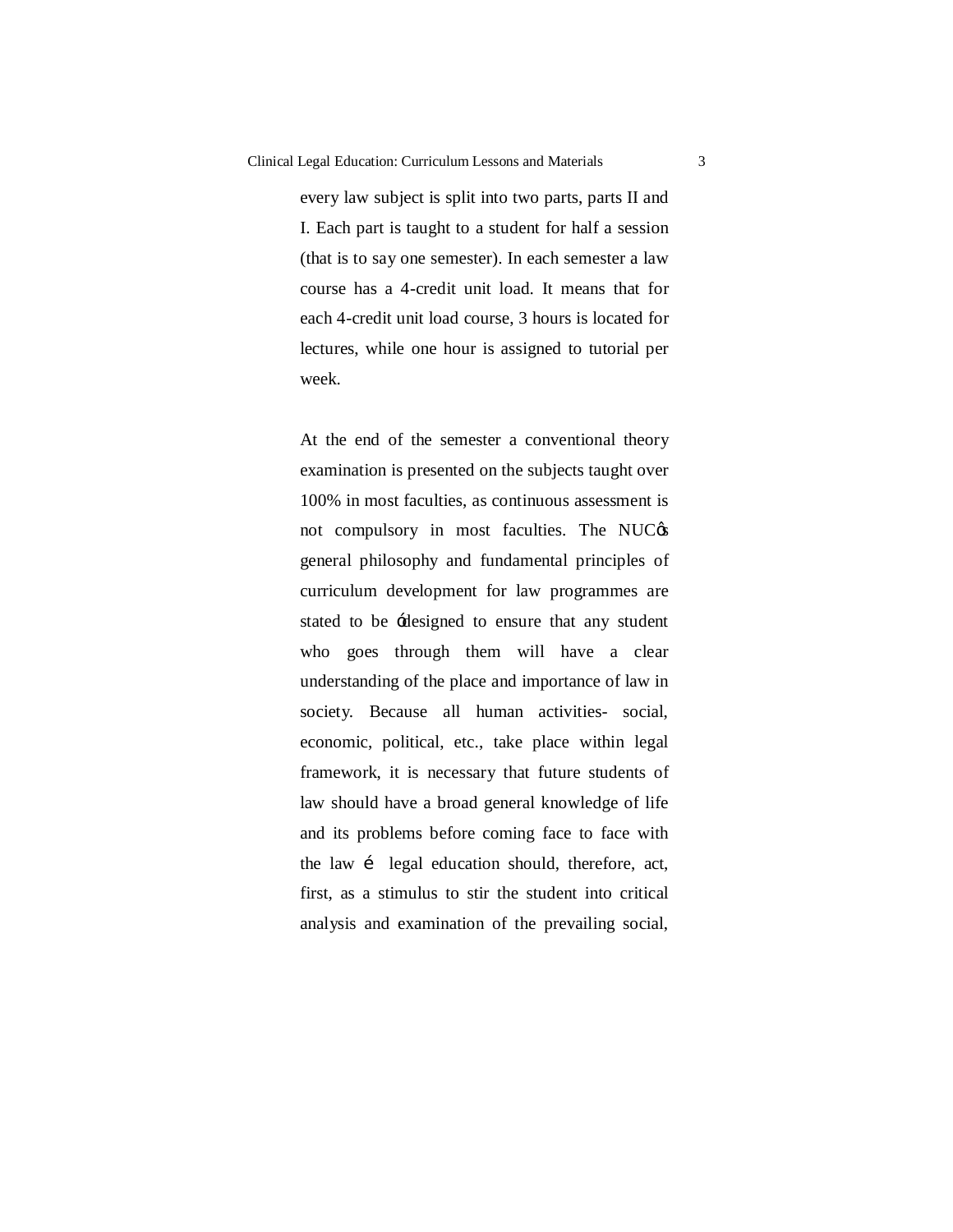economic and political systems of his community and, secondly, as an intellectual exercise aimed at studying and assessing the operation, efficacy and relevance of various rules of law in the society. & See NUC Minimum Academic Standards for Law, pp. 3-4).

These objectives are laudable but in reality those objectives have not been met because of the actual content and teaching methods adopted in legal education in our faculties. $<sup>1</sup>$ </sup>

In 2003 the Network of University Legal Aid Institutions (NULAI Nigeria) was established as a non-governmental, non-profit and non-political organization committed to promoting clinical legal education, legal education reform, legal aid and access to justice in Nigeria and the development of future public interest lawyers. In 2006 at a curriculum development workshop about ten law faculties approved a clinical legal curriculum for Nigerian Universities  $\phi$  Law Faculties and Law Clinics.<sup>2</sup> The curriculum was immediately adopted and mainstreamed in the law programmes of

 $\overline{a}$ 

<sup>1</sup> Ojukwu Ernest, *Clinical Legal Education Curriculum For Nigerian*  Universities' Law Faculties/Clinics, NULAI Nigeria, October 2006, pp.2-3<br><sup>2</sup> See *Clinical Legal Education Curriculum for Nigerian Universities' Law* 

*Faculties/Clinics*, NULAI Nigeria, October 2006; See www.Nulai.org for an online copy of the curriculum.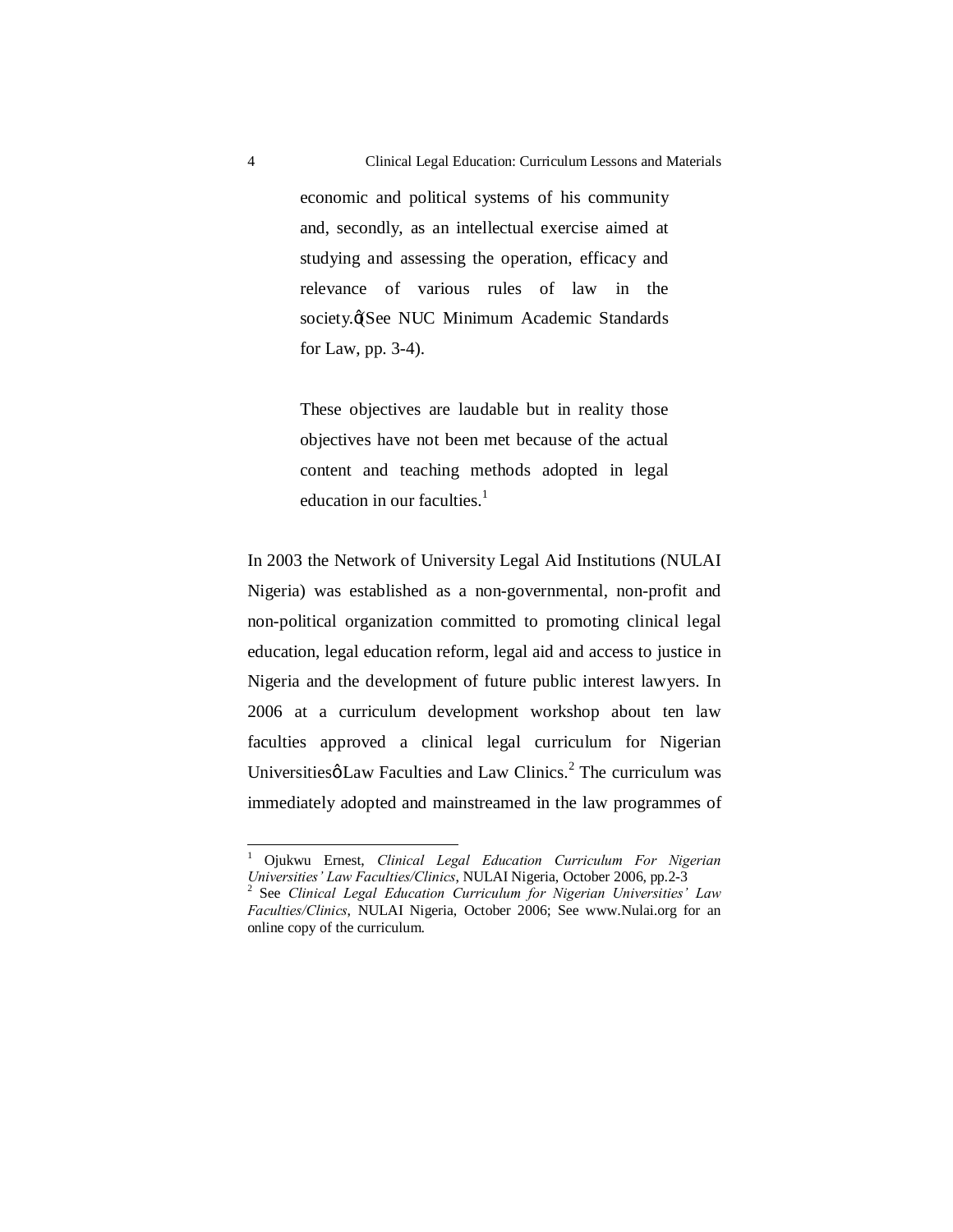the following universities: Abia State University, Adekunle Ajasin University Akungba, Ebonyi State University, University of Maiduguri and University of Uyo.

Clinical law programmme was launched in Nigeria in 2004 under NULAI Nigeria platform (with the financial support of Open Society Justice Initiative (OSJI)) with the establishment of four<sup>3</sup> pilot law clinics which were later increased to  $six^4$  in 2007. In addition to the NULAI-OSJI initiatives, University of Ibadan established a Women Law Clinic in 2007 with the support of North-Western University USA. In 2008, with the support of MacArthur Foundation, the programme was expanded to a total of ten University based law clinics. Now there are many universitybased law clinics in Nigeria including the following:

- 1. ABSU Law Clinic Abia State University;
- 2. Akungba Law Clinic Adekunle Ajasin University;
- 3. Maiduguri Law Clinic University of Maiduguri;
- 4. UniUyo Law Clinic University of Uyo;

 $\overline{a}$ 

<sup>3</sup> ABSU Law Clinic Abia State University; Akungba Law Clinic Adekunle Ajasin University; Maiduguri Law Clinic University of Maiduguri; UniUyo Law Clinic University of Uyo.

<sup>4</sup> ABSU Law Clinic Abia State University; Akungba Law Clinic Adekunle Ajasin University; Maiduguri Law Clinic University of Maiduguri; UniUyo Law Clinic University of Uyo; EBSU Law Clinic Ebonyi State University; AAU Law Clinic Abrose Alli University.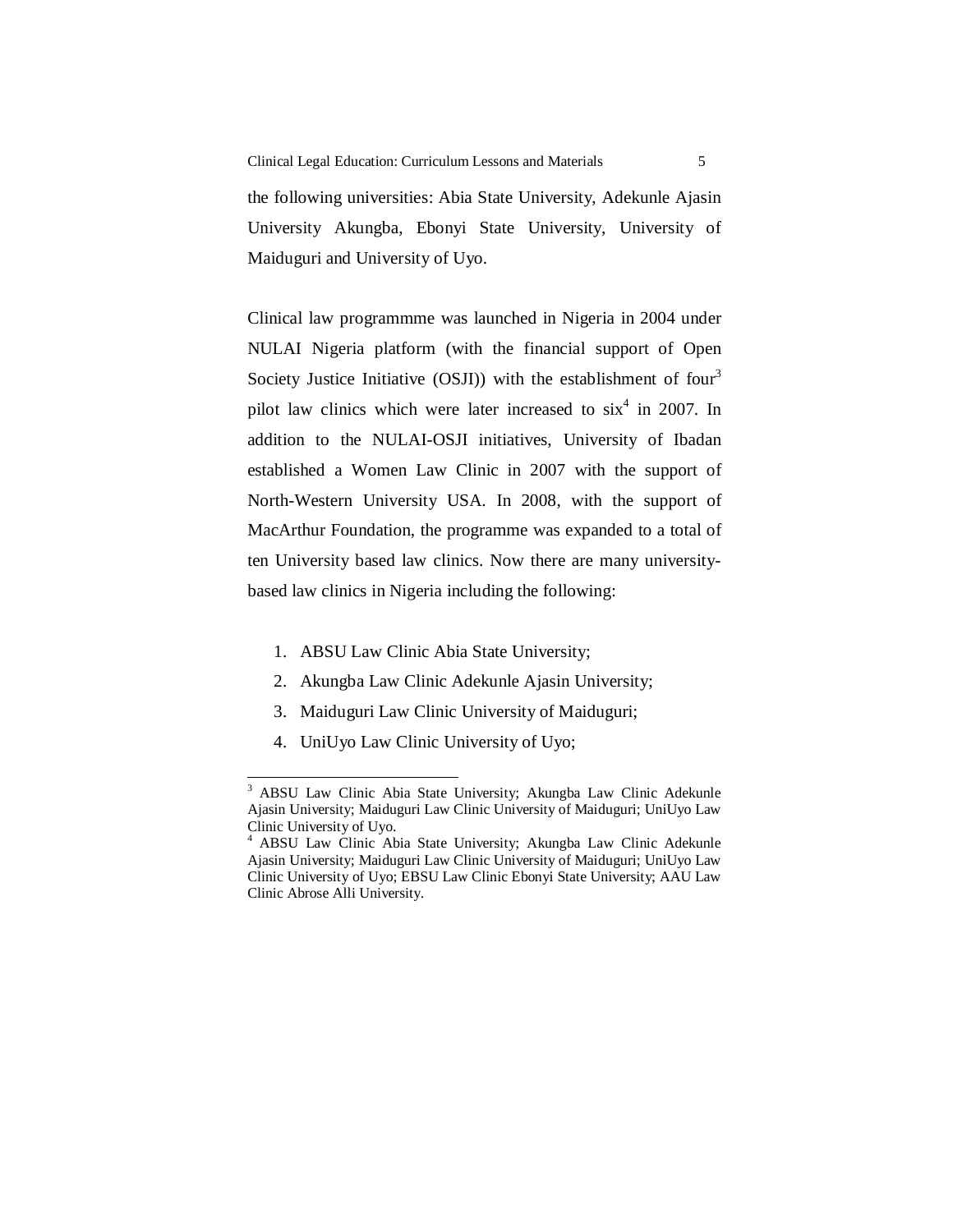- 5. EBSU Law Clinic Ebonyi State University;
- 6. AAU Law Clinic Abrose Alli University;
- 7. UniIbadan Women $\alpha$  Law Clinic University of Ibadan;
- 8. UniAbuja Law Clinic University of Abuja
- 9. Legal Advice Centre and Law Clinic Augustine Nnamani Campus Nigerian Law School;
- 10. UNEC Law Clinic University of Nigeria Enugu Campus;
- 11. ABU Law Clinic Ahmadu Bello Univerity;
- 12. Olabisi Onabanjo University Law Clinic;
- 13. Nasarawa State University Law Clinic;
- 14. Yola Campus Law Clinic Nigerian Law School Yola Campus;
- 15. Nigerian Law School Abuja Campus Law Clinic;

Many university-based law clinics have adopted the clinical legal education curriculum for Nigerian Universities and Law Clinics.

In the past 2 years NULAI Nigeria has embarked on a review of the curriculum that was first adopted in 2006. The final review has been presented in this chapter in general form and in details with lesson plans and materials in the subsequent chapters of this book.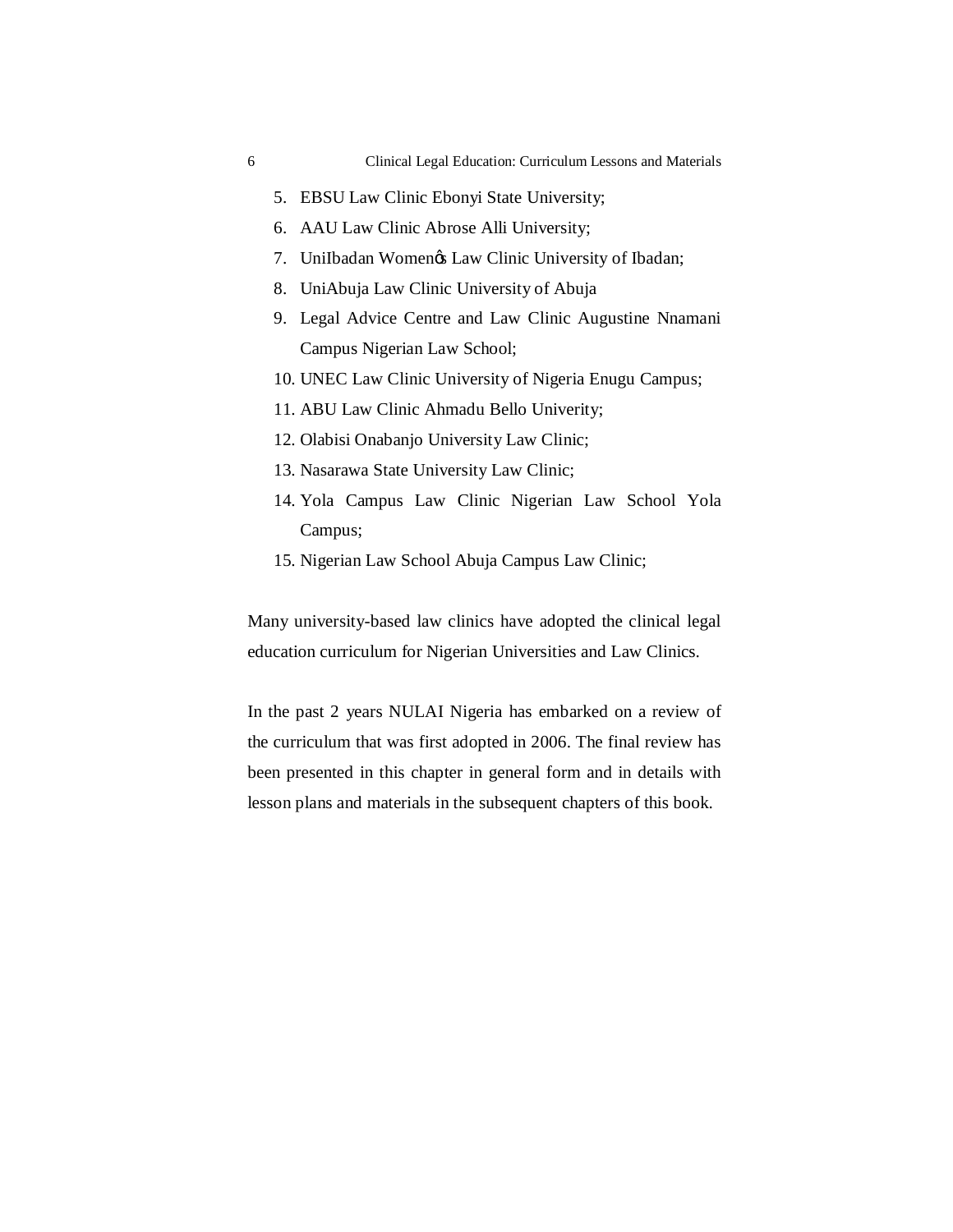## **GOALS OF LEGAL EDUCATION AND CHARACTERISTICS OF CLINICAL LEGAL EDUCATION**

The basis of the advocacy for reform of legal education in Nigeria is that NULAI Nigeria believes that legal education must be taught both as a liberal art subject and as a vocation. The general goal therefore will be to present legal education at all levels in a way that will achieve the development of professionally competent, socially conscious and ethical lawyers that will serve the society.

NULAI Nigeria believes in the motto of the Clinical Legal Education Association (CLEA) that clinical legal education is fundamental to a lawyer's education.<sup>5</sup>

We have identified the following characteristics of clinical legal education:

- 1. There is an Institutional goal for legal Education;
- 2. There is a fully fledged curriculum with clear objectives for each module;
- 3. Curriculum is designed based on an integrative approach that deals with legal education as both a liberal art and as a vocation- presenting knowledge, skills and values.

<sup>&</sup>lt;sup>5</sup>See www.cleaweb.org/ accessed on 11<sup>th</sup> February 2013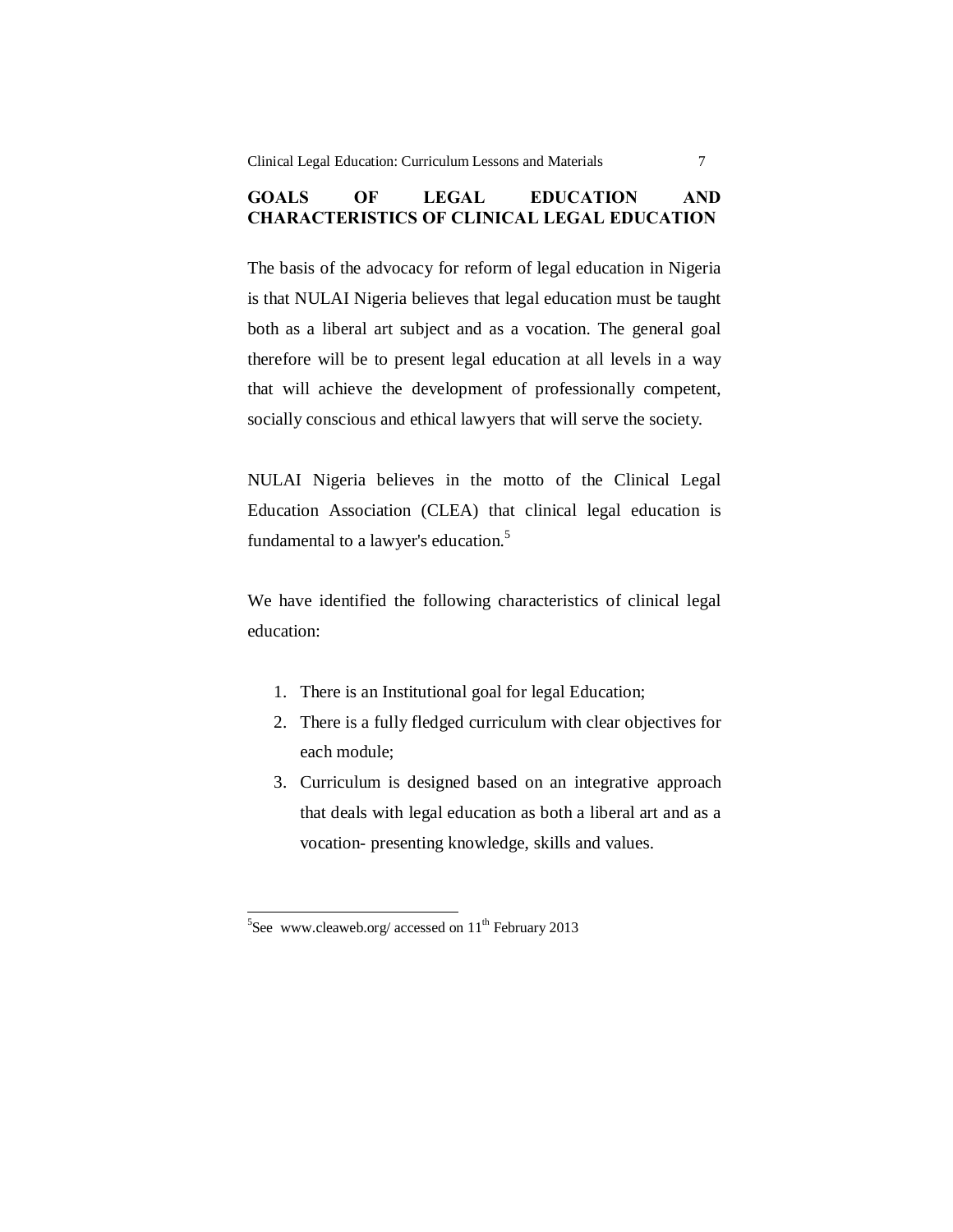- 4. Teaching/learning is learner-centred as opposed to teacher centred education;
- 5. Teaching/learning is very active and interactive;
- 6. Lessons are planned with clear lesson outcomes known by everybody including the learner;
- 7. Learner is exposed to simulated and real life experience of the professional;
- 8. There is a clear assessment plan with a heavy dose of formative assessment, and also a continuous evaluation of the Institutional goals, curriculum, lessons and activities.<sup>6</sup>

Writing in the Carnegie Foundation*g*s *Educating Lawyers-Preparation for the Profession of Law*, Sullivan W.M. and others wrote that:

> Across the otherwise disparate-seeming educational experiences of seminary, medical school, nursing school, engineering school, and law school, we identified a common goal: professional education aims to initiate novice practitioners to think, to perform, and to conduct themselves (that is, to act morally and ethically) like professionals. We observed that toward this goal of knowledge, skills,

 $\overline{a}$ 

<sup>6</sup> See generally Stuckey Roy, and others, *Best Practices for Legal Education, A Vision and a Road Map*, 2007.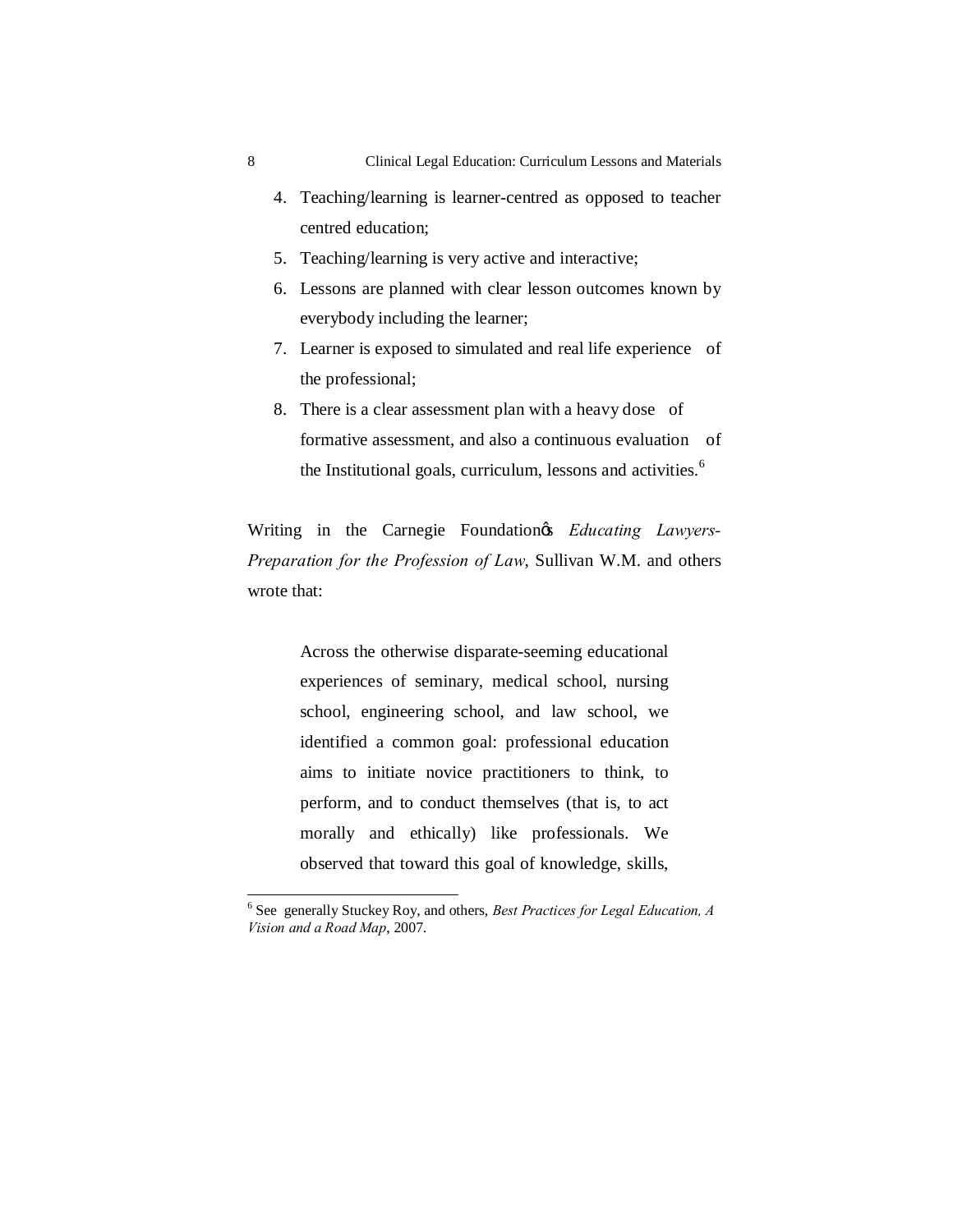and attitude, education to prepare professionals involves six tasks:

- 1. Developing in students the fundamental knowledge and skill, especially an academic knowledge base and research
- 2. Providing students with the capacity to engage in complex practice
- 3. Enabling students to learn to make judgments under conditions of uncertainty
- 4. Teaching students how to learn from experience
- 5. Introducing students to the disciplines of creating and participating in a responsible and effective professional community
- 6. Forming students able and willing to join an enterprise of public service<sup>7</sup>

#### **CLINICAL LEGAL EDUCATION CURRICULUM**

## **OBJECTIVES**

 $\overline{a}$ 

A law clinic provides the platform for the academic and service components of the goal of legal education. The clinic, ..., does provide an opportunity of addressing both *what* is taught in law

<sup>7</sup> *Educating Lawyers-Preparation for the Profession of Law* p. 22.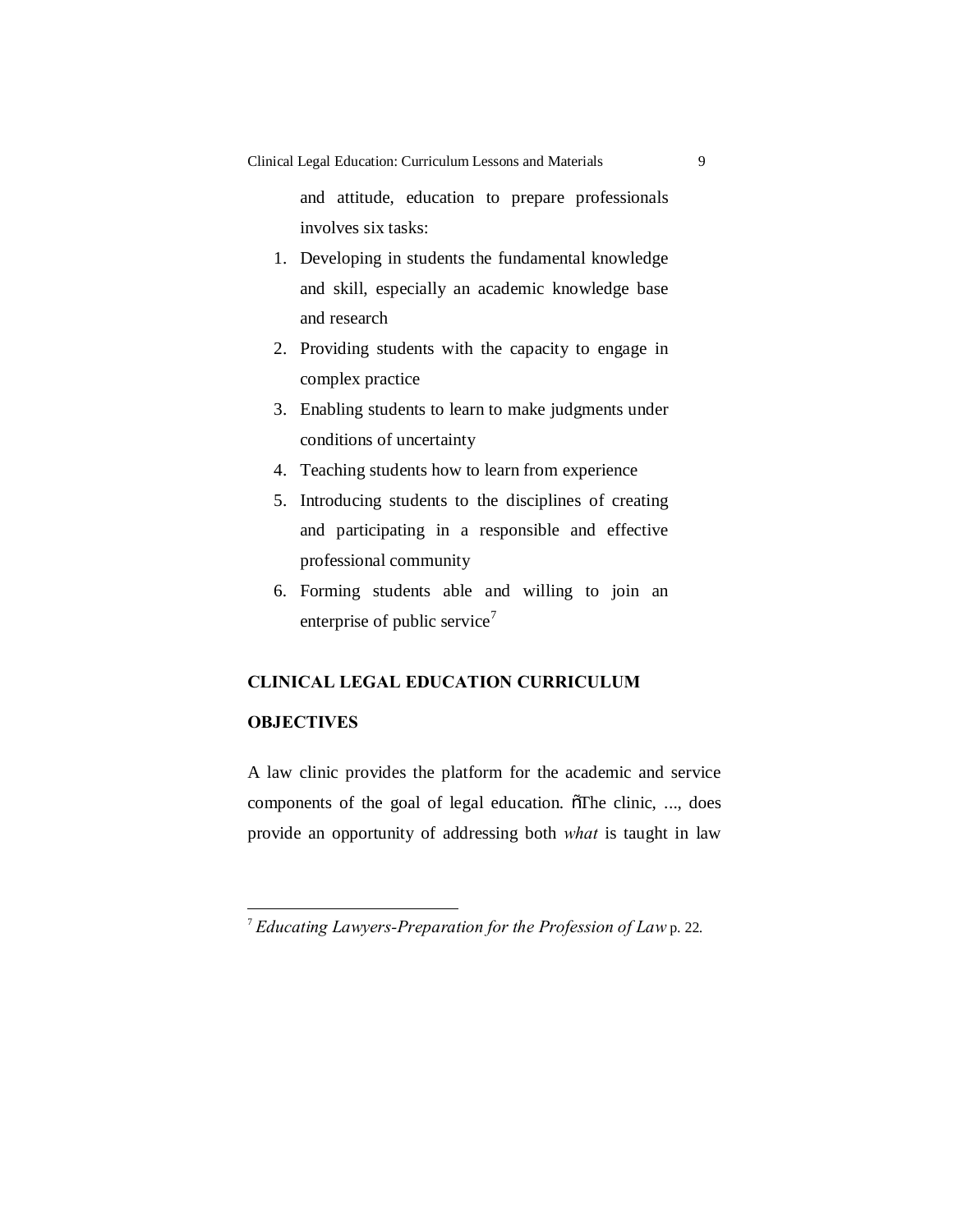10 Clinical Legal Education: Curriculum Lessons and Materials school and, most importantly, *how* to achieve many of the teaching and learning goals implicit in educating lawyers. $\ddot{o}$ <sup>8</sup>

The main reason for introducing clinical legal education is to train law students to become competent, community service conscious and ethical lawyers. In a law clinic, a law student is expected to demonstrate the ability to function like a lawyer after going through the academic component of the programme and incrementally learning from experience, while carrying out simulated and real life lawyering activities and services under the supervision of qualified lawyers.

The course is generally called *Introduction to Legal Practice.* Law Faculties and Clinics are free to have another title for the course. The curriculum provided is also a guide and clinics are free to adopt, adapt and modify it as they desire and as suits their purpose.

*Introduction to Legal Practice* is proposed for the  $4<sup>th</sup>$  and  $5<sup>th</sup>$  Year Law Students under the five years bachelor of Laws Degree programme in Nigeria. In the  $4<sup>th</sup>$  year, students will go through the academic component supported with simulations and case studies while in the  $5<sup>th</sup>$  year, students will in addition to simulations and case studies work in live client clinics, community outreaches,

 $\overline{a}$ 

<sup>8</sup> Bryne, H, Duncan, N, and Grimes R, *Clinical Legal Education: Active Learning in your Law School*, Blackstone Press Limited, p. 5.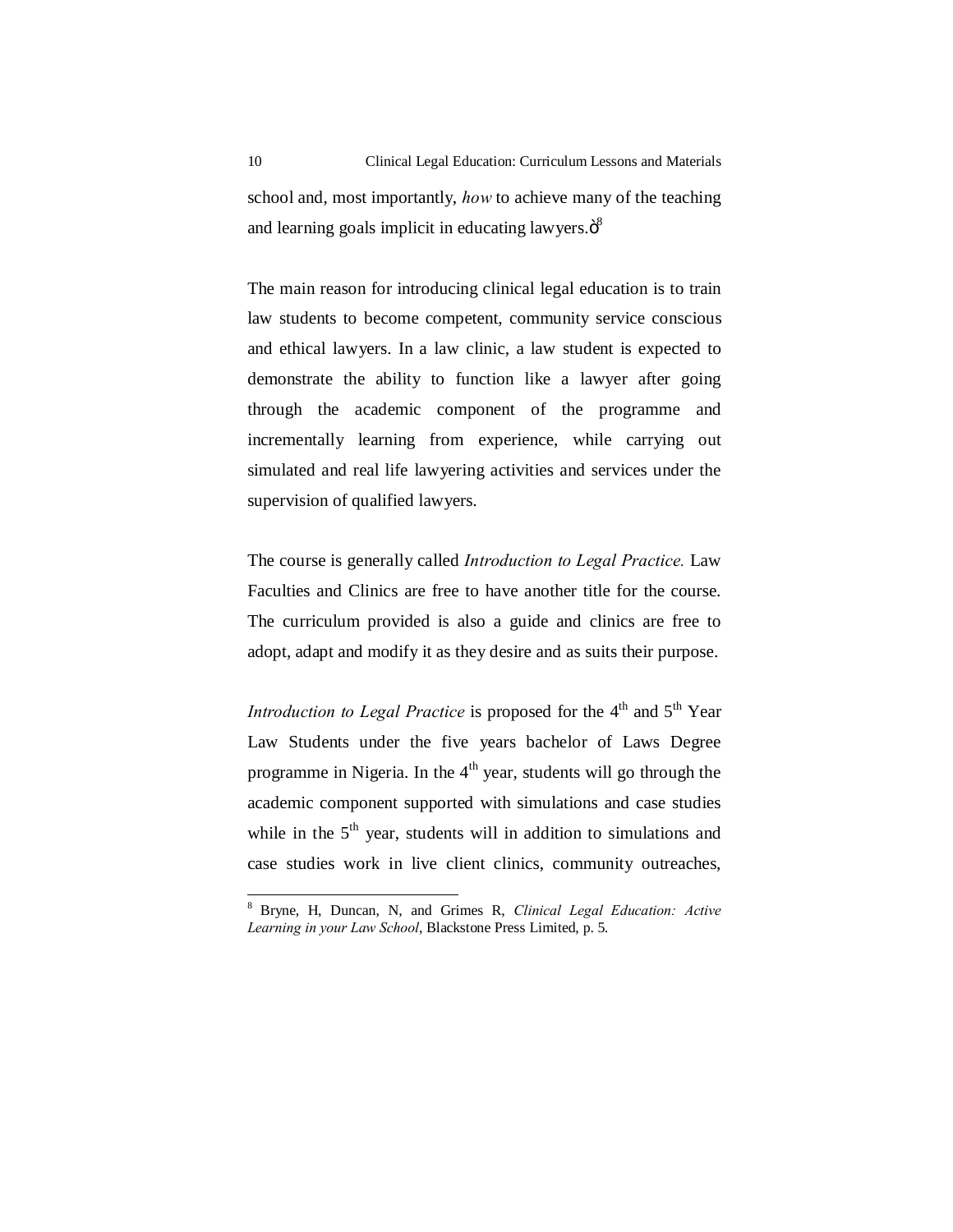Clinical Legal Education: Curriculum Lessons and Materials 11 street law programmes, externships and public interest law reform projects.

It may be noted that the course provides lessons that generally will enhance the knowledge, skills and values of the law student to be able to deliver services pro bono in the law clinic in competent, ethical and professional manner under the supervision of law teachers and other qualified legal practitioners. It may therefore be necessary to give law students (short) additional or supplementary training where the student is required to undertake specialised clinic work like, prison clinic, child rights, police station duty solicitors scheme, court monitoring, law reform and legislative drafting, freedom of information, consumer protection, tenancy clinic, community outreaches, street law programmes, and so on. Accommodating this specialised training may also require a modification of the general *Introduction to Legal Practice* curriculum presented here.

Where some of the topics dealt with under the *Introduction to Legal Practice* curriculum have been adequately presented in the faculty *general* academic programme, less attention may be paid to the topic or scope as presented under the *Introduction to Legal Practice.*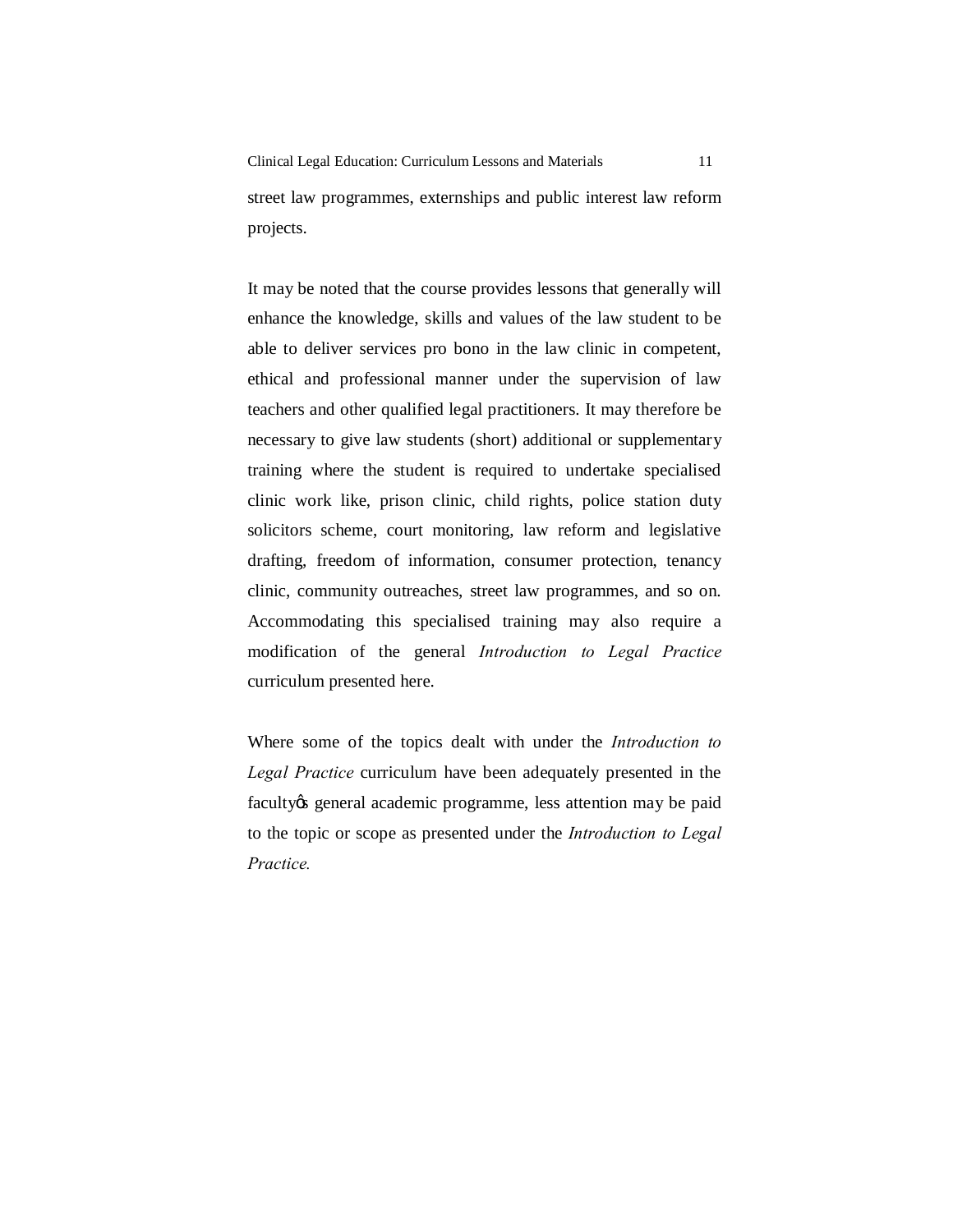12 Clinical Legal Education: Curriculum Lessons and Materials *Introduction to Legal Practice* is divided into four parts and each part attracts weighted units of four credits. This is also subject to modification by the Faculty. The four parts are:

- 1. Introduction to Legal Practice Part I (4 units (credits) 6  $1<sup>st</sup>$ Semester 400 Level
- 2. Introduction to Legal Practice Part II (4 units (credits)  $62<sup>nd</sup>$ Semester 400 Level
- 3. Introduction to Legal Practice Part III (4 units (credits) ó  $1<sup>st</sup>$ Semester 500 Level
- 4. Introduction to Legal Practice Part IV (4 units (credits) ó 2<sup>nd</sup> Semester 500 Level

A student needs to pass the first and earlier Parts before moving on to a latter part.

## **TOPICS AND SCHEDULING**

## **Introduction to Legal Practice Part I (4 units (credits) –**  $1^{st}$ **Semester 400 Level**

- 1. Overview of Introduction to Legal Practice Course 2 hours (1 lesson);
- 2. Ethics and Professional Responsibility 3 weeks (6 lessons);
- 3. Legal Research 4 weeks (8 lessons);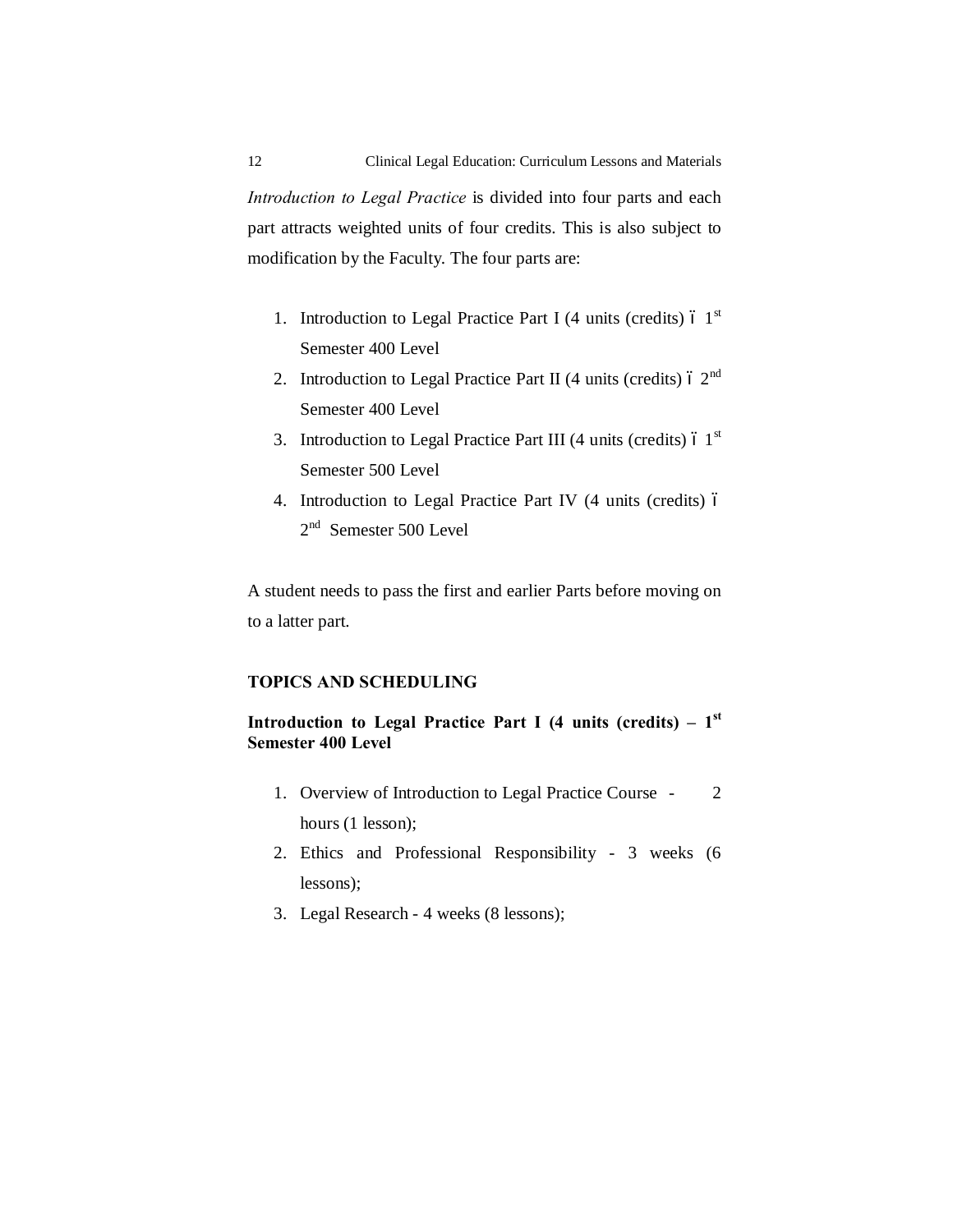Clinical Legal Education: Curriculum Lessons and Materials 13

- 4. Introduction to office management 6 2 weeks (4 lessons);
- 5. Legal Writing 2 weeks (4 lessons).

# **Introduction to Legal Practice Part II (4 units (credits) – 2nd Semester 400 Level**

- 1. Legal Writing 2- 4 weeks (8 lessons);
- 2. Interviewing and Counselling 6 4 weeks (8 lessons);
- 3. Alternative Dispute Resolution 6 3 weeks (6 lessons);

# **Introduction to Legal Practice Part III (4 units (credits) – 1st Semester 500 Level**

- 1. Social Justice and Access to Justice 6 3 weeks (6 lessons);
- 2. Public Interest Lawyering 6 3 weeks (6 lessons);
- 3. Clinic Work/Community Service 6 6 weeks.

# **Introduction to Legal Practice Part IV (4 units (credits) – 2nd Semester 500 Level**

Clinic Work/Community Service 6 12 weeks.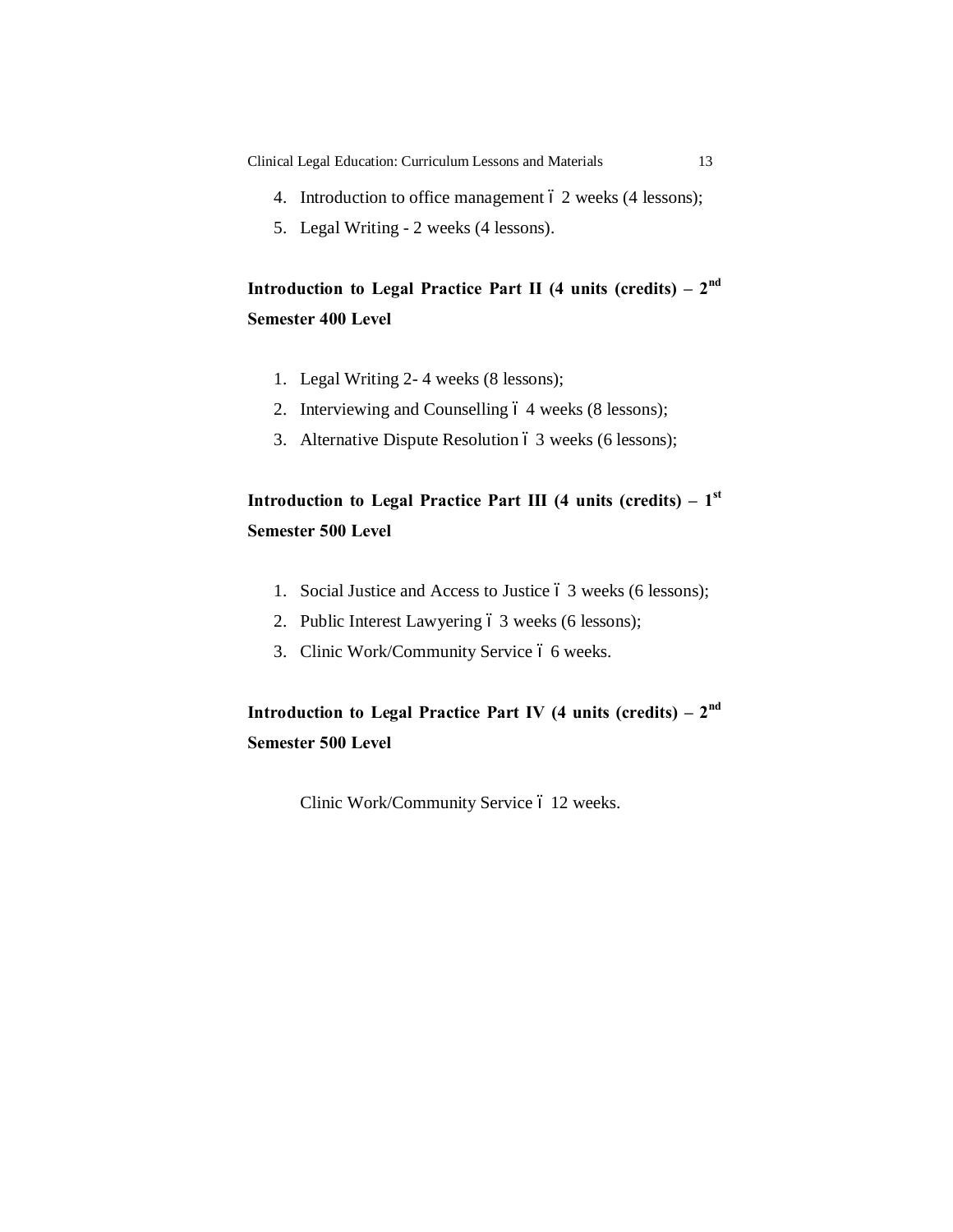#### **NOTES:**

The number of weeks allotted to the course per semester is 12 weeks. The Committee arrived at this after taking into consideration the fact that a semester in the Nigerian Universities is about 15 weeks, that is, 12 weeks of lectures/tutorials, 1 week of revision and 2 weeks of examination.

A week $\alpha$  lesson under our proposal means 2 lessons of 2 hours each.

The chapters that follow set out suggested lessons plan, and activities and sample case studies and materials. These plans and activities are set out as a mere guide. It is important to note that it is within a teachergs or facilitatorgs control to design lesson plans and activities that fit a lesson considering the goals of the lesson, the needs of the learner and the circumstances/limitations of the environment.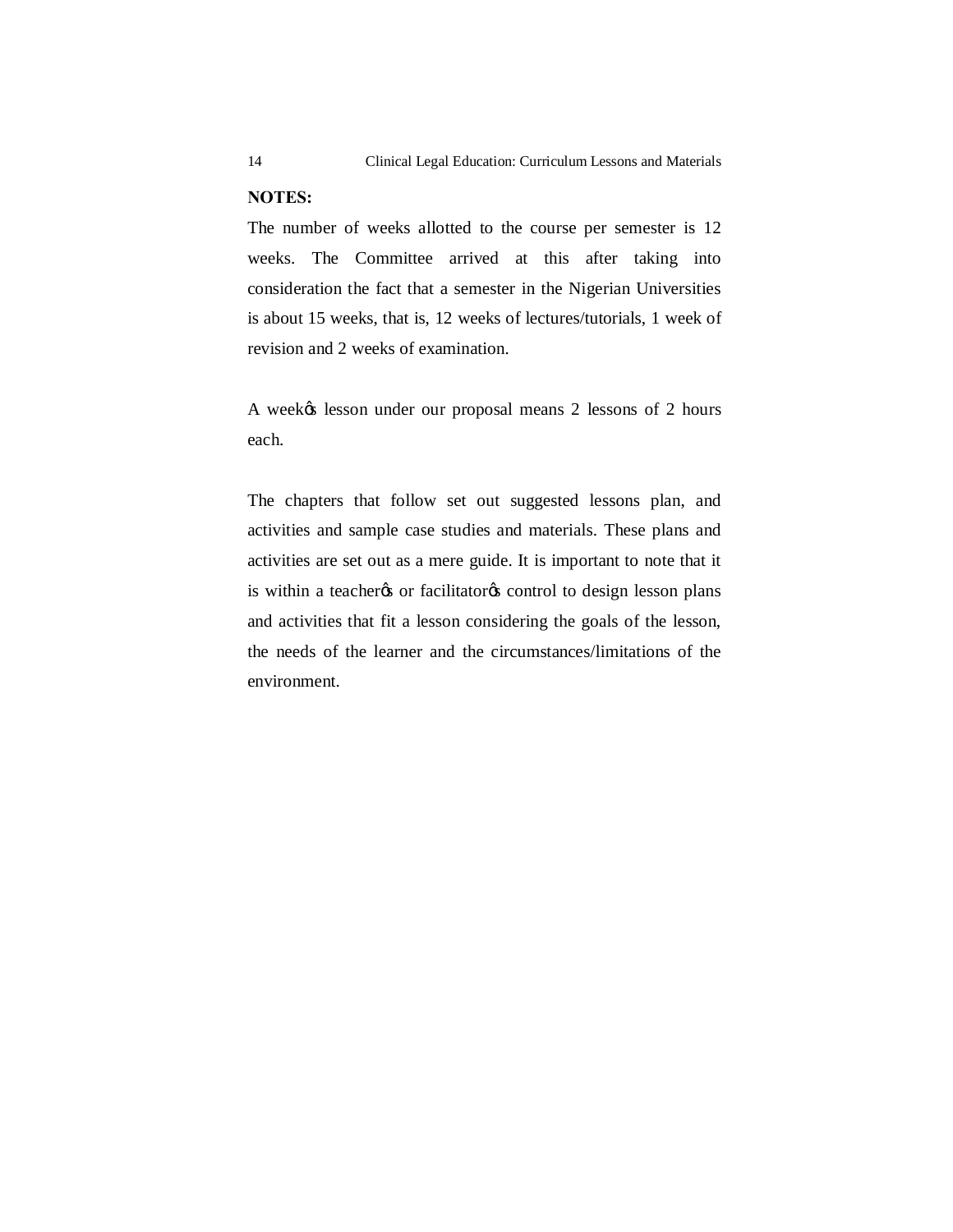## **CHAPTER 2**

## **Ethics and Professional Responsibility**

## **OBJECTIVES**

On  $11<sup>th</sup>$  and  $12<sup>th</sup>$  May 2012 at Abuja, Nigeria NULAI Nigeria with the support of Open Society Justice Initiative (OSJI) organised a workshop on 'Ethics for Clinical Practice for Law Clinics. The workshop aimed at developing a body of ethics, standards and methods for the management of clinical processes and clients and also exposing clinic teachers and supervisors to ethical issues relating to law clinic practice, thereby preparing them, and by extension their students, to recognize and effectively manage potential ethical challenges in the course of their practice. Participants at the workshop agreed that the goal and value for teaching ethics should be "**to prepare law students to be ethically**  conscious and socially responsible lawyers.<sup>"We adopt this goal</sup> for the ethics curriculum.

At the same workshop, participants identified and classified the contents of ethics lessons for law clinics as follows: values and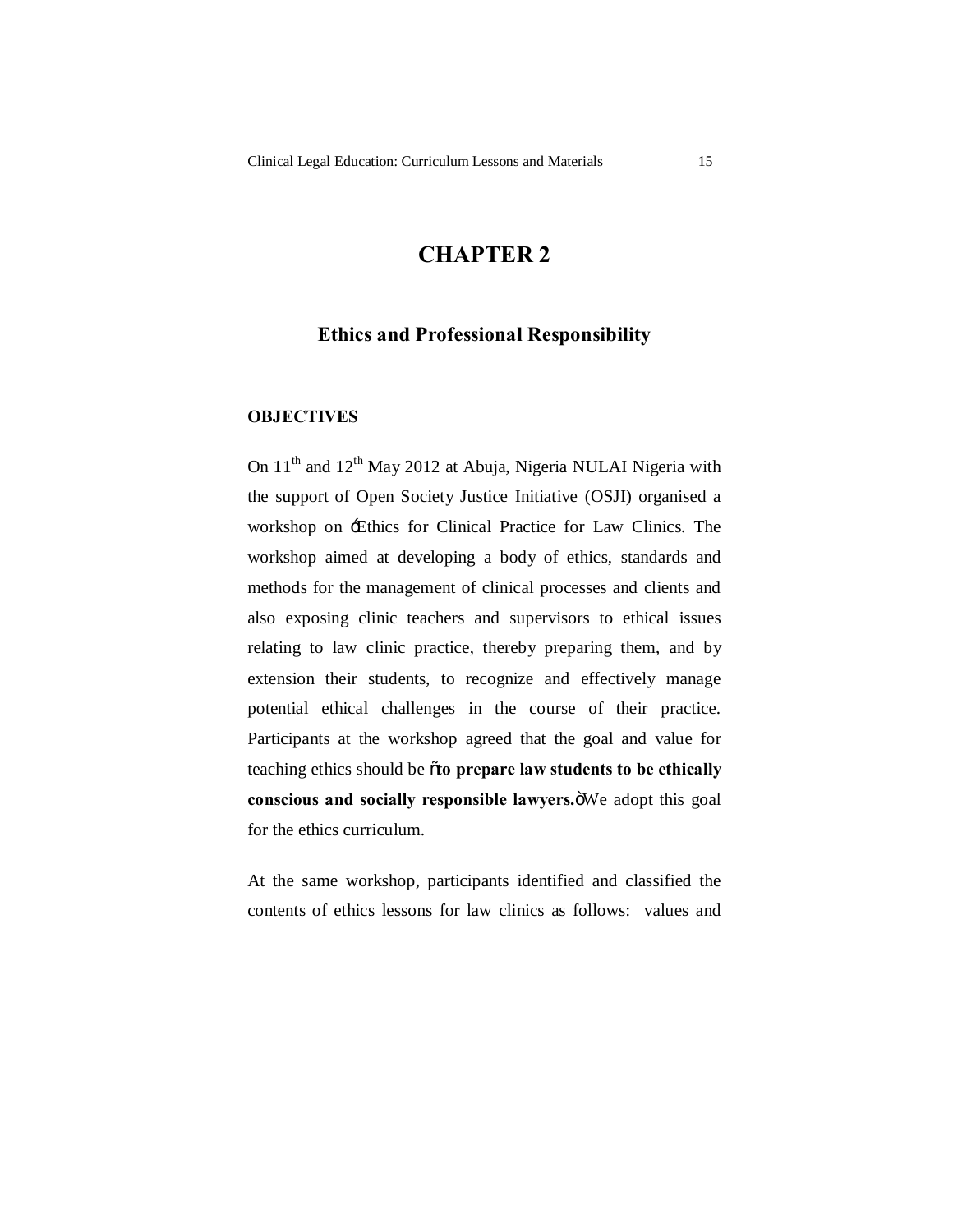behaviour, morals, general ethics, corruption issues, professional rules and institutional rules.

1. Values and Behaviour:

Ethical values and, good behavioural qualities of a citizen; Ethical values and good behavioural qualities of a competent lawyer; General duties of legal practitioners; Social responsibility of a lawyer.

2. Morals:

Challenge of morals in the society and morality and the law; Challenges of trans-cultural behaviour and policy of discrimination, judgmental actions; Challenges of moral and cultural diversity; Social responsibility of a lawyer: duties of legal practitioners in respect of legal aid and pro bono work. Examples are charity, voluntary work, pro bono services.

3. General Ethics:

Meaning, scope and importance of ethics; Ethics and Professional Conduct for Legal Practitioners; Important terms and concepts, e.g. Ethics, Legal Practitioner, Fit and proper person, Misconduct, Professional negligence, etc

4. Professional Rules:

Rules of Professional Conduct for Legal Practitioners; Code of Conduct for Judicial Officers; Disciplinary process and sanctions.

5. Corruption Issues: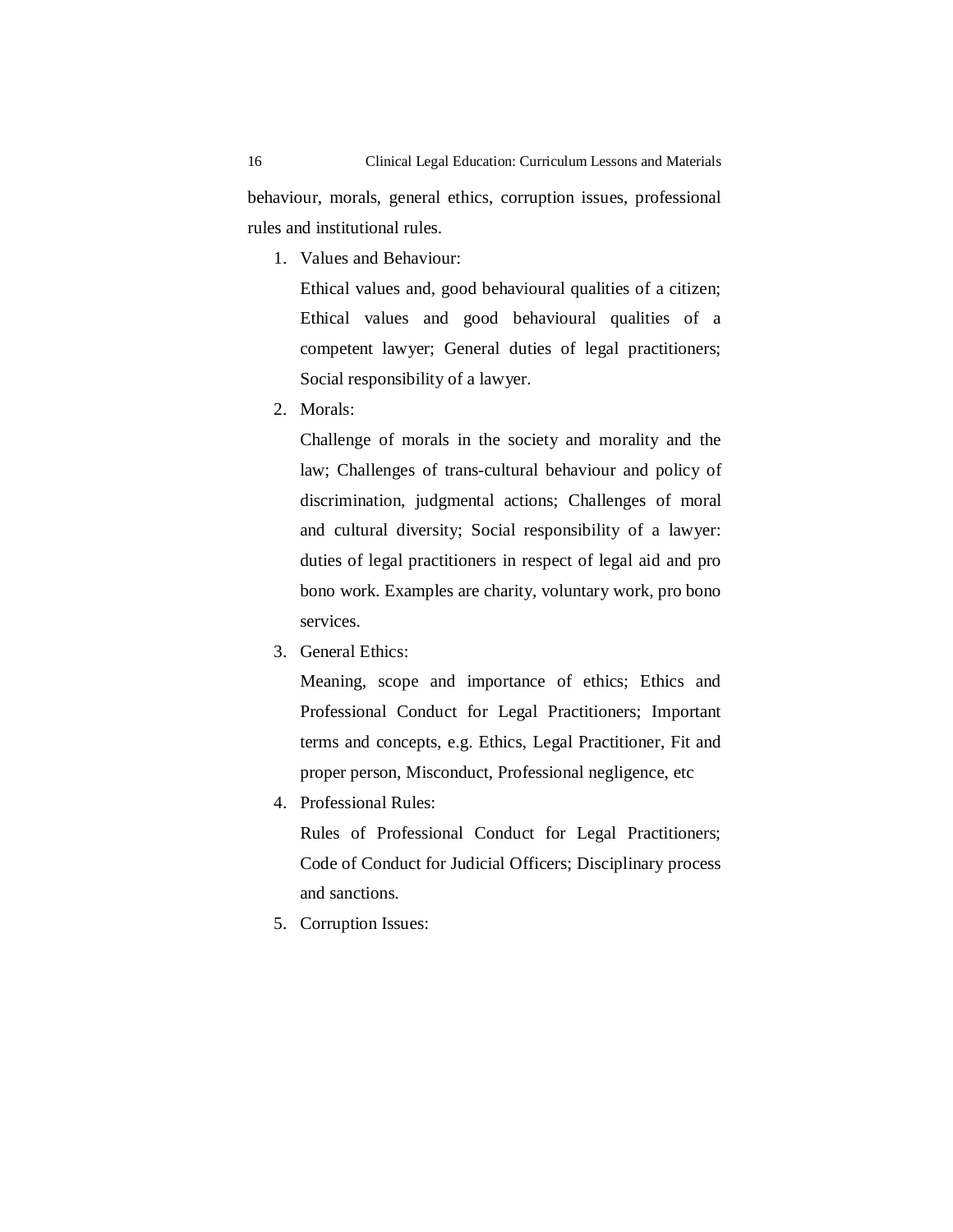The lesson on corruption should be limited to identifying and discussing its scope in reality in the country, aspects of it and segments of people involved; its connection to morality and values and good behaviour; the effect; its pressure on legal practice and how to solve the problem of the dilemmas arising from it.

6. Institutional Rules:

Structure of the legal profession; Institutional Rules-Examples are Law Clinic Rules, Rules on Plagiarism; Organisation Rules where students are placed for externships like law firms, or students visit for specialised work like the Prison.

## **RECOMMENDED METHODOLOGY FOR TEACHING ETHICS**

1. Values and Behaviour:

Brainstorming, research, take-home assignment, role play, drama, music, discussions, case studies, video clips, real life practice, use of manuals and handouts, the use of tables(organizing information in a table form); story telling; Reflective reports.

2. Morals: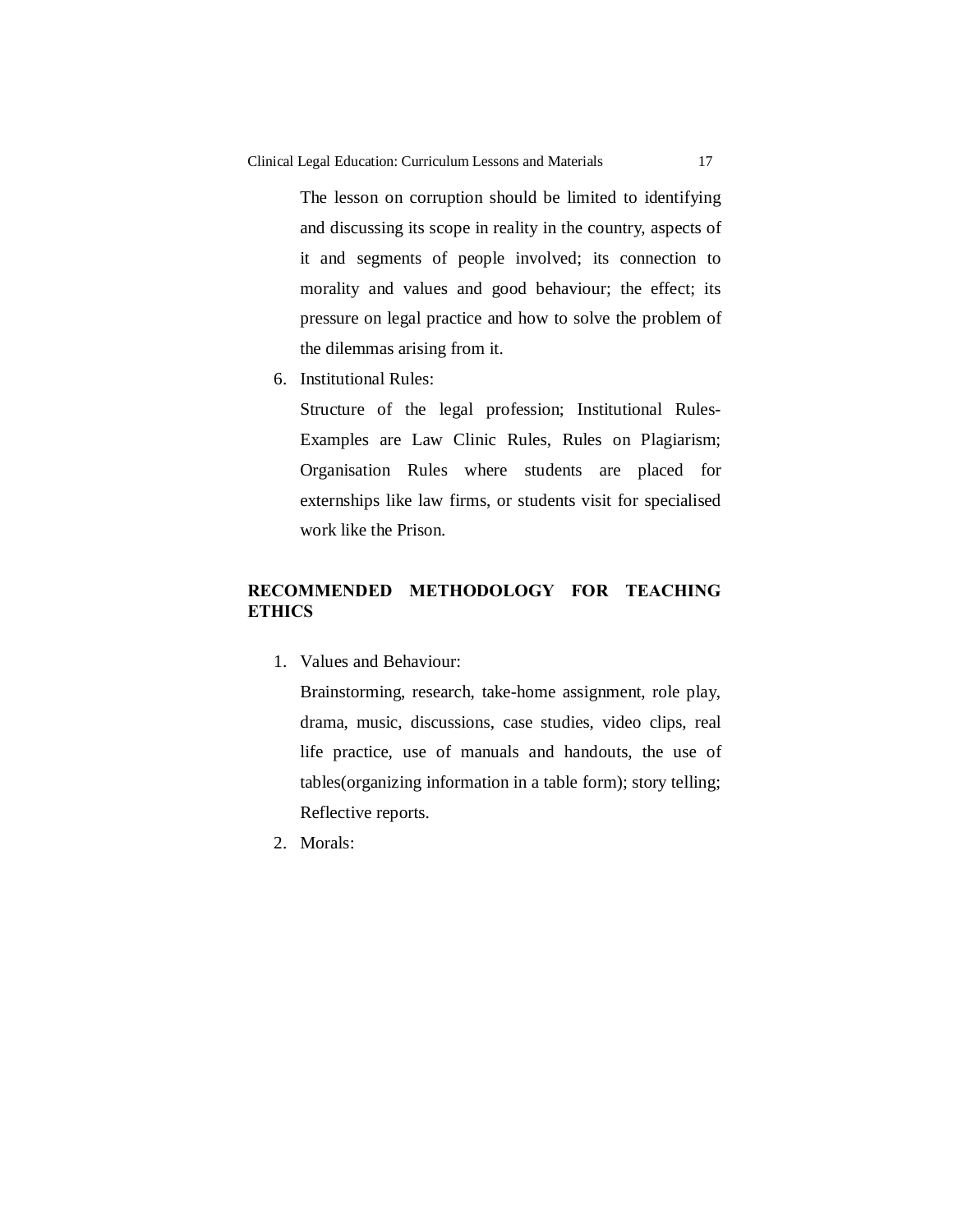18 Clinical Legal Education: Curriculum Lessons and Materials Brainstorming, role play, case studies for every value, drama, videos and films and photographs, group discussions.

3. General Ethics:

Brainstorming, research, take-home assignment, role play, drama, music, discussion, case study, real life practice, use of manuals and handouts, the use of tables(organizing information in a table form).

4. Professional Rules:

Handouts, manuals, case studies, pre-class assignments, discussions, essays, quizzes, debates; make students identify the things that should be rules in the Code of Professional Conduct and everyday ethical values, visits to law firms or courts (write a report), Reflective reports.

5. Corruption Issues:

Research based assignments, debates, role plays, dramas, case studies, teach-back, discussions, videos and film clips, storytelling, Projects, Reflective reports.

6. Institutional Rules:

Research based assignments, handouts, discussions, reflective reports.

#### **LESSON 1**

## **TOPIC:**

**i. Overview of ethics and social responsibility of a citizen.**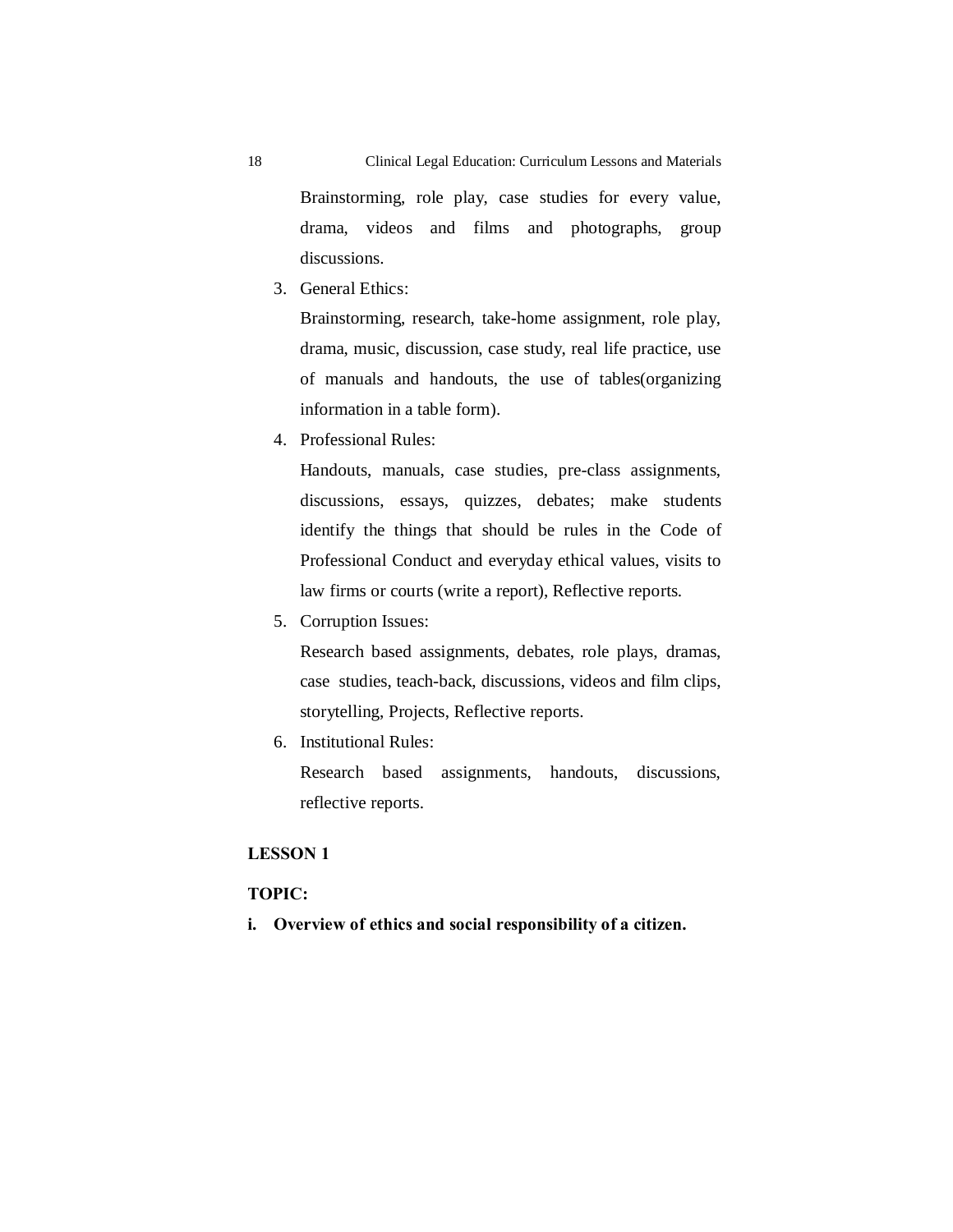Clinical Legal Education: Curriculum Lessons and Materials 19

**ii. History, nature and structure of the legal profession in Nigeria.** 

#### **CONTENTS**:

Overview of ethics, values and social responsibility behaviours of a citizen; History, nature and structure of the legal profession in Nigeria.

**OUTCOMES**: At the end of this lesson, students would be able to:

- i. Discuss the ethics, values and social responsibility behaviour of a citizen;
- ii. Explain the history, nature and structure of the legal profession in Nigeria.

## **ACTIVITIES**:

- a. PRE-CLASS ACTIVITIES
- i. Students should write a list of ethics, values and social responsibility and behaviour of a citizen.
- ii. Students should write a summary of the history, nature and structure of the legal profession in Nigeria.

(This should include the structure of the legal profession generally the Judiciary, organs of the profession and the Nigerian Bar Association.)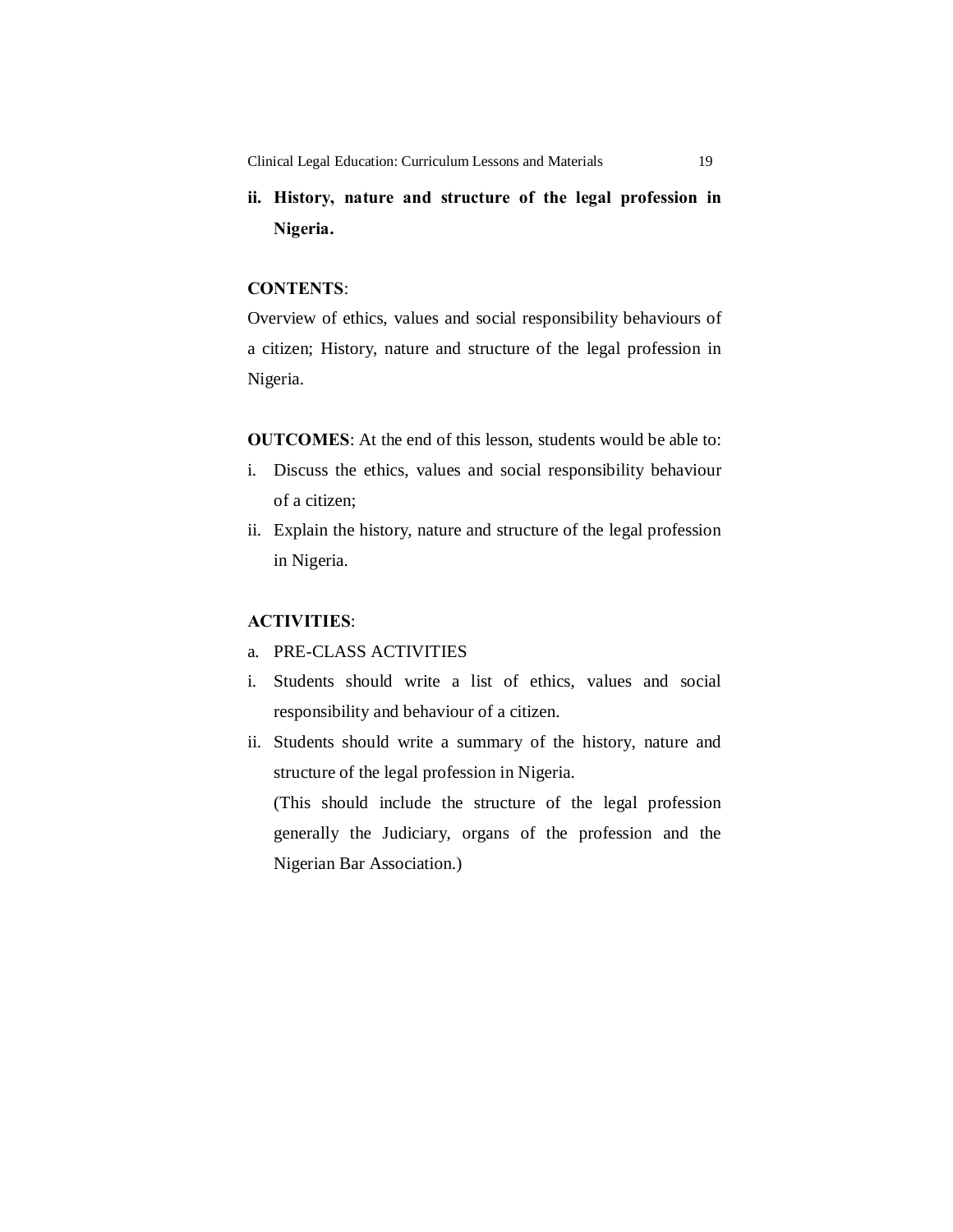- b. IN-CLASS ACTIVITIES
- i. Scripted role plays or video clips on ethics, values, social responsibility and behaviour of a citizen- 15 Minutes;
- ii. Students present list of ethics, values, social responsibility and behaviour of a citizen and discussions follow. The discussion should also cover examples of wrong behaviours that negate ethics, behaviour and social responsibility of a good citizen. 6 60 minutes;
- iii. Students discuss the history, nature and structure of the legal profession in general. 6 30 minutes
- c. Debrief and post-class assignments- 15 Minutes
- i. Assessment- Q & A
- ii. Teacher asks Students to write a post-class reflective essay on one value and their experience relating to a bad behaviour that negates the good value.

#### **LESSON 2**

## **TOPIC: Values and behaviour of an ethical lawyer**

## **CONTENTS**:

- (i) Objectives/goals of ethics education for law students
- (ii) Values and behaviour of an ethical lawyer

**OUTCOMES**: At the end of this lesson students would be able to: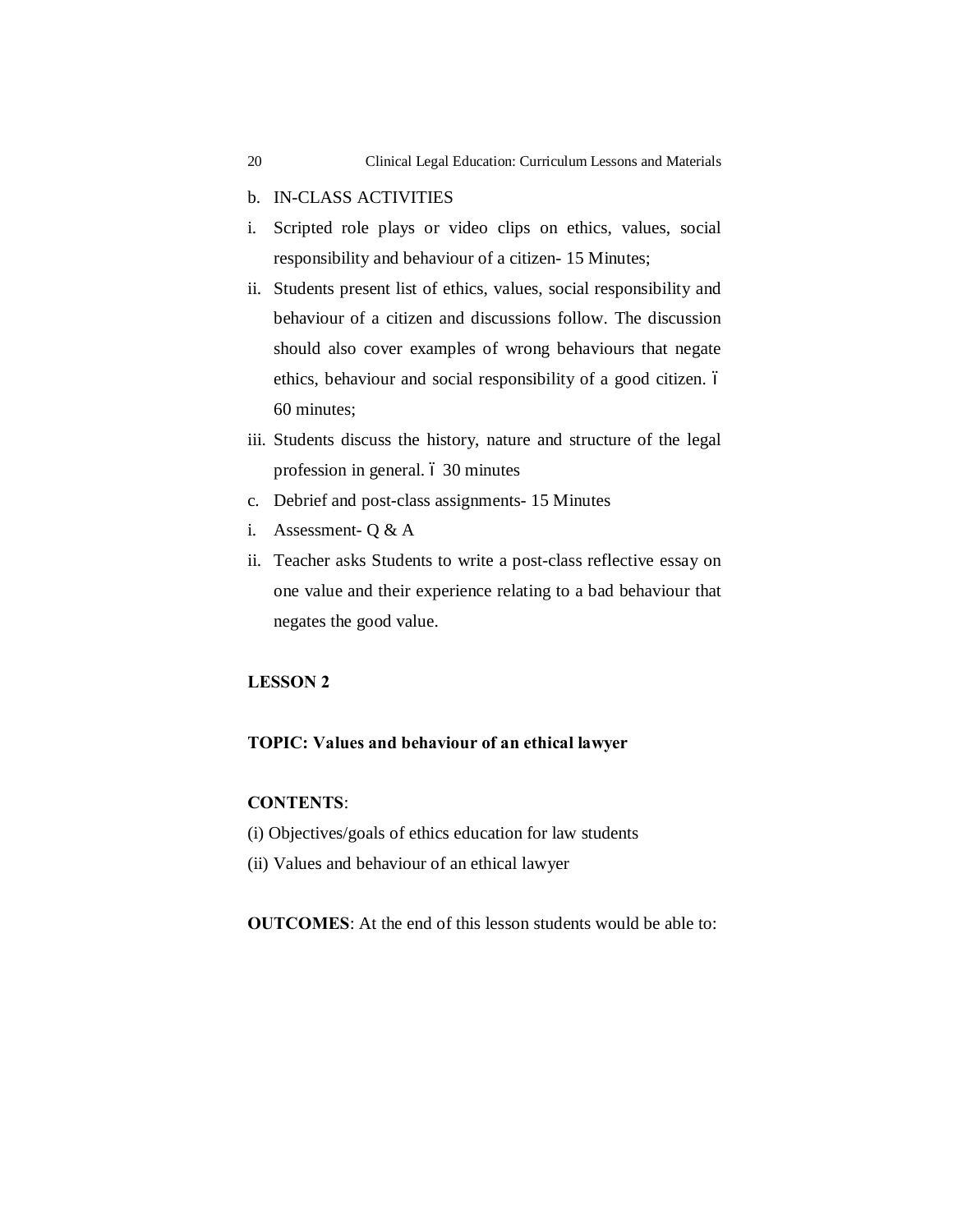Clinical Legal Education: Curriculum Lessons and Materials 21

- (1) Discuss the objectives/goals and rationale for ethics education;
- (2) Identify and discuss values and behaviour of an ethical lawyer

#### **ACTIVITIES**:

## PRE-CLASS ACTIVITIES

- (a) Students should write a short essay on why they think it is necessary to study ethics and values as law students;
- (b) Students should prepare composite table identifying values, appropriate and inappropriate behaviours of an ethical lawyer.

#### IN-CLASS ACTIVITIES

- (a) Students discuss/debate the objectives/goals and rationale of ethics education for law students/lawyers. Students should cite concrete examples of personal experience where, when and how an ethics discussion in the past influenced their actions  $\acute{o}$ 30 minutes
- (b) Scripted role plays or video clips on unethical behaviour of lawyers ó 20 minutes
- (c) Students present written composite tables matching values of an ethical lawyer and appropriate and inappropriate behaviours and discussions follow 6 60 minutes
- (d) Debrief: Assessment ó Questions and Answers ó 10 Minutes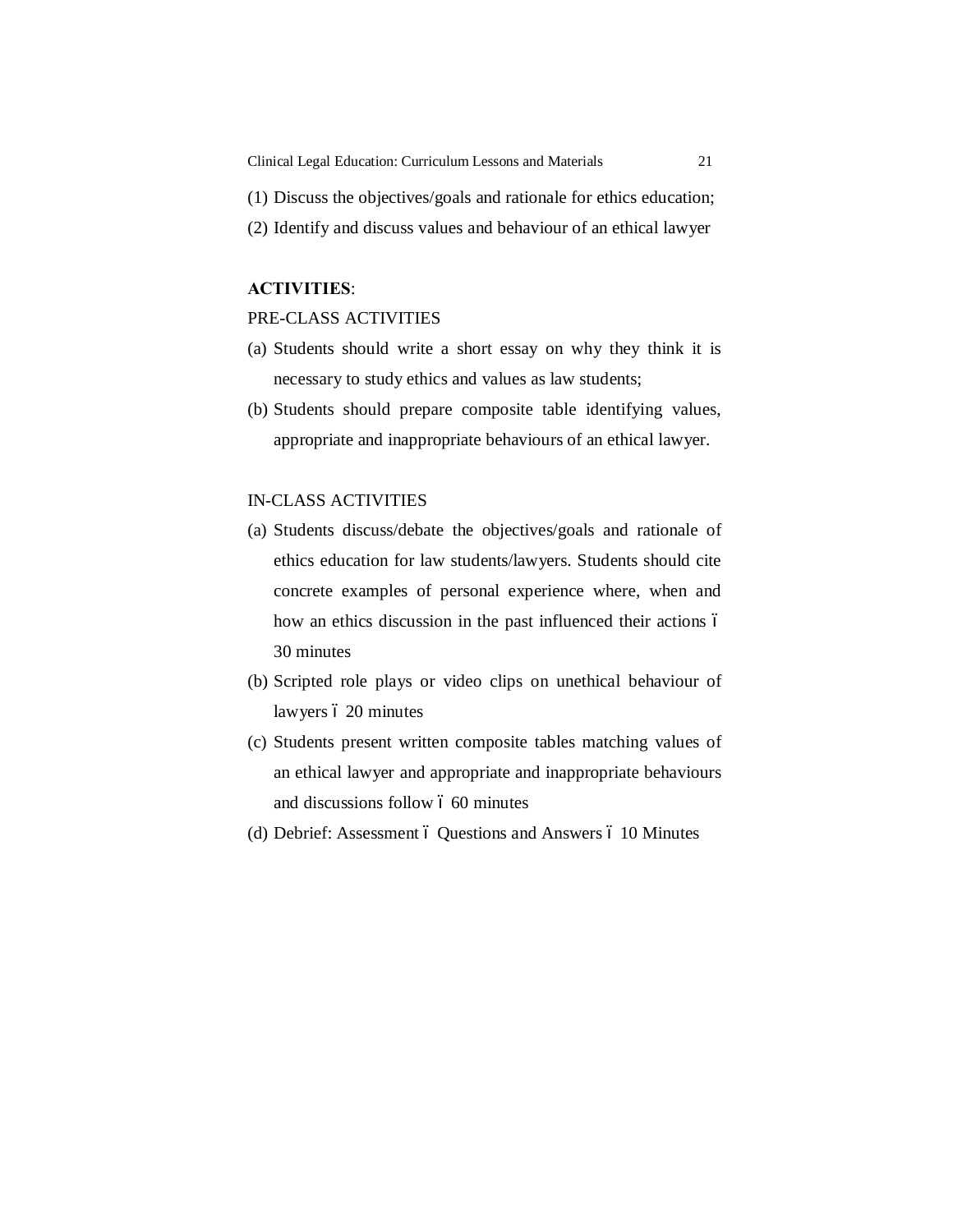## **NOTES:**

- (a) Legal Education Goal-  $\tilde{o}$ Train law students to become competent, value based ethical lawyers.ö
- (b) Ethics Education Goal-  $\tilde{O}$ Prepare law students to be ethically conscious and socially responsible lawyers.ö
- (c) Example of a composite table of values and behaviours 6 see below:

| <b>VALUES</b> | <b>APPROPRIATE</b>      | <b>INAPPROPRIATE</b>    |  |
|---------------|-------------------------|-------------------------|--|
|               | <b>BEHAVIOURS</b>       | <b>BEHAVIOURS</b>       |  |
| Honesty       | Accountability,         | Lying, fraud,<br>theft, |  |
|               | sincerity, truthfulness | obtaining by<br>false   |  |
|               |                         | pretences, forgery,     |  |
|               |                         | deceit,                 |  |
|               |                         | misappropriation<br>οf  |  |
|               |                         | funds, conversion of    |  |
|               |                         | client fund,            |  |
|               |                         |                         |  |
|               |                         |                         |  |

## **LESSON 3**

## **TOPIC: (i) Morals and culture; (ii) Corruption**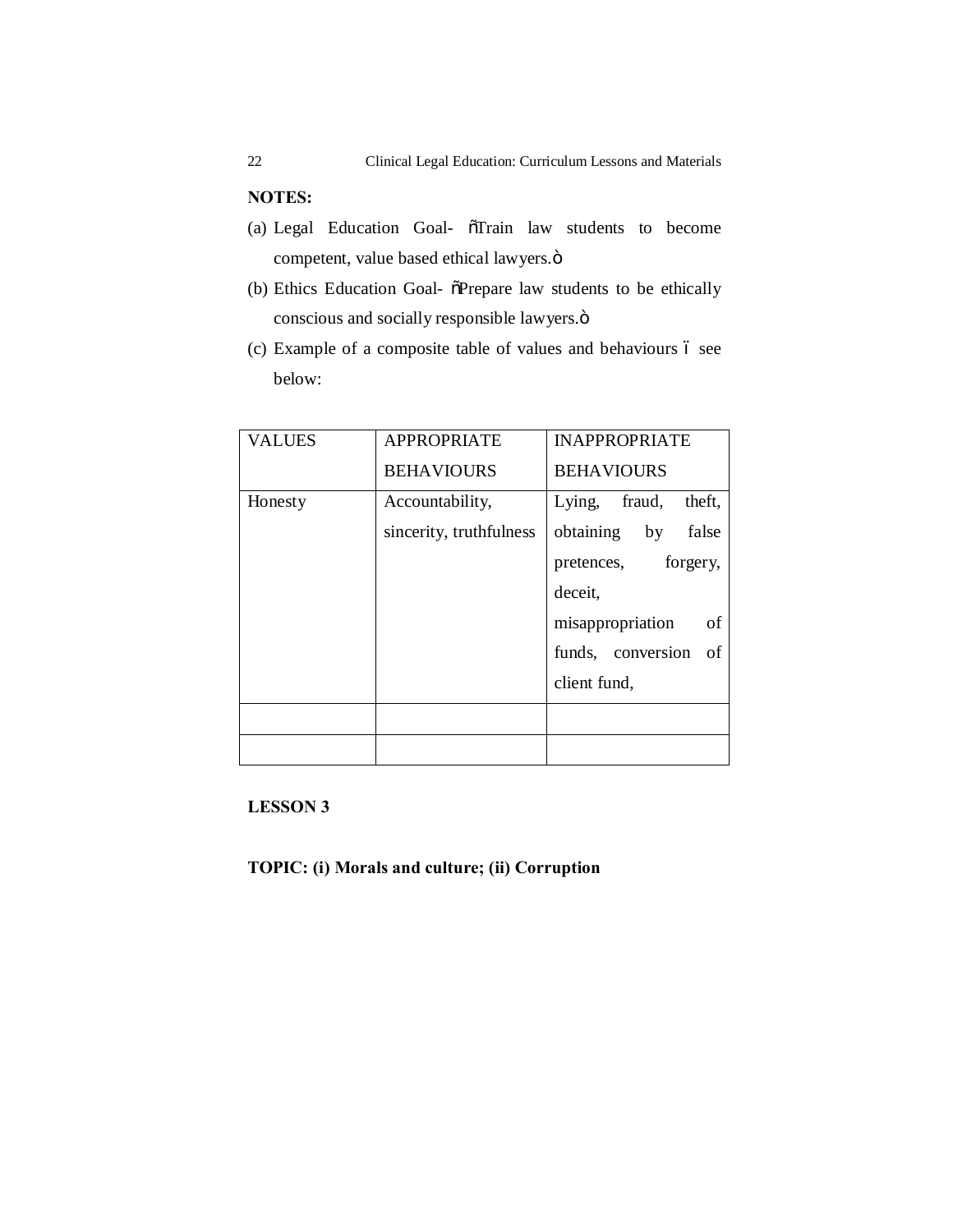**CONTENTS**: The challenge of (i) Morals and culture; (ii) Corruption

**OUTCOMES**: At the end of this lesson students would be able to:

- (a) Discuss how to identify and the need to recognise the challenges of moral and cultural norms and diversities in the society;
- (b) Discuss the challenges of corruption in the society generally, and explain concretely the ways in which the phenomenon can pressure a lawyer to act in unethical ways; how lawyers and law students should behave when the system is operating as it is; and consider concretely and specifically what lawyers or law teachers could do to make the system act justly<sup>9</sup>.

## **ACTIVITIES**:

## PRE-CLASS ACTIVITIES

- (a) Students should make a list of morals and norms from diverse cultures that they think are challenges to law and order or their definition of good behaviour;
- (b) Students should write an essay on challenges of corruption in the society generally (also identifying concrete cases or examples of corruption and the effect on governance and development of the society); and explain concretely the ways

<sup>&</sup>lt;sup>9</sup> See Wortham, L., Klien, C. õTeaching Legal Ethics in a Corrupt Legal Systemö 5<sup>th</sup> GAJE Conference, Manilla Philippines, 6-13 December 2008.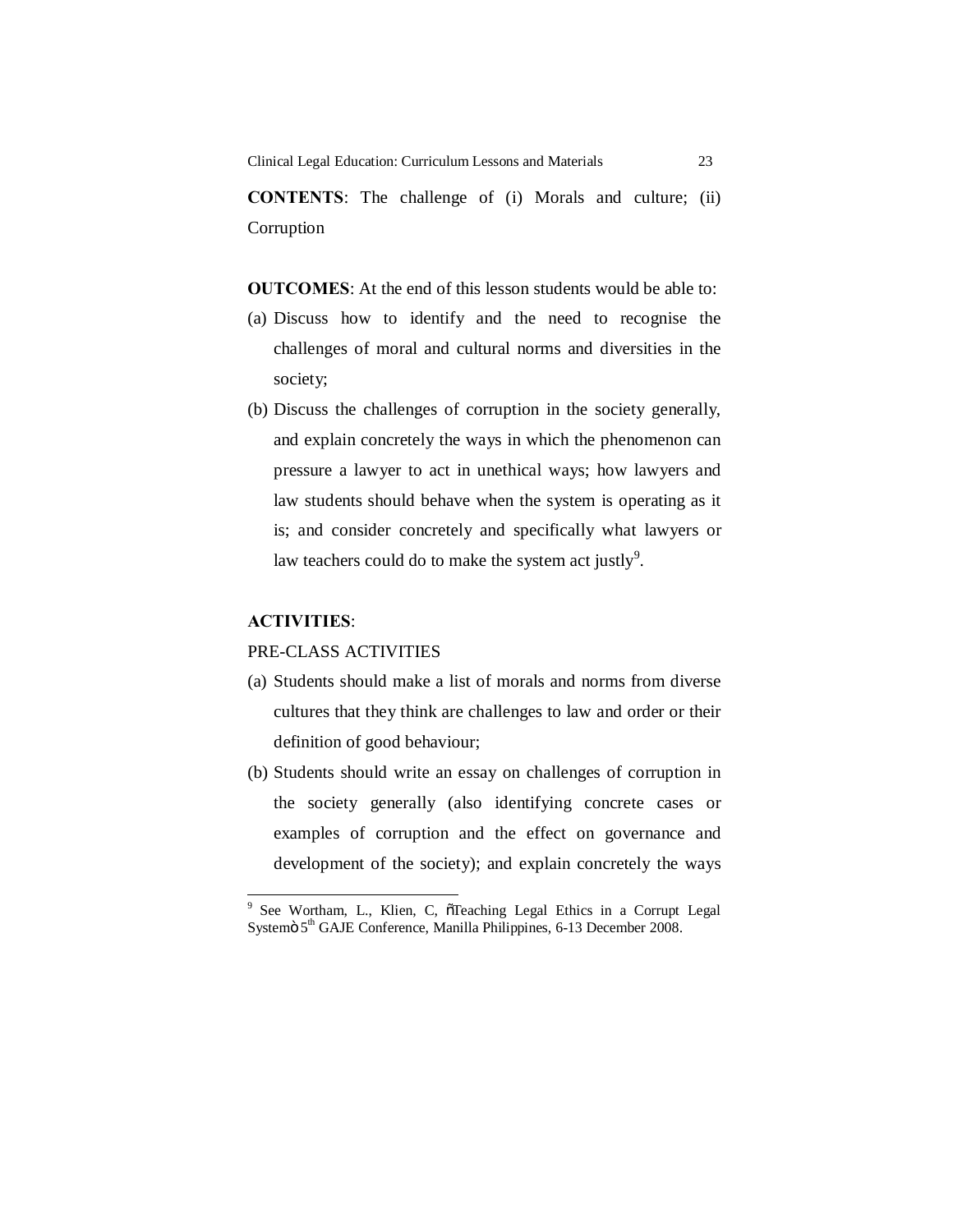# 24 Clinical Legal Education: Curriculum Lessons and Materials in which this phenomenon can pressure a lawyer to act in unethical ways; how lawyers and law students should behave when the system is operating as it is; and consider concretely and specifically what lawyers or law teachers could do to make the system act justly. $10$

## IN-CLASS ACTIVITIES

- (a) Students brainstorm on how to identify and the need to recognise the challenges of moral and cultural norms and diversities in the society. Example of cultural and moral diversity is the debate on whether to make gay marriage a crime in Nigeria? How a lawyer should treat a client who is gay when he feels that it is a serious immoral conduct to be gay?- 30 minutes
- (b) Scripted role plays/video clips on corruption activities or actions/pictures and video clips on effect of corruption 6 20 minutes
- (c) Discussions based on case studies on (i) challenges of corruption in the society generally (and also identifying concrete cases or examples of corruption and the effect on governance and development of the society); (ii) concrete ways in which those phenomena can pressure a lawyer to act in unethical ways; (iii) how lawyers and law students should

 $\overline{a}$ 

<sup>&</sup>lt;sup>10</sup> See Wortham, L., Klien, C, õTeaching Legal Ethics in a Corrupt Legal Systemö 5<sup>th</sup> GAJE Conference, Manilla Philippines, 6-13 December 2008.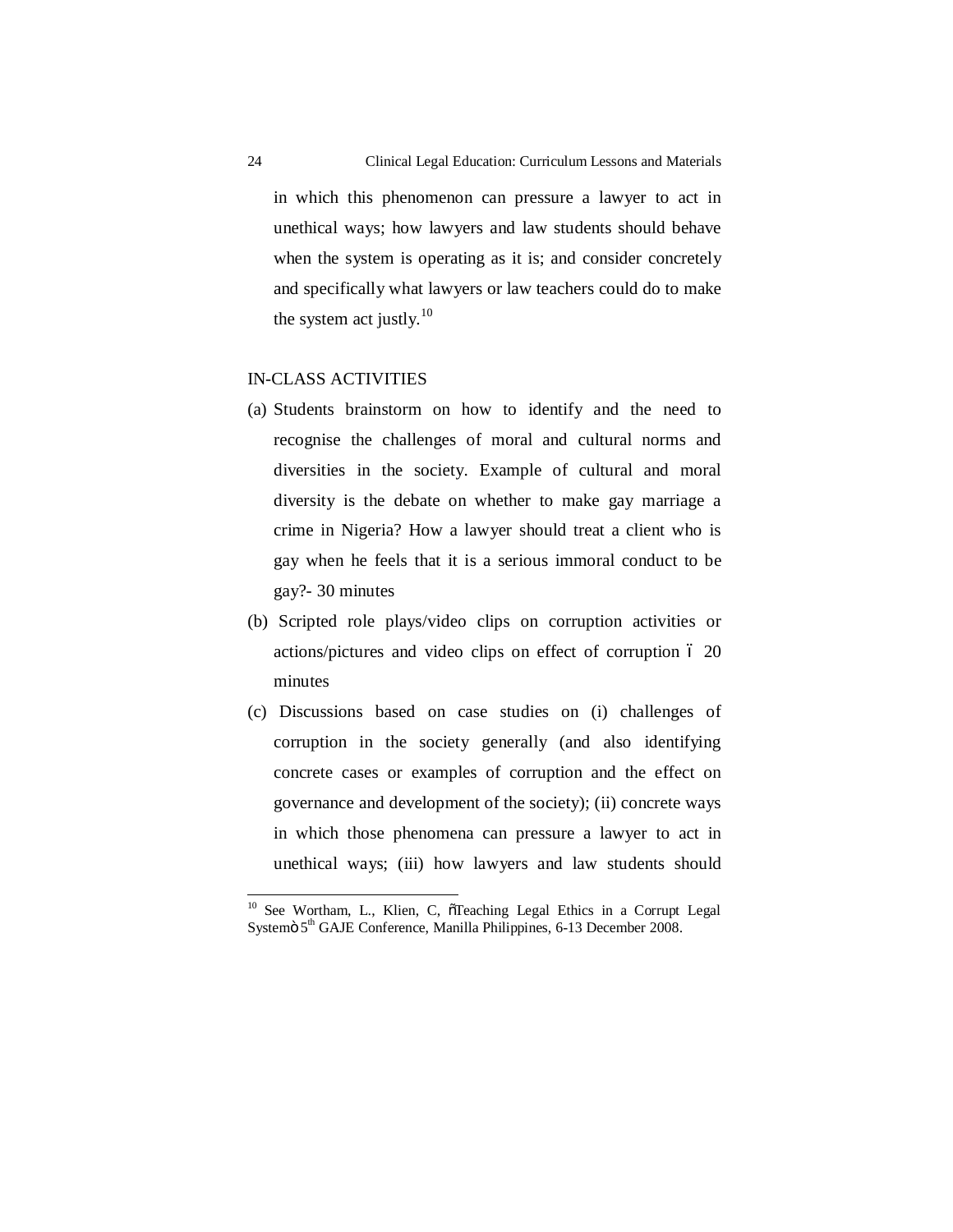Clinical Legal Education: Curriculum Lessons and Materials 25

behave when the system is operating as it is; and (iv) considering concretely and specifically what lawyers or law teachers could do to make the system act justly- 60 minutes

(d) Assessment: Questions and Answers 6 10 minutes

#### **LESSON 4**

## **TOPIC: Rules of Professional Conduct for Legal Practitioners; Code of Conduct for Judges, and Magistrates.**

**CONTENTS**: General Conduct under the Rules of Professional Conduct; Duty/Relation with clients; Duty/Relation with the Courts; Relation with other lawyers; Duty to the Profession/Improper attraction of business; Remuneration and fees.

**OUTCOMES**: At the end of this lesson students would be able to:

- (a) Explain and discuss the Rules of Professional Conduct for legal practitioners and show its relationship to values of an ethical lawyer;
- (b) Discuss the code of conduct for judges and magistrates.

## **ACTIVITIES**:

## PRE-CLASS ACTIVITIES

(a) Students write a summary of the Code of Conduct for Judges and magistrates;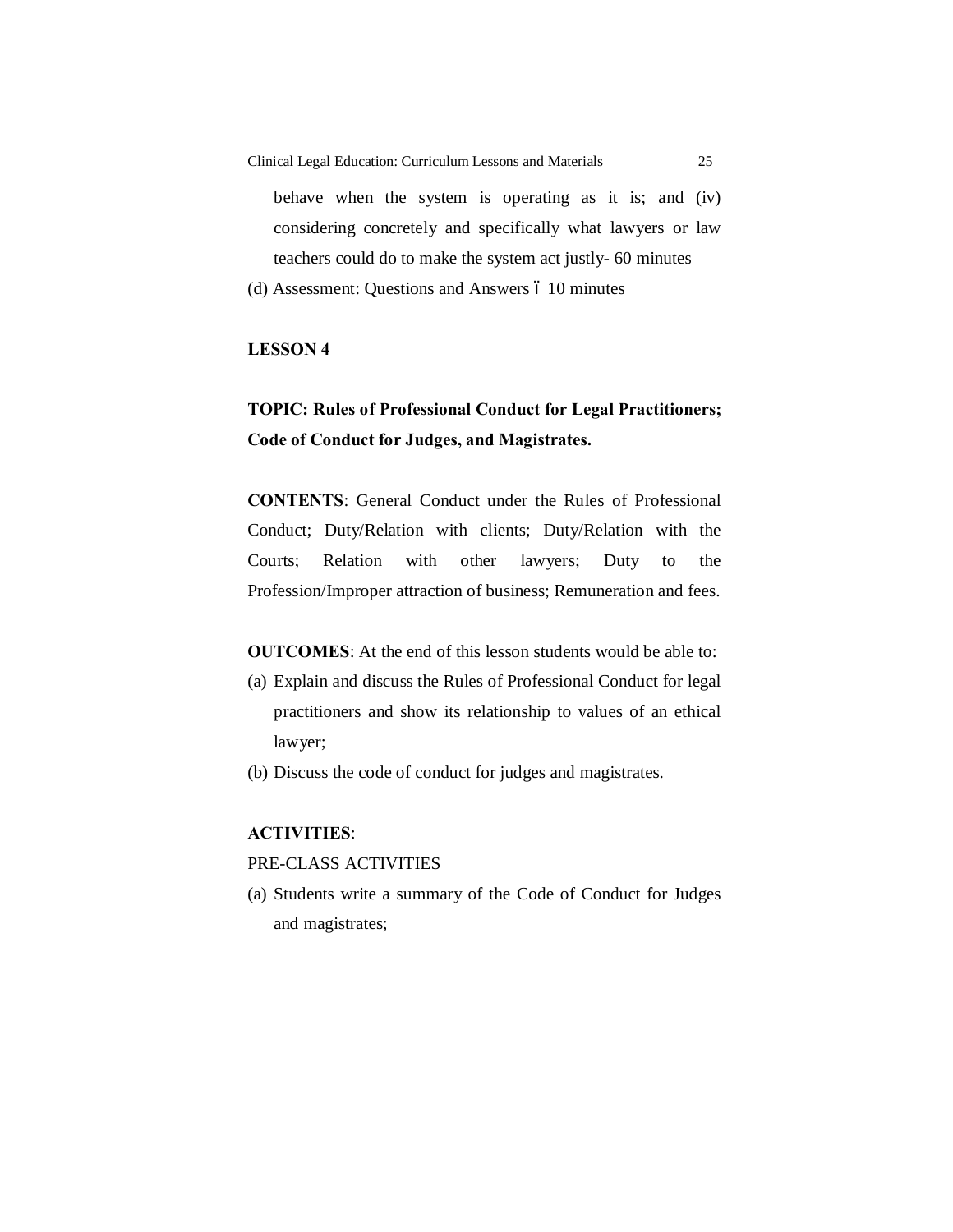(b) Students prepare composite table identifying relevant rules relating to General Conduct under the Rules of Professional Conduct; Duty/Relation with clients; Duty/Relation with the Courts; Relation with other lawyers; Duty to the Profession/Improper attraction of business; Remuneration and fees and matching each with examples of inappropriate actions of lawyers that violate the Rules and an appropriate value of an ethical lawyer. Example of such a composite table is shown below as follows:

| <b>RULES</b>      | SUMMARY        | <b>INAPPROPRIATE</b>       | VALUE          |
|-------------------|----------------|----------------------------|----------------|
|                   | OF RULE        | <b>ACTION</b>              | OF             |
|                   |                |                            | <b>ETHICAL</b> |
|                   |                |                            | LAWYER         |
| RULE <sub>1</sub> | Uphold<br>rule | As A-G or Legal            | Integrity      |
|                   | of law         | Adviser advise that        |                |
|                   |                | order<br>court<br>a        |                |
|                   |                | should<br>be<br>not        |                |
|                   |                | obeyed                     |                |
| Rule 1            | General        | Lawyer habitually          | Decorum;       |
|                   | conduct        | drunk<br>in                | respect        |
|                   |                | public/fighting<br>in      |                |
|                   |                | public;                    |                |
|                   |                | Struggling or not          |                |
|                   |                | joining lines<br><b>or</b> |                |
|                   |                | jumping queue for          |                |
|                   |                | food and drinks at         |                |
|                   |                | meetings                   |                |

## IN-CLASS ACTIVITIES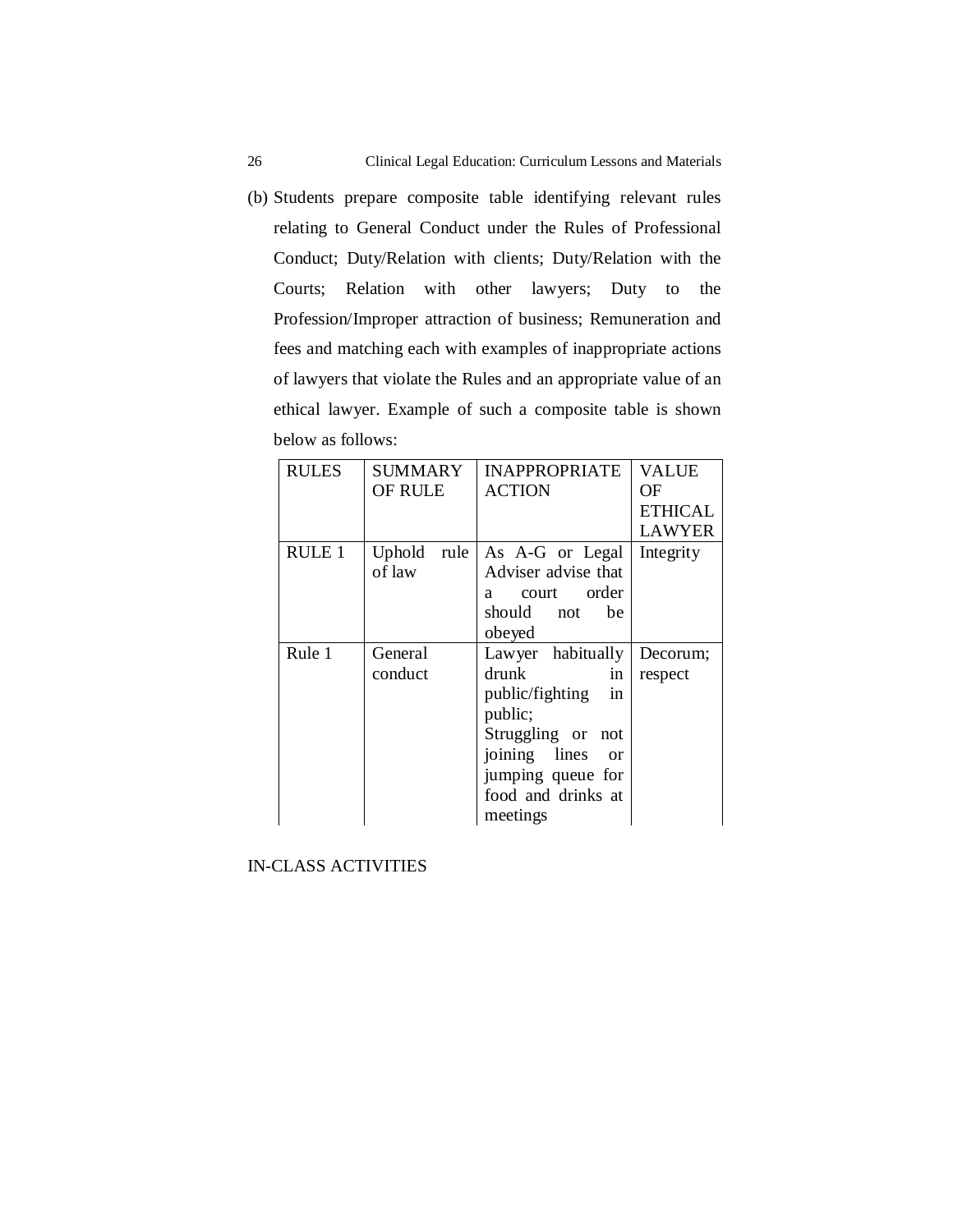Clinical Legal Education: Curriculum Lessons and Materials 27

- (a) With the help of case studies, students discuss the code of conduct for judges and magistrates 6 30 minutes
- (b) Students present their composite tables on the application of the Rules of Professional conduct and discussions follow  $6$  1 hour 15 minutes
- (c) Assessment: Questions and Answers 6 15 minutes.

## **LESSON 5**

# **TOPIC: Confidentiality; Conflict of Interest and Ethical Dilemmas.**

**CONTENTS**: Confidentiality; Conflict of Interest and Ethical Dilemmas.

**OUTCOMES**: At the end of this lesson students would be able to:

- (c) Explain and discuss the Rules of professional conduct, Evidence Act, Money Laundering Act and the Constitution relating to client confidences;
- (d) Explain the scope of the rules on conflict of interest;
- (e) Recognise conflict of interest situations and ethical dilemmas in case studies and discuss appropriate ethical decisions that should be made to resolve such ethical dilemmas and conflict of interests.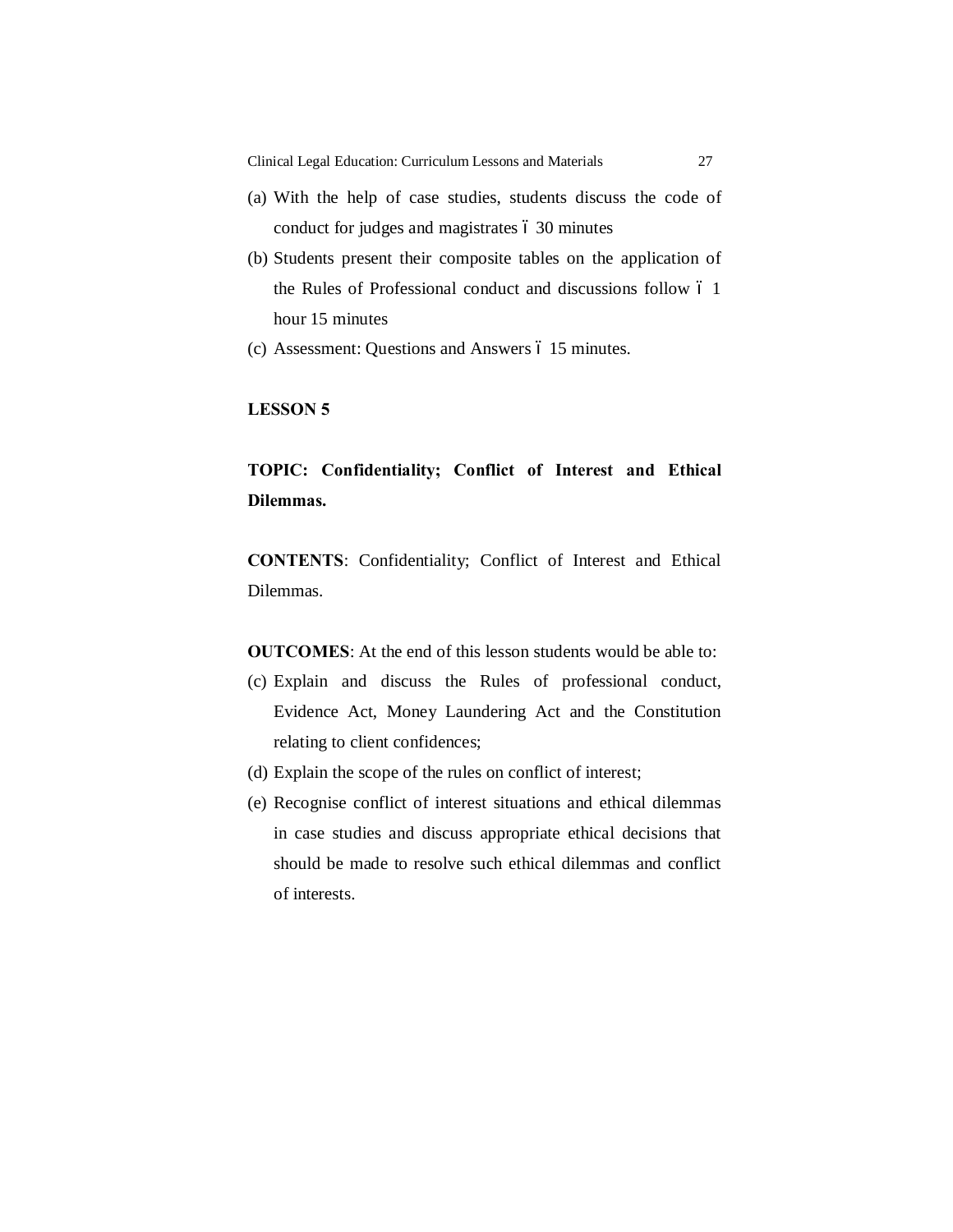## **ACTIVITIES**:

## PRE-CLASS ACTIVITIES

- (a) Students write summary of the rules relating to confidentiality of client os communications based on the Rules of Professional Conduct for legal practitioners, Evidence Act, Money Laundering Act and the Constitution;
- (b) Students write short case studies or bring copies of identified case studies on conflict of interest and ethical dilemmas.

#### IN-CLASS ACTIVITIES

- (a) Students present summary of the rules relating to confidentiality of clientys communications based on the Rules of Professional Conduct for legal practitioners, Evidence Act, Money Laundering Act and the Constitution- 25 minutes.
- (b) Discussion of case studies relating to client confidentiality -25 minutes.
- (c) Students and Teacher present for discussion case studies on conflict of interest and ethical dilemmas 6 60 minutes
- (d) Assessment: Questions and Answers 10 minutes.

## **LESSON 6**

## **TOPIC:**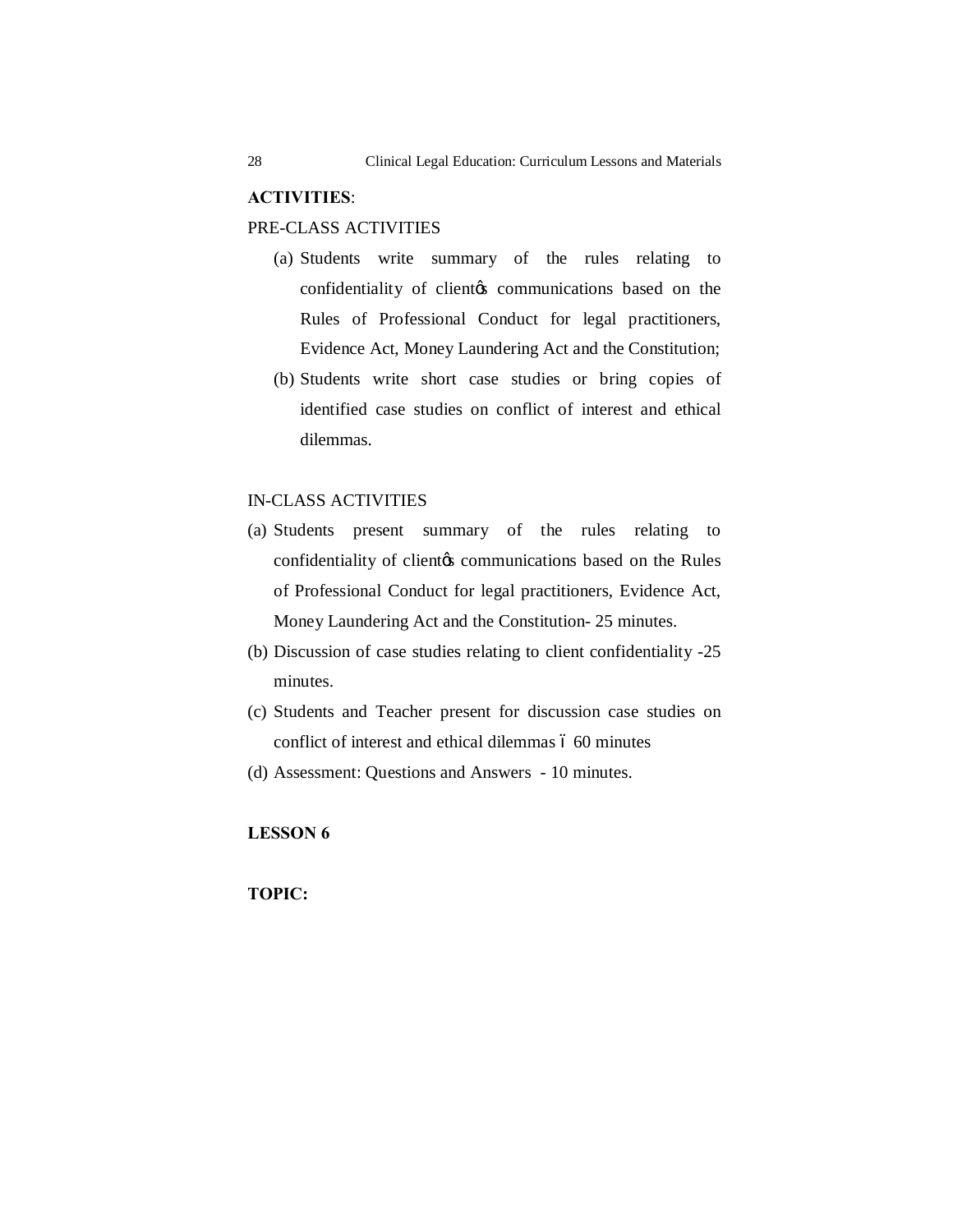- **(i) Institutional Rules including in-house Rules of the Law Clinic and University;**
- **(ii) Plagiarism;**
- **(iii)Disciplinary Process and Sanction of Legal Practitioners and Law Students.**

## **CONTENTS**:

- (a) Institutional Rules including in-house Rules of the Law Clinic and University;
- (b) Plagiarism;
- (c) Disciplinary Process and Sanction of Legal Practitioners and Law Students.

**OUTCOMES**: At the end of this lesson students would be able to:

- (a) Explain and discuss Institutional Rules including in-house Rules of the Law Clinic and University that affects the work of law students in a law clinic; rules of plagiarism; and Disciplinary Process and Sanction of Legal Practitioners and Law Students.
- (b) Identify Plagiarised writing and materials.

### **ACTIVITIES**:

#### PRE-CLASS ACTIVITIES

Students should be given handouts that explain rules of plagiarism and sample writings for them to identify plagiarised and not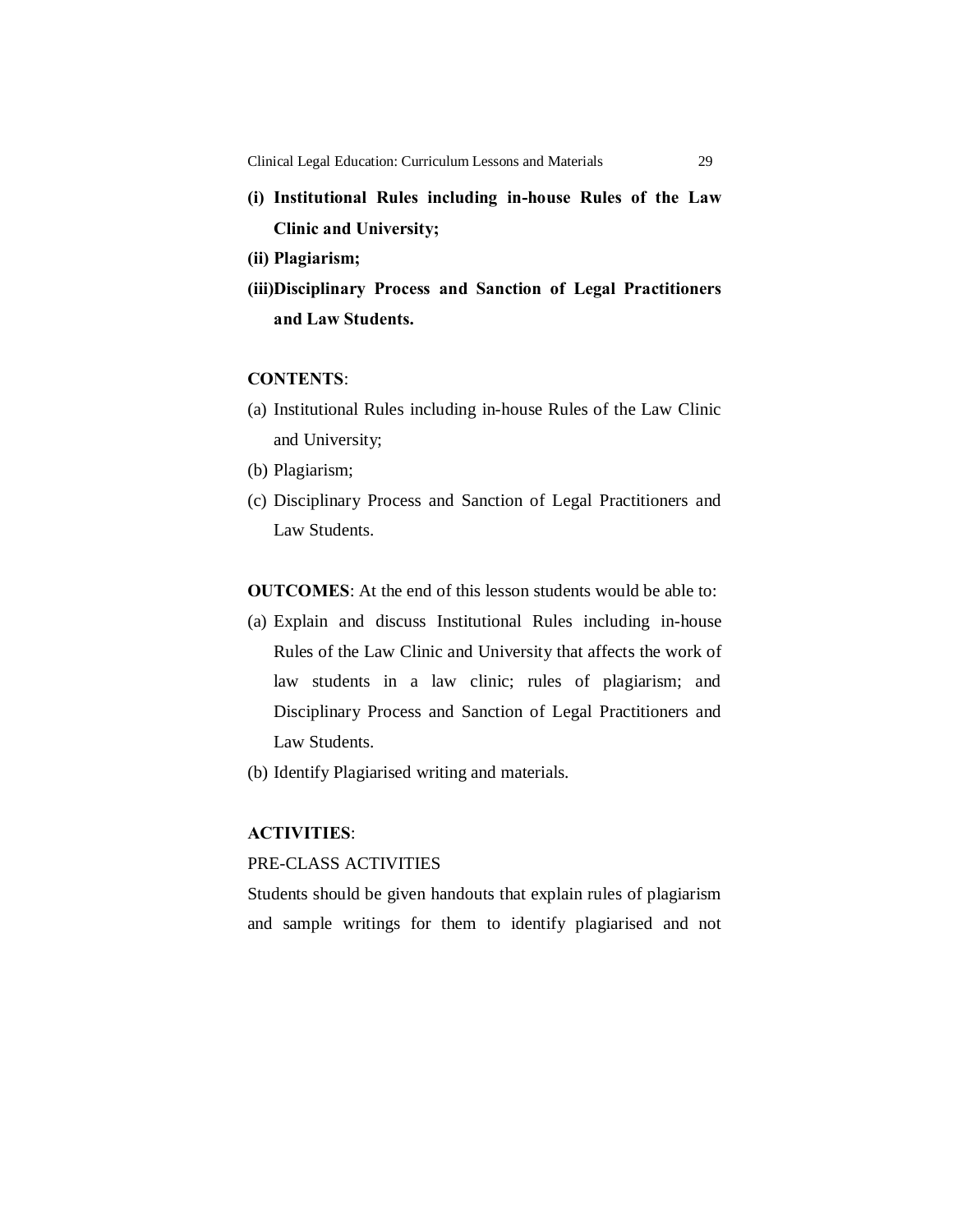plagiarised portions. Students may also be provided software for testing their understanding of plagiarism.

#### IN-CLASS ACTIVITIES

- (a) Quizzes are presented to test students understanding of relevant Institutional Rules, and legal practitioners and students $\phi$ disciplinary process and sanctions and discussions follow- 50 minutes
- (b) Students make presentations on the pre-class case studies on plagiarism. Addition case studies may be presented. Discussions follow 6 60 minutes.
- (c) Assessment: Questions and Answers 6 10 minutes.

## **RESOURCES**

- 1. Legal Practitioners Act
- 2. Rules of Professional Conduct for Legal Practitioners
- 3. Code of Conduct for Judicial Officers
- 4. Constitution
- 5. Money Laundering Act and SCUML Rules
- 6. Evidence Act
- 7. Handbook on Prison Pre-trial Detainee Law Clinic
- 8. Manual on Prison Pre-trial Detainee Law Clinic.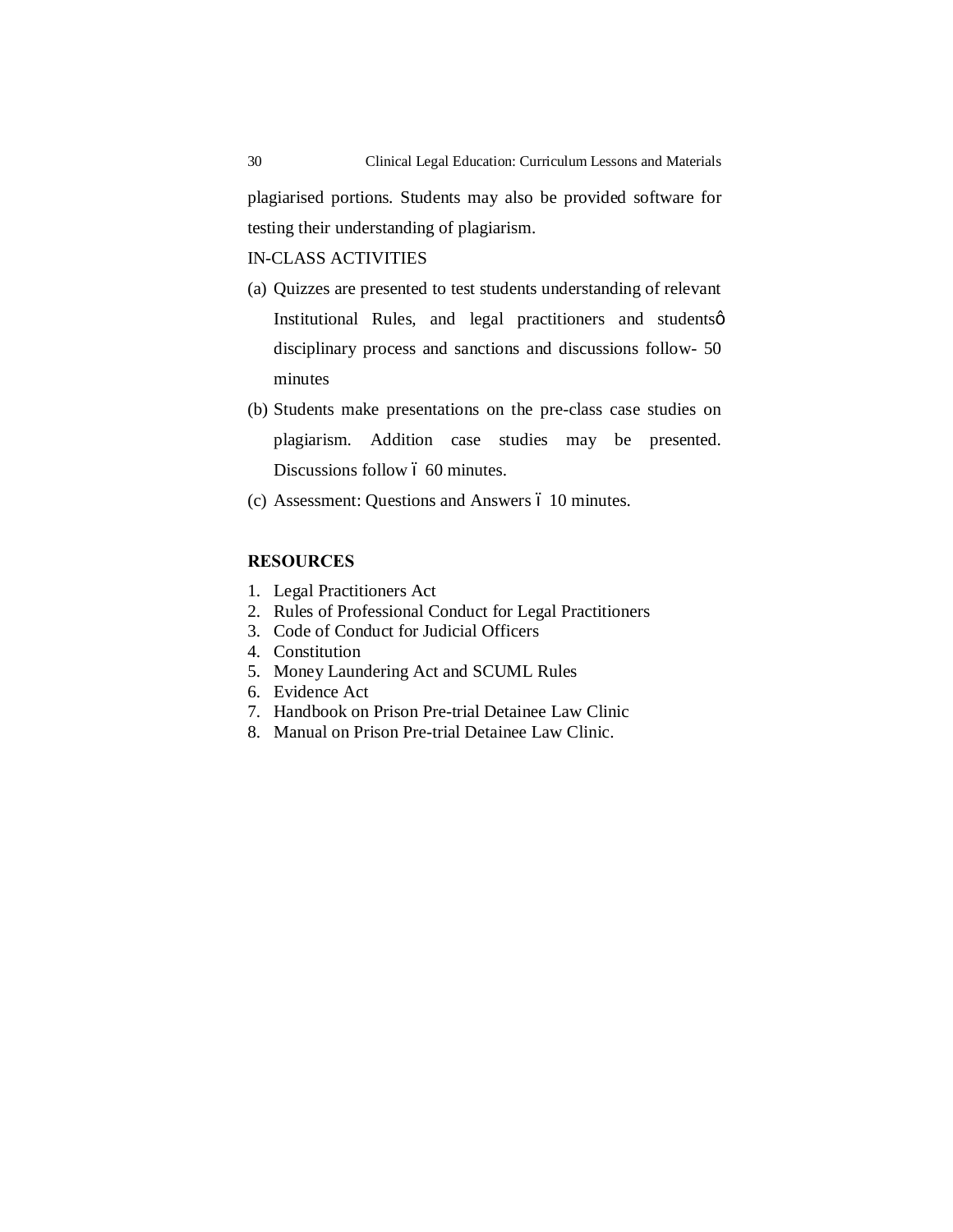# **CHAPTER 3**

## **Legal Research**

## **OBJECTIVES**

LLB students ought to have studied legal research and analysis between their first and third year levels and particularly under legal methods course.

The course  $\pm$  Legal Researchø being presented here serves as a refresher course aimed therefore to hone the students knowledge, skills and values on research to be able to execute intensive researches, prepare research reports and present them in connection with the clinic programmes. How many lessons and how deep the academic work on research that should be done in a particular clinic should depend on the needs of the students and the clinic.

#### **CONTENTS**

- 1. Meaning, nature, types, importance of legal research;
- 2. Types of research approaches;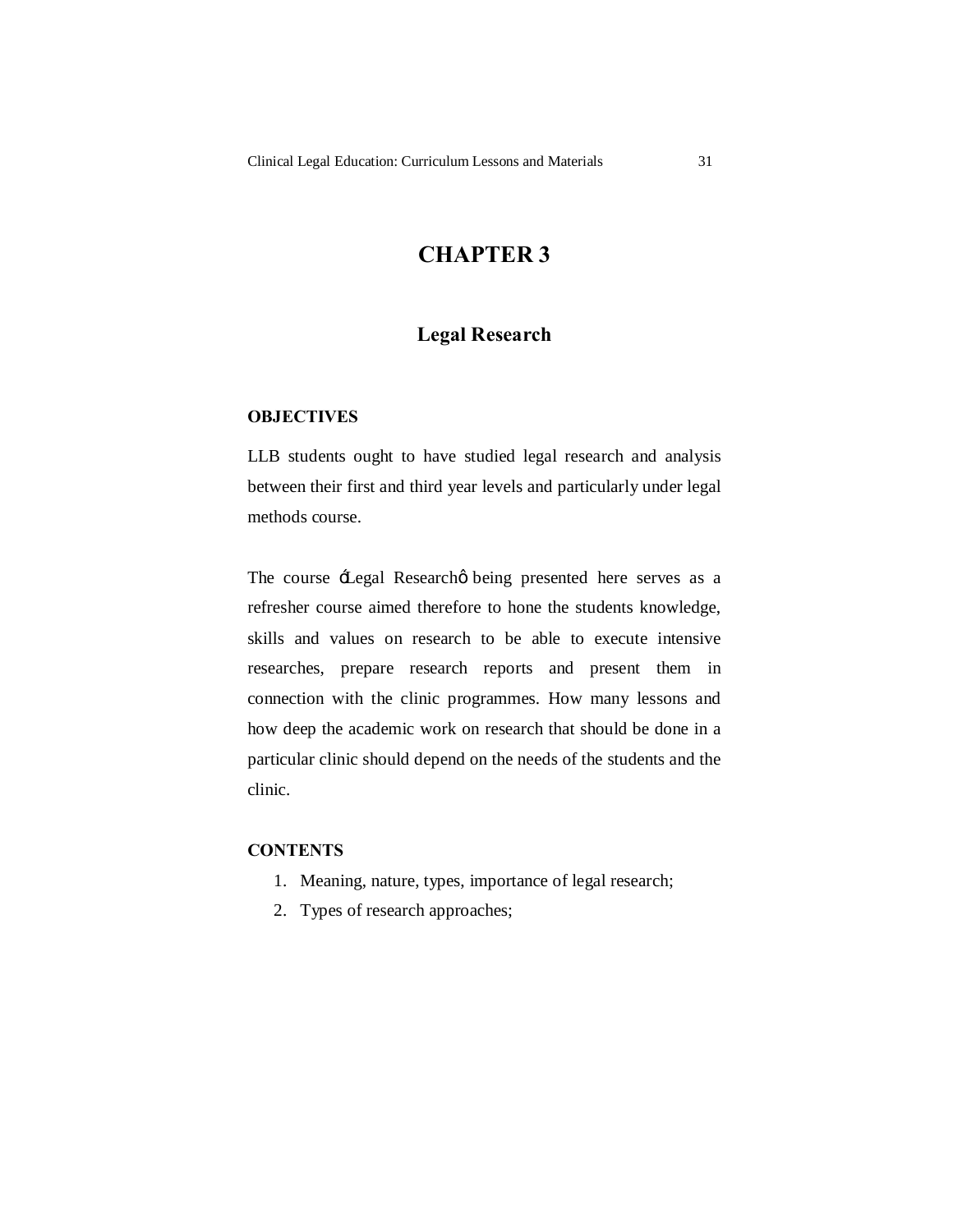- 3. Steps involved in the research process;
- 4. Legal methods and methodology, sources of information and major stages in carrying out legal research;
- 5. Basic tools of data collection;
- 6. Use of Internet for Legal Research;
- 7. Ethics of research, Conducting a Research; Writing a Research Report;
- 8. Presenting a research report using Power point slides.

#### **LESSON 1**

## **TOPIC: Principles of Legal Research**

## **CONTENTS**:

- 1. Meaning, nature, types, importance of legal research;
- 2. Types of research approaches;
- 3. Steps involved in the research process.

**OUTCOMES**<sup>11</sup>: At the end of this lesson students would be able to:

 $1\,1$ 11 See Khushal Vibhute, K & Aynalem, F., *Legal Research Methods (Teaching Material)*, 2009, viewed last on 3<sup>rd</sup> March 2013 at http://chilot.files.wordpress.com/2011/06/legal-researchmethods.pdf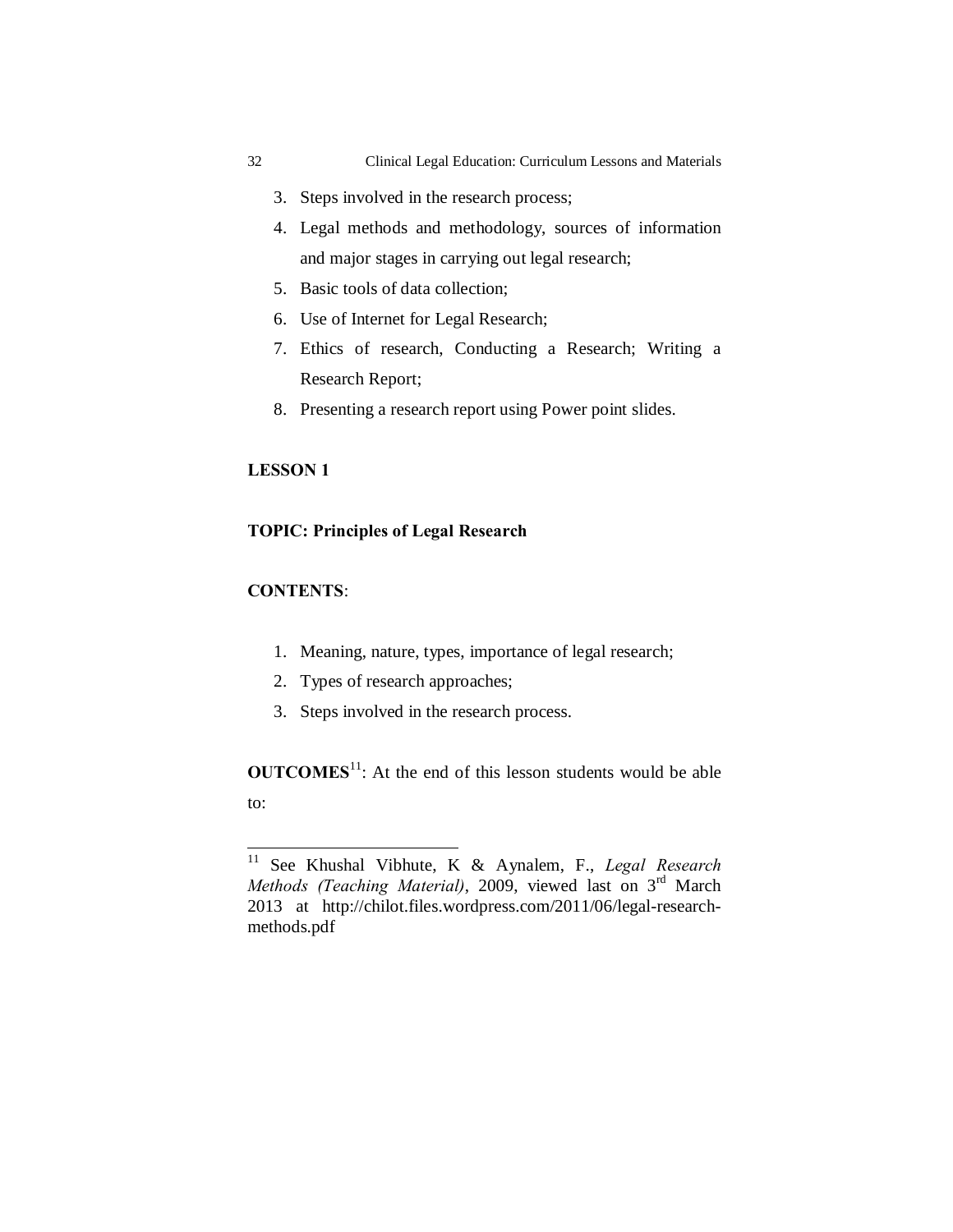- (a) Explain the meaning, nature, types, and importance of legal research;
- (b) State the various types of research approaches;
- (c) Describe the various steps involved in the research process.

#### **ACTIVITIES**:

## PRE-CLASS ACTIVITIES:

- (a) Students write short notes for presentation in the class Meaning, nature, types, importance of legal research; Types of research approaches; and Steps involved in the research process. The alternative will be that the teacher would give the students questions covering these subjects for the students to answer in writing and present in the class.
- (b) Students should make a list of ten books and or articles on legal research written in the last ten years. In addition to presenting the list with full citations, students will be required to present a summary in open class of one of the books or articles.

### IN-CLASS ACTIVITIES:

(a) Teacher presents an overview on the principles of legal research 6 30 minutes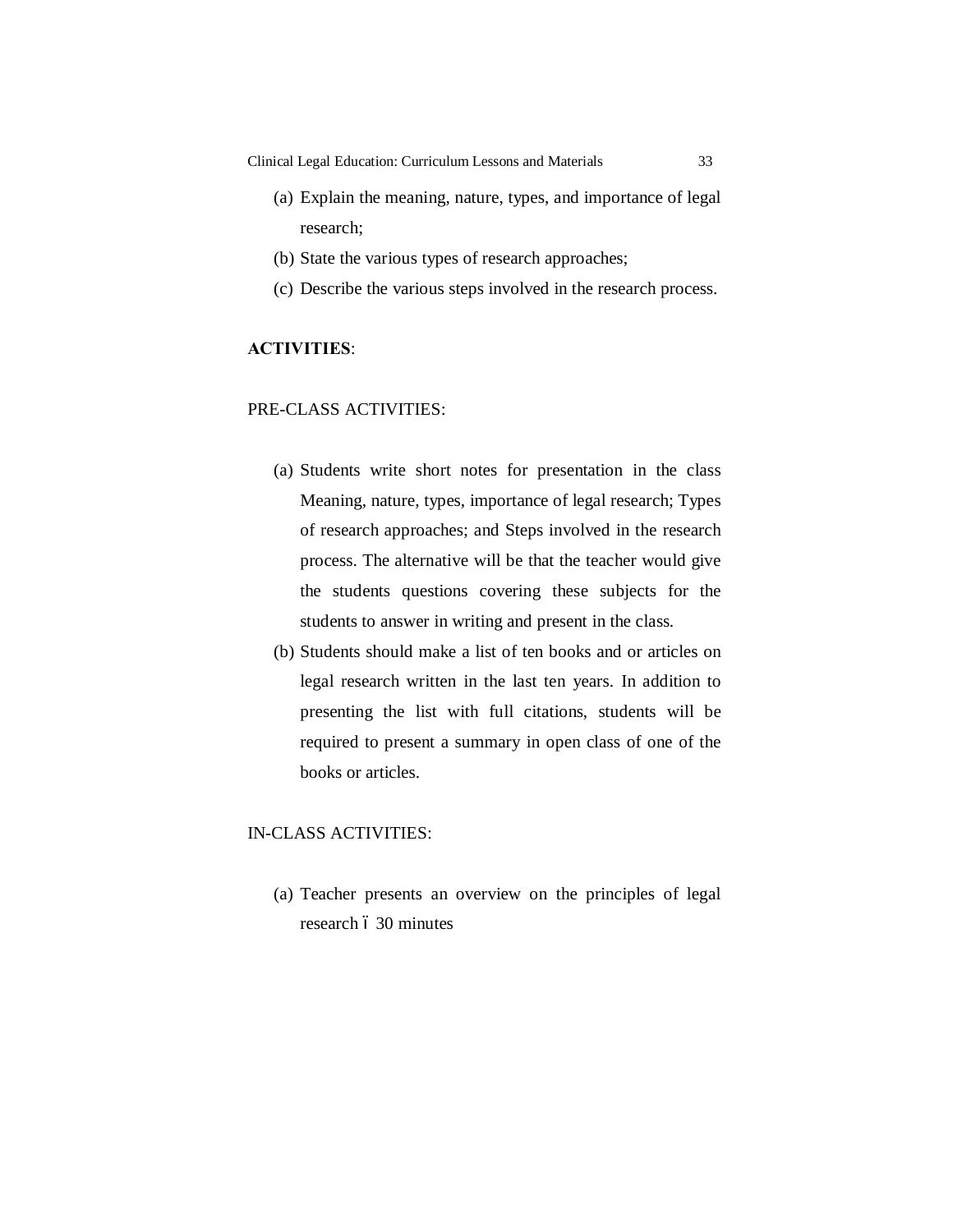- (b) Students present the pre-class assignments and discussions follow- 1 hour 15 minutes
- $(c)$  Assessment  $6$  15 minutes

## **LESSON 2**

# **TOPIC: Legal methods and methodology, sources of information and major stages in carrying out legal research**

#### **CONTENTS**:

Legal methods and methodology, sources of information and major stages in carrying out legal research

**OUTCOMES**: At the end of this lesson students would be able to:

- (a) Explain legal research methods and methodology, sources of information and major stages in carrying out legal research<sup>12</sup>;
- (b) Write literature review.

 $12\,$ 12 See Khushal Vibhute, K & Aynalem, F., *Legal Research Methods (Teaching Material)*, 2009, viewed last on 3<sup>rd</sup> March 2013 at http://chilot.files.wordpress.com/2011/06/legal-researchmethods.pdf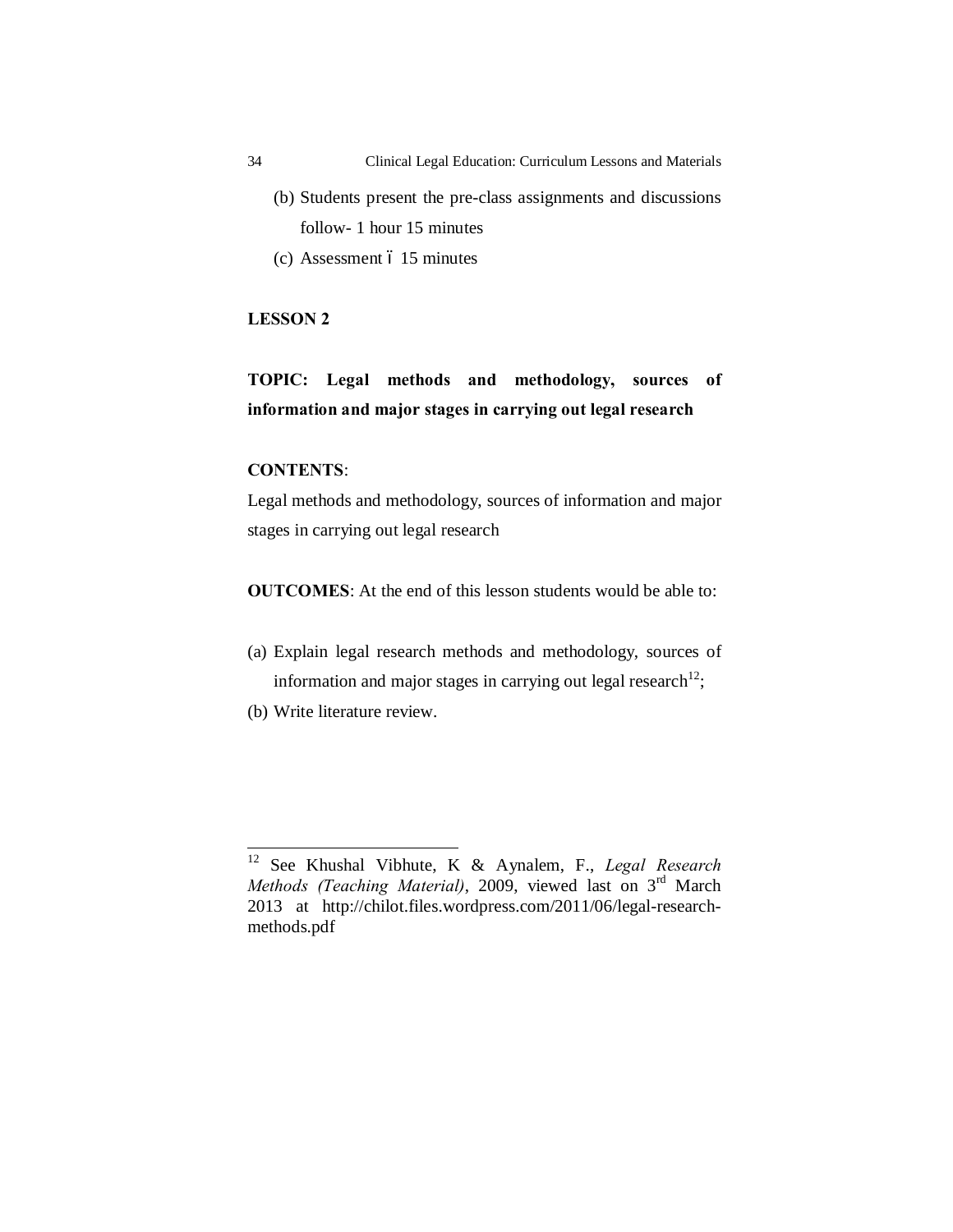#### **ACTIVITIES**:

#### PRE-CLASS ACTIVITIES:

Students should answer the following questions in writing for presentation in class:

- (i) Discuss different sources of information and comment upon their utility in research;
- (ii) Briefly explain the difference between research methods and research methodology;
- (iii)What is the significance of knowing research methodology?
- (iv) Explain major stages in legal research;
- (v) What do you understand by identification and formulation of a research problem;
- (vi)Comment upon the significance of review of literature in research;
- (vii) What is meant by scientific method? Explain its significance and utility in research.<sup>13</sup>

<sup>13</sup> Questions adopted from Khushal Vibhute, K & Aynalem, F., *Legal Research Methods (Teaching Material)*, 2009, pages 64-65, viewed last on  $3<sup>rd</sup>$  March 2013 at http://chilot.files.wordpress.com/2011/06/legal-researchmethods.pdf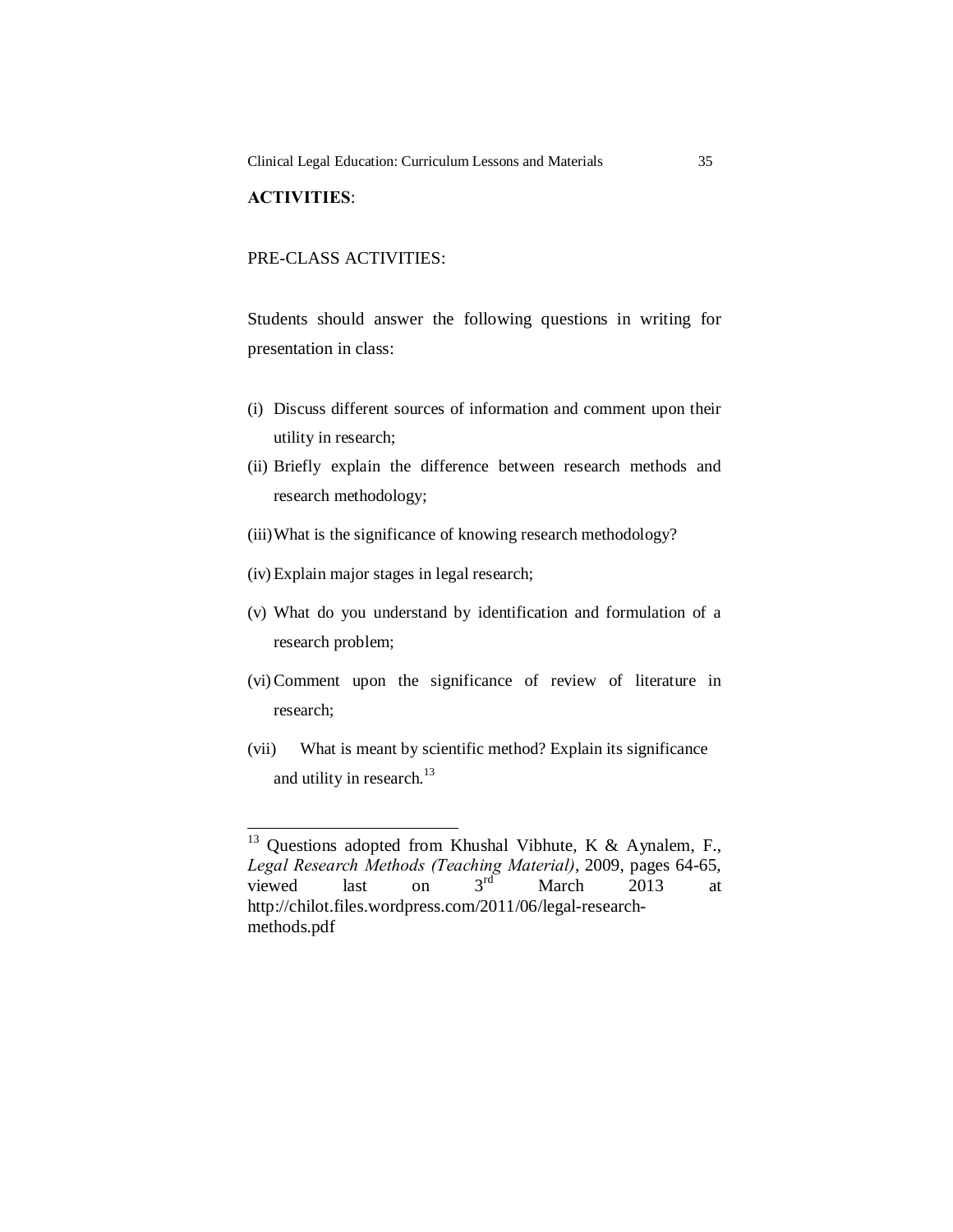(viii) Prepare short literature reviews based on topics to be assigned by the teacher.

#### IN-CLASS ACTIVITIES:

- (a) Teacher presents an overview of Legal methods and methodology, sources of information and major stages in carrying out legal research 6 25 minutes
- (b) Students present the pre-class assignments and discussion/feedback follows 6 1 hour 25 minutes.
- (c) Assessment  $610$  minutes

## **LESSON 3**

## **TOPIC: Basic Tools of Data Collection**

## **CONTENTS**:

Types of research data collection tools; advantages and disadvantages of tools data collection; significance of collecting facts/data; techniques of data collection in the legal research process; interview, questionnaire and observation as tools of data collection.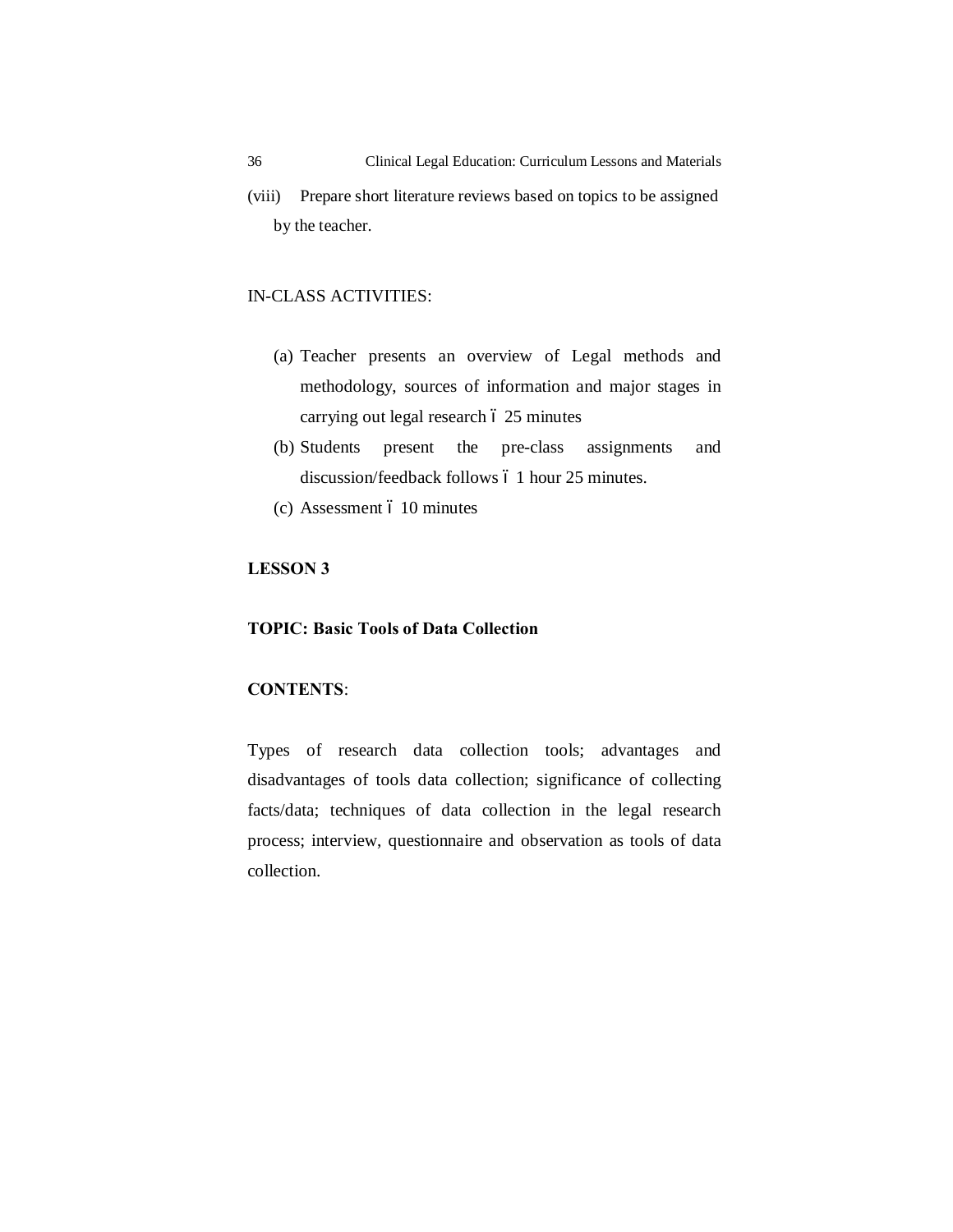**OUTCOMES**14: At the end of this lesson students would be able to:

- (a) List the various types of research data collection tools and describe the advantages and disadvantages of each type of tools of data collection;
- (b) Explain the significance of collecting facts/data and techniques of data collection in the legal research process;
- (c) Discuss the Rules to be followed in using interview, questionnaire and observation as tools of data collection.
- (d) Collect data and present.

## **ACTIVITIES**:

## PRE-CLASS ACTIVITIES;

- (a) Students should make short notes for presentation in class on the following:
	- i. List the various types of research data collection tools and describe the advantages and disadvantages of each type of tools of data collection;

 $14\,$ 14 See Khushal Vibhute, K & Aynalem, F., *Legal Research Methods (Teaching Material)*, 2009, viewed last on 3<sup>rd</sup> March 2013 at http://chilot.files.wordpress.com/2011/06/legal-researchmethods.pdf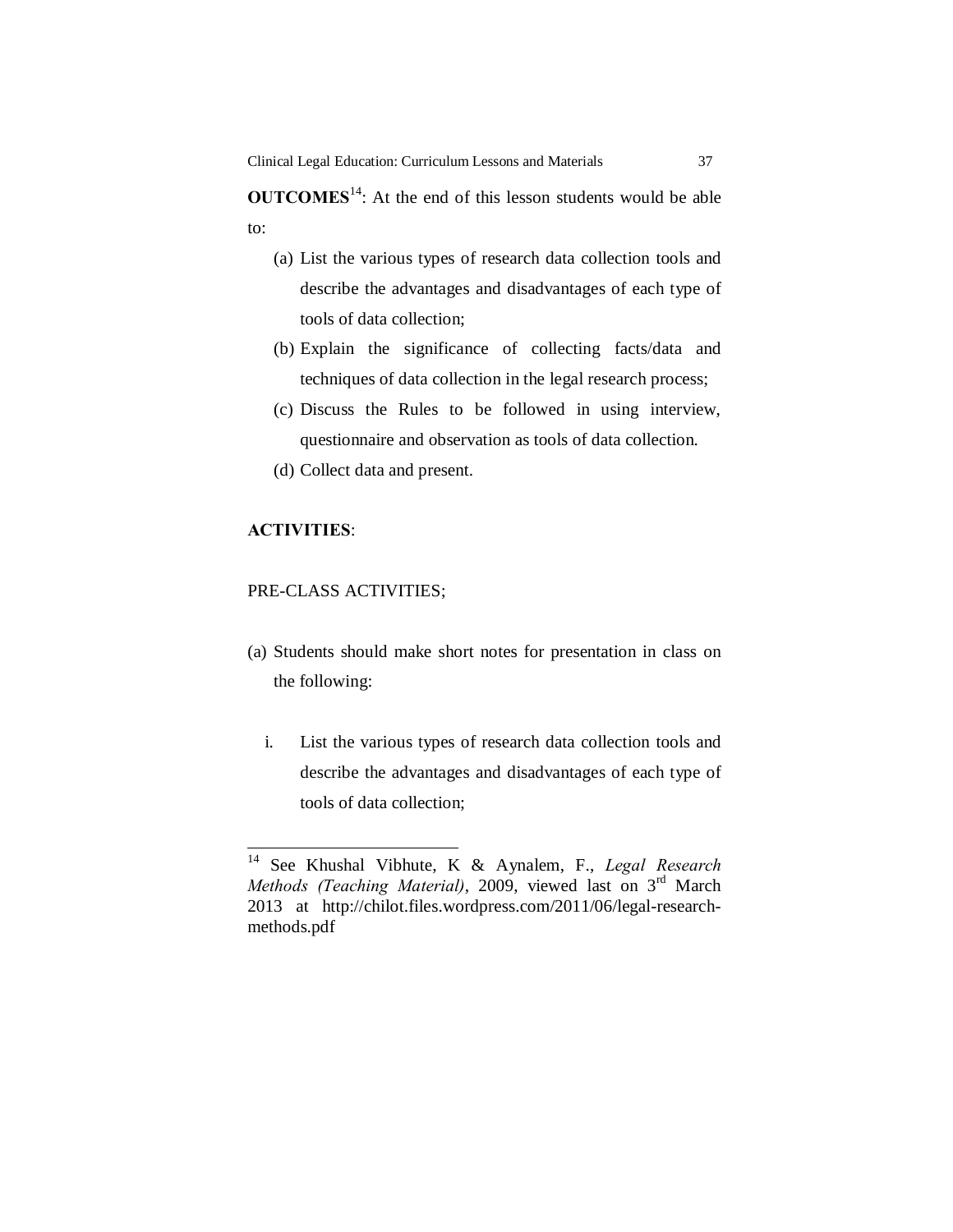- ii. Explain the significance of collecting facts/data and techniques of data collection in the legal research process;
- iii. Discuss the Rules to be followed in using interview, questionnaire and observation as tools of data collection.
- (b) Teacher should give students limited research projects that will require collection of data and the students to present a report of the data collected in class.

## IN-CLASS ACTIVITIES:

- (a) Teacher presents an overview of Basic Tools of Data Collection 6 25 minutes
- (b) Students present the written pre-class assignments and discussion/feedback follow 6 1 hour 25 minutes
- (c) Assessment  $6$  10 minutes.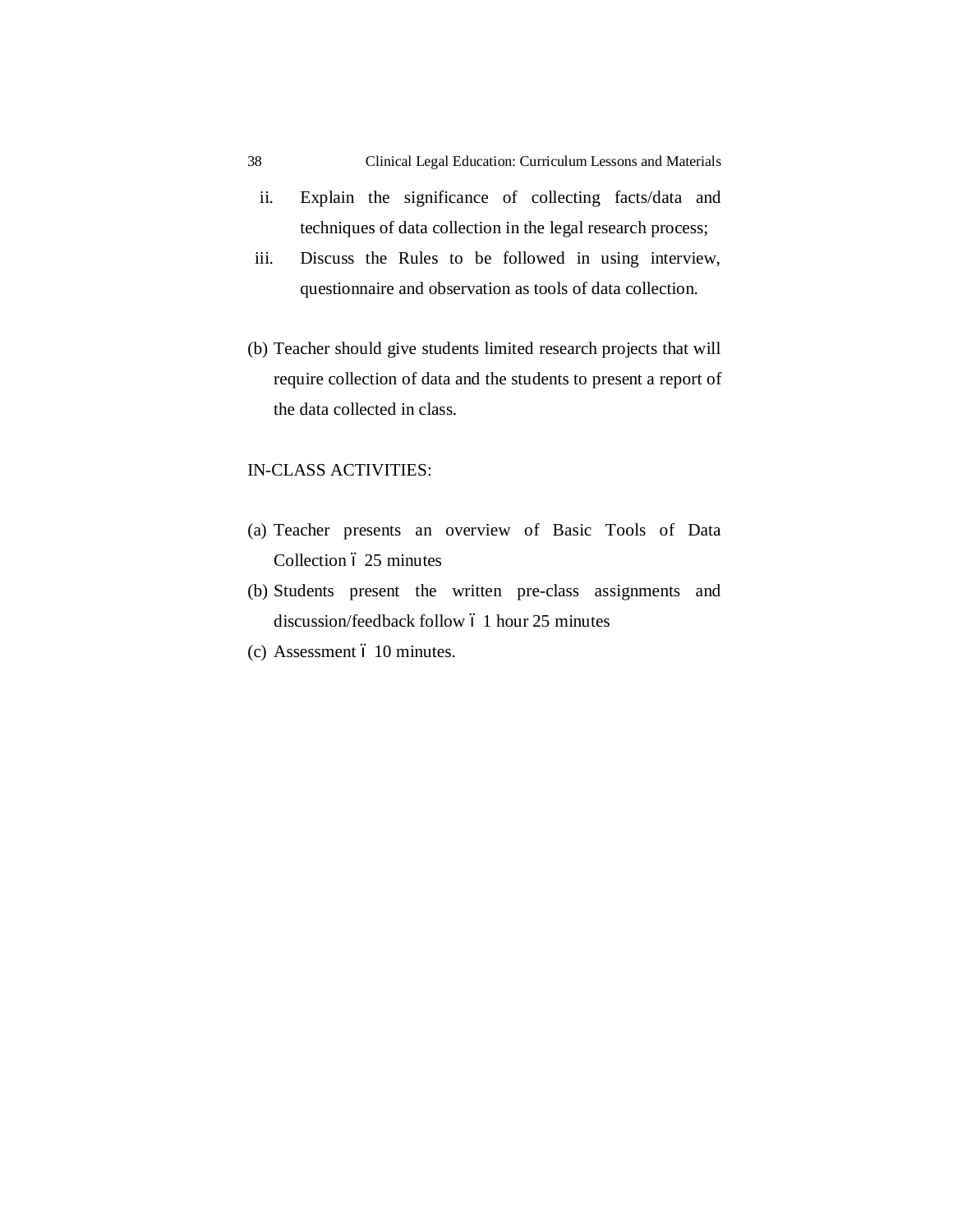## **LESSON 4**

#### **TOPIC: Use of Internet for Legal Research**

## **CONTENTS**:

Use of Internet for Legal Research; Use of on-line legal resources; Major on-line legal resources, e.g. LexisNexis, Online Dictionary, JSTOR, Westlaw, and World Wide Web sites.

## **OUTCOMES**:

At the end of the lesson the student would be able to:

- (a) Explain the uses of internet for legal research;
- (b) Identify various on-line legal resources;
- (c) Use on-line legal resources

## **ACTIVITIES**:

## PRE-CLASS ACTIVITIES:

(a) Students should write a list of ten articles published on the internet on how to conduct legal research using the Internet;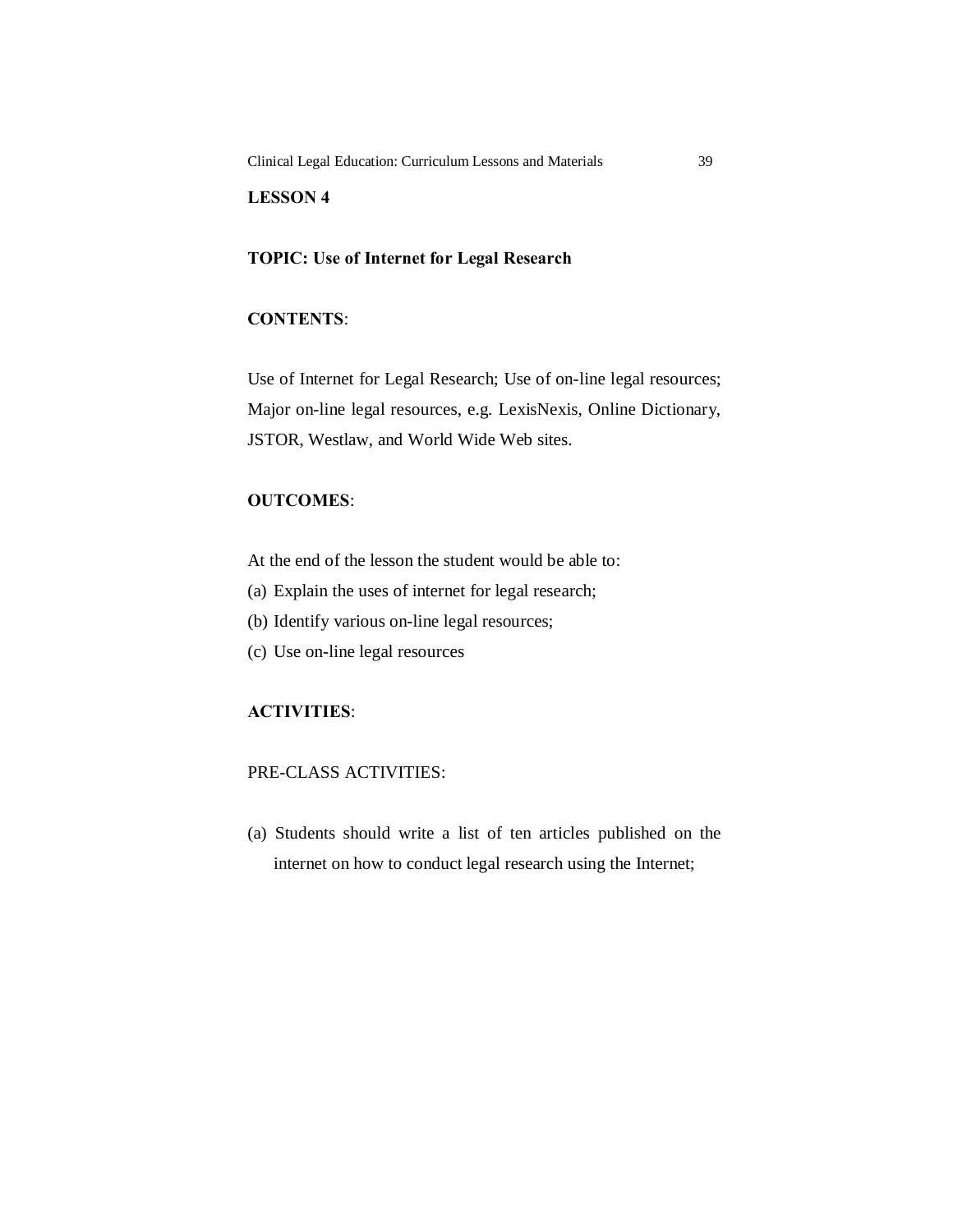- (b) Each student to carry out research on any area of interest in law which must involve the use of on-line resources only and a short report presented in the class;
- (c) Students to make a short note for presentation on how to conduct legal research using the Internet.

#### IN-CLASS ACTIVITIES:

- (a) Teacher presents an overview of Use of Internet for Legal Research- 15 minutes
- (b) Students present pre-class assignments and discussion/feedback follow 6 45 minutes
- (c) Students are engaged to use on-line legal resources and data base. Internet resource and legal data bases need to be available for this part of the lesson- 55 minutes
- (d) Assessment  $6\,5$  minutes

## **RESOURCES**:

Reading materials/Lesson notes Audio visual aids Projector Flip chart/pens/cleaner Laptop/desktop Computers Internet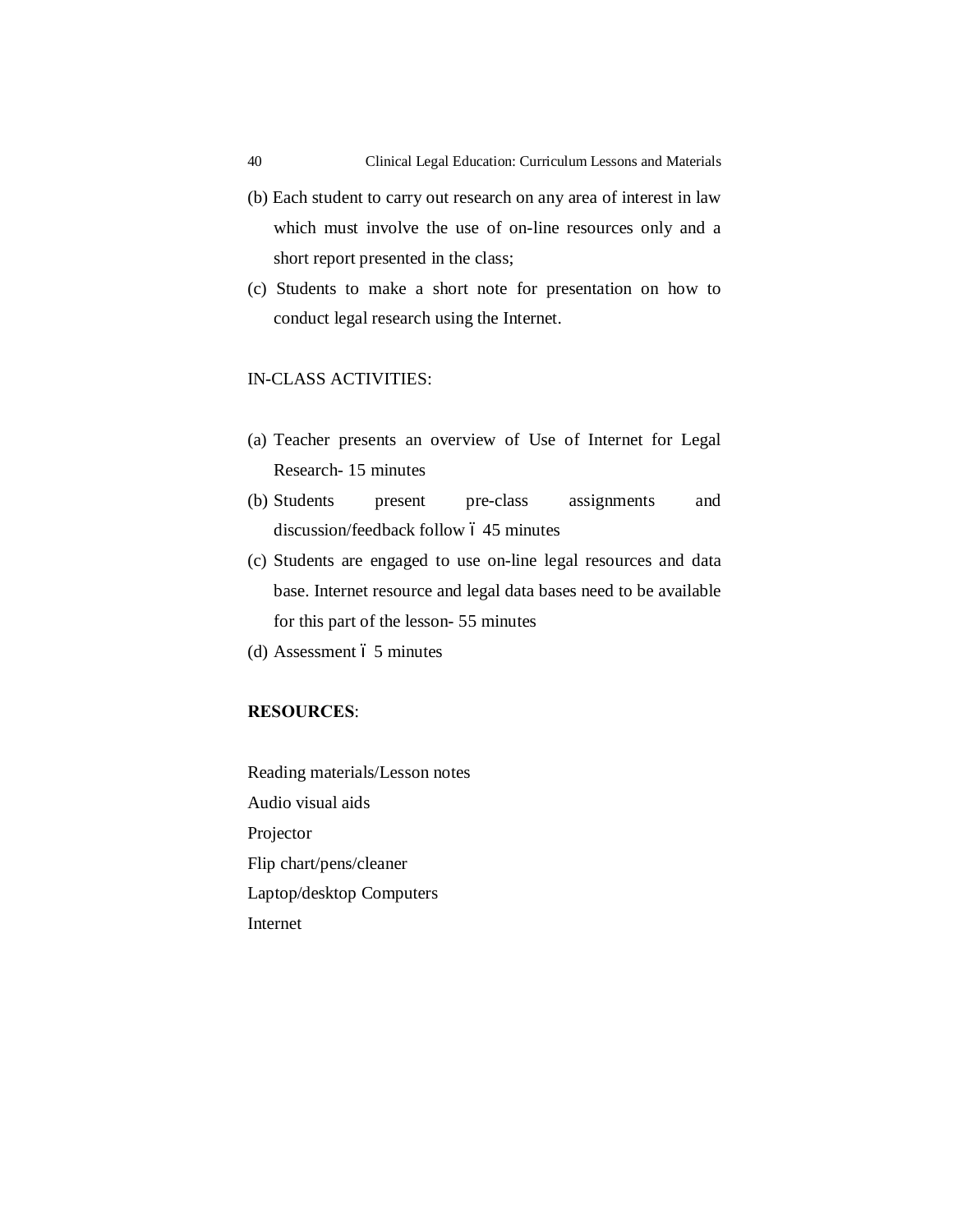Legal Data Bases

#### **LESSON 5**

l

## **TOPIC: Ethics of research; Writing a Research Report.**

**CONTENTS**: Ethics of research; Writing a Research Report

**OUTCOMES**: At the end of the lesson students would be able to:

- (a) List ethical policies in research and explain the importance of adhering to ethical norms in research;
- (b) Explain the general layout of the research paper and its major parts;<sup>15</sup>
- (c) Explain forms and rules of citation of various sources of information such as books, journals etc, bibliography, etc, footnotes and endnotes in using any source of information of research methods.16

<sup>15</sup> See Khushal Vibhute, K & Aynalem, F., *Legal Research Methods (Teaching Material)*, 2009, viewed last on 3<sup>rd</sup> March 2013 at http://chilot.files.wordpress.com/2011/06/legal-researchmethods.pdf

<sup>16</sup> See Khushal Vibhute, K & Aynalem, F., *Legal Research Methods (Teaching Material)*, 2009, viewed last on 3<sup>rd</sup> March 2013 at http://chilot.files.wordpress.com/2011/06/legal-researchmethods.pdf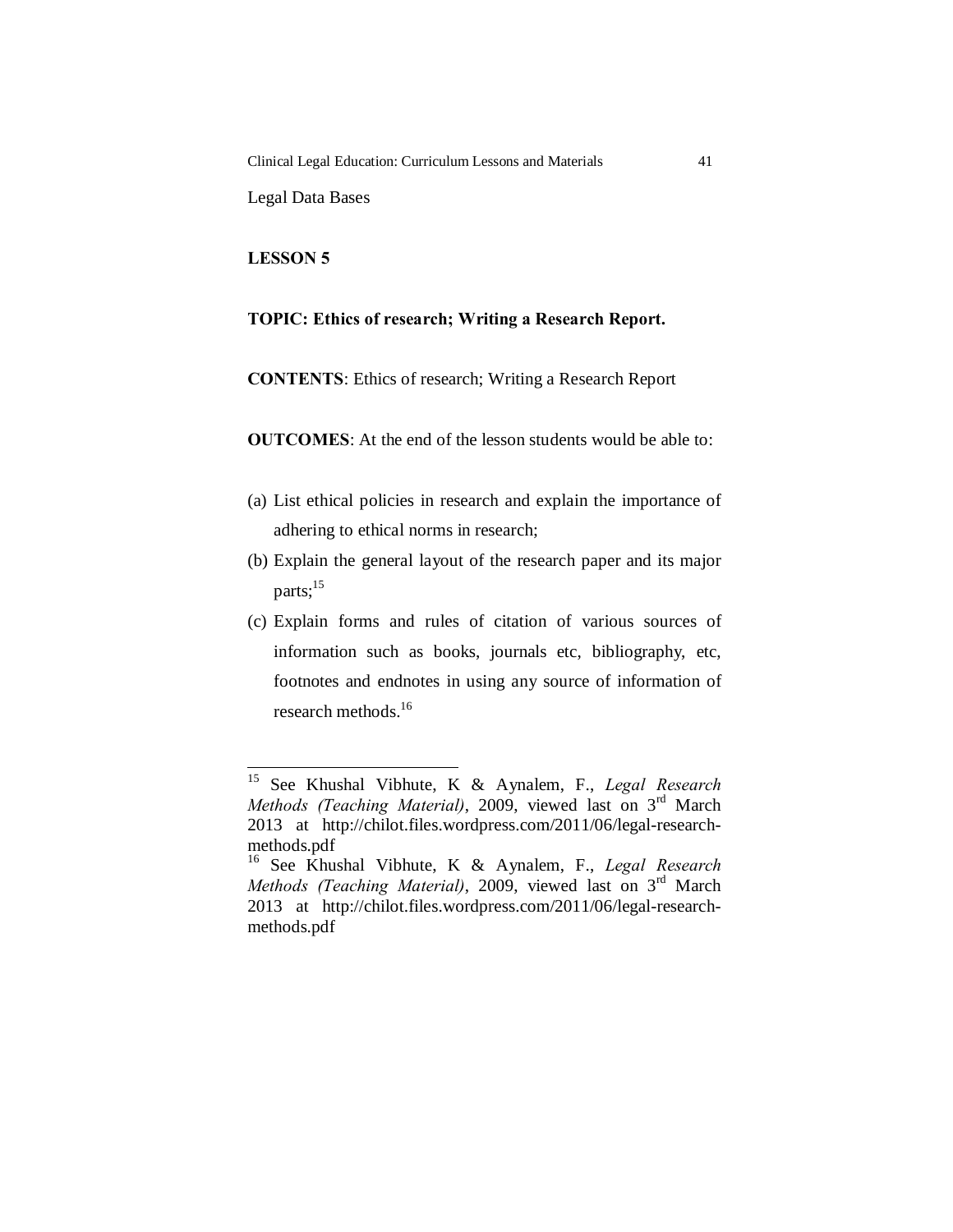#### **ACTIVITIES**:

## PRE-CLASS ACTIVITIES:

Students should write for presentation a short note on the general layout of a research paper and its major parts and principles of rules of citation adopted by the Faculty/Clinic.

## IN-CLASS ACTIVITIES:

- (a) Group discussions, listing and explaining ethical policies in research and the importance of adhering to ethical norms in research- 20 minutes
- (b) Group presentations of their list and explanation of ethical policies in research and the importance of adhering to ethical norms in research 6 35 minutes
- (c) Students present the pre-class assignment and discussion/feedback follows 6 55 minutes
- (d) Assessment  $610$  minutes

## **LESSON 6**

Students would be required from time to time to make presentations using power point slides. This may be assessed for presentation skills and so it is necessary that the slides must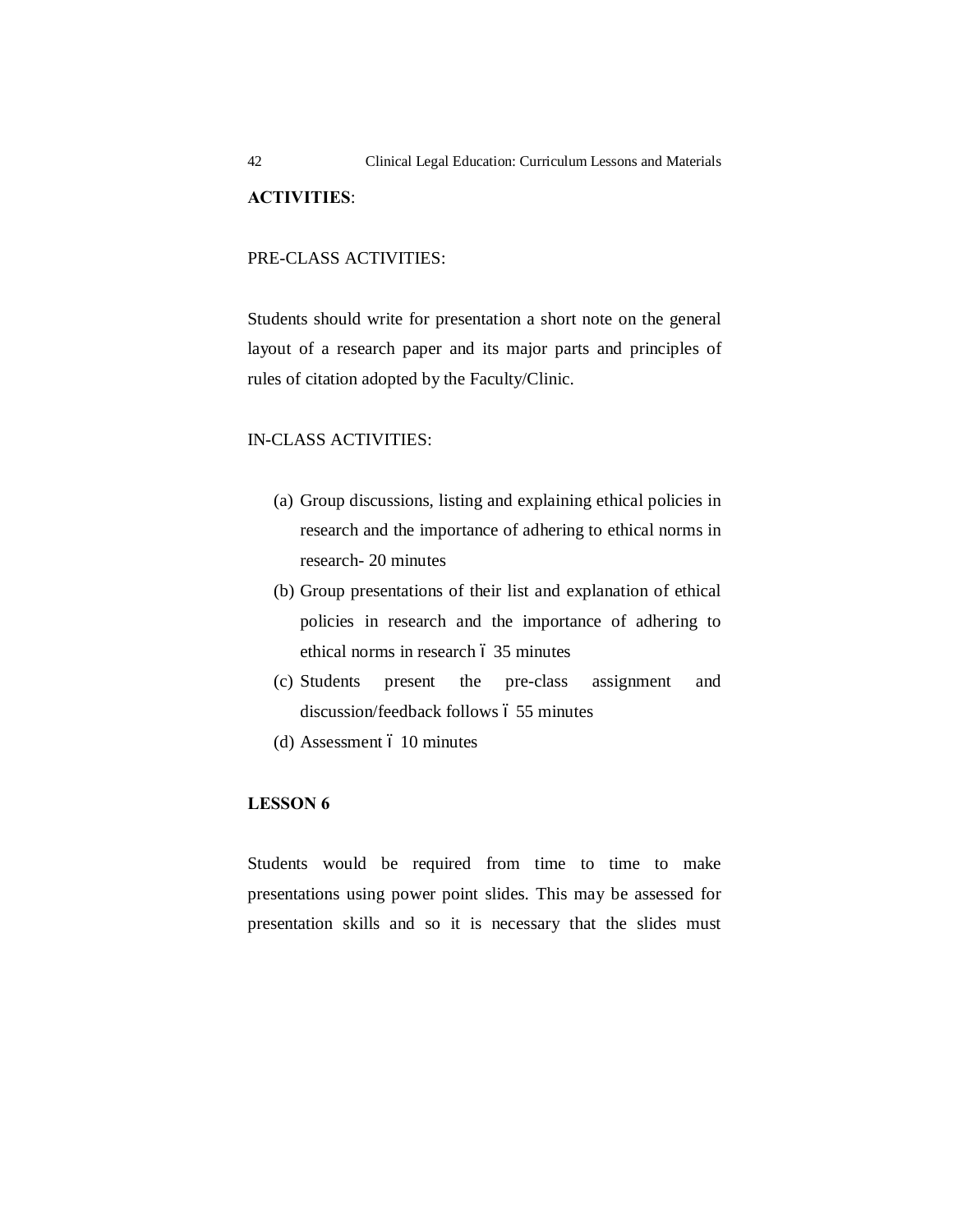Clinical Legal Education: Curriculum Lessons and Materials 43 conform to the highest standards. It is then necessary to begin honing power point slides presentation skills with the presentation of research reports.

## **TOPIC: Presenting a research report using Power point slides.**

**CONTENTS**: Presenting a research report using Power point slides.

**OUTCOMES**: At the end of this lesson students would be able to present research reports using standard slides on power point.

## **ACTIVITIES**:

#### PRE-CLASS ACTIVITIES:

Students should be given short research assignments and they have to write individual reports and present the summary in class using power point slides. Handouts and references should be given to the students on tips on how to make power point slides. See for example:

1. 'Making PowerPoint Slides- Avoiding the pitfalls of Bad Slidesö- See

www.iasted.org/conferences/formatting/presentations-tips.ppt OR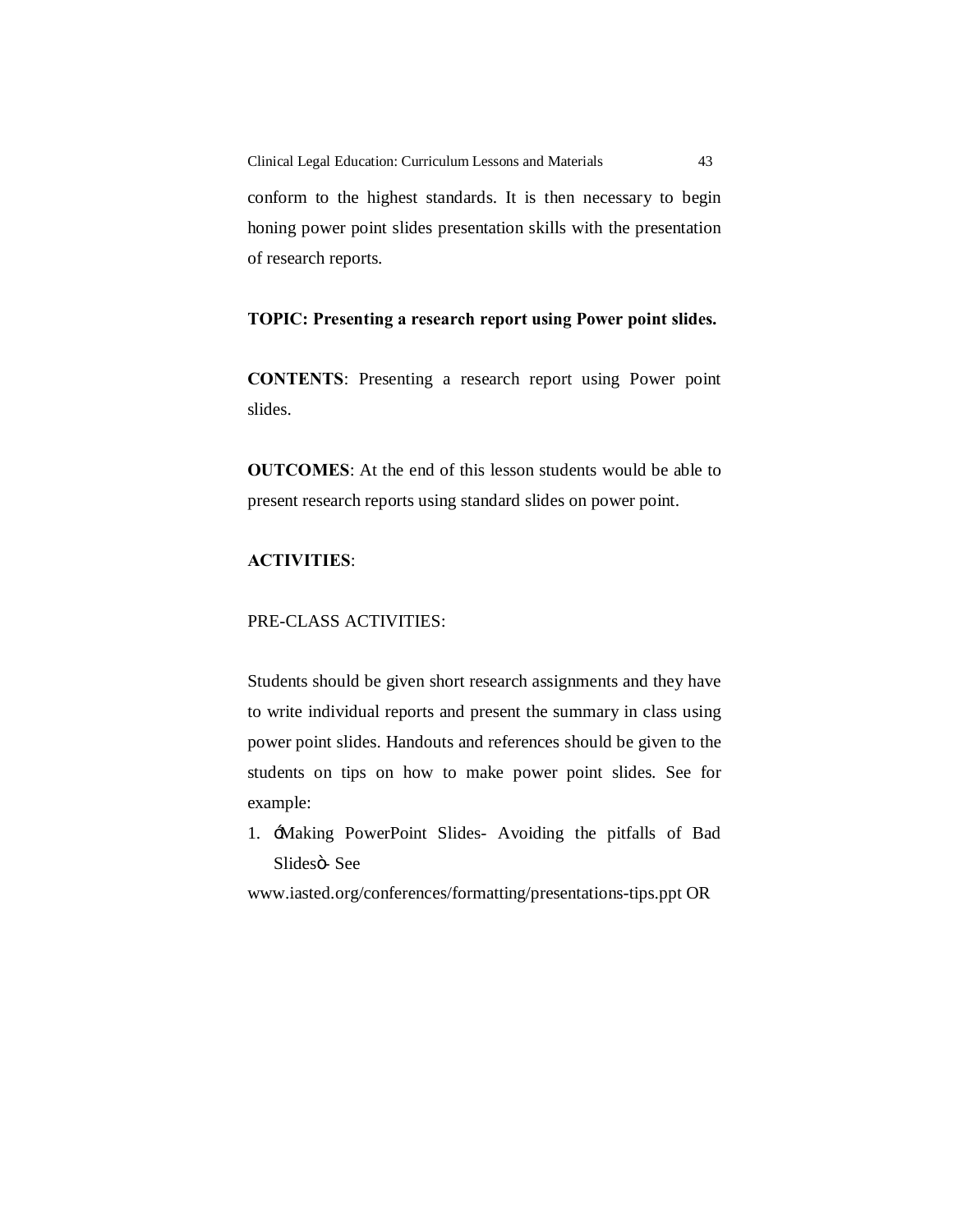2.  $\tilde{0}12$  tips for creating better PowerPoint presentationsö, see

http://www.microsoft.com/atwork/skills/presentations.aspx#fbi [d=sOE-7XctGrR](http://www.microsoft.com/atwork/skills/presentations.aspx) 

3.  $\delta$ PowerPoint: Presentation Tipsö, see, http://www.bates.edu/ils/2011/how-do-i/software/powerpointpresentation-tips/

## IN-CLASS ACTIVITIES:

- (a) Teacher presents an overview using power point slides  $6\,25$ minutes
- (b) Students present the pre-class assignments and discussion/feedback follows- 1 hour 25 minutes
- $(c)$  Assessment  $6$  10 minutes.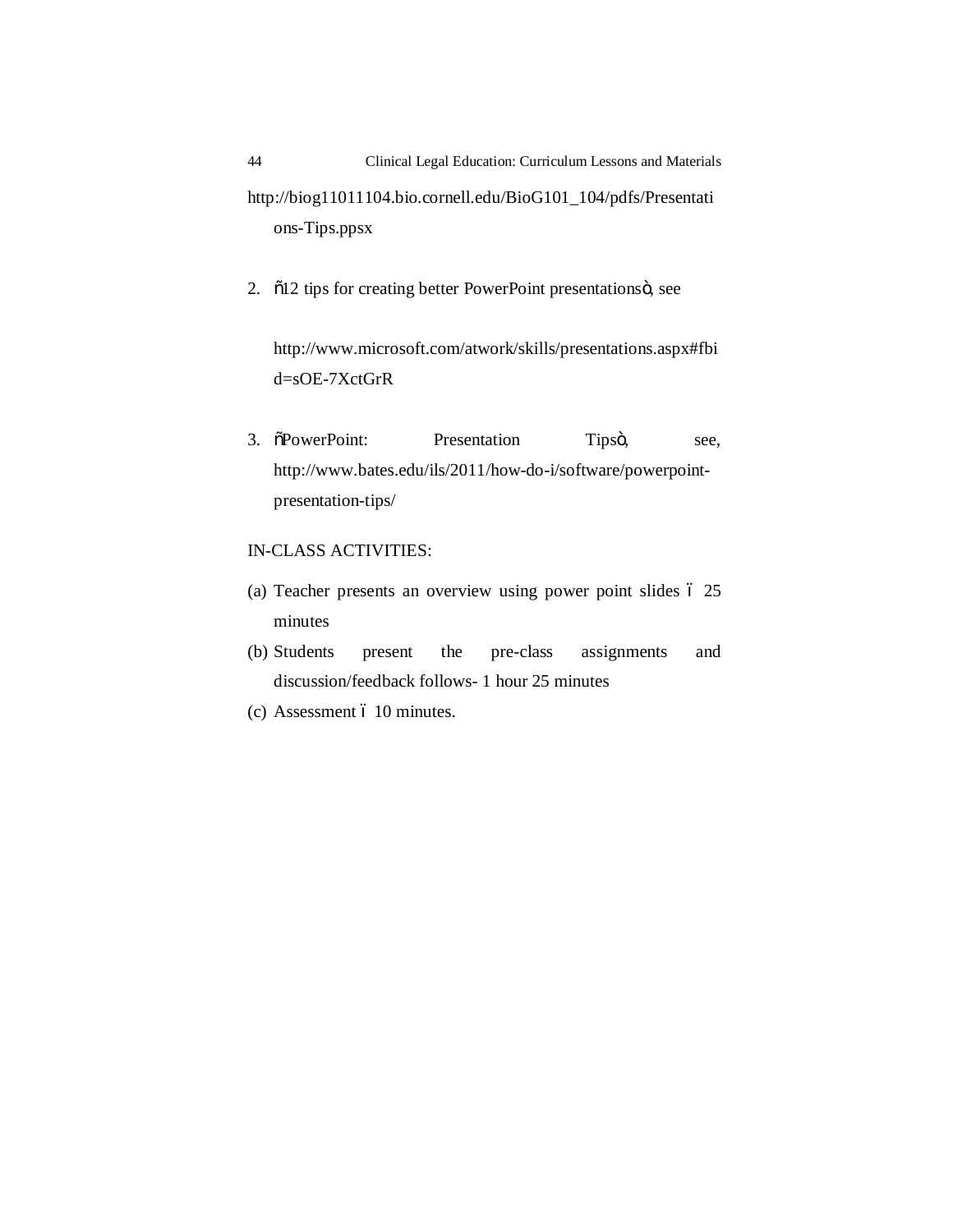## **LESSON 7**

#### **TOPIC: Conducting a Legal Research and Presentation**

Students should be given different research assignments to conduct research during Week 5/6 Lesson, write reports and present at Week 7 Lesson.

## **ACTIVITIES**

## IN-CLASS ACTIVITIES

The presentation, discussion and feedback 6 2 hours.

## **LESSON 8**

## **TOPIC: Conducting a Legal Research and Presentation**

Students should be given different research assignments to conduct research during Week 5 or 6 Lesson, write reports and present at the Week 8 Lesson.

## **ACTIVITIES**

IN-CLASS ACTIVITIES The presentation, discussion and feedback 6 2 hours.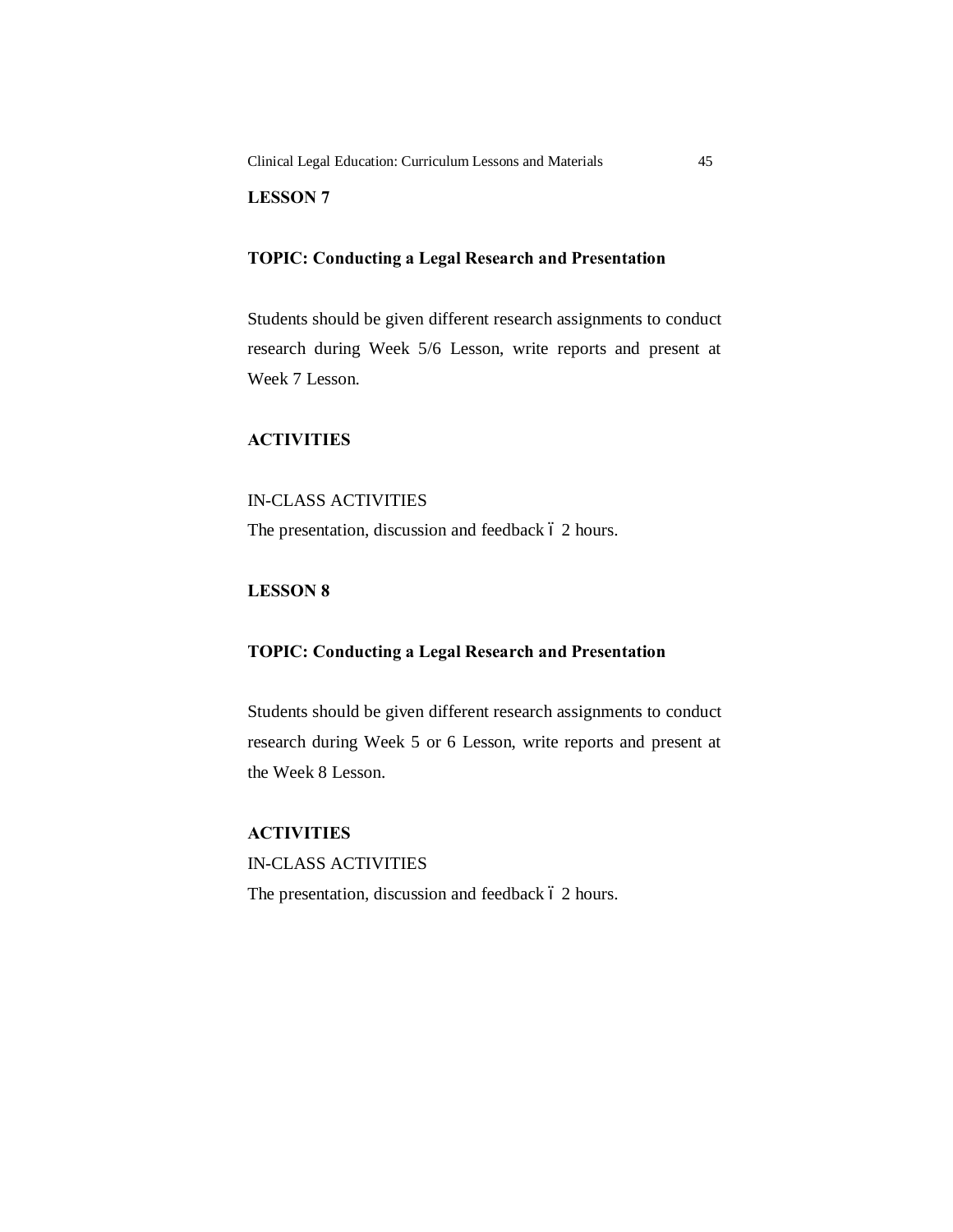#### **RESOURCES AND REFERENCES:**

Doherty, O., *Legal Practice and Management in Nigeria* (London: Cavendish Publishing Ltd, 1998).

Gasiokwu, M.O.U., *Legal Research and Methodology* (Jos: University of Jos, 2004).

Khushal Vibhute, K & Aynalem, F., *Legal Research Methods (Teaching Material)*, 2009, viewed last on 3rd March 2013 at http://chilot.files.wordpress.com/2011/06/legal-researchmethods.pdf

Mambi, A.J., *ICT Law Book: A Source Book for Information & Communication Technologies and Cyber Law* (Dar es Salam: Mkuki na Nyota Publishers Ltd, 2010).

Marnewick, C.G., *Litigation Skills for South African Lawyers* (Durham: LexisNexis Butterworths, 2003).

Oladipupo,B.: *Information Technology and the Law: The Nigerian Perspective* (Lagos: Legal Digest Publishing, 2002).

Palmer, R., et al, *Becoming a Lawyer: Fundamental Skills for Students* (Durham: LexisNexis Butterworths, 2003).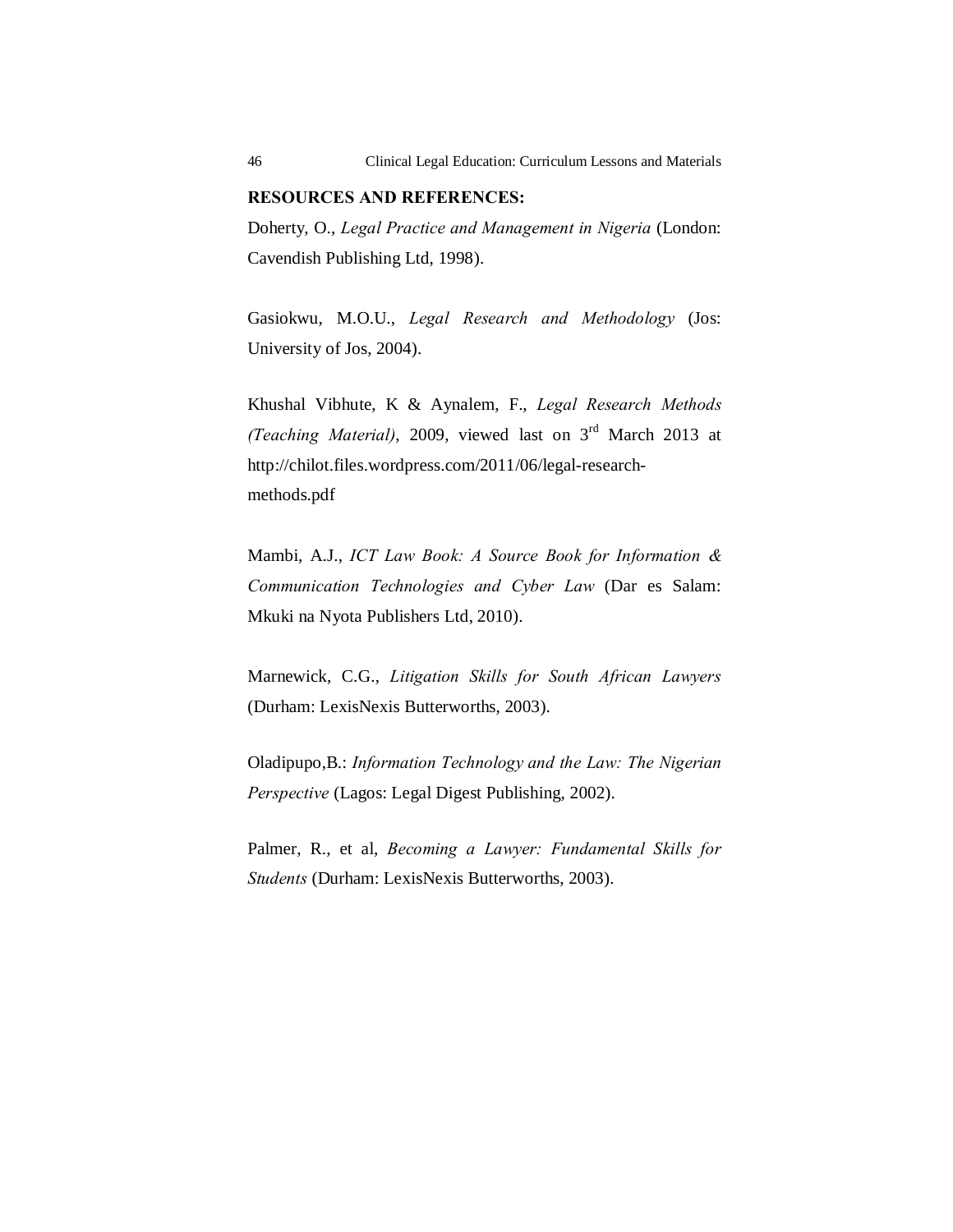Resnik, D.B., *What is Ethics in Research and Why is it Important?,* National Institute of Environmental Health Sciences, [www.nieh.nih.gov/research/resources/bioethics/whatis](http://www.nieh.nih.gov/research/resources/bioethics/whatis/)/ accessed last on 3<sup>rd</sup> March 2013.

Stott, D., *Legal Research* (London: Cavendish Legal Skills Series,  $2<sup>nd</sup>$  Ed., 1999).

Thomas, A., et al, *How to Use a Law Library: An Introduction to Legal Skill* (London: Sweet & Maxwell, 2001).

Van Der Merwe, D.P., *Information and Communications Technology Law* (LexisNexis, 2008)

Williams, G., *Learning the Law* (London: Sweet & Maxwell, 12<sup>th</sup> Ed., 2002).

Abbot, C., *ICT: Changing Education* (London: RoutledgeFalmer, 2001).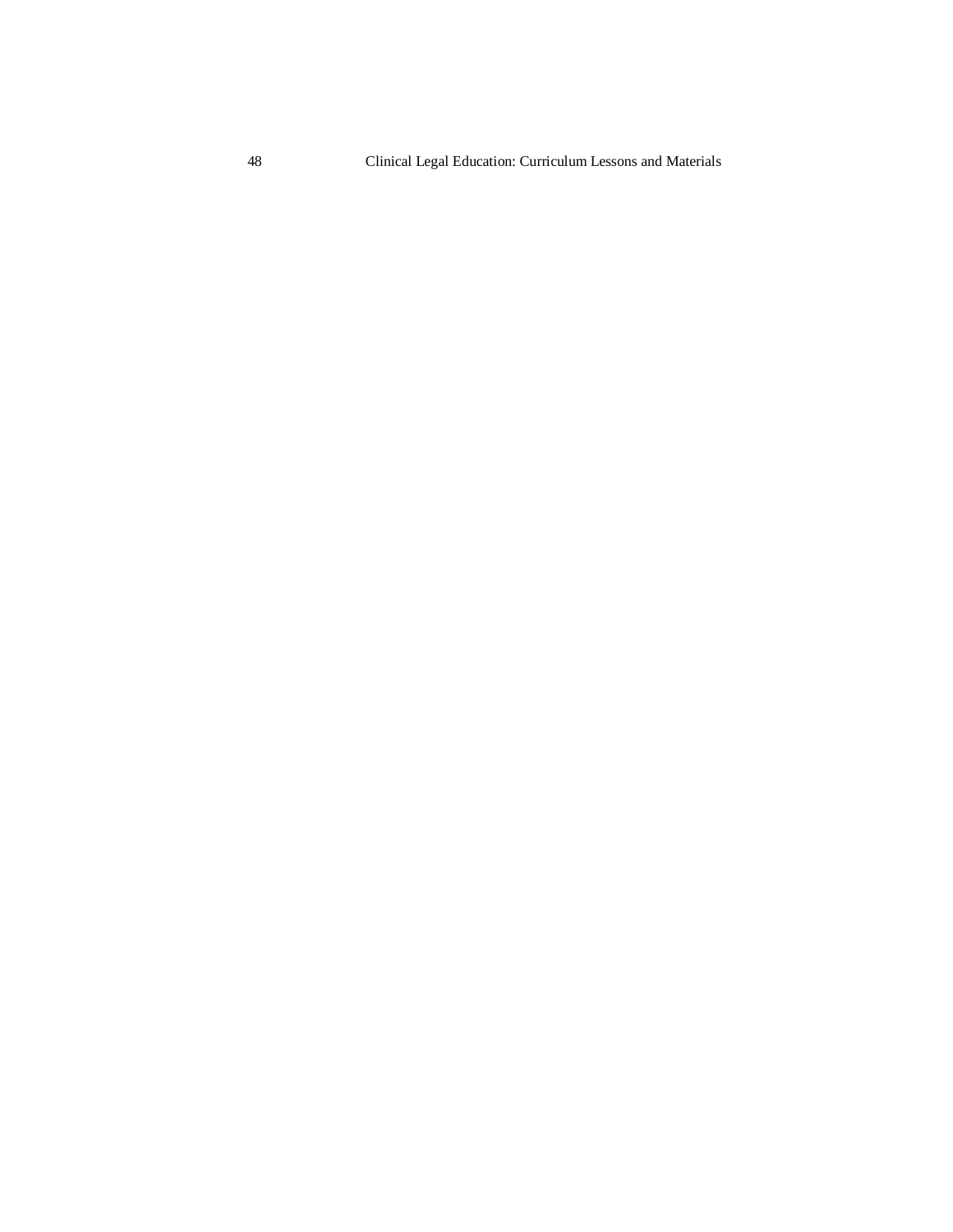# **CHAPTER 4**

## **Law Office Management**

#### **OBJECTIVES**

The Law Clinic is like the law firm and the firm of business is supposed to be managed like any business that wants to be successful. There is therefore the need to equip professionals in the office with the right management skills. There is need for people with strong administrative skills in any business. With business processes, equipment, documentation and communication becoming increasingly complicated, managers and professional administrators need a wide range of skills to run the office effectively. $\ddot{o}^{17}$  The Lawyer like any other professional requires these skills and law students in law clinics often manage their clinics and therefore need to have these management skills for the clinic to be managed successfully.

l

<sup>17</sup>Richards, E., *Effective Management Skills,*

www.skillsportal.co.za/page/training/distance-elearning/1214920, last visited on 29<sup>th</sup> February 2013.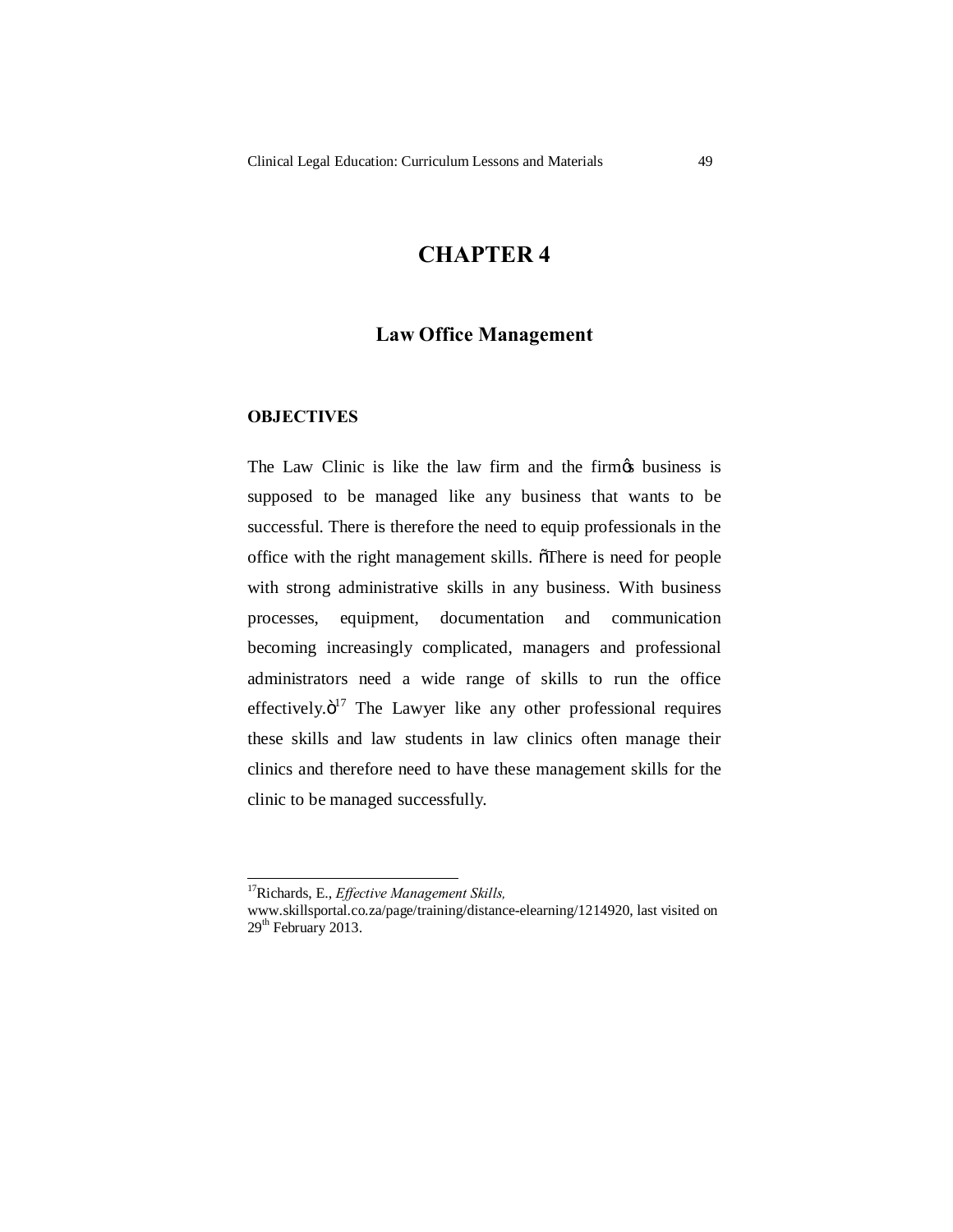## **LESSON 1**

#### **TOPIC: Law Office Management 1(Introduction)**

## **CONTENTS**:

(i) Nature, Criteria and classification of law offices;

(ii) Importance of a law office;

(iii)Requirements for a good law office.

**OUTCOME**: At the end of this lesson students would be able to:

(a) Explain the nature, classifications and importance of a law office

(b) List the requirements and need of a good law office

## **ACTIVITIES**:

## PRE-CLASS ACTIVITIES:

- (a) Students would be given assignment to visit at least 2 reputable law firms.
- (b) Students to come to class with a brief description of common/different features of the offices, a comparison of the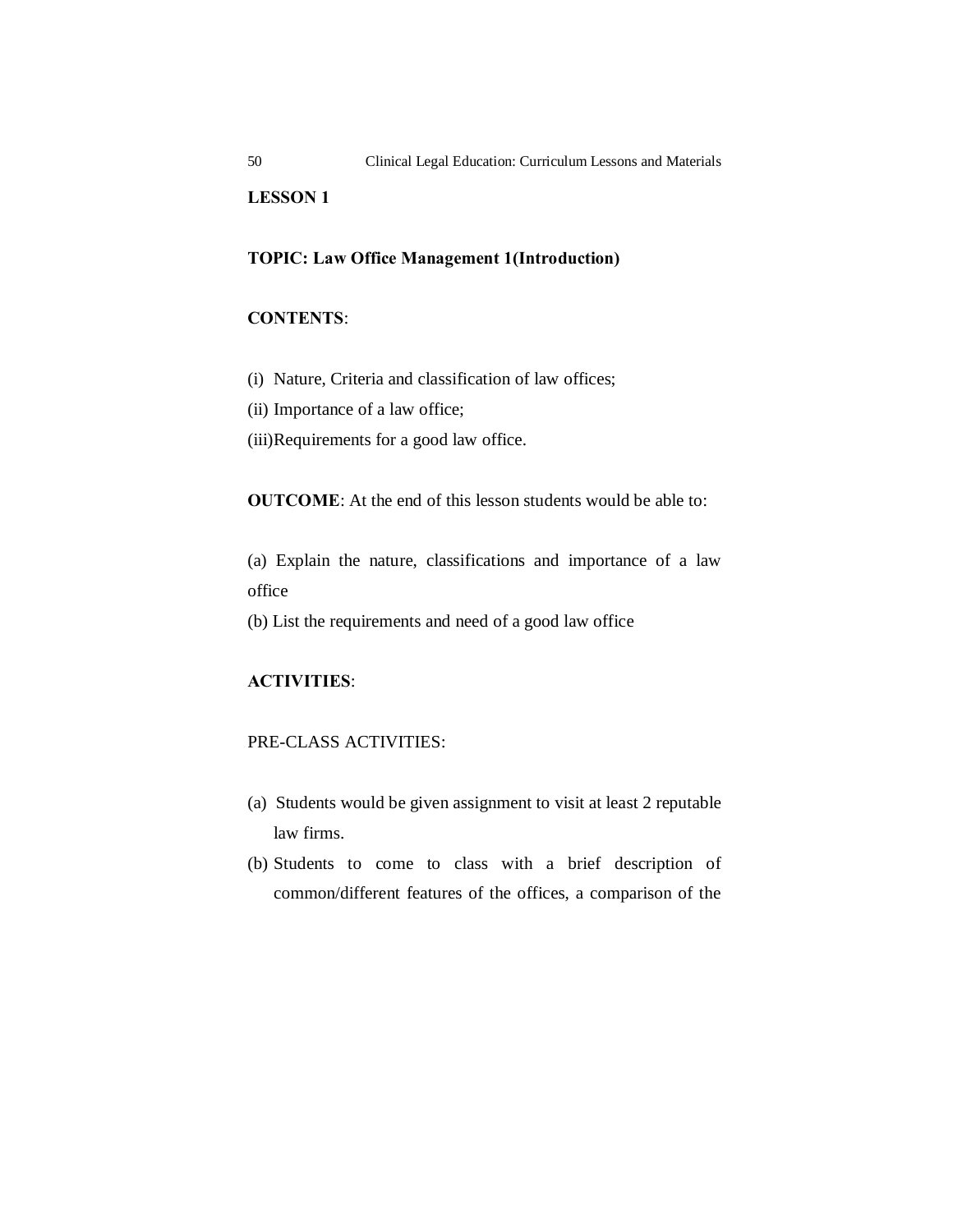offices and the Law Clinic, and inventory of equipment/materials in use.

### IN-CLASS ACTIVITIES:

- a. Brainstorming on nature, importance/goals of a law office -30 minutes
- b. Teacher gives an overview of a law office using audio visual clips -20 minutes
- c. Group work (In groups, the students are required to discuss and itemize the requirements of a law office and the categories -30 minutes
- d. General class discussion on group work presentations -30 minutes
- e. Debrief: (Question and answer to assess) -10mins

## **RESOURCES**

Reading materials/Lesson notes;

Audio Visual Aids/Projector,

Laptop, Flip Chart/Marker Pen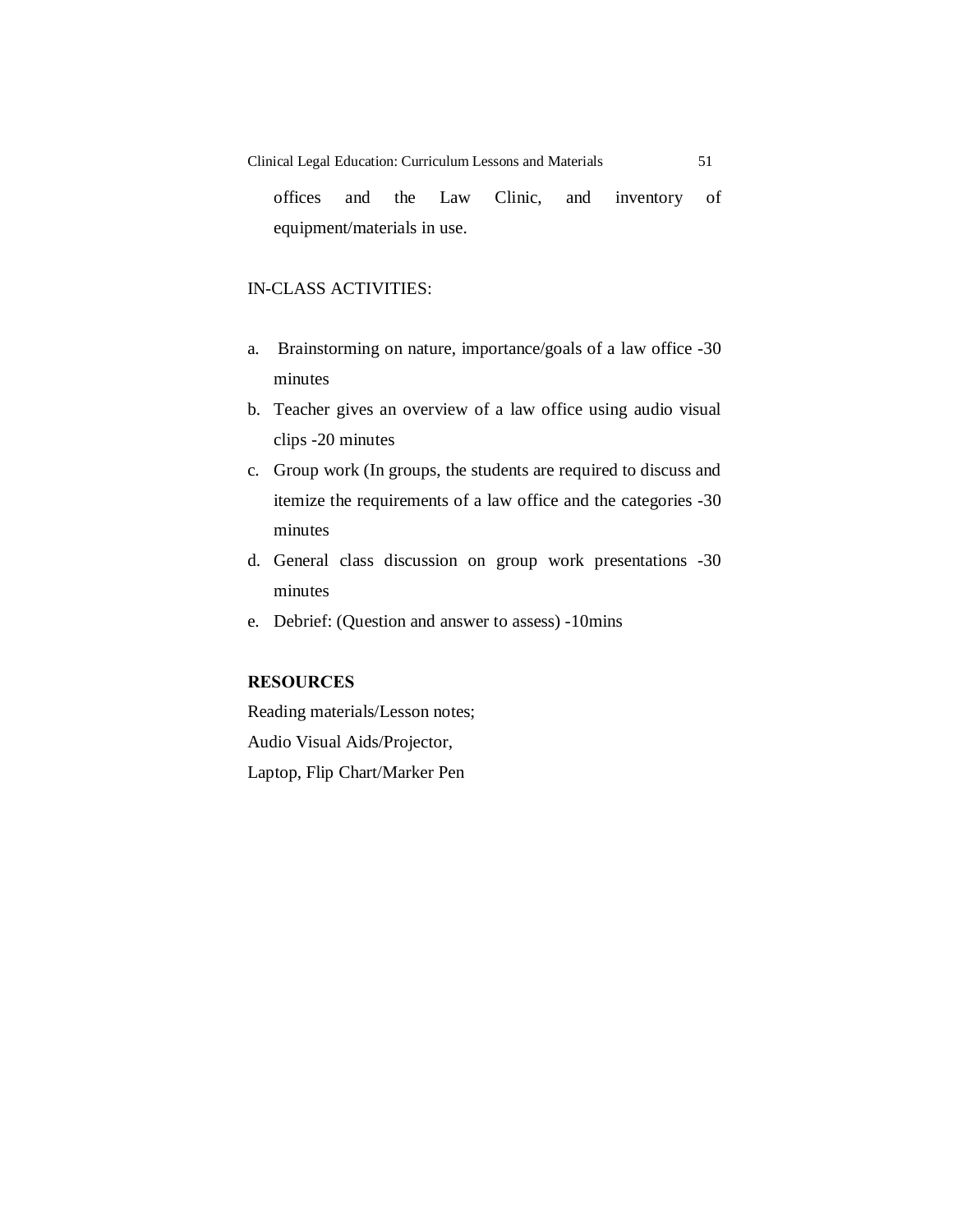## **LESSON 2**

**TOPIC: Law Office Management 2 (Receiving a client, opening File and File Management)** 

#### **CONTENTS**:

- 1. Clients reception styles
- 2. Taking instructions
- 3. File opening
- 4. File Management- contents of File/law office records, database, File indexing and closing a File.

#### **OUTCOME**:

At the end of this lesson students would be able to:

a. Explain how to receive a client/Receive a client into a law office

b. Explain the process/Open an office File

c. Explain/discuss the process/manage a File (digital or manual)/use File management in a law office and the importance of maintaining confidentiality and safeguard of files and records.

d. Role play- receiving clients in the appropriate manner.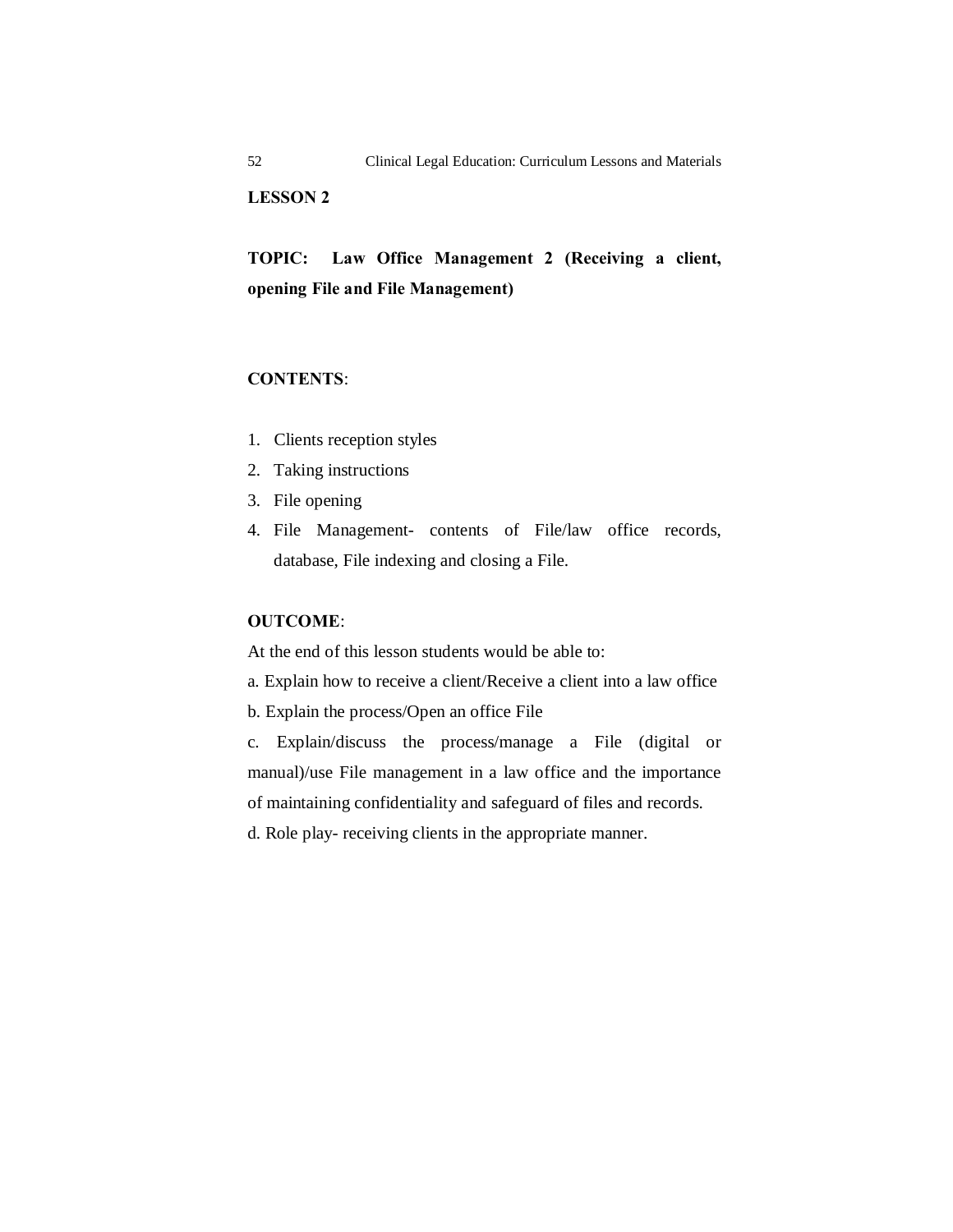#### **ACTIVITIES**:

#### PRE-CLASS ACTIVITIES:

a. Students to list 5 points on Clientos reception styles, taking instructions from a client, opening a File and File Management. b. Students to bring a File (hard copy or digital) to class.

## IN-CLASS ACTIVITIES:

a. The teacher gives an overview of clientos reception styles/welcome statements, taking instructions and File opening, and file management, using Audio Visual presentation/Film clips - 20 minutes

b. Simulated Role play: students expected to play the different roles in a client reception and file opening. -25 minutes

c. The students in their groups of 3 each are given exercise on File management including endorsing necessary records; manage it and closing (using a given case study). -15 minutes

d. General Discussions of the role plays and exercise on file management and importance of managing records and files appropriately/Feedback 6 50 minutes

e. Assessment 6 10 minutes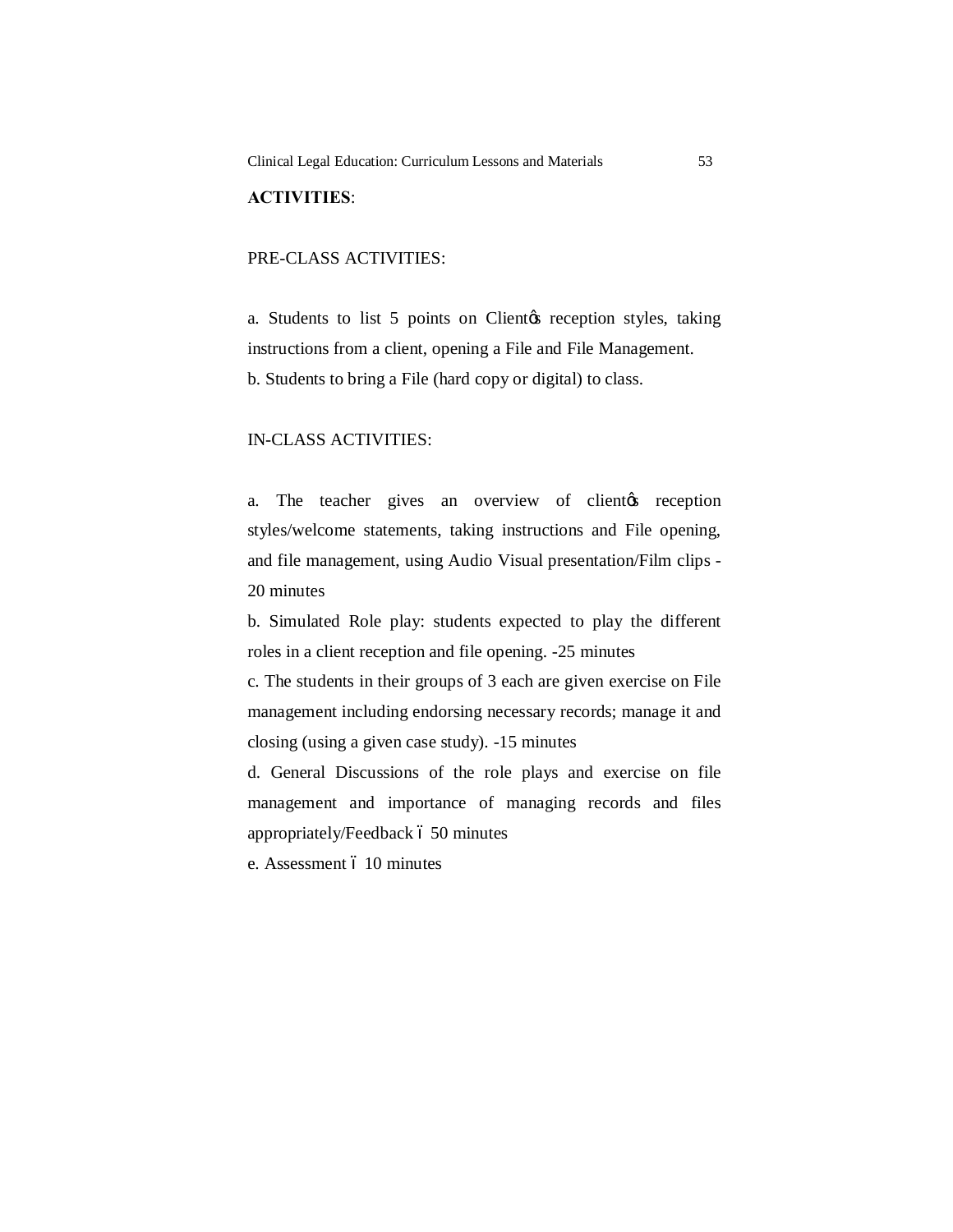## **RESOURCES**:

Reading materials/Lesson notes Audio Visual Aids/VCD/Video Clips Projector/DVD Player Flip chart/pens/cleaner Laptop, Files

## **LESSON 3**

## **TOPIC: Law Office Management 3 (law office assets)**

## **CONTENTS**:

- (i) Law office assets
- (ii) Use of law office assets;
- (iii) Management of law office assets

**OUTCOMES**: At the end of this lesson students would be able to:

(a) List and classify law office assets

(b) Explain the importance of law office assets and proper management of the assets.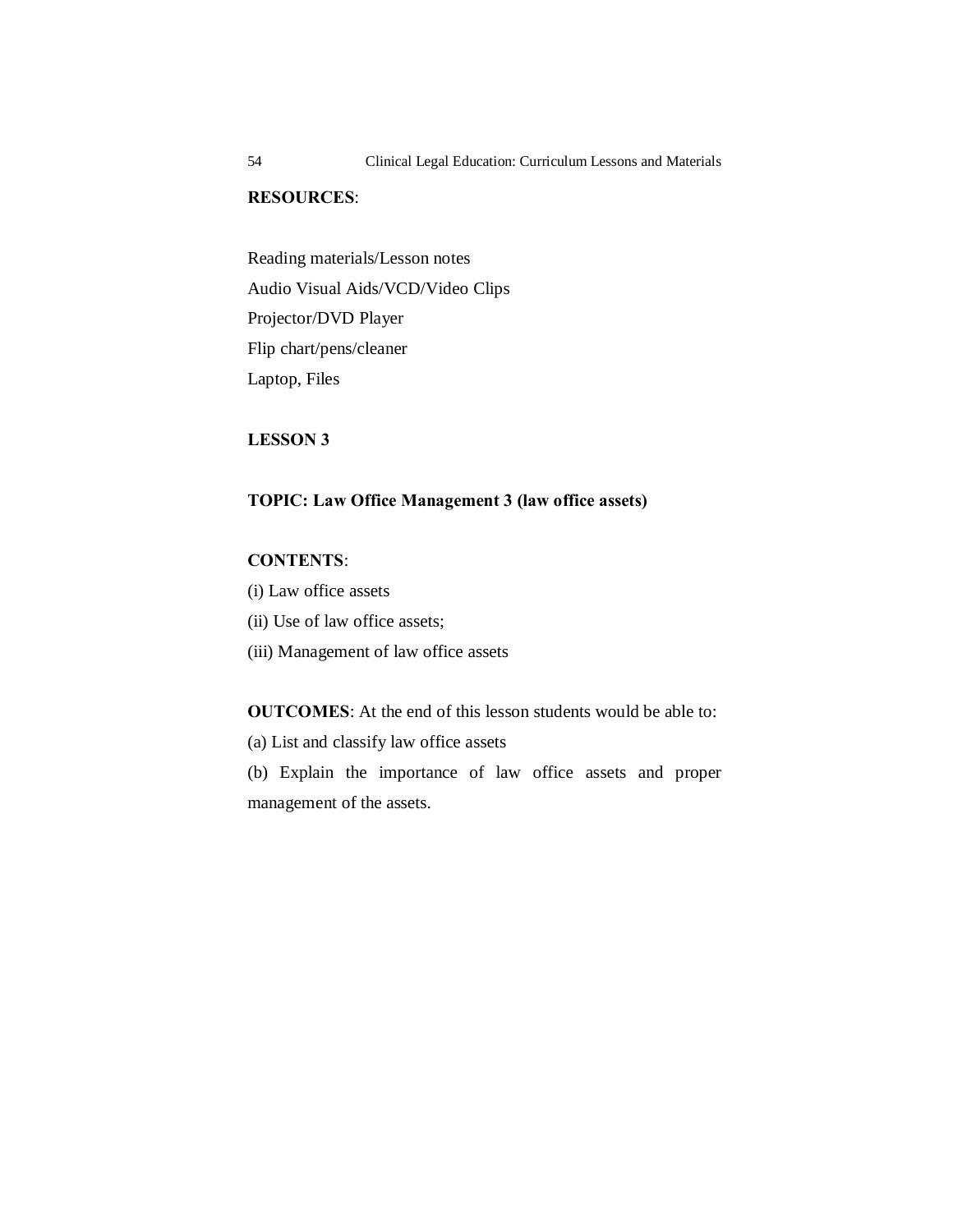#### **ACTIVITIES**:

.

#### PRE-CLASS ACTIVITIES:

 Students are expected to have visited a law office as a pre class activity before Lesson 1, and required to come to class with:

(i) The inventory of assets taken of a law firm.

(ii) Report of observations (if any) on the use of office assets.

## IN-CLASS ACTIVITIES:

(a) Teacher% introduction of the lesson; -10 minutes

(b) Students present their list/classification of law office assets and resources-this should be listed ranked in order of importance 6 30 minutes

(c) In groups, the students are required to discuss the importance, uses and management of different law office assets and resources  $\acute{o}$ 20 minutes

(d) Group presentations and discussions/feedback -50 minutes

(e) Debrief: (Assessment/questions and answers) -10 minutes

## **RESOURCES**:

Reading materials/Lesson notes Audio Visual Aids Flip charts; Projector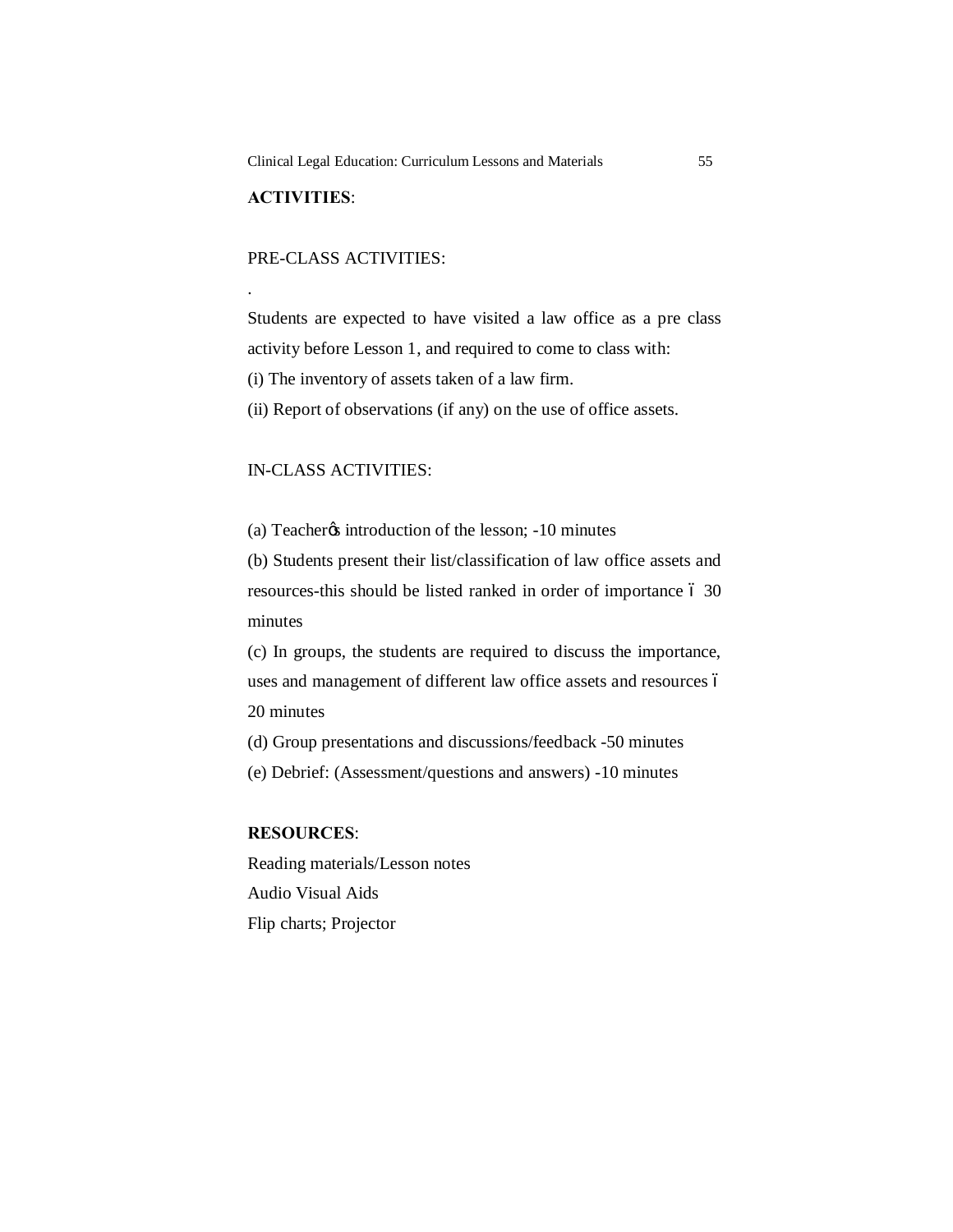## **LESSON 4**

#### **TOPIC: Law Office Management 4(Time/office Diary)**

## **CONTENTS**:

Time management strategies- diarizing, scheduling, appointments, Team work, and Job scheduling.

**OUTCOME**: At the end of this lesson students would be able to:

- (a) Explain how to manage time
- (b) Explain how to manage office Diary
- (c) Explain the importance of time and office Diary management

## **ACTIVITIES**:

## PRE-CLASS ACTIVITIES:

Students to write a one page essay on time for presentation in the class. Students should also be required to have a diary) digital or manual) during the class lesson.

## IN-CLASS ACTIVITIES:

(a) The teacher gives an overview of time management strategies, including diarizing, on power point presentation/checklists. - 15mins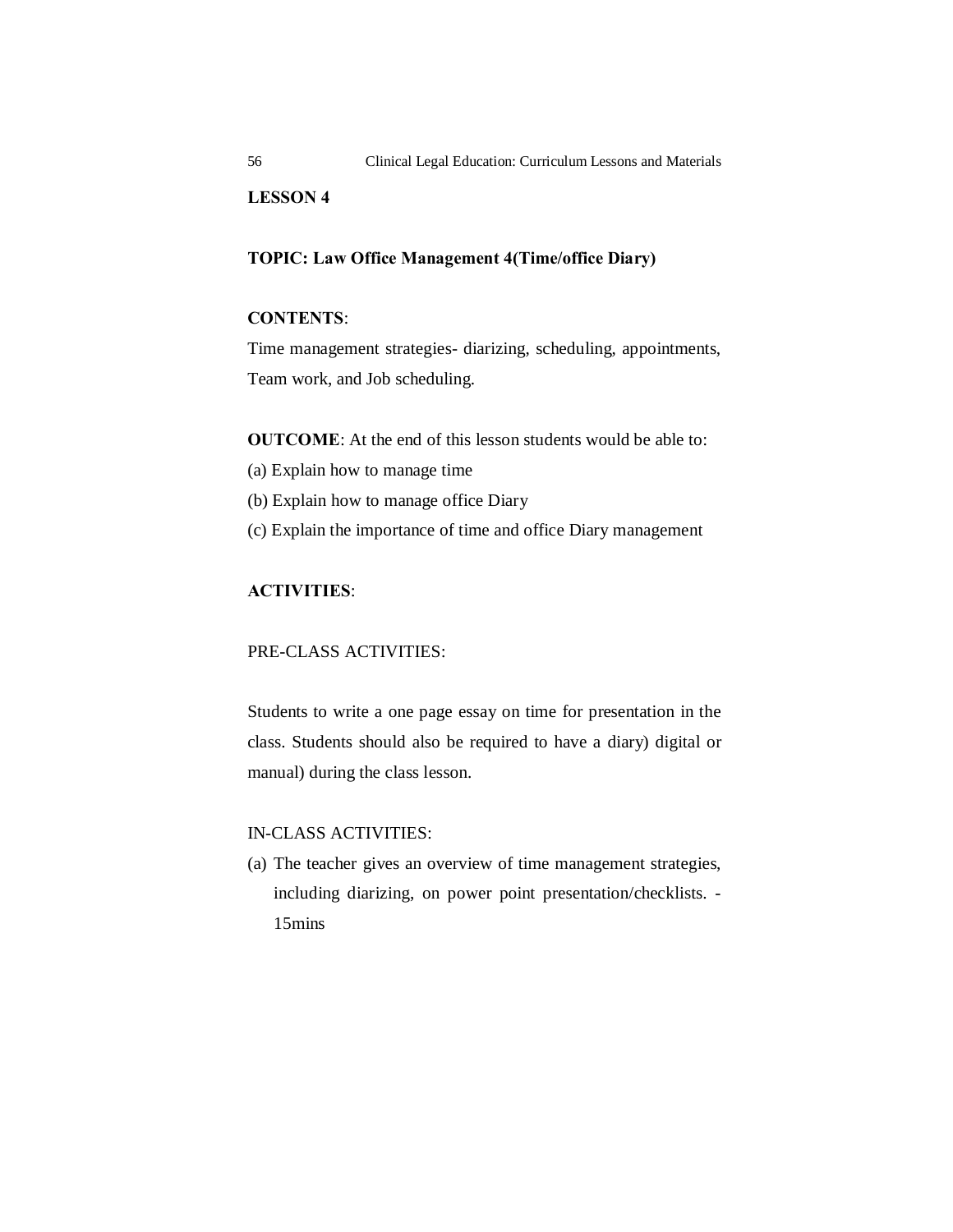- (b) Field visit to the Law Clinic led by the Teacher for a first-hand and guided observation on how time and diary (digital or manual) are managed-30 minutes
- (c) Students practice diarising based on a case study 6 30 minutes;
- (d) Students present essay on the importance of time and general discussion follow 6 30 minutes
- (e) Debrief  $615$  minutes

## **RESOURCES**:

Reading materials/Lesson Notes, Audio Visual Aids, Projector Flip Chart/Pens, Laptop, Files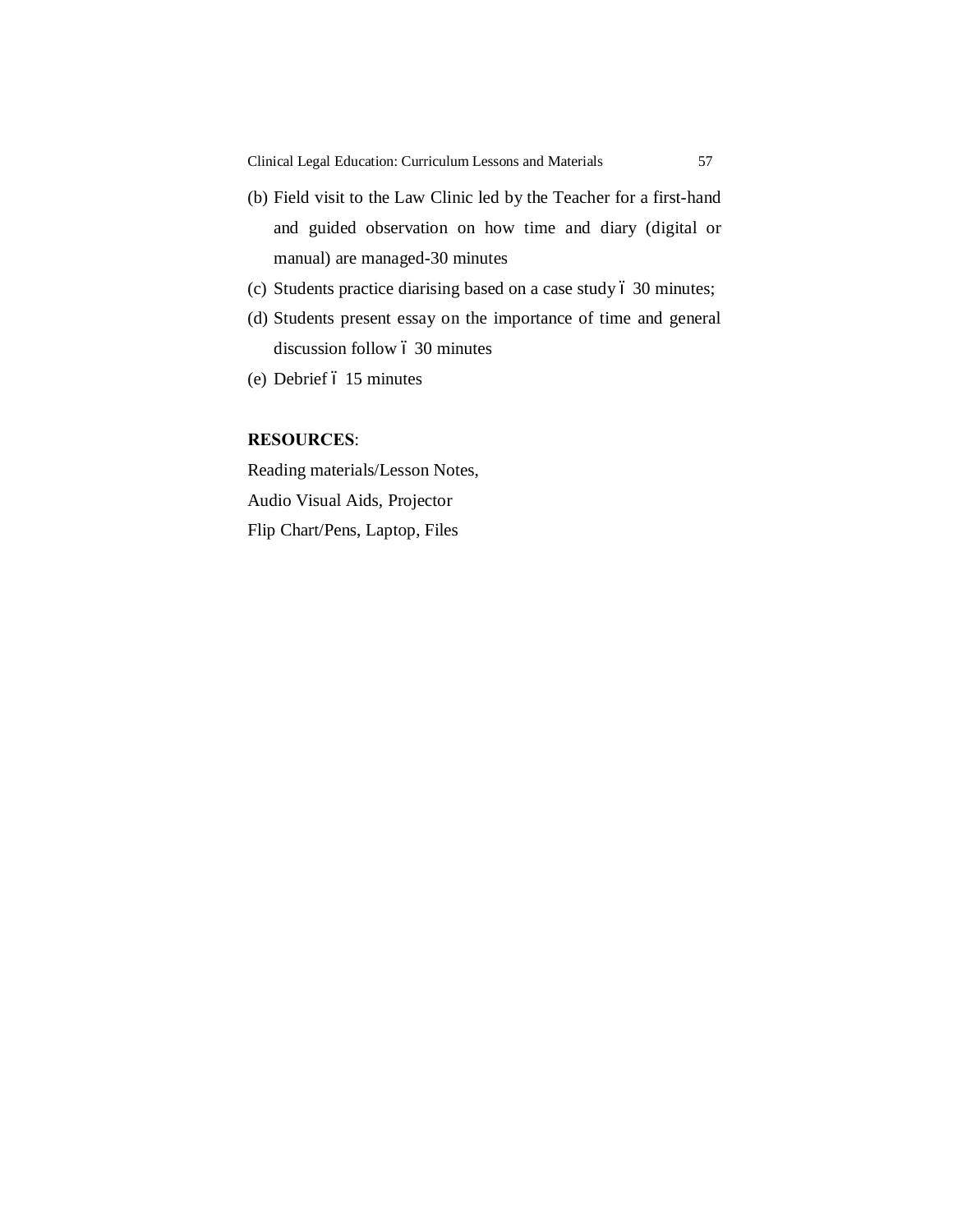## **REFERENCES**:

Bodenstein, J, et al,( 2004) *Clinical law in South Africa*, Durban, Doherty, O.,(1998) *Legal Practice and Management in Nigeria*, London, Cavendish Publishing Ltd.

Harriman, R.D., *Law Office Administration- The Legal Secretary's Handbook,* 2000, Lagos, Greenfield Publications.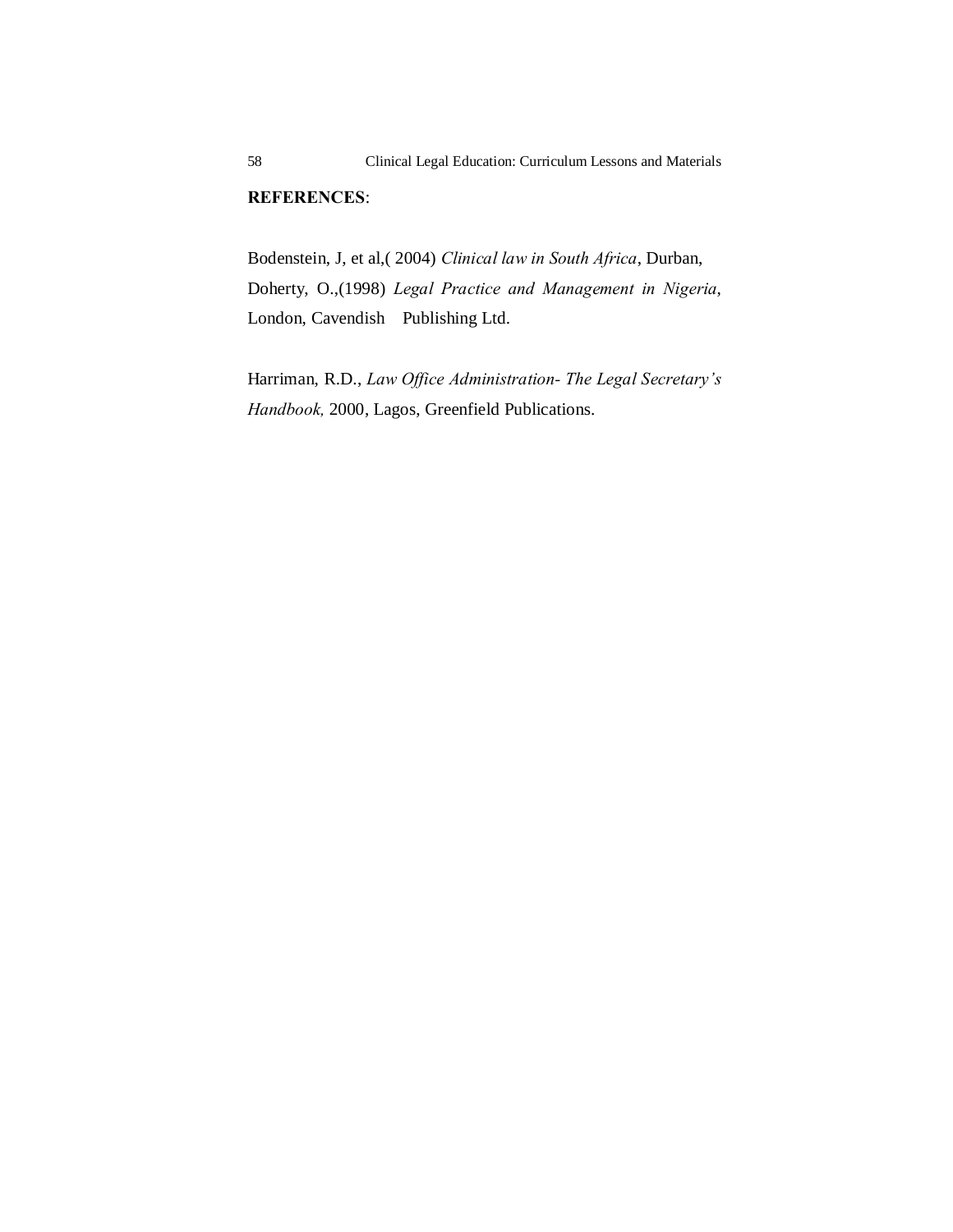# **CHAPTER 5**

## **Legal Writing I**

#### **OBJECTIVES**

l

Lawyers use communication to effectively serve their clients. It is important therefore that law students that work in law clinics should have good communication skills to effectively execute the service aspect of the clinic work. Writing is one aspect of such communication skills.  $\delta$ We need to write well i

 $ÉTo translate and materialize our ideas and thoughts into accessible$ documents useful to others.

•For reporting our work in informative, concise and professional formats.

… when writing we are sending message to our readers about *who we are*. Therefore we need to be clear, focused and accurate so as not to be misunderstood, underestimated or ignored. $\ddot{\text{o}}^{18}$ 

<sup>&</sup>lt;sup>18</sup> See Scientific Writing Tips, Research Corner, Sudanese Journal of Public Health, April 2009, Vol 4 No 2, www.sjph.net.sd/files/vol4i2/SJPH-vol4i2 p308-309.pdf, accessed last on  $5<sup>th</sup>$  March 2013.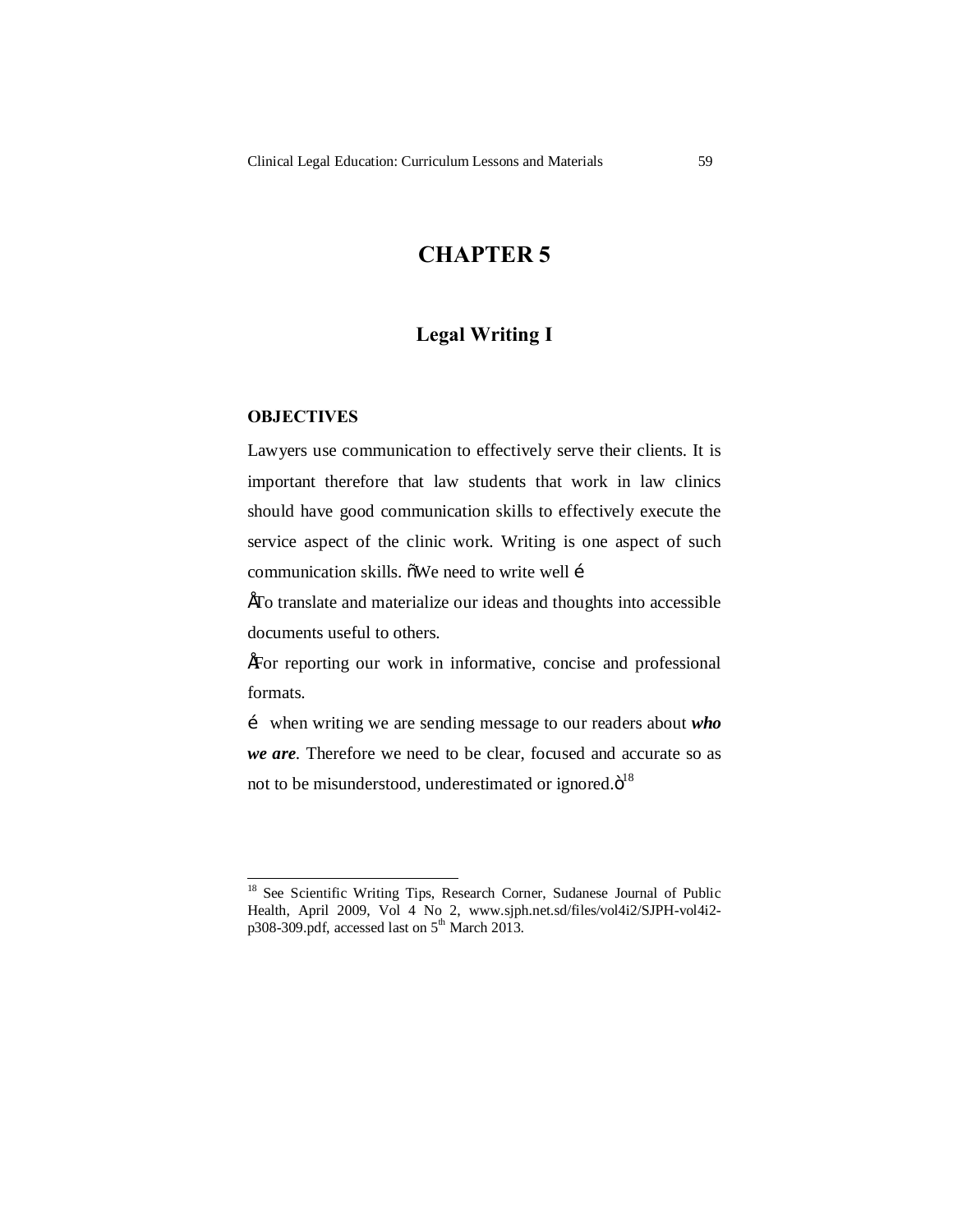60 Clinical Legal Education: Curriculum Lessons and Materials The lesson on writing skills is meant as a refresher course to prepare the students for the tasks at the Law Clinic.

## **LESSON 1**

#### **TOPIC: Introduction to Effective Writing Skills**

#### **CONTENTS**

- i. Importance and objectives of basic writing skills
- ii. The Rules of effective writing

## **OUTCOME**

At the end of this lesson, students would be able to:

- i. Discuss the importance, and objectives of basic writing skills; and
- ii. Explain the Rules of effective writing.

## **ACTIVITIES**

## a. PRE-CLASS ACTIVITIES:

Students should list the rules of effective writing. Students should give examples of correct and incorrect writing that explains each Rule.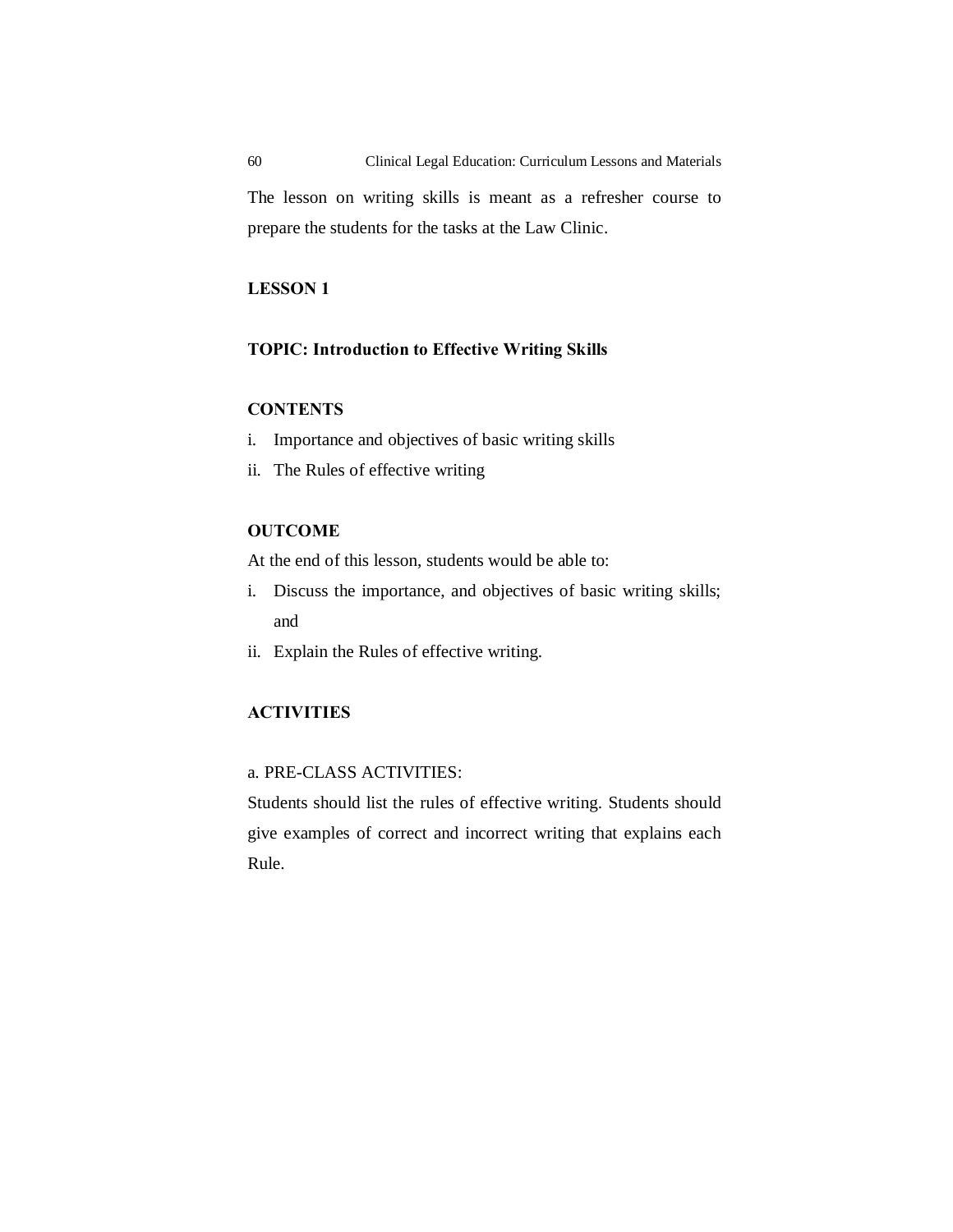## b. IN-CLASS ACTIVITIES

- i. Brainstorming on the importance and objectives of basic writing skills ó 15 minutes
- ii. Students present their list of Rules of effective writing and discussions follow- 45 minutes
- iii. Teacher presents quizzes on grammar, punctuation, etc  $6\,50$ minutes
- iv. Assessment 6 10 minutes

## **LESSON 2**

## **TOPIC: Writing a Good and Effective Letter**

## **CONTENTS**

Guidelines for letter writing; Features, characteristics or essential elements of a good and effective letter.

## **OUTCOMES**

At the end of this lesson, students would be able to:

- i. Explain and discuss features, characteristics or essential elements of a good letter.
- ii. Write good letters.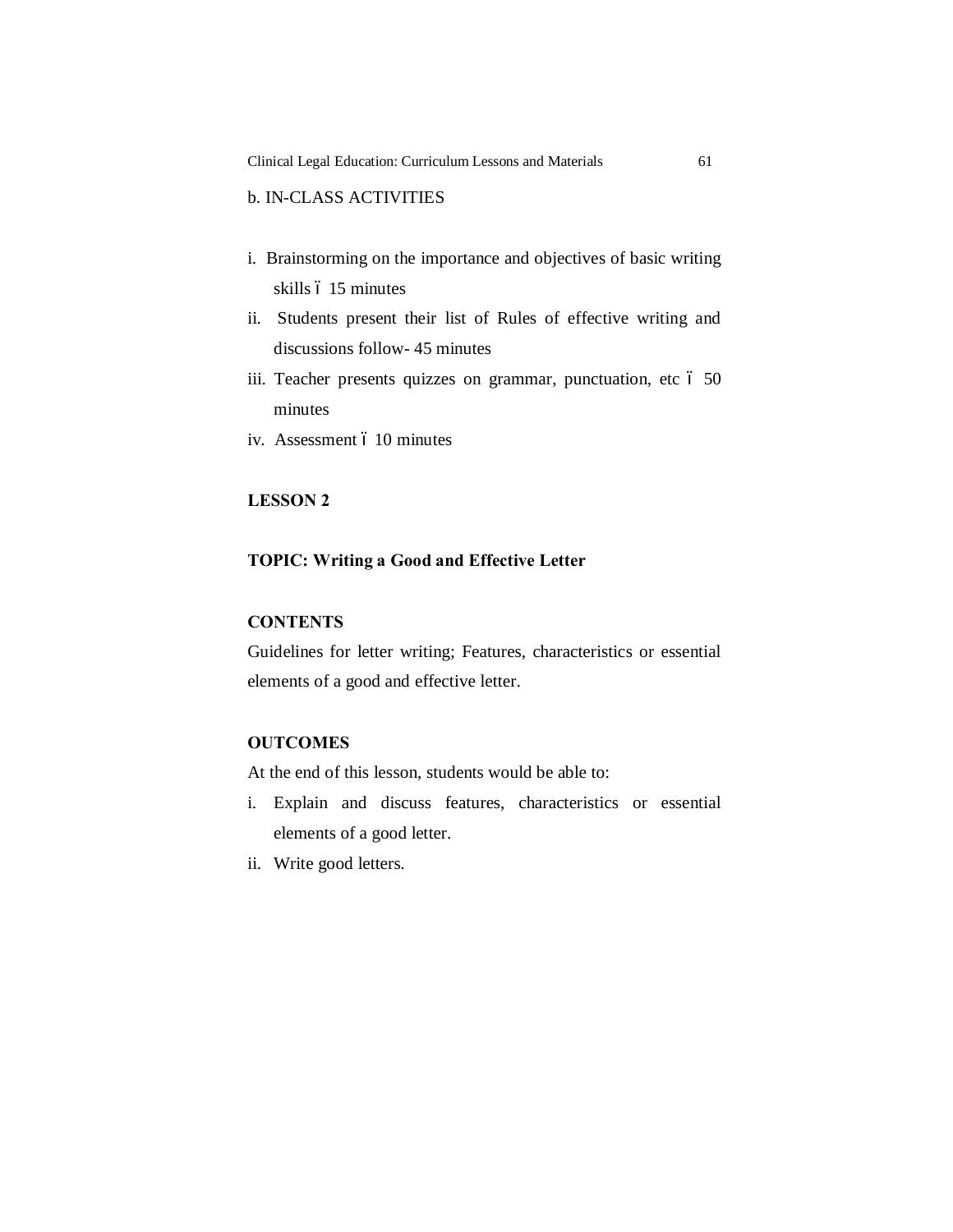### **ACTIVITIES**

## a. PRE-CLASS ACTIVITIES

- i. Students should write short essay on the characteristics or essential elements of a good and effective letter.
- ii. Students should write different types of letters based on case studies given by the teacher.

## b. IN-CLASS ACTIVITIES:

- i. Students present their essays on the characteristics or essential elements of good and effective letter and discussions follow - 40 minutes
- ii. Students present written letters based on case studies and discussions follow 6 30 minutes
- iii. Teacher present short case studies and students are required to write client letters based on the case studies -15 minutes
- iv. Discussion/critique of the client letters -30 minutes
- v. Assessment -5 minutes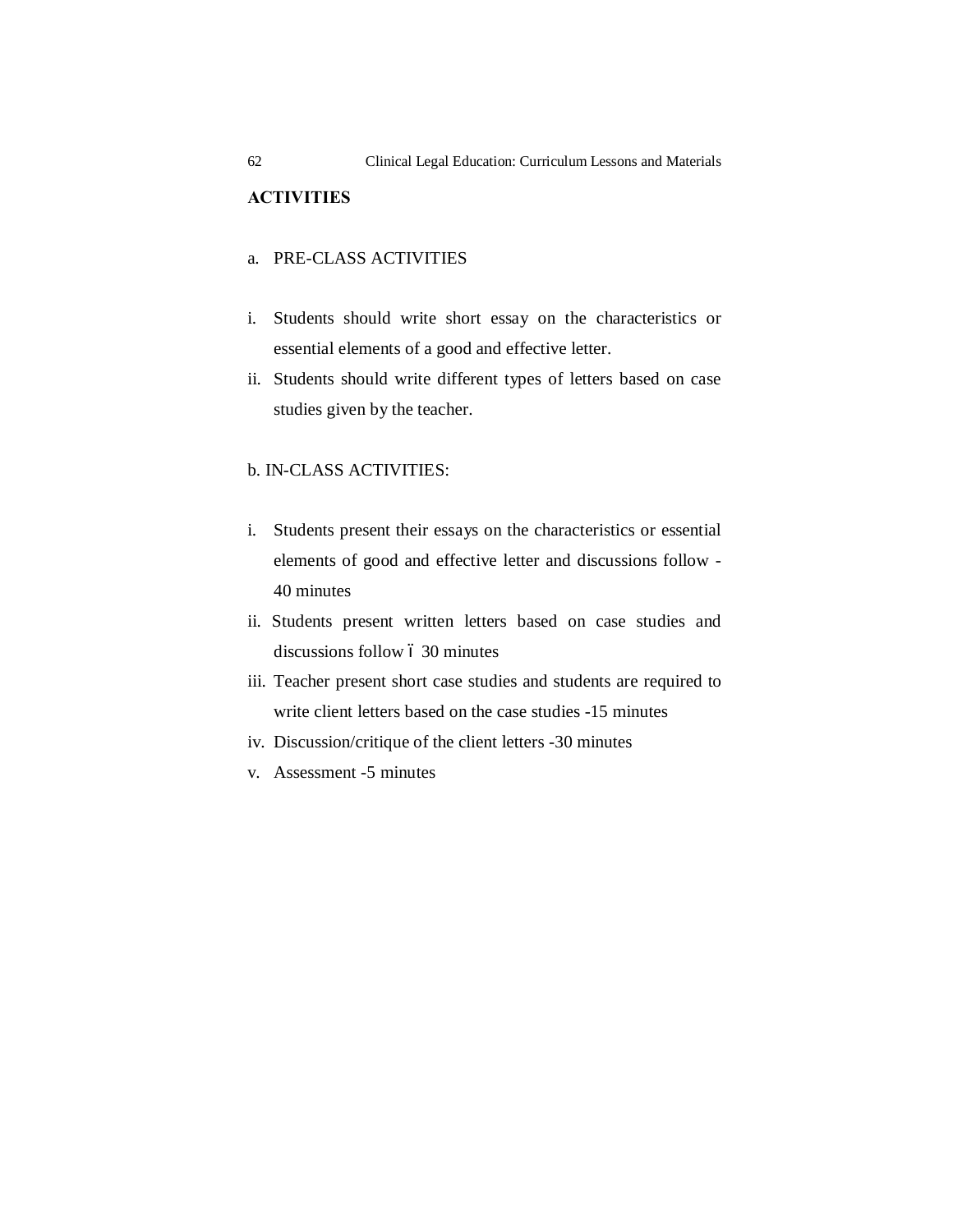## **LESSON 3**

## **TOPIC: The Principles of Legal writing**

## **CONTENTS**

- i. Basic principles of legal writing
- ii. Writing legal opinion and reflective opinion

## **OUTCOME**

At the end of this lesson, students would be able to:

- 1. Explain and discuss the basic principles of legal writing, opinion writing and the importance and principles of reflective opinion writing;
- 2. Write basic documents, like legal opinion.

## **ACTIVITIES**

#### a. PRE-CLASS ACTIVITIES:

- i. Students should write an outline of the basic principles of legal writing.
- ii. Students should write a legal opinion based on case study to be given by the teacher.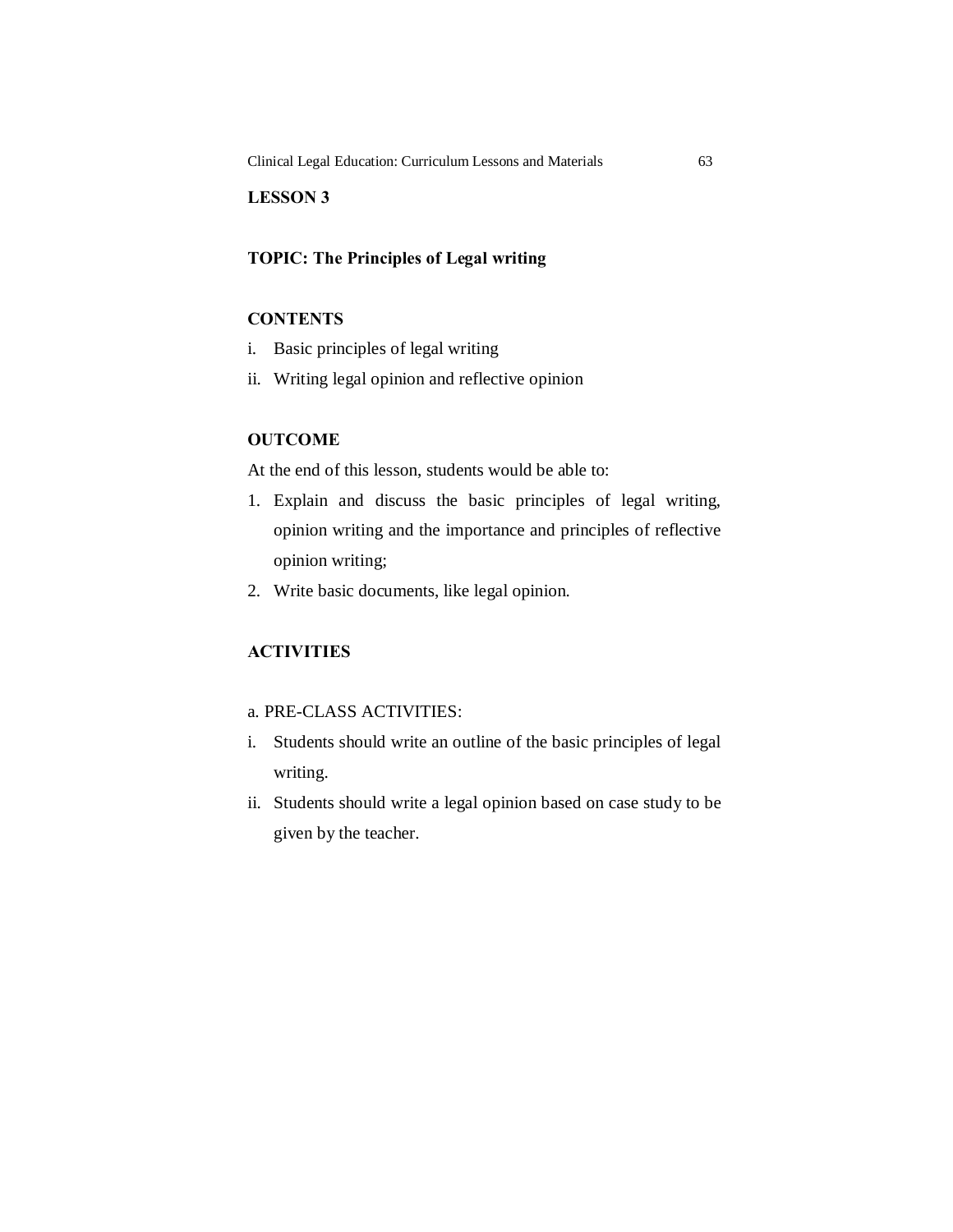## b. IN-CLASS ACTIVITIES:

- i. Students present their outline of the basic principles of legal writing and discussions follow 6 30 minutes
- ii. Teacher presents an overview of the principles of opinion writing 6 10 minutes
- iii. Presentation of samples of legal opinion and general discussion -25 minutes
- iv. Brainstorming/discussion on the importance and principles of reflective opinion writing -20 minutes
- v. Group work and presentation based on case studies on writing reflective opinion-30 minutes
- vi. Assignment (Students should be given take-home assignments based on case studies to write legal opinion and reflective opinion) 65 minutes

#### **LESSON 4**

## **TOPIC: Writing of Minutes and Report**

#### **CONTENTS**

- 1. Guidelines/Rules for writing minutes and reports
- 2. Minutes writing
- 3. Report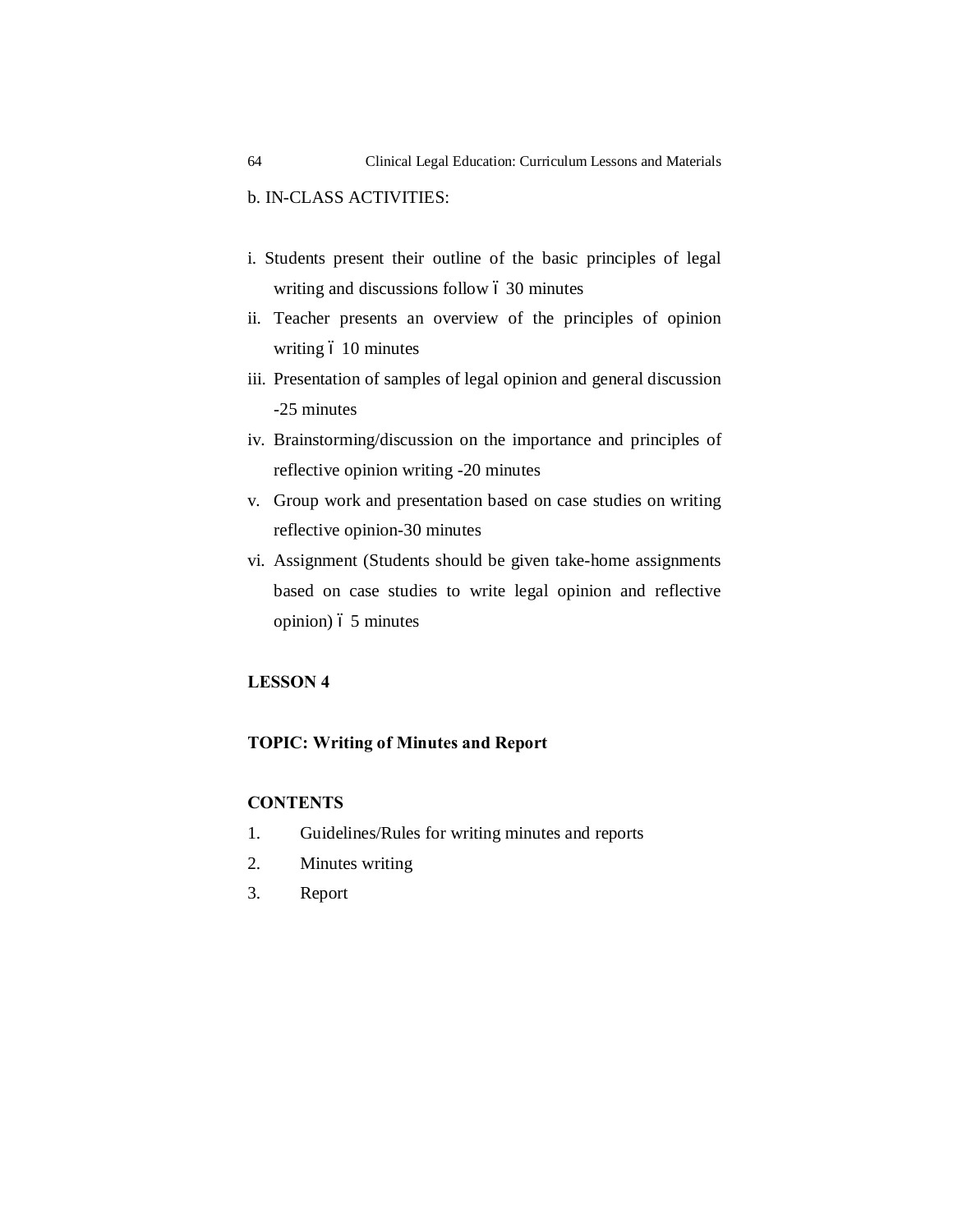#### **OUTCOME**

At the end of this lesson students would be able to:

- i. Discuss the guidelines for writing minutes and reports
- ii. Write minutes and report

#### **ACTIVITIES**

#### a. PRE-CLASS ACTIVITIES

- i. Students should write outlines on guide for minutes writing and report writing;
- ii. Students in groups hold meetings and each person writes the minutes of the meeting for presentation in class;
- iii. Students write reports based on case studies.

#### b. IN-CLASS ACTIVITIES

- i. Students present outlines on guide for minutes writing and discussions follow 6 30 minutes
- ii. Students present minutes of the meeting held pre-class and discussions follow 6 40 minutes
- iii. Students present written reports based on case studies pre-class activities/discussions- 40 minutes
- iv. Debrief: (questions and answers) ó 10 minutes

## **REFERENCES**

Charow, V.R., et al, *Clear Effective Legal Writing*, Aspen Publishers.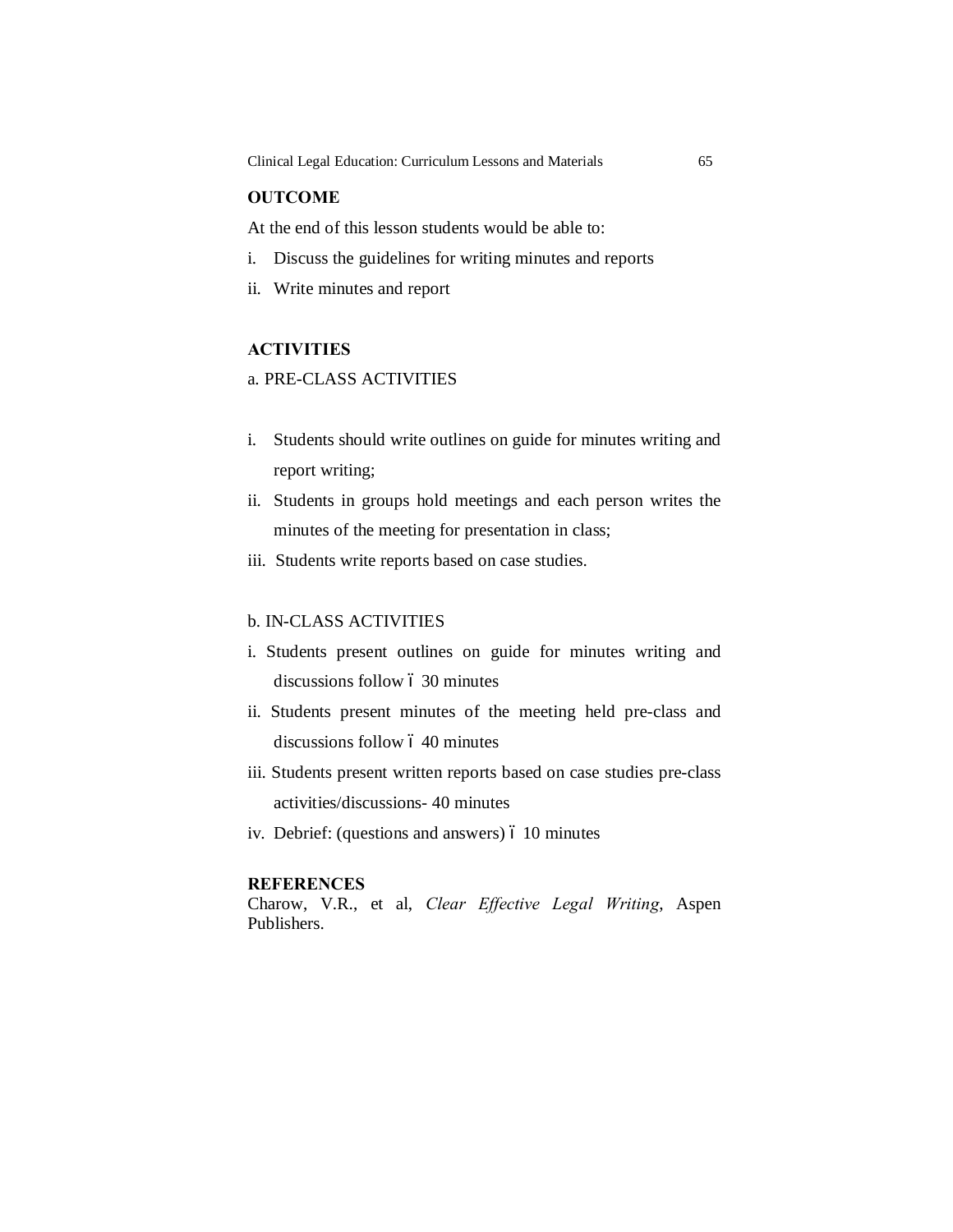Dernbach, J.C., et al, *A Practical Guide to Legal Writing and Legal Method*, 3rd ed., Wlters Kluwer.

Doherty,O., *Legal Practice and Management in Nigeria,* London, Cavendish Publishing Limited, 1998.

Goldstein, T., and Lieberman, J.K., *The Lawyer's Guide to Writing Well*,  $2<sup>nd</sup>$  Ed Berkeley and Los Angeles, University of California Press, 2002.

Johns, M.Z., *Professional writing to lawyers (skills and responsibilities)* Durham North Carolina, Carolina Academic Press, 1998.

Mellinkoff, D., *The Language of the Law* Boston. Little Brown, 1963.

Mellinkoff, D., *Teacher's Manual for legal writing: Sense and nonsense* Los Angeles, West Publishing Co., 1982

Palmer, R, et al. *Becoming a lawyer: Fundamental Skills for Students* Durham, LexisNexis, Butterworths, 2003.

Panther, Coker & Skidd, *Fundamental skills for Law Students*

Strunk Jr. White, *The Elements of style* Longman Publishers, 4<sup>th</sup> Edition, 2000.

Ray, Mary B, & Ramsfied, Jill, J., *Legal Writing: Getting it Right and Getting it Written* (St Paul Minn, American Casebook Series, 2000).

Straus Jane, *The Blue Book of Grammar and Punctuation*, USA, Jossey Bass,  $10^{th}$  edition.

Ray, M.B., & Ramsfield, J.J., *Legal Writing: Getting it Right and*  Getting it Written, 3<sup>rd</sup> ed., Minn, American Casebook Series, WestGroup, 2000.

Scbmedemann, D.A., and Kuns, C.L., *Synthesis: Legal Reading, Reasoning and Writing,* 2<sup>nd</sup> ed., New York, Aspen Publishers.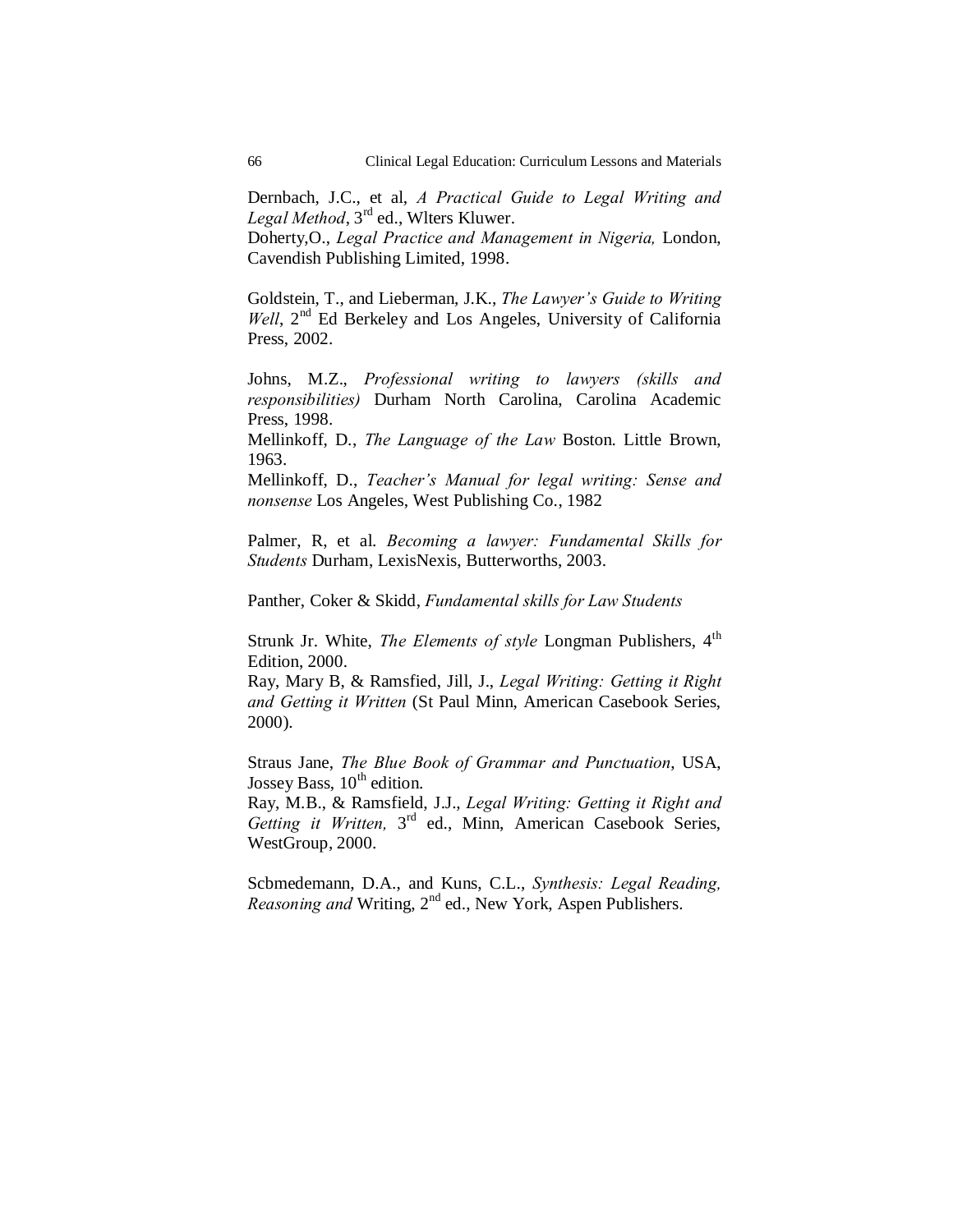# **CHAPTER 6**

# **Legal Writing 2**

#### **OBJECTIVES**

The focus of this chapter is on developing the writing skill of the students to be able to prepare litigation documents such as originating processes, pleading and motions and other forms of applications.

Law Students are not permitted to practice law in the Courts in Nigeria but as paralegals they can assist legal practitioners with the preparation of court processes by way of drafts. Law Clinics require the pro bono services of legal practitioners particularly with respect to contentious matters since law students have no right of appearance in court on behalf of clients. One of the ways of having private legal practitioners donate their services is by having law students prepare most of the litigation documents for the approval of the private legal practitioner. In this way the cost (time inclusive) of the pro bono services to the private legal practitioner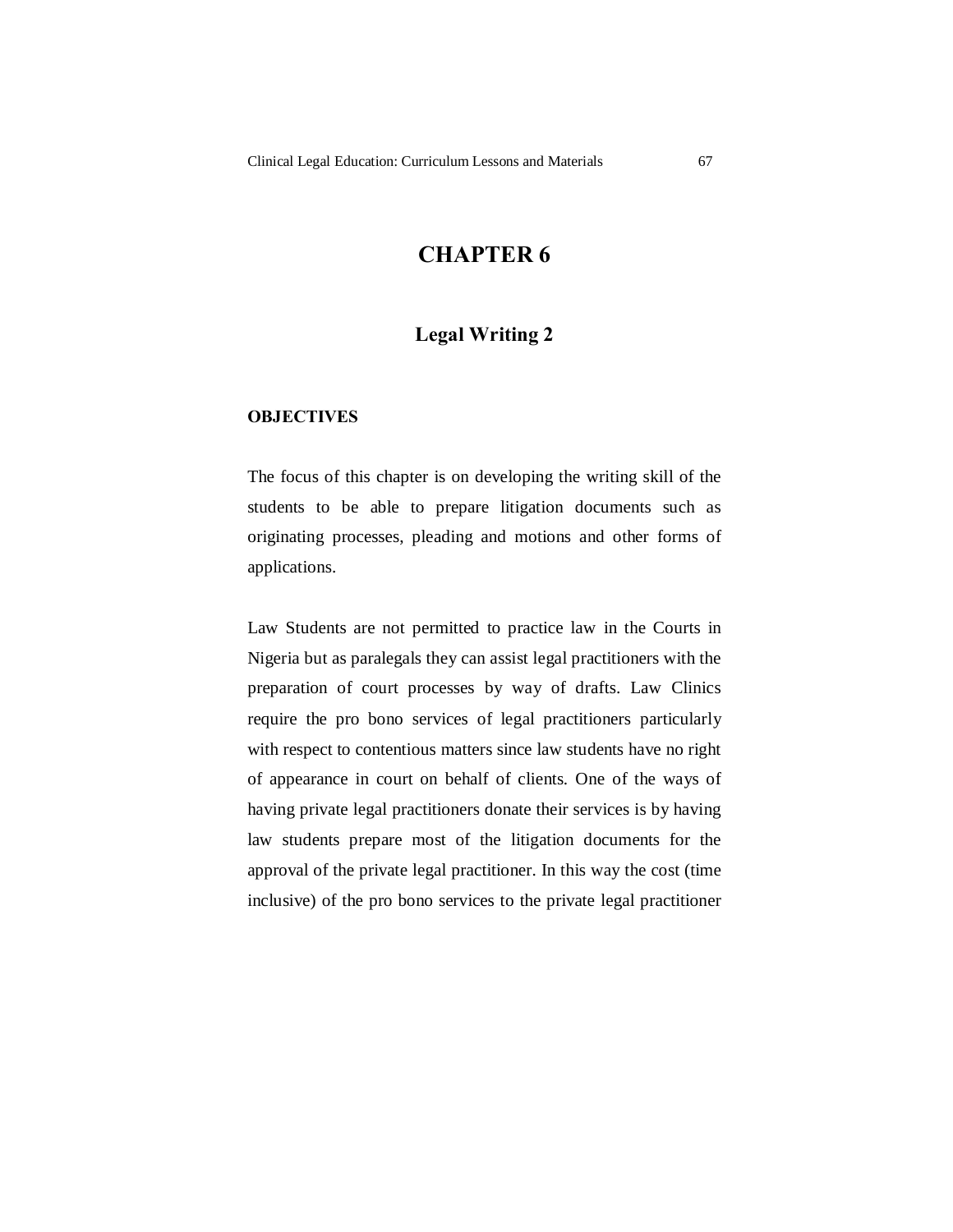68 Clinical Legal Education: Curriculum Lessons and Materials is reduced to as much minimum level as possible. This will encourage many more legal practitioners to donate their services to Law Clinics.

In another dimension, for law students to be able to correctly prepare litigation documents in real cases, they must first understand the law, the procedure and how the legal system functions. So this chapter offers an opportunity to law students for learning and understanding the general principles of criminal and civil procedure in order to develop the skills of drafting litigation documents. Students that understand and appreciate criminal and civil procedure and what documents to prepare at each level of the case will also be in a better position to undertake researches and fact finding in a case and also interview and counsel clients, interview witnesses and mediate between parties. For this reason the earlier lessons of this chapter would be devoted to the general principles of criminal and civil litigation and procedure.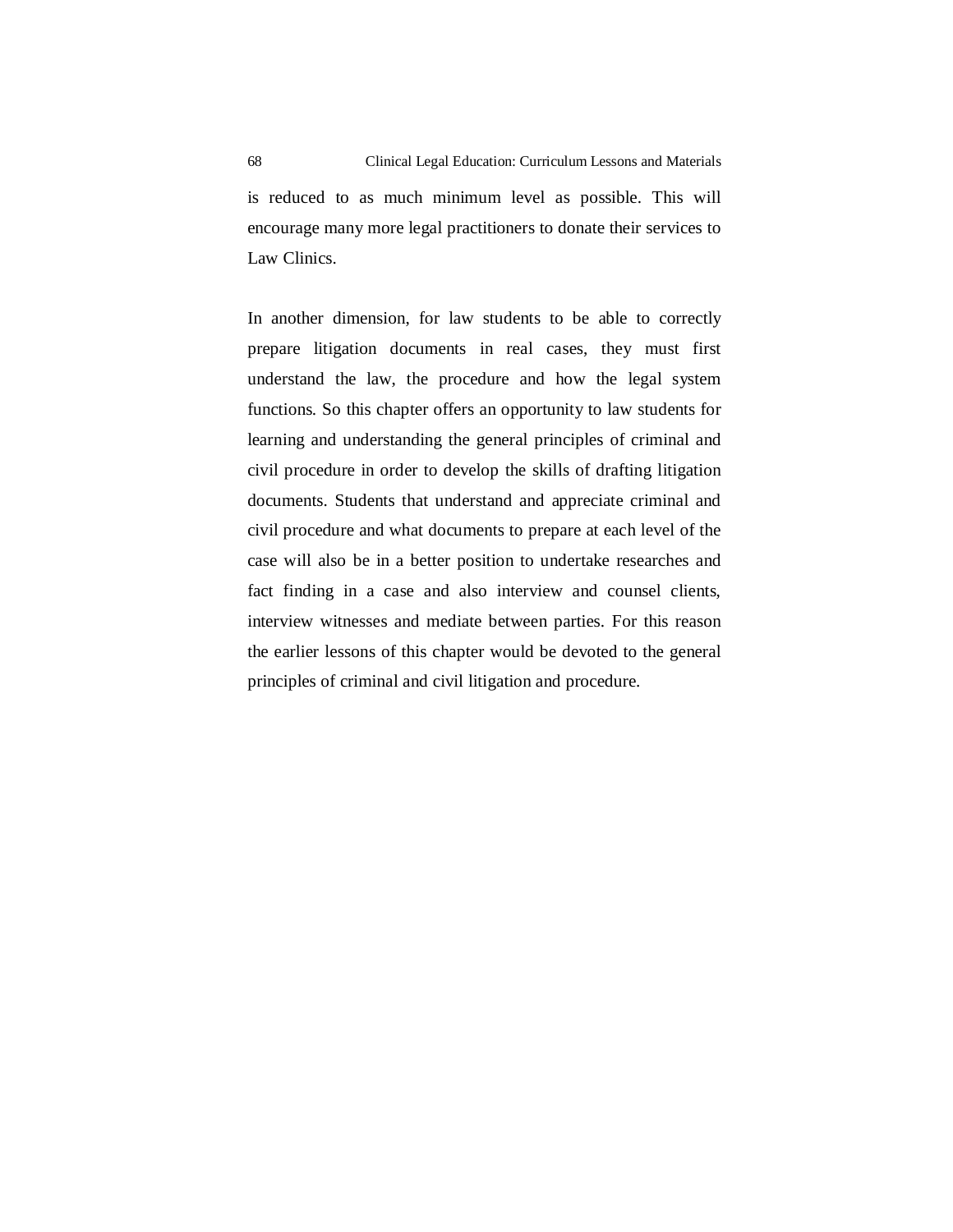## **LESSON 1**

# **TOPIC: Sources and Objectives of Civil and Criminal Procedure Rules of Court**

#### **CONTENTS**

Sources and Objectives of Civil and Criminal Procedure Rules of Court; Why the legislature provided different rules of court for civil and criminal litigation.

## **OUTCOME**

At the end of this lesson, students would be able to explain and discuss the sources and objectives of civil and criminal procedure rules of court; and why the legislature provided different rules of court for civil and criminal litigation.

## **ACTIVITIES**

## a. PRE-CLASS ACTIVITIES

Students should write a list of all criminal and civil procedure rules of court (indicating their sources) applicable in the State Courts (only one State like the State where the University is domiciled)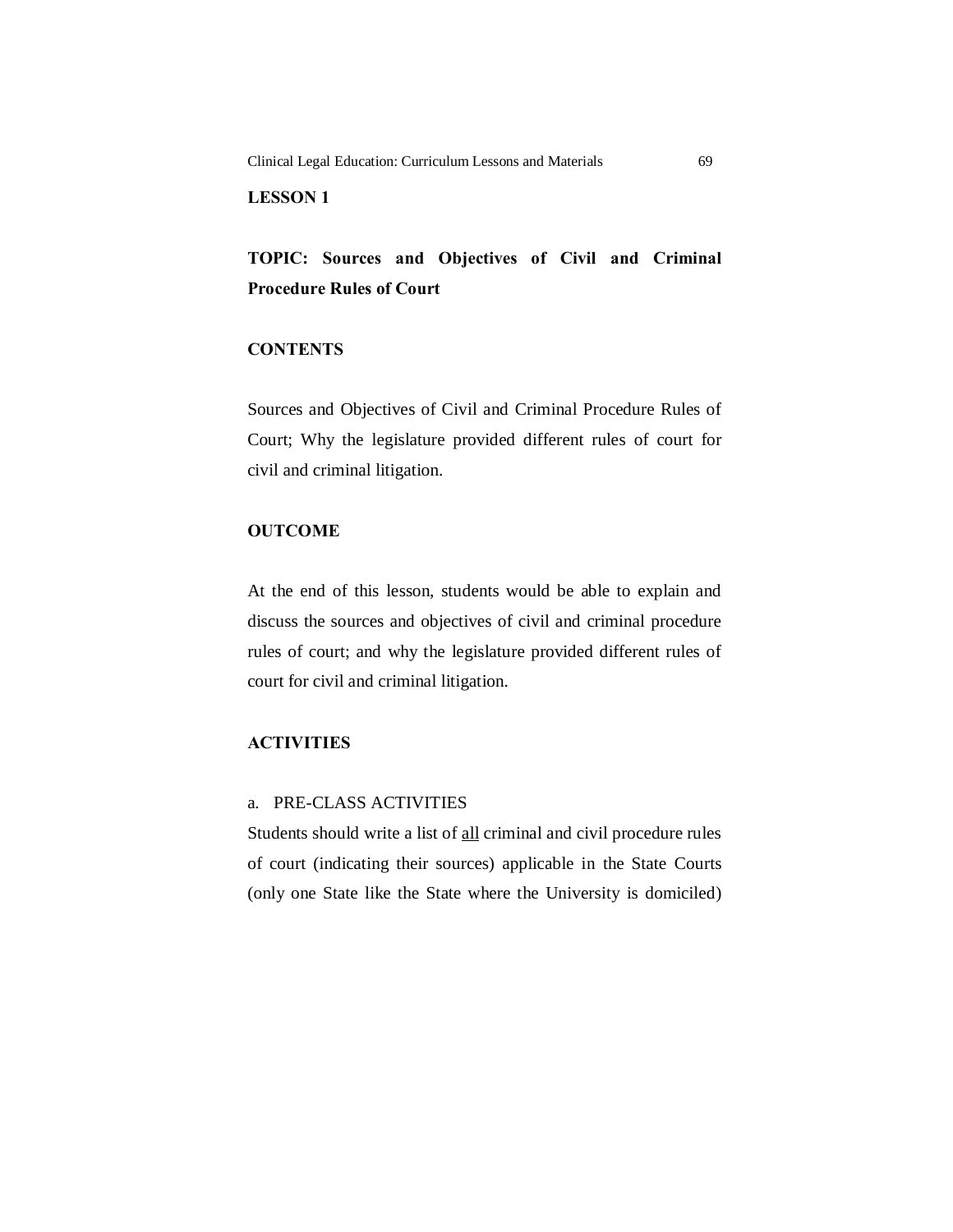#### b. IN-CLASS ACTIVITIES

- i. Students present their list of civil and criminal procedure rules and their sources 6 40 minutes
- ii. Students in groups match each rule to each listed court/presentation 6 30 minutes
- iii. Students in groups discuss the objectives of rules of court and why the legislature provided different rules of procedure for civil and criminal litigation/presentation/feedback 6 40 minutes
- iv. Assessment: Questions and Answers 6 10 minutes

## **LESSON 2**

# **TOPIC: General Principles of Criminal Litigation and Procedure**

## **CONTENTS**

- i. Criminal Procedure from arrest and detention to arraignment.
- ii. Application for Bail at the Police Station
- iii. Application for Bail in Court (pre-trial, during trial and bail pending appeal).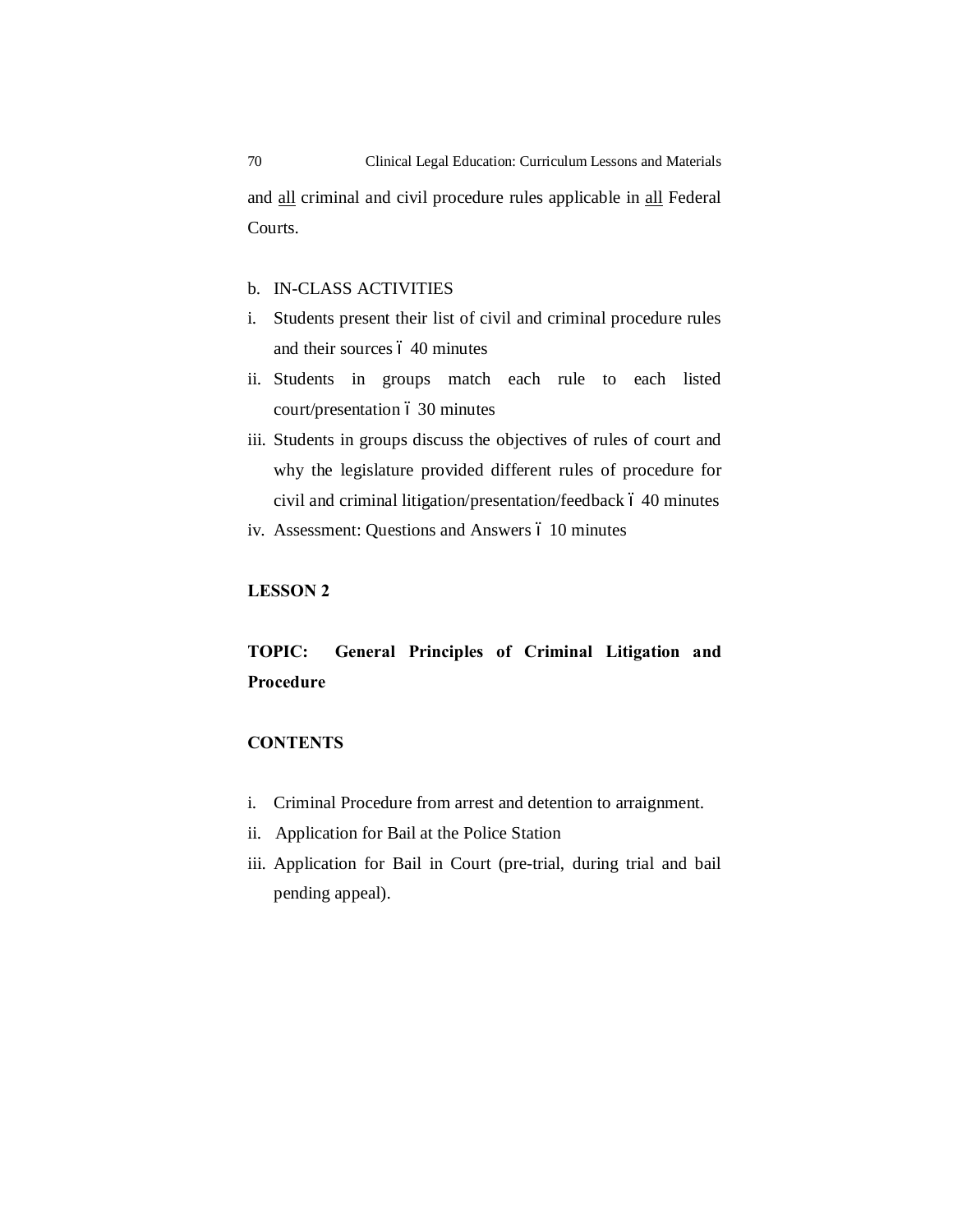iv. Distinguishing between application for bail and application to enforce fundamental rights under Fundamental Rights Enforcement Procedure Rules.

## **OUTCOME**

At the end of this lesson, students would be able to:

- i. Explain criminal process and procedure from arrest to arraignment;
- ii. Explain the process and principles of bail application at all stages of criminal process; and
- iii. Discuss the distinctions between application for bail in criminal procedure and application to enforce fundamental rights under Fundamental Rights Enforcement Procedure Rules.

#### **ACTIVITIES**

- a. PRE-CLASS ACTIVITIES
- i. Students should write notes explaining criminal process and procedure from arrest to arraignment;
- ii. Students should write notes explaining the process and principles of bail application at all stages of criminal process;
- iii. Students should write notes distinguishing between application for bail in criminal procedure and application to enforce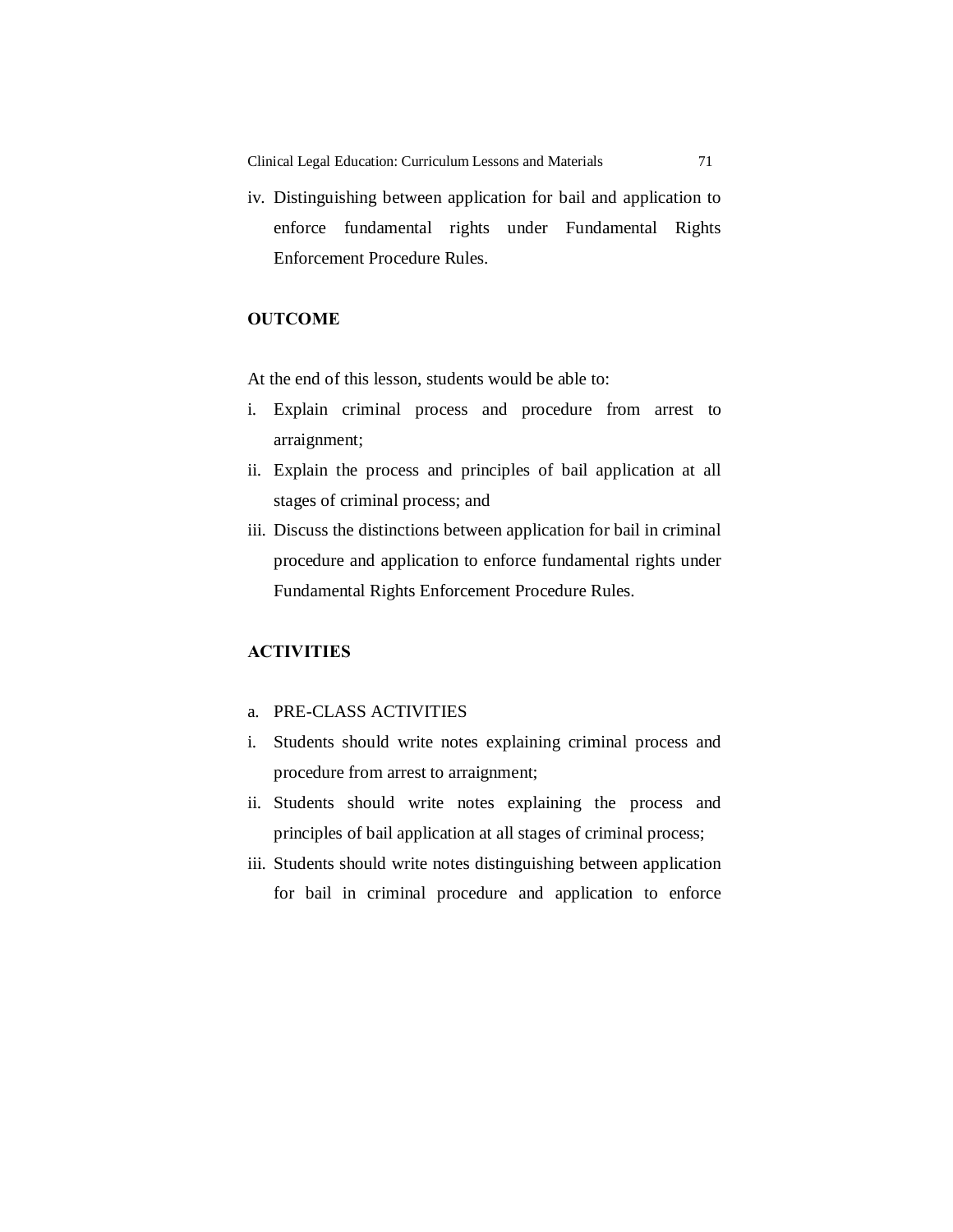#### b. IN-CLASS ACTIVITIES

- i. Teacher t preview of criminal process and procedure from arrest to arraignment and the process and principles of bail application at all stages of criminal process 6 25 minutes
- ii. Students answer quizzes on criminal process and procedure and bail ó 20 minutes
- iii. Quiz results/feedback and discussions follow 6 30 minutes
- iv. Group work/presentation/discussions on case studies relating to distinctions between bail applications and applications under Fundamental Rights Enforcement Procedure Rules - 40 minutes
- v. Assessment 6 5 minutes

#### **LESSON 3**

## **TOPIC: General Principles of Civil Litigation and Procedure**

## **CONTENTS**

i. General civil process and procedure from commencement to judgment;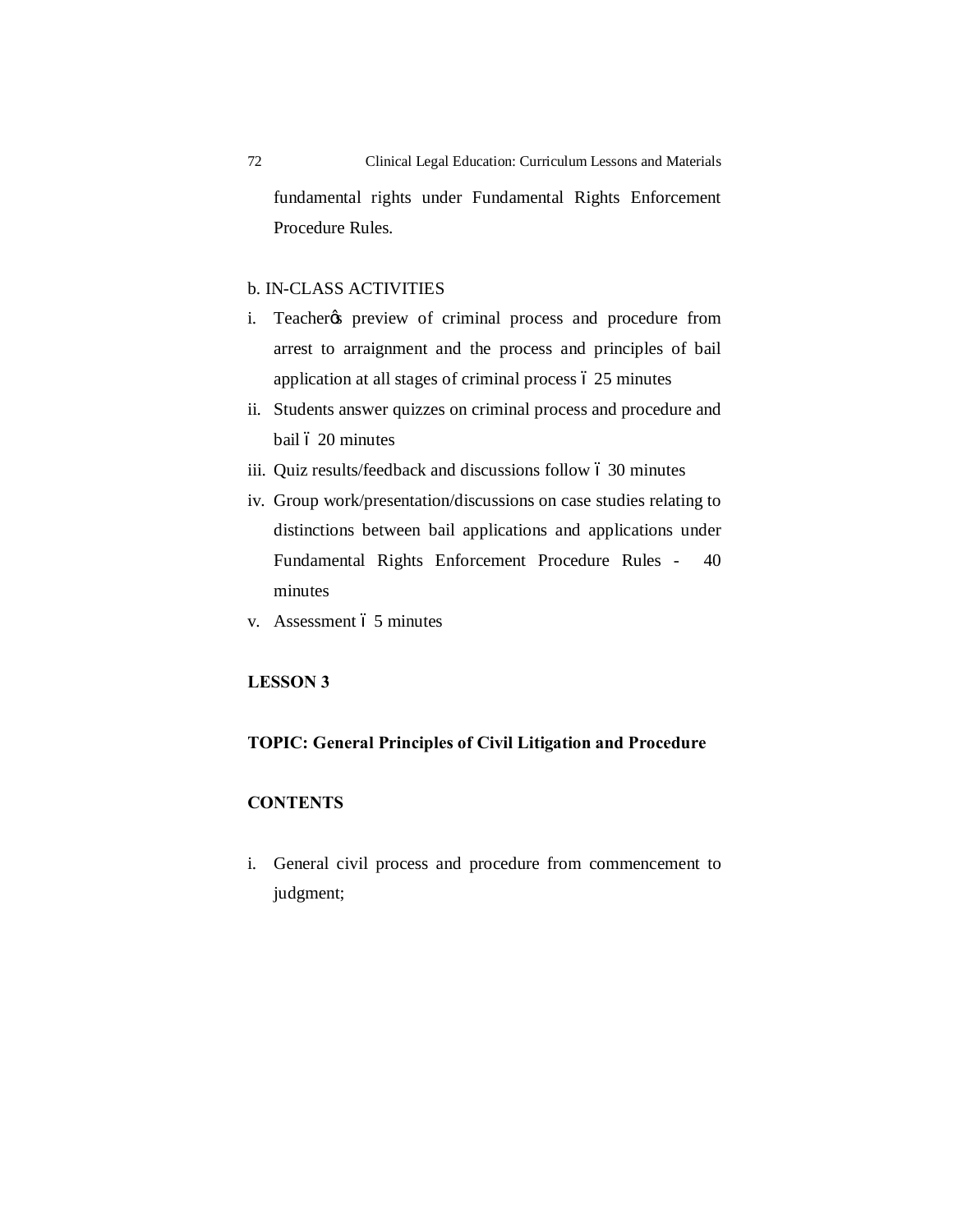ii. Necessary matters for consideration before commencing a claim, remedies, and the defences available in civil litigation.

#### **OUTCOME**

At the end of this lesson, students would be able to:

- i. Explain general civil process and procedure from commencement to judgment; and
- ii. Explain and discuss the necessary matters for consideration before commencing a claim, remedies, and the defences available in civil litigation.

# **ACTIVITIES**

# a. PRE-CLASS ACTIVITIES

- i. Students should be given pre-class assignments to prepare either on individual basis or in groups) to draw or prepare civil procedure road maps from commencement to judgment when using general writs of commencement in both Magistrates Court and High Court.
- ii. Students should make lists of matters to be considered by a lawyer before commencing a civil litigation; remedies; and defences that may be available to a defendant. Students should also be ready to explain why each of the matters for consideration before commencing a civil litigation is important.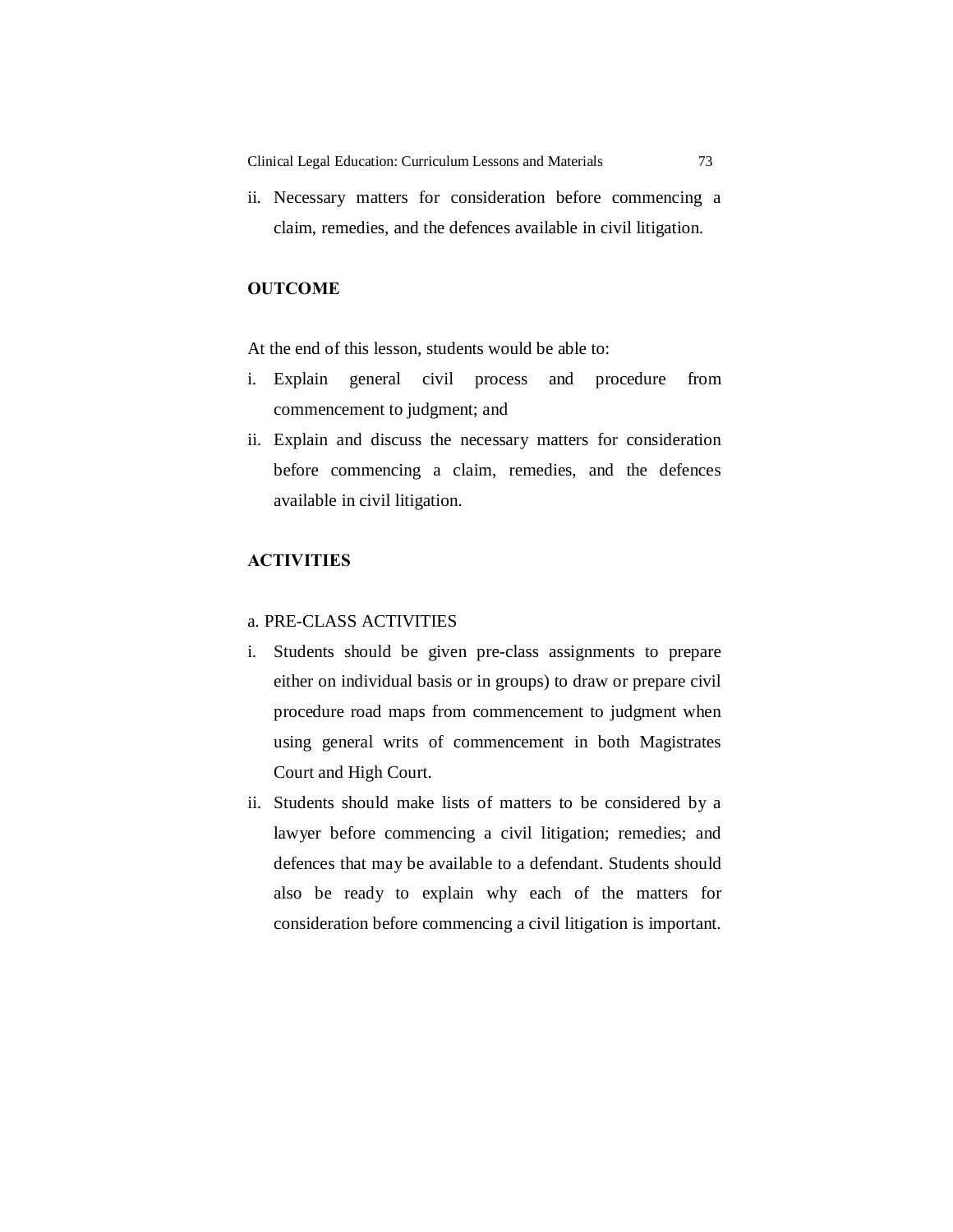# b. IN-CLASS ACTIVITIES

- i. Teacher presents an overview of civil procedure and processes – 20 minutes
- ii. Students present their civil procedure road maps/feedback and general discussions 6 40 minutes
- iii. Students present their list of matters to be considered before civil litigation is commenced. Students should also explain why each of the matters for consideration before commencing a civil litigation is important/feedback/discussions  $6\quad 30$ minutes
- iv. Students present their list of remedies, and defences in civil litigation 6 25 minutes
- **v.** Assessment 6 5 minutes

#### **LESSON 4**

# **TOPIC: Considerations before commencing civil litigation, remedies and defences**

## **CONTENTS**

Matters to be considered before commencing civil litigation, remedies and defences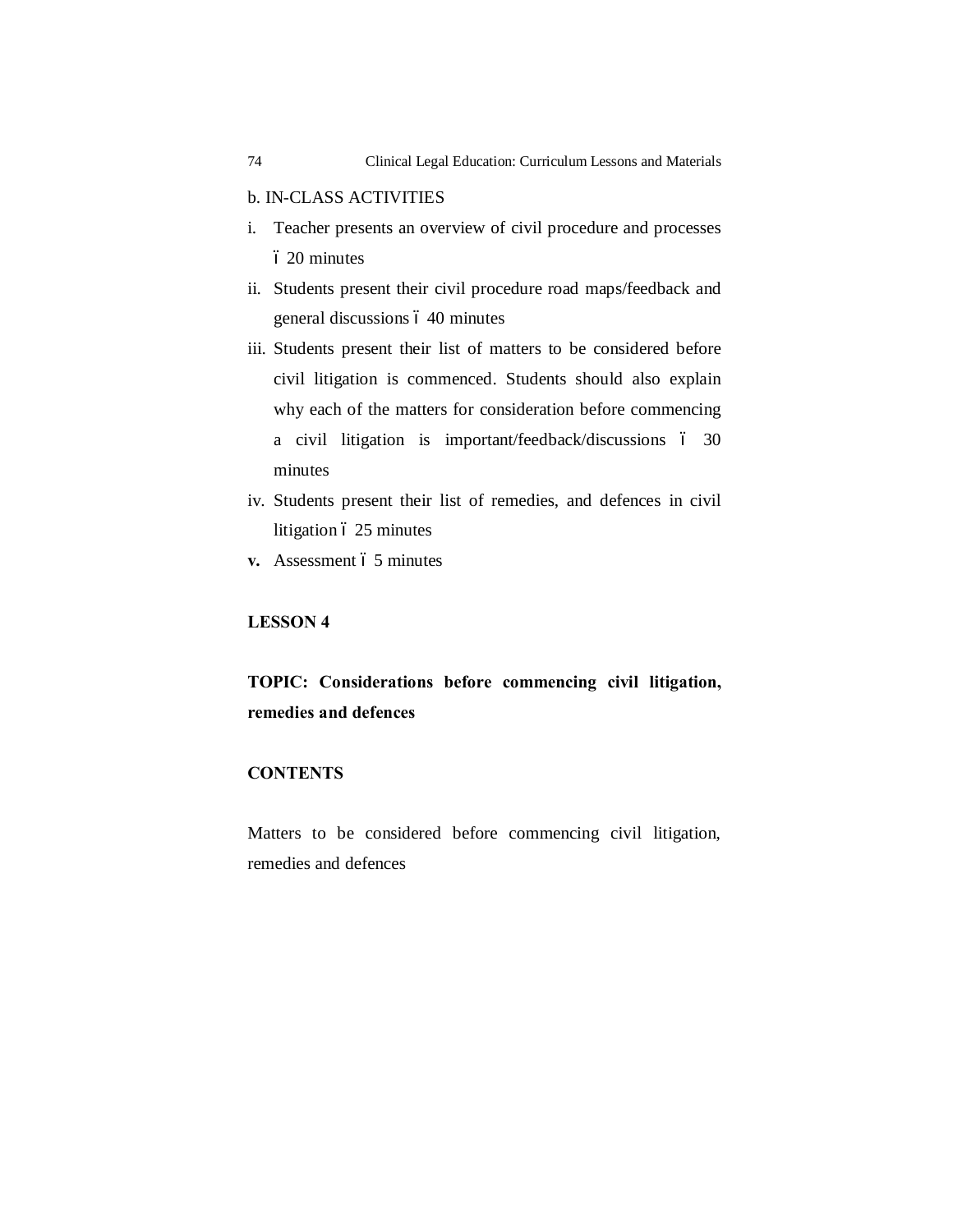#### **OUTCOME**

At the end of this lesson, students would be able to discuss and concretely determine, from case studies, the necessary matters for consideration before commencing a claim, remedies, and the defences available in civil litigation.

## **ACTIVITIES**

#### a. PRE-CLASS ACTIVITIES

Students should be given case studies that challenge them to make decisions relating to matters to be considered before commencing civil litigation like cause of action, jurisdictional questions, limitation periods, parties, venues, conditions precedent, locus standi, alternative dispute resolution mechanisms, etc, remedies, and defences.

#### b. IN-CLASS ACTIVITIES

- i. Students  $\phi$  presentation of the pre-class assignment/feedback/discussions 6 1 hour 30 minutes
- ii. Assessment: Quizzes/Questions and Answers 6 30 minutes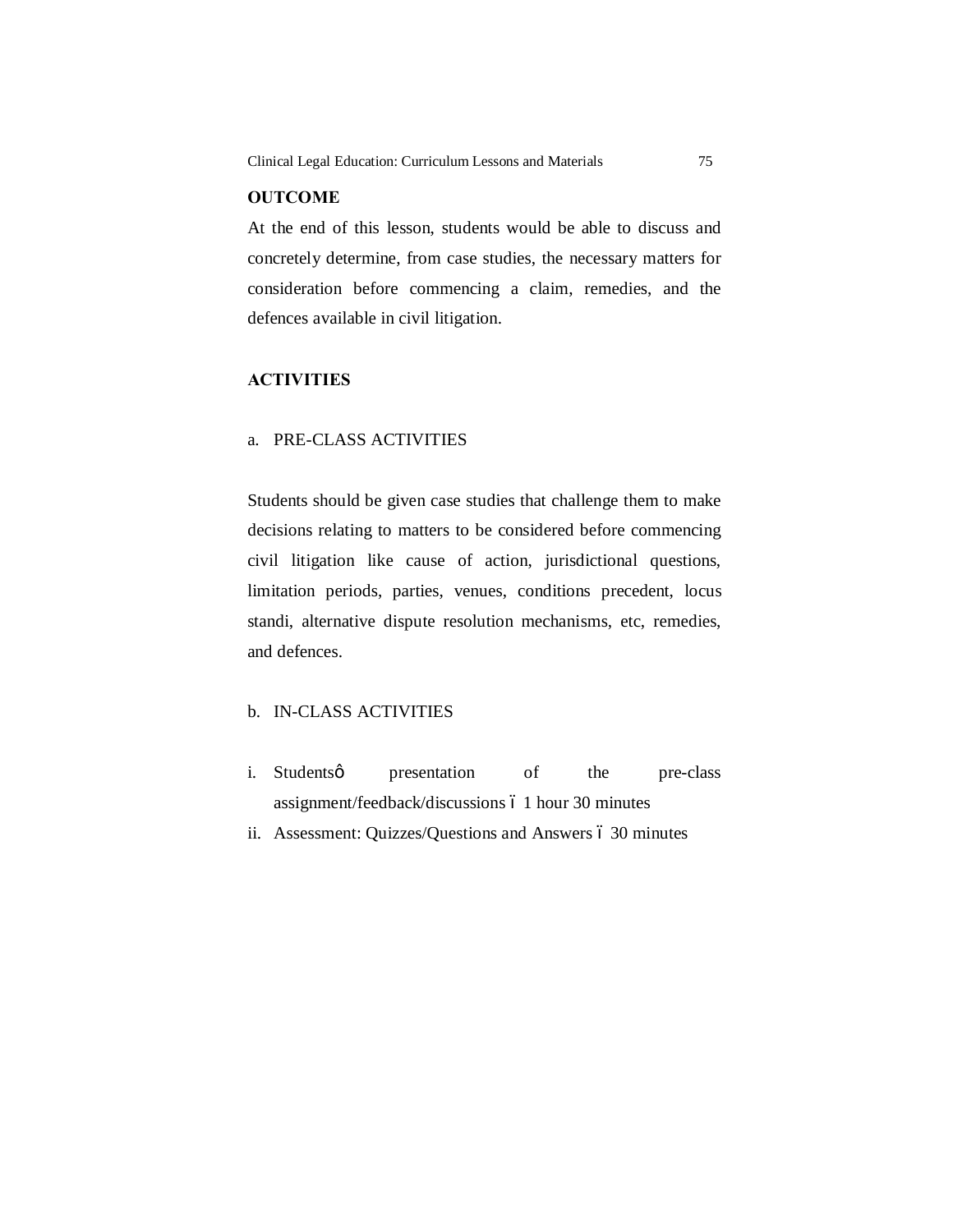# **LESSON 5**

# **TOPIC: Drafting Originating Processes/Applications, Motions and Affidavits Part 1**

## **CONTENTS**

Drafting Originating Processes/Applications, Motions and Affidavits

# **OUTCOME**

At the end of this lesson students would be able to:

- i. Explain and discuss different originating processes, applications, Motions and affidavits; and
- ii. Draft originating processes, applications, Motions and affidavits

# **ACTIVITIES**

- a. PRE-CLASS ACTIVITIES
- i. Students make a list of originating processes, applications and motions stating distinctly what each process/application/motion serves;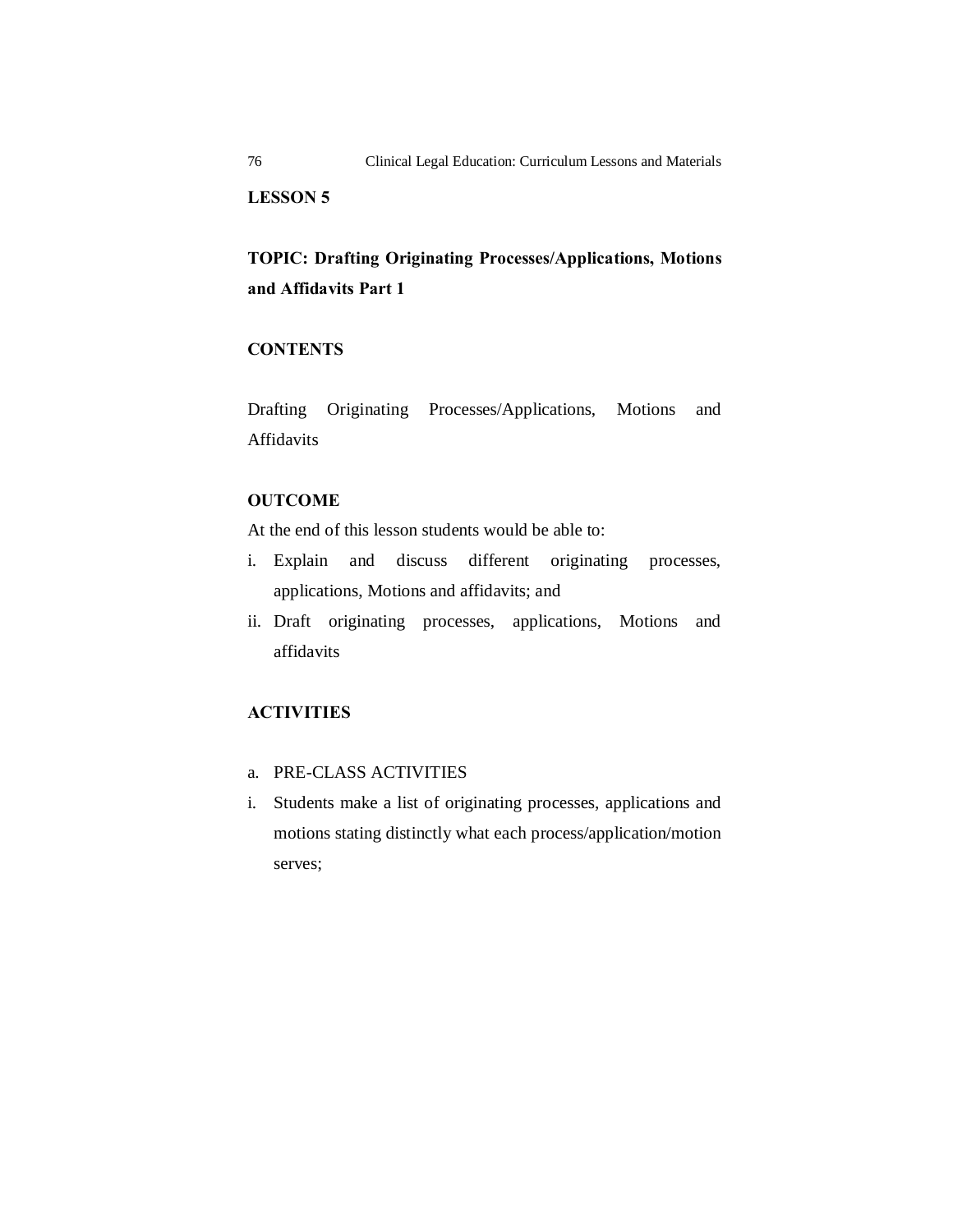ii. Case studies and precedents should be given to students to prepare originating processes, applications, motions and affidavits.

## b. IN-CLASS ACTIVITIES

- i. Students in groups discuss and harmonise their lists of originating processes, applications and motions, stating distinctly what each process/application/motion serves/presentations/feedback and discussions 6 55 minutes
- ii. Students present the originating processes, applications, motions and affidavits prepared pre-class/feedback/discussions – 55 minutes
- iii. Assessment: Questions and Answers 6 10 minutes

# **LESSON 6**

#### **TOPIC:**

- **i. Drafting Originating Processes/Applications, Motions and Affidavits Part 2;**
- **ii. Pleading**

#### **CONTENTS**

- i. Drafting Originating Processes/Applications, Motions and Affidavits;
- ii. Pleading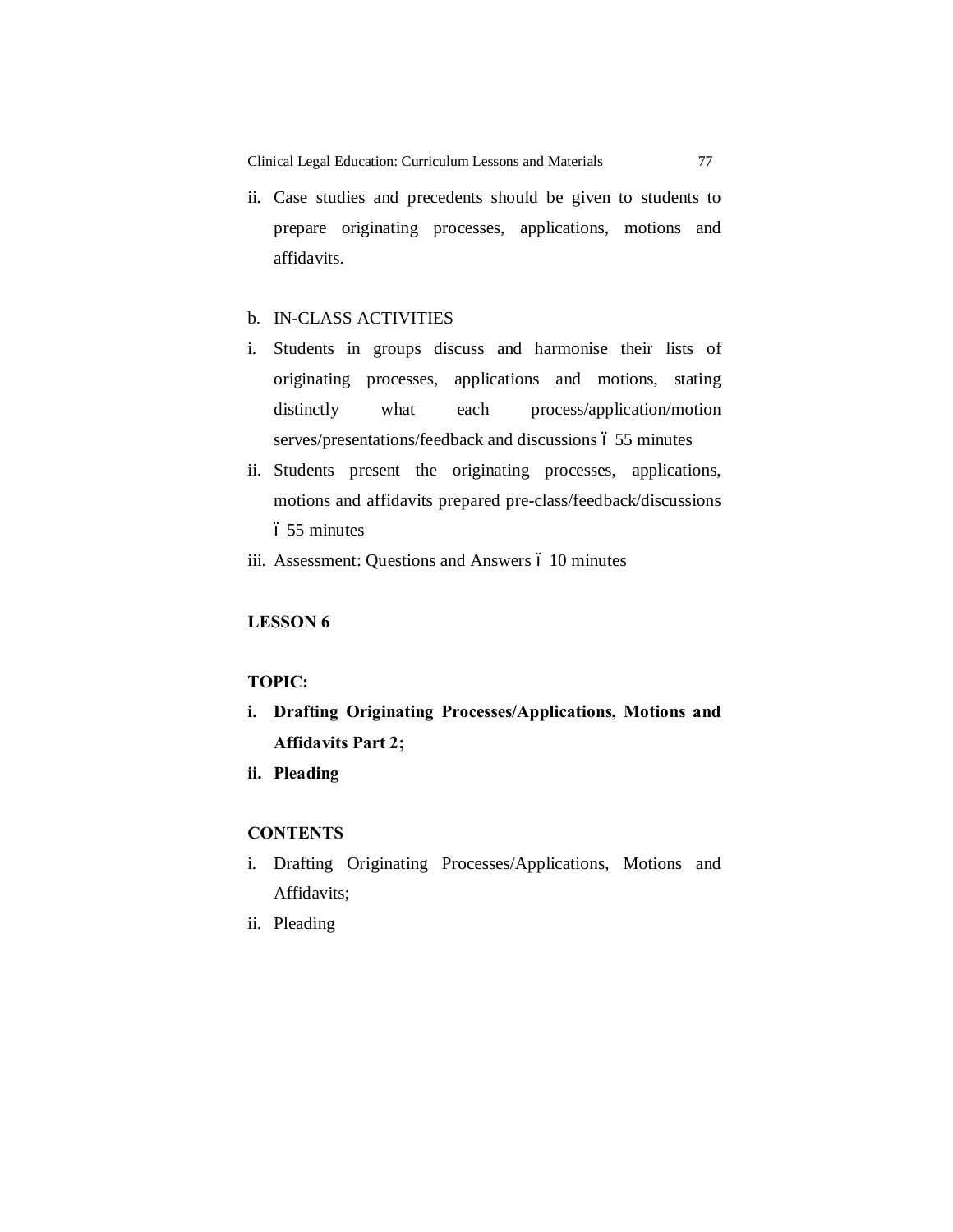# **OUTCOME**

At the end of this lesson, students would be able to:

- i. Draft originating processes, applications, Motions and affidavits
- ii. Explain and discuss the meaning, essence, structure and the contents of pleading.

#### **ACTIVITIES**

### a. PRE-CLASS ACTIVITIES

- i. Additional Case studies should be given to students to prepare originating processes, applications, motions and affidavits.
- ii. Students should make a list of the contents of a pleading, and state facts that need to be pleaded.

## b. IN-CLASS ACTIVITIES

- i. Students present the originating processes, applications, motions and affidavits prepared pre-class/feedback/discussions – 50 minutes
- ii. Brainstorming session on the meaning and essence of pleading 6 15 minutes
- iii. Teacher presents the structure of pleadings ó 10 minutes
- iv. Students present the list of contents of pleadings stating facts that need to be pleaded/feedback/discussions 6 40 minutes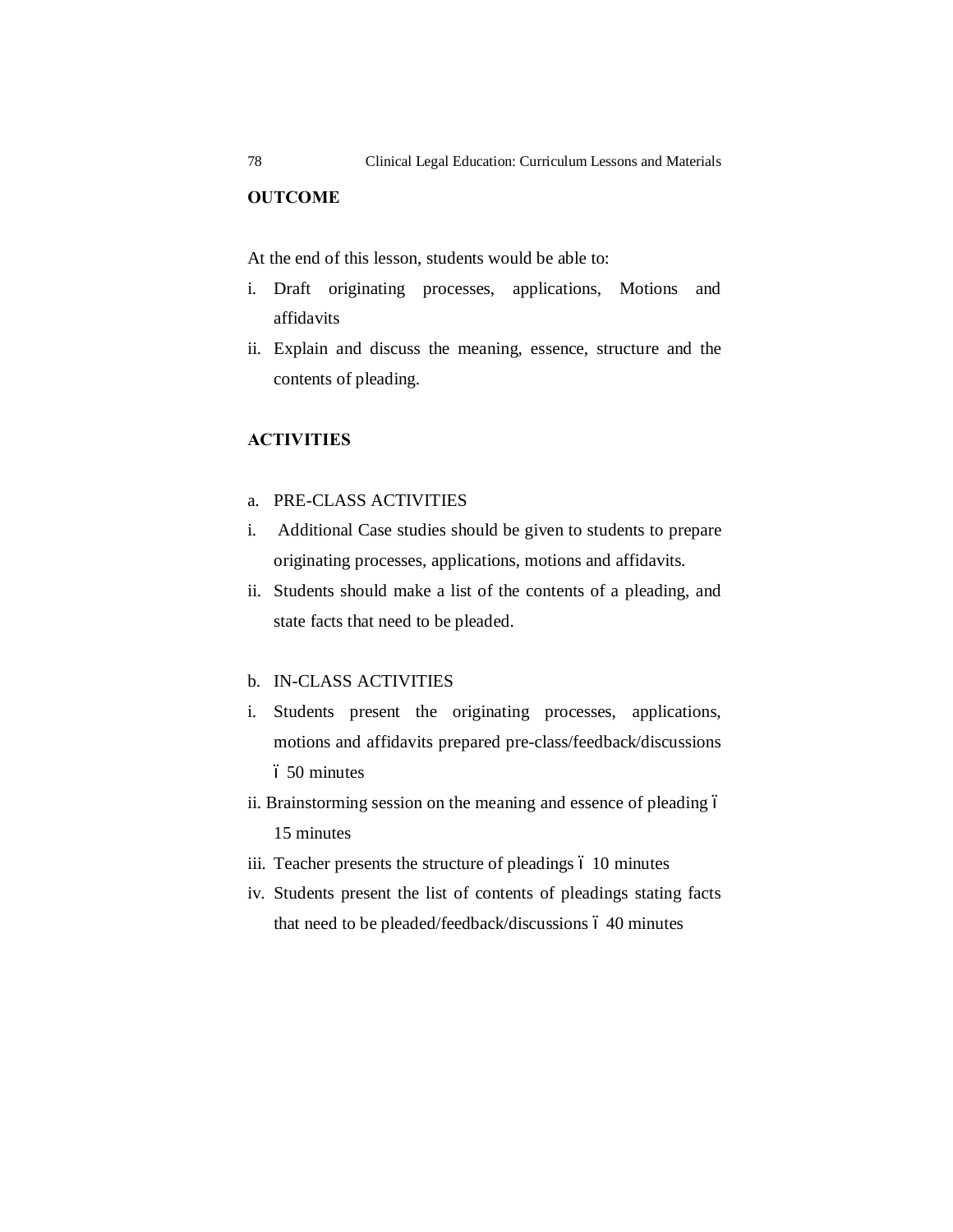v. Assessment 6 5 minutes

## **LESSON 7**

### **TOPIC: Drafting Pleading and Witness Statements**

## **CONTENTS**

Drafting Pleading and Witness Statements

### **OUTCOME**

At the end of this lesson, students would be able to draft statements of claim and defence and witness statements based on case studies.

## **ACTIVITIES**

# a. PRE-CLASS ACTIVITIES

Students should be given precedents and case studies to prepare statements of claim and defence and witness statements.

# b. IN-CLASS ACTIVITIES

- i. Teacher presents an overview of drafting statements of claim and defence 6 15 minutes
- ii. Students present pre-class assignment on drafts of statement of claim and defence/feedback/discussions 6 50 minutes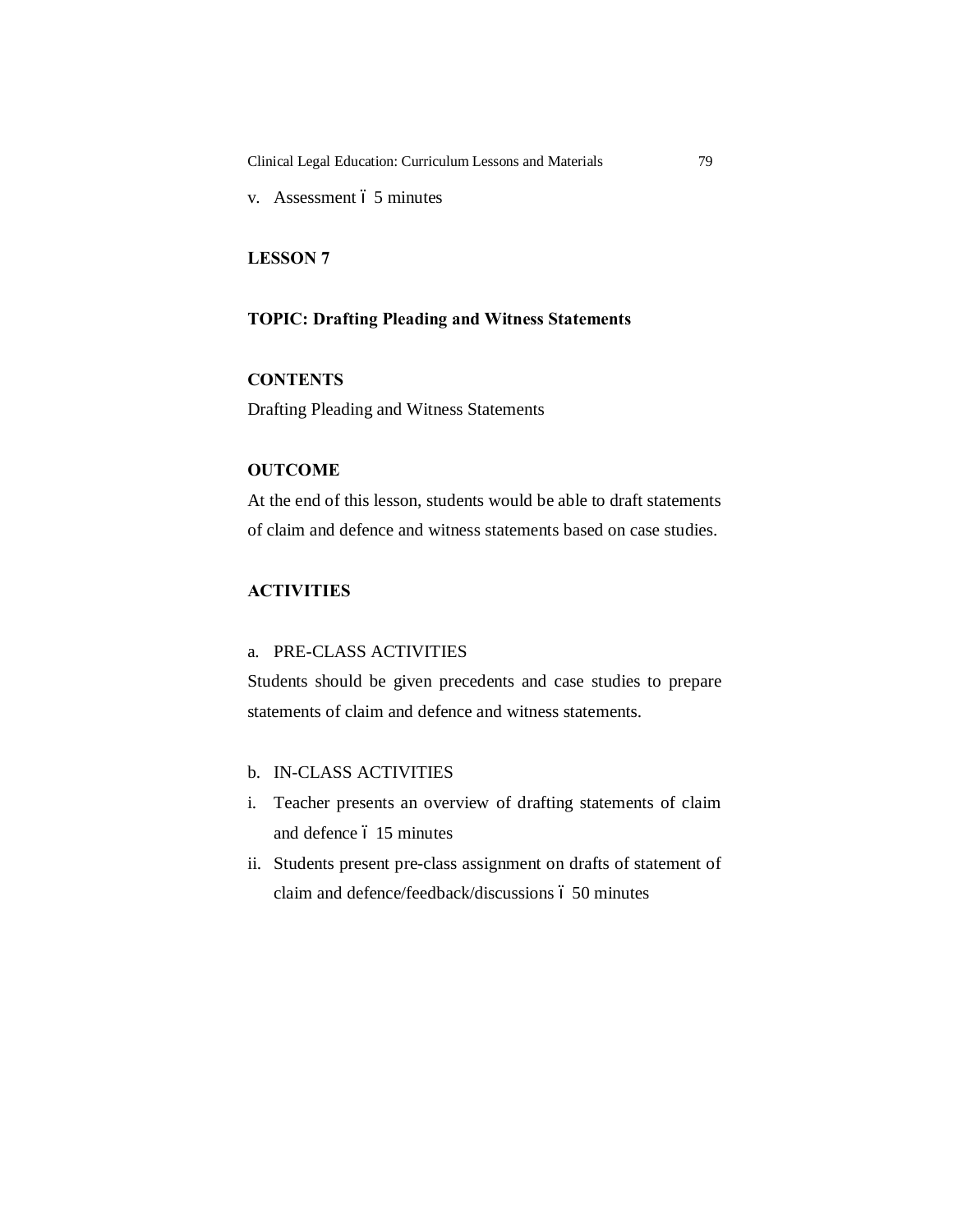| 80 | Clinical Legal Education: Curriculum Lessons and Materials |
|----|------------------------------------------------------------|
|    |                                                            |

- iii. Teacher presents an overview on drafting witness statements ó 15 minutes
- iv. Students present pre-class assignments on witness statements/feedback/discussions 6 40 minutes

#### **LESSON 8**

**TOPIC: Drafting Bail Applications and Applications under Fundamental Rights Procedure Rules.** 

# **CONTENTS**

Drafting Bail Applications under Criminal Litigation and Applications under Fundamental Rights Enforcement Procedure Rules.

## **OUTCOME**

At the end of this lesson, students would be able to draft bail applications in criminal litigation and applications under Fundamental Rights Enforcement Procedure Rules based on case studies.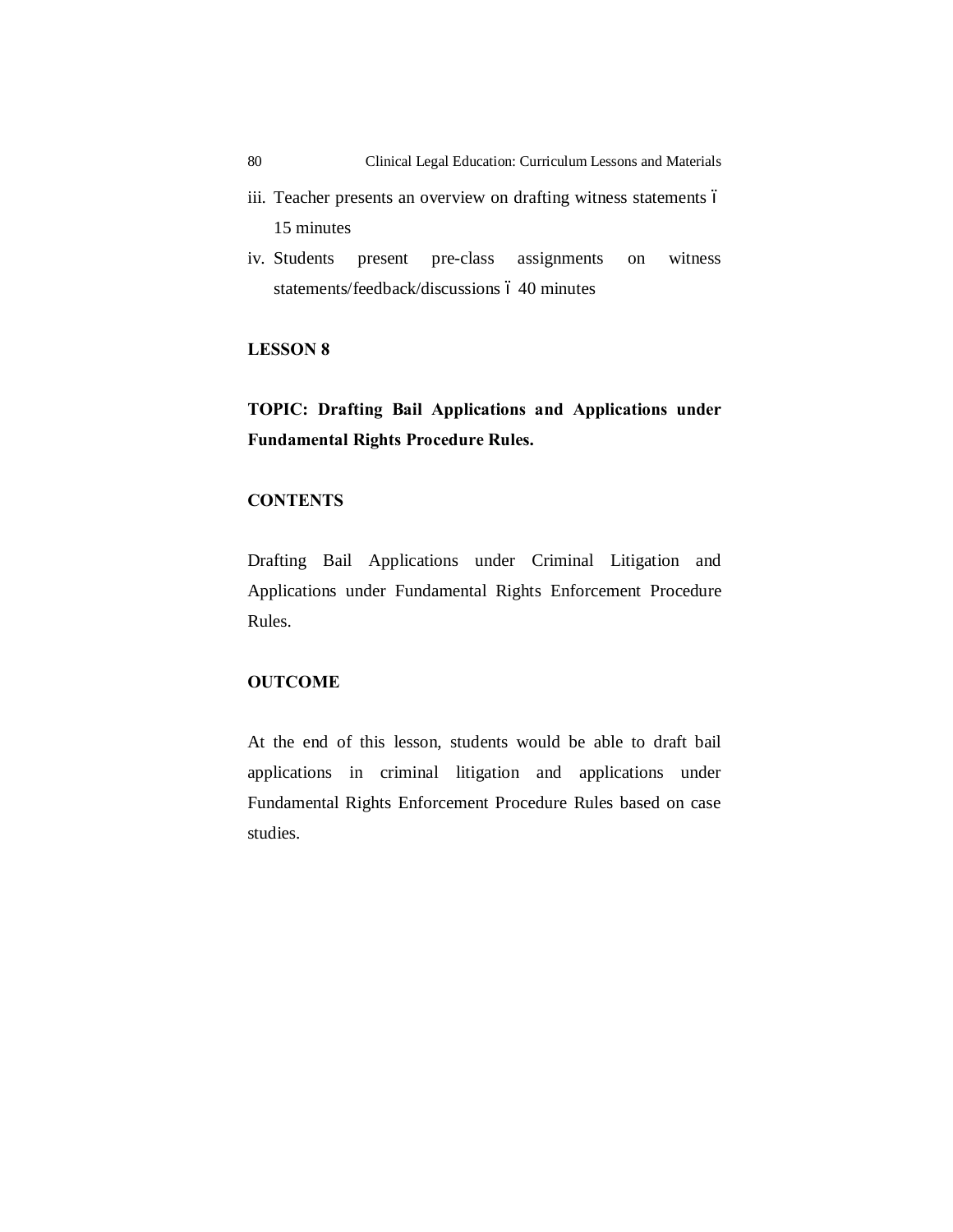#### **ACTIVITIES**

#### a. PRE-CLASS ACTIVITIES

Case studies and precedents should be given to students to draft applications for bail in criminal litigation and applications under the Fundamental Rights Enforcement Procedure Rules.

#### b. IN-CLASS ACTIVITIES

- i. Teacher gives an over view of the general principles of bail applications and Fundamental Rights Enforcement Procedure Rules and the drafting of these applications 6 30 minutes
- ii. Students present the pre-class assignment/feedback/discussions  $61$  hour 20 minutes
- iii. Assessment 6 10 minutes

## **REFERENCES**

Brayne, H, Grimes, R., *The Legal Skills Book: A Student's Guide to Professional Skills* (London: Butterworths, 1998).

King, A.G., *Effective Communication*, Blackstone Press Ltd.

Marnewick, C.G., *Litigation Skills for South African Lawyers* (Durban: LexisNexis Butterworths, 2003).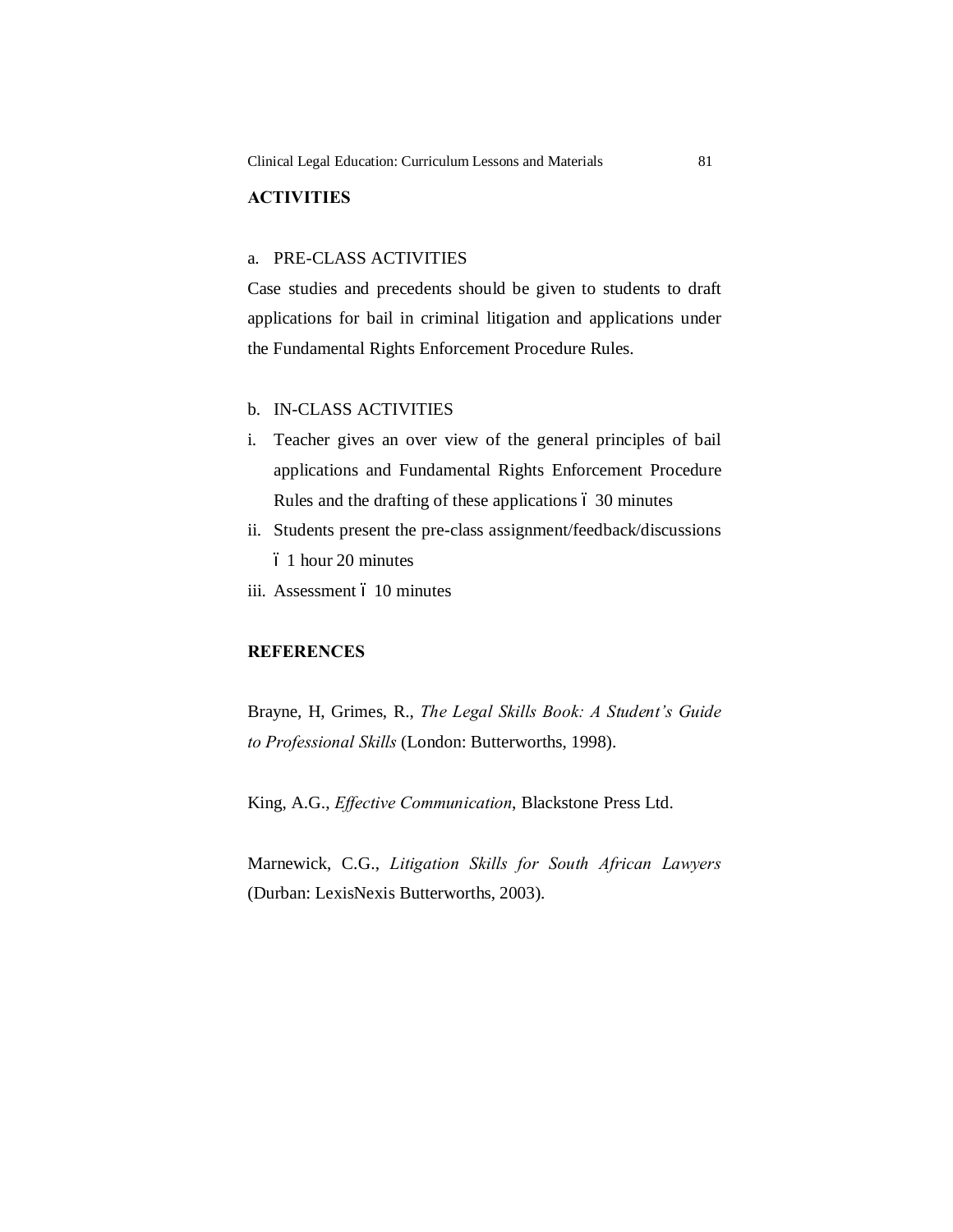Ojukwu, E., & Ojukwu, C., *Introduction to Civil Procedure* (Abuja: Helen-Roberts,  $2<sup>nd</sup> Ed., 2005$ ). Palmer, et al, *Becoming a Lawyer: Fundamental Skills for Students* (Durban: LexisNexis Butterworths, 2003).

Steenhuisen, E., õDrafting Pleadings Notes and Applicationsö, in Steilwell, P., Ed., *Clinical Law in South Africa* (Durban: LexisNexis Butterworths, 2004).

Rylance, P., *Legal Writing and Drafting* (London: Blackstone Press, 1994).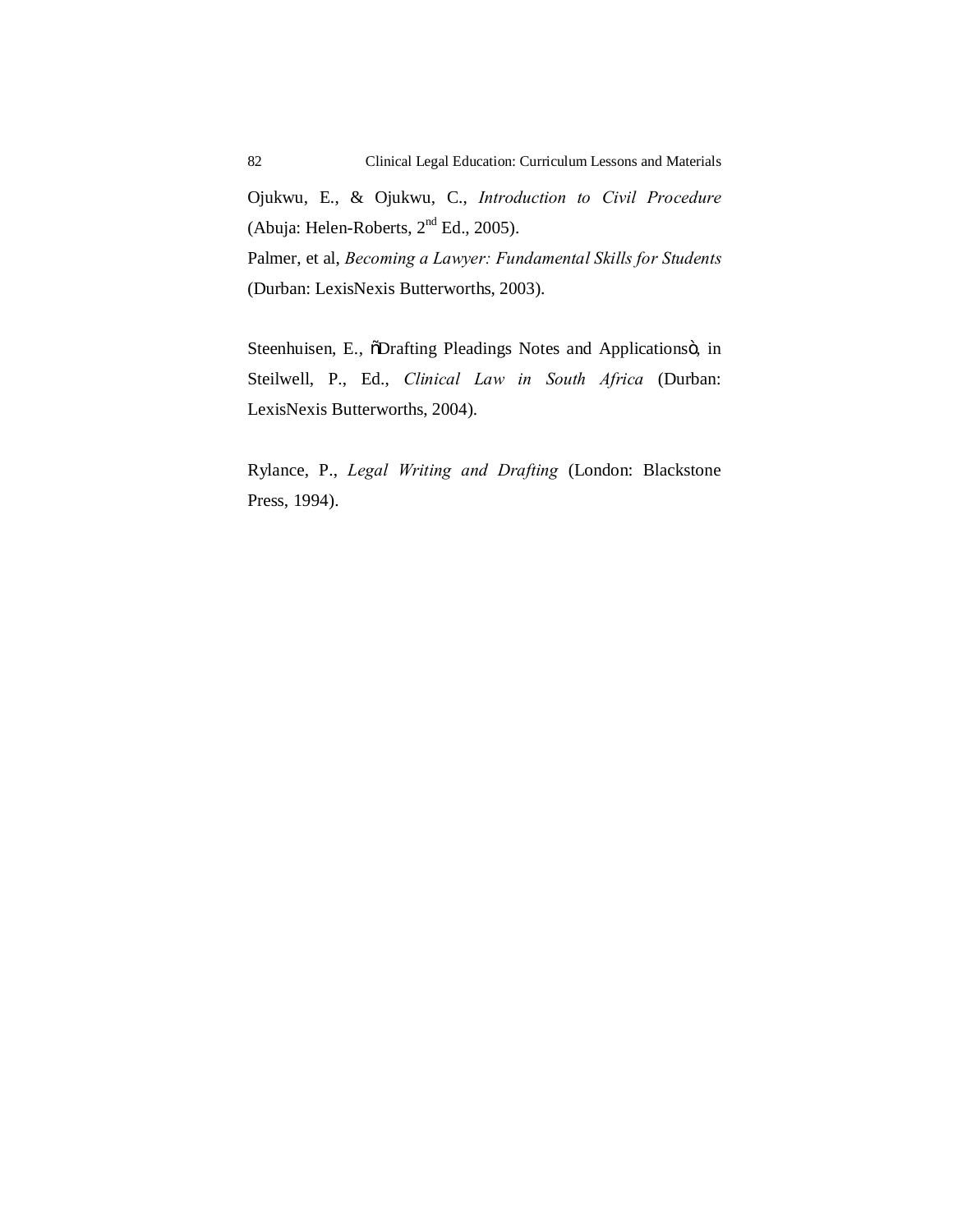# **CHAPTER 7**

# **Client Interviewing and Counselling and Witness Interviewing**

#### **OBJECTIVES**

At the law clinic, the first contact by law students with clients will immediately lead to a form of client interview. In professional real life, the lawyer os work starts with client interviewing and counselling. The main aim of client interviewing is to obtain relevant information, identify the client *(see problem and goal and be* in a position to counsel the client to make informed decision towards achieving the goal and solving the problem. If a client  $\phi$ interview fails, the counselling will likely fail. Effective interviewing is therefore the foundation on which a client  $\alpha$  case stands. It is therefore necessary to train the law students to be effective interviewers and counsellors.

# **General criteria for an effective client interviewing and counselling**

The Louis M. Brown and Forrest S. Mosten International Client Consultation Competition has developed criteria to determine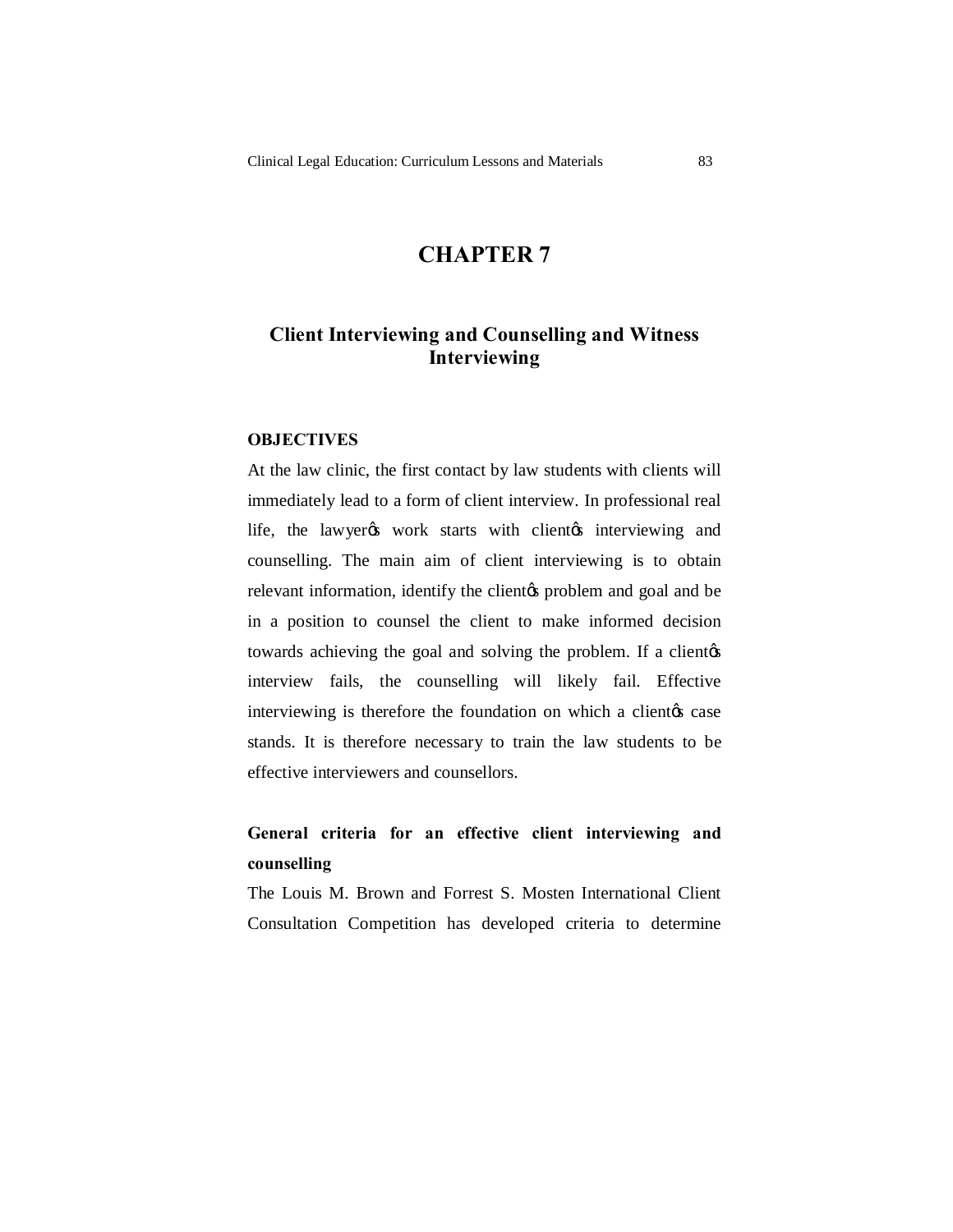- 1. Establishing an effective professional relationship: The lawyer should establish the beginning of an effective professional relationship and working atmosphere. At an appropriate point, the lawyer should orient the client to the special nature of the relationship (confidentiality, fees, mutual obligations and rights, duration, and plan of interview, methods of contract, etc) in a courteous, sensitive and professional manner;
- 2. Obtaining information: The lawyer should elicit relevant information about the problem from the client.  $\delta$ Relevant information imay include matters that affect the client considerably but are not  $\tilde{\theta}$  olegally be relevant. They should develop a reasonably complete and reliable description of the problem and reflect this understanding to the client;
- 3. Learning the client the goals, expectations and needs: The lawyer should learn the client os goals and initial expectations and, after, input from the client, modify or restate them as necessary, giving attention in doing so to the emotional aspects of the problems;

 $\overline{a}$ 

<sup>&</sup>lt;sup>19</sup> See www.brownmosten.com/ last accessed on  $6<sup>th</sup>$  January 2012.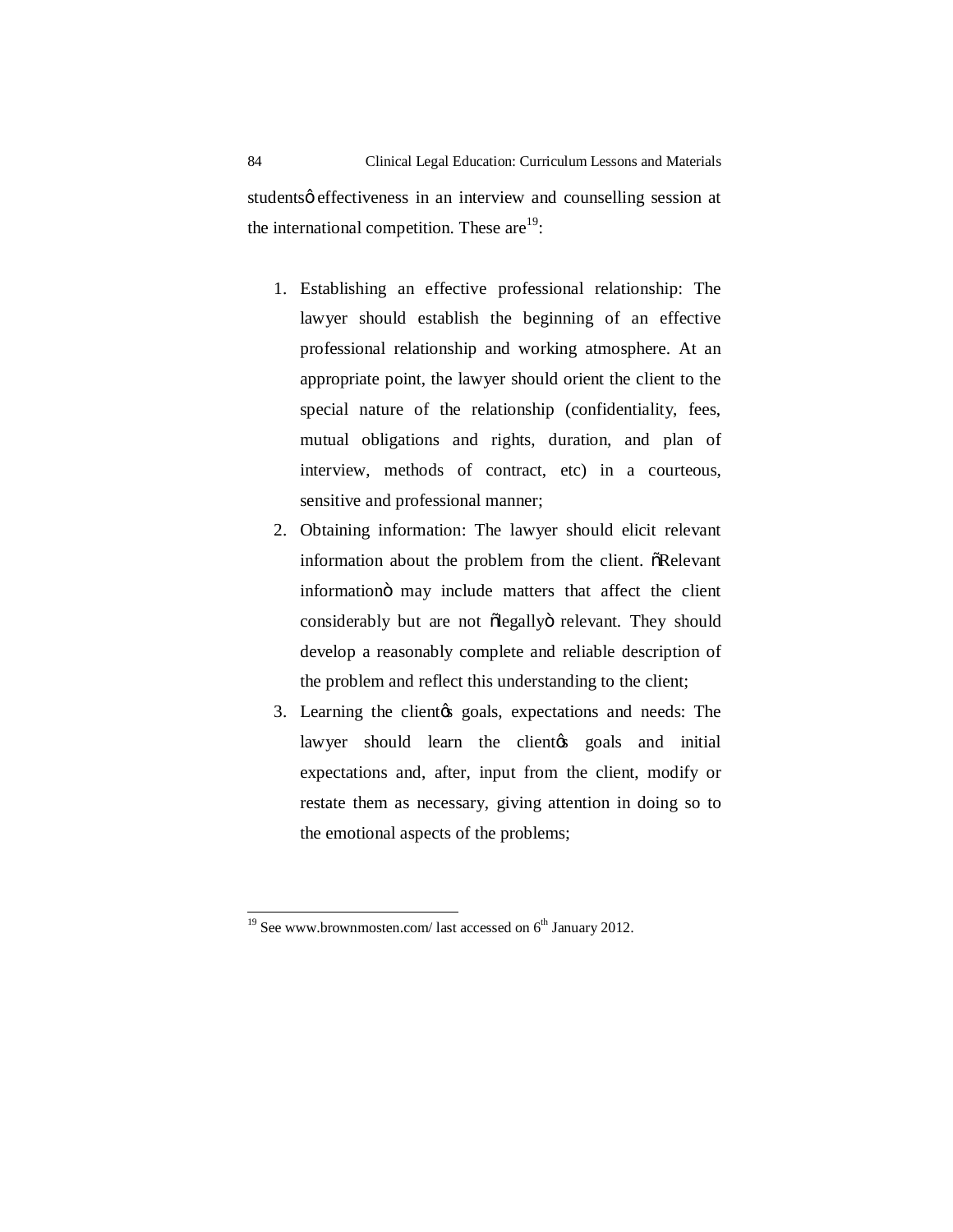- 4. Problem and analysis: The lawyer should analyse the client of problem with creativity and from both legal and non-legal perspectives and should convey a clear and useful formulation of the problem to the client;
- 5. Legal analysis and giving advice: Legal analysis and the consequent legal advice given should be both accurate and appropriate to the situation and its context. If appropriate, the lawyer should give pertinent and relevant non-legal advice.
- 6. Developing reasoned courses of action (options): The lawyer, consistently with the analysis of the client of problem(s), should develop a set of potentially effective and feasible options, both legal and non-legal;
- 7. Assisting the client make an informed choice: The lawyer should develop an appropriate balance in dealing with the legal and emotional needs of the client. He/She should assist the client in his or her understanding of problems and solutions and in making an informed choice, taking potential legal, economic, social, and psychological consequences into account;
- 8. Ethical and moral issues: The lawyer should recognise, clarify and respond to any moral or ethical issues which may arise, without being prejudicial in judgments;
- 9. Effectively concluding the interview: The lawyer should conclude the interview skilfully and leave the client with a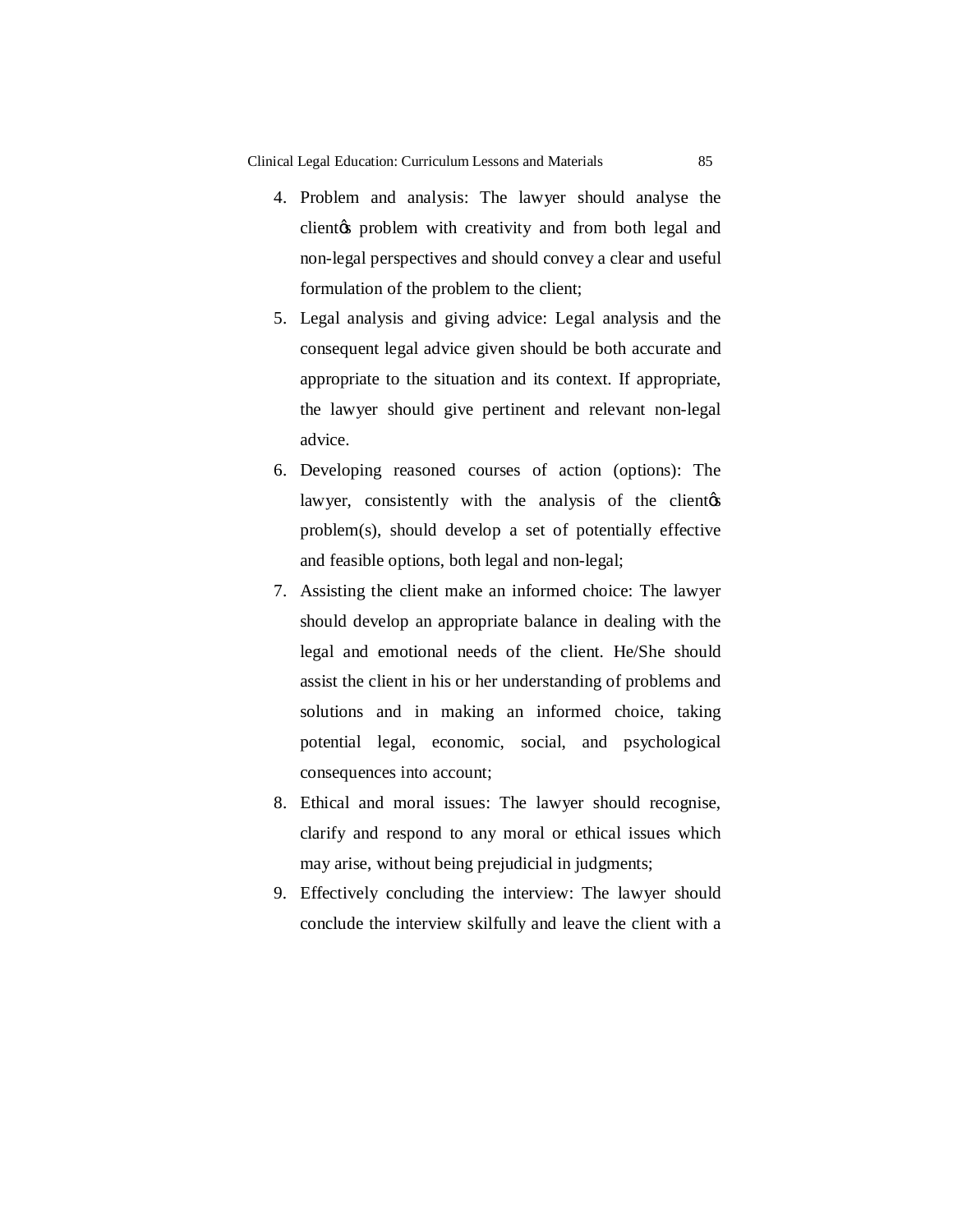86 Clinical Legal Education: Curriculum Lessons and Materials feeling of reasonable confidence and understanding; appropriate reassurance; and a clear sense of specific expectations and mutual obligations to follow.

# **LESSON 1**

# **TOPIC: Purpose, Stages and Criteria for Effective Client Interviewing and Counselling**

#### **CONTENTS**

Purpose, stages and criteria for an effective client interviewing and counselling; Planning and preparing for a client interview

#### **OUTCOME**

At the end of this lesson, students would be able to:

- i. Explain the purpose, stages and criteria for an effective client interviewing and counselling;
- ii. Plan and prepare for a client interview

#### **ACTIVITIES**

- a. PRE-CLASS ACTIVITIES
- i. Students view client interview video to be provided;
- ii. Students prepare notes on Purpose, stages and criteria for an effective client interviewing and counselling.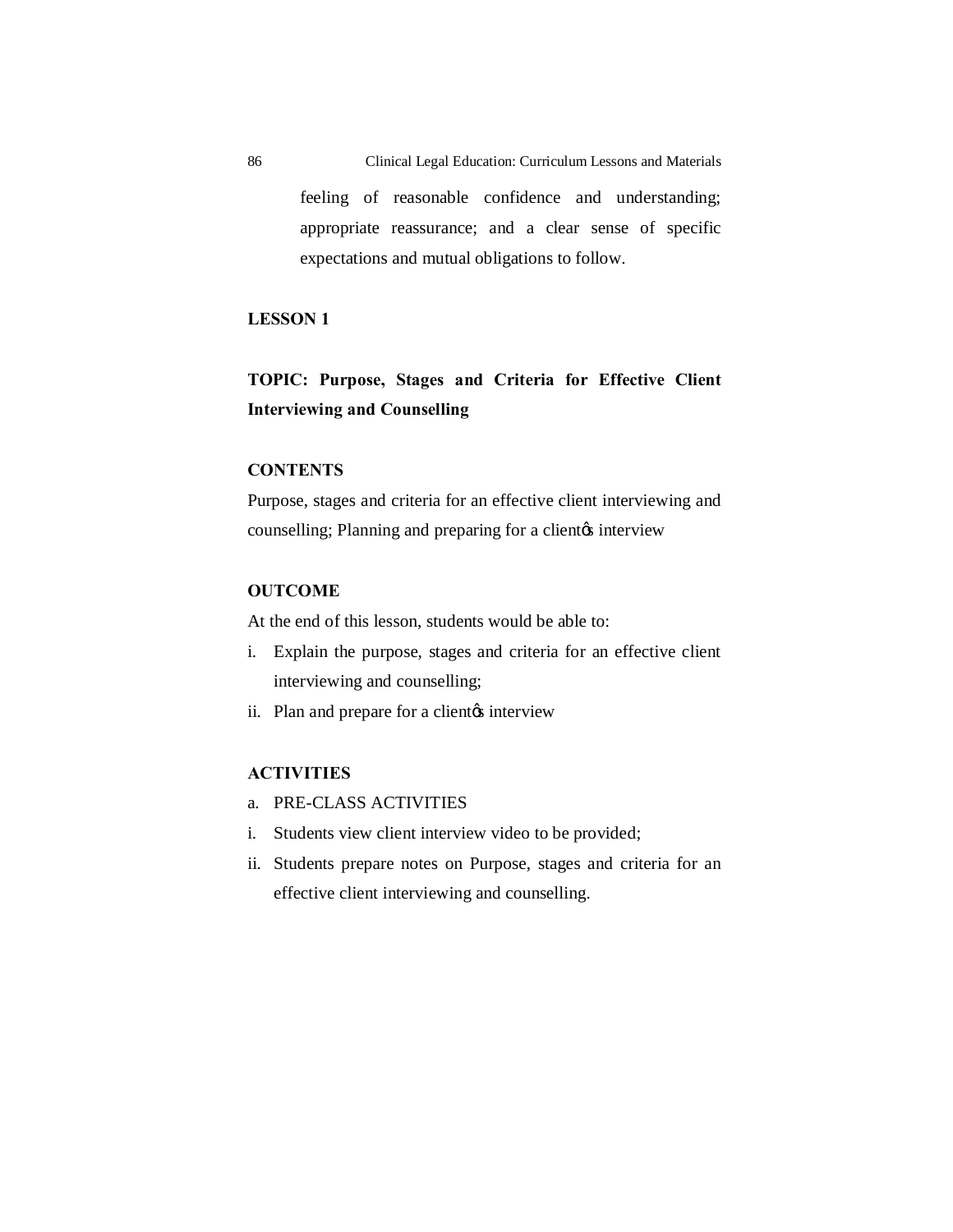# c. IN-CLASS ACTIVITIES

- i. Focuser using scripted role play or video clip on purpose of client interview 6 5 minutes
- ii. Quizzes and discussions on purpose, stages and criteria for an effective client interviewing and counselling 6 40 minutes
- iii. Teacher presents overview of planning and preparing for a client *i*s interview and guidelines for interviewing 6 30 minutes
- iv. Teacher presents a scripted role play or video clip that raises issues of omeet and greeto stage, including explanation of procedures, ascertaining other lawyersø interest and confidentiality/discussions - 40 minutes
- v. Assessment 6 10 minutes

#### **LESSON 2**

## **TOPIC: Conducting the Interview: telling the Client's Story**

### **CONTENTS**

Conducting the Interview: telling the Client & Story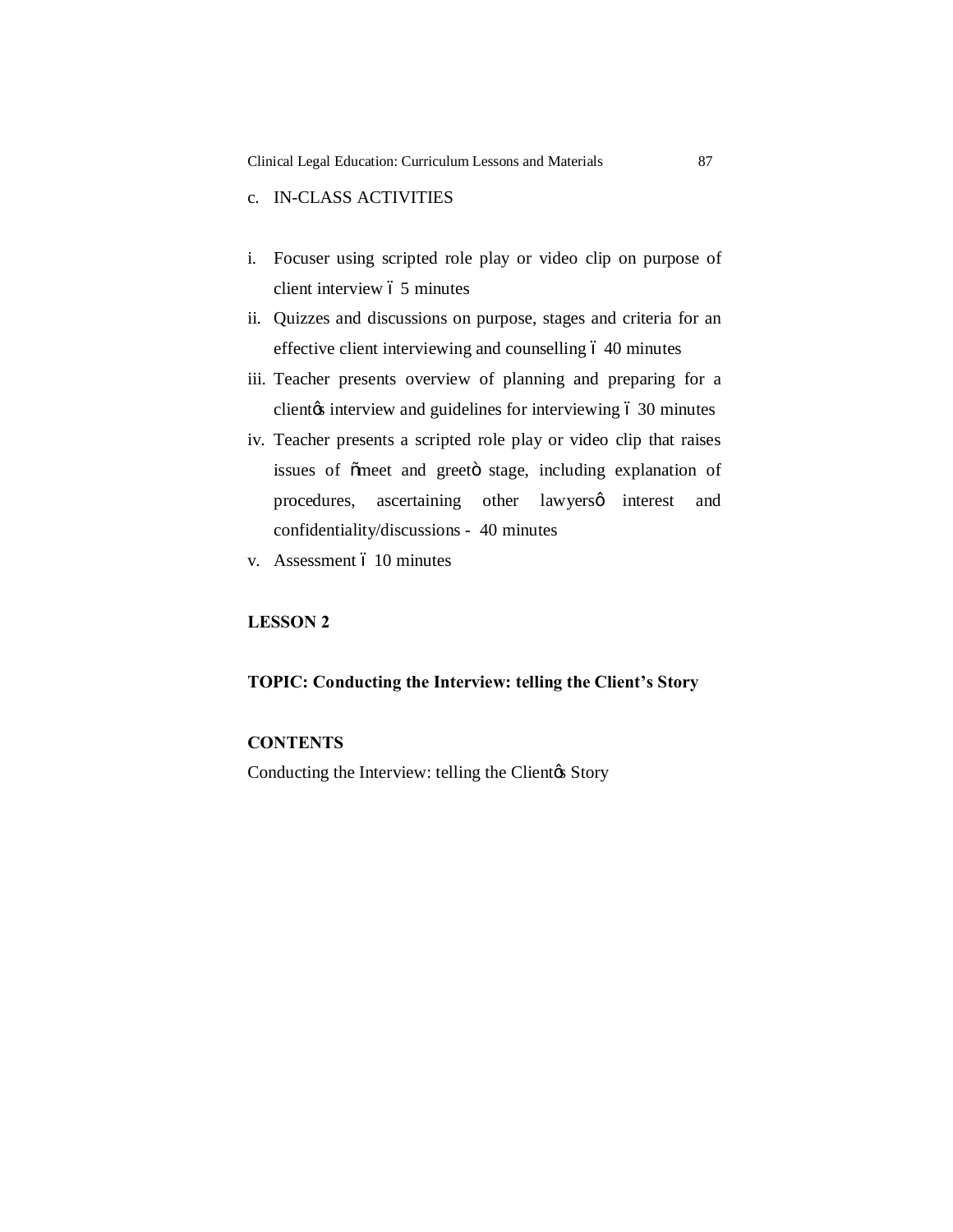# **OUTCOME**

At the end of this lesson, students would be able to explain the guidelines and strategies to effectively get the client tell the story and practice conducting an interview.

## **ACTIVITIES**

## IN-CLASS ACTIVITIES

- i. Teacher presents interactive client interview video or interview drama (without counselling)/discussions 6 50 minutes
- ii. Students perform role plays that raise issues of õmeet and greetö stage, starting the interview and telling the story stage; and issues of conflicts of lawyersø retention and clientos confidentiality. (The role play would not extend to counselling stage)/feedback and discussions 6 1 hour
- iii. Assessment ó 10 minutes

## **LESSON 3**

**TOPIC: Identifying Client's problem and goal and Counselling**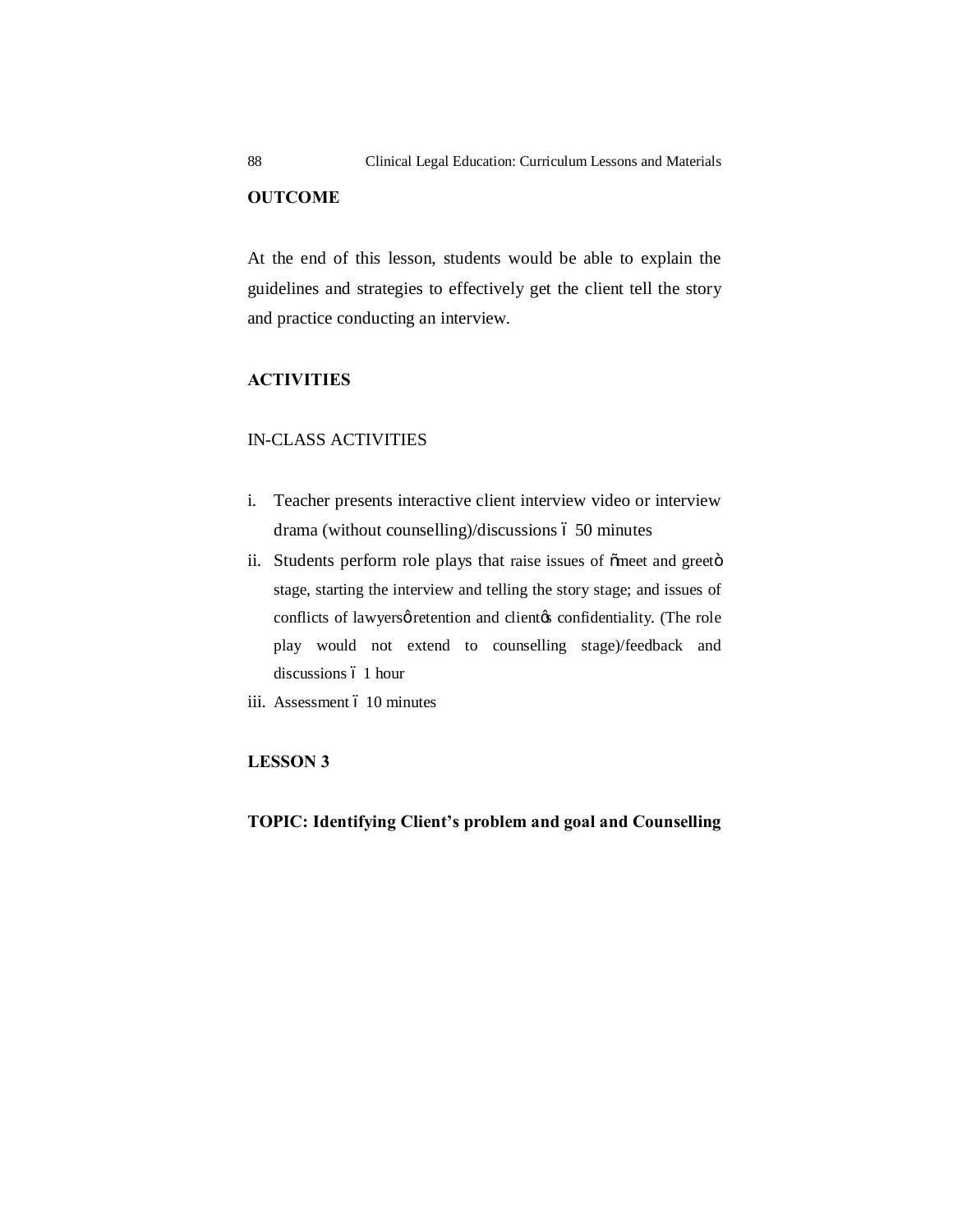#### **CONTENTS**

Developing a chronology of the story; identifying the clientes problem and goal; Counselling.

#### **OUTCOME**

At the end of this lesson, students would be able to:

- i. Explain the purpose for developing a chronology of a story during a clients interview and the principle and guidelines (including ethical considerations) of counselling;
- ii. Identify the client  $\alpha$  problem(s) and goal(s)
- iii. Conduct an Interview and counsel in a role play.

## **ACTIVITIES**

### a. PRE-CLASS ACTIVITIES

- i. Students should view interviewing and counselling video film provided for them;
- ii. Students should make notes on the purpose for developing a chronology of a story during a client os interview and the principle and guidelines (including ethical considerations) of counselling.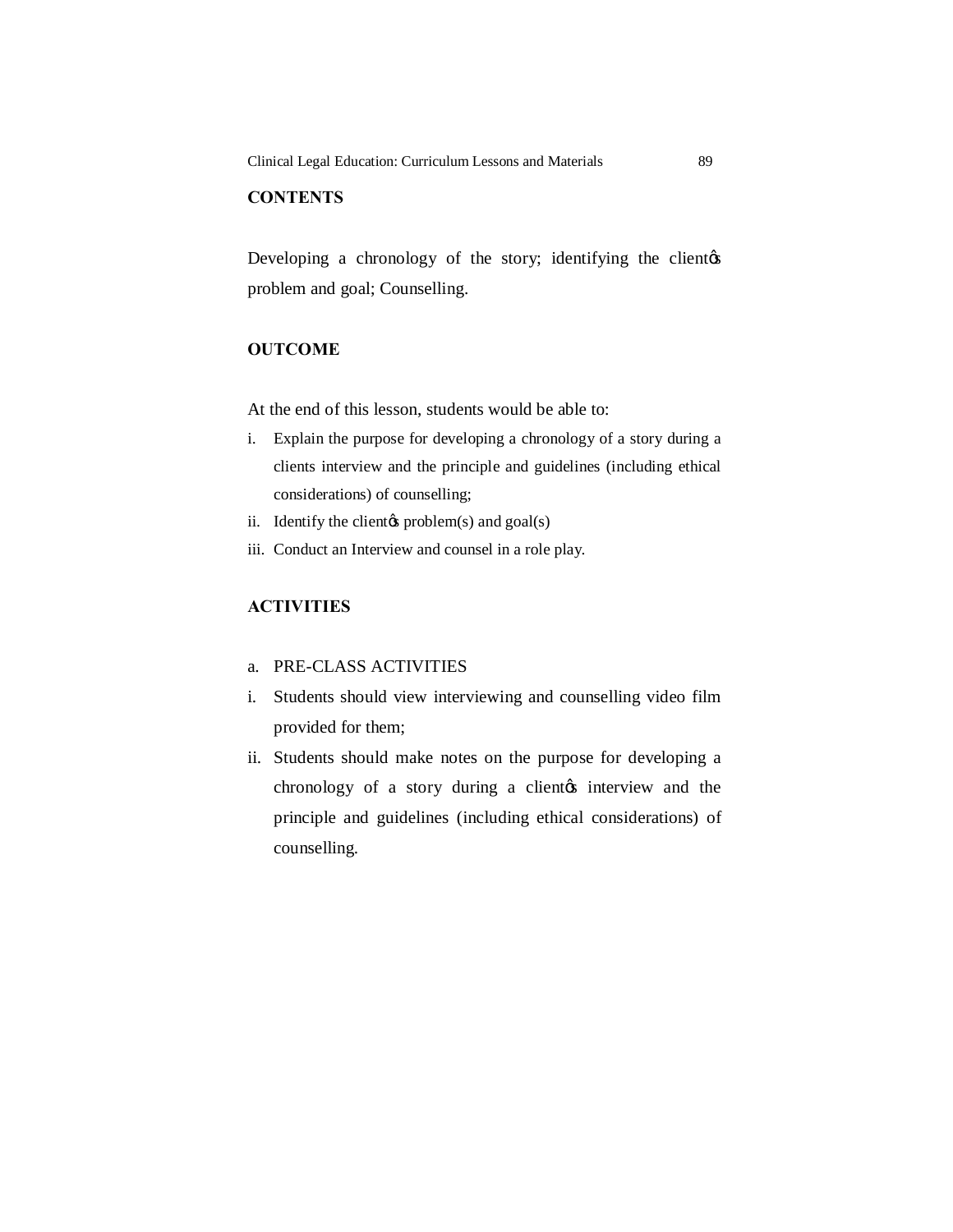# b. IN-CLASS ACTIVITIES

- i. Focuser: Discussion of meaning of counselling 6 10 minutes
- ii. Quizzes/Discussions on the purpose of developing the chronology of a story, during a client the interview, and the principle and guidelines (including ethical considerations) of counselling 6 30 minutes
- iii. Group work on case studies to identify client to problems and goals/report/discussions 6 30 minutes
- iv. Students role play counselling sessions/feedback/discussions 6 40 minutes
- v. Assessment 6 10 minutes

## **LESSON 4**

## **TOPIC**:

- a. Client-Centred Interviewing;
- b. Interviewing Persons with Special Need/Special Circumstance

#### **CONTENTS**

i. Basic Elements of Client-Centred Interviewing: Place of Interview; Relationship; Confidentiality; Listening skills, barriers or obstacles to effective listening, Dos and donts of effective listening, Empathetic listening; Honesty and Openness.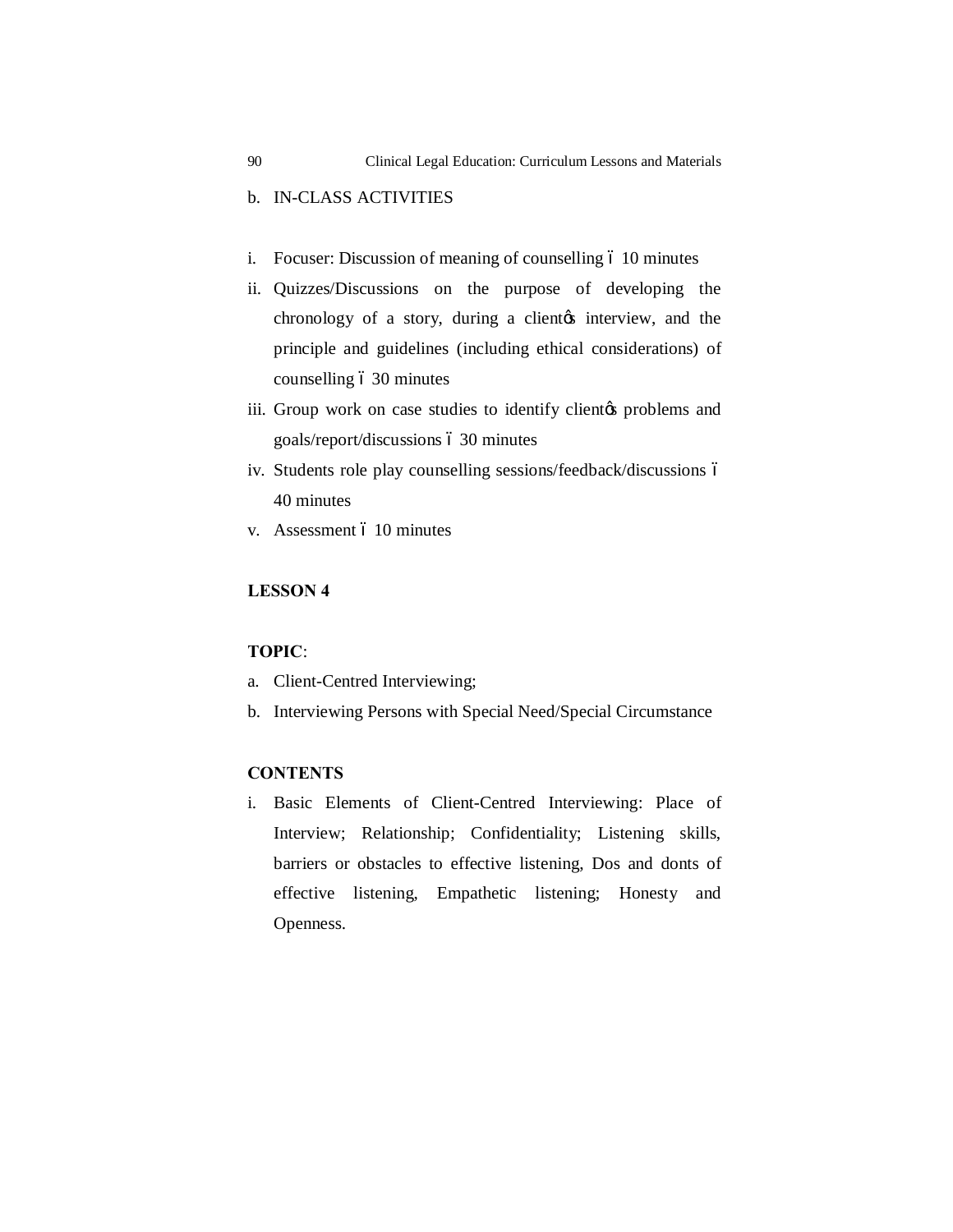- ii. Essence of client-centred interviewing and counselling.
- ii. Interviewing Persons with Special Needs/Special Circumstance. Example: Children, Prisoners and detainees, Persons with language barrier or challenge, difficult persons etc.

#### **OUTCOME**

At the end of this lesson, students would be able to:

- i. Explain and discuss the basic elements of client-centred interviewing and principles of interviewing persons with special needs or in special Circumstance;
- ii. Explain the essence of focusing on client-centred interviewing and counselling.

#### **ACTIVITIES**

#### IN-CLASS ACTIVITIES

- i. Focuser- scripted role play on lawyer-centred interview approach ó 10 minutes
- ii. Brainstorm/discussion on the elements of client-centred interviewing and principles of interviewing persons with special needs or in special Circumstance 6 35 minutes
- iii. Group work to discuss and list the barriers or obstacles to effective listening/Group presentation/Discussion 6 40 minutes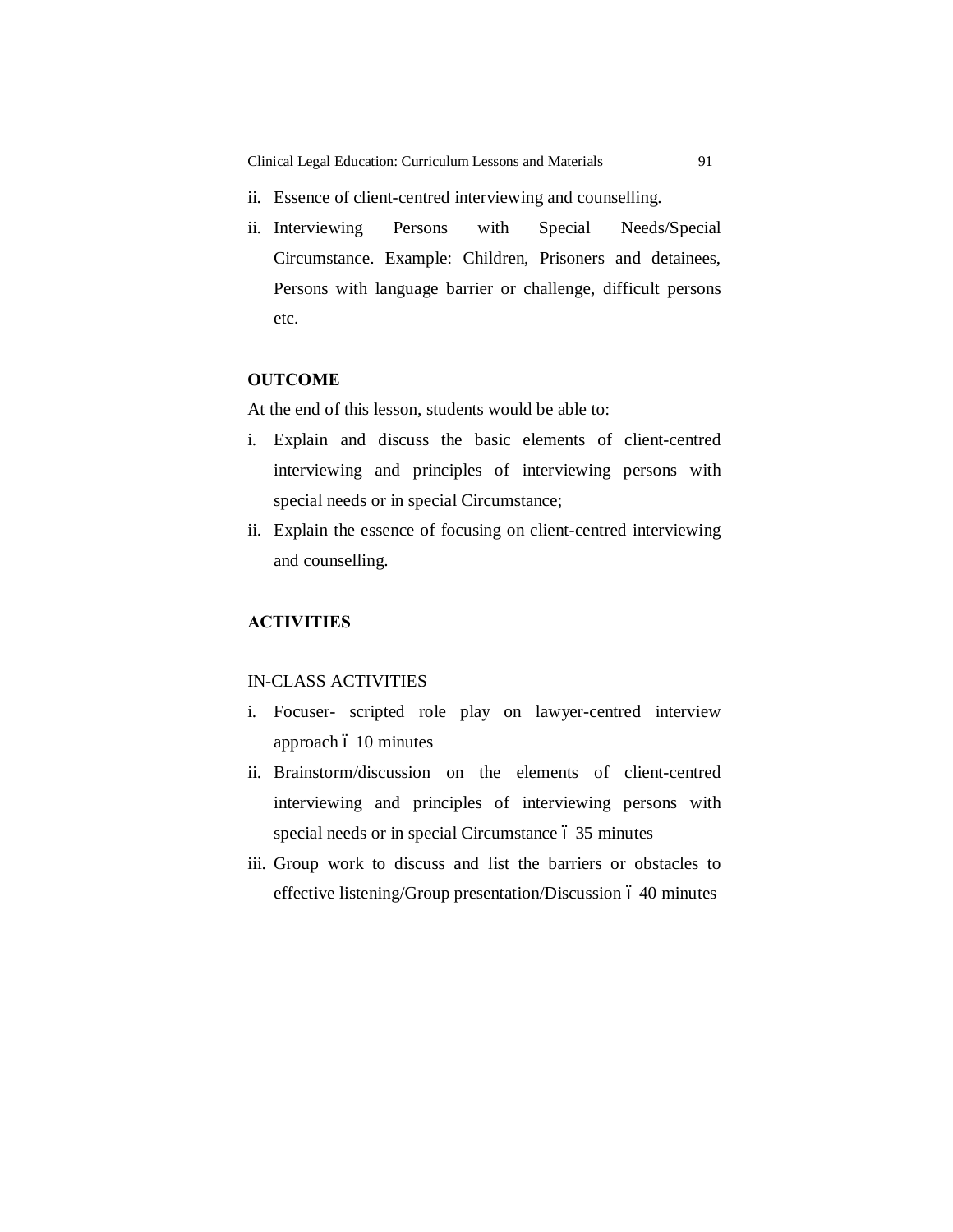- iv. Brainstorm/discussion on essence of client-centred interview/counselling- 25 minutes
- v. Assessment 6 10 minutes

# **LESSON 5**

# **TOPIC: Client Interviewing and Counselling: Reflection Lesson on guidelines and criteria**

## **CONTENTS**

Client Interviewing and Counselling: Reflection Lesson on guidelines and criteria

## **OUTCOME**

At the end of this lesson, students would be able to: Reflect and discuss in depth the guidelines and criteria for effective client interviewing and counselling.

## **ACTIVITIES**

- i. Students view full video/drama on client interviewing and counselling 6 55 minutes
- ii. Group work to discuss how the interview and counselling was conducted in the video/drama with a view at identifying the positive and negatives in the video/drama relating to the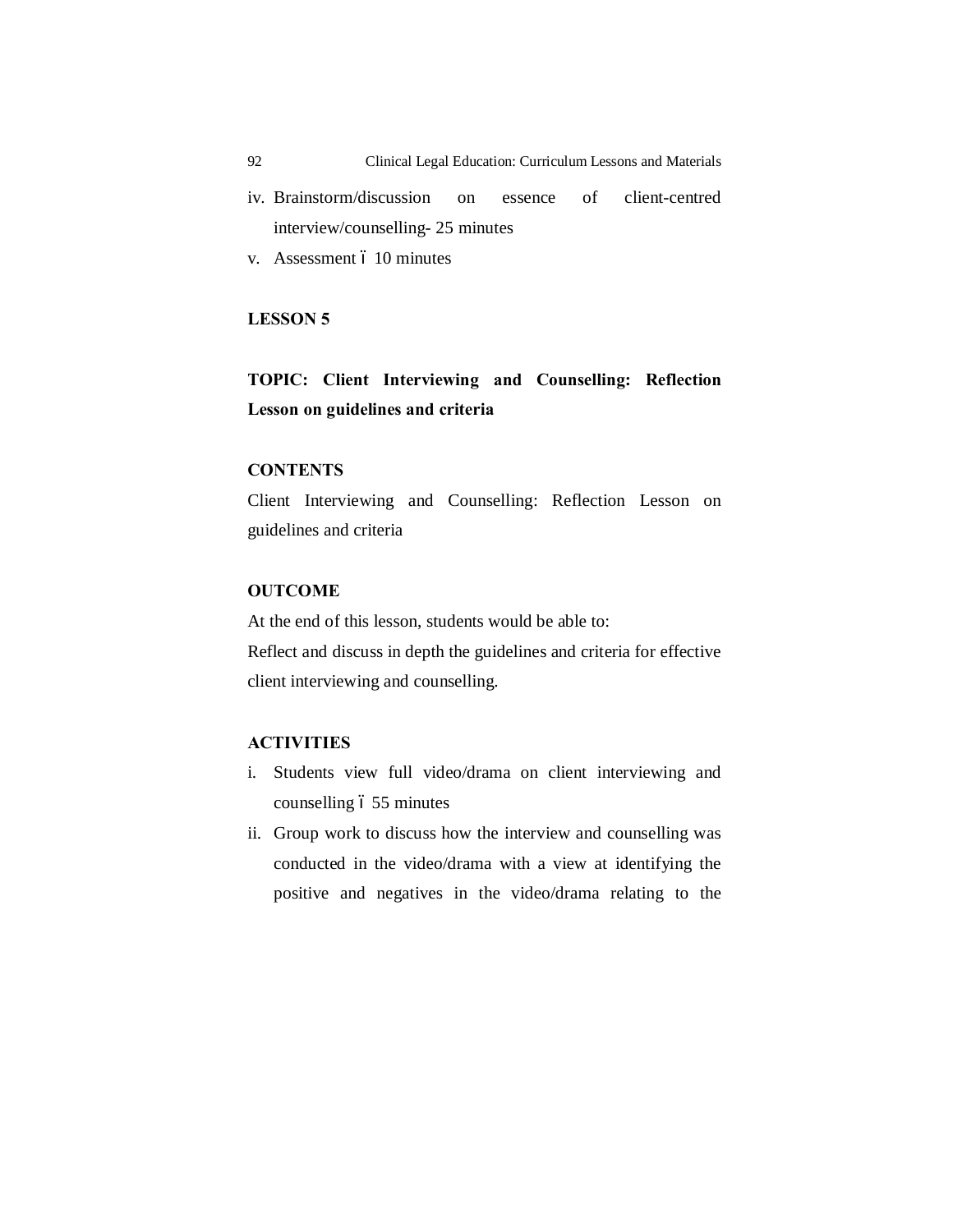principles and criteria for effective client interviewing and counselling 6 30 minutes

- iii. Groups present reports/general discussions 6 30 minutes
- iv. Assessment 6 5 minutes

#### **LESSON 6**

#### **TOPIC: Conducting Client Interviewing and Counselling**

## **CONTENTS**

Conducting Client Interviewing and Counselling

## **OUTCOME**

At the end of this lesson, students would be able to interview and counsel a client in role.

#### **ACTIVITIES**

Client Interview: Depending on the number of students in the class, using a case study, students should be grouped to conduct an interview role play. Students can be grouped in threes so that 1 person plays the role of client, one person plays the role of lawyer and another plays the role of observer. It means that there shall be three different case studies to enable each student conduct at least one interview as a lawyer.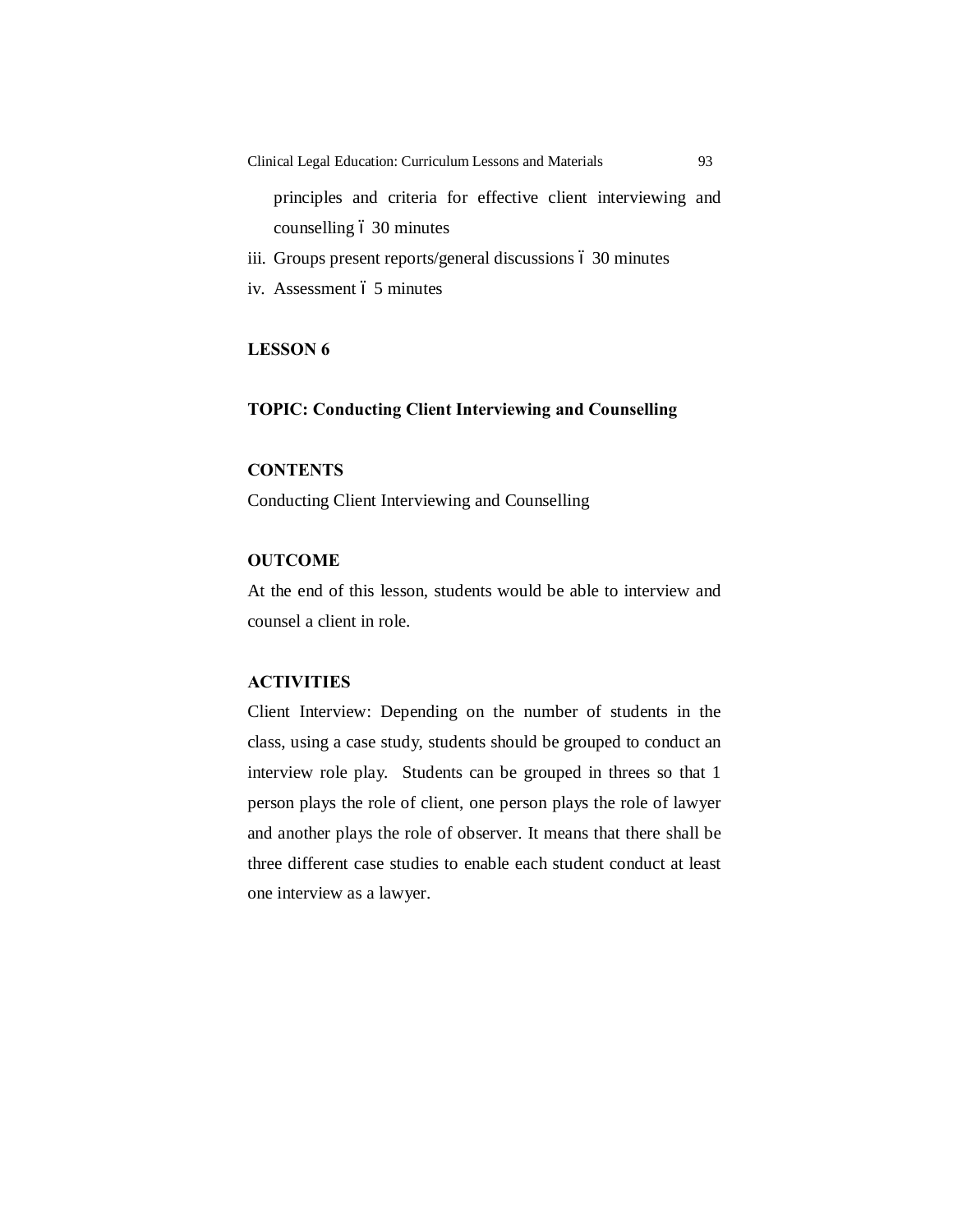#### **Interview Session A**

a. Facilitator prepares the client actors separately 6 5 minutes

b. Client interviewing session using case study  $1\ 6\ 20$  minutes

c. Clients/observers report at plenary on facts elicited from client, counselling given and compliance with the guidelines and criteria for effective client interviewing and counselling 6 10 minutes.

#### **Interview Session B**

a. Facilitator prepares the client actors separately 6 5 minutes b. Client interviewing session using case study 1 6 20 minutes c. Clients/observers report at plenary on facts elicited from client, counselling given and compliance with the guidelines and criteria for effective client interviewing and counselling 6 10 minutes.

#### **Interview Session C**

a. Facilitator prepares the client actors separately 6 5 minutes b. Client interviewing session using case study  $1\ 6\ 20$  minutes c. Clients/observers report at plenary on facts elicited from client, counselling given and compliance with the guidelines and criteria for effective client interviewing and counselling 6 10 minutes.

Assessment: General discussion/Questions and Answers ó 15 minutes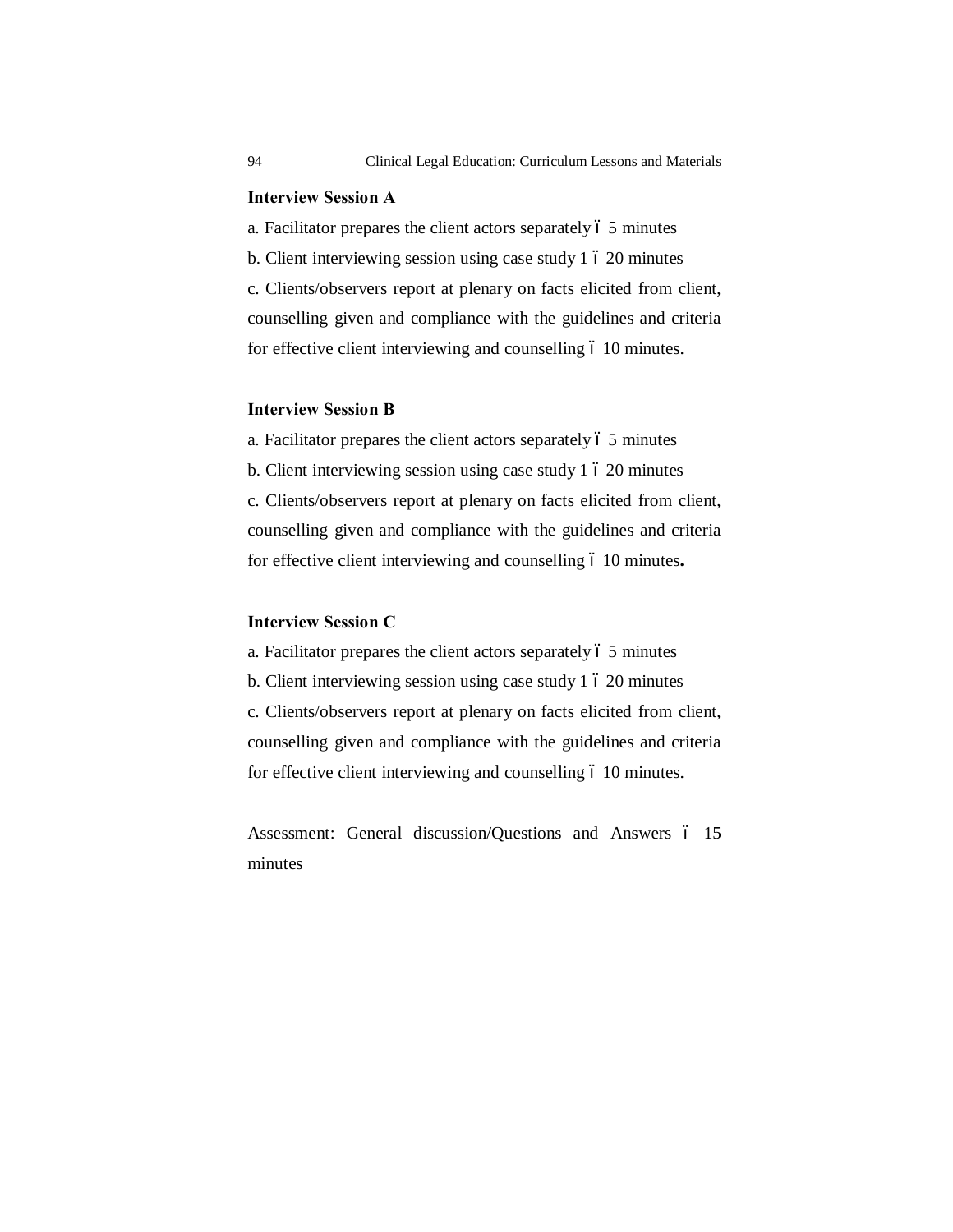#### **LESSON 7**

#### **TOPIC: Conducting Client Interviewing and Counselling**

# **CONTENTS**

Conducting Client Interviewing and Counselling

#### **OUTCOME**

At the end of this lesson, students would be able to interview and counsel a client in role.

#### **ACTIVITIES**

 $\overline{a}$ 

The activities for this lesson may be a repeat of Lesson 6 activities with another set of case studies or a competition may be organised for the students. If a competition is adopted, the students should be paired and each pair will act as a team of lawyers to conduct the interview. If a competition is organised, in addition to the criteria stated at page for assessment, the following should also count:

i. The law students should demonstrate, as collaborating counsellor, ability to work together as a team with flexibility and an appropriate balance of participation.<sup>20</sup>

<sup>&</sup>lt;sup>20</sup> See www.brownmosten.com, last accessed on  $11<sup>th</sup>$  January 2013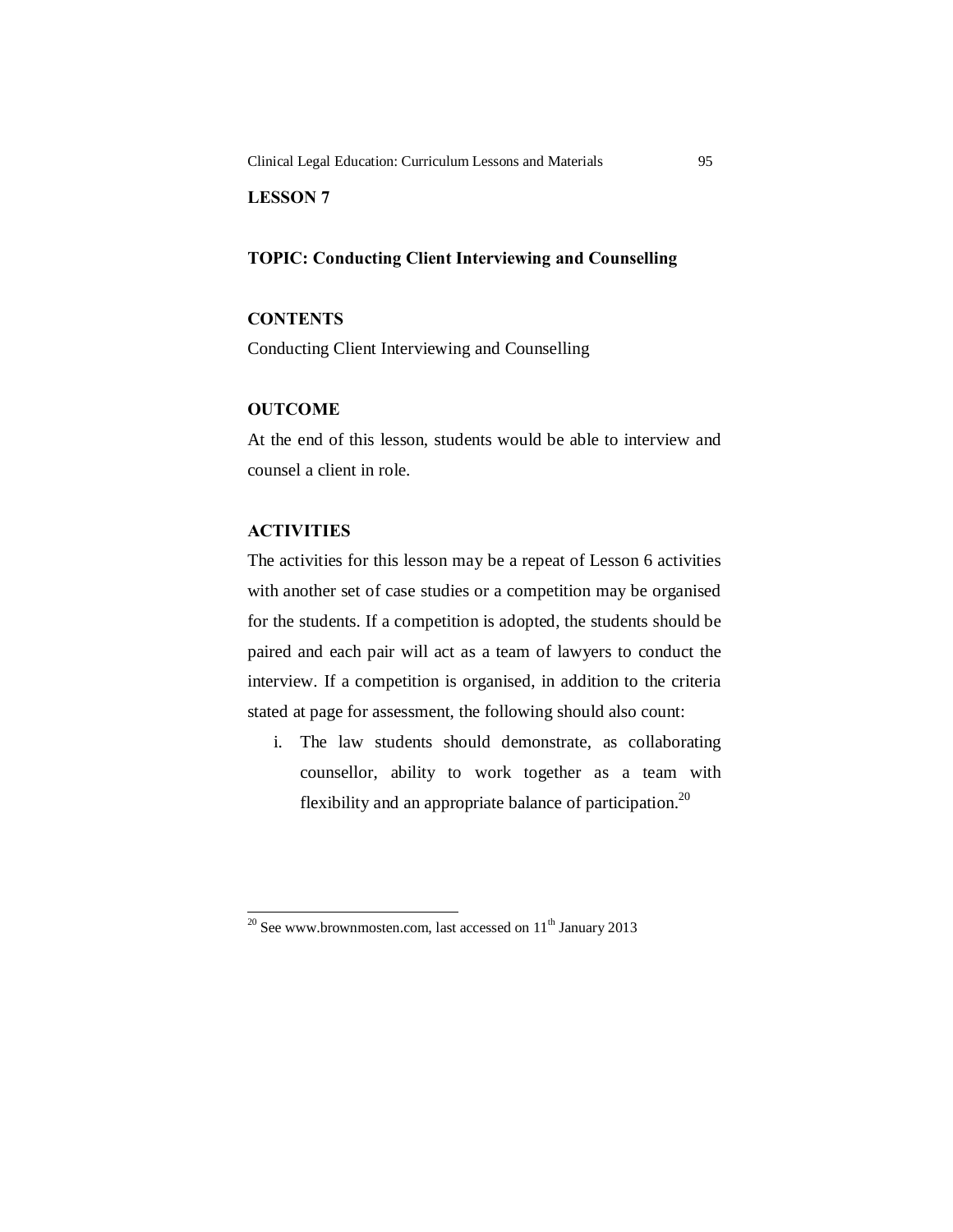- ii. There should be post-reflection statements made by the law students. During the post-interview reflection, the lawyers should give evidence of<sup>21</sup>:
- recognising their own and the client the emotional considerations;
- · acknowledging the strengths and limitations of their interviewing and counselling skills;
- handling the substantive aspects of the client the problems (both legal and non-legal);
- · identifying the ethical or moral issues and the proper handling of them; and
- · providing for an effective follow up.

Teachers from any department of the University particularly psychology teachers, legal practitioners, counsellors, final year law students and students from other disciplines may be used as judges for the competition. Drama students and other students may be recruited to act as clients. At the end of the competition, the best team and runner-up may be asked to compete against each other for all other students to watch during lesson 7.

Each set of competition may be for duration of 30 minutes but the total time to be spent should not exceed 1 hour 30 minutes while

 $\overline{a}$ 

<sup>&</sup>lt;sup>21</sup> See www.brownmosten.com, last accessed on  $11<sup>th</sup>$  January 2013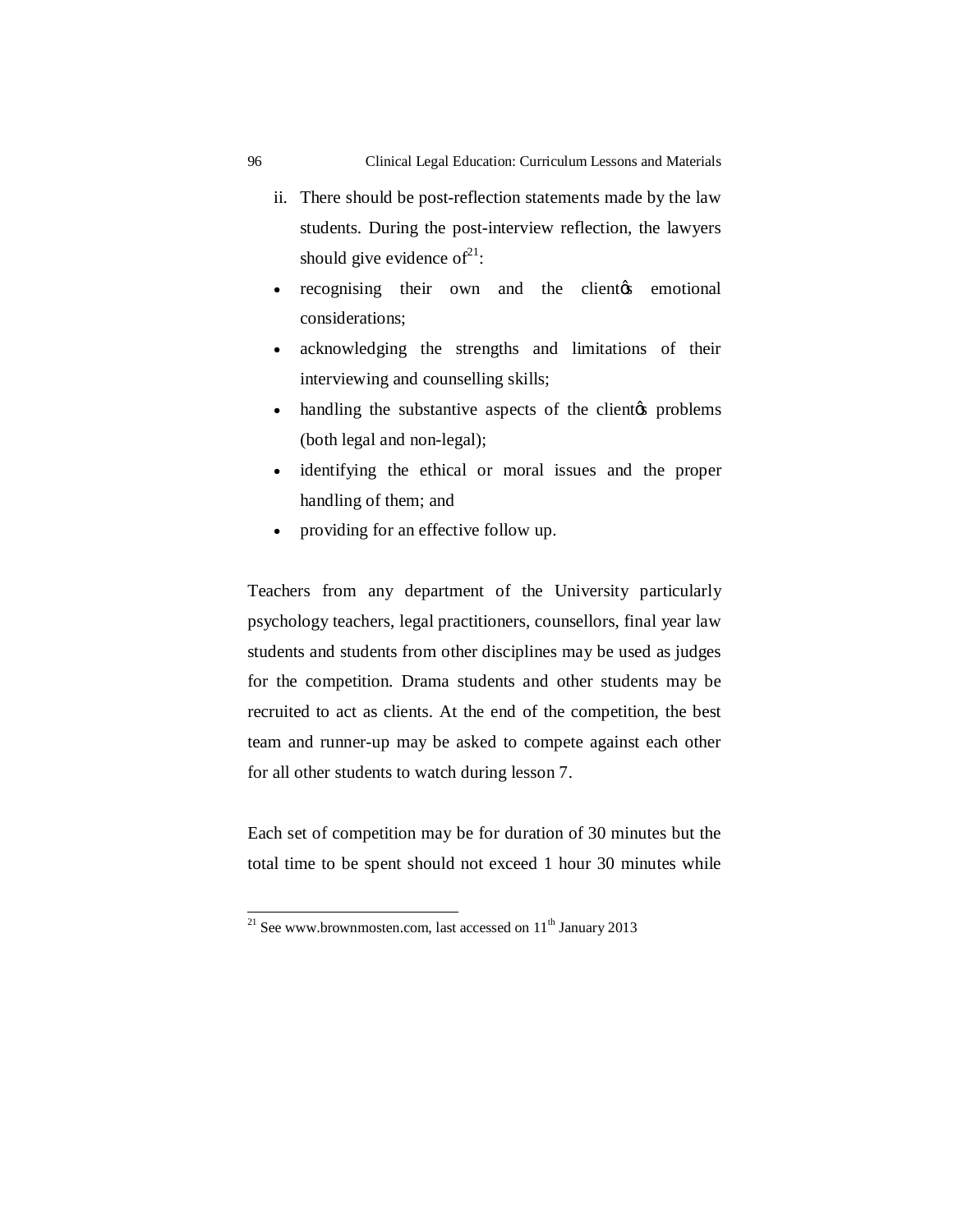Clinical Legal Education: Curriculum Lessons and Materials 97 the remainder 30 minutes should be used for a post competition reflective discussion at the plenary session.

#### **LESSON 8**

#### **TOPIC:**

- **a. Conducting Client Interviewing and Counselling**
- **b. Conducting Witness Interview**

# **CONTENTS**

- i. Conducting Client Interviewing and Counselling
- ii. Conducting Witness Interview and write witness statements for High Court trial

#### **OUTCOME**

At the end of this lesson, students would be able to:

- i. Conduct witness interview and write witness statements for High Court trial
- ii. Conduct client interviewing and counselling sessions in role

## **ACTIVITIES**

- a. PRE-CLASS ACTIVITIES
- i. Students should be given in groups guidelines on interviewing witnesses and preparing witness statements for trial in the High Court, precedents of standard witness statements, and case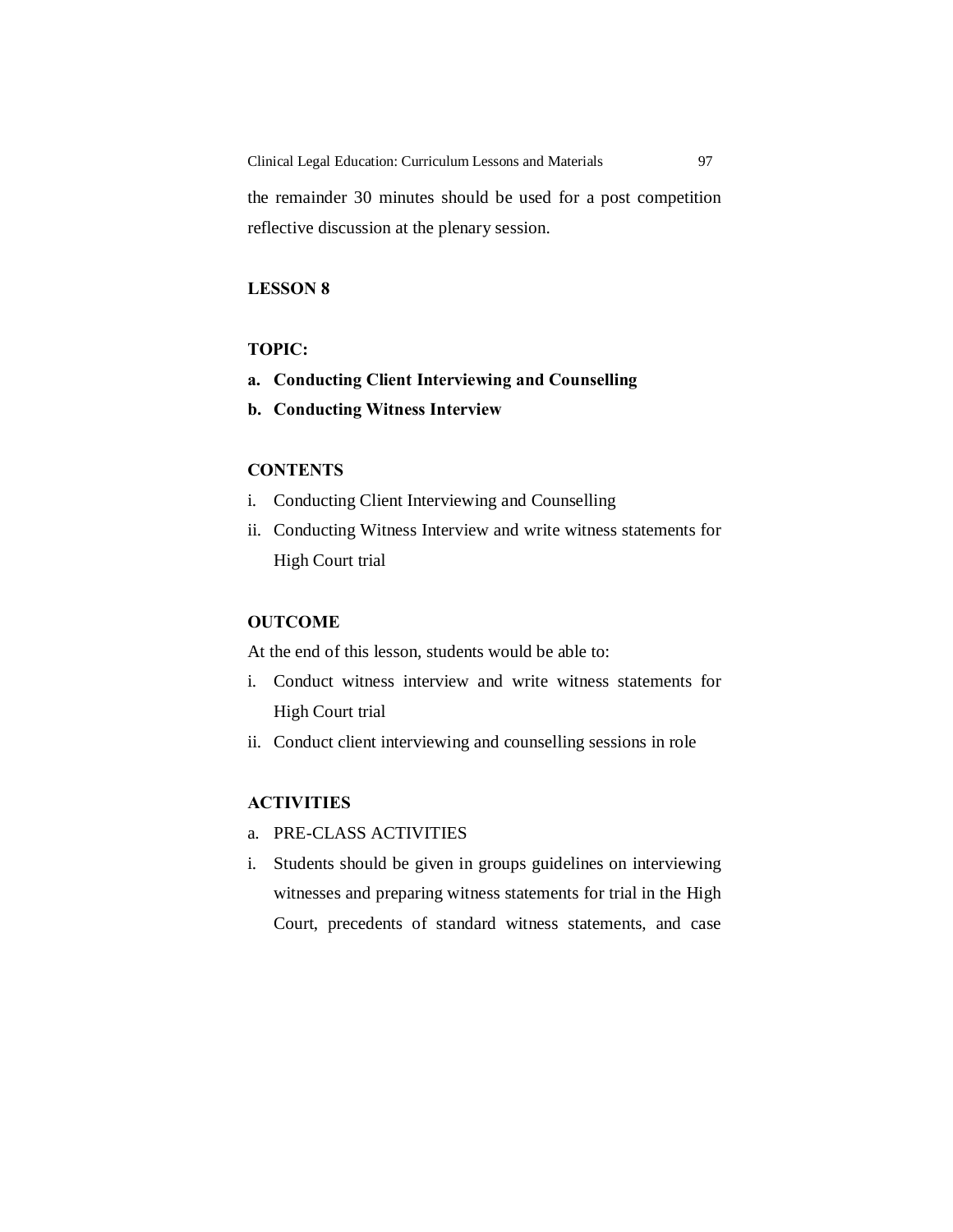98 Clinical Legal Education: Curriculum Lessons and Materials studies to conduct witness interview and write witness statements for High Court trial

ii. Students should write notes highlighting Rules of Professional Conduct that must be complied with when interviewing a witness and writing witness statements.

## b. IN-CLASS ACTIVITIES

- i. Students present the 2 pre-class assignments/discussions- 30 minutes
- ii. Client interviewing and Counselling Competition: Team A 6 30 minutes
- iii. Client interviewing and Counselling Competition: Team B ó 30 minutes
- iv. Discussions and Assessment 6 30 minutes

## **REFERENCES**

Binder, D.A., et al, *Lawyers as Counselors: A Client-Centered Approach*,  $2^{nd}$  ed., Thomson and West 2005.

Binder, D.A., et al, *Teacher's Manual to Accompany Lawyers as Counselors: A Client-Centered Approach*, 2<sup>nd</sup> ed., Thomson and West 2005.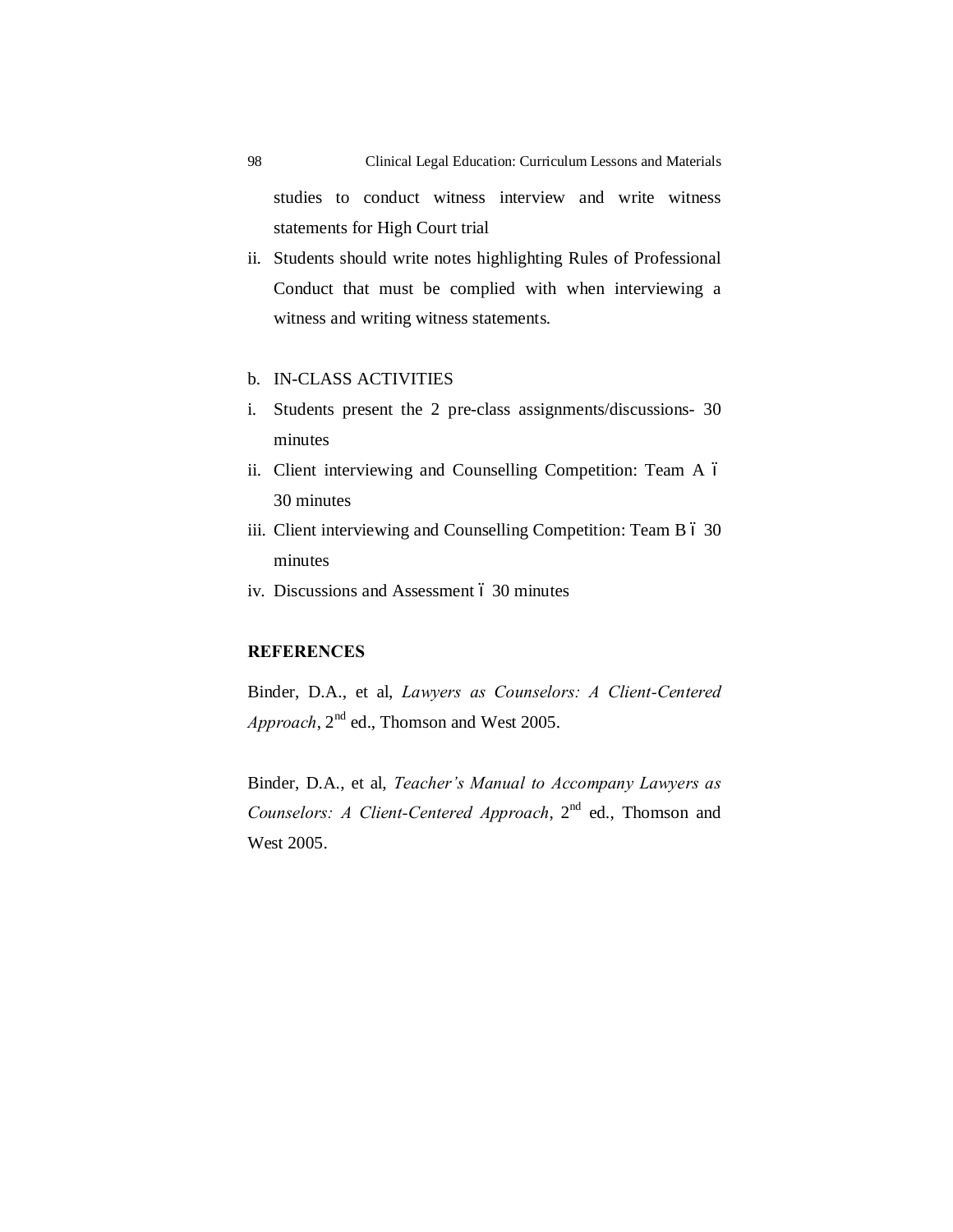Binder, D.A., & Price, S.C., *Legal Interviewing and Counseling: A Client-Centered Approach*, West Publishing Company.

Client Interviewing Competition for England and Wales www.clientinterviewing.com/

Cochran, R.F., et al, *The Counselor-at-Law: A Collaborative Approach to Client Interviewing and Counseling,* LexisNexis.

Herman, G.N., Cary, J.M., *A Practical Approach to Client Interviewing, Counseling and Decision-Making: For Clinical Programs and Practical Skills Courses*, LexisNexis.

Ivey, A.E., et al, *Intentional Interviewing & Counseling,* 7th edition, Brooks/Cole Cenage Learning.

Krieger, S.H., & Neumann, R.K., *Essential Lawyering Skills*, 4th edition, Wolters Kluwer.

Law Society Initial Interview Practice Notes for Solicitors www.lawsociety.org.uk/productsandservices/practicenotes

Network of University Legal Aid Institution (NULAI Nigeria) Nigerian National Client Interviewing and Counselling Skills Competition, www.nulai.org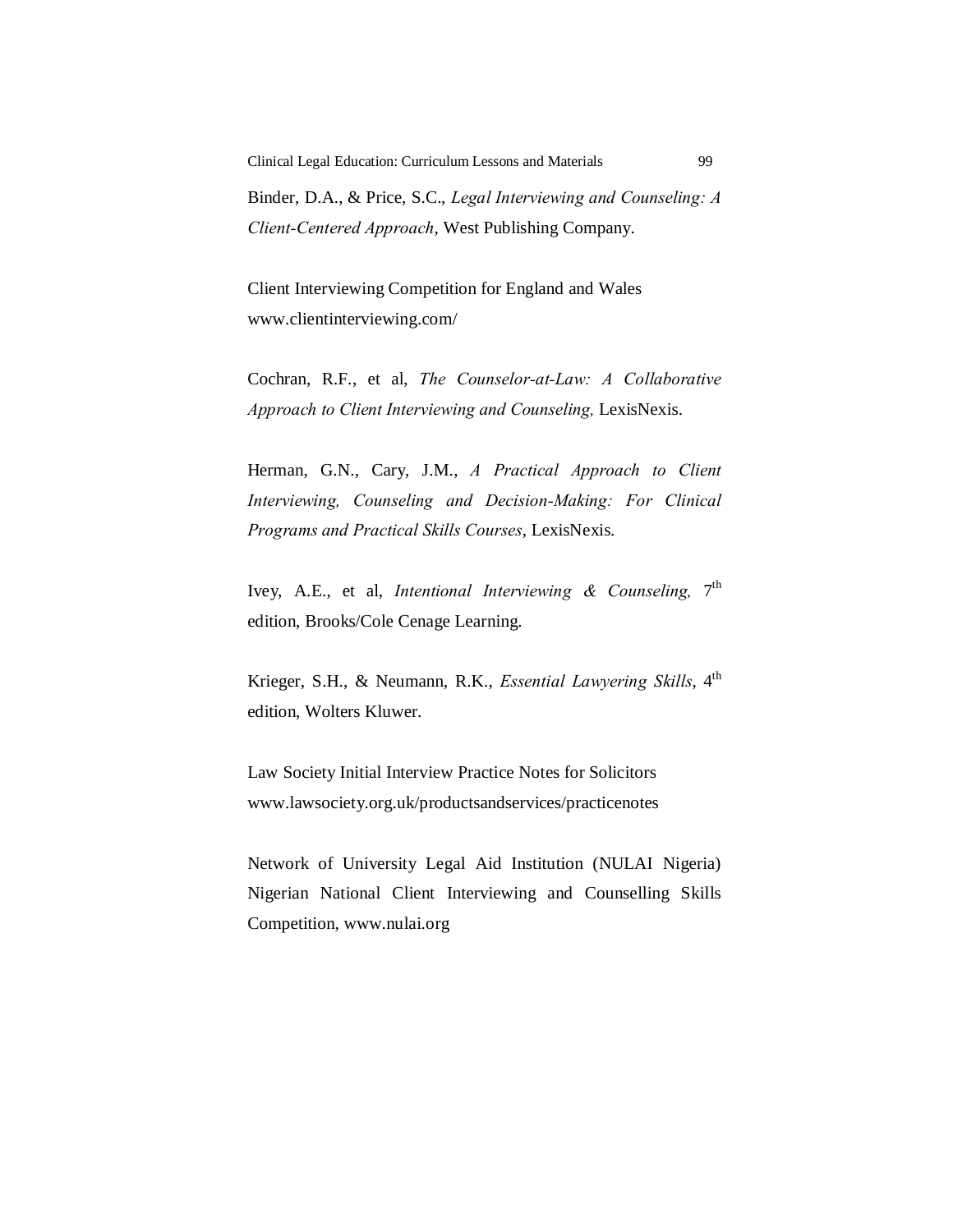100 Clinical Legal Education: Curriculum Lessons and Materials Neumann, Jr., R.K., *Transactional Lawyering Skills: Client Interviewing, Counseling and Negotiation*, Wolters Kluwer.

Ojukwu, E., et al, Chapter 8- õInterviewing and Counselling at Prison Pre-trial Detainee Law Clinicö, *Handbook on Prison Pretrial Detainee Law Clinic*, 2012, Abuja, Network of University Legal Aid Institutions.

Oklahoma Bar Association on the Initial Client interview www.okbar.org/members/map/articles/interview.htm

Prout, T., and Wadkins, M., *Essential Interviewing and Counseling Skills: An Integrated Approach to Practice*.

Shaffer, T.L., & Elkins, J.R., *Legal Interviewing and Counseling,* 4<sup>th</sup> ed., Thomson West.

The Louis M. Brown and Forrest S. Mosten International Client Consultation Competition

Zwier, P., and Bocchino, *Fact Investigation: A Practical Guide to Interviewing, Counseling, and Case Theory Development,* 2000, NITA.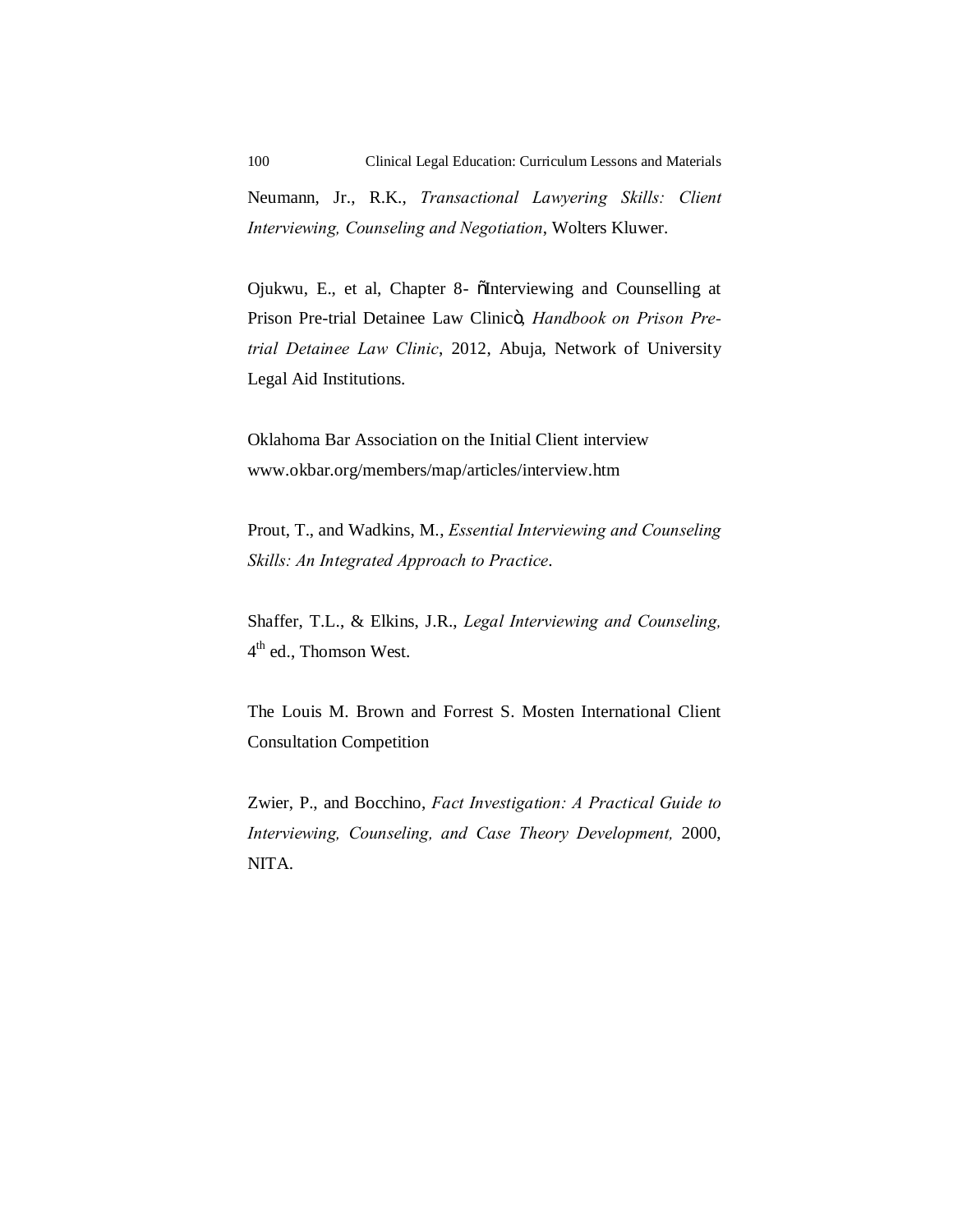# **CHAPTER 8**

# **Alternative Dispute Resolution**

#### **OBJECTIVES**

The aim of the lessons on Alternative Dispute Resolution (ADR 6 now sometimes referred to as Appropriate Dispute Resolution) is to familiarise the students with the availability of other methods of resolving disputes other than litigation or in connection with litigation; and to introduce to the students the skills and techniques needed for engaging in an Alternative Dispute Resolution process, particularly the negotiation and mediation processes.

Students working in a law clinic should be able to explain to and advice a client (depending on the clientos needs) ADR processes and assist such a client in any such process and particularly be able to conduct a negotiation on behalf of a client.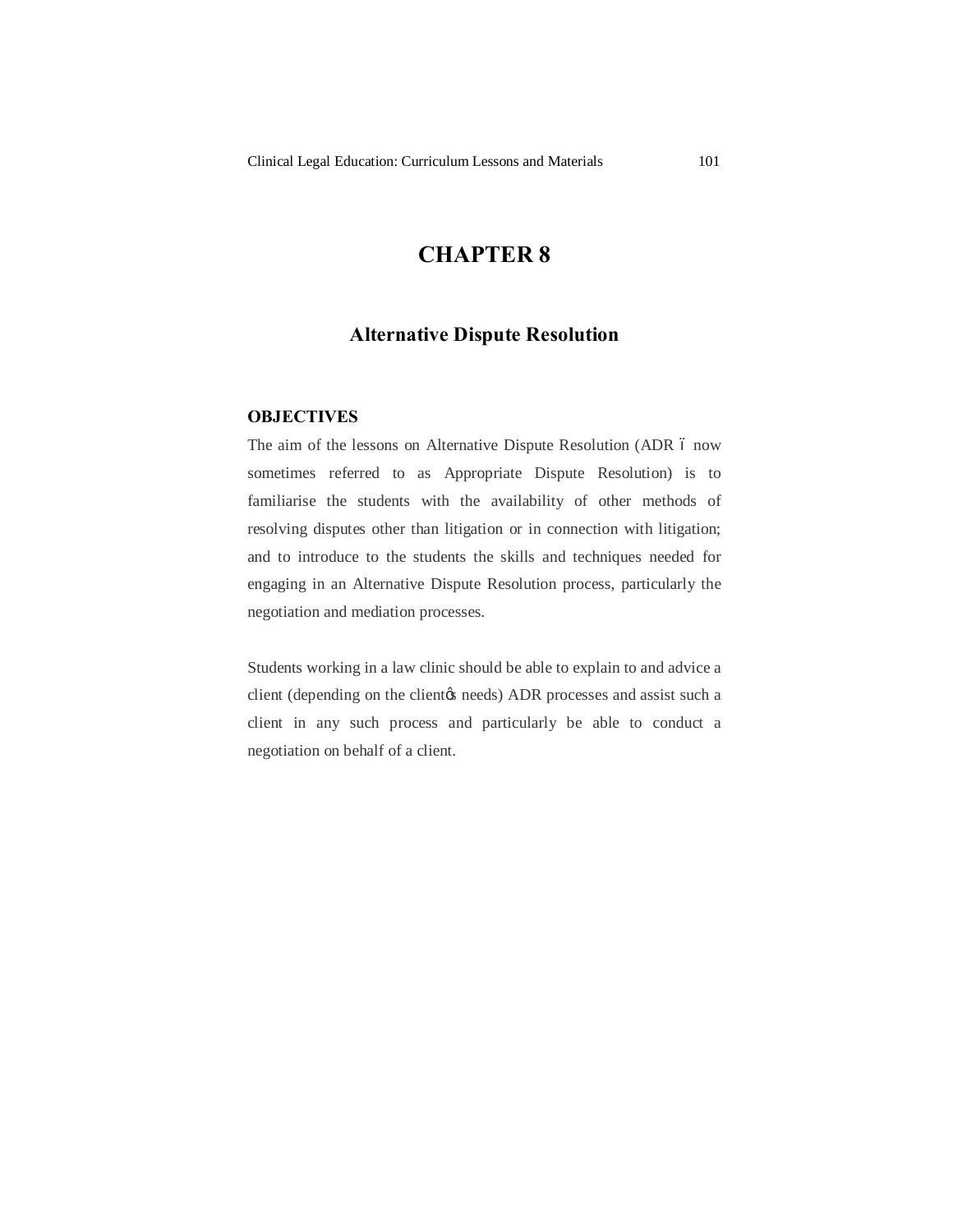# **LESSON 1**

# **TOPIC: Dispute Resolution**

# **CONTENTS**

- i. Meaning/nature of conflicts/disputes;
- ii. Types of dispute resolution methods and processes;
- iii. Advantages of disadvantages/limitations of different dispute resolution methods.

#### **OUTCOME**

At the end of this lesson students would be able to:

- i. Explain the meaning/nature of conflicts/disputes and types of dispute resolution methods and processes;
- ii. Explain and discuss the advantages and disadvantages/limitations of different dispute resolution methods.

# **ACTIVITIES**

# a. PRE-CLASS ACTIVITIES

Students should write essay on the advantages and disadvantages/limitations of different dispute resolution methods.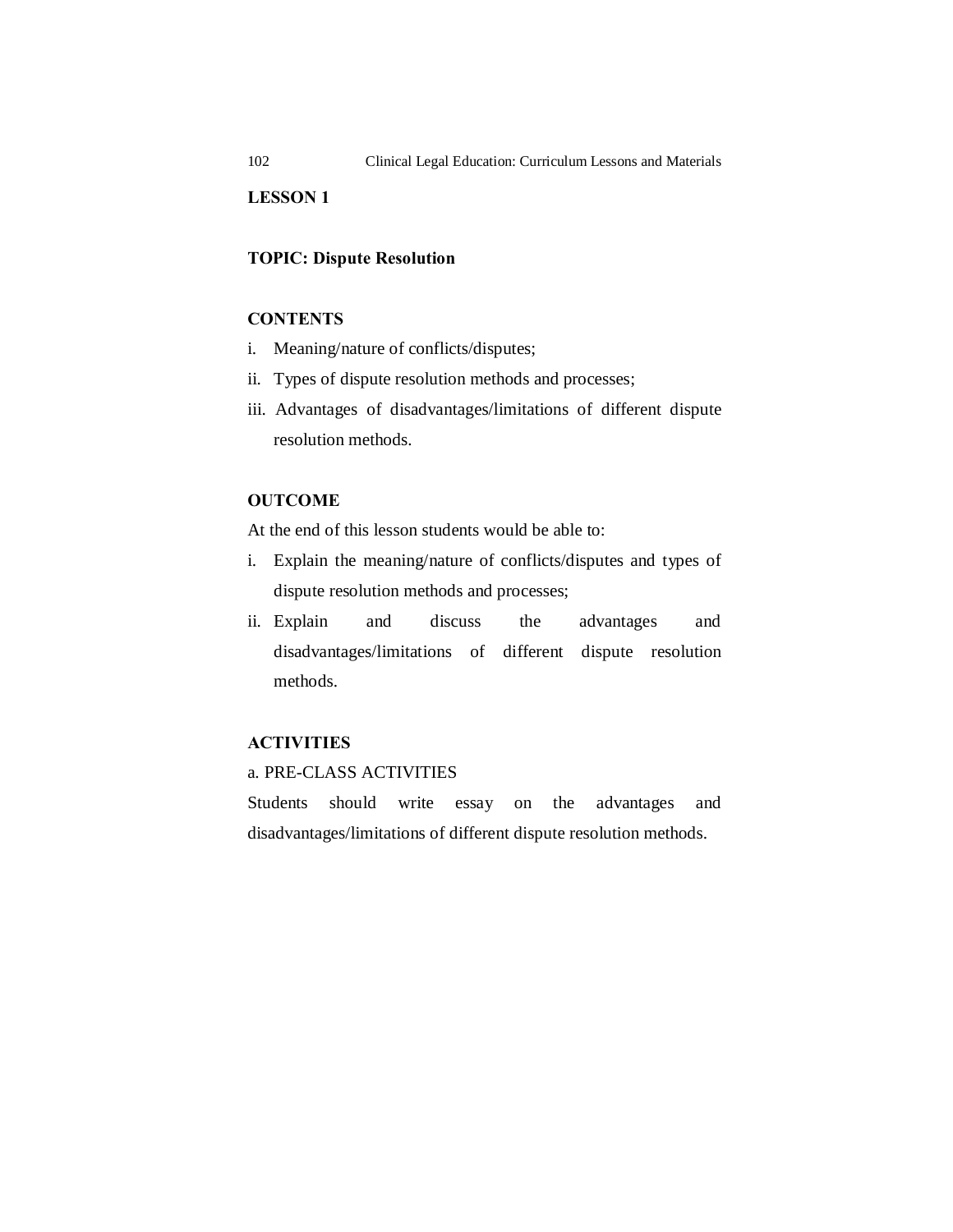# b. IN-CLASS ACTIVITIES

- i. Brainstorming on meaning/nature of conflicts/disputes 6 15 minutes
- ii. General listing of types of dispute resolution methods and processes ó 20 minutes
- iii. Studentsø Presentations on the advantages and disadvantages/limitations of different dispute resolution methods/feedback/discussions 6 25 minutes
- iv. Group work based on case studies on when to chose certain type (s) of resolution method (s) and why/presentations/feedback/discussions 6 50 minutes
- v. Assessment 6 10 minutes

## **LESSON 2**

#### **TOPIC: Negotiation Principles**

#### **CONTENTS**

Negotiation: meaning, importance, process, guidelines for conducting negotiation, negotiation techniques and strategies.

### **OUTCOME**

At the end of this lesson, students would be able to explain and discuss the meaning, importance and process of negotiation; and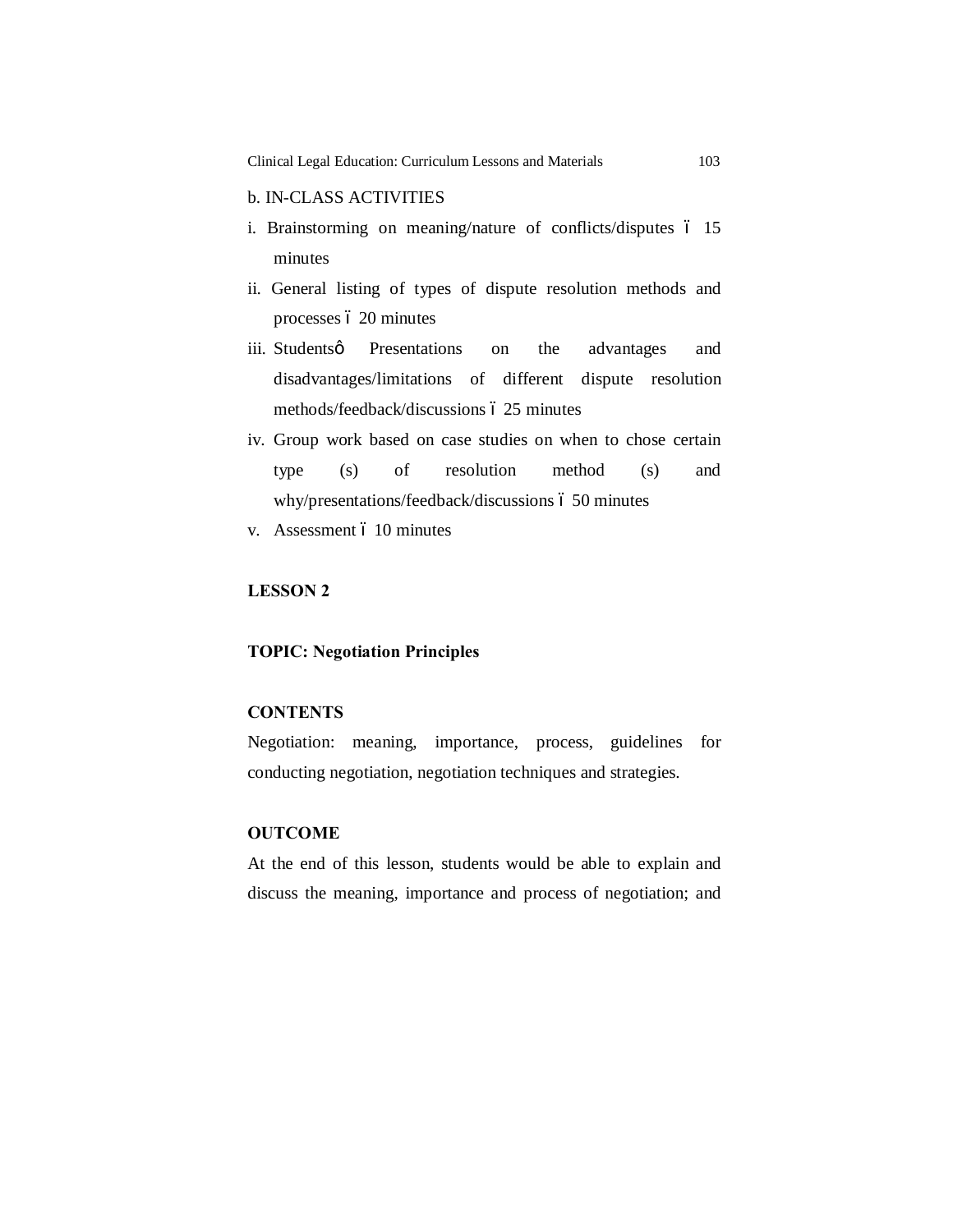104 Clinical Legal Education: Curriculum Lessons and Materials guidelines for conducting negotiation, negotiation techniques and strategies.

#### **ACTIVITIES**

- a. PRE-CLASS ACTIVITIES
- i. Students should watch negotiation videos to be provided;
- ii. Students should be given checklist of negotiation guidelines, the process, techniques and strategies. Students should conduct negotiation in pairs based on a case study to be provided and report during the lesson. A template for the structure and contents of the report should also be provided.

#### b. IN-CLASS ACTIVITIES

- i. General discussion on the meaning, importance and process; guidelines, techniques and strategies for effective negotiation – 50 minutes
- ii. Students report on the pre-class negotiation assignment/feedback/discussions 6 50 minutes
- iii. Assessment: Quizzes and feedback  $620$  minutes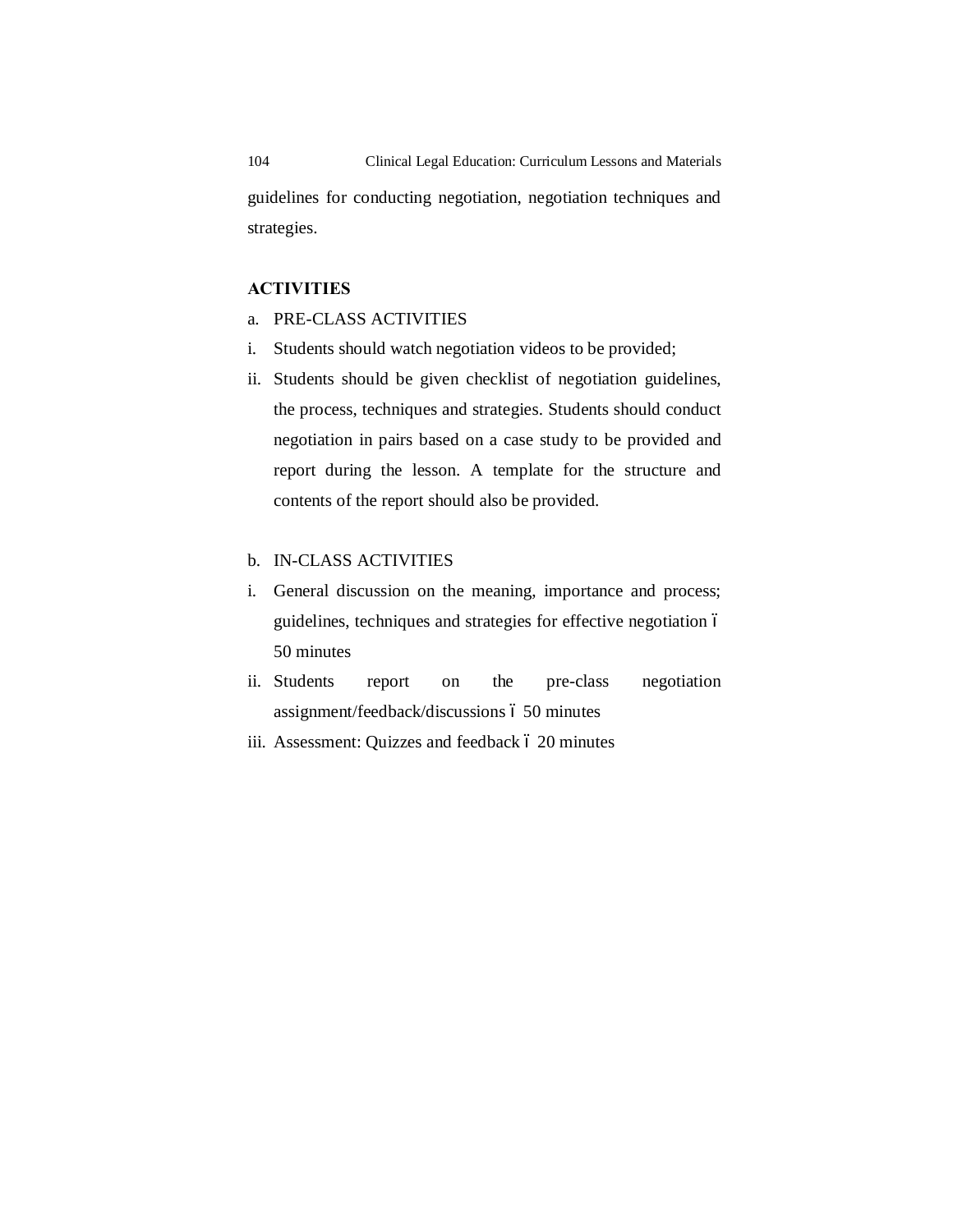Clinical Legal Education: Curriculum Lessons and Materials 105

### **LESSON 3**

# **TOPIC: Negotiation: Planning, Opening Statements, Positions and Interests**

#### **CONTENTS**

Negotiation: Planning, Opening Statements, Positions and Interests

#### **OUTCOME**

At the end of this lesson, students would be able to:

- i. Discuss the techniques for planning and preparation for a negotiation;
- ii. Explain and make opening statements and discuss the importance of making appropriate opening statements;
- iii. Examine and distinguish between positions and interests.

## **ACTIVITIES**

#### a. PRE-CLASS ACTIVITIES

Students watch additional video clips relating to opening statements and positions and interests situations.

# b. IN-CLASS ACTIVITIES

i. Teacher leads an interactive discussion on planning and preparation for a negotiation 6 20 minutes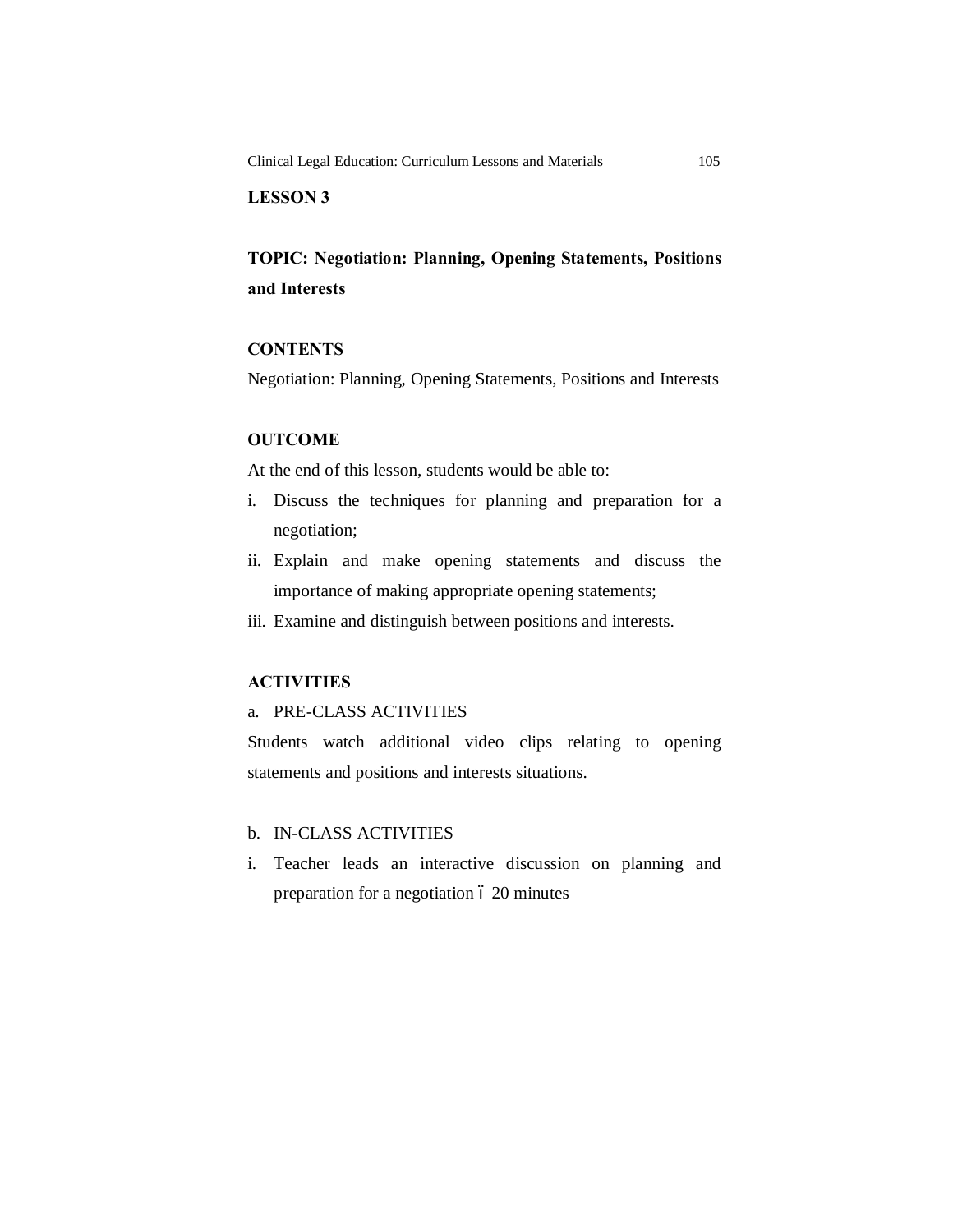- ii. Video clips on negotiation opening statements/scripted role plays on negotiation opening statements/students practise making opening statements/discussions 6 30 minutes
- iii. Group work/report/feedback/discussions- Matching some negotiation key words with illustrative statements. Examples of such key words are position, interest, variable, opening point, target point, dead luck, etc ó 25 minutes
- iv. Case studies on distinguishing between position and interest in negotiation 6 40 minutes
- v. Assessment 6 5 minutes

## **LESSON** 4

### **TOPIC: Conducting a Negotiation 1**

#### **CONTENTS**

Conducting a negotiation

## **OUTCOME**

At the end of this lesson, students will be able to conduct negotiation based on case studies.

## **ACTIVITIES**

a. PRE-CLASS ACTIVITIES

Students watch negotiation video clips.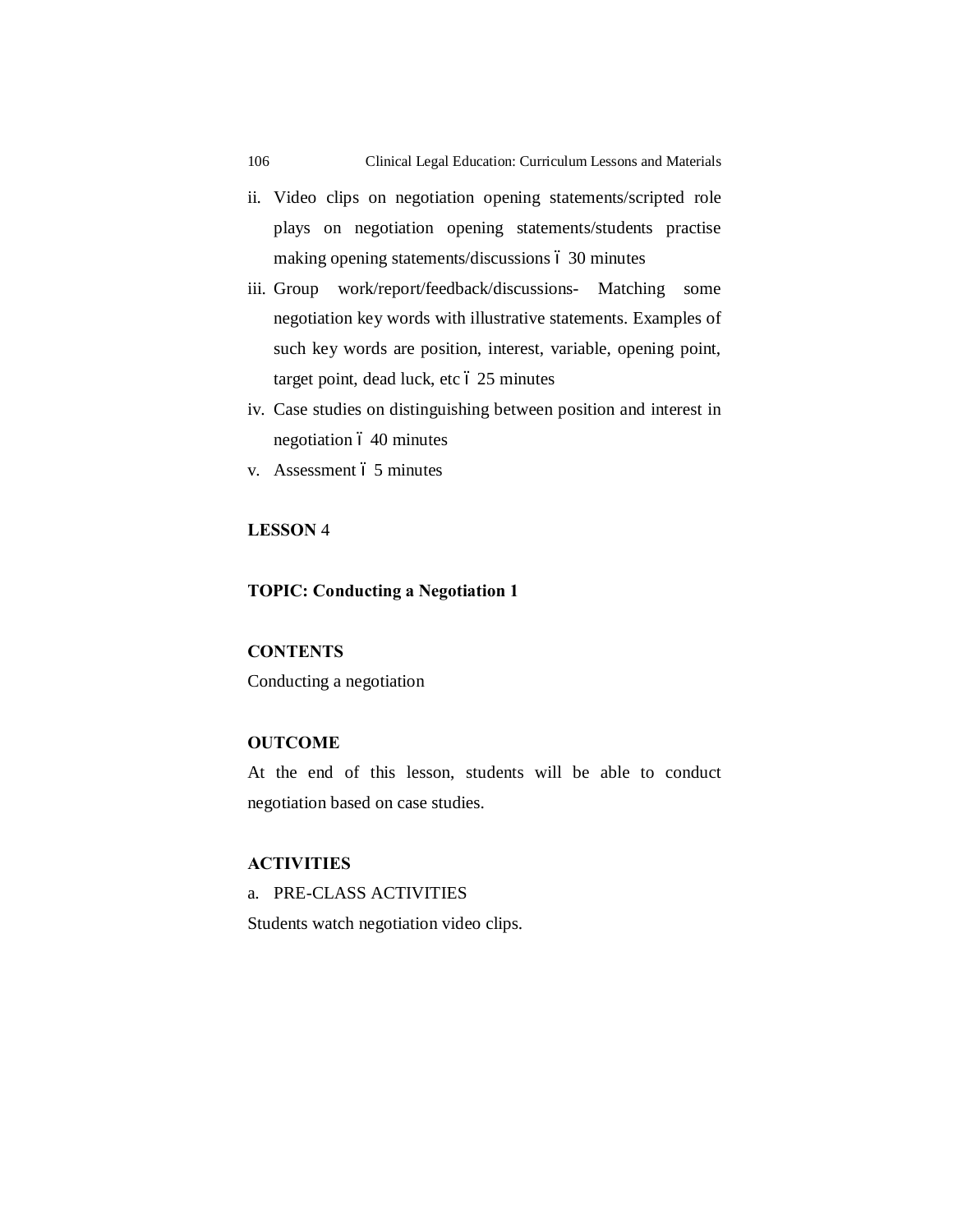## b. IN-CLASS ACTIVITIES

- i. Discussion of the pre-class negotiation video exercise 6 30 minutes;
- ii. Negotiation video or scripted role play on negotiation/discussions 6 30 minutes
- iii. Negotiation by students based on case study/report/feedback/discussions - 50 minutes
- iv. Assessment: Questions and Answers 10 minutes

## **LESSON 5**

# **TOPIC: Conducting a Negotiation 2**

# **CONTENTS**

Conducting a negotiation

## **OUTCOME**

At the end of this lesson, students will be able to conduct negotiation based on case studies.

## **ACTIVITIES**

a. PRE-CLASS ACTIVITIES

Students are grouped to prepare for negotiation competition.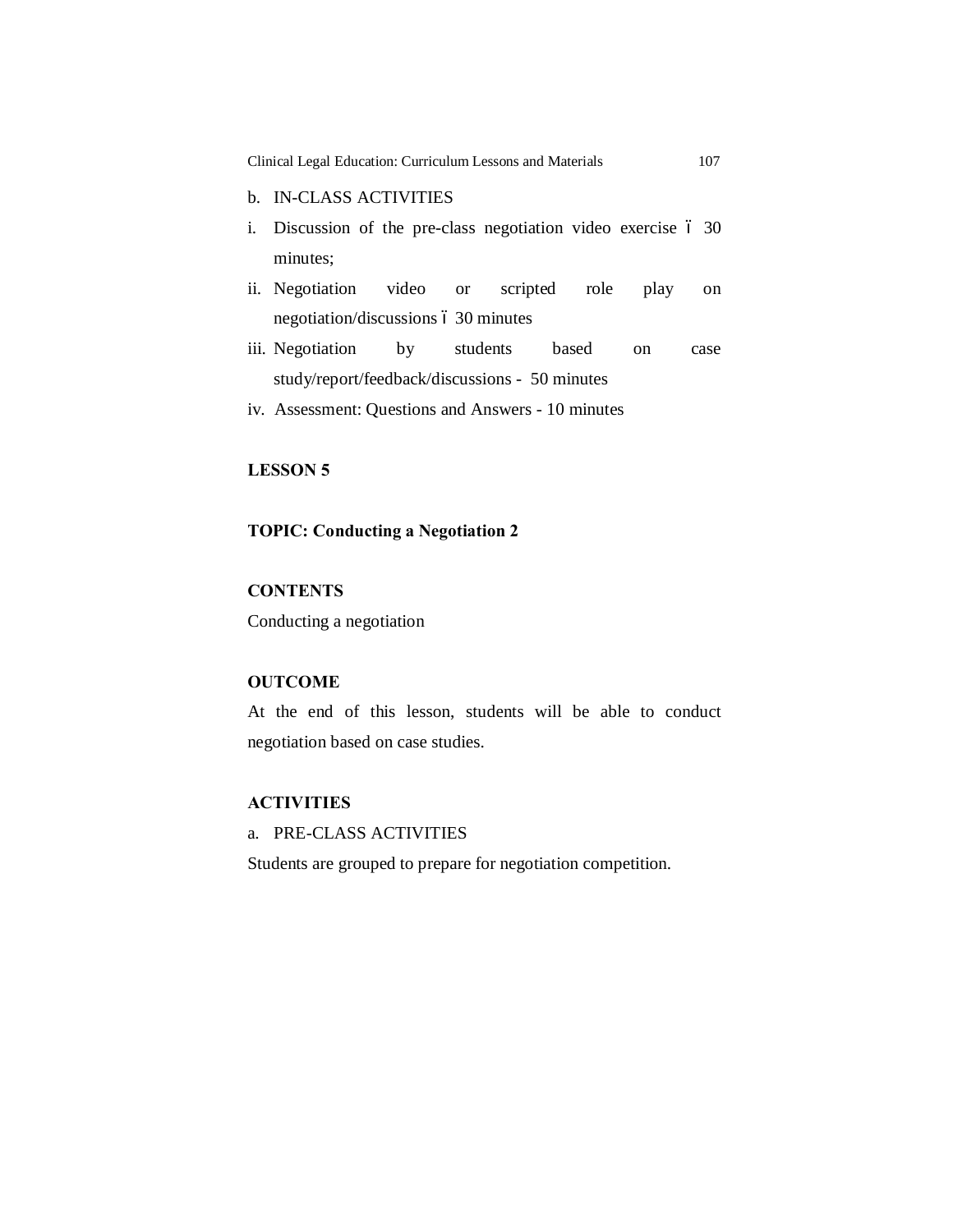# b. IN-CLASS ACTIVITIES

Negotiation competition by students/feedback/discussions - 2 hours.

## **LESSON 6**

### **TOPIC: Mediation**

#### **CONTENTS**

Principles, characteristics (distinguishing it from other forms of dispute settlement), steps and the mediation process; when mediation works, the values of mediation and ethical standards required of mediators;

#### **OUTCOME**

At the end of this lesson students would be able to:

Explain, discuss and describe the principles, characteristics (distinguishing it from other forms of dispute settlement), steps and the mediation process; when mediation works, the values of mediation and ethical standards required of mediators;

#### **ACTIVITIES**

### a. PRE-CLASS ACTIVITIES

i. Students write notes on Principles, characteristics (distinguishing it from other forms of dispute settlement), steps and the mediation process;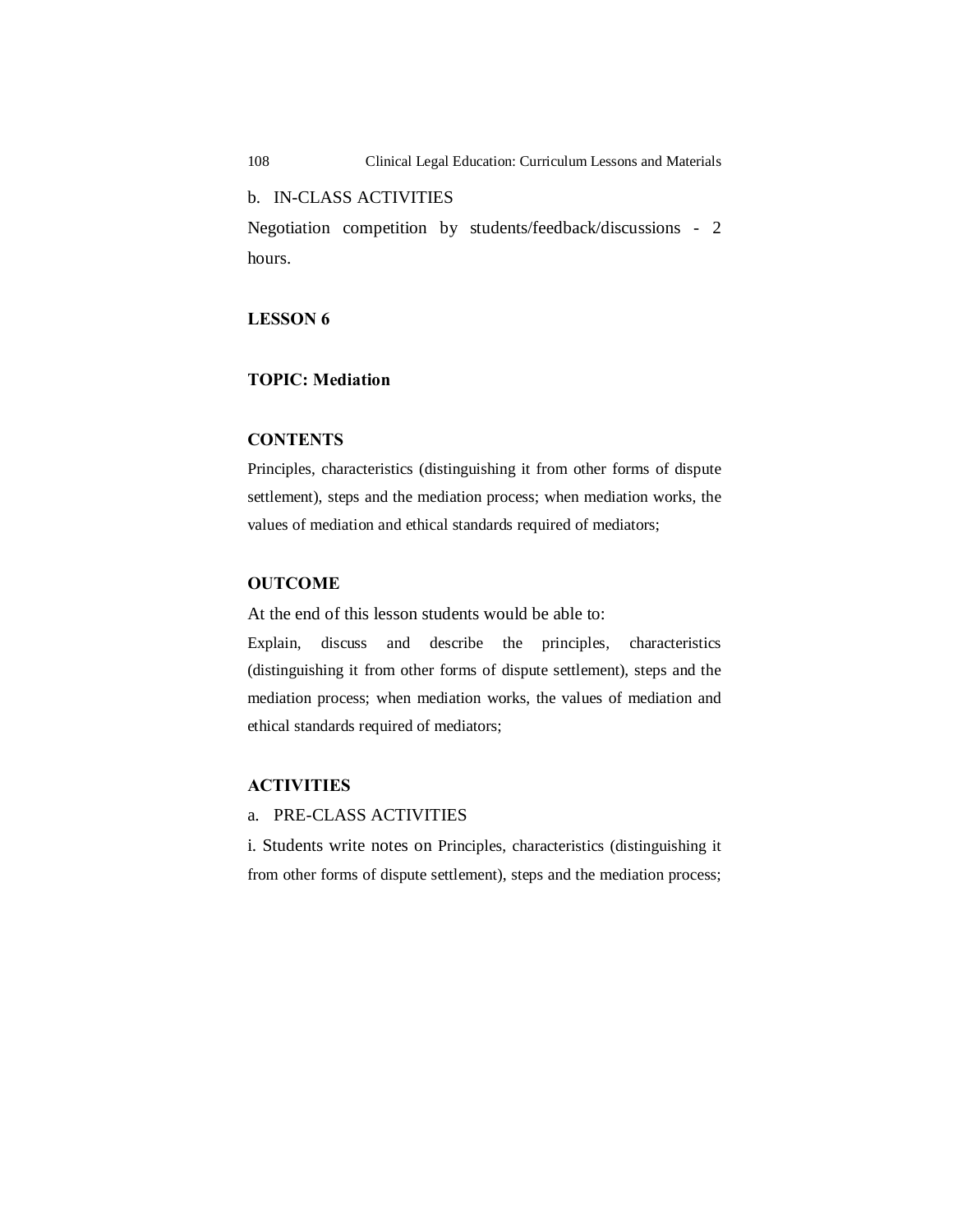when mediation works, the values of mediation and ethical standards required of mediators;

ii. Students watch mediation video given to them.

#### b. IN-CLASS ACTIVITIES

- i. Studentsø presentations and general discussions on Principles, characteristics (distinguishing it from other forms of dispute settlement), steps and the mediation process; when mediation works, the values of mediation and ethical standards required of mediators-35 minutes
- ii. Teacher presents guidelines for mediation and the process and a scripted role play on *what mediators do*. This role play illustrates the difference between how lawyers tend to approach clients during interviews and what mediators do. The role play is debriefed  $6\,30$ minutes
- iii. Mediation video clip or mediation role play showing from the opening statement of the mediator, the stages, to the conclusion of the mediation/discussions 6 50 minutes
- iv. Assessment: Questions and Answers 6 5 minutes.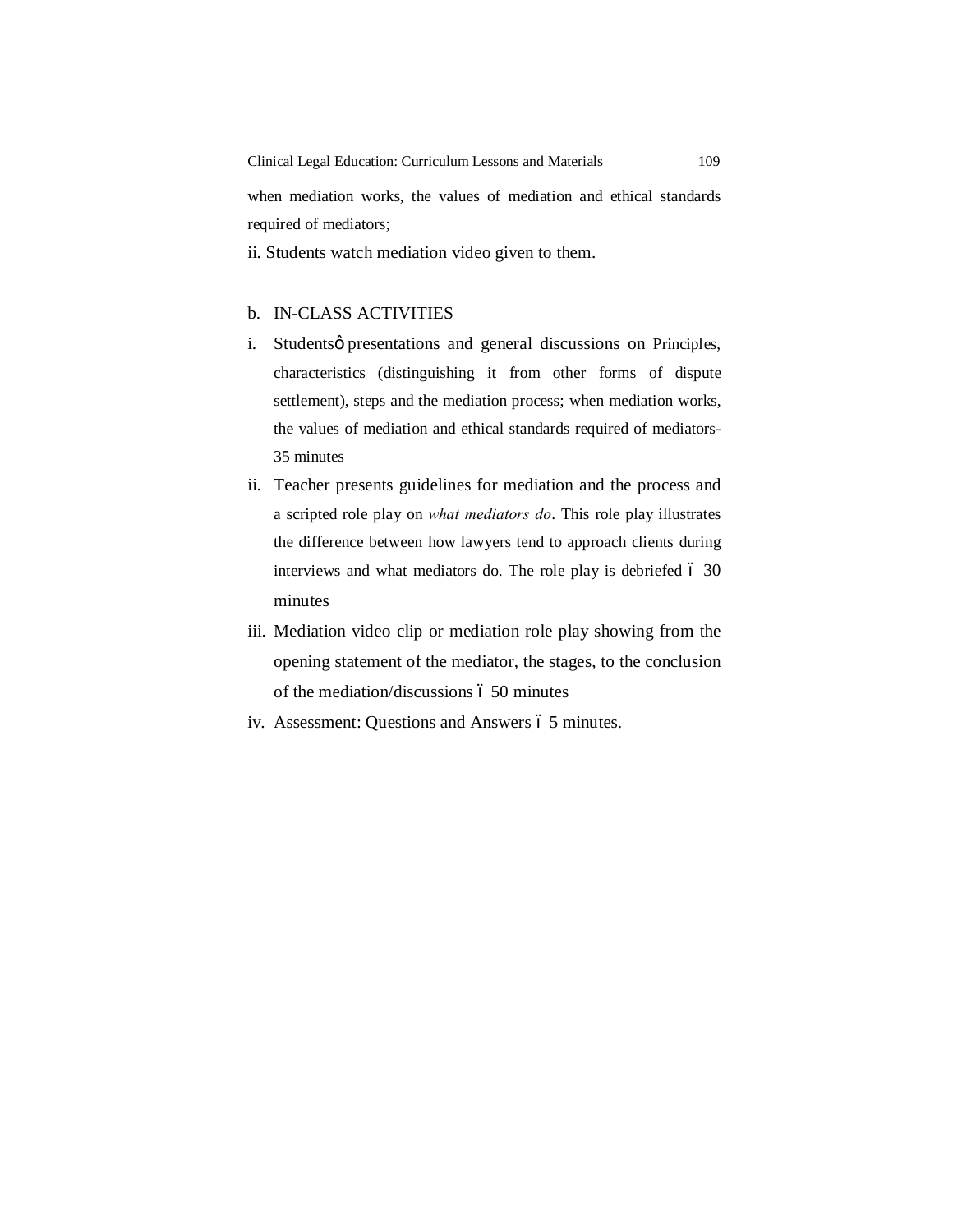#### **REFERENCES**

Brush-Bush R. A. (1990) *Mediation and Adjudication, Dispute Resolution and Ideology: An Imaginary Conversation*, 3 J. Contemp. Legal Issues, p. 1

Chavkin, D. F., ( 2002) *Clinical Legal Education: A Textbook for Law School Clinical Programs*, Ohio, Anderson Publishing Co.

Charlton, R., & Dewdney, M., *The Mediator's Handbook: Skills and Strategies for Practitioners*, 2nd ed., Sydney, Lawbook Co 2004.

Cohen, H., *You can Negotiate Anything*, Bantam edition 1982. Gates, S., *The Negotiation Book*, John Wiley & Sons Ltd.

Cohen, R., *Negotiating Across Cultures: International Communication in an Independent World,* Revised edition, Washington, DC, United States Institute of Peace Erugo, S., (2009), öThe Nigerian Lawyer as a problem-solver: Advising Mediationö, in Odoemenam, C. & Ugochukwu, P.C.(eds.) *Issues and Responses in Contemporary Law & Practice in Nigeria*, Owerri, Hudson-Jude, p. 109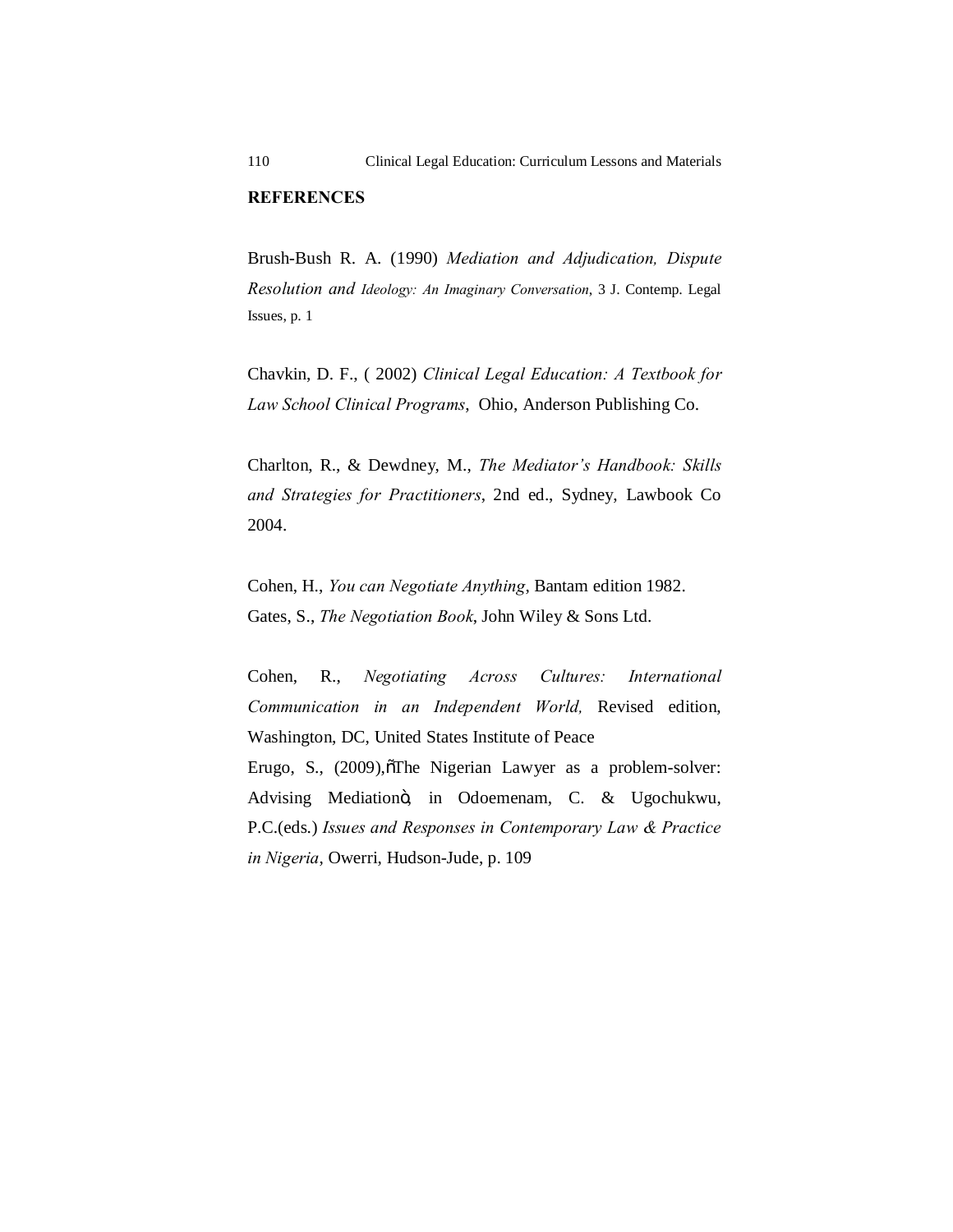Guasco, M., & Robinson, P.R., *Principles of Negotiation: Strategies, Tactics, Techniques To Reach Agreement (Entrepreneur Magazine's Legal Guide)*, 2007, Entrepreneur Media Inc

Hill, R., (1995), *Overview of Dispute Resolution*, Geneva

Ibe, C. E.,  $\tilde{o}$ An Overview of Alternative Dispute Resolution Methods", *Unizik Law Journal* Vol. 4 No. 1, p 211

Korobkin, R. and Guthrie, C. (1994), *Psychological Barriers to Litigation Settlement: An Experimental Approach,* 93 Mich. L. Review p 107

Marnewick, C.G. ( 2003), *Litigation Skills for South African Lawyers*, Durban, LexisNexis Butterworths

Menkel-Meadow, Love and Schneider (2005), *Mediation: Practice, Policy and Ethics,* Aspen Publishers, New York

Mennon, N. R. M (ed.) (1998), *A Handbook on Clinical Legal Education,* 1st ed. Eastern Book Company Lucknow.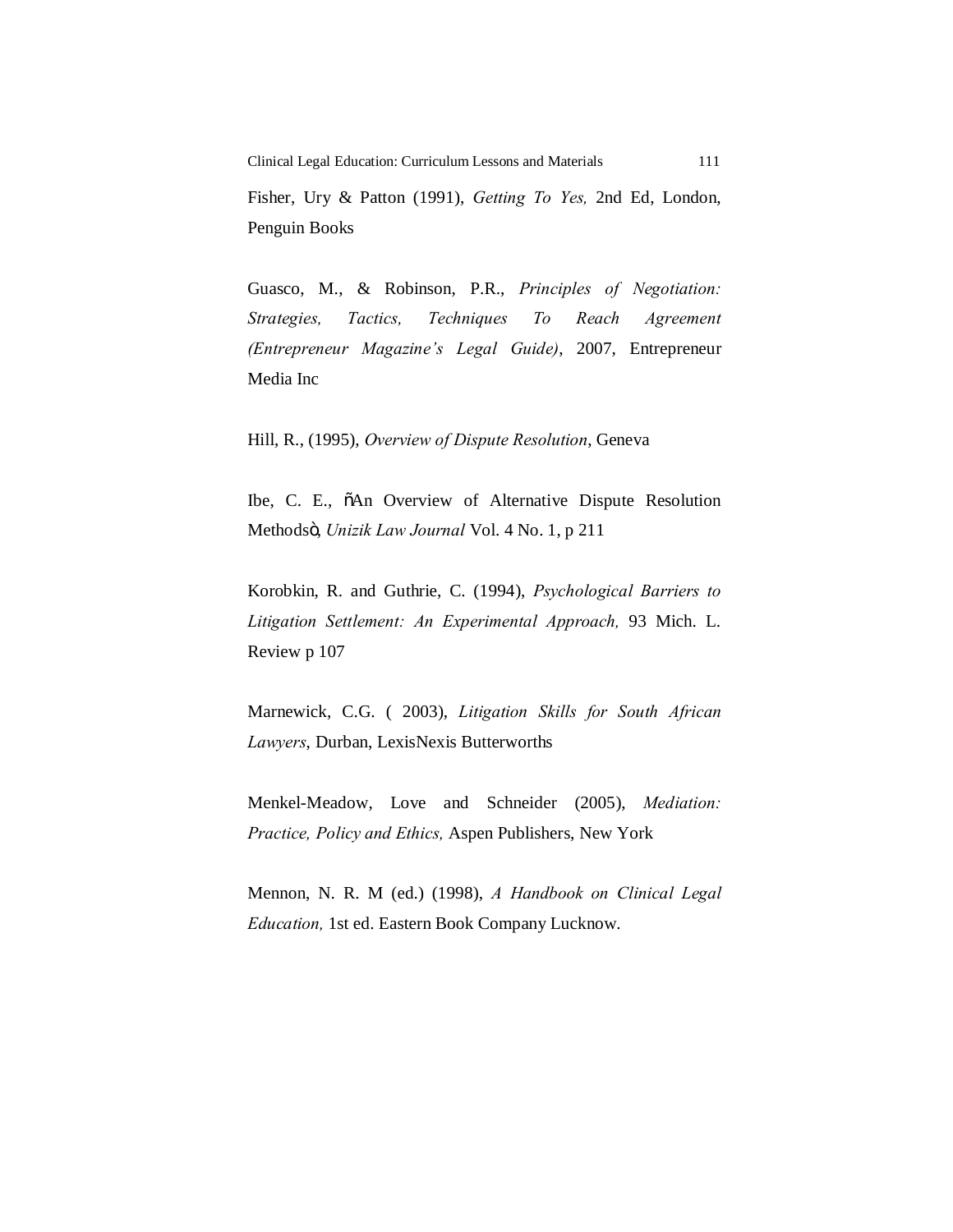112 Clinical Legal Education: Curriculum Lessons and Materials Mnookin R., *Bargaining with the Devil: When to Negotiate, When to Fight*, New York, 2010 Simon & Schuster

Ogunyannwo, S., *The Effective Mediator (A Practicing Guide for Practicing Mediators)*, 5<sup>th</sup> ed., HMB õHephzibahö Publishers, 2005.

Richard, F, (1971) *Mediation: Its forms and Functions,* 44 S. Cal. L. Review, p. 305

Thompson, L.L., *The Mind and Heart of the Negotiator*,  $4<sup>th</sup>$ edition.

Zwier, P.J., and Guernsey, T.F., *Advanced Negotiation and Mediation Theory and Practice,* NITA.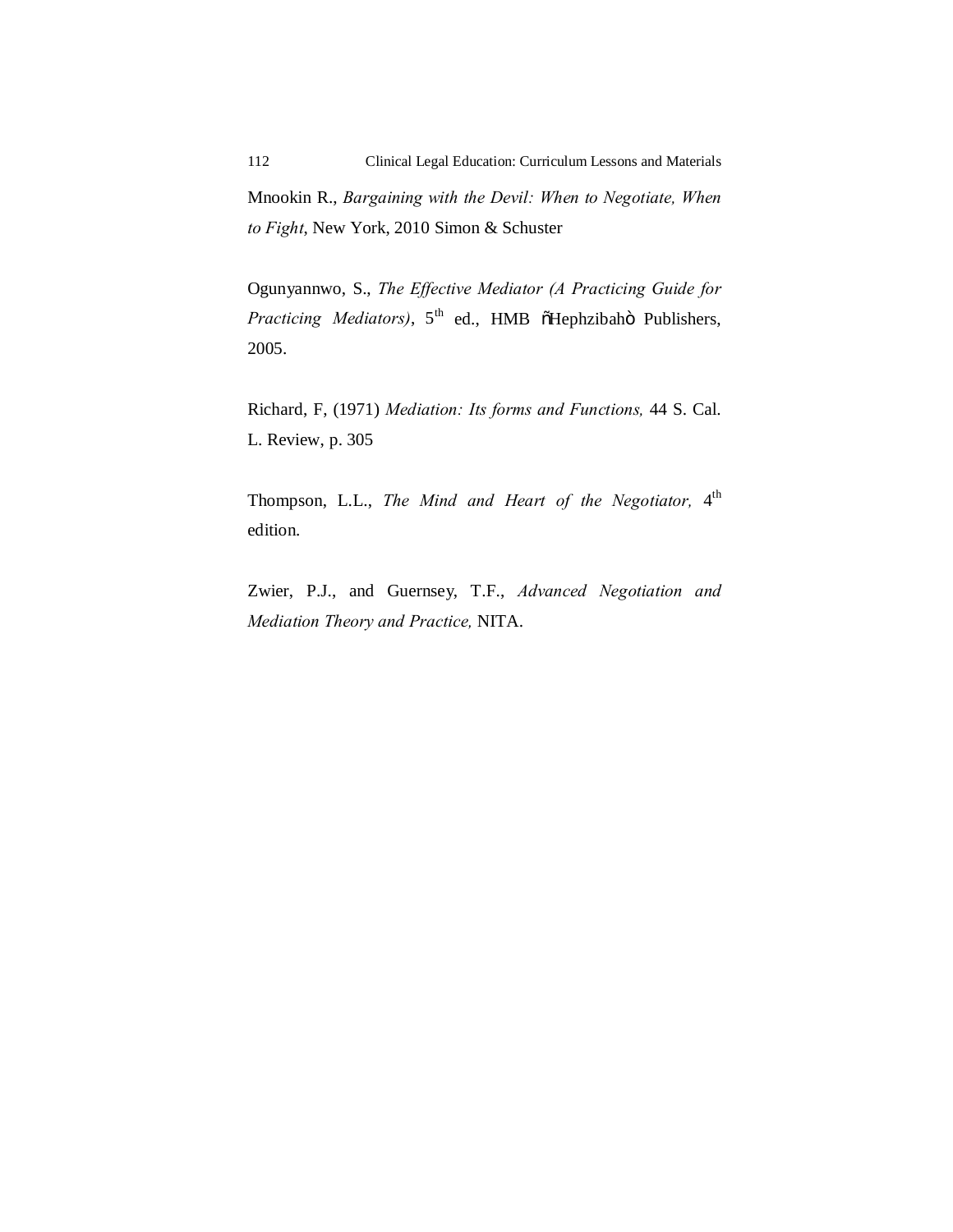# **CHAPTER 9**

# **Social Justice and Access to Justice**

#### **OBJECTIVES**

It is widely accepted that lawyers should be trained to be social engineers. The basic issues of social engineering lie in social justice and access to justice.

RSA- Action and Research Centre states that oThe term 'social justice' implies fairness and mutual obligation in society: that we are responsible for one another, and that we should ensure that all have equal chances to succeed in life. $\ddot{o}^{22}$  Dr. Matthew Robinson explains the term osocial justice othus:

> Social justice is defined as "... promoting a just society by challenging injustice and valuing diversity." It exists when "all people share a common humanity and therefore have a right to

 $22$ See http://www.thersa.org/action-research-centre/learning,-cognition-andcreativity/education/social-justice/what-social-justice-means last accessed on 8th February 2013.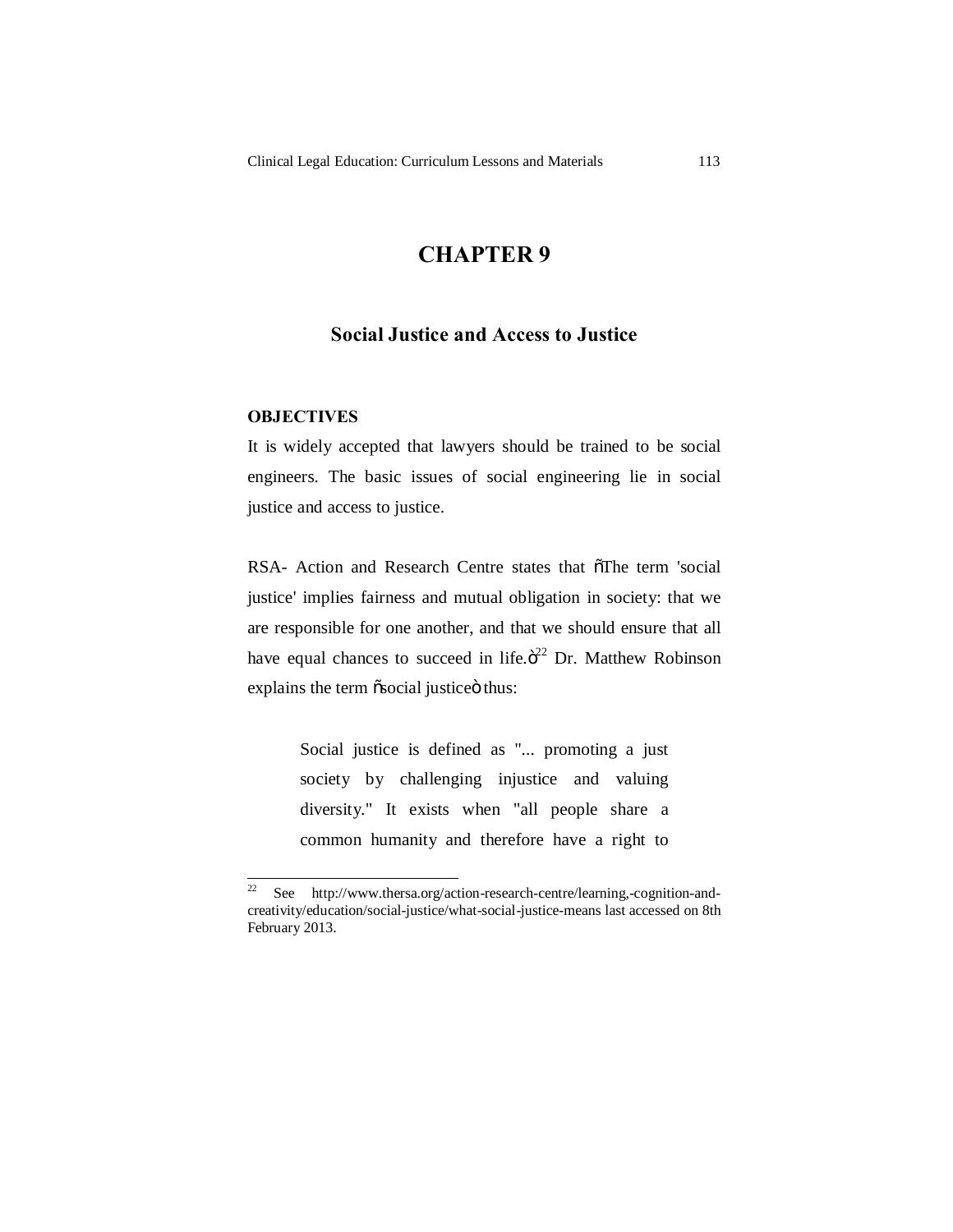equitable treatment, support for their human rights, and a fair allocation of community resources." In conditions of social justice, people are "not be discriminated against, nor their welfare and wellbeing constrained or prejudiced on the basis of gender, sexuality, religion, political affiliations, age, race, belief, disability, location, social class, socioeconomic circumstances, or other characteristic of background or group membership" (Toowoomba Catholic Education, 2006).23

Clinical legal educators are  $\tilde{c}$  committed to achieving justice through education<sup> $2^4$ </sup> Clinics ought to  $\tilde{\text{c}}$  expose students to the impact that the practice of law has on people $\ddot{o}^{25}$  and so we agree with Prof. Margaret Barry that:

<sup>23</sup> See Department of Government and Justice Studies, Appalachian State University, http://gjs.appstate.edu/social-justice-and-human-rights/what-social-<br>justice, last accessed on  $9^{\text{th}}$  February 2013.

 $\frac{24}{24}$  See Global Alliance For Justice Education, http://www.gaje.org/ last accessed on 6th January 2013; Bloch, F.S., ed. *The Global Clinic Movement: Educating Lawyers for Social Justice*, 2011, Oxford University Press; Giddings, J., *Promoting Justice through Clinical Legal Education,* 2013, Justice Press; Barry, M., et al, öTeaching Social Justice Lawyering: systematically including Community Legal Education in Clinical Legal Educationö, 18 Clinical L. Rev. *401 (2012*),http://papers.ssrn.com/sol3/papers.cfm?abstract\_id=1924393 last accessed on 10<sup>th</sup> February 2013.<br><sup>25</sup> Barry, M., õClinical Legal Education in the Law University: Goals and

Challengesö, *International Journal of Legal Education, pp.27-50 (July 2007),* see http://ssrn.com/abstract=1133551, last accessed on 9<sup>th</sup> February 2013.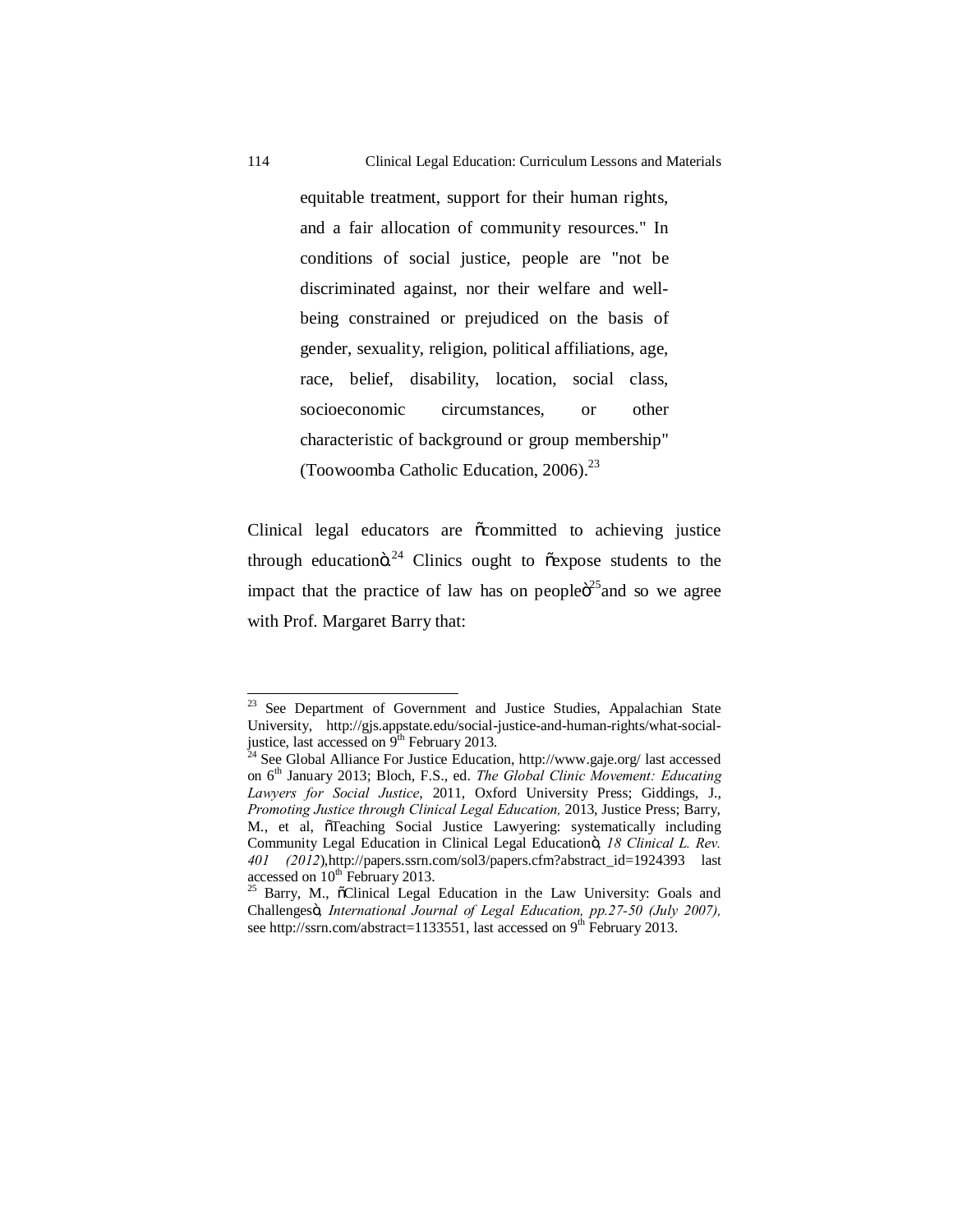… clinical courses expose students to opportunities to use legal expertise to address issues of social concern, particularly the needs of the poor. Regardless of whether students intend to work in public interest law, they need to be aware of their obligations to contribute to their communities and of the special role they are becoming equipped to play in addressing a range of social problems. While the classroom can raise theoretical issues about social justice, access to legal interventions and reform, understanding the problems in terms of access, application, and sufficiency comes from well-supervised work with poor people. Thus, these issues are best raised through direct service to disadvantaged clients, either through representation or some other opportunity to work closely with them in order to understand the problems and the attorney *is* special ability to provide effective assistance.<sup>26</sup>

Law students in the Law Clinic would be undertaking many community and social justice projects and would also be meeting

l

 $26$  Barry, M. M.,  $\tilde{O}$ Clinical Legal Education in the Law University: Goals and Challenges", *International Journal of Legal Education,* p35 *(July 2007),* see http://ssrn.com/abstract=1133551, last accessed on 9<sup>th</sup> February 2013.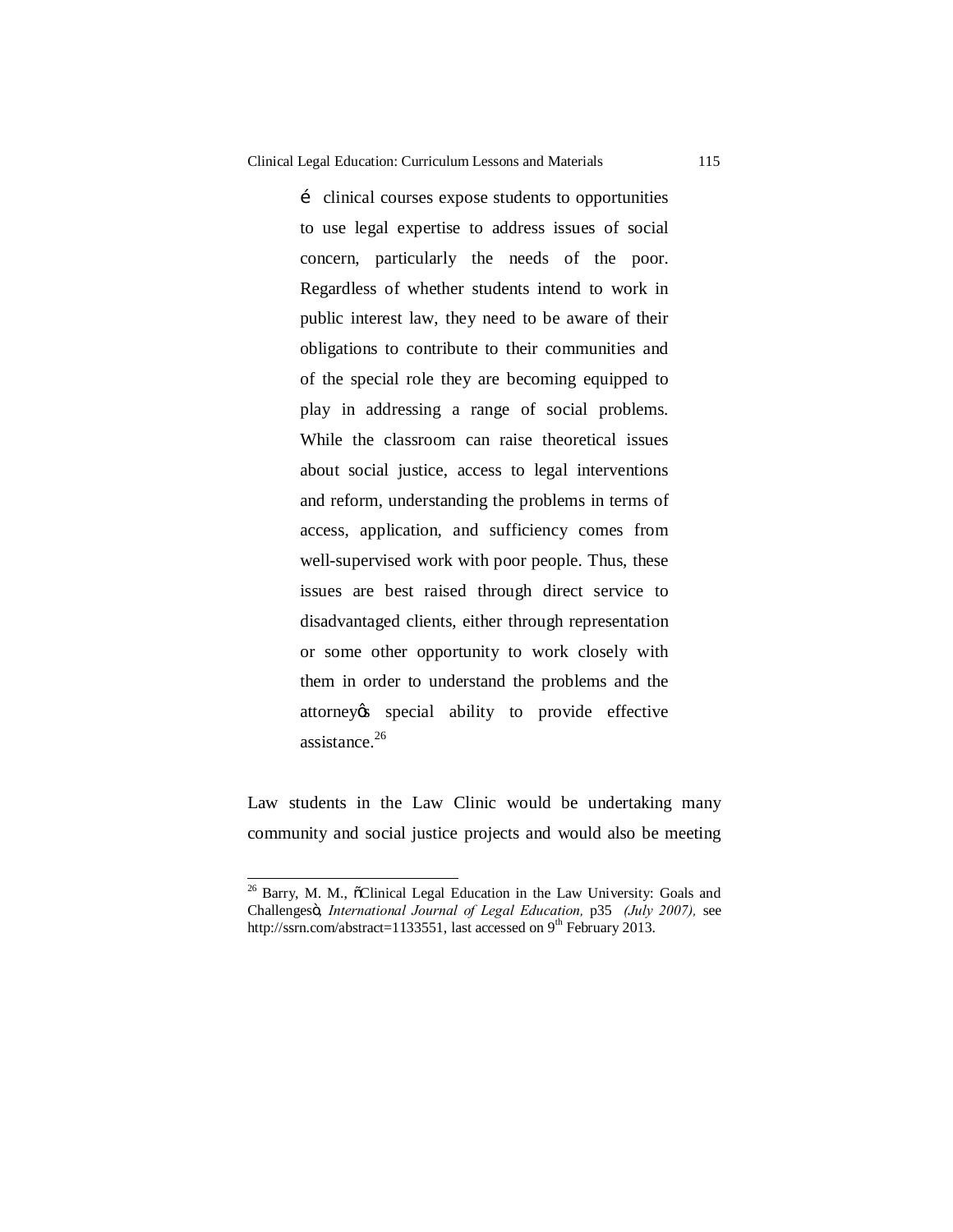116 Clinical Legal Education: Curriculum Lessons and Materials clients from diverse backgrounds, particularly poor people and clients deprived of basic human rights. It is therefore imperative that the law student should understand social justice issues to be able to appreciate it and develop the character to address them not only while working as a student but also as a fully-fledged professional or citizen.

# **LESSON 1**

# **TOPIC: Meaning, Scope and Importance of Social Justice and Access to Justice**

## **CONTENTS**

Meaning, Scope and Importance of Social Justice and Access to **Justice** 

#### **OUTCOME**

At the end of this lesson, students would be able to: Explain and discuss the meaning, scope and importance of social justice and access to justice.

### **ACTIVITIES**

#### IN-CLASS ACTIVITIES

i. Students watch video clips on social justice issues like poverty, education, sanitation, environmental degradation, access to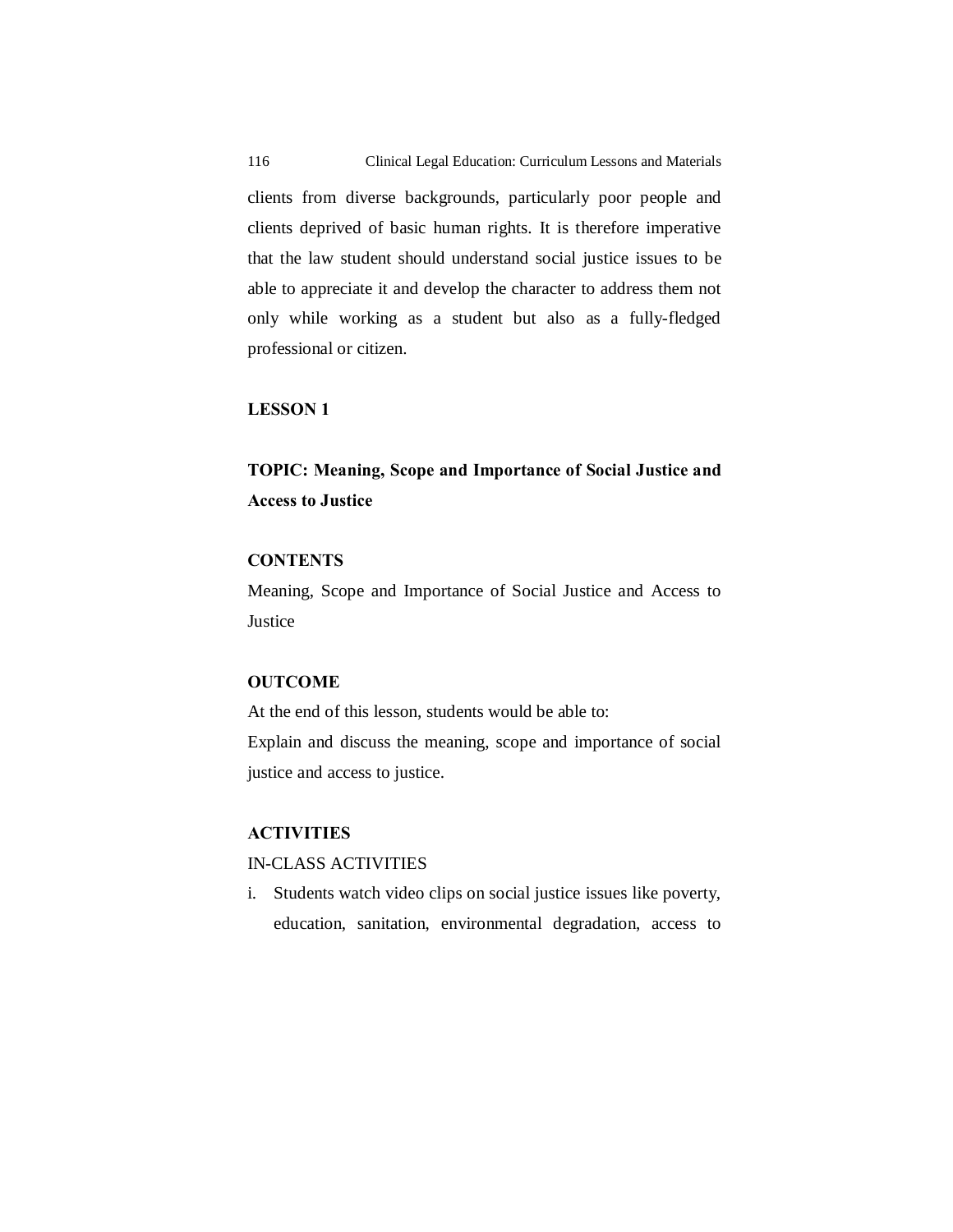justice, housing, health, discrimination, domination, vulnerable groups, disability, trafficking in persons, modern day slavery, child abuse and neglect, domestic violence, inequality, promoting peace in communities, drug addiction, etc. 6 40 minutes

- ii. Group work/presentations and discussions on the meaning, scope and importance of social justice and access to justice- 1 hour
- iii. Assessment 6 20 minutes

## **LESSON 2**

#### **TOPIC: Challenges to Social Justice and Access to Justice**

# **CONTENTS**

Challenges to Social Justice and Access to Justice

#### **OUTCOME**

At the end of this lesson, students would be able to explain and discuss the challenges to social justice and access to justice.

### **ACTIVITIES**

#### a. PRE-CLASS ACTIVITIES

Students should write a list of challenges and obstacles to social justice and access to justice. During the presentation in the class,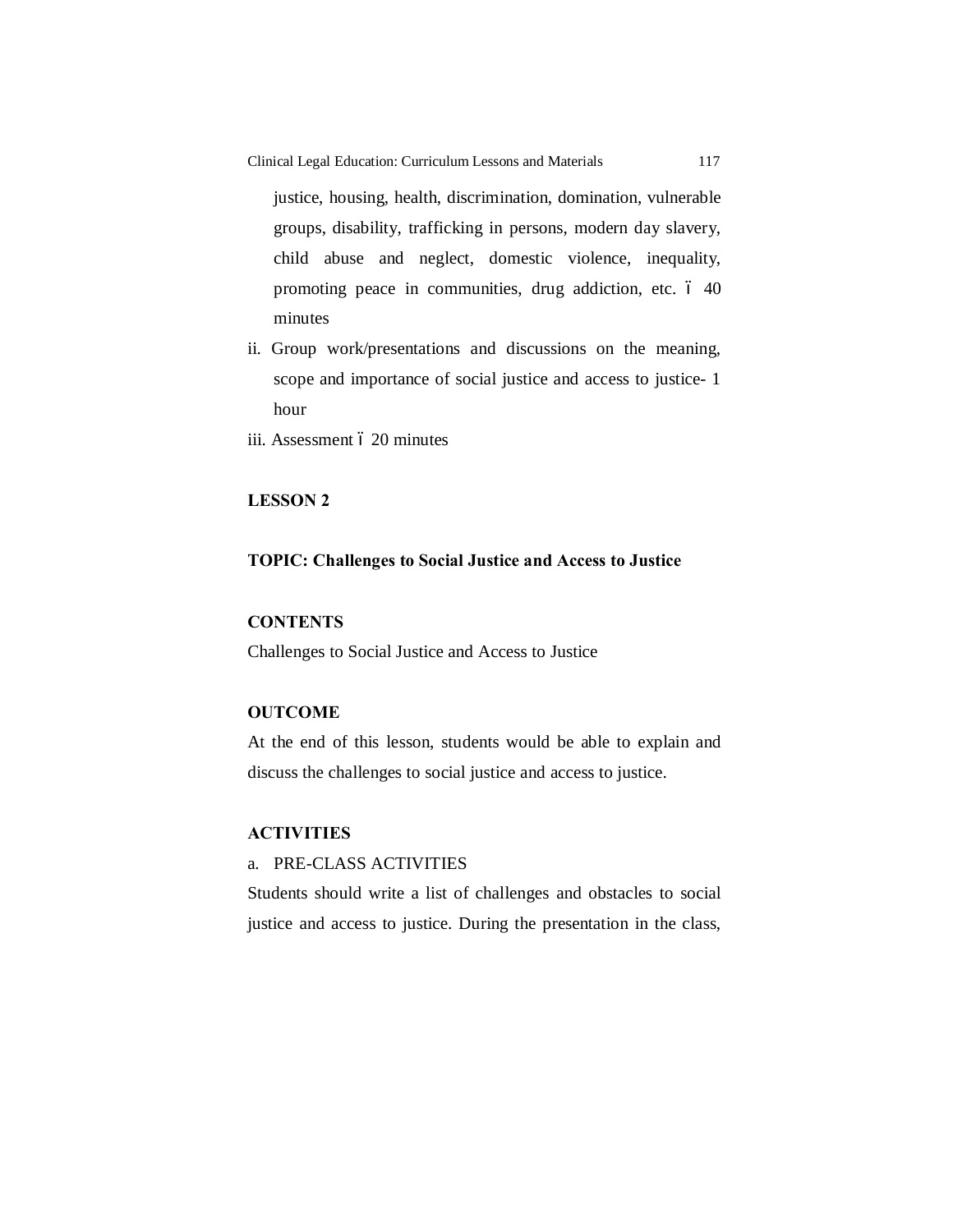118 Clinical Legal Education: Curriculum Lessons and Materials students would be required to suggest possible solutions to the challenges and obstacles and ways/strategies of enhancing social justice and access to justice in Nigeria.

#### b. IN-CLASS ACTIVITIES

- i. FocuserA scripted short drama or video clip on any aspect of challenges to social justice and access to justice 6 20 minutes
- ii. Group work to harmonise the pre-class assignment 6 20 minutes
- iii. Group presentations/discussions 6 1 hour
- iv. Assessment: Questions and Answers 6 20 minutes

# **LESSON 3**

#### **TOPIC: Operation of Legal Aid in Nigeria**

#### **CONTENTS**

Operation of Legal Aid in Nigeria

# **OUTCOMES**

At the end of this lesson, students would be able to explain and discuss the operation of legal aid in Nigeria.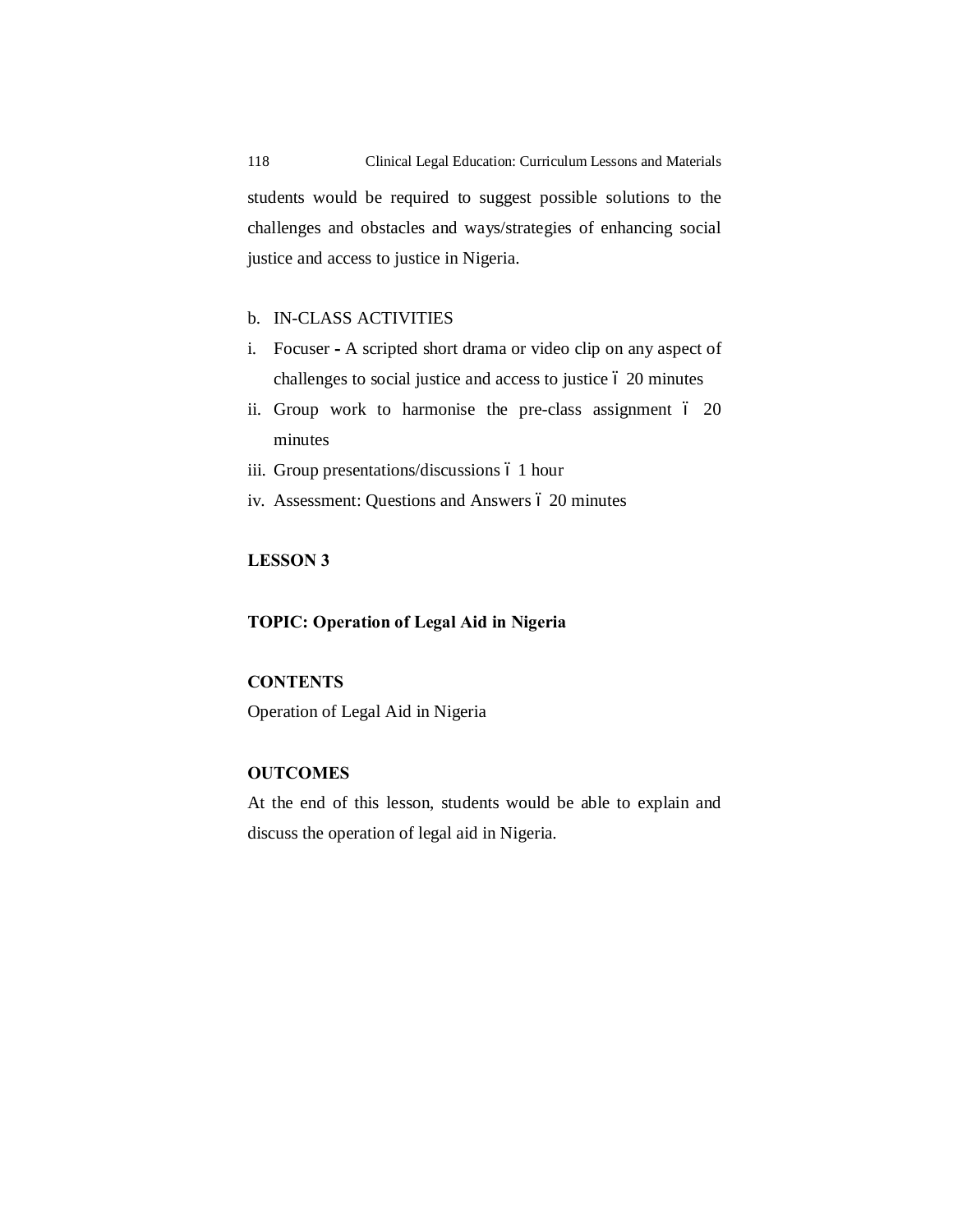### **ACTIVITIES**

- a. PRE-CLASS ACTIVITIES
- b. Students should write a list of identified elements of the Legal Aid Act and the anticipated impact or set back on legal aid and access to justice if the provisions of the Act are implemented. This may be presented on a table or by mere listing. This assignment should be turned in before the lesson, possibly by electronic means.

## b. IN-CLASS ACTIVITIES

- i. Presentation/discussion of the Pre-class assignment  $645$ minutes
- ii. Group work on the role and limitations of other persons, agencies and organisation in legal aid in Nigeria ó 30 minutes
- iii. Group presentation/discussions 6 35 minutes
- iv. Assessment 6 10 minutes

# **LESSON 4**

**TOPIC**: Social Justice Project/Community Service Programme

# **CONTENTS**

Social Justice Projects/Community Service Programme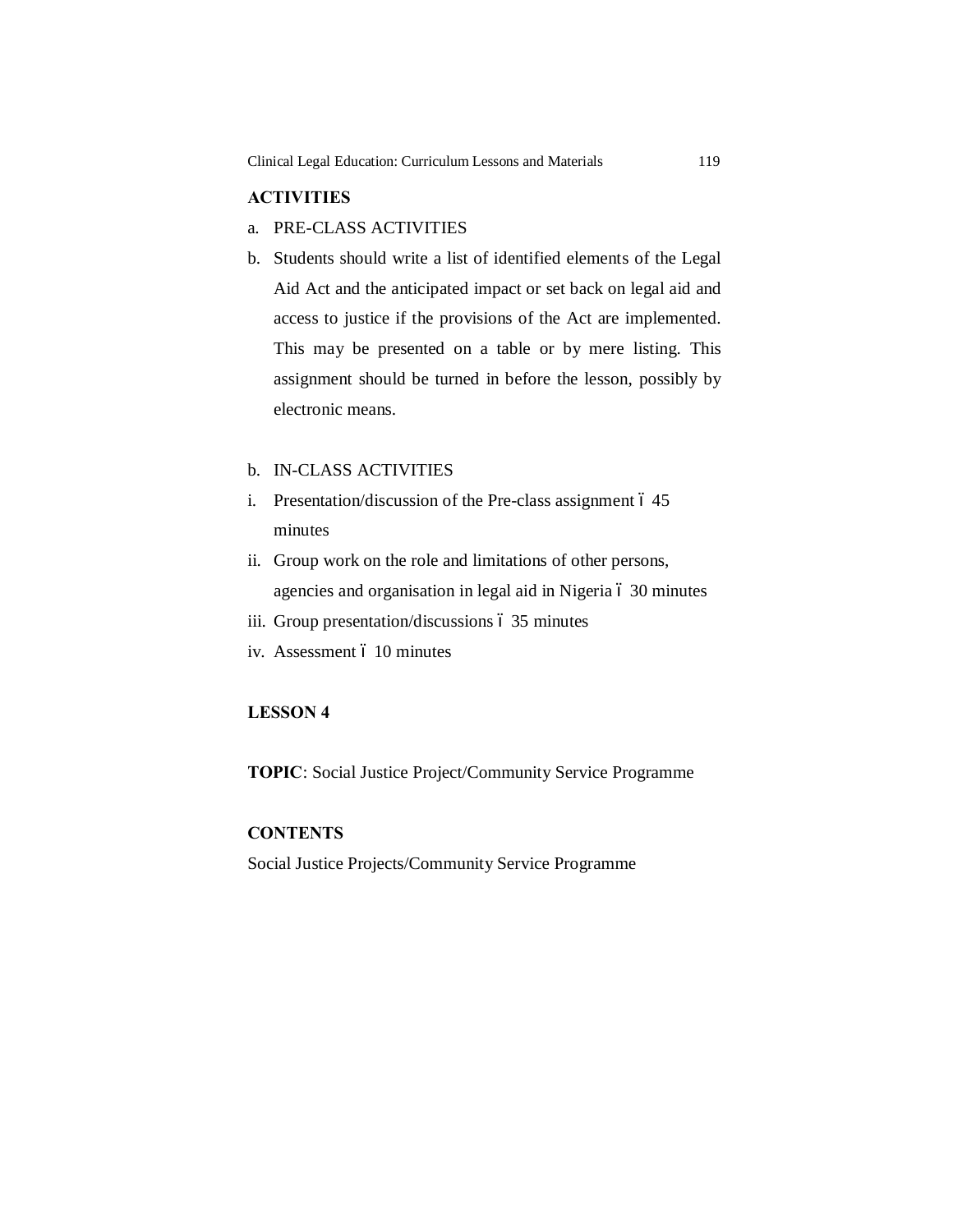### **OUTCOME**

At the end of this lesson, students would be able to:

- i. Explain and discuss social justice projects and activities and community service programmes that may be undertaken by law students;
- ii. Discuss how to design a social justice project;
- iii. Plan a community service programme/project.

#### **ACTIVITIES**

# a. PRE-CLASS ACTIVITIES

Each Student should identify one social justice project that has been carried out anywhere in the World and be in a position to make a presentation during the lesson of the project title, project goal, and project summary. The teacher should provide a platform (preferably electronically) where studentsøi dentified title will be posted on a first come- first served basis so that no two students would submit the same title. The platform would be open on a read only basis to the students.

#### b. IN-CLASS ACTIVITIES

- i. Students present the pre-class assignment/discussions  $61$  hour
- ii. Group work to discuss design a social justice project and plan a community service programme or project. The teacher should provide guidelines for designing such projects and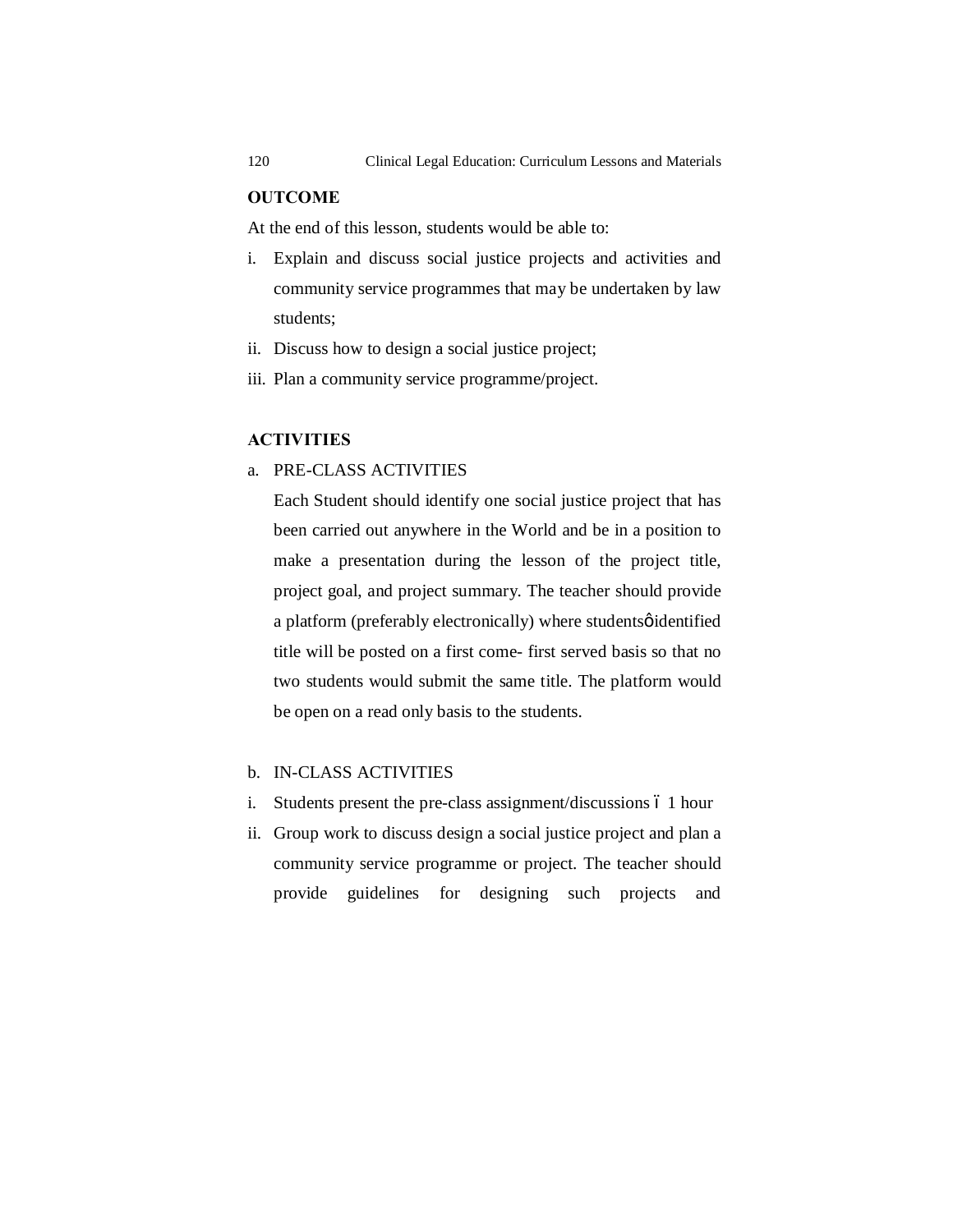Clinical Legal Education: Curriculum Lessons and Materials 121

programmes/Presentation of the group report/discussions 6 1 hour.

## **LESSON 4**

# **TOPIC: Designing a Social Justice Project/Planning a Community Service Programme**

# **ACTIVITIES**

This lesson should be a free time for students to design social justice projects or plan community service programmes for presentation during lessons 5 and 6

# **LESSONS 5**

**TOPIC: Designing a Social Justice Project/Planning a Community Service Programme** 

# **CONTENTS**

Designing a Social Justice Project/Planning a Community Service Programme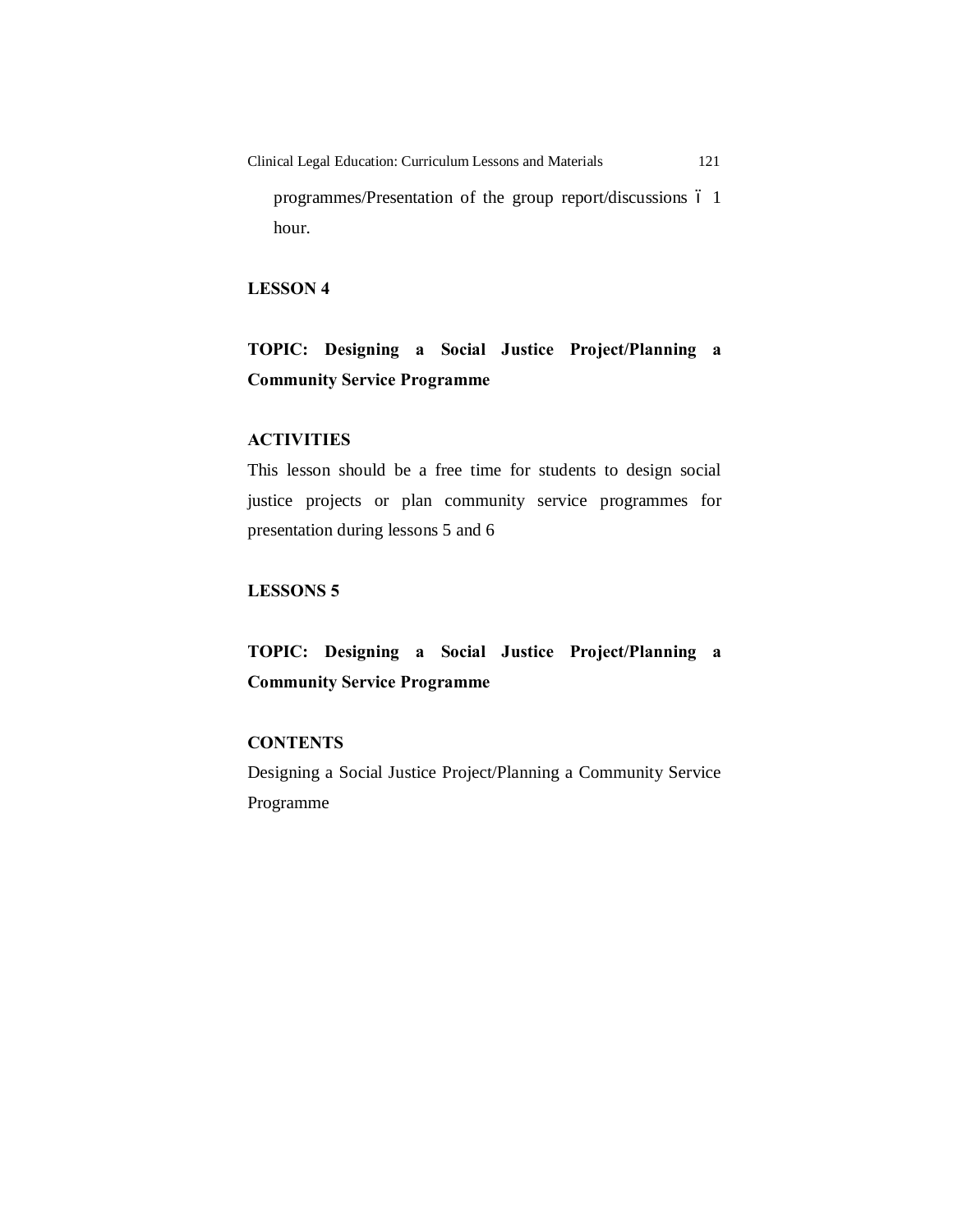#### **OUTCOMES**

At the end of this lesson, students would be able to discuss their proposed social justice project or community service programme and fine-tune their designs and plan.

#### **ACTIVITIES**

Students present their designs and plans/feedback/discussions 6 2 hours

# **LESSONS 6**

# **TOPIC: Designing a Social Justice Project/Planning a Community Service Programme**

# **CONTENTS**

Designing a Social Justice Project/Planning a Community Service Programme

# **OUTCOMES**

At the end of this lesson, students would be able to discuss their proposed social justice project or community service programme and fine-tune their designs and plan.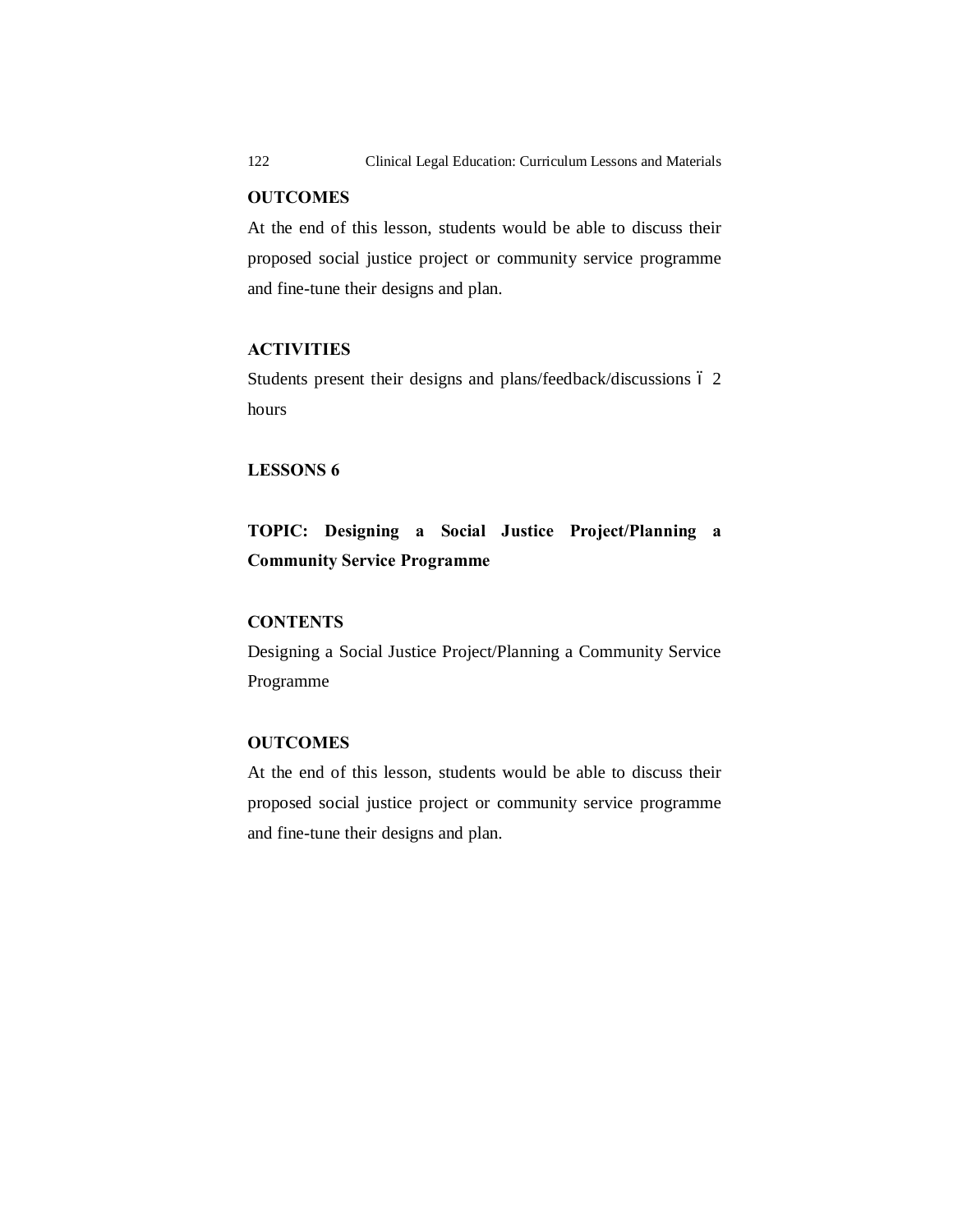#### **ACTIVITIES**

#### IN-CLASS ACTIVITIES

Students who did not present during lesson 5 will present their designs and plans./feedback/discussions 6 2 hours.

#### **NOTES**

The Clinic will decide how and what social justice and public interest lawyering projects to engage the students (or some of them) with during the remainder 6 weeks of the 500 Level first semester course and the 12 weeks second semester 500 level course on clinic/community service. Students that engage in social justice, public interest projects and community service should have the opportunity during the course period to present their final reports (or interim reports) (and reflections) before the entire class.

#### **REFERENCES**

Barry, M., et al,  $\tilde{\sigma}$ Teaching Social Justice Lawyering: systematically including Community Legal Education in Clinical Legal Education", *18 Clinical L. Rev.* 401 (2012), http://papers.ssrn.com/sol3/papers.cfm?abstract\_id=1924393.

Barry, M. M.,  $\tilde{O}$ [Clinical Legal Education in the Law Univ](http://papers.ssrn.com/sol3/papers.cfm?abstract_id=1924393)ersity: Goals and Challengesö, *International Journal of Legal Education*, p. 35 (July 2007); http://ssrn.com/abstract=1133551.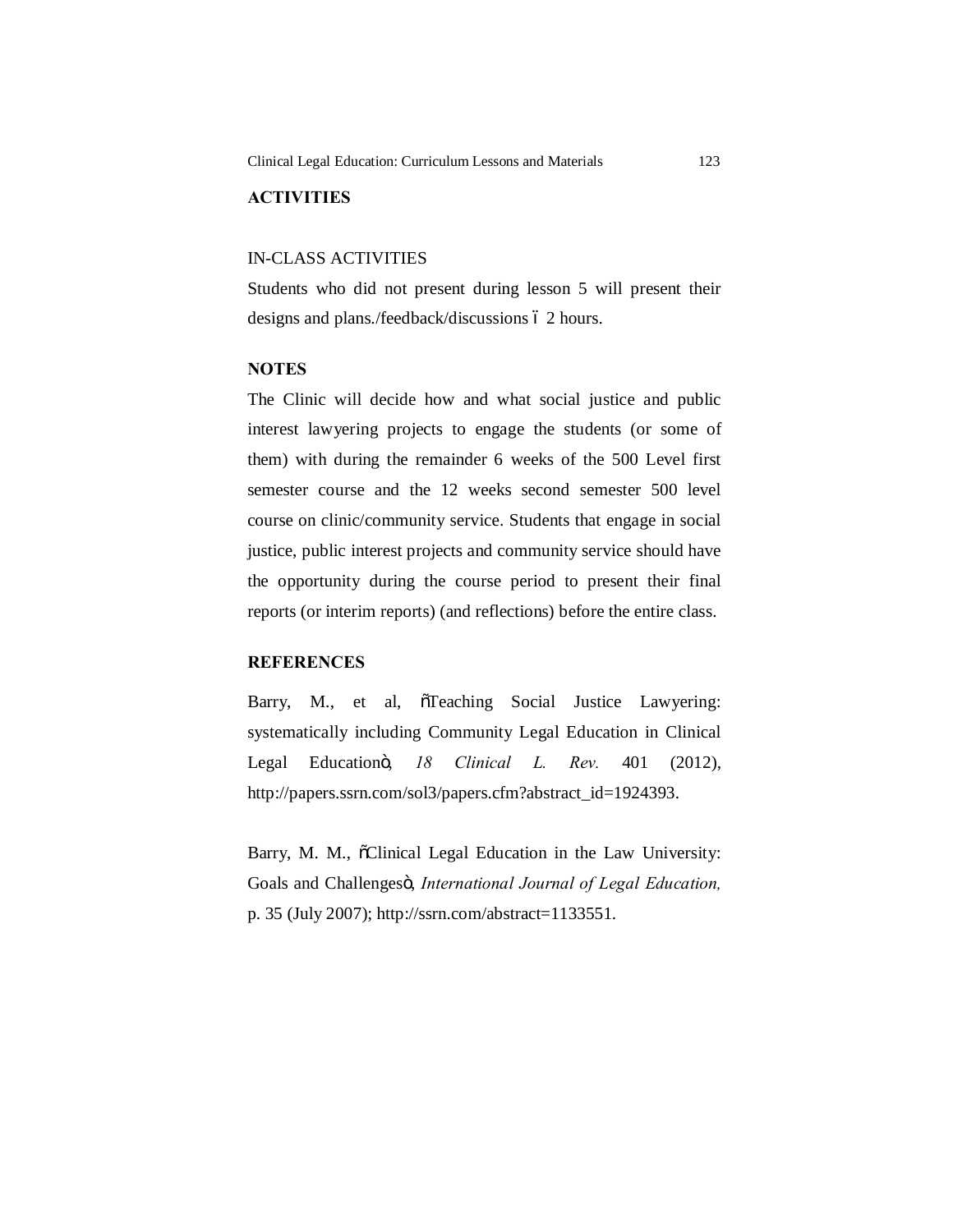124 Clinical Legal Education: Curriculum Lessons and Materials Bloch, F.S., ed. *The Global Clinic Movement: Educating Lawyers for Social Justice*, 2011, Oxford University Press.

Giddings, J., *Promoting Justice through Clinical Legal Education,*  2013, Justice Press.

Grey, R. J. (2004), *Access to the Courts*: *Equal Justice For All:*  Anita Green (ed.) Washington D C. U. S. Dept. of State

Mcquoid-Mason, D.J. (1982) *An Outline of Legal Aid in South Africa,* Durban/Pretoria Butterworths.

Ojukwu, E., et al, õAccess to Justiceö, *Handbook on Prison Pretrial Detainee Law Clinic*, chapter 5, pp. 121-152, Abuja, Network of University Legal Aid Institutions (NULAI Nigeria), 2012.

National Service-Learning Clearinghouse: www.servicelearning.org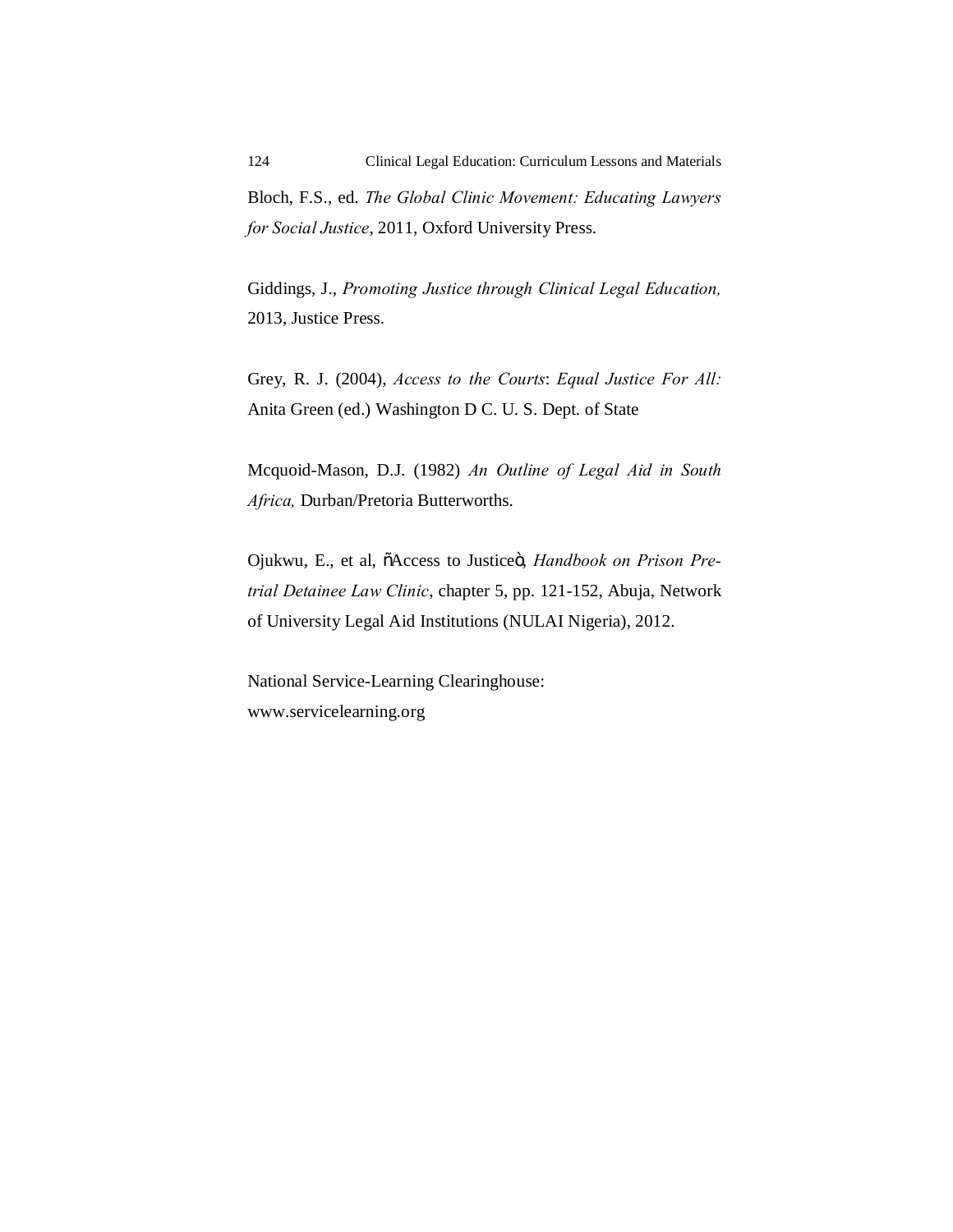# **CHAPTER 10**

# **Public Interest Lawyering**

#### **OBJECTIVES**

The objectives for presenting to our clinic students the lessons on Public Interest Lawyering are the same objectives stated for teaching Social Justice and Access to Justice. See Chapter 8 (infra). In addition, we hope that the students would be able to reflect critically on the nature of lawyersø ethical and professional responsibilities in public interest law practice; evaluate critically theories and models of legal service delivery; Identify and develop strategies to respond to and to address legal issues in a public interest context; and advocate effectively in the public interest<sup>27</sup>.

#### **LESSON 1**

l

## **TOPIC: Nature and Core Values of Public Interest Issues**

 $27$  For these objectives see,

https://handbook.unimelb.edu.au/view/2012/LAWS40065?output=PDF, last accessed on 3rd January 2013.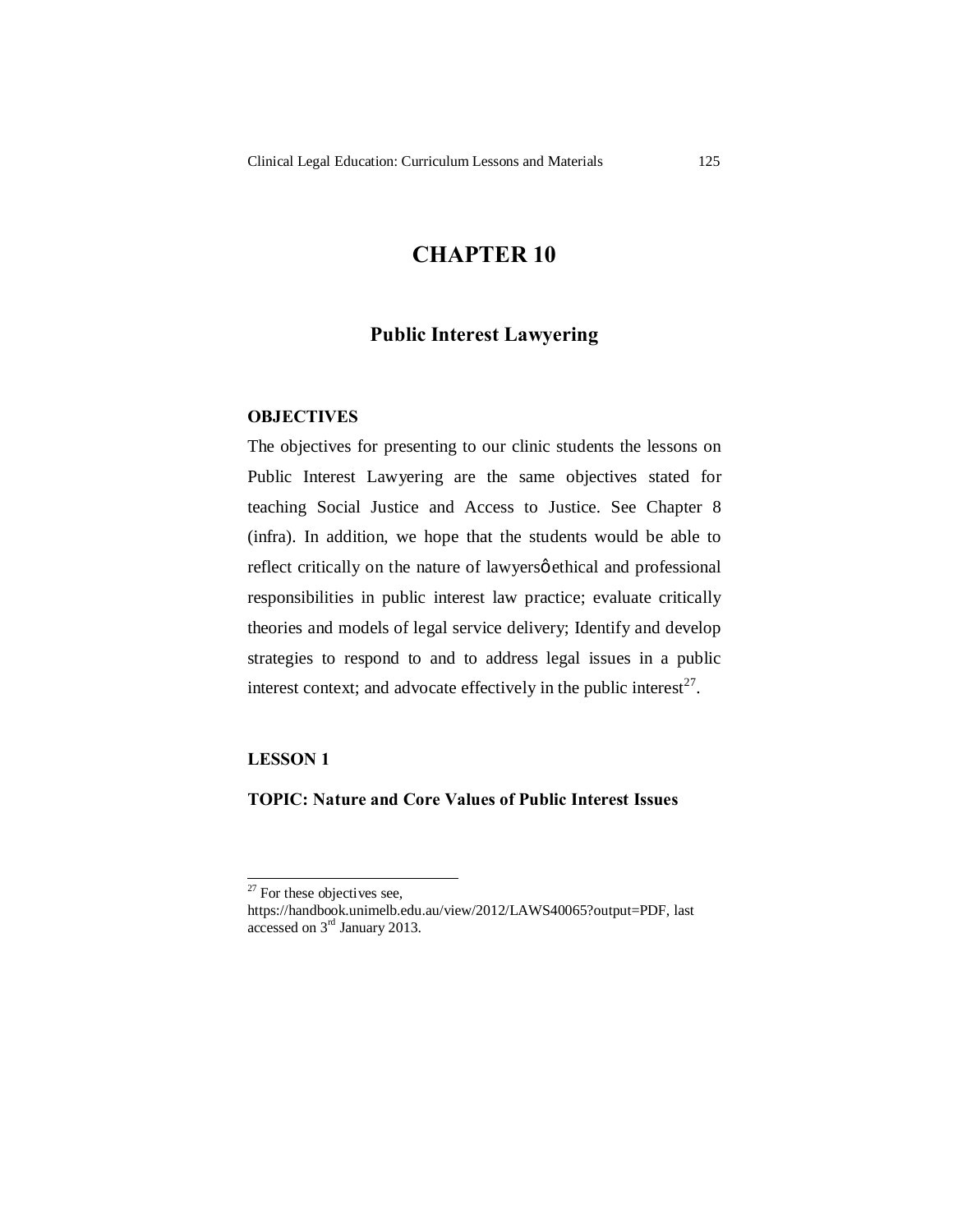# **CONTENTS**

Nature, types and Core values of public interest issues; importance of and goal for engaging in public interest lawyering.

# **OUTCOME**

At the end of the lesson, students would be able to:

- i. Explain and discuss the nature, types and core values of public interest issues;
- ii. Explain and discuss the importance of and goal in engaging in public interest lawyering.

# **ACTIVITIES**

# a. PRE-CLASS ACTIVITIES

Students should write a list of public interest issues with examples and stating the core values for each. The list should be produced in a table format as shown below:

| S/n                         | <b>Public Interest Issues</b> | Examples      | Values                 |
|-----------------------------|-------------------------------|---------------|------------------------|
|                             | Pollution                     | Sachet-bagged | Public                 |
|                             |                               | water menace  | health                 |
| $\mathcal{D}_{\mathcal{L}}$ | Consumer                      | Fuel pricing  | Consumer<br>protection |
| 3                           | Human Right                   | Prison Reform | Access to<br>Justice   |
|                             |                               |               |                        |
|                             |                               |               |                        |
|                             |                               |               |                        |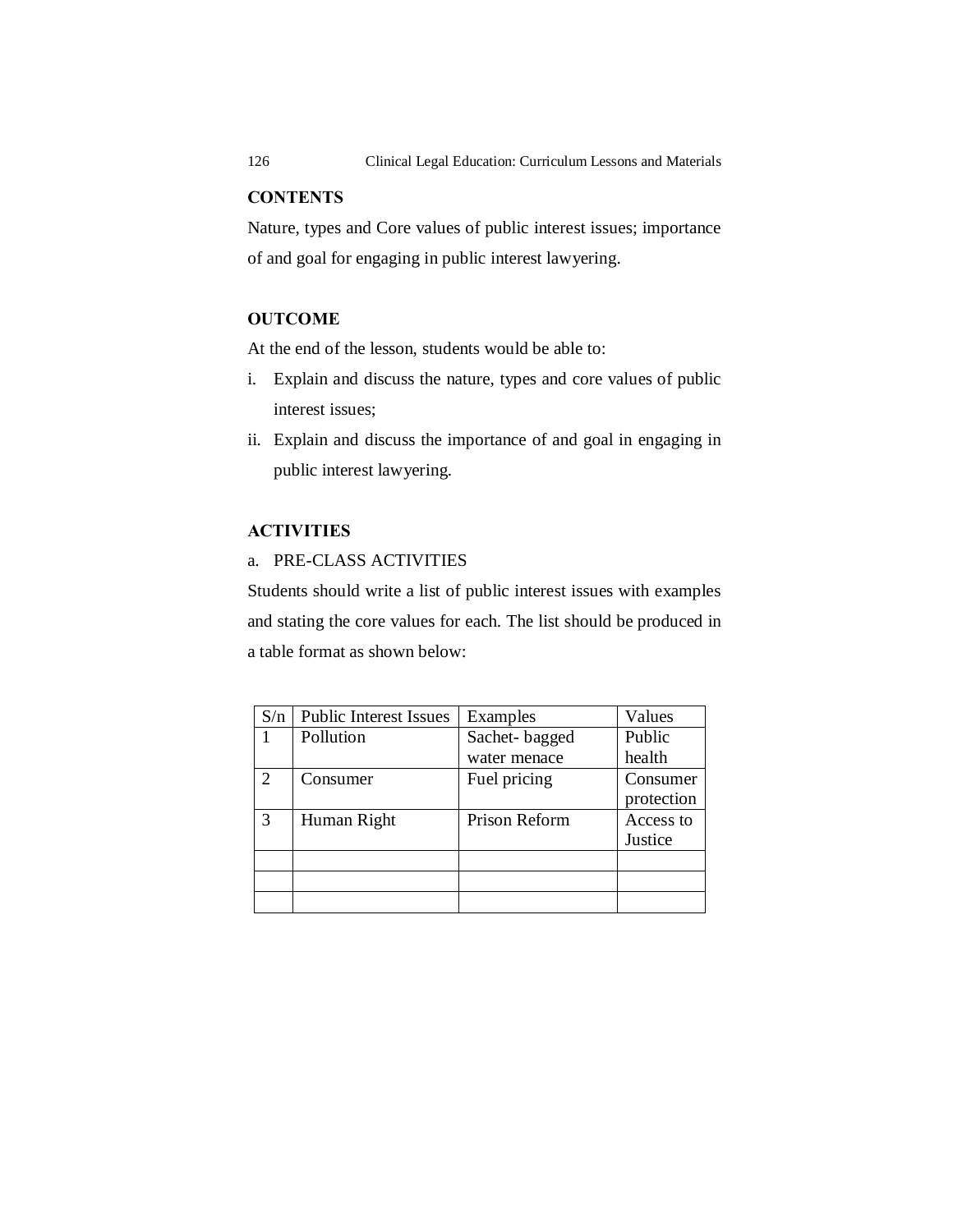- b. IN-CLASS ACTIVITIES
- i. Focuser: Video clips/drama/slides on public interest issues ó 10 minutes
- ii. Teacherøs overview ó 10 minutes
- iii. Group work by students to discuss the nature, types and core values of public interest issues; importance of and goal for engaging in public interest lawyering. The groups should also harmonise the tables of public interest issues prepared by each student ó 40 minutes
- iv. Groups Report/discussions- 50 minutes
- v. Assessment 6 10 minutes

# **LESSON 2**

#### **TOPIC:**

- **i. Ethical and Professional Responsibilities of Public Interest Lawyers;**
- **ii. Public Interest Law Organizations**

#### **CONTENTS**

- i. Ethical and Professional Responsibilities of Public Interest Lawyers;
- ii. Public Interest Law Organizations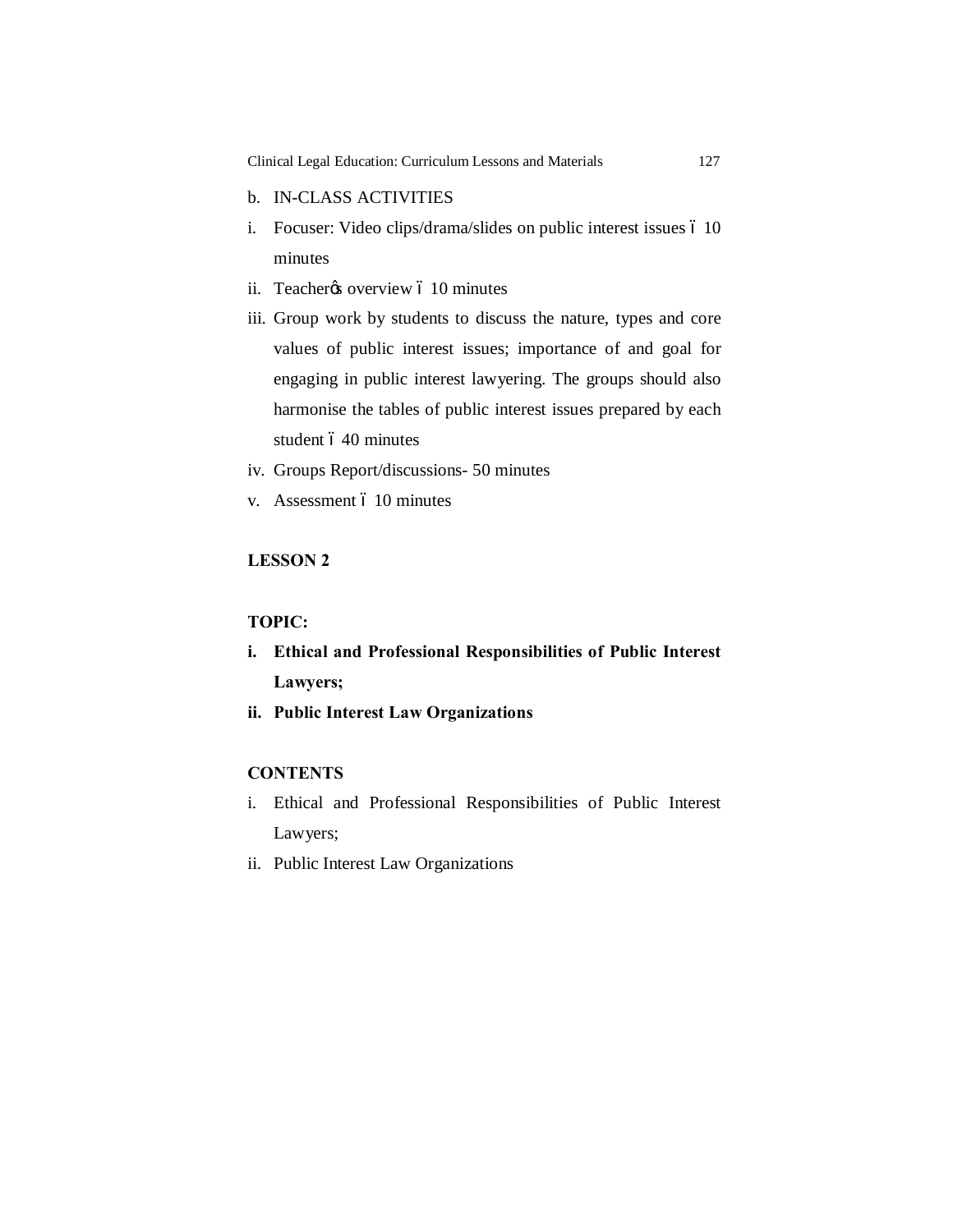### **OUTCOME**

At the end of this lesson, students would be able to:

- i. Explain and discuss the ethical and professional responsibilities of public interest lawyers;
- ii. Identify public interest law organisations and discuss their functions and challenges.

# **ACTIVITIES**

## a. PRE-CLASS ACTIVITIES

- i. Students should make a list of Public Interest Law Organizations and their functions.
- ii. Students should identify and study at least one public interest organization and its work and challenges.

# b. IN-CLASS ACTIVITIES

- i. Brainstorm/discussions on the ethical and professional responsibilities of public interest lawyers 6 20 minutes
- ii. Group work on Case studies on ethical and professional responsibilities of public interest lawyers/presentation/discussions 6 50 minutes
- iii. Students present the pre-class assignment/discussions 6 40 minutes
- iv. Assessment 6 10 minutes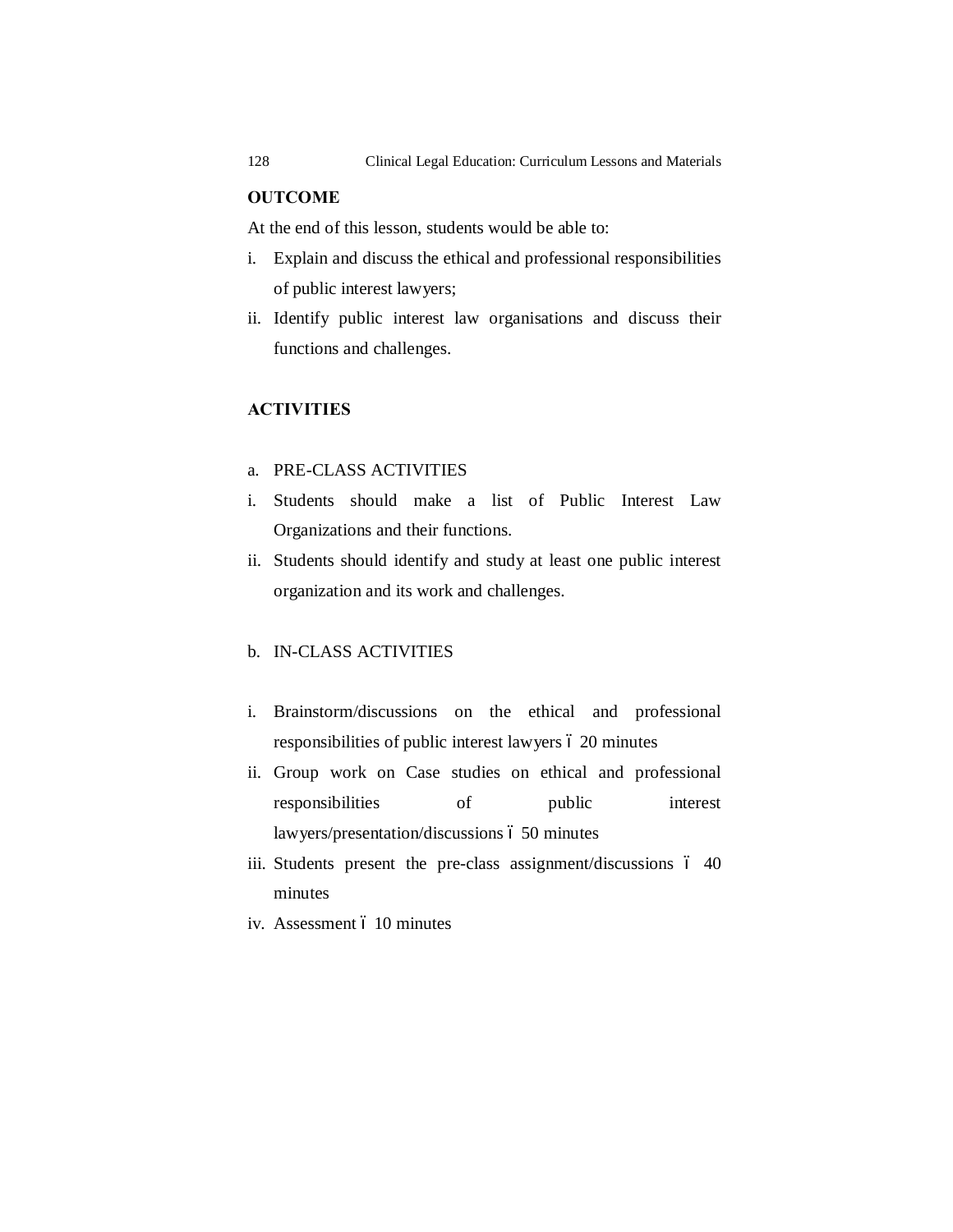Clinical Legal Education: Curriculum Lessons and Materials 129

### **LESSON 3**

#### **TOPIC: Public Interest Lawyering Strategies**

# **CONTENTS**

Public Interest Lawyering Strategies

### **OUTCOMES**

At the end of the lesson, the students would be able to:

- i. Identify and list public interest lawyering strategies;
- ii. Explain and discuss the use, importance, advantages and disadvantages/limitations of the strategies.

# **ACTIVITIES**

## a. PRE-CLASS ACTIVITIES

Students should list and write notes on public interest lawyering strategies, their use, importance, advantages and disadvantages or limitations.

# b. IN-CLASS ACTIVITIES

i. Group work to harmonise the list of public interest lawyering strategies, their use, importance, advantages and disadvantages or limitations/Group report/discussions 6 50 minutes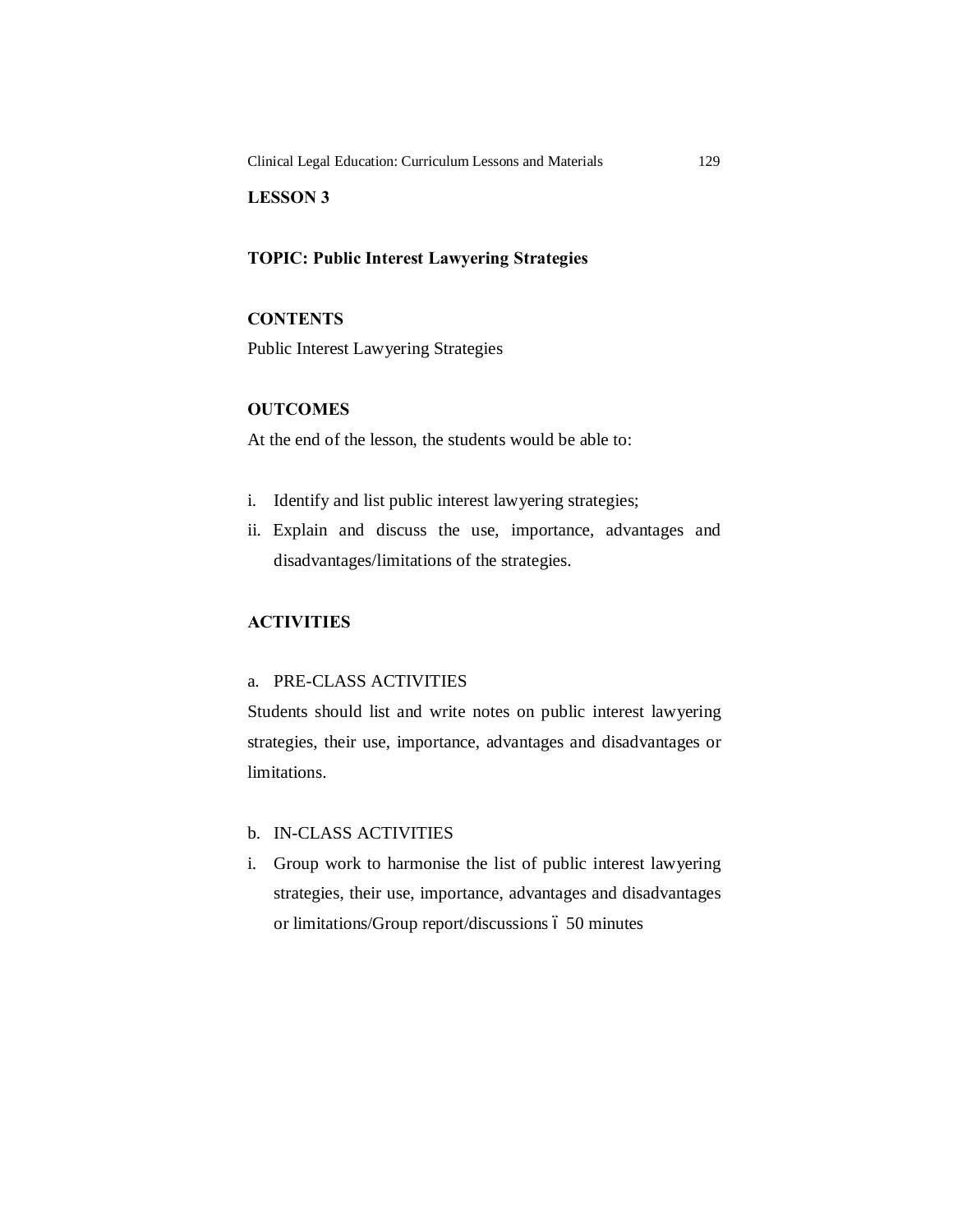- ii. Group work on case study on public interest lawyering strategies/presentations/discussions 6 1 hour
- iii. Assessment 6 10 minutes

# **LESSON 4**

## **TOPIC: Public Interest Lawyering Strategies: Litigation**

# **CONTENTS**

Public Interest Lawyering Strategies: Litigation

# **OUTCOME**

At the end of this lesson, students would be able to:

- i. Explain the nature and types of public interest litigation
- ii. Explain the use, efficacy and importance of impact litigation as a public interest strategy
- iii. Discuss the process of impact litigation as a public interest strategy.

# **ACTIVITIES**

## a. PRE-CLASS ACTIVITIES

Students should (i)identify, summarize the facts/report any case of impact litigation in Nigeria or any other jurisdiction; and (ii)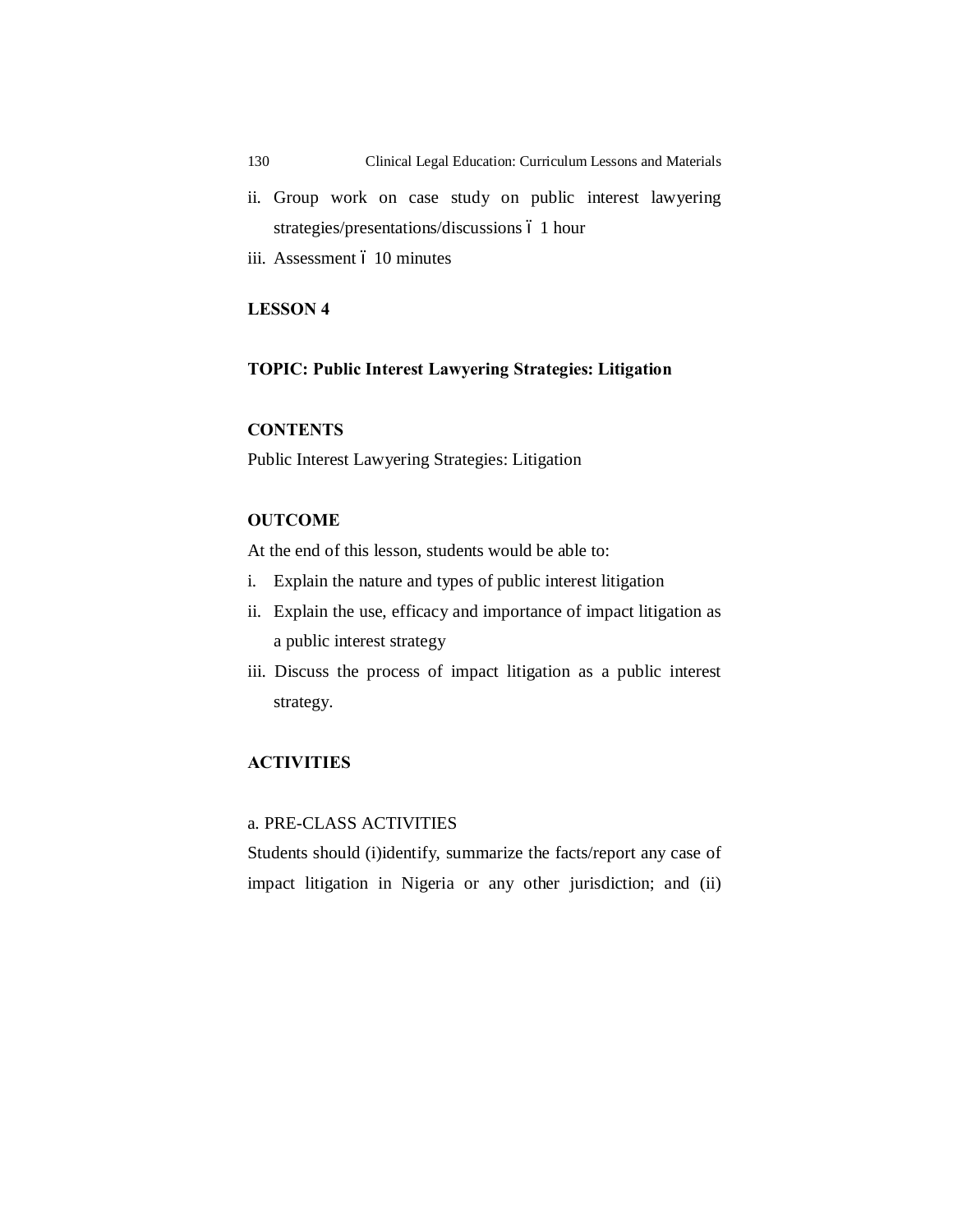#### b. IN-CLASS ACTIVITIES

- i. Brainstorming/discussion on the nature and types of public interest litigation-15 minutes
- ii. Presentation of pre-class assignment/General class discussion of the cases and sources of direct services -35 minutes
- iii. Group work, presentation and discussion of the use, efficacy, importance, challenges of impact litigation as a public interest strategy and the proposed strategy of the Clinic in using public interest litigation strategy 6 1 hour
- iv. Assessment 6 10 minutes

#### **LESSON 5**

At the end of Lesson 4, Students should be grouped to use some of the social justice projects identified in the Social Justice lessons as public interest lawyering project. Students will use Lesson 5 period to complete their group proposal. The groups will be required to present their plans and strategies for executing these projects as public interest projects in Lesson 6.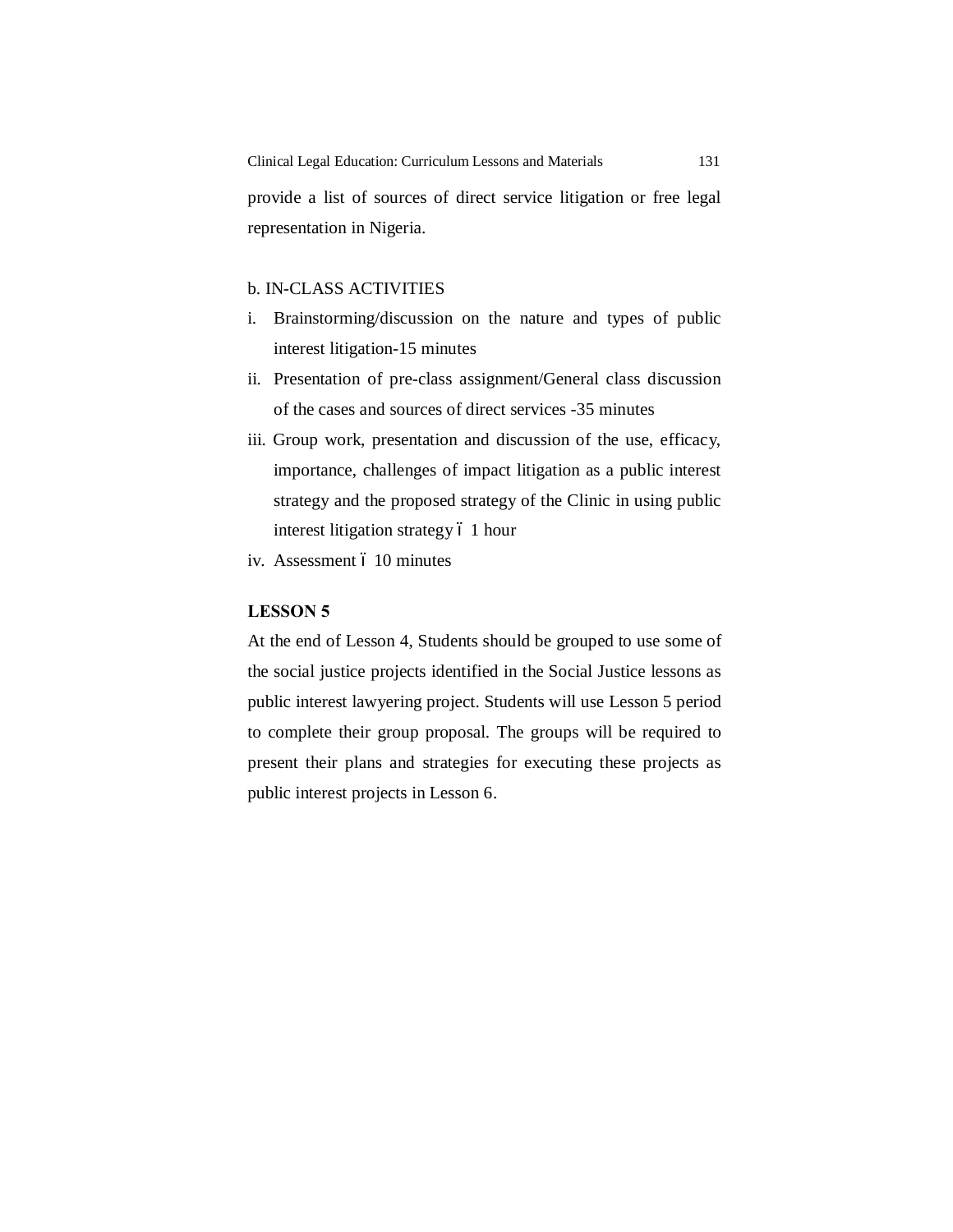#### **LESSON 6**

#### **TOPICS: Public Interest Lawyering Proposals**

# **CONTENTS**

Public Interest Lawyering Proposals

### **OUTCOMES**

At the end of this lesson, students would be able to explain and discuss proposals to engage in public interest projects.

# **ACTIVITIES**

## IN-CLASS ACTIVITIES

Groups present their proposed public interest projects and discussions follow 6 2 hours.

#### **NOTES**

The Clinic will decide how and what social justice and public interest lawyering projects to engage the students (or some of them) with during the remainder 6 weeks of the 500 Level first semester course and the 12 weeks second semester 500 level course on clinic/community service. Students that engage in social justice, public interest projects and community service should have the opportunity during the course period to present their final reports (or interim reports) (and reflections) before the entire class.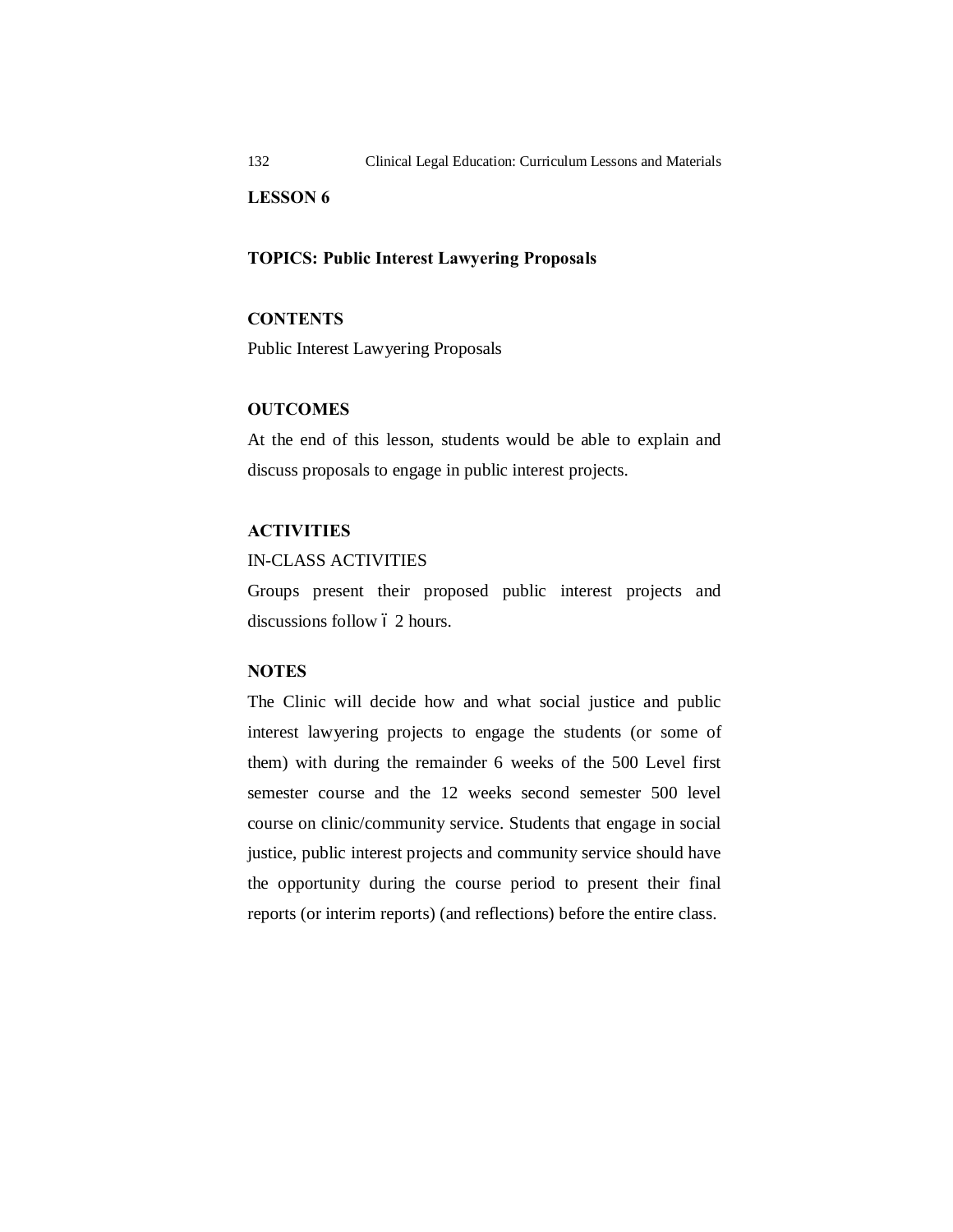Clinical Legal Education: Curriculum Lessons and Materials 133

#### **REFERENCES**

Carothers, T., (1998) öThe Rule of Law Revivalö, *Foreign Affairs*: Mar/Apr. 1988 Columbia Law School, Public Interest Law Initiative *in Transitional Societies*

Chen, A.K., & Cummings, S., *Public Interest Lawyering: A Contemporary Perspective*, Aspen Publishers, 2012.

Dimitrina, P., (1996). The development of public interest law in Post-communist States: Political and legal limitationsö, *Helsinki Monitor*, Volume 7, No. 4

Ogletree, C.J, Jr., (2001)  $\tilde{o}$ Access to justice: the social responsibility of lawyers: The Challenge of Providing "Legal Representation" in the United States, South Africa, and Chinaö 7 *Washington University Journal of Law & Policy*, 47.

PILnet (The Global Network for Public Interest Law) http://www.pilnet.org/public-interest-law-programs/public-interest[lawyering.html](http://www.pilnet.org/public-interest-law-programs/public-interest-lawyering.html) 

[Rekosh, E., e](http://www.pilnet.org/public-interest-law-programs/public-interest-lawyering.html)t al, (2001), *Pursuing the public interest: A Handbook for Legal Professionals and Activists,*  www.pili.org/org/publications; New York.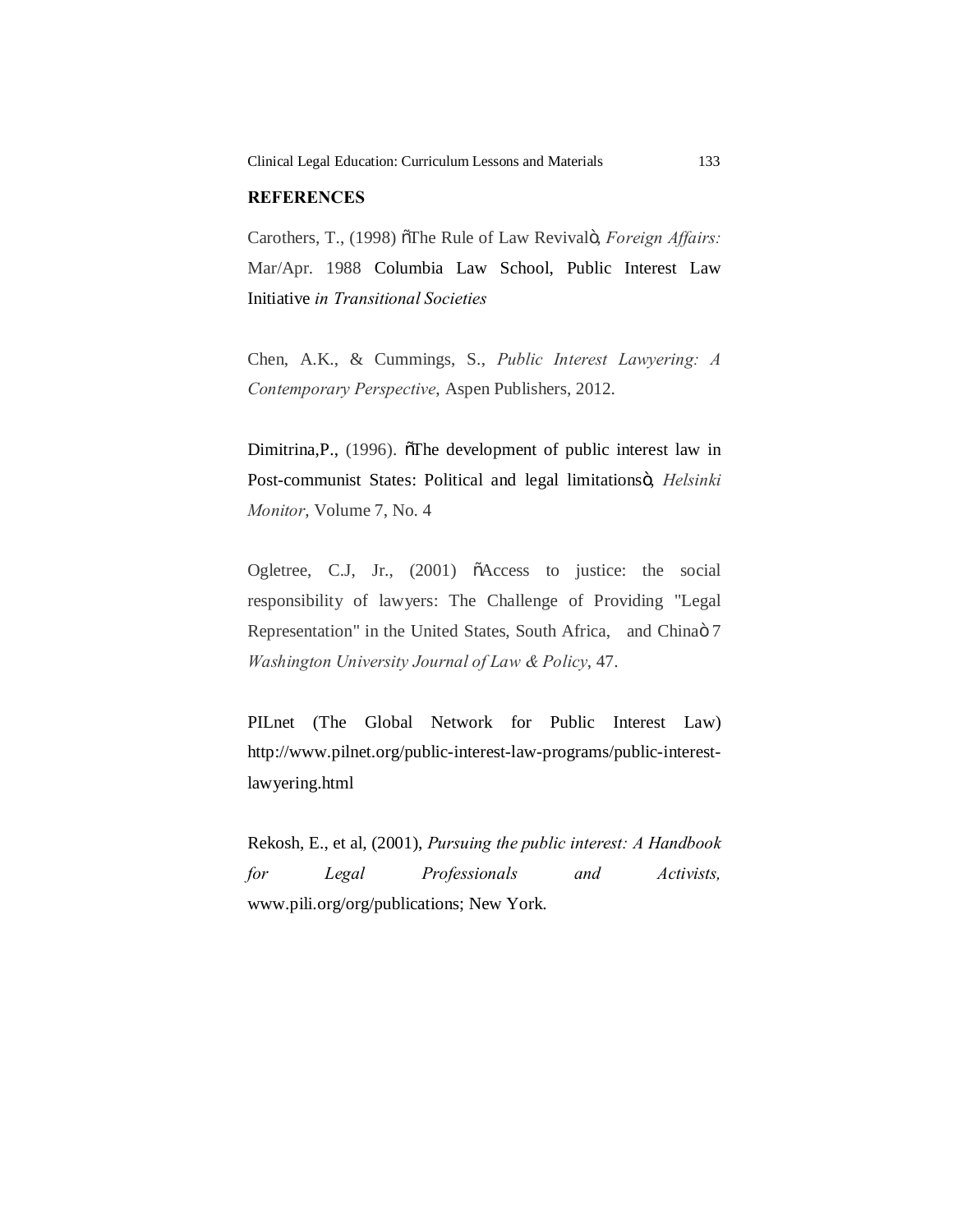134 Clinical Legal Education: Curriculum Lessons and Materials Rekosh, E., Buchko, K.A, Manning, D and Terzieva, V., õAccess to Justice: Legal Aid for the underrepresentedö, in *Access to Justice in Central and Eastern Europe: Source Book*, at www.pili.org/publications.

Rekosh, E., et al, *Pursuing the Public Interest: A Handbook for Legal Professionals and Activists*, Public Interest Law Initiative in Transitional Societies.

Sarat, A., and Scheingold, S., (2001) öState Transformations, Globalization, and the possibilities of Cause Lawyering: An introductionö, in *Cause Lawyering and the State in a global era*, Oxford Univ. Press.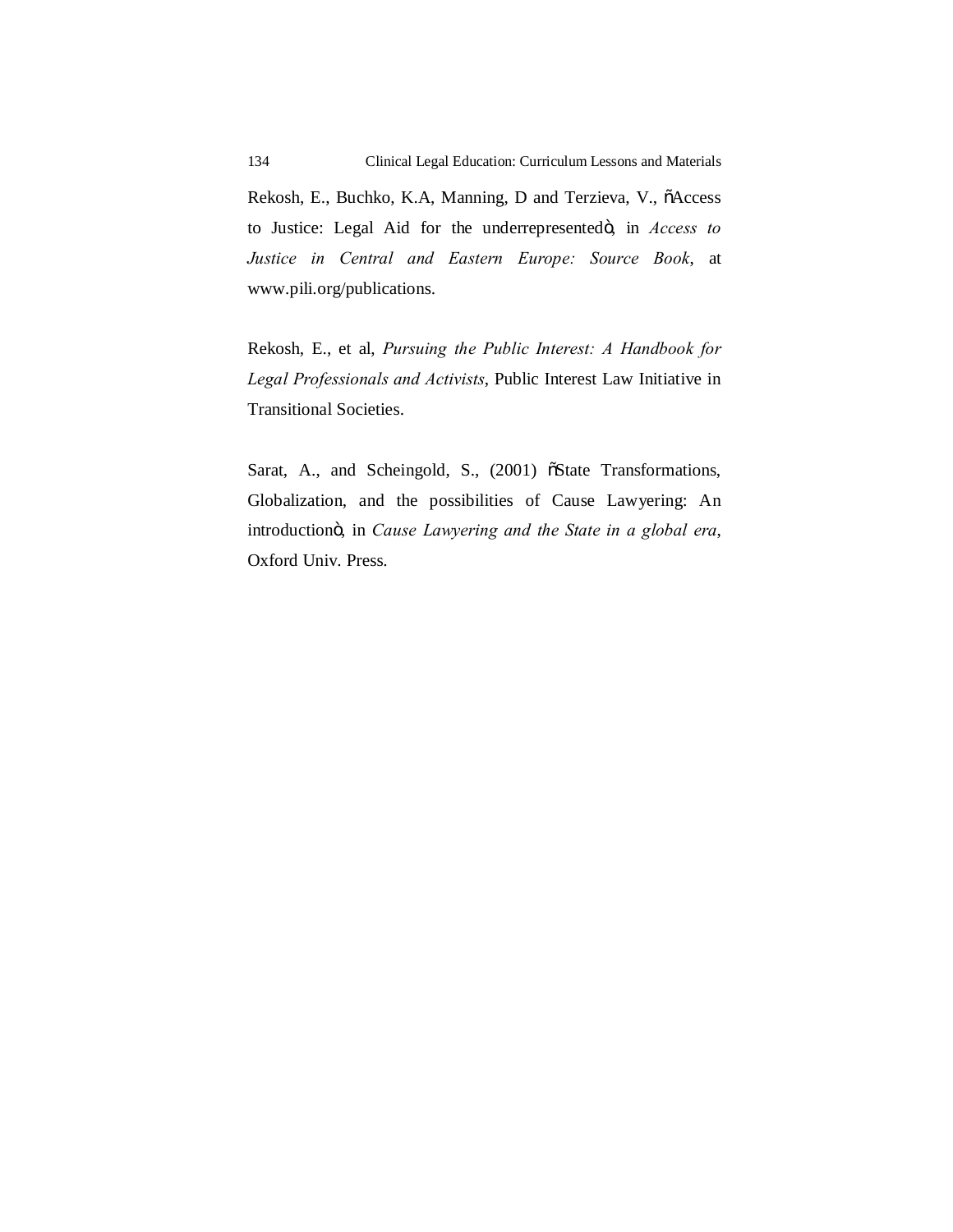# **CHAPTER 11**

# **Case Studies**

#### **NOTES**

The following are case studies used by the Network of University Legal Aid Institutions (NULAI Nigeria) during the National Client Interviewing and Counselling Skills Competitions for Law Students. A few of the case studies were those developed by the Abia State University (ABSU) Law Clinic for their local use.

These case studies, though primarily developed for interviewing and counselling skills lessons, may be modified for use in any lesson or any subject.

#### **Case Study I**

You are Yusuf Mohammed. You told the lawyer & secretary that you are terribly disturbed and that you have not been able to eat for the past four days. You work for Go Company Plc (Be prepared to but do not unless asked) provide an address, contact information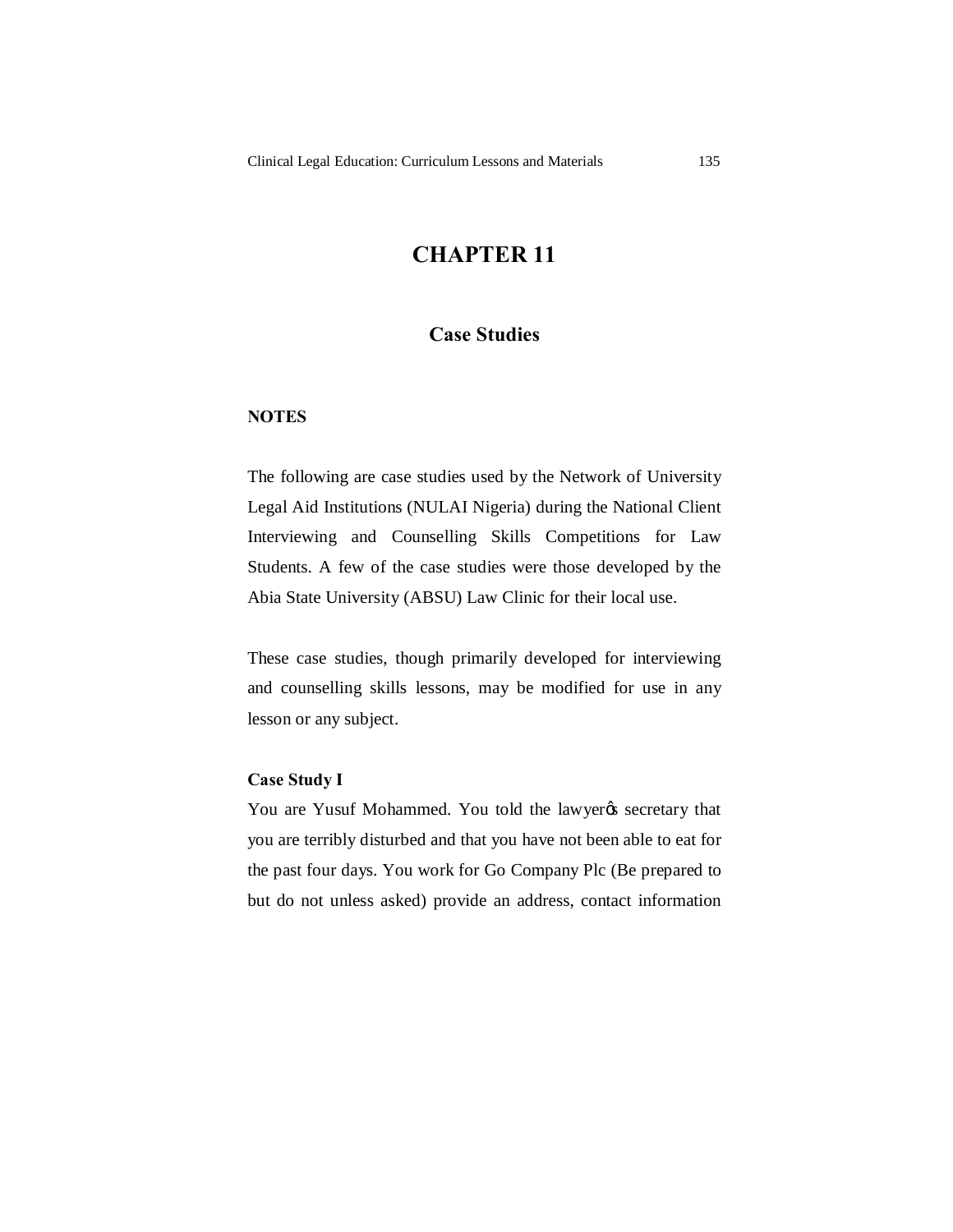136 Clinical Legal Education: Curriculum Lessons and Materials and description of your company t products or business (which is Gold Trading).

You have worked for the Company for many years (You have worked for 25 years but do not say unless asked). Be ready to state too, that your current position in the company is Marketing Manager.

You have an employment letter stating the terms of your employment. One of the terms is that a person who worked for not less than 20 years would, on voluntary retirement or withdrawal of service, receive a 50 million Naira gratuityy but if terminated summarily or dismissed from employment would receive nothing. Be prepared to talk about these conditions of service without mentioning that there is a written contract unless asked.

Describe your role as a Marketing Manager of the company, including the fact that you are the person that knows over 60% of the sources of the gold you purchase and sell, and that most of your customers would deal directly with the company only if you would introduce the company to them. Be prepared to state that the company would be in great difficulty if you refuse to introduce the customers to the company.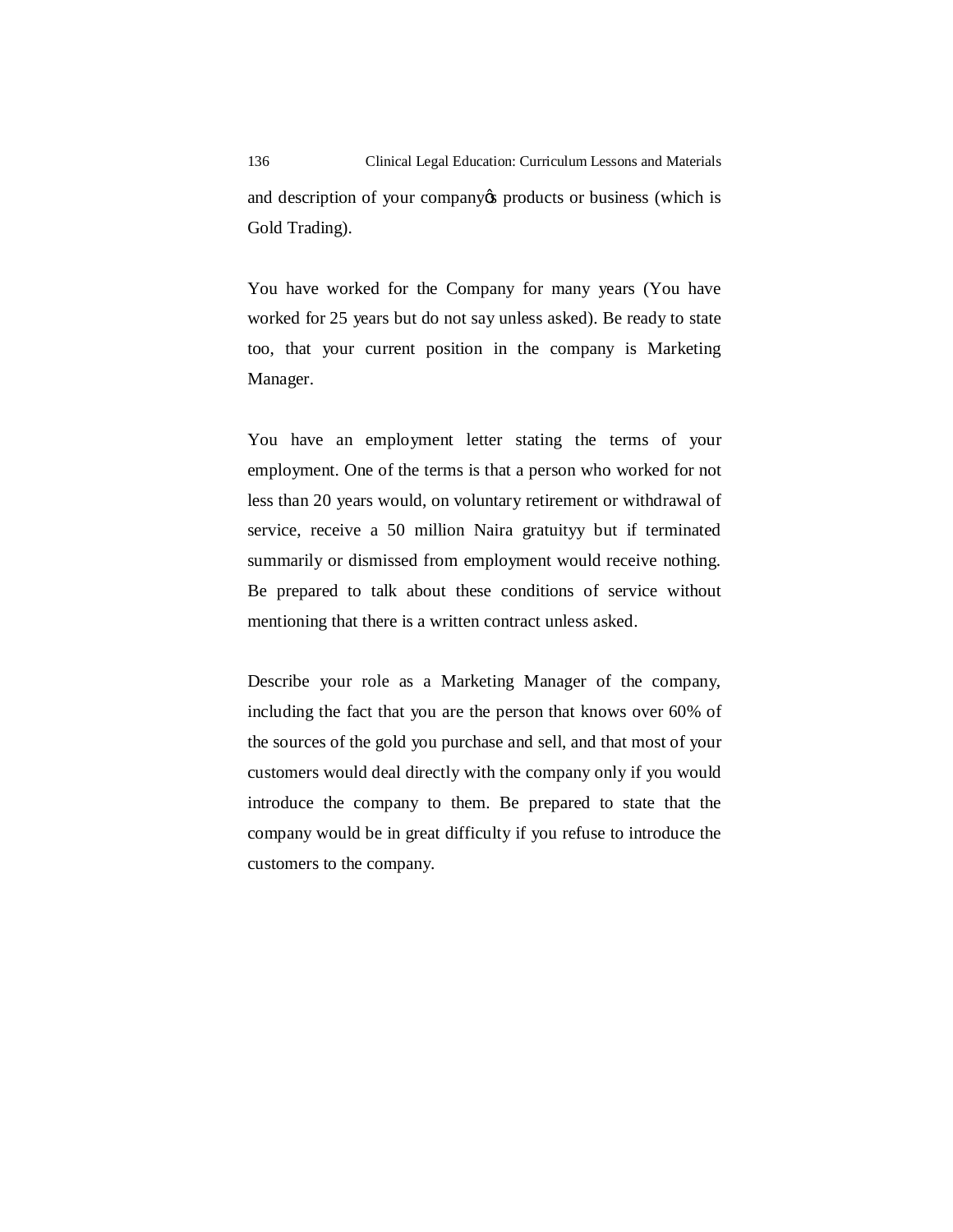Clinical Legal Education: Curriculum Lessons and Materials 137

In the 25 years you have worked for the company, you have received three merit awards and not once have you been queried or found wanting relating to the business or your integrity.

Last week the company suspended you from duty indefinitely without any pay. The company suddenly noticed the loss of gold plates worth 100million Naira. The company also suspended one of your staff who is being detained by the Police. But in your own case, the Police just took a statement from you and released you on bail. The Managing Director is threatening to prosecute and jail any person connected to the theft. Though there is no trace of the theft to you yet, over half of the Gold plates were recovered and your staff who is being detained was heavily implicated as the thief. In spite of this you are terribly worried (continue to express worry, anxiety and fear over the matter and only tell what your fears are if asked and reassured of confidentiality).

If reassured of confidentiality, you can then open up and tell that your staff being detained had, a few months earlier, confessed to you that he sold one piece of the company t gold at N650,000 and you warned him to desist from such an act in the future; you did not report or discipline him.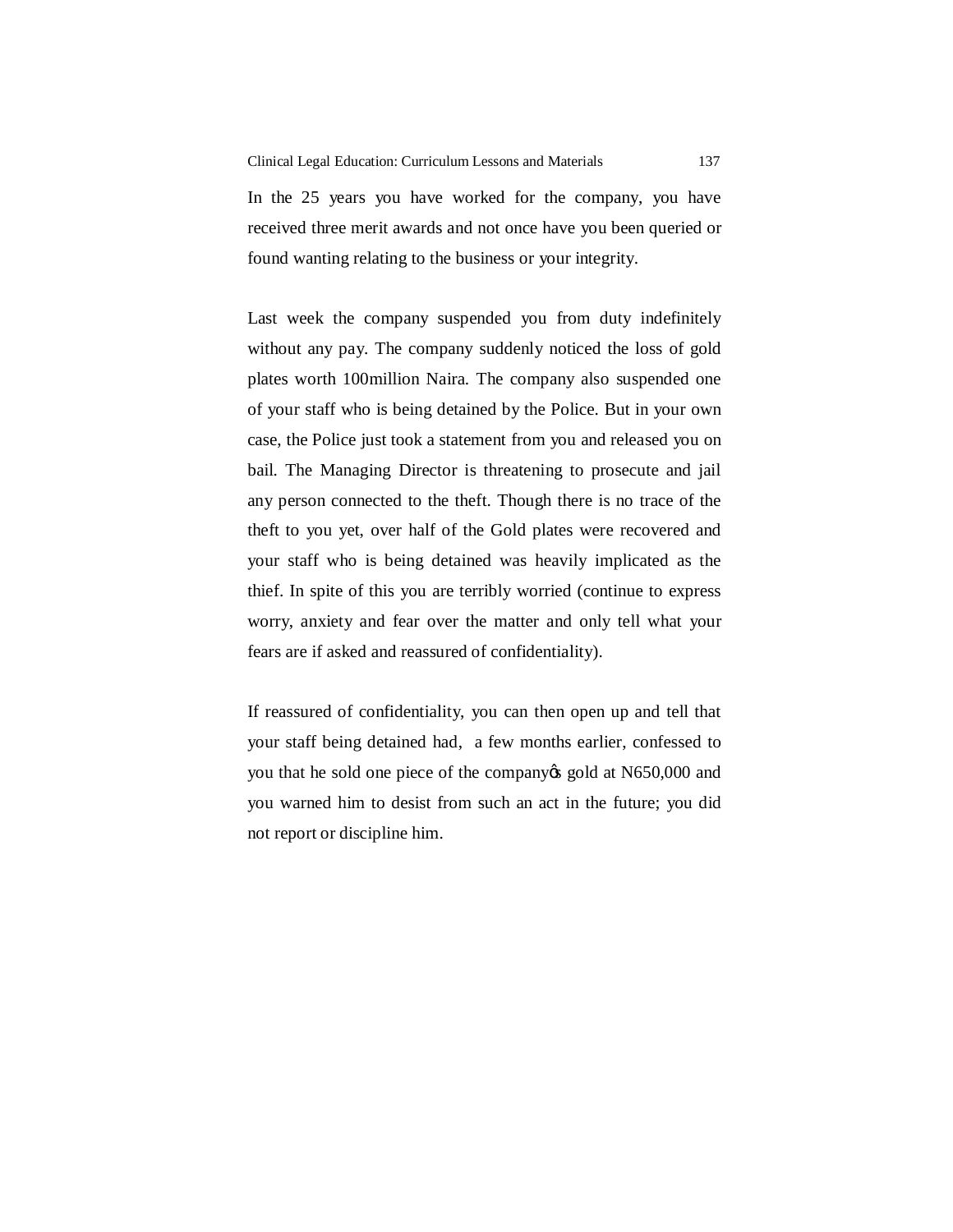138 Clinical Legal Education: Curriculum Lessons and Materials You are now afraid that if the Police put more pressure of the staff, he could reveal this fact. You dongt wish to be prosecuted, you dongt want to lose your job, you dongt want to lose your gratuity.

## Client Instructions

This is your basic story. You are free to fill in any gap in the facts or in your personal history in any way that seems appropriate. But you may not change any of the facts in this account nor may you say anything directly contradictory to these facts. Based on the advice that you receive you may choose a cause of action that seem appropriate to you.( Playing the role of this client)

#### **Case Study 2**

You are Jacob Song. You told the lawyer the secretary that you have a problem with your employer. You work for Protemi Light Ltd. (Be prepared to but do not unless asked) provide an address, contact information and description of your company to business (which is public relations, research, audit and assessment of businesses). Your Company & clients are mainly multinational companies doing business in Nigeria who pay huge sums of money for the services. You have worked for the company for many years (You have worked for six years but do not disclose unless asked).

Be prepared to say that your current position in the company is Product Auditor.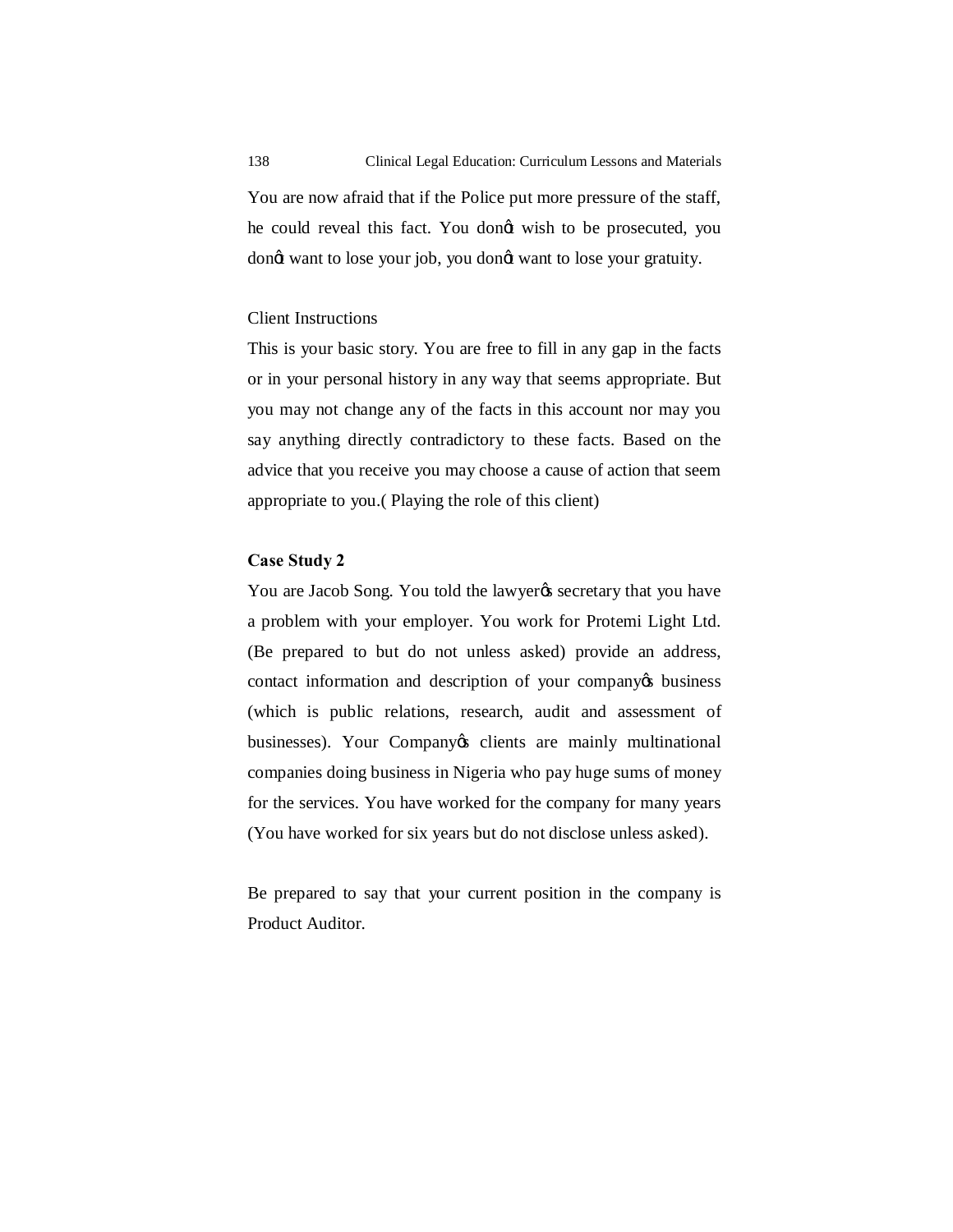Clinical Legal Education: Curriculum Lessons and Materials 139

Recently, you had problems with your Supervising Manager over allowances due to you for field work. He underpaid you on several occasions. Your complaints fell on deaf ears. Three months ago, he stopped your salary and directed the security to stop you from entering the company t premises because you refused to submit your report of a field work unless the Manager promised to pay the full allowances for all the field work you had turned in before.

After two months without salary, you wrote a petition to the Managing Director of your company in Lagos requesting that your supervising Manager be sacked for breach of ethical rules of the company, and that all your salaries and allowances be paid and you be allowed to return to work. (Do not say what the ethical rules or what the manager did to breach the rules unless asked) Note that the rule is that for any assessment of a company to business or product line, your company must actually visit the field, markets, etc where the goods are sold or consumed.

In this case your Supervising Manager in some cases usually wrote reports of assessment from his office without any staff or officer going to the field.

In your petition to the Managing Director, you also threatened to make your company clients aware of the breach of the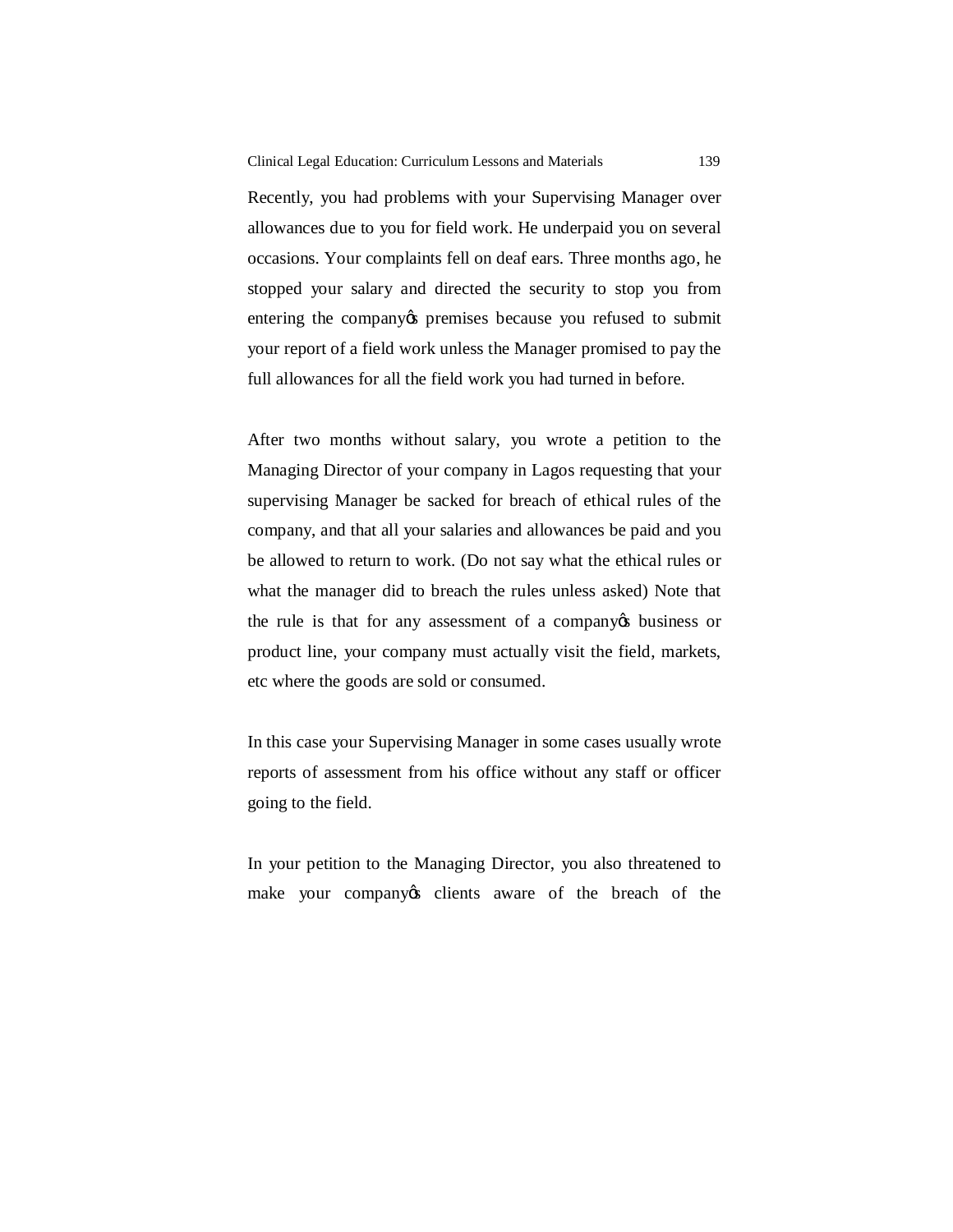140 Clinical Legal Education: Curriculum Lessons and Materials Company ts duties by using only reports for assessment reports without visiting the field.

Instead of reabsorbing you the Managing Director terminated your employment summarily by a letter. He later telephoned you and requested that you accept one year salary as full and final settlement. You are angry and confused. You think you are entitled to your work. Your greatest challenge now is that you have no money.

## Client Instructions

This is your basic story. You are free to fill in any gap in the facts or in your personal history in any way that seems appropriate. But you may not change any of the facts in this account nor may you say anything directly contradictory to these facts. Based on the advise that you receive you may choose a cause of action that seems to be appropriate to you. (Playing the role of this client)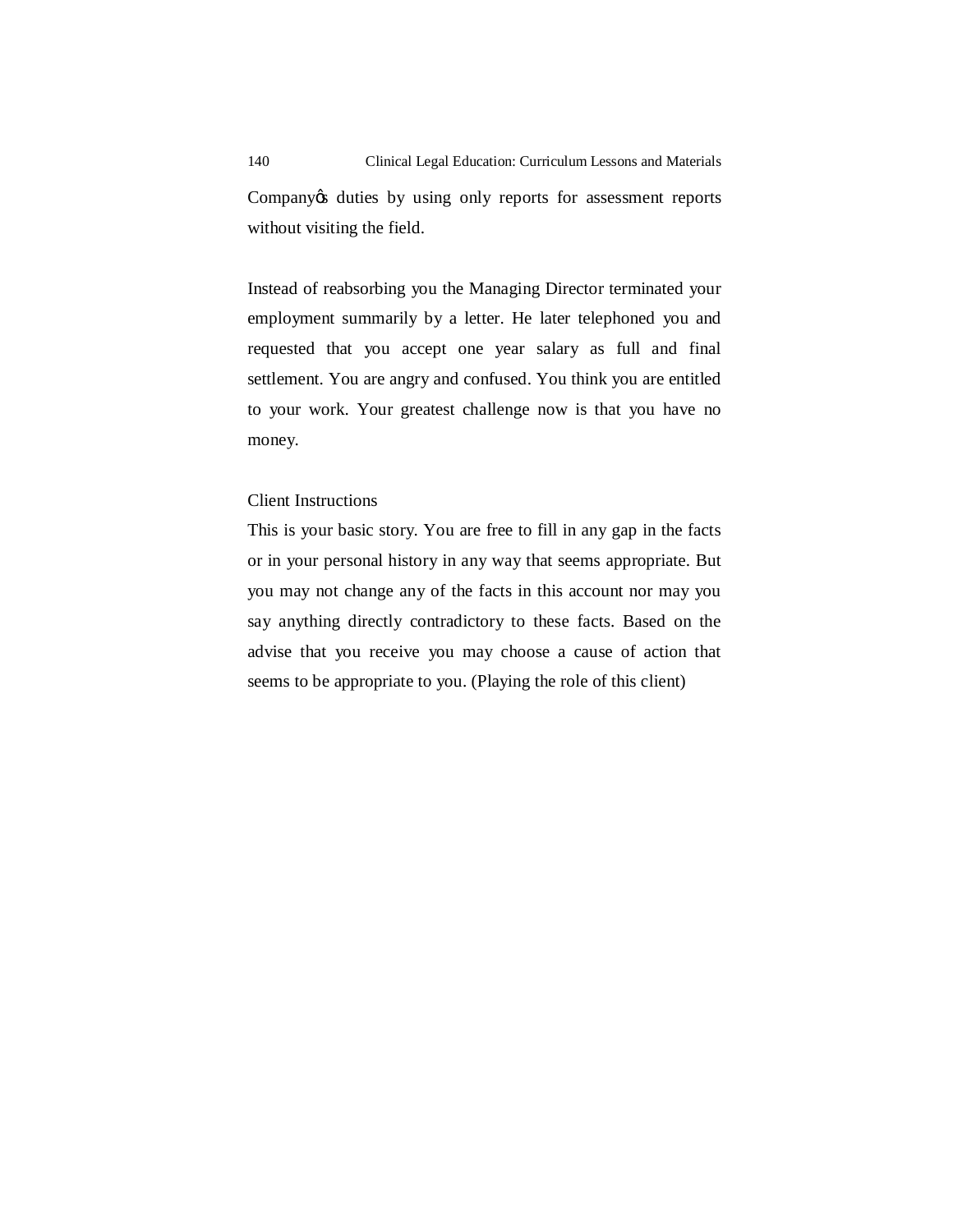Mrs. Rose Gwandi and Mrs Juliet Risa are sisters. They have three brothers, Julius, Jude and Ejiye Edem. All five are siblings from the same parents. The children were born in the following order-Julius, Rose, Jude, Juliet, and Ejiye. Both parents are deceased, their mother having died first. Their father, Eugene Edem did not remarry and later died intestate in February 2001. Letters of administration were obtained by Julius and Rose. At the time of his death he was the owner of two adjacent 3-storey buildings, each comprising six flats. The properties are located at Nos. 10 and 12 Mar Slessor Road, Calabar respectively. None of the children resides in Calabar and the caretaker of the property has been finding it difficult to get the tenants to pay rents. At a family meeting held on January 2, 2006, the family decided to sell the two properties. They were purchased by the Aristotle Institute, a new private university based in Calabar, which wants to use it as staff quarters. The transaction was completed by Julius in consultation with his two brothers.

Following the purchase, Julius called a family meeting, which was attended by all siblings. He further informed them at the meeting of the decision he arrived with Jude and Ejiye, that the women should each be given a sum equivalent to 5% of the proceeds of the sale, while the three brothers divide the rest of the money.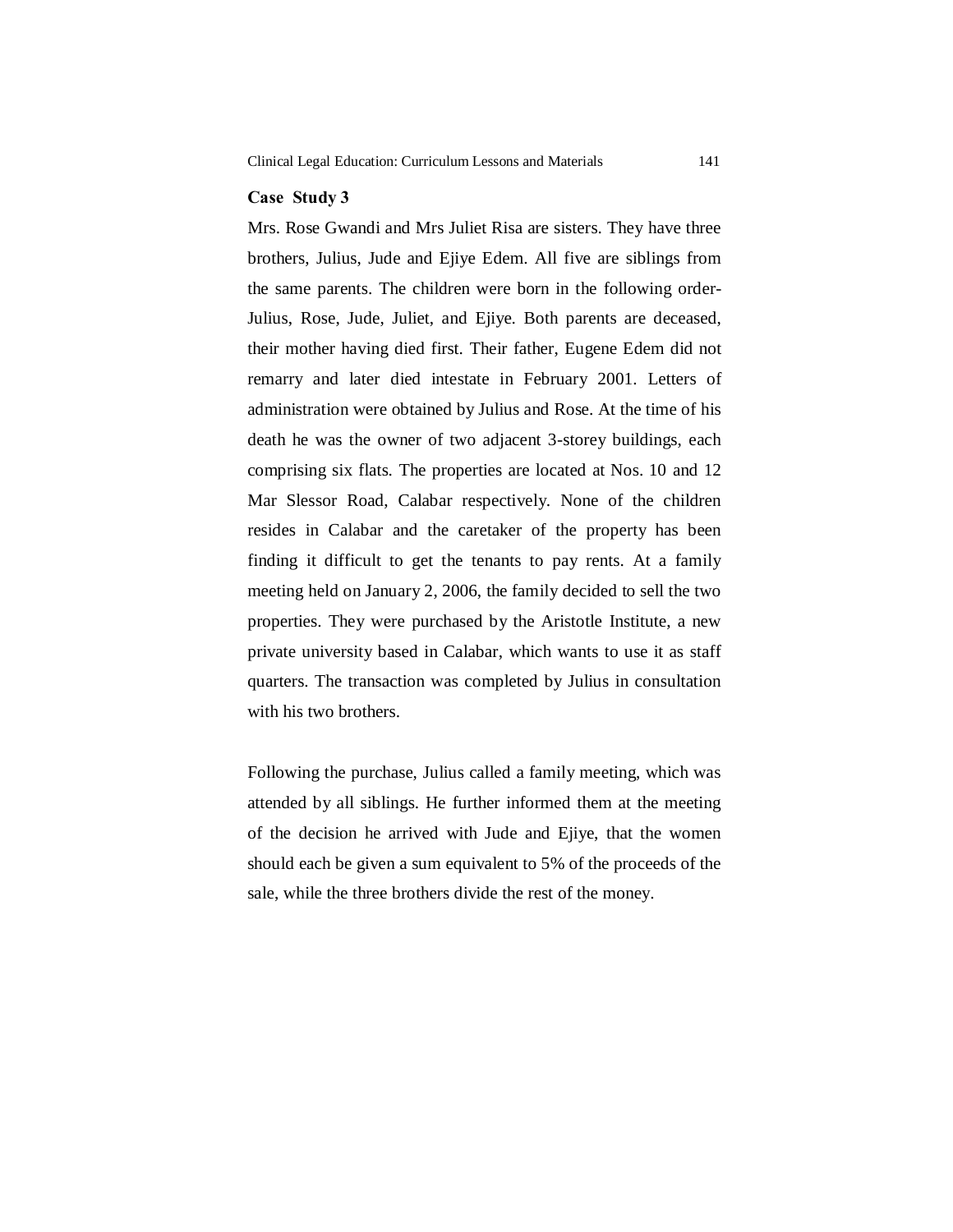142 Clinical Legal Education: Curriculum Lessons and Materials The sisters were not happy with this decision and raised three objections in relation to the property sale. The first objection was that they were not informed when a purchaser was found for the properties and so did not even realise that the properties had been sold. Secondly, they did not think that the price of N8million naira each paid for the buildings was fair price. Thirdly, they completely disagreed with proportion in which the brothers had decided to divide the proceeds of the sale. Feeling aggrieved, Juliet decided to consult a lawyer on the issues in contention.

Unless asked, the client should not disclose:

- 1. Whether Eugene died testate or intestate;
- 2. Whether letters of administration were obtained and if so, in whose name;
- 3. Whether Eugene Edem was in a monogamous marriage and whether all siblings were from the same parents;
- 4. The chronological position of the siblings in the family.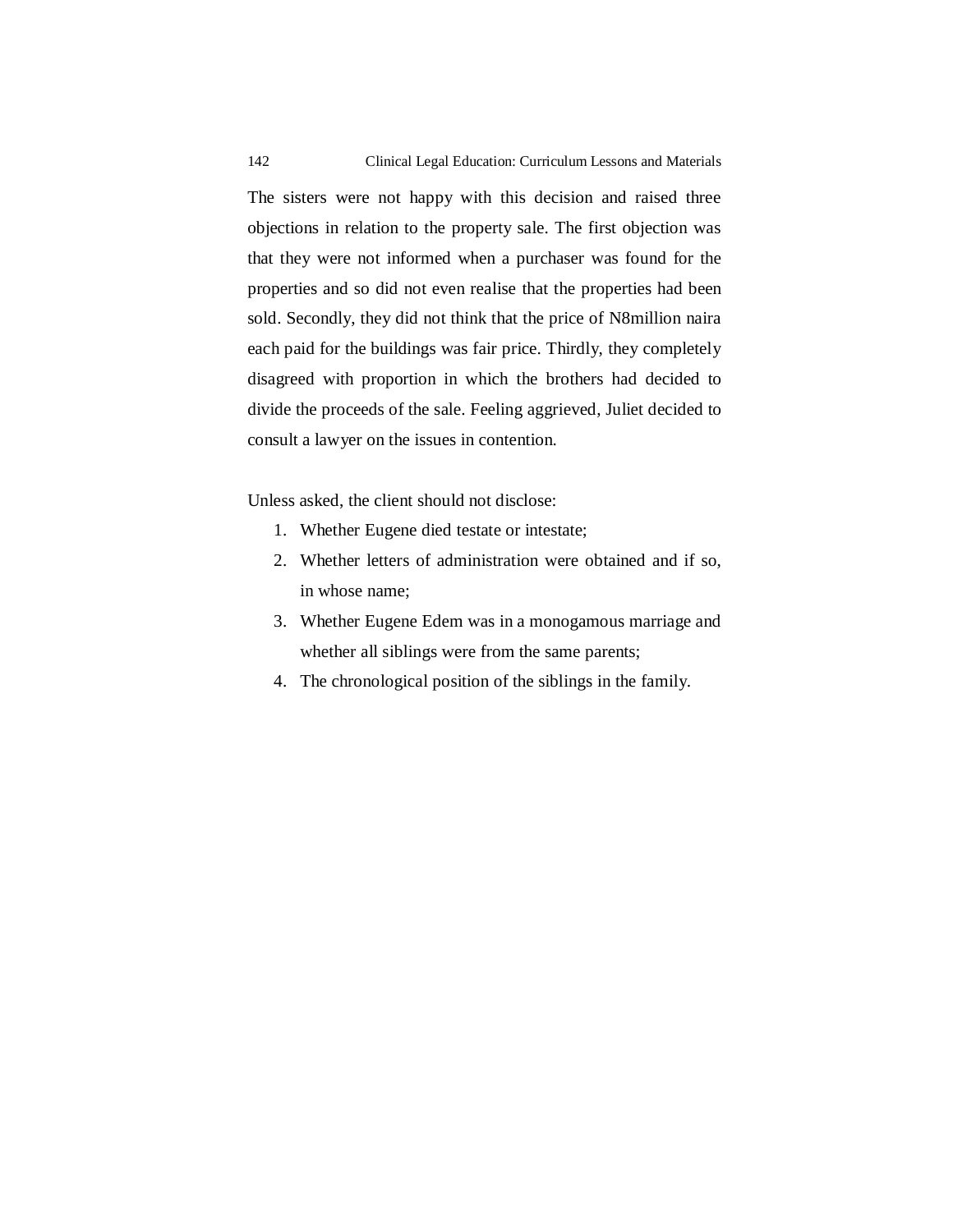Gladys and Pedro were married for four years, from 1994 to 1998, during which time they had one son, Jimi. Jimi was two years old when his parents divorced. Gladys was given custody of the child and in compliance with a court order, Pedro has been paying child maintenance cost of N5000 a month, to be reviewed whenever necessitated by the child the needs. In February 2002, Gladys remarried and moved into the house of her new husband, Martin Ndua, who generally had a good relationship with Jimi. However, one occasion when Jimi threw a big tantrum over going to school, an exasperated Martin slapped him on his left cheek oto bring him back to his sensesö. About two days after, Jimigs mother noticed an ear discharge from Jimigs left ear, and when they went to see the doctor the next day, a severe ear damage was diagnosed. Some treatment was administered, but Jimigs hearing progressively degenerated, affecting his school work. Now it has become obvious that Jimi would have to attend school for children with a hearing impediment. The only such school in the part of the country- Rejoice Academy- charges N200, 000.00 per term as fees. Gladys and Martin, who are both civil servants, cannot afford the fees. Gladys and Martin have decided to consult a lawyer to see if there is a legally binding way of building the Rejoice Academy fees into Pedro $\alpha$  child maintenance costs.

Unless asked, the client should not disclose the followings: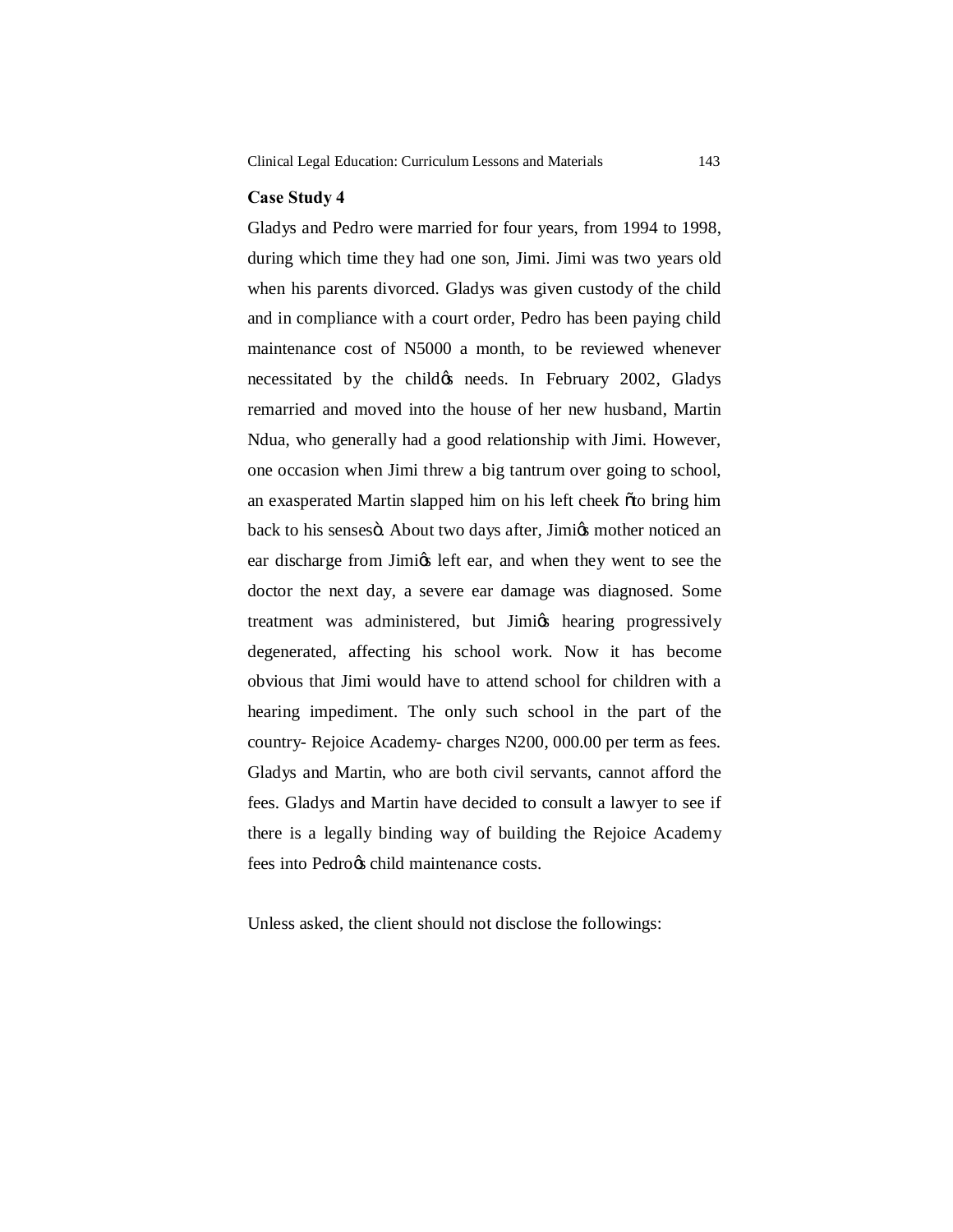- 1. How Jimi sustained the ear damage;
- 2. Current maintenance sum paid by Pedro;
- 3. Other terms of divorce settlement;
- 4. Gladysø and Martings occupation

Ebedi Jones was born in April 1965 to a single mother, Davina Ibe, following a short-lived relationship with Ivor Jones, a medical doctor who was unmarried at the time. Dr. Jones was aware that Davina had a child for him and did not at any time dispute the paternity of Ebedi. He provided for Ebedigs upkeep and when Ebedi turned 7, he took him into his own home. By this time, Ivor was married to Janet. The marriage between Ivor and Janet took place on May 14, 1966, and had one son, Vincent, and two daughters, Sally and Jenny, born in August 1967, September 1969 and January 1971 respectively. On June 17, 2005, Dr. Jones died testate at the age of 72. In his will, he left his country home to Ebedi and his house in the city to Vincent. Vincent feels that he should have inherited the country home as first son of the marriage between Dr. and Mrs. Jones. He now seeks the advice of a lawyer on the legal steps open to him to recover what he believes to be rightly his.

Unless asked, the client should not disclose:

1. Ebedigs date of birth;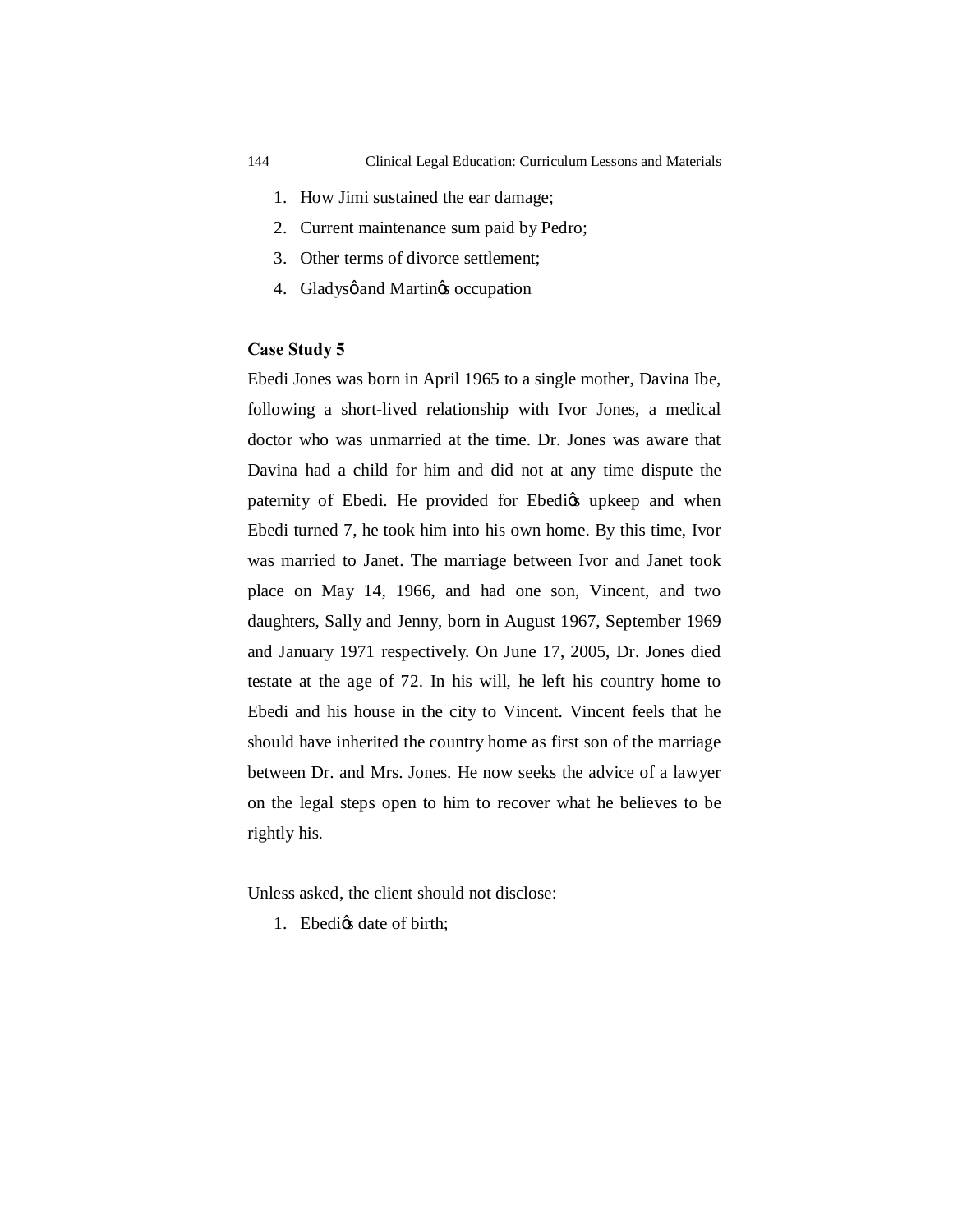- 2. The date of Dr. Jonesø marriage to Rose;
- 3. Ivor Jones age at the time of his death;
- 4. he dates of birth of the other children;
- 5. The date of Ivor Jone & will;
- 6. A copy of Ivor Jone & will;
- 7. Dr. Jonesø hometown and the customary law that would ordinarily govern his country home;
- 8. Dr. Jonesø disposition to customary practices in his lifetime.

Mofe and Odafe are leaders of a rural community in Nigeria $\alpha$ s Niger Delta region. The community enjoys the presence of DAV Oil, a multinational oil company. It is alleged that DAV oil is responsible for large scale air and water pollution in the community. Drinking from polluted water sources has led to a cholera epidemic with several deaths resulting. The people have also suffered severe bronchial tract infections from the polluted air. Additionally, many have lost their only source of livelihood, namely fishing. The young of the community do not have schools to attend. There are no health centres in the community and the sick have to contend with a 50km journey to the nearest health centre in the state capital.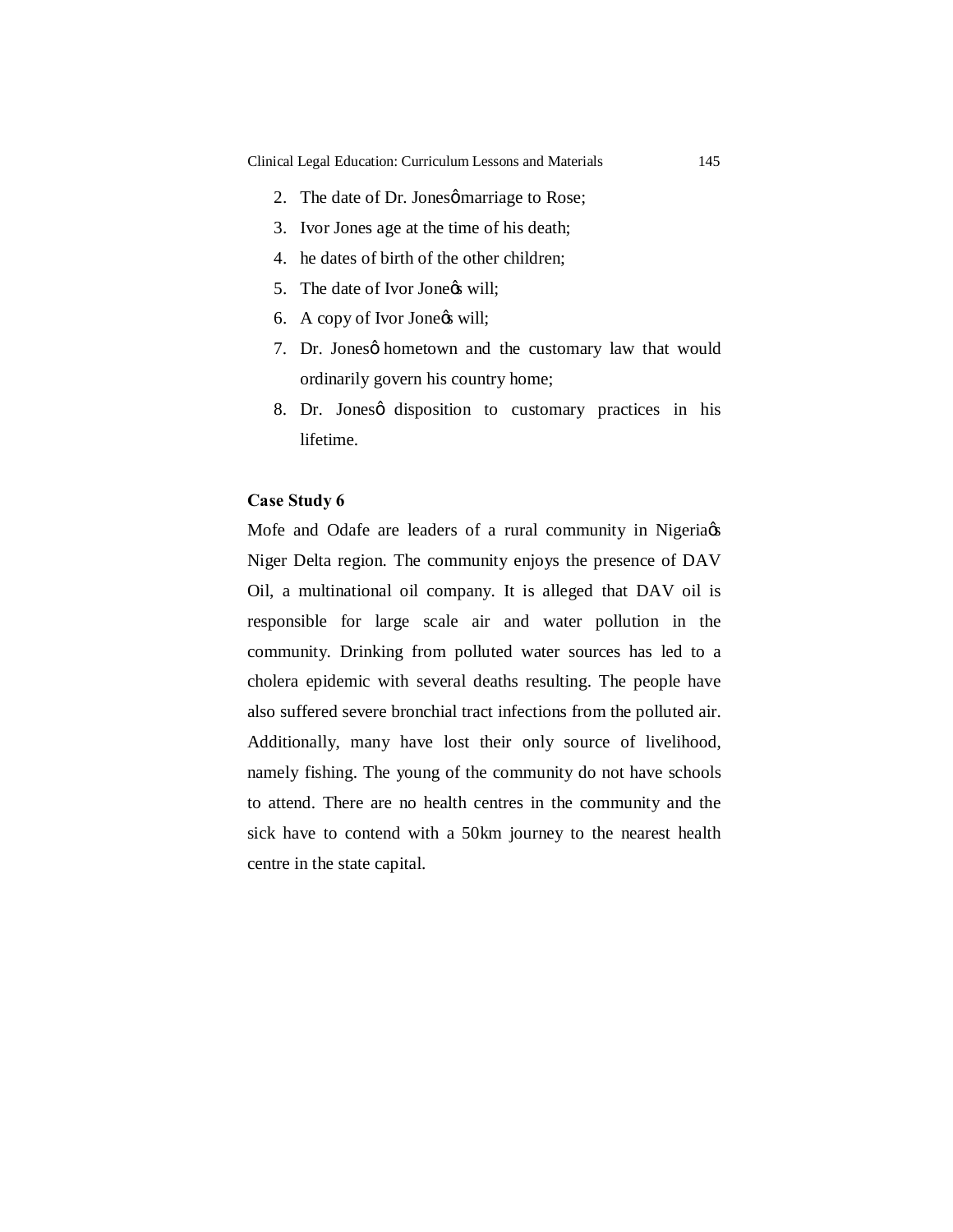Community leaders have met with representatives of DAV Oil to resolve the issue of corporate social responsibility. The Oil company contends that it is government to primary responsibility to provide for the õpeace and welfare of its people. For their part, the leaders argue that good corporate citizens must augment government $\alpha$  modest efforts by providing base amenities in their areas of operation. No agreements have been reached.

The youths have lost confidence in their leaders. They have chosen the course of  $\tilde{o}$ self determinationo. Militia groups have therefore arisen from the community. These groups kidnap foreign oil workers and demand huge sums as ransom. They are also involved in illegal oil bunkering as if to get their share of the  $\tilde{\text{onational}}$ cakeö. Not satisfied with the modus operandi of these militia groups and the resulting bad reputation they have earned for the community, Mofe and Odafe, as representatives of the people have resolved to consult a lawyer on alleged violations of their rights by the company.

Unless asked, the client should not disclose:

- 1. That the oil company paid huge sums as bribes to relevant government agencies to circumvent the laws on compensation;
- 2. That the oil company employs the services of the force team to arrest, detain and torture community leaders and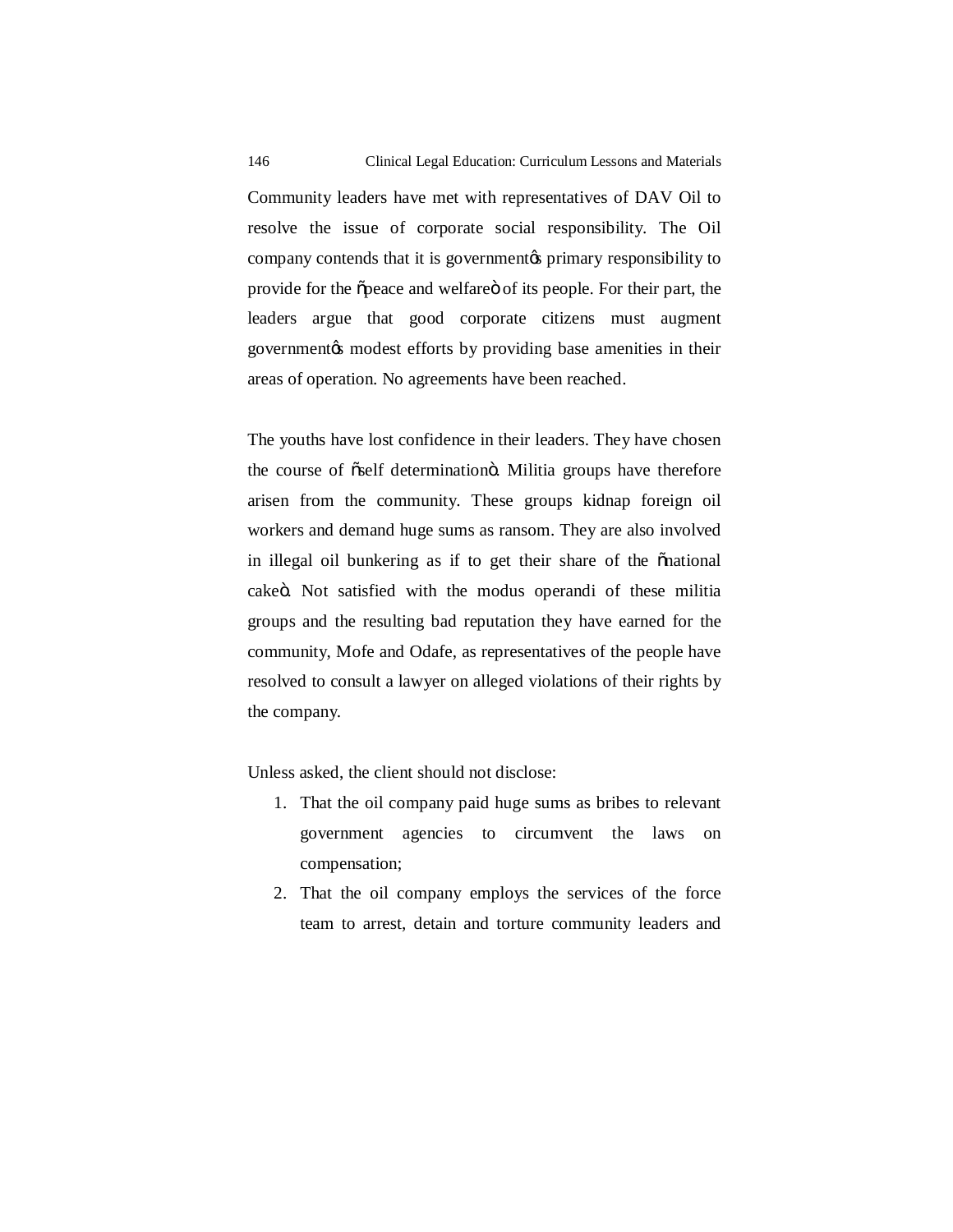youth at will. For this purpose, the company maintains a detention facility;

- 3. That the team also enforces an in-house regulation that no member of the community may be found within 20km radius of the company of facilities after 7pm;
- 4. That the company maintains a  $\ddot{\text{o}}$ shoot at sighto policy towards community members who flout the 20km rule;
- 5. That the company maintains a ono job for indigeneso policy;
- 6. That the company ts sewage systems are directly linked to the community *is* water bodies.

# **Case Study 7**

Joseph Adedugu was picked up at the scene of a robbery incident. He was detained without charge for two weeks. Josephos friend, Uche Oti, reported at the Police detention facility to demand his release upon which a charge of accessory to the fact of murder was leveled against him. Joseph was subsequently released. Uche was detained and made to confess to killing the policeman. He was taken before a magistrate on account of murder and remanded in prison custody. He now seeks to enforce his fundamental rights.

Unless asked, the client should not disclose: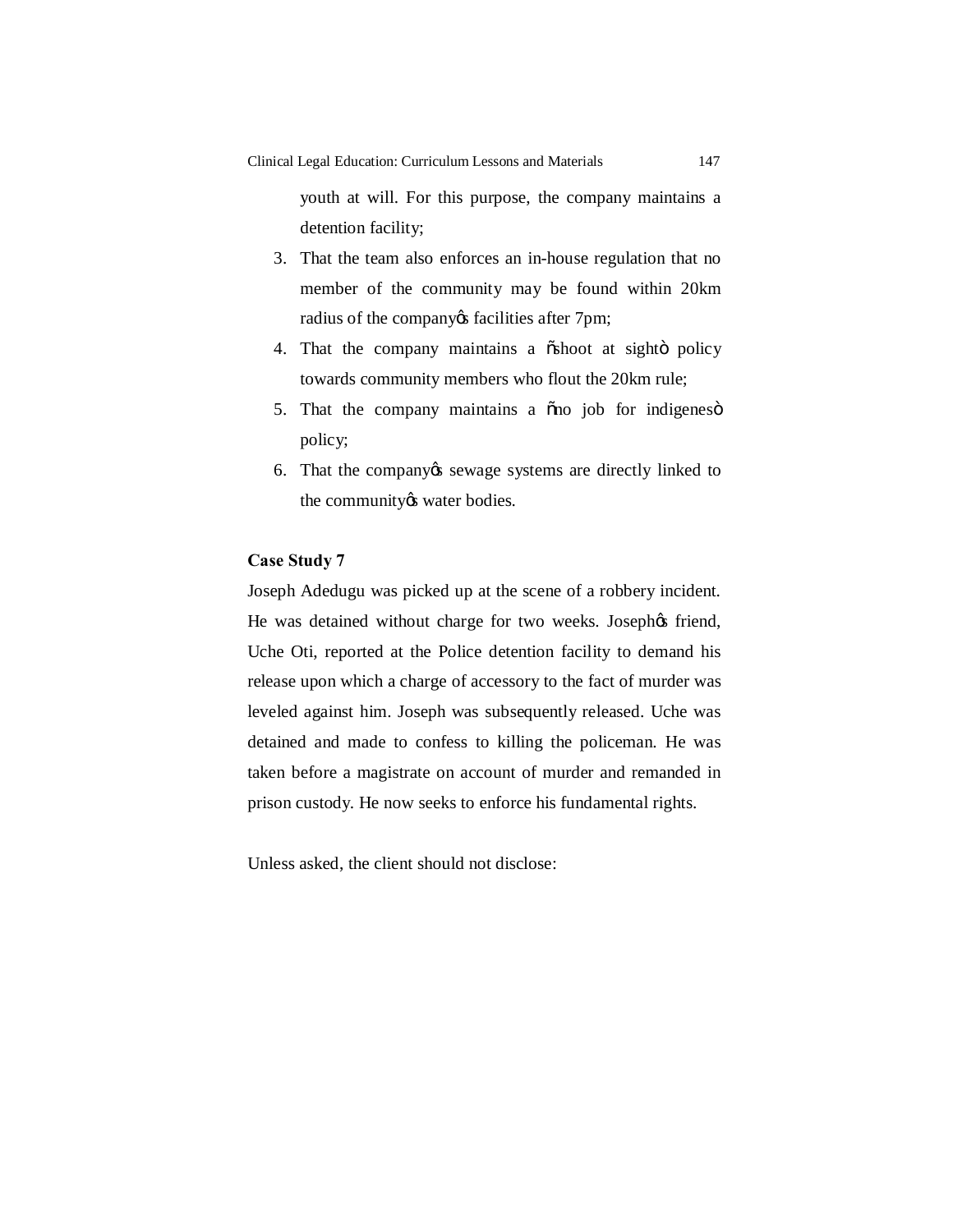- 1. That Uche was neither informed of the privilege against self-incrimination nor the nature of his offence at the time of arrest;
- 2. That Uche was detained for seven weeks before appearing in court;
- 3. That Ucheos confessional statement was extracted under duress;
- 4. That Ucheøs plea was never taken at the Magistrate Court;
- 5. That Uche has spent seven years awaiting trial;
- 6. That Uche was denied access to counsel throughout.

Centre for the Advancement of Democracy (CAD) is a nongovernmental organization committed to promoting democracy and good governance in Nigeria. Since the advent of democratic rule, the group has been *a thorn in the flesh* of the federal government. The group has recently directed its members and supporters nationwide to embark on seven days strike to protest government $\alpha$  recent hike in the prices of petroleum products. The government takes the view that the proposed action is tantamount to sabotage and has resolved to õquashö any opposition. As the rallies preceding the strikes commenced, several members of the group were arrested and detained. The group thinks government cannot stop their rallies and therefore seek legal opinion on the subject.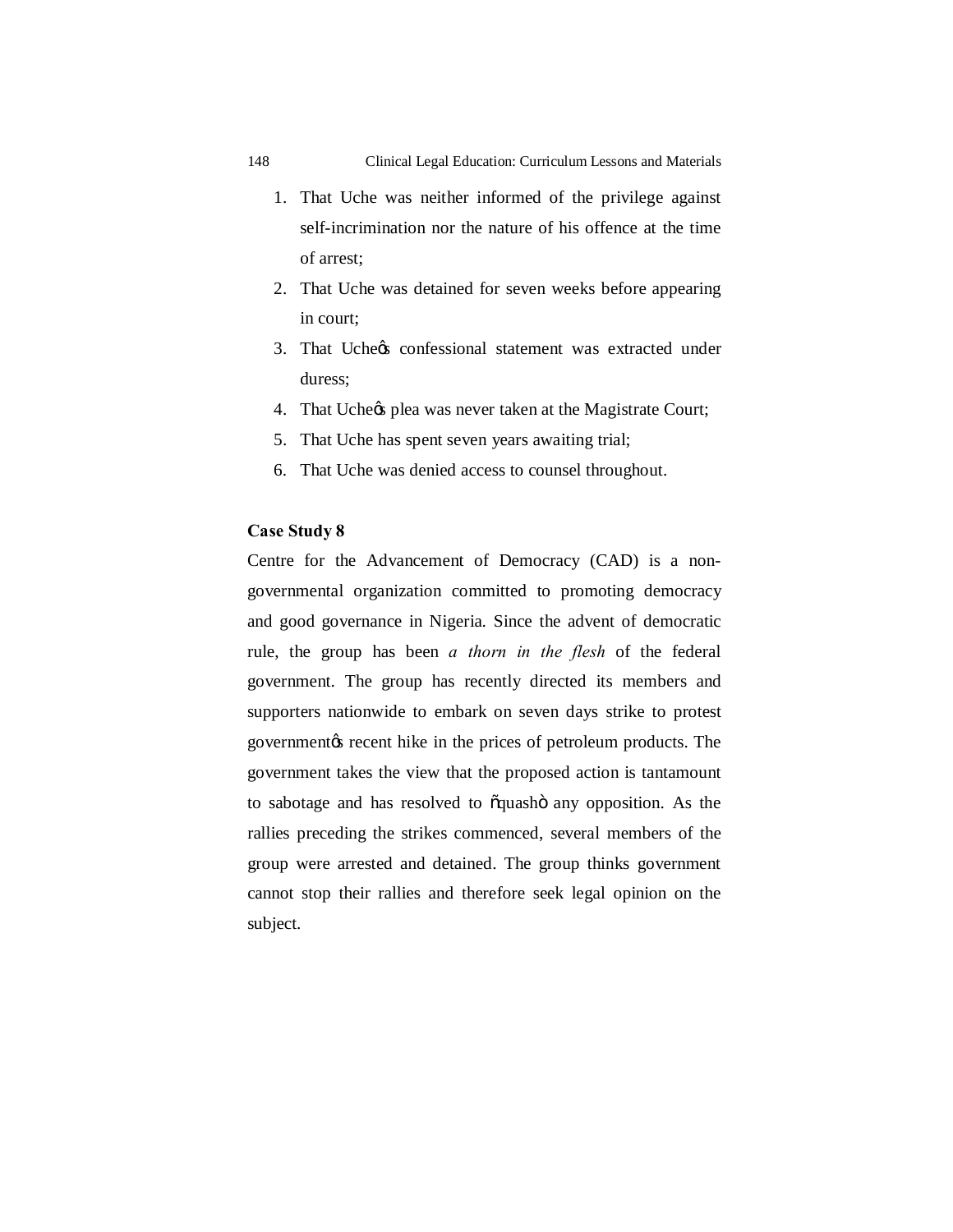Unless asked, the client should not disclose:

- 1. That the rallies were peaceful and without any major incidence;
- 2. That law enforcement agencies used maximum force to dislodge the rallies;
- 3. That several members of CAD were beaten and flogged at the time of arrest;
- 4. That detained members of CAD were held in the private residence of the state security chief;
- 5. That they have been denied access to their families, lawyers and doctors;
- 6. That the homes and offices of all detainees were ransacked and several documents confiscated.

# **Case Study 9**

You are Chinenye, a graduate but unemployed and resident at Aba. You are married and you have three children. (Be prepared to but do not disclose the name of your spouse). On the 5<sup>th</sup> day of December 2007 your spouse who is also unemployed travelled to Yenegoa, Bayelsa State to attend an interview with an oil company. The interview ended at about 5pm. Don't supply this date unless asked.

On the way back to Aba after the interview at about 8 pm, some police men intercepted your spouse's taxi and demanded money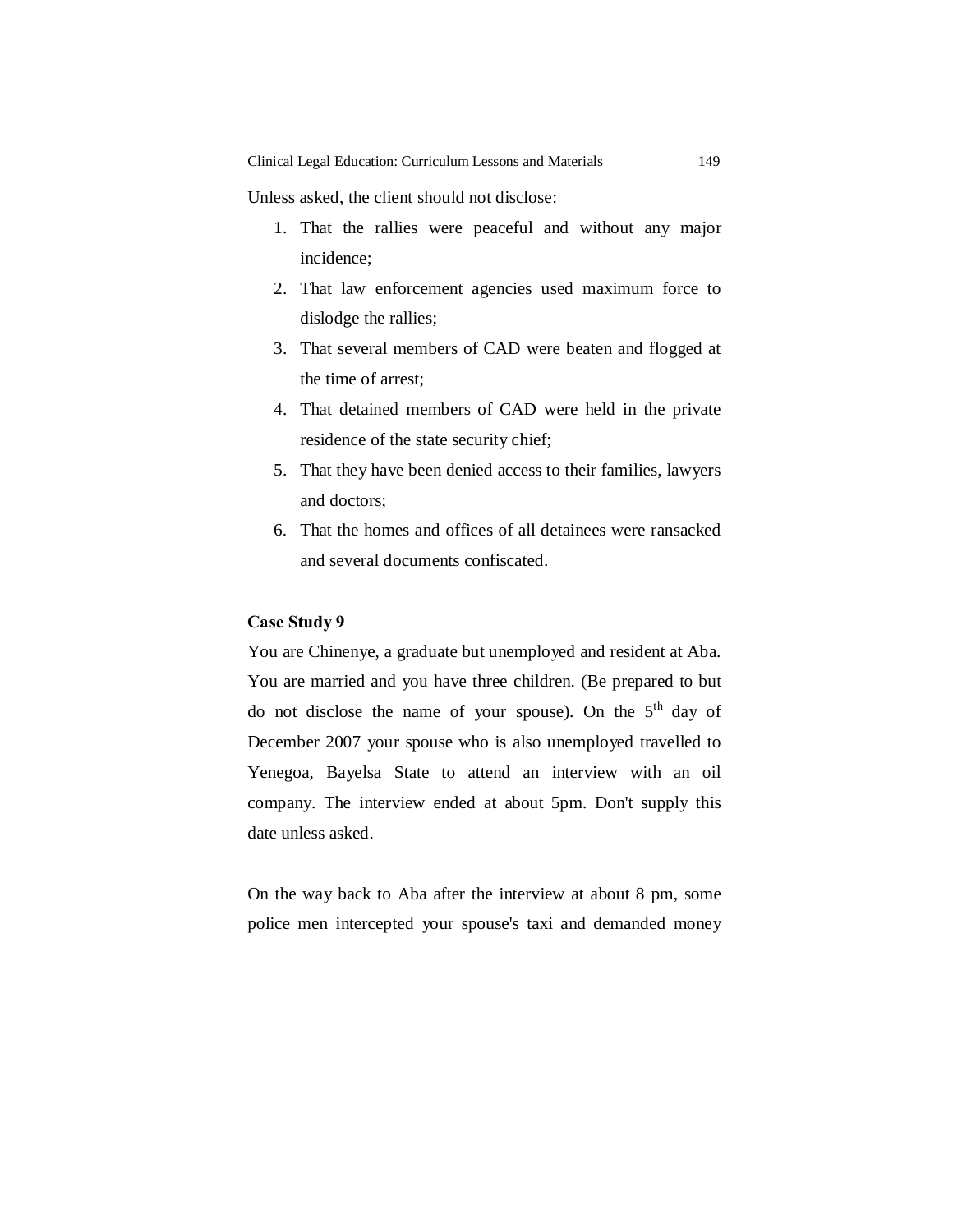150 Clinical Legal Education: Curriculum Lessons and Materials from the passengers. Your spouse could not pay and the policemen physically assaulted your spouse and took your spouse to their station where your spouse is being detained. (Do not supply name of police station unless asked)

You have attempted to bail your spouse several times but the policemen are requesting for N10,000. One of the policemen told you in confidence that if you do not pay soon that your spouse would be charged in court for armed robbery.

You cannot afford the money and you need advice on how to get your husband out of the police station and not be charged with armed robbery.

## **Case Study 10**

You are Ogo and own a commercial motor lorry. Your lorry is out on hire. The driver telephoned you to inform you that he had an accident with the lorry at Kano.

He told you that he had in the lorry more than 40 Cows and that the lorry was over-loaded. At the outskirts of Kano, the driver complained that he ran into a pot hole and the lorry fell. One of the cows in the lorry fell on an oncoming car and crushed 2 children in the car to death.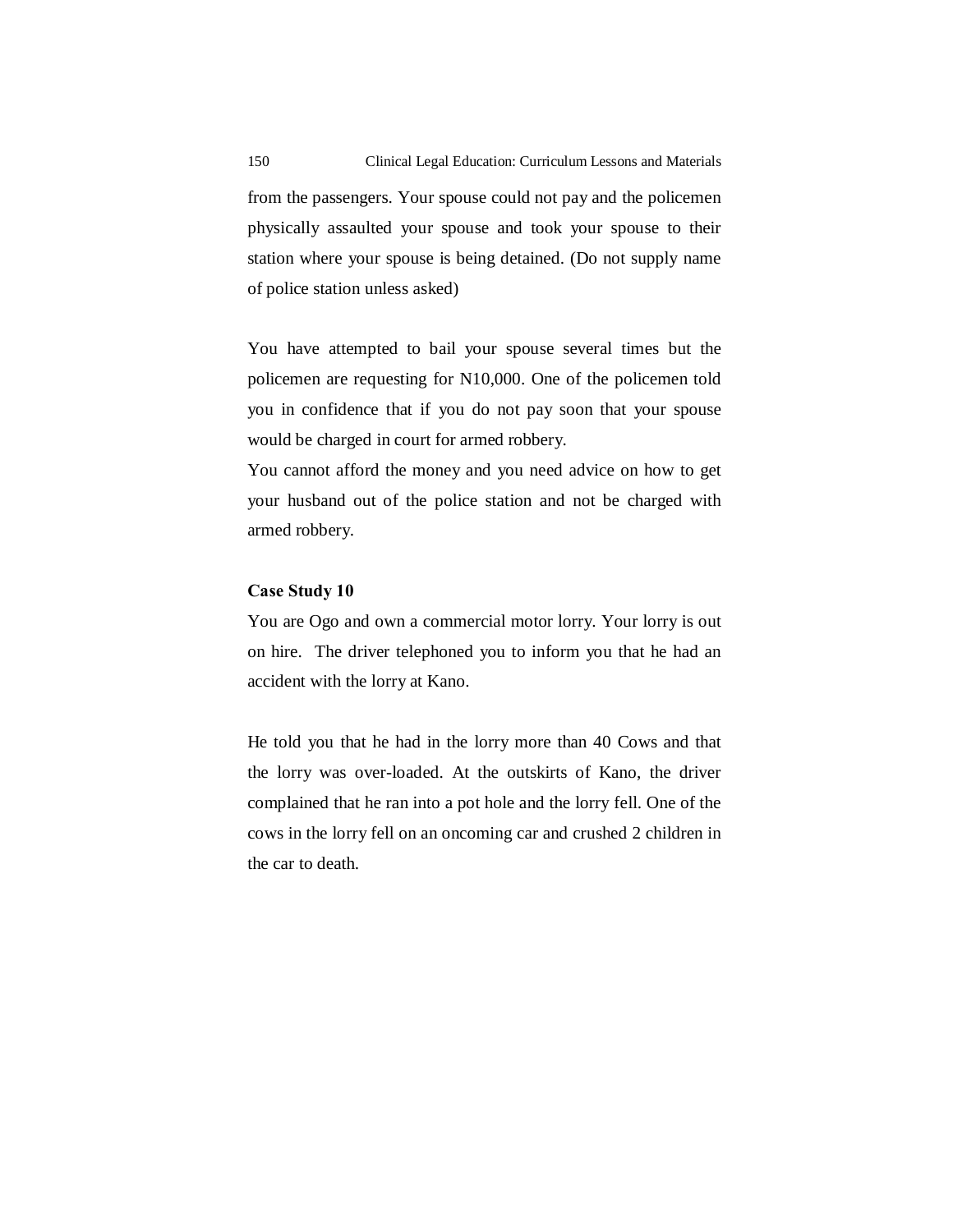Four days ago you received a letter from a lawyer to the family of the deceased children requesting that you pay the family of the deceased the sum of N50 million for the loss of the deceased children and damage to the car.

Yesterday, a group of market women besieged your office in an attempt to see you but you left the office through the back door because your secretary had told you that they were more than 15 in number and were looking very angry and shouting at the top of their voices.

Your secretary told you they were saying that they paid your driver to convey cows for them from Kano and they just heard that the cows were lost on the way as a result of the accident.

You are afraid and dongt know what to do.

# NOTES:

Facts to be stated only on demand:

- 1. You dongt pay the driver salary but he rather pays you a lump sum of money every month;
- 2. The driver maintains the lorry on a monthly basis;
- 3. The lorry is at the central police station, Kano;
- 4. The driver cannot be found up till now.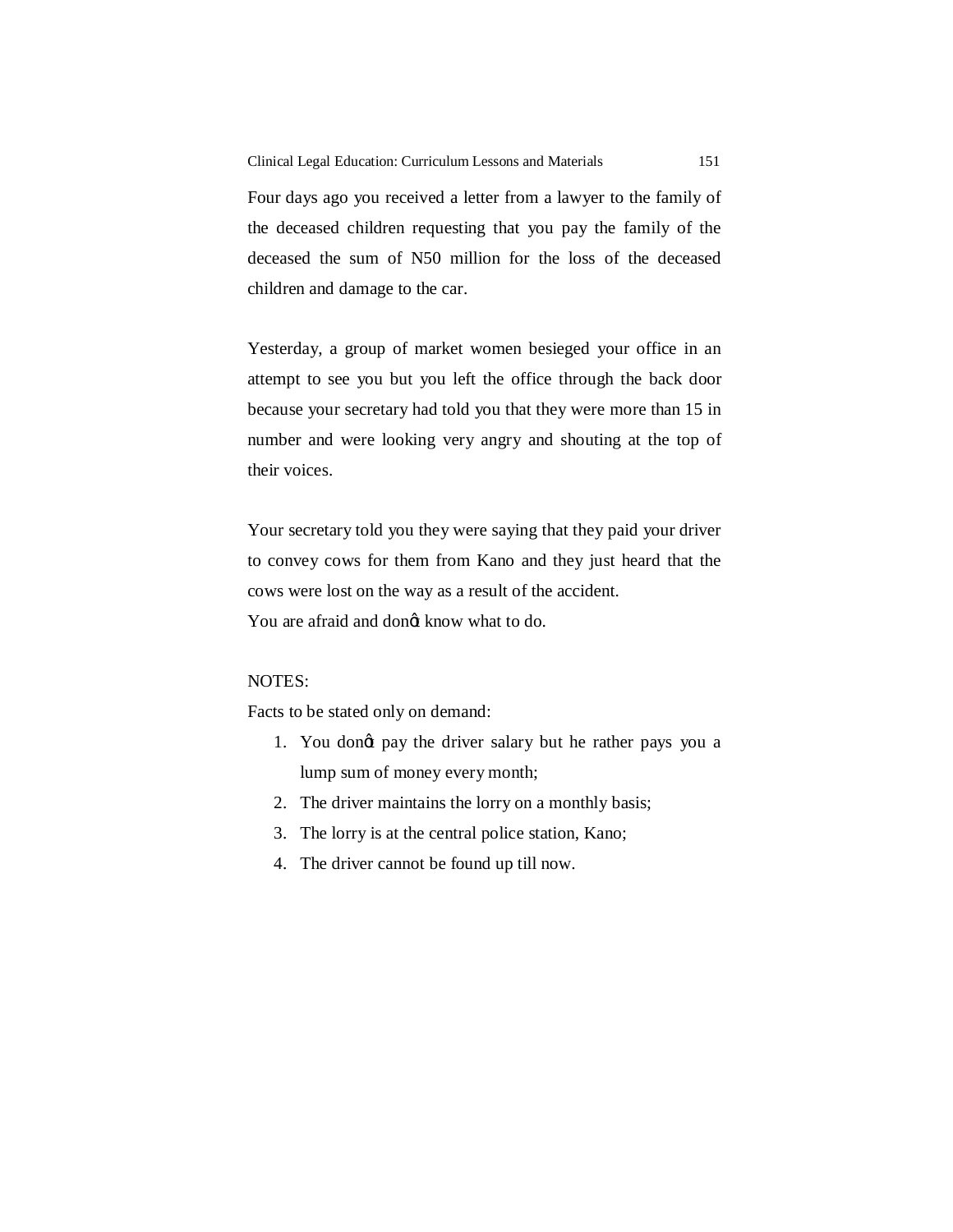Miss Fyne Face, a resident of Bwari, Abuja owns a Honda Civic Saloon car. On 15<sup>th</sup> September, 2008, on her way to the market, the car developed a mechanical fault; she took the car to Olu her longstanding mechanic for service. He told her the problem was with the brake pads and fluid which had to be changed. She then instructed him to change it with new and original ones. He then charged Fifty thousand Naira (N50,000) and promised to finish the work before nightfall.

The following day, Miss Fyne Face received an urgent call to attend an interview in Lokoja, Kogi State. She hurriedly packed and set out for the journey. On her way between Gwagwalada and Abaji, a stray goat ran into the road and in a bid to avoid running into it, she applied the brakes which to her utmost shock, did not respond, causing her to swerve off the road and run into a ditch, severely damaging the car. She also suffered some injuries.

She has been able to identify the owner of the goat in that village. The Federal Road Safety officers who came around helped her tow the vehicle to the FRSC office.

A young apprentice mechanic in Mechanic Olu $\alpha$  office told Miss Face that his Oga did not change the brake pads but only added brake fluid but begged that she keep the information confidential.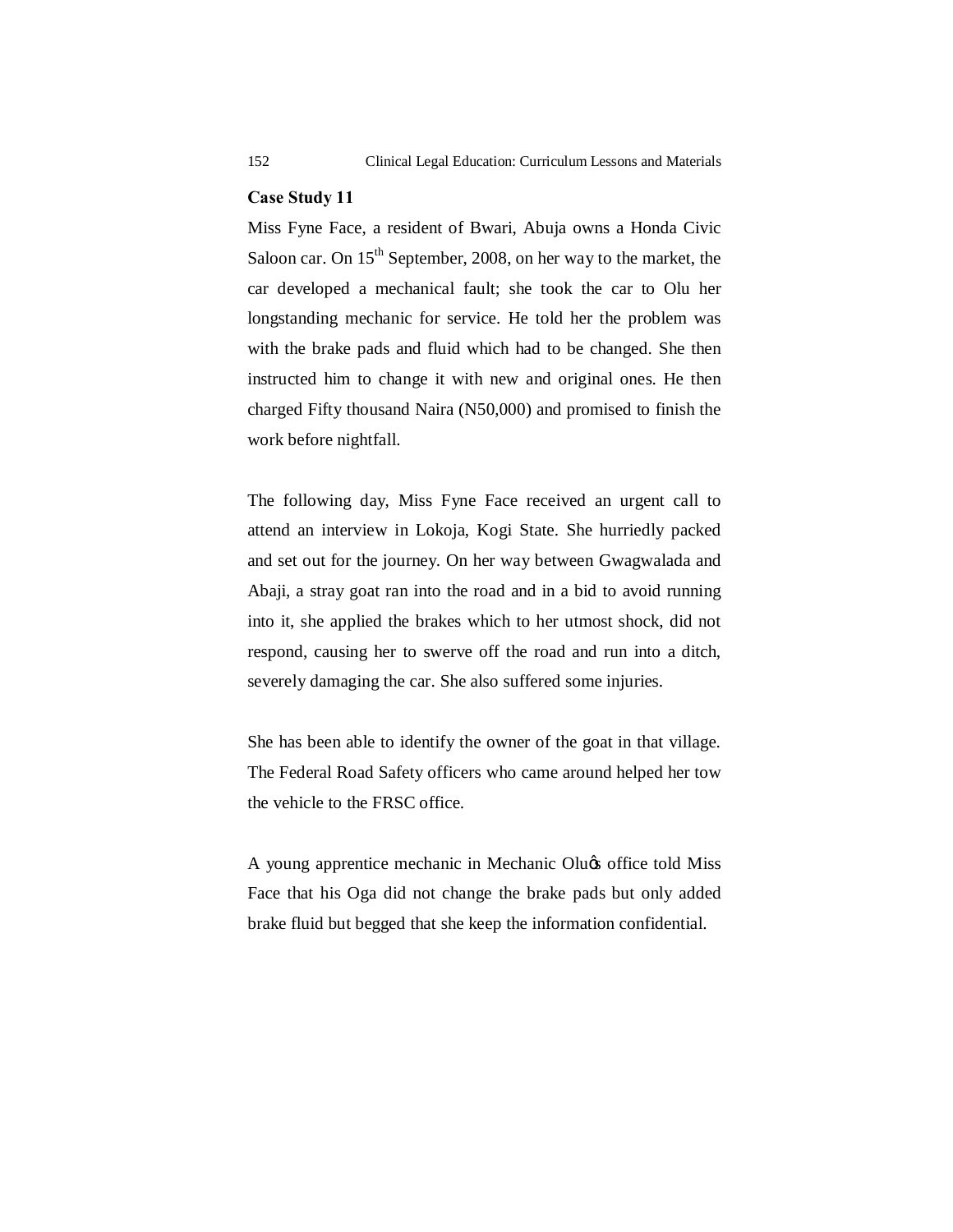Clinical Legal Education: Curriculum Lessons and Materials 153 She wants to know what to do. Her injuries have even yet to heal completely

Unless asked, the client should not disclose the owner of the goat is Mama Kwali and she is very poor;

# **Case Study 12**

You are Uche Okoro, a legal practitioner. You have been qualified and have practiced for 5 years (but do not disclose this unless asked). A petition was recently written against you to EFCC. Do not disclose the name of EFCC as the recipient of the petition unless asked.

The allegation against you is that you have been conspiring with a local government chairman to defraud the local government of huge sums of money. Do not disclose the name of the chairman or the local government unless asked.

You have actually done about 5 matters for the local government in the last one year for which you were paid a total sum of N l Billion. Do not state the matters unless asked. The matters are:

- 1. Writing a legal opinion on a proposed bill to amend the local government law for which you were paid N200m;
- 2. Drafting the local government sanitation bye law- you were paid N200m;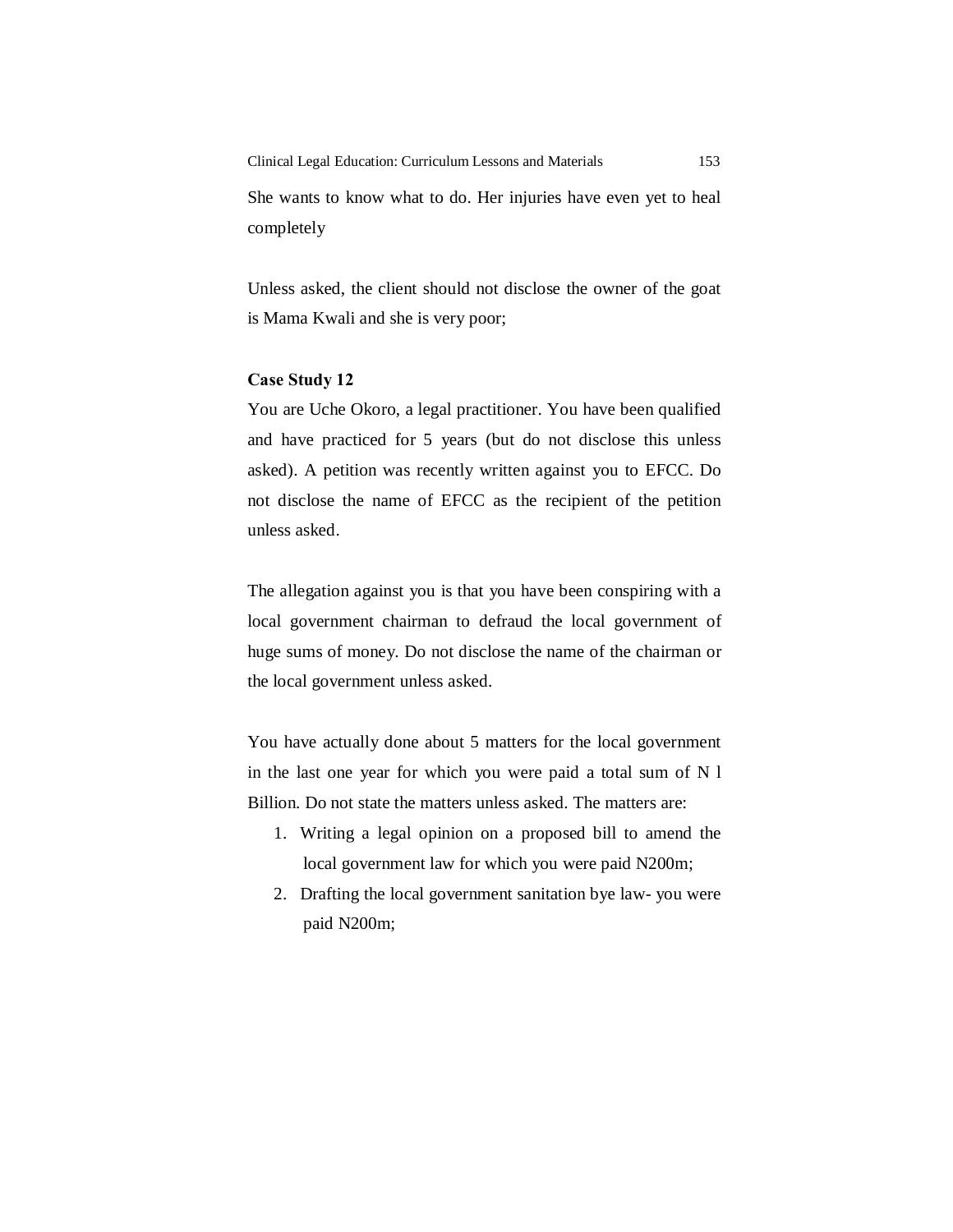- 3. Accompanying the chairman to the police station when he was invited to make a statement on some security problems in the local government area- N150m;
- 4. Filling a suit against the state House of Assembly for the local government- N300m;
- 5. Negotiating the purchase of a house for the local government at Abuja-N 150m

You agreed with the chairman to pay back to him the sum of N500m. You have given him N200m, leaving a balance of N300m. The chairman has been under detention and you have no idea why he is under detention. You have been invited to make a statement concerning your role in the alleged fraud. If the lawyers advise you to say the truth during any interrogation or tell you that you may be prosecuted for fraud, ask them the implication in relation to your continued legal practice

You need advice.

# **Case Study 13**

You are Eme Oni. You told your lawyer's secretary that you are terribly disturbed and that you have not been able to eat for the past four days.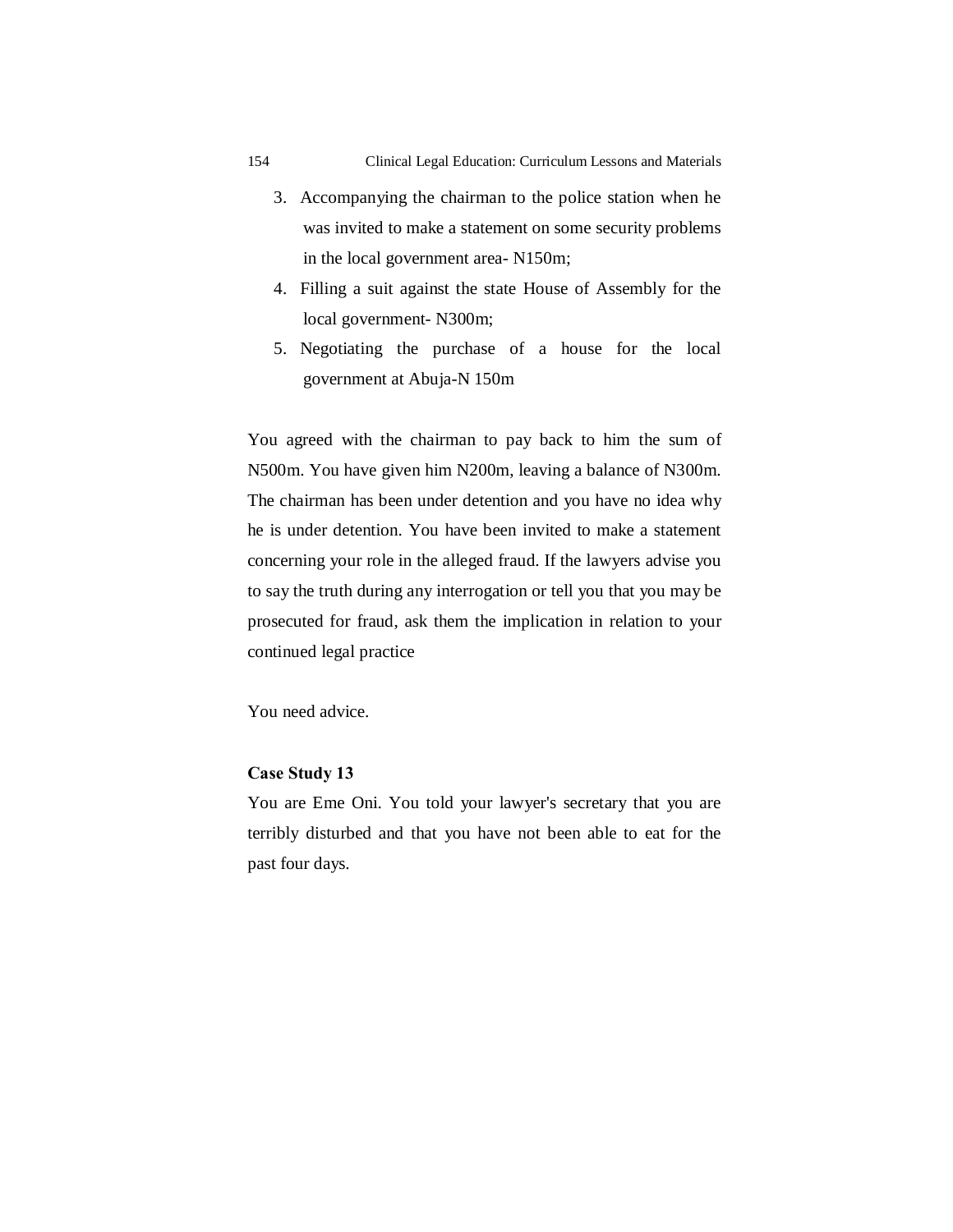Clinical Legal Education: Curriculum Lessons and Materials 155

You work for Go Bank Plc (but do not supply the name of the bank or its location unless asked by your lawyers.

You have worked for the company for many years and you are the Chief Accountant. Do not disclose your position unless asked.

In the 25 years you have worked for the company, you have received three merit awards and not once have you been queried or found wanting relating to the business of the company or your integrity.

Last week the company suspended you from duty indefinitely without any pay. The Company suddenly noticed that a number of the company's customers lost a total of over N2M The company suspended you because they think that as Chief Accountant that you failed in your responsibilities and that was why fraud happened in the bank. The Board has also set up a full audit of the company's account. The company also suspended one of your staff who is being detained by the police and who is also implicated in the loss of the funds from customers' accounts. In your own case the Police just took statements from you and there is nothing in your statement that implicates you.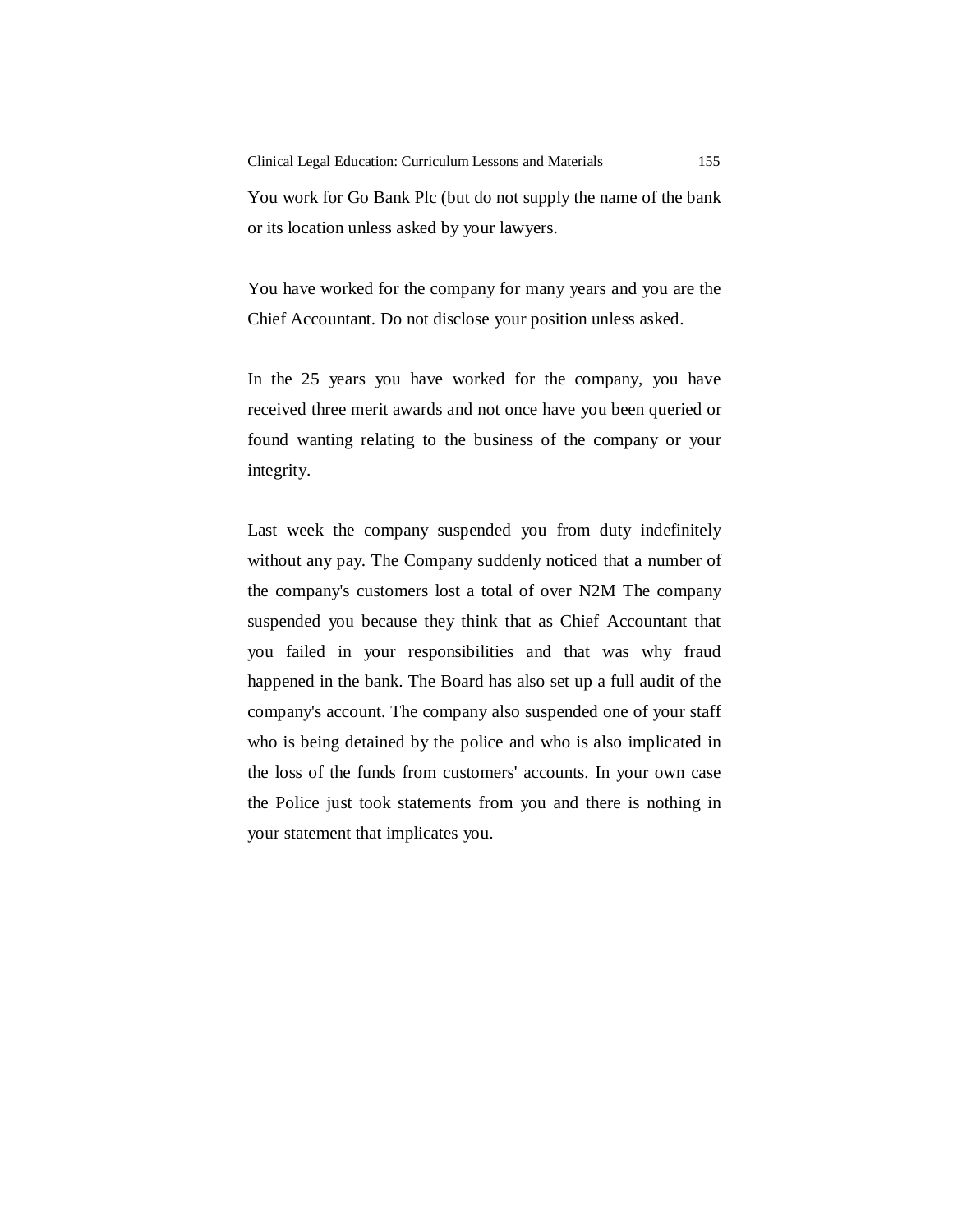156 Clinical Legal Education: Curriculum Lessons and Materials In spite of this you are terribly worried (Continue to express worry, anxiety and fear over the matter and only tell what your fears are if asked and reassured of confidentiality).

If reassured of confidentiality, you can then open up and tell that you have nothing to do with the loss of customers' funds but that some years ago, you had inflated prices of contracts for the construction of branch headquarters and received the kick backs from the contractors. With the kickbacks you were able to buy two big residential buildings and you opened an account in the US where you deposited part of the kick back.

The staff under police custody knows about the money you made from the kickbacks because he worked under you at that time and was the person that received the money from the contractors. You are afraid that if the police put more pressure on the staff, he could reveal this fact.

You don't know if you committed any crime; you don't wish to be prosecuted, you don't want to lose your job or your houses: you don't want these facts about the kick backs to become public knowledge. You don't know what to do.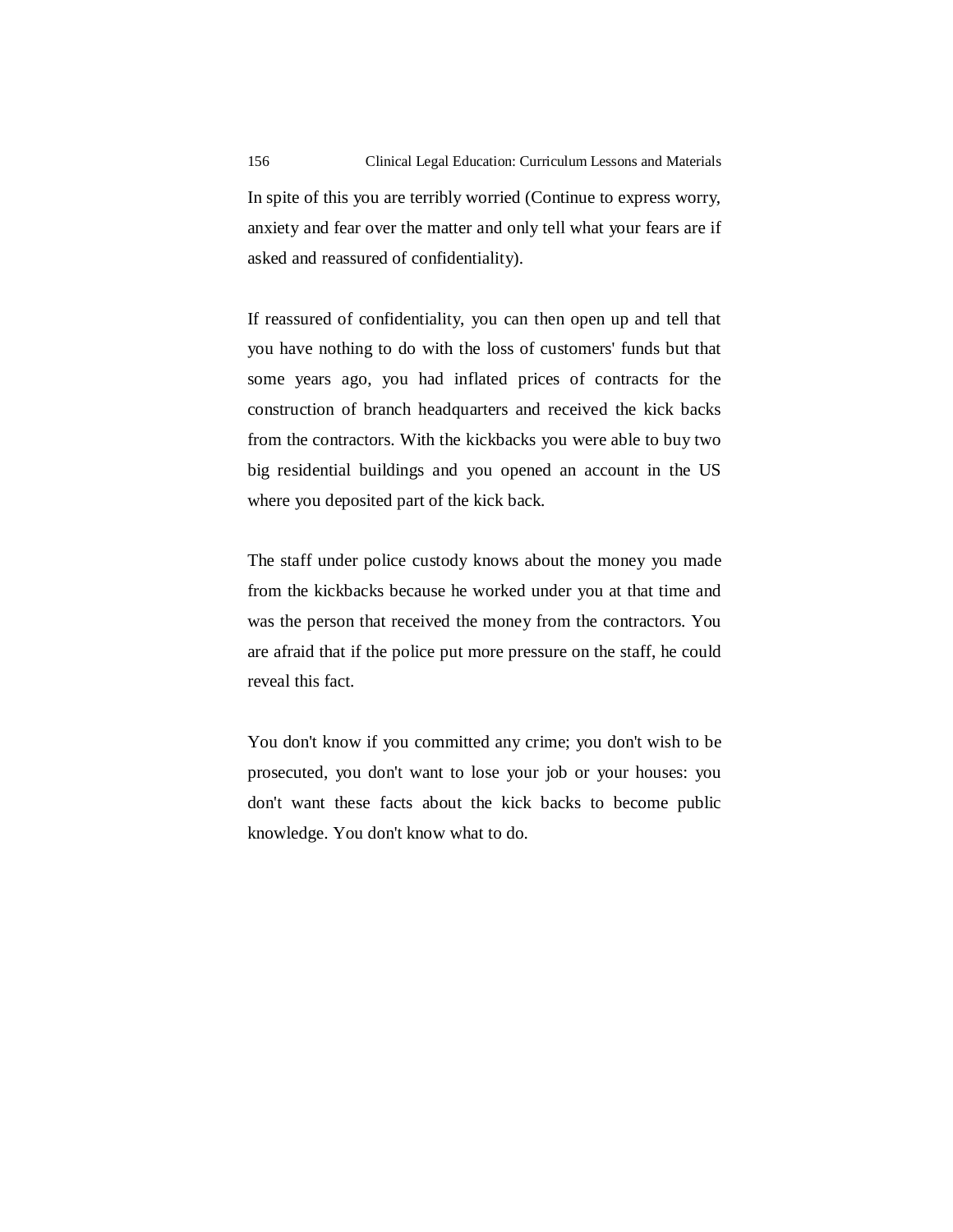You are the DPP of Enugu State and you have been prosecuting in court for many years. You have this case file that was recently sent to you and you have issues with the matter and want lawyers' advice. The file contains lots of documents including witness statements. The file is in your office.

Your story is that there is this defendant (don't give any name even if the lawyers ask you; tell them you want to keep the name confidential for now)who is alleged to have carried out several criminal actions and you have been asked to prosecute him.

The defendant is alleged to have issued a false cheque drawn in the bank's name to Mercury Motor Company and the check was later returned as a fraudulent cheque. The cheque was not issued in the name of the defendant but based on the cheque the company released 6 SUV vehicles to the defendant. The defendant sold 4 of the vehicles and shipped the other 2 to Nigeria.

The defendant also issued another fraudulent cheque in the same name as for the vehicles to the same company who released 5 SUV injectors to him. He also sold 3 of them and sent to Nigeria via DHL the remaining 2 injectors.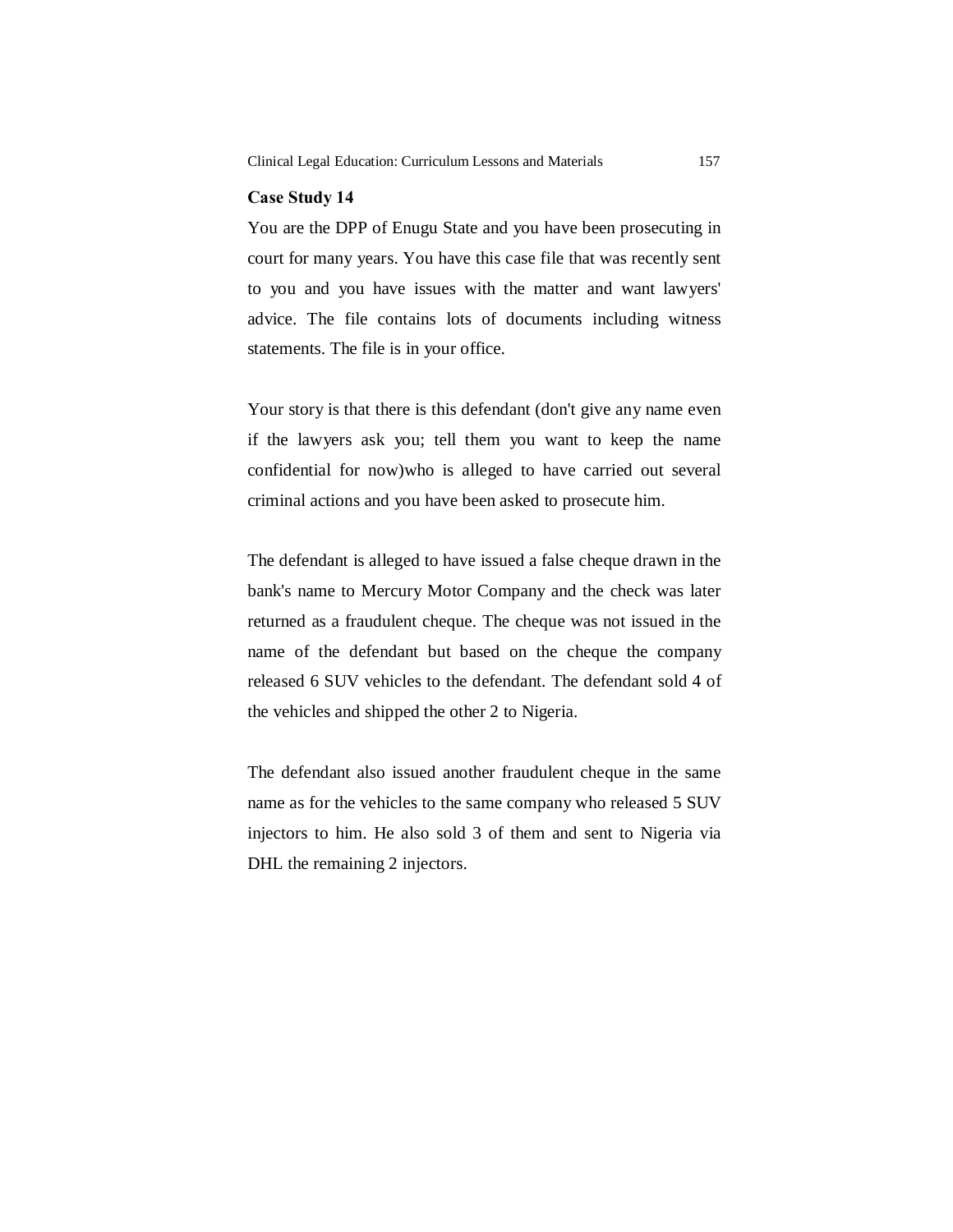158 Clinical Legal Education: Curriculum Lessons and Materials There are 2 statements of the defendant in the case file. (If asked what the statements were on, tell them one denied the allegations but in the second one the defendant confessed to the fact that he issued the cheques and shipped the vehicle and parts but that you intend removing the statement of denial from the file). State that you have never lost a case you prosecuted and that you want to win this one at all cost. You want advice on what offence(s) to charge

the defendant with and where to bring the charges.

Unless asked do not state the following:

- 1. The location of the Company Maryland USA;
- 2. The name and location of the bank Nexim Bank Maryland USA;
- 3. That the vehicles were landed in Lagos and the defendant claimed them;
- 4. That the Defendant lives in Enugu and was arrested with the vehicles in Enugu;
- 5. That the DHL parcel was landed in Calabar and the defendant claimed it from the DHL office in Calabar;
- 6. The cheque was issued in the US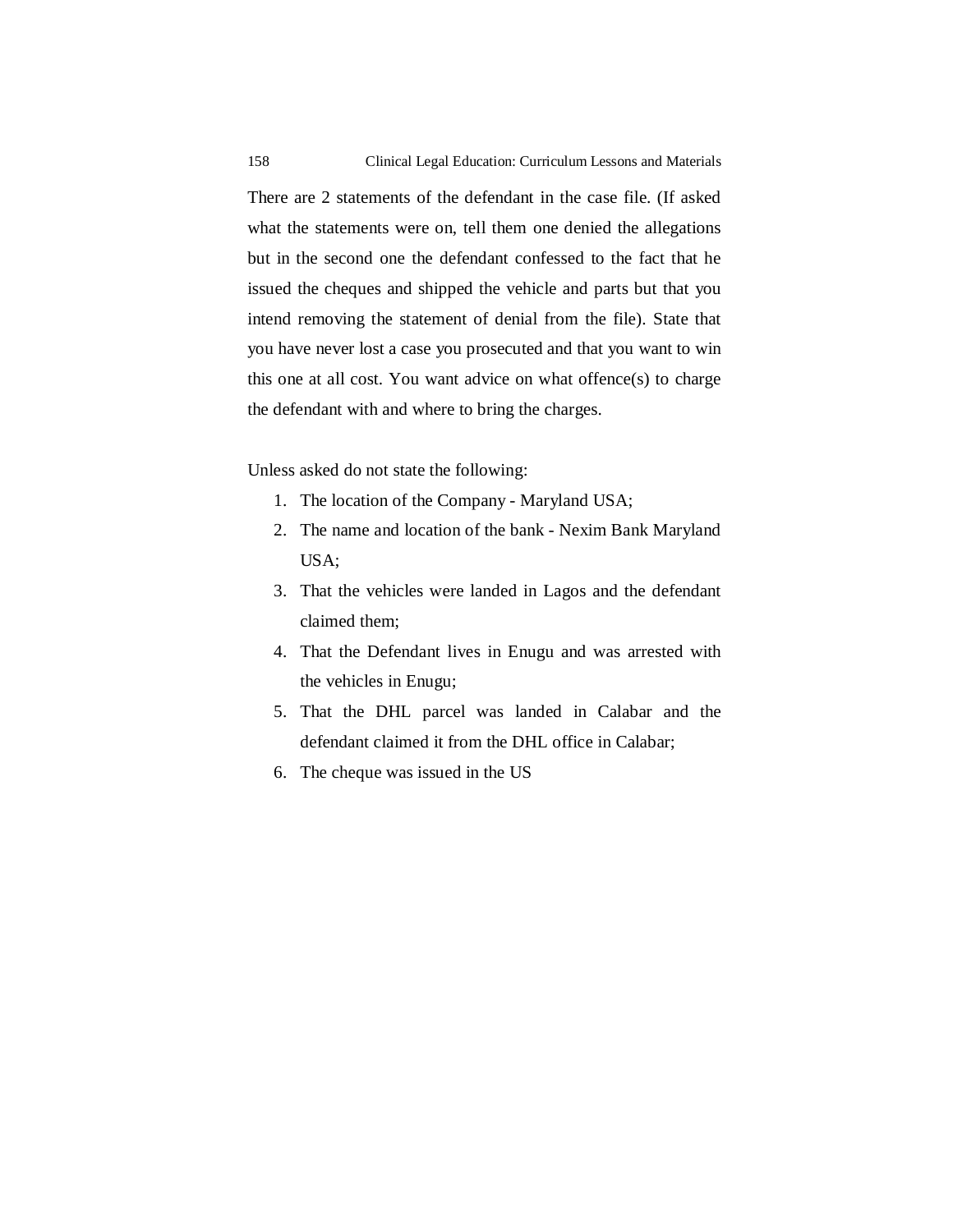You are a foreigner who is on a visit to the country. You have been in the country for the past 2 weeks in a hotel and you are not yet close to solving the problem which is the reason you came. Your fund for the trip is running out and you are worried and terribly depressed. You are resident in the US but don't say until asked. You work full-time in a transport company. This is the second time you are visiting this country.

Now you are on this trip with some sort of leave without pay and if you don't return to work at the end of one month you would lose your job- and now is the period of economic depression and there are no jobs. You have 2 kids you are supporting.

You have been referred to the lawyers by a kind policeman you ran into during this trip. You had earlier consulted another law firm (keep names and address until asked) but they advised you to pay \$10,000 to them in addition to their fees to enable them pay the Commissioner of police to torture your duper to get him to cooperate and tell them where he kept the money he took from you.

When asked to talk about the money you were duped of, hesitate before telling.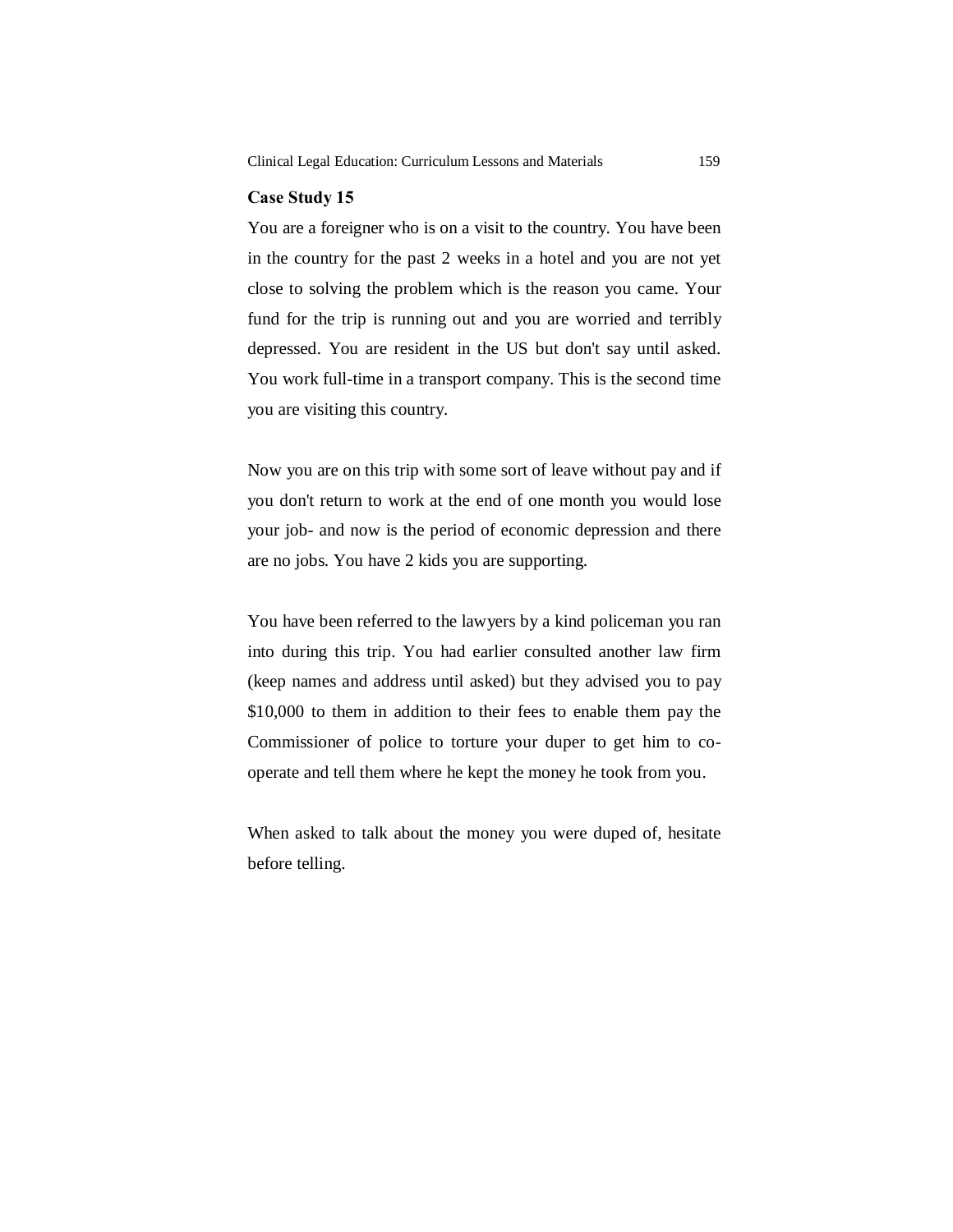Your grandmother who died some years ago left over \$1M for you in her WILL. You had planned to invest the money for some time so that you would use the yield to invest in charity work in Haiti. While you were contemplating what to do you received an email from one Chief Tom from Nigeria asking you to provide your account details for him to transfer some money about \$200,000M looted by the Late President which he kept for the President under a Ministry's name in the Central Bank but which he cannot use because of new financial rules regulating public servants in Nigeria. The money was purported for the payment of a contract for the supply of generators to the Ministry and that had earlier been certified done. But before the money could be transferred the President died.

Chief Tom introduced himself as the Senior Special Assistant to the Governor of Central Bank of Nigeria. After some exchange of emails, Chief Tom agreed that you will keep half of the money if you took custody of the fund. He invited you to visit Nigeria on his account. You did visit Nigeria early last year. He took care of all your expenses in the hotel and you visited him in his office at the Central Bank Abuja where he introduced you to somebody that was introduced as the Governor of the Central Bank and other officials. You were then convinced that the transaction was genuine (because you actually saw large signs of the Central Bank in the Building and offices) and you thought of all you could do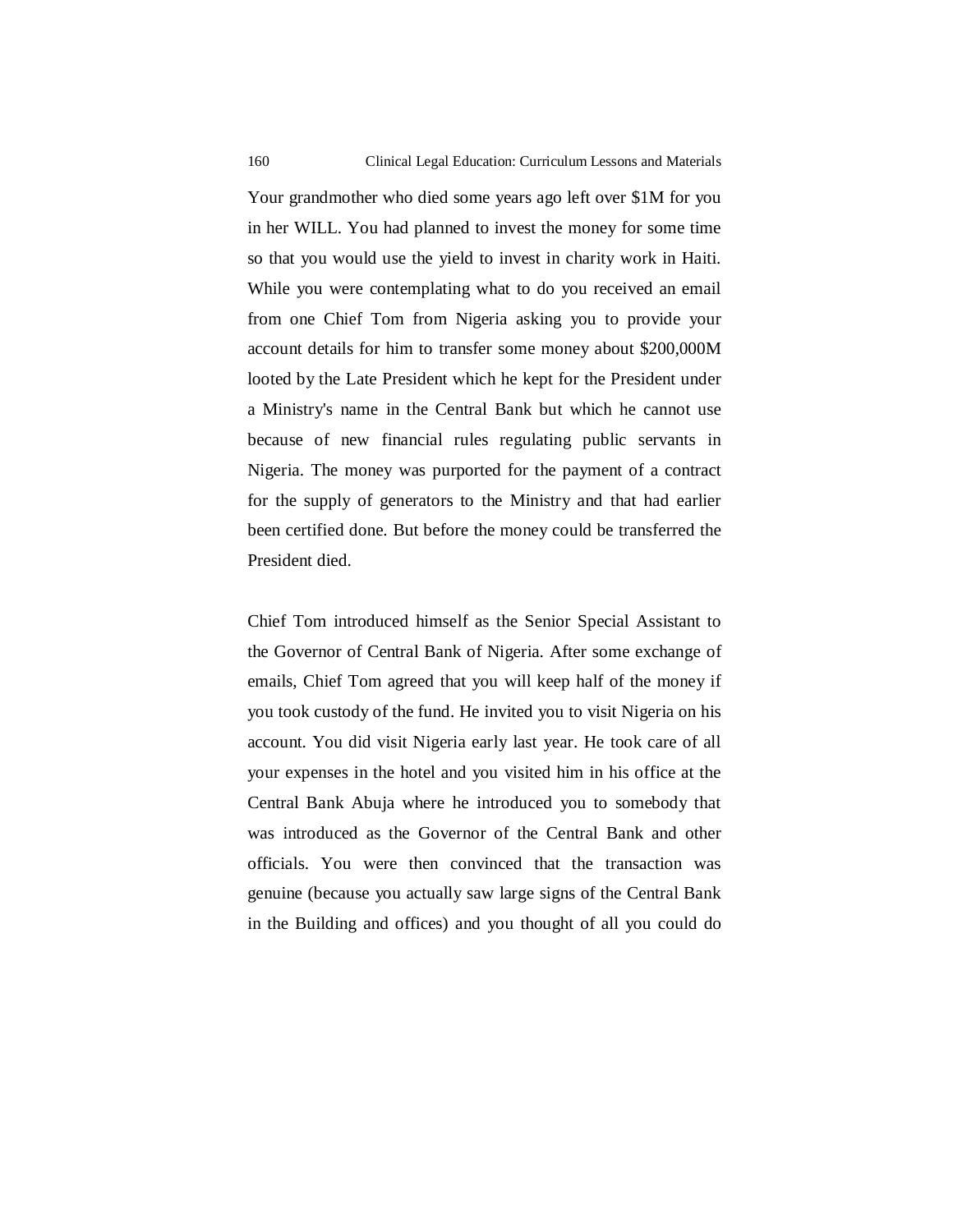Clinical Legal Education: Curriculum Lessons and Materials 161 with \$100M for the poor in Haiti. So you provided him with all your bank details.

Instead of transferring the money, he began to ask for one tax payment or the other to enable him retrieve the fund from the Ministry's account. On the whole you transferred over \$900,000 to an account Chief Tom provided in Nigeria. He then suddenly stopped communicating with you.

You lodged a report with the Police in the US and after some series of letters you were advised that the Police in Abuja had taken over the matter. A friend in the US put you through to a law firm and when you contacted the firm, they advised you to come to Nigeria. That is why you came.

You have also visited the Commissioner of Police who handed you over to some other officers. The officers told you that they had arrested Chief Tom but released him on bail because they found no evidence to prosecute him.

Don't say unless asked - The Police have taken a statement from you but they don't seem to be doing anything further with the matter.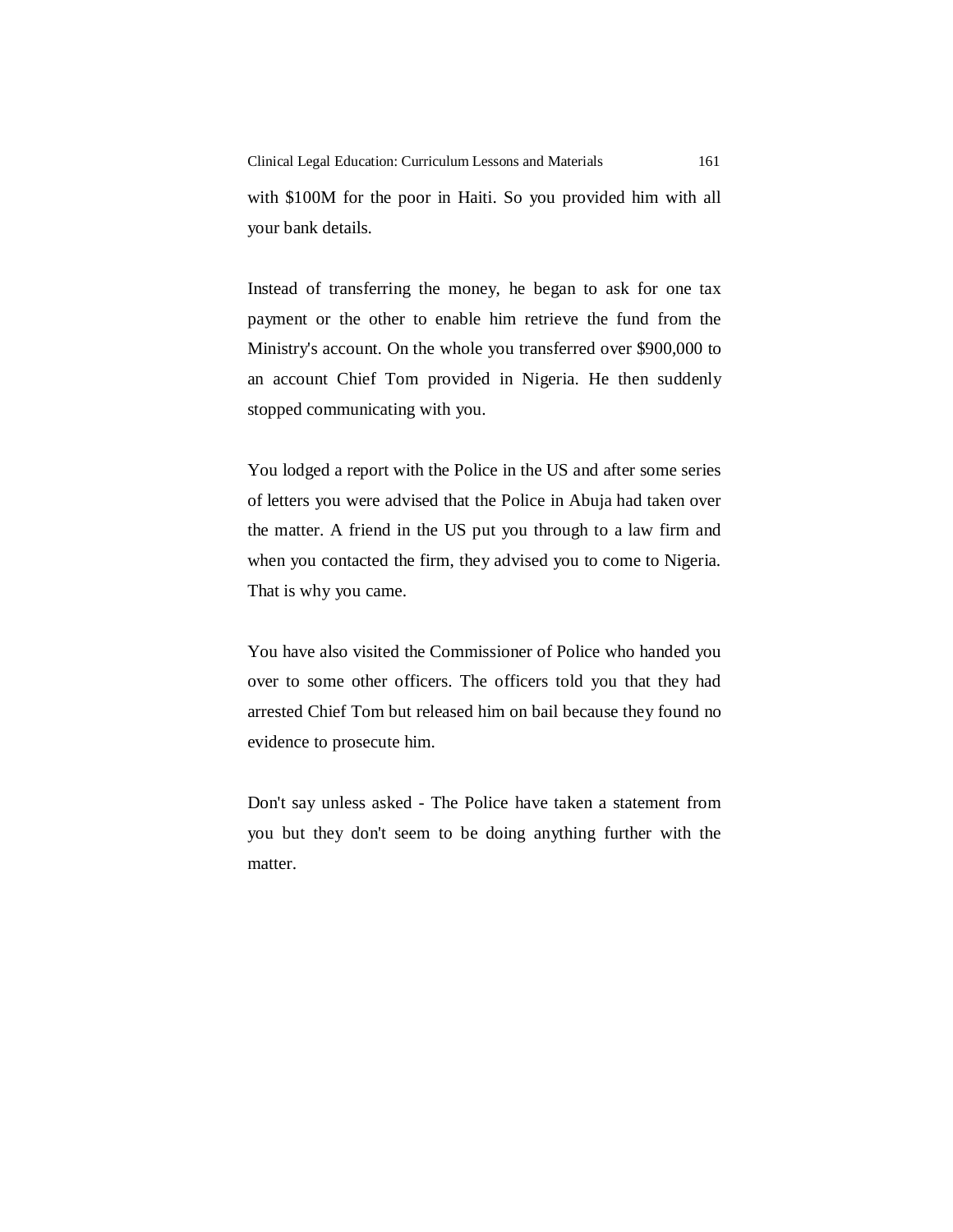162 Clinical Legal Education: Curriculum Lessons and Materials You don't know what to do; You don't know what to suggest to the police to assist the police in concluding the investigation; If the lawyers ask you if you have been made to identify Chief Tom say No!; You are interested in getting back your money and soon and you have contemplated committing suicide if you don't get it back; You need to return to the US in less than one week.

## **Case Study 16**

You are (Name) a staff of Wellbeing Nigeria whose office is located at Cherry plaza (do not supply address unless asked). In June 2010, the property managers decided to renovate the plaza (unless asked, do not disclose the name of the firm or the fact that there was no prior notice of the renovation to tenants). You know that the present lawyers are lawyers to the owner of the plaza i.e Chief Baba Saleh.

While coming out of your office during the renovation, an iron rod dropped from a loose scaffold erected by the contractors and seriously injured you as a result.

You contacted Peter, a lawyer, to seek compensation from the property managers and you want the matter settled out of court. Peter insists it must go to trial and you will both share the compensation amount equally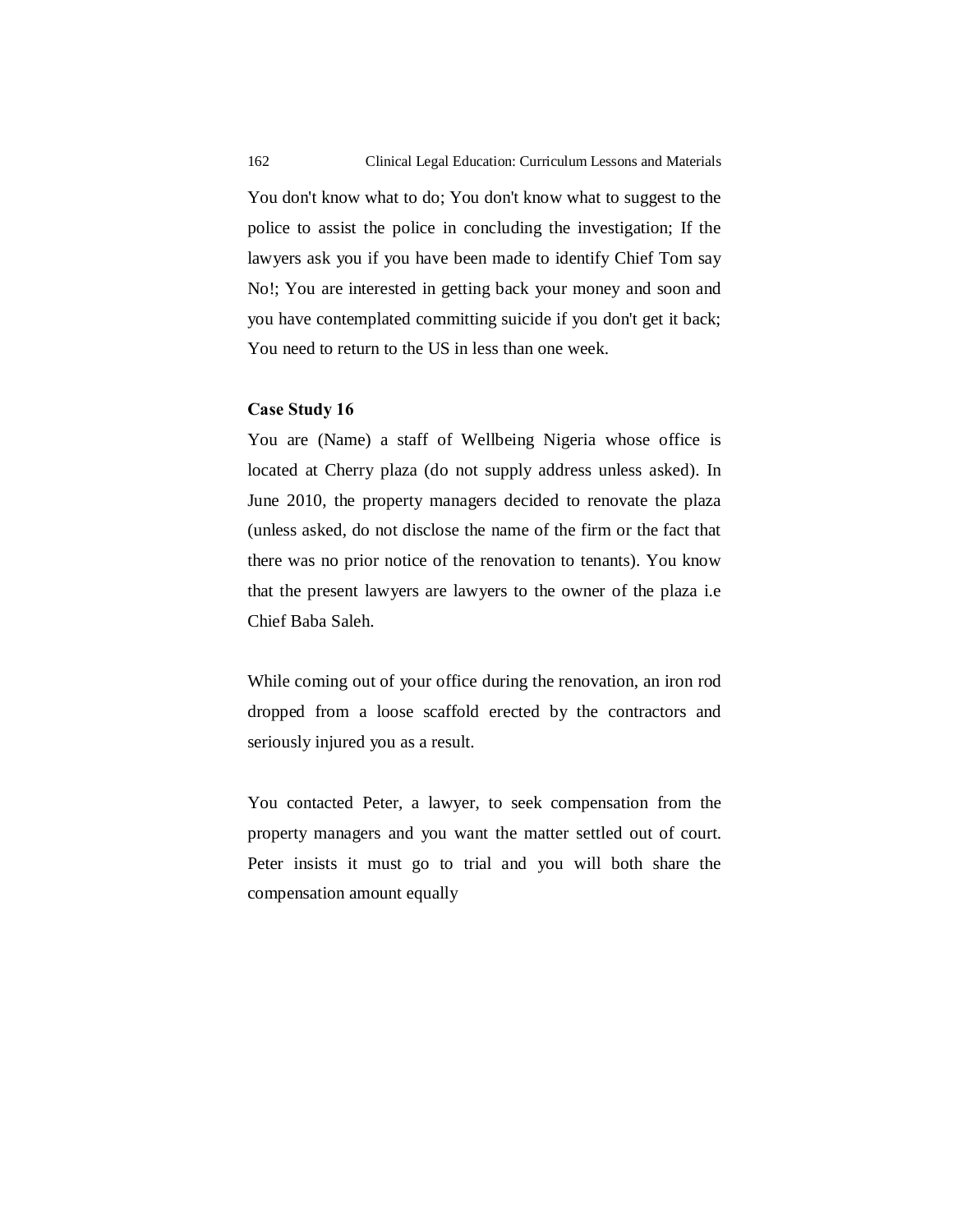Clinical Legal Education: Curriculum Lessons and Materials 163

In the course of the trial, Peter failed to tender some material evidence you supplied him to support your claim (unless asked do not state nature of evidence (which is the Medical Doctor<sub>of</sub> report) and refused to accept an offer for settlement by the company on the grounds that you would probably get more after a full trial.

On the next adjourned date, Peter did not show up and the Judge dismissed the matter for lack of diligent prosecution and awarded N20,000 Cost against you. Peter insists you must pay his legal fees as agreed or he will deal with you decisively.

You dongt know what to do; You have some outstanding bills to settle with General Hospital for the treatment you received; You dongt have money to even file fresh papers in court.

To: Lawyer From: Secretary Subject: Appointment with client

There is one man who is a tenant at Cherry Plaza 6 that building owned by our client Chief Baba Saleh. The man wants to see you today. He came yesterday and he looked very sick and very worried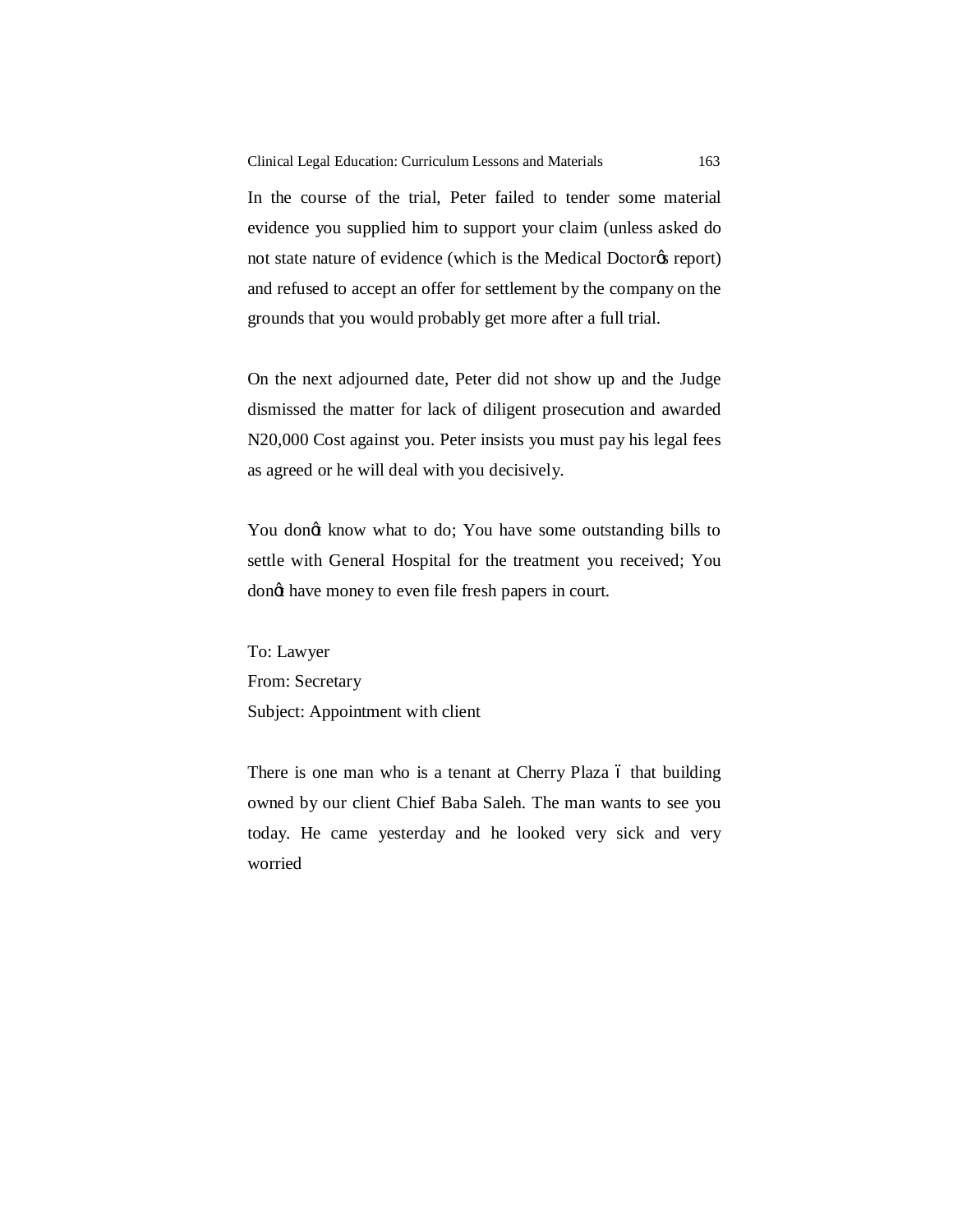You are (Name). You told the lawyer ts secretary that you are terribly disturbed and that you have not been able to eat for the past four days. You work for Go Company Plc (Be prepared to but do not unless asked) provide an address, contact information and description of your company oproducts or business (which is gold trading)

You have worked in the company for many years (you have worked for 25 years but do not say unless asked). Be ready to state too that your current position in the company is Marketing Manager.

You have an employment letter stating the terms of your employment. One of the terms is that a person who worked for not less than 20 years would on voluntary retirement or withdrawal of service receive a 50 million Naira gratuity but if terminated summarily or dismissed from employment would receive nothing. Be prepared to talk about these conditions of service without mentioning that there is a written contract unless asked.

Describe your role as Marketing Manager of the company, including the fact that you are the person who knows over 60% of the sources of gold you purchase and sell and that most of your customers would deal directly with the company only if you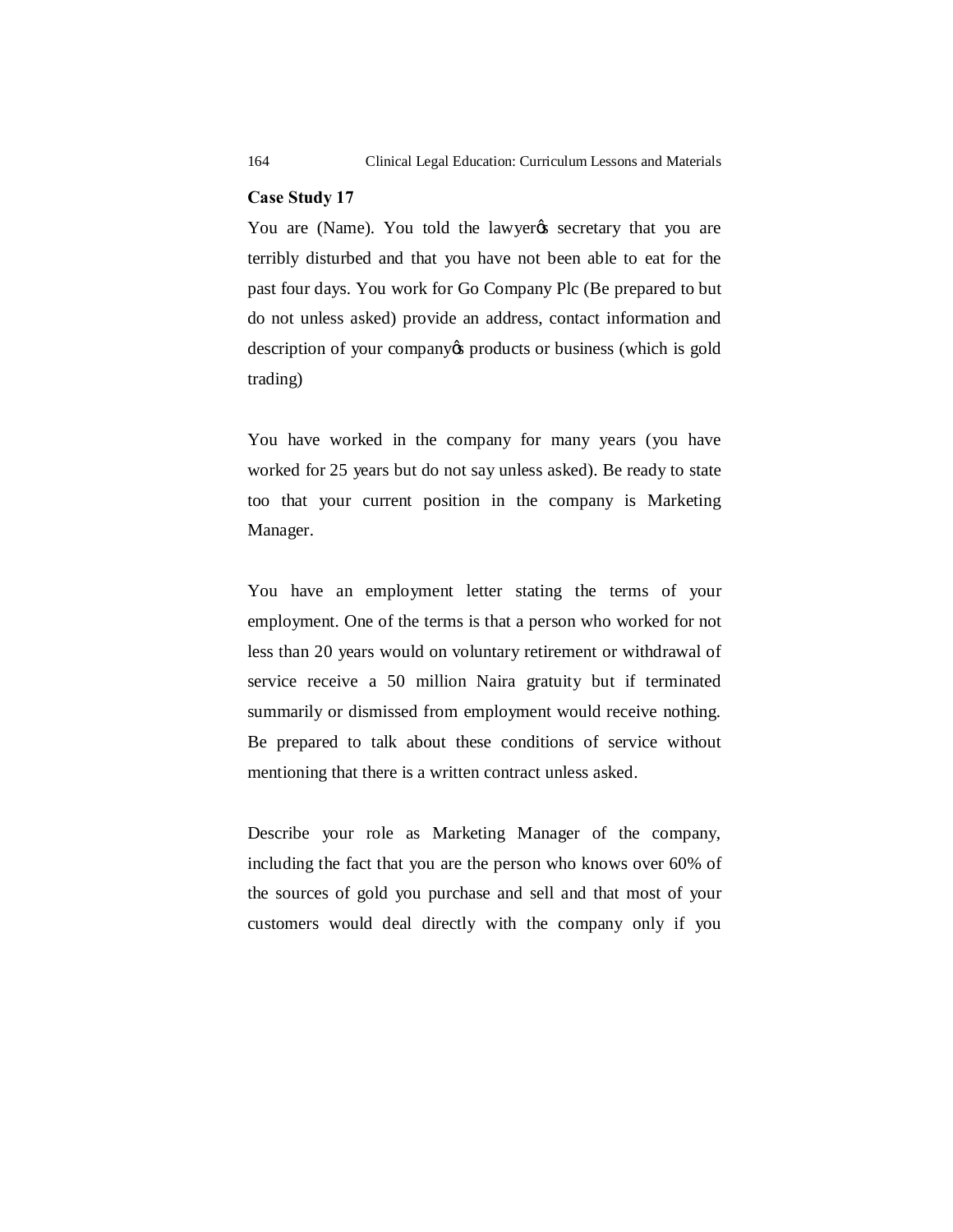Clinical Legal Education: Curriculum Lessons and Materials 165

introduced the company to them. Be prepared to state that the company would be in great difficulty if you refused to introduce the customers to the company.

In 25 years you have worked for the company, you have received three merit awards and not once have you been queried or found wanting relating to the business or your integrity.

Last week, the company suspended you from duty indefinitely without any pay. The company suddenly noticed the loss of gold plates worth 100 million Naira. The company also suspended one of your staff who is being detained by the police. But in your own case, the police just took a statement from you and released you on bail. The Managing Director is threatening to prosecute and jail any person connected to the theft. Though there is o trace of the theft to you yet, over half the gold plates were recovered and your staff being detained was heavily implicated as the thief. In spite of this you are terribly worried (continue to express worry, anxiety and fear over the matter and only tell what your fears are if asked and reassured of confidentiality).

If reassured on confidentiality, you can then open up and tell that your staff being detained had a few months earlier confessed to you that he sold one of the company t gold at N650,000 and you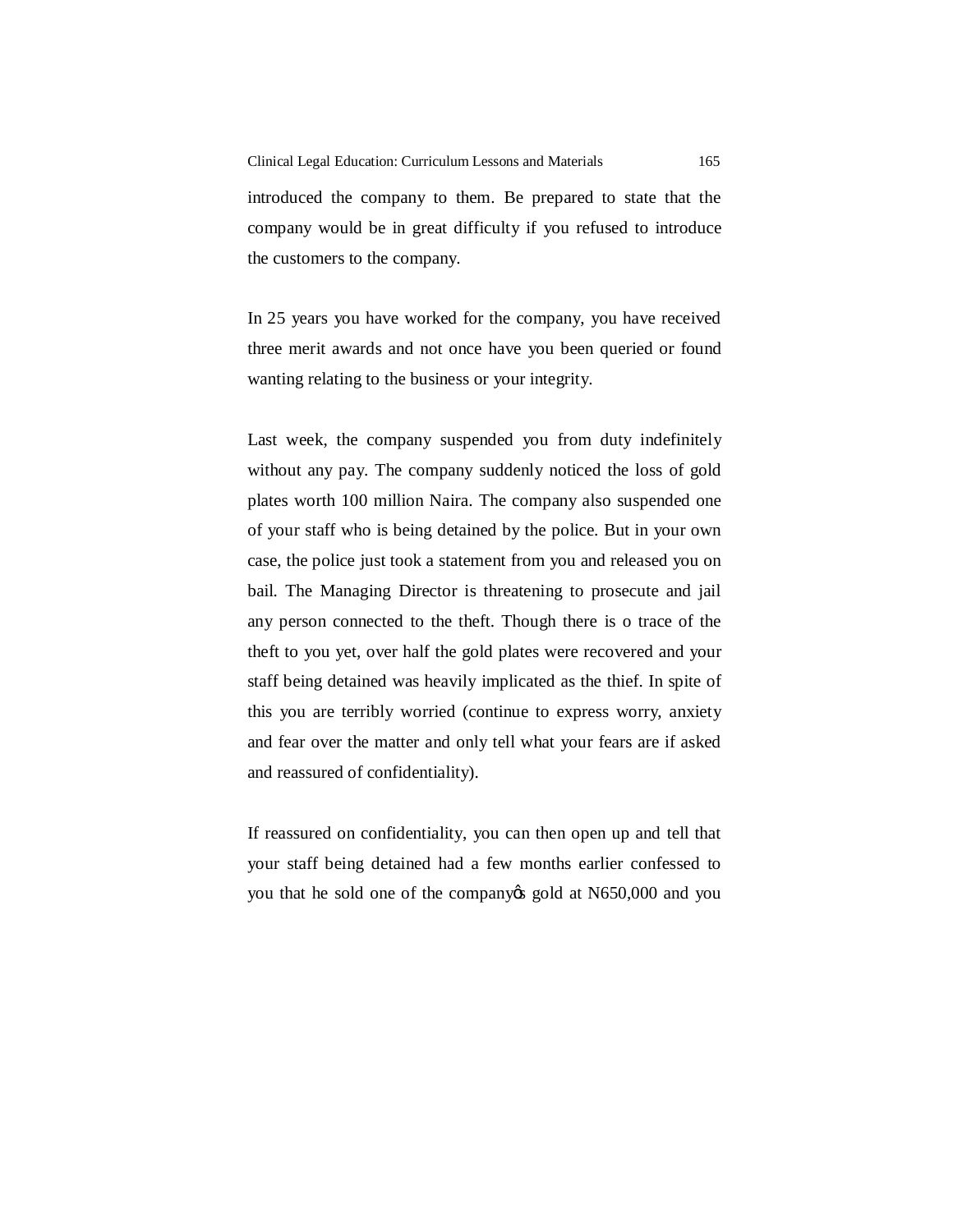166 Clinical Legal Education: Curriculum Lessons and Materials warned him to desist from such act in the future and you did not report or discipline him.

You are now afraid that if the police put more pressure on the staff, he could reveal this fact. You dongt wish to be prosecuted, you dongt want to lose your job, and you dongt want to lose your gratuity.

#### **Case Study 18**

You are (name), a lawyer.

You have been in practice for many years (dongt disclose number of years unless asked). You have a chamber and it is located outside Abuja (chose a city that is not Abuja as the location of your chambers).

You came to see the lawyer in Abuja because you have a problem and dongt want to tell any lawyer within your city.

Your associate in chamber who is an Estate Valuer by profession is threatening to write a petition against you to the disciplinary committee of the bar.

You normally share all fees in the chamber with your associate: but in one case (one in which the fee of N5 million was paid by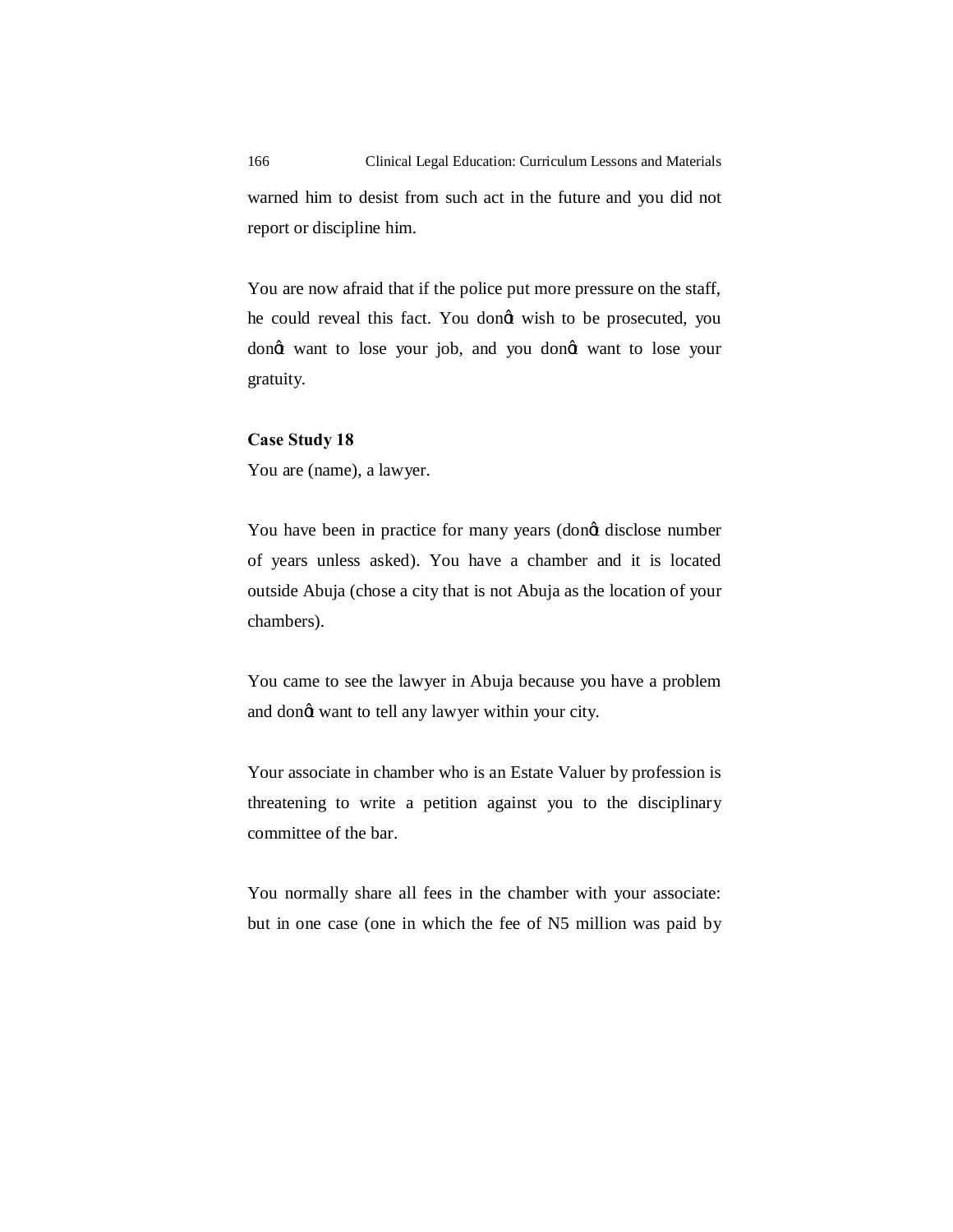Clinical Legal Education: Curriculum Lessons and Materials 167

your client), you dongt want to share the fee. The reason is that the N5 million was paid by one Mike (your client) for you to give kick-back to some officers of the Ministry of Works to influence a contract for your client. The money was paid into your personal current account and your associate knows that you did not pay the kick-back and that you got the contract for your client without paying the money. Your associate insists that you should transfer the money into the chambers *g* account and later share it with him in your usual practice of sharing fees.

Your associate also knows about another matter relating to the same client Mike. Two months ago you represented Mike in the purchase of his brother the share of a piece of land which he and his brother owned as tenants in common. You bought Mike ts brother  $\alpha$ share at N2 million for Mike based on an evaluation report given to you by Mike which had your associate ts signature. Mike in the same month asked you to sell the same portion of land to a third person for N10 million using another evaluation report prepared by your associate which valued the property at N10 million. The purchaser made a payment of N10 million into your personal current account and you completed the transfer agreement. You now know that your associate is signature on the earlier evaluation report of N2 million was forged by Mike your client and that the true value of the property is N10 million. You have not paid over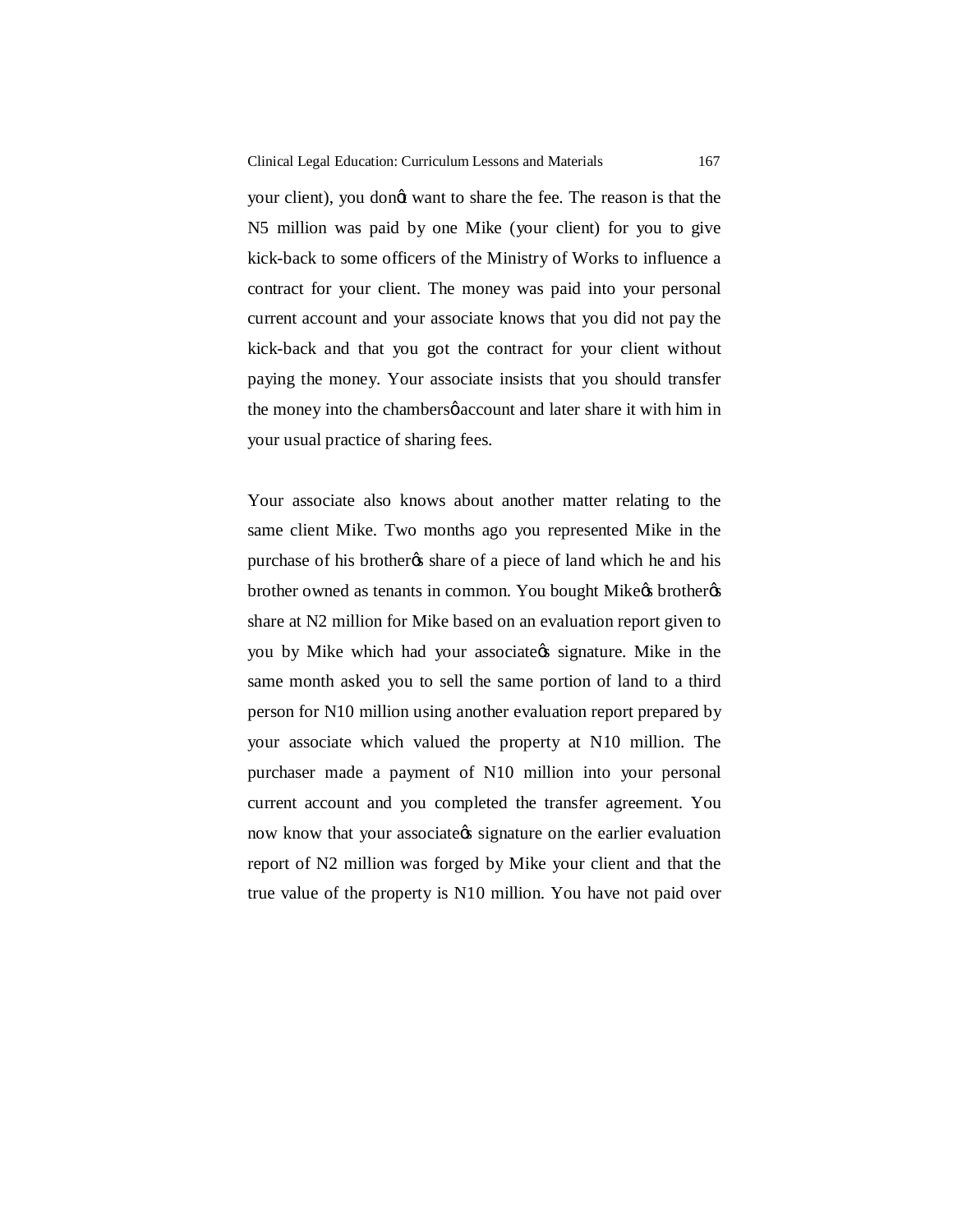168 Clinical Legal Education: Curriculum Lessons and Materials the N10 million to Mike but you do not know exactly what to do, now that your associate is threatening to expose these facts.

To: Lawyers

From: Secretary

One Lawyer, Mr. Emeka, telephoned from Keffi and wishes to see you today. He wishes to discuss some problems he has with his associate for your opinion.

# **Case Study 19**

You are (supply name). You have worked as an air steward(ess) for Nigeria Airlines based in Lagos for the last three years. You do a variety of long haul and short haul flights for them but have increasingly found the long haul flights extremely tiring.

However, you love your job and cannot bear to do the Johannesburg runs, for example. You have tried taking sleeping tablets to help you get over jet lag but this did not help. Another steward then tells you about an alternative remedy which she has found helpful. You go to your local pharmacy and explain your symptoms. The pharmacists seems very knowledgeable and has recommended a homeopathic drug, Triple XXX, which he did not currently have in stock. He told you to contact HealthCare, a small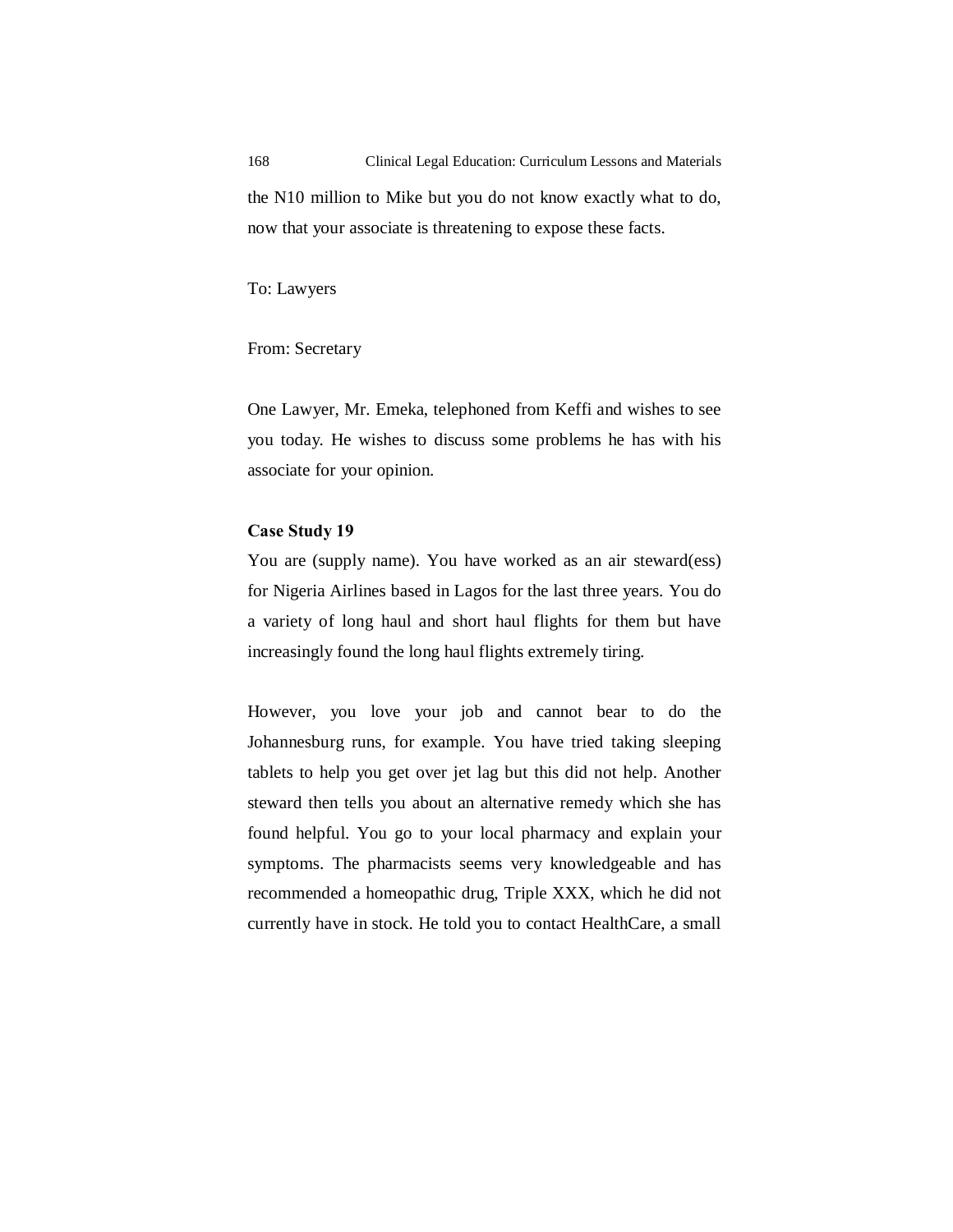company which made the drug. You rang the company asked for the drug by name and it was posted to you.

There were no instructions with the bottle of tablets but the pharmacists had told you to take it three times a day on days when you are flying and the day afterwards. You do this on your next long haul flight to Johannesburg. You feel even more tired than usual at the end of the flight and after a quick drink go straight to the hotel to rest. You awake 36 hours later to find that you have missed the flight back to Lagos.

When you arrive back you are called into work and fired. Stunned, you contact HealthCare but are told that the company has ceased trading. Nobody there will talk to you. The pharmacist says that he only told you about the drug and assumed that HealthCare would issue necessary precautions about its use.

You visit your doctor who says that not only is there an absolute ban on drinking alcohol with the drug but that peoples sensitivity to it depends on a variety of factors, including their general state of health and that you appear to have been recommended an unusually high dose. However, he also thinks that it is possible that you had an extreme reaction to it.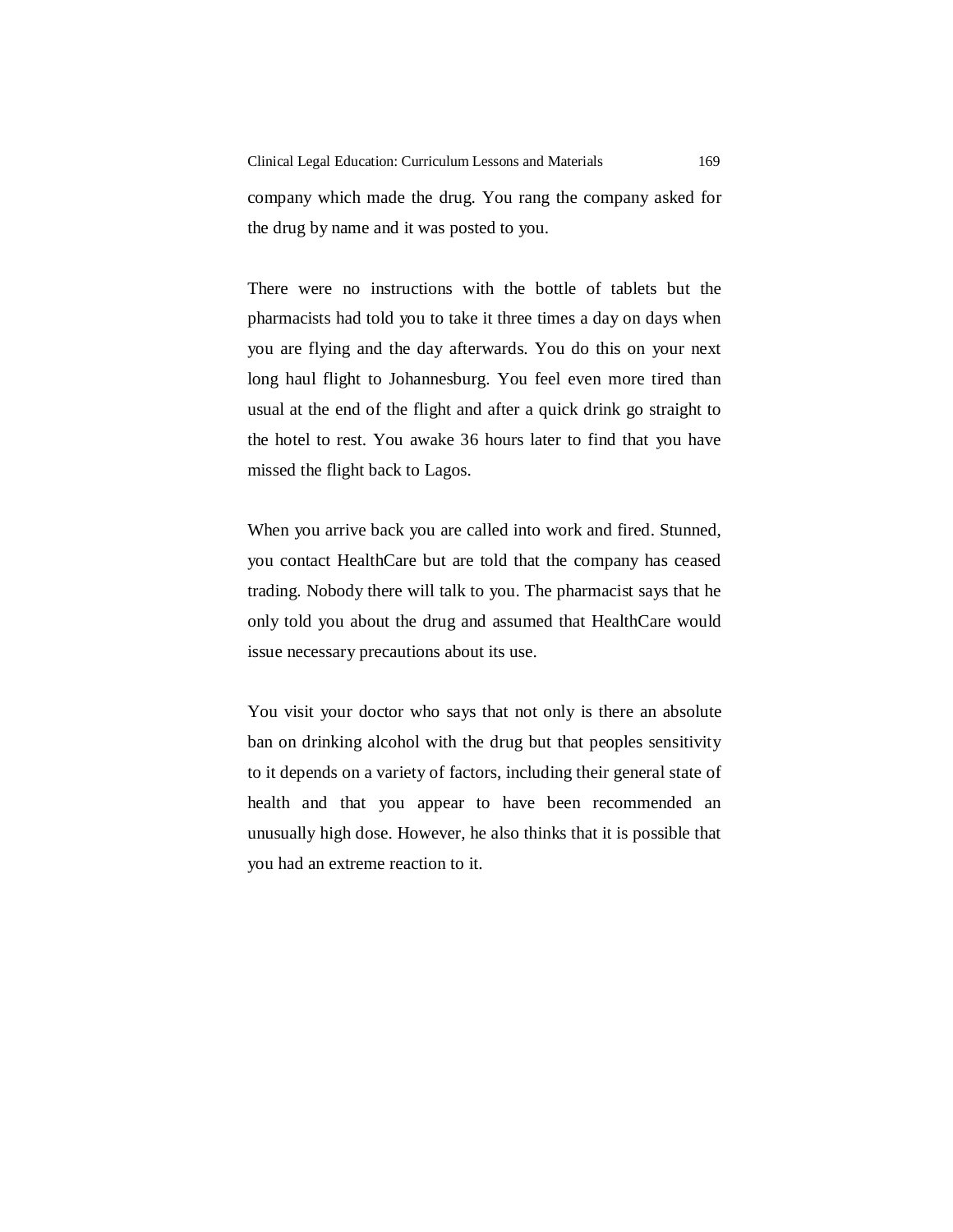# 170 Clinical Legal Education: Curriculum Lessons and Materials You are frantic to get your job back or, failing that, compensation and have come to a solicitor for advice on what you should do. In fact, the airline fired you after three warnings about your lateness and behaviour at work 6 but do not own up to this easily.

## **Case Study 20**

You are (Name). Your father owns a business but you effectively run it (you say). The company makes polystyrene products ó containers for e.g. hamburgers, packing, drinking cups i.e. moulded products. Also it receives containers and recycles them by grinding them up into beads 6 then used for packaging etc. It is a small company with 10 employees and 2 secretaries.

One of the problems is with one particular employee (Name), who is making life difficult for you. He joined the company about eight months ago. At first he seemed a good worker and got on well with everyone. In fact he still gets on well with everyone (you think he is going out with one of the secretaries) except you whom he chooses to agonise at every opportunity. His particular delight is to make negative remarks, which the other all seem to think is funny. He is also a stirrer 6 he is encouraging the others to complain about their work.

You want to know the legal position about disciplining or sacking him, but at the same time you dongt want to antagonise the other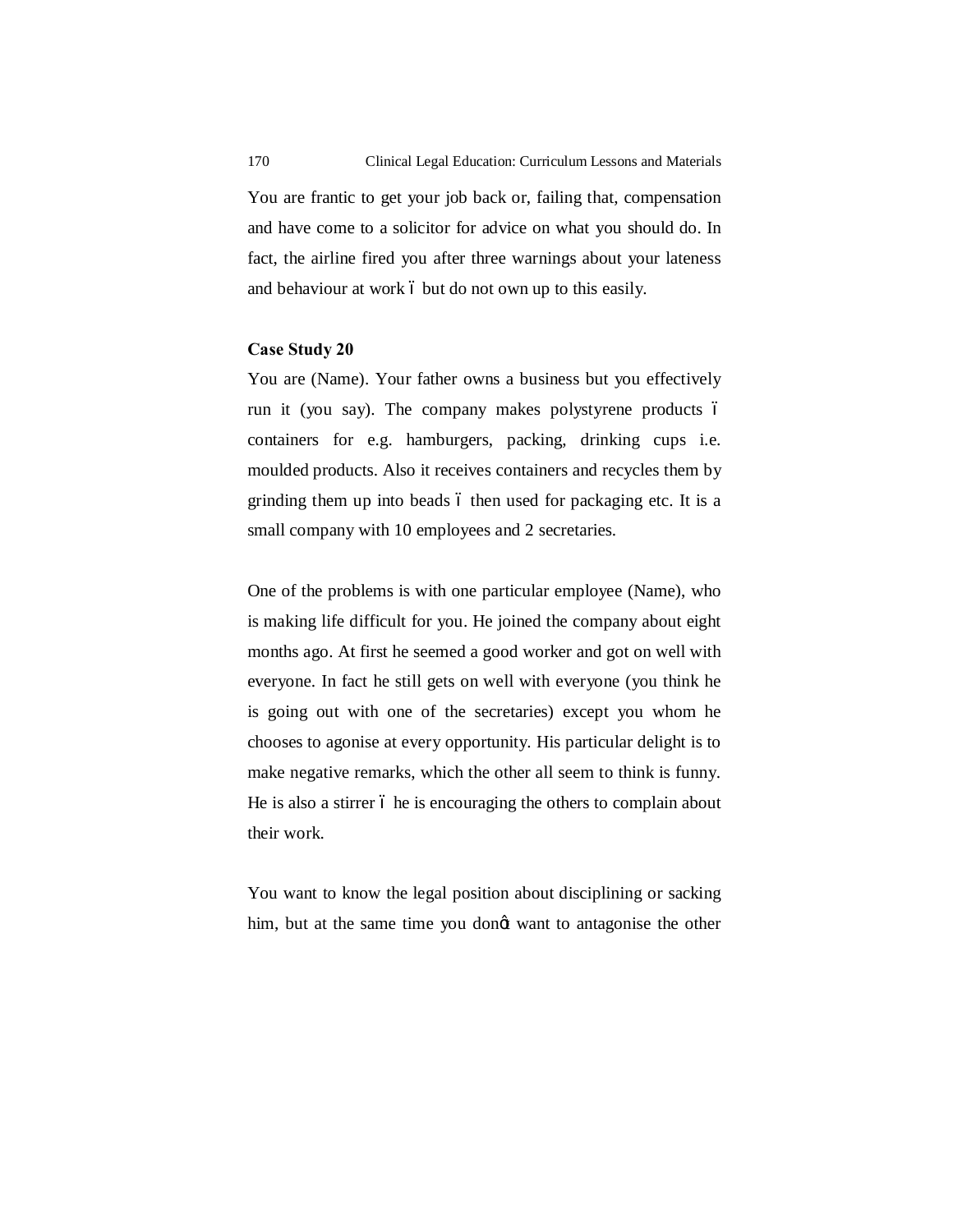Clinical Legal Education: Curriculum Lessons and Materials 171 workers; you do not want any of them to leave and you would rather not start again with untried or untrained labour.

The questions: what can you do with someone who is constantly trying to stir things up? The sort of employee who is always talking to others about what is wrong with the place, how he would do things differently, about how little the boss (you) seems to care, how you wongt listen to complaints. He is the sort of troublemaker who can make the company lose money. If the lawyers  $\phi$  advice is to sack him, you hesitate; he is an OK worker, so how can you prevent him without going that far to begin with?

Secondly, suppose you *o*ve heard rumours that another employee is going to give information on how you run the business. (Wait for the lawyer to respond here before telling the lawyer the kind of issue you are afraid of. See if the lawyer would ask what is involved or if he would suggest something; also see if the lawyer would assure you of confidentiality protection). Reply that it concerns production methods, ways that you process which do not conform with the Standards Organization Rules and safety regulations; you want to find out what you can do about this employee who may divulge to an outside body e.g. Standards Organization or the police, or EFCC or a local newspaper the lack of safety at work and the fact that your company helps some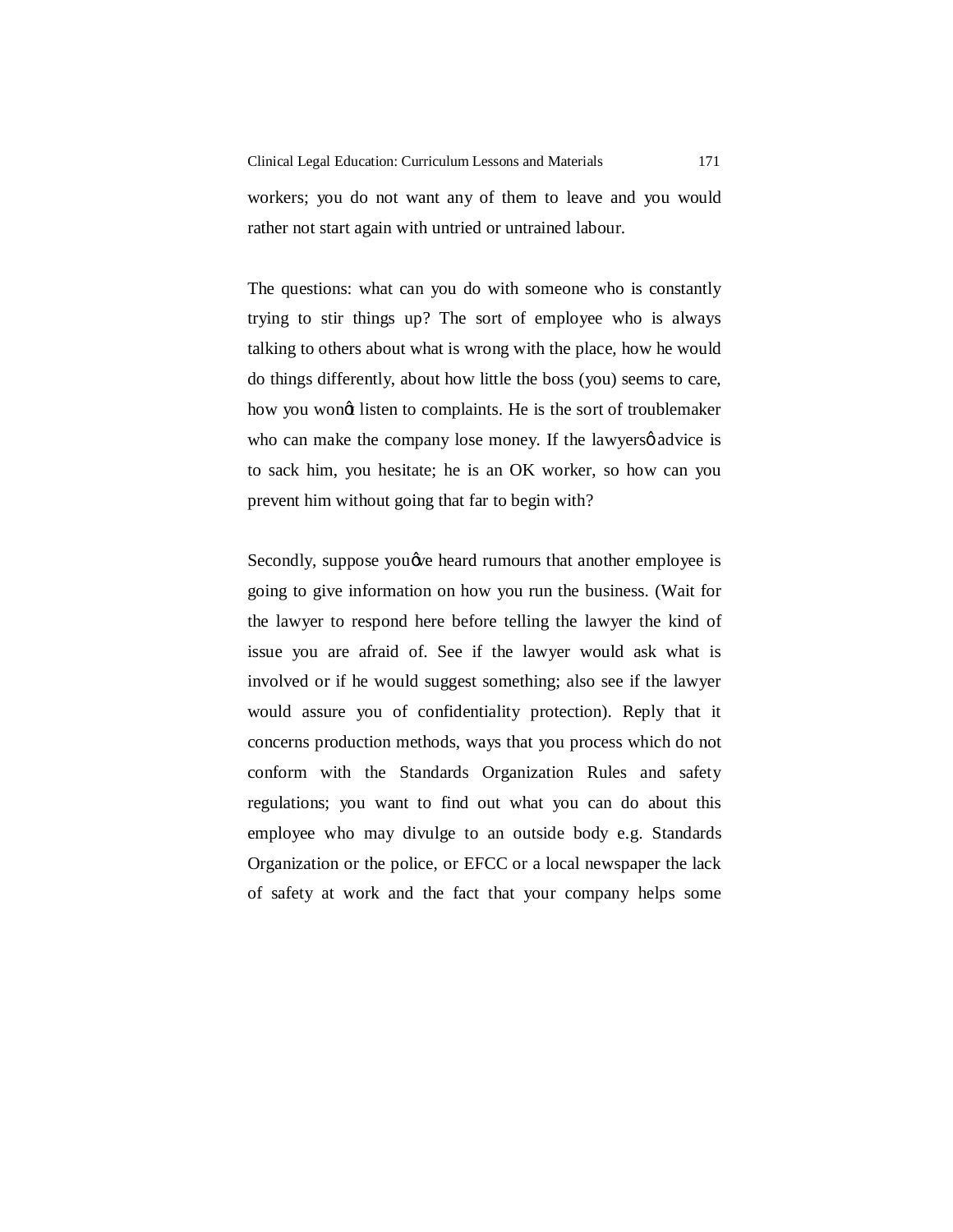172 Clinical Legal Education: Curriculum Lessons and Materials politicians to launder lots of dollars abroad. Ask if you should offer him an incentive to keep quiet.

## **Case Study 21**

You are (Name). You told your lawyer the secretary that you have a problem with your employer. You work for Green Light Ltd. (Be prepared to but do not unless asked provide an address, contact information and description of your company t business (which is public relations, research, audit and assessment of businesses). Your company & clients are mainly multinational companies doing business in Nigeria who pay huge sums of money for the services. You have worked for the company for many years (you have worked for about six years but do not disclose unless asked).

Be prepared to say that your current position in the company is product Auditor.

Recently, you had problems with your supervising Manager over allowances due to you for field work. He underpaid you on several occasions. Your complaints fell on deaf ears. Three months ago, he stopped your salary and directed the security to stop you from entering the company t premises because you refused to submit your report of field work unless the Manager promised to pay the full allowances for all the field work you had turned in before.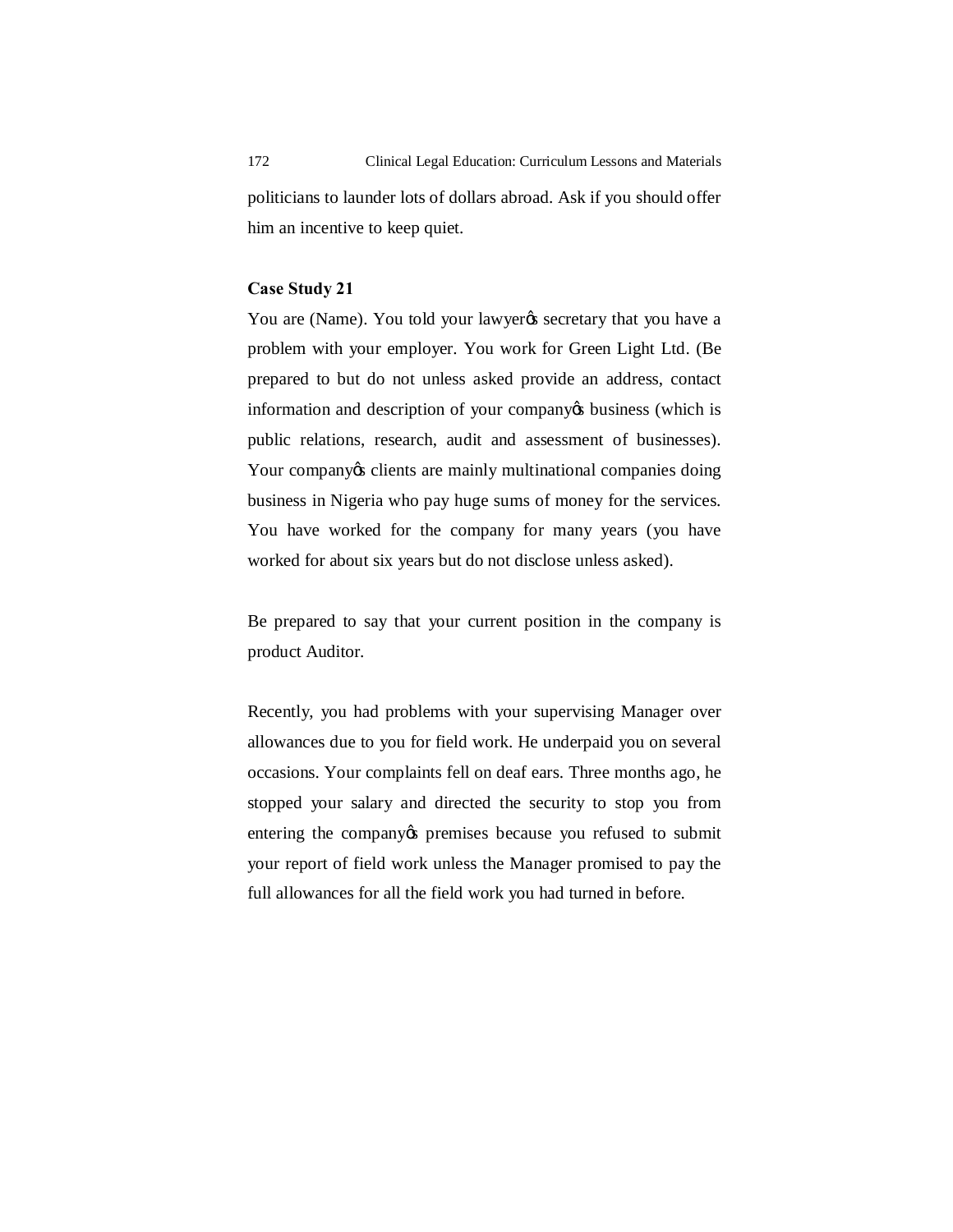After two months without salary, you wrote a petition to the Managing Director of your company in Lagos requesting that your supervising Manager be sacked for breach of ethical rules of the company and that all your salaries and allowances be paid and you be allowed to return to work.

(Do not say what ethical rules or what the manager did to breach the rules unless asked. Note that the rule is that for any assessment of a company t business or product line, your company must actually visit the field markets etc where the goods are sold or consumed. In this case, your supervising Manager in some cases usually wrote reports of assessment from his office without any staff or officer going to the field).

In your petition to the Managing Director, you also threatened to let your company's client know of the breach of the company's duties by using only reports for assessment without visiting the field.

Instead of reabsorbing you, the Managing Director terminated your employment summarily by a letter. He later telephoned you and requested that you accept one year salary as full and final settlement. You are angry and confused. You think you are entitled to your work. Your greatest challenge now is that you have no money.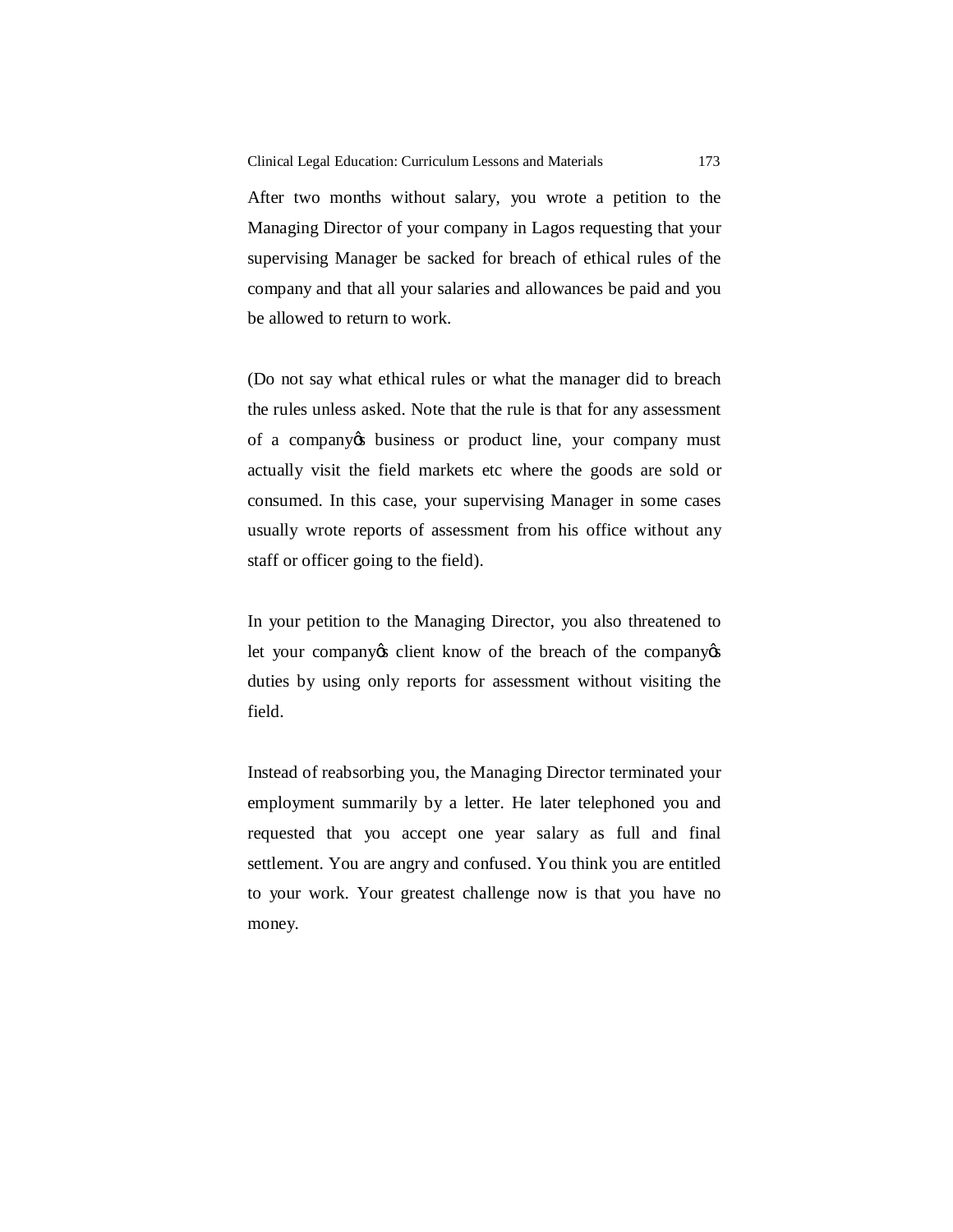## **Case Study 22**

Your name is Joe/Josephine Kalu. You were employed as an Administrative Assistant in Somchi Engineering Co Ltd. You joined the Engineers Workers Union Enugu, immediately after your employment. About six months into your work, you attended a meeting of the Union where you informed them about the unsafe and unhealthy working atmosphere at Somchi Ltd. As a result of your report, the Union wrote to the Managing Director of your company, giving him an ultimatum to rectify the complaints or face industrial actions. Yesterday, your Managing Director sent for you. In the meeting, he informed you of the decision of the board of the company to terminate your employment, citing insubordination and indiscipline on your part. When you probed further, he said that you disobeyed company rules and regulations which prohibited the membership of trade unions by the company *is* senior staff employees.

This is your basic story. You are free to make up the rest of the story, provided they are not inconsistent with the basic story above. You are also permitted to reveal the following facts to the Lawyers, but only if they ask you.

You had an employment contract with Somchi Ltd though still on probation; You did not read the terms of the contract and so did not know you were a senior staff; You were not aware that the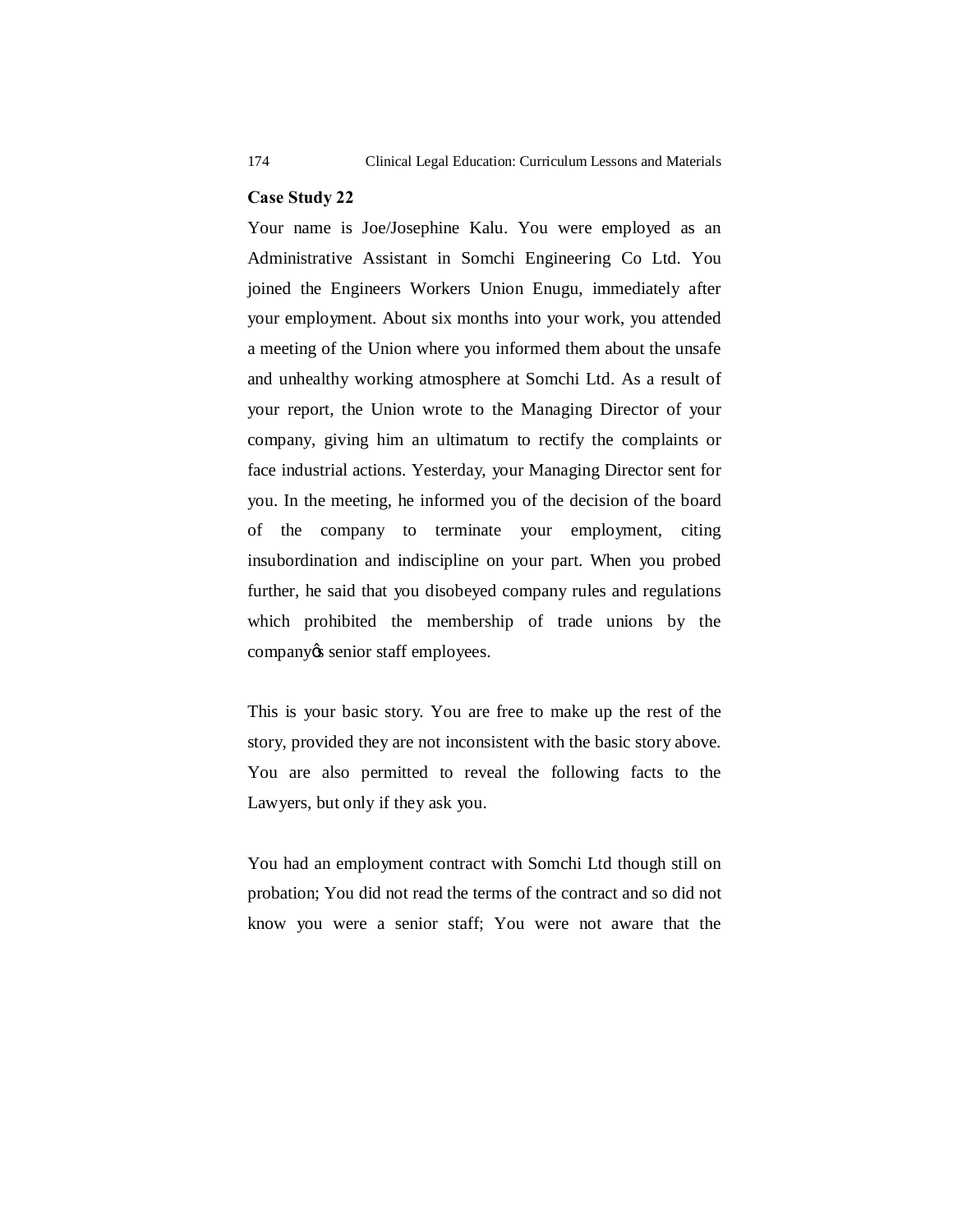company regulations prohibited membership of trade unions; Your monthly salary was N50,000; You did not report first to the Company about the complaints before saying it at the meeting; You had no intention of reporting the company, you simply made a casual statement during AOB in the meeting; The Managing Director offered to withdraw the termination letter if you agreed to sabotage the trade union, act as spy for management within the union and receive monthly allowance of N20,000.00 to destabilize the union; You were given a severance pay cheque of N50,000.

Your goals are as follows:

You do not want to lose your job; You do not know whether to take the money; You do not want to lose everything; You want advice on what the law says in this type of situation; Please keep your answers short and simple

#### **Case Study 23**

Your name is Berry/Barry Okafor. You were employed as a Computer Consultant by Calyx Company, Wuse II Abuja. You were given a task to restructure the Company twebsite. It was agreed that you would be paid Four Hundred and Fifty Thousand Naira at the end of the work. Three months into the work, you became very weak and nauseous as a result of your pregnancy. This made you miss the next two months of work. By the time you returned, you were presented with a sack letter.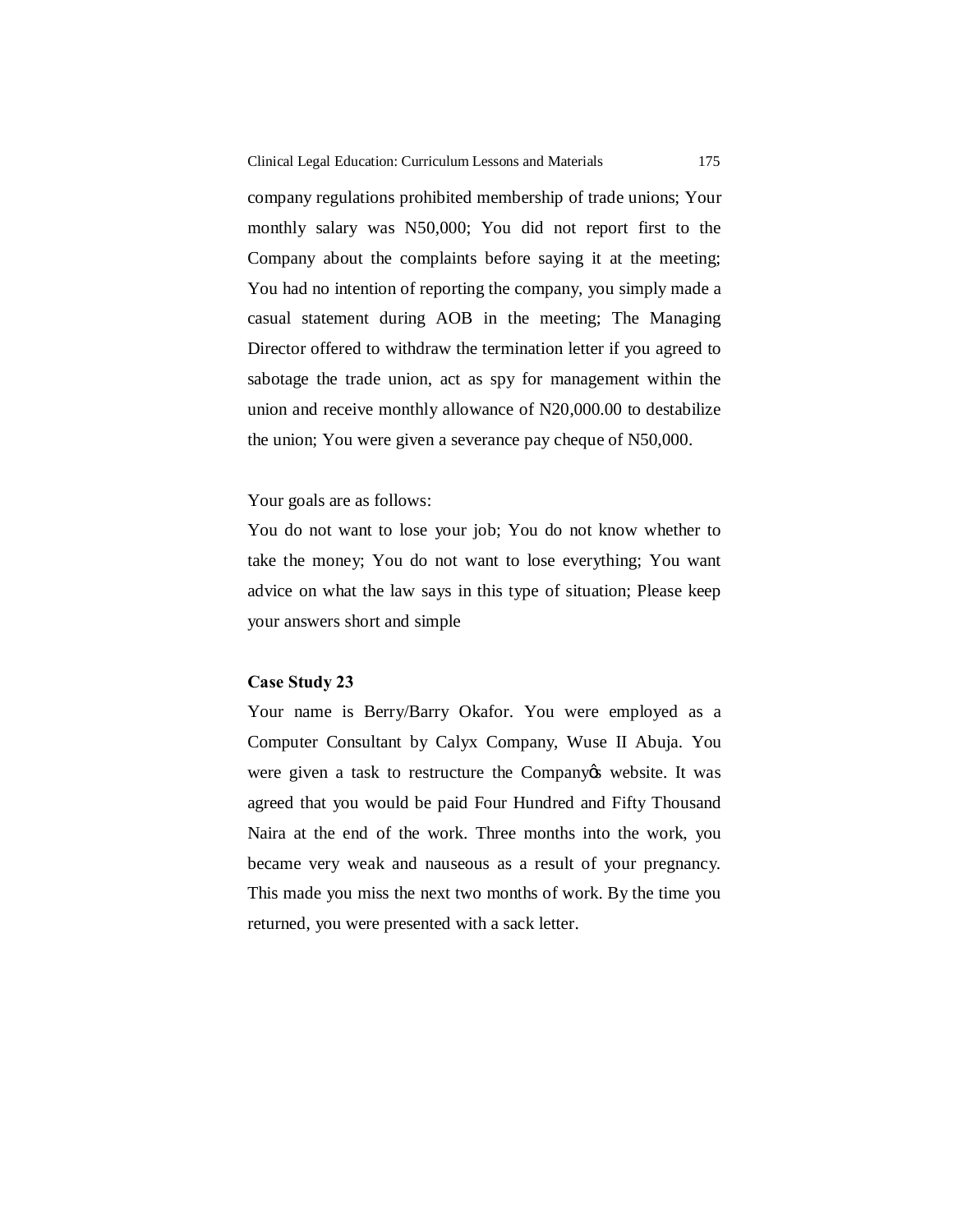You are also permitted to reveal the following facts to the Lawyers, but only if they ask you:

You were given an office to work from; There was no formal contract for the employment; You were told that you can work your own hours without supervision, however you were to submit a report to the board of the company every month; The work was to last for six months; The Managing Director, in delivering the letter to you, gave you a cheque of N75,000 as severance pay; You also have complaints about the use of some unwelcome innuendos and suggestive words, like sexual jokes and unwelcome comments about your body by some of your male colleagues when you were pregnant.

Your goals in approaching the Lawyers are as follows:

You do not want to lose your job; You have made serious plans for the money and not getting it would jeopardize everything; You really want to complete the job so that you can use it to boost your CV; But You do not want to lose everything; You want advice on what the law says in this type of situation.

Please keep your answers short and simple.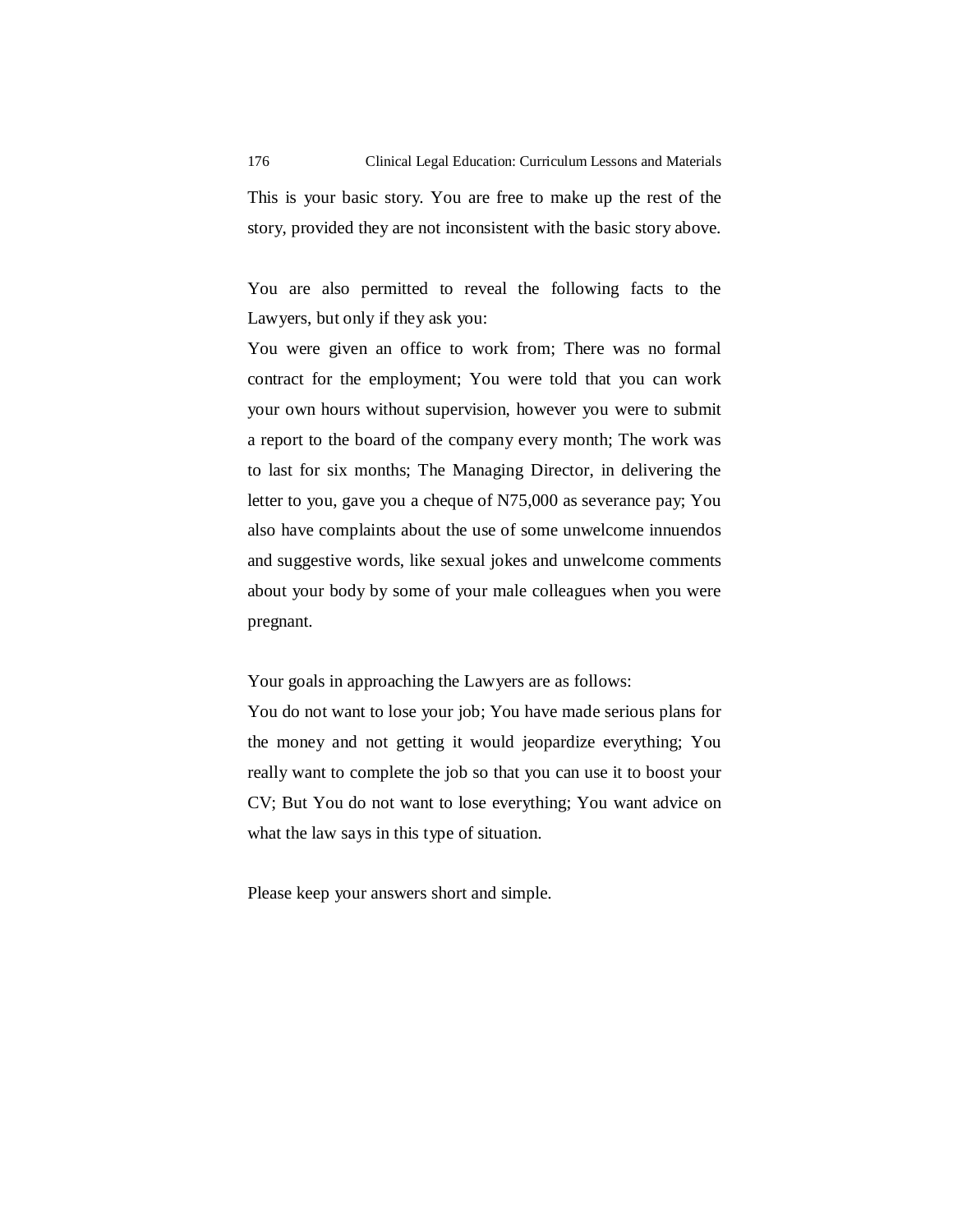#### **Case Study 24**

You are 17 years old (*unless asked, do not disclose your age*). You were brought to the city to live with your Aunt after your father died, when you were about 6 years old (*unless asked do not disclose the name and details of your aunt and father*).

On 16 December 2012, along with your Aunt, you attended the regular Sunday service held by the Senior Pastor of your Church *(be prepared to but do not disclose name of Pastor and church unless asked).* Towards the end of the service, the Pastor started preaching about witches and warns the congregation against them. He turned to your Aunt and blamed the witches for her many misfortunes (*which includes barrenness, loss of job and burning of her supermarket).* After this revelation, he became agitated and aggressive and shouted owe have to fish out the witches and punish them!" He then pointed at you and started walking towards you saying;  $\delta$ She/He is a witch, she/he is responsible for all your misfortune! Get her/him and punish her/him!

Your Aunt and the Pastor grabbed you and took you out of the church where your hands were cuffed and you were tied to a pole. The Pastor brought out a whip and started whipping you; collected a red hot iron rod from a member of the congregation and burned you several times on the back. Other members gathered around you shouting and hauling stones at you.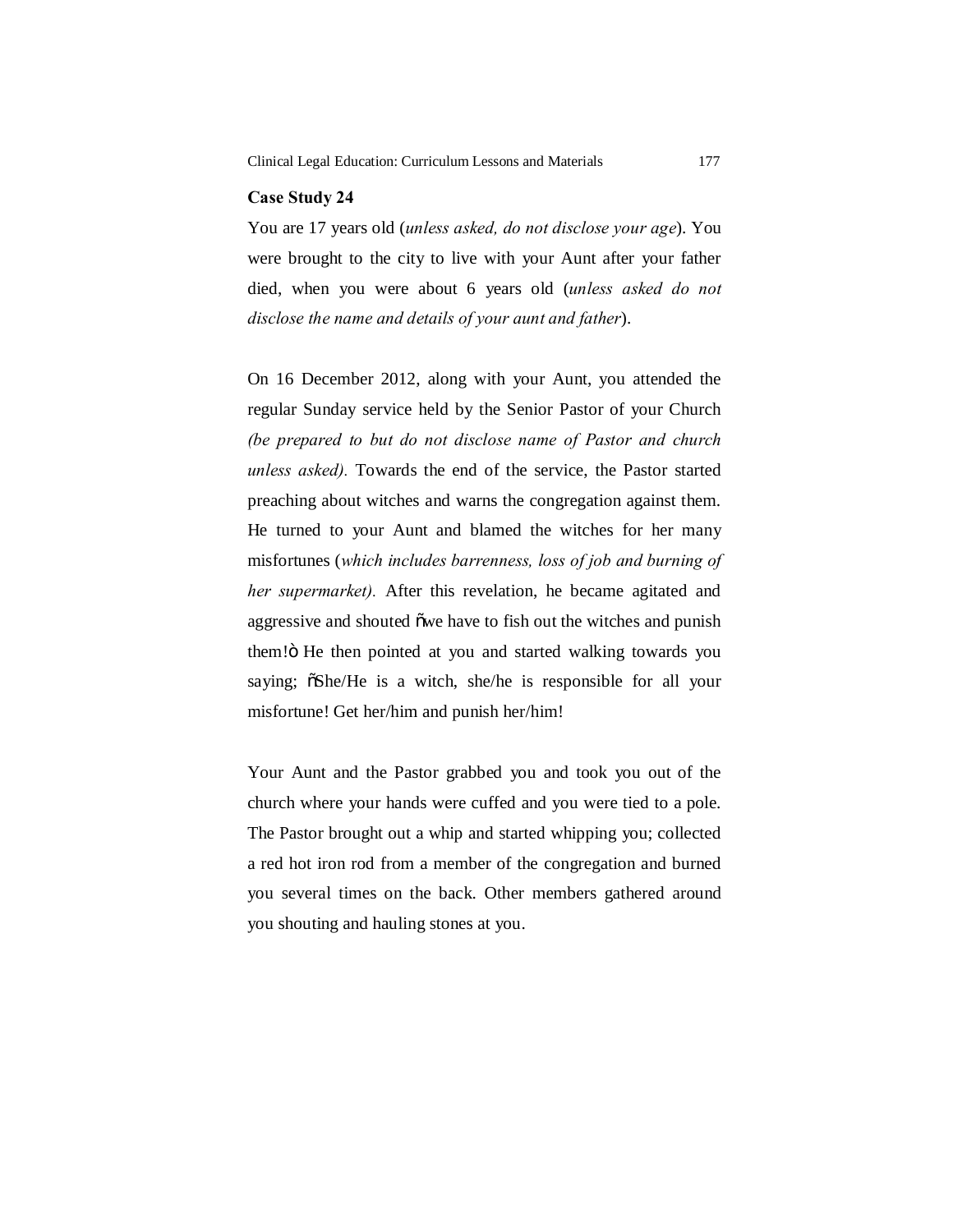178 Clinical Legal Education: Curriculum Lessons and Materials You were severely injured but rescued by a good citizen (supply name and details of the good citizen only when asked) of the Church and taken to the State Specialist Hospital for medical attention. (Supply name and details of the hospital only when asked by the lawyers)

- 1. You have been discharged and lost an eye and your body is badly scarred as a result of the incident;
- 2. You dongt want to go back to your Auntgs house but you dongt have anywhere to go to;
- 3. You dongt have money to pay for the services of a lawyer;
- 4. You do not know what to do.

To: Lawyer

From: Secretary Subject: Appointment with client

There is a young person who is here to see you. She/He has refused to tell me why she/he wants to see you but insists she/he has to see you. She/he seems to have some injuries.

# **Case Study 25**

You are Miriam, and you have just gained admission at a State University *(be prepared to but do not give name of school unless asked)*. During registration, you met Ugo, a 300 level student, who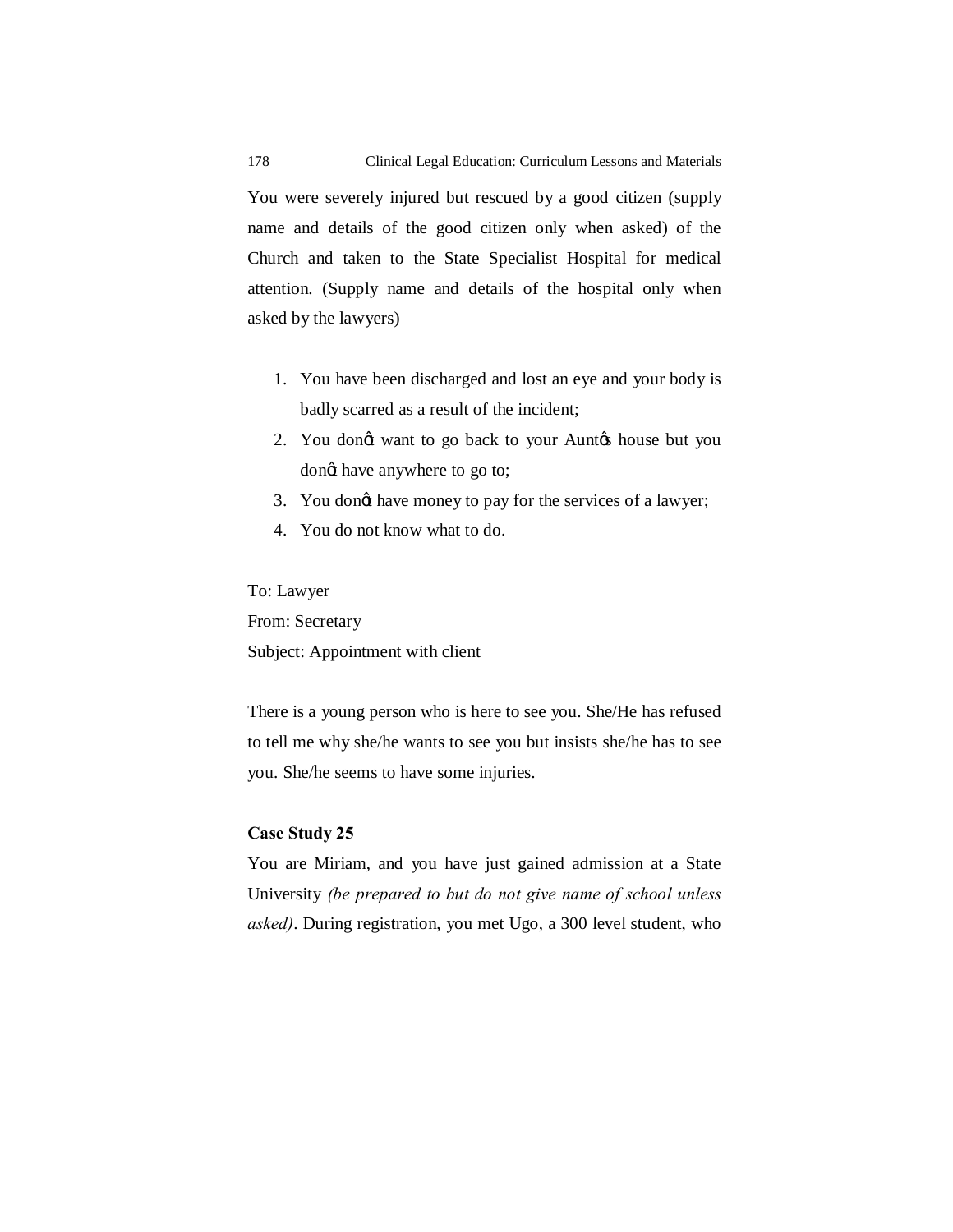assisted with the registration process. On December 2012(supply date only if asked by the lawyers), Ugo invited you for a party at his friend the place. At first you were reluctant to attend but Ugo pleaded with you and you felt obliged to return his õkindnessö.

On getting to the venue of the purported party, you noticed there were only four male students in the room. You did not feel comfortable and made to leave the place when Ugo and two of the men grabbed and carried you to a dark room and locked you up. After being kept in the room for several hours, Ugo came into the room with a bottle and asked you to drink the content. You initially refused to drink but Ugo later made you drink it.(*unless asked, do not disclose that you were slapped, punched and harassed until you took the drink)*. You lost consciousness and when you regained consciousness you found your pants soaked in blood and had strong pains in your private place and round your waist.

After you regained consciousness, the men threatened to deal with you if you ever mentioned the incident to anyone. They carried you in a terrible state and dumped you by the road side where you were found and taken to the hospital, where you were examined, treated and discharged after 2 weeks. Dongt disclose name of the hospital and doctor that treated you unless asked.

*You don't know what to do.* 

*You don't want your parents to know about this.*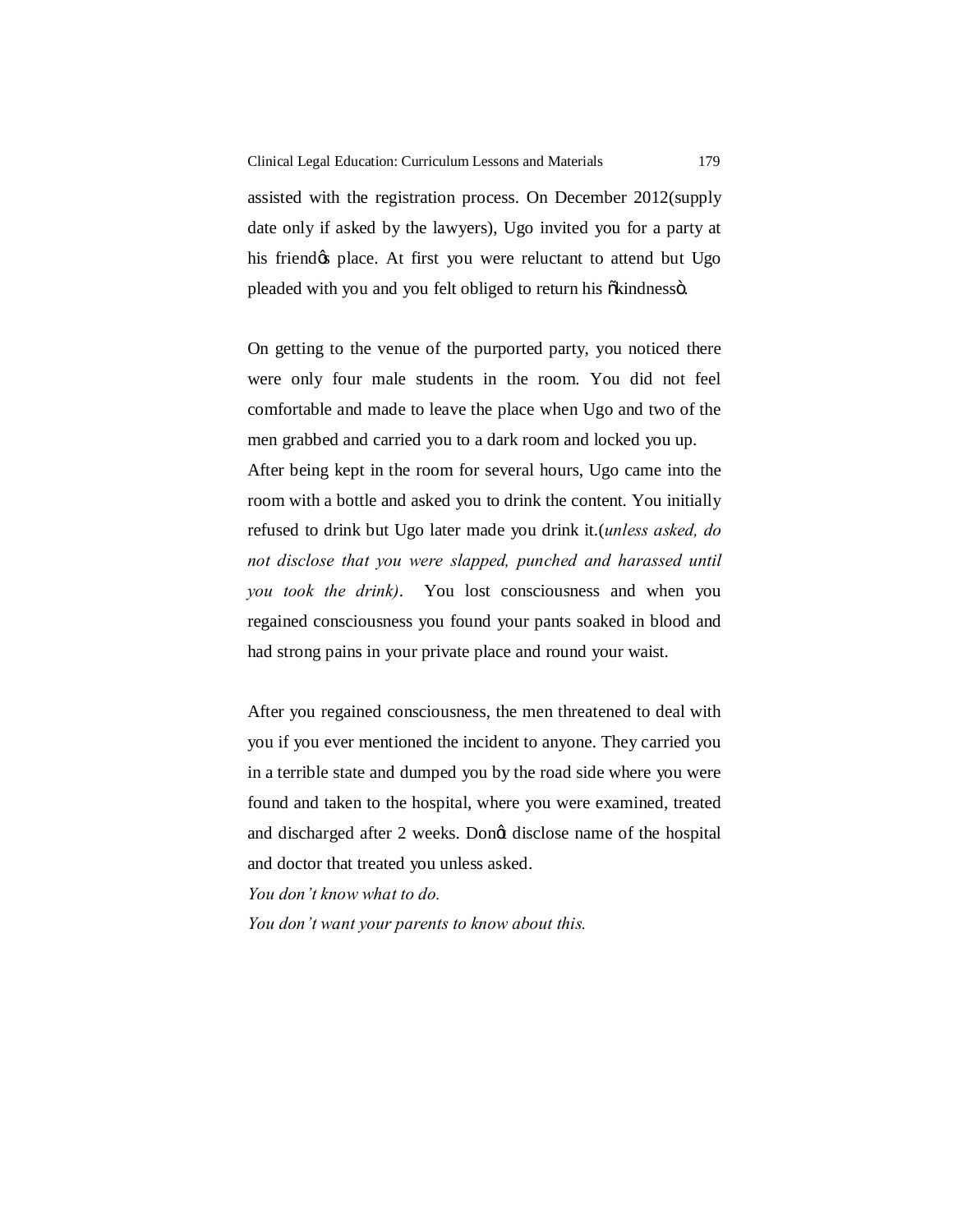180 Clinical Legal Education: Curriculum Lessons and Materials To: Lawyer From: Secretary Subject: Appointment with client

There is a young lady who wants to see you. She came yesterday and she looks distraught and scared.

# **Case Study 26**

You are the Pastor of a Church. On this Sunday you were in charge of the day& service. You were moved to preach about witches and warn the congregation against them. One particular young lady in the church caught your attention and you were spiritually moved to single her out as one of the persons possessed by witches. You signalled to your church male ushers to take her away.

At the end of the preaching, you went over to the church office where the ushers had the young lady, and found that the lady was lying on the floor unconscious and the ushers were nowhere to be found. You saw blood from the lady the head and you got your security man to assist you take the lady into your car.

You drove her to a hospital and gave a fake name as yours. You even produced a fake ID card which you had on you to prove your fake name. Now you have gone underground as you have found out that the police are looking for you.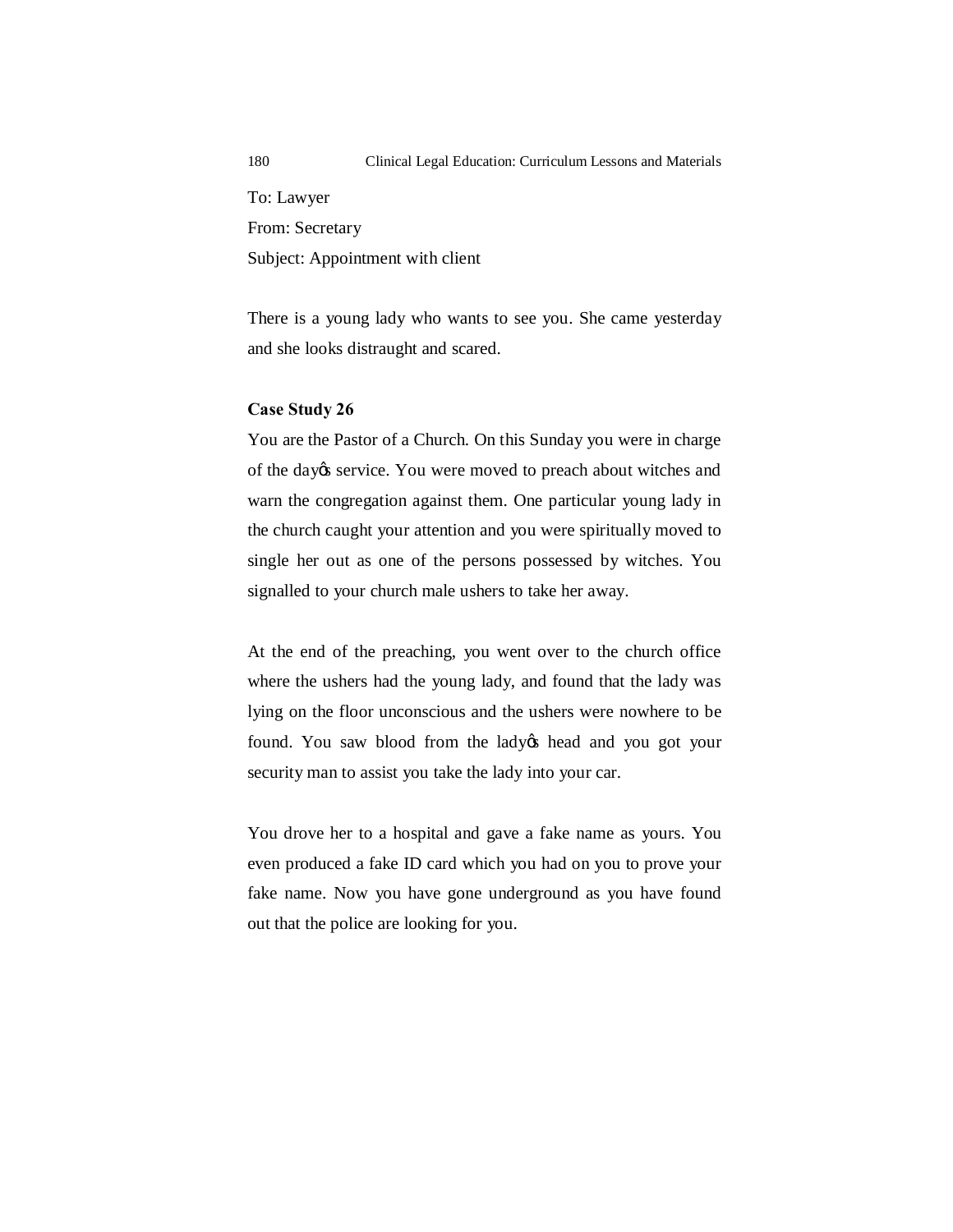Clinical Legal Education: Curriculum Lessons and Materials 181 You dongt know what to do. The ushers are also on the run. You dongt know the state of the lady as at now.

To: Lawyer From: Secretary Subject: Appointment with Client

One man is here to see you. He is in some serious trouble and wishes to discuss with you for your opinion. He seems terribly agitated.

# **Case Study 27**

You are a taxi driver and have been having some financial difficulties after losing your Job as an accountant in a Bank. (At this point show a lot of hesitation in continuing with the story and see if the lawyers would assure you or reassure you of confidentiality.) You picked up a passenger who asked you to convey him to Aba for an important business transaction. En-route, you discovered that the passenger had a large sum of money in his possession and you came up with a plan to rob him.

Between the Enugu ó Okigwe Expressway, you stopped the car in a deserted spot and told the passenger the car had developed minor mechanical fault which needed to be fixed. You came out of the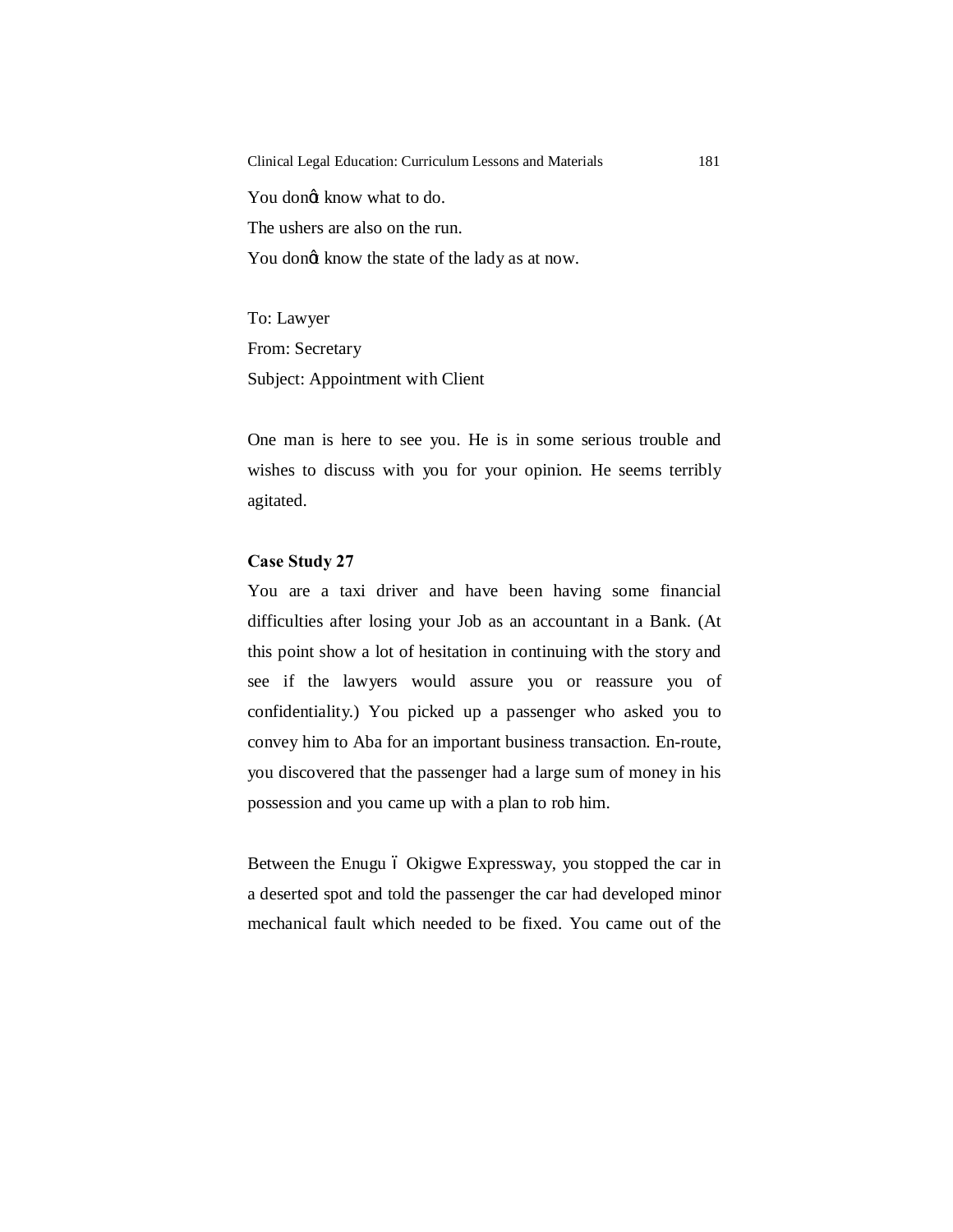182 Clinical Legal Education: Curriculum Lessons and Materials car and called the passenger to help you with some tools. In the process, you struck him on the head and chest with a stick and dragged him into the nearby bush where you dumped him and made away with the money.

You learned from a newspaper that the passenger was found by a Highway Patrol Team who took him to the University Of Nigeria Teaching Hospital where he was discovered to have broken several ribs and was in a coma. You later learned that the passenger recovered but became paralysed on one side of his body.

You think that your taxi number is known to the passenger as you had given him a receipt earlier but you are not sure. You are hiding your taxi and lying low too and have not been able to earn a living since the incident.

You spoke to a lawyer friend about this case hypothetically and the lawyer friend told you that the best thing for such a person was to relocate to another city.

You are confused

You are terribly afraid that the police would arrest you once you came out from hiding.

You dongt know what to do.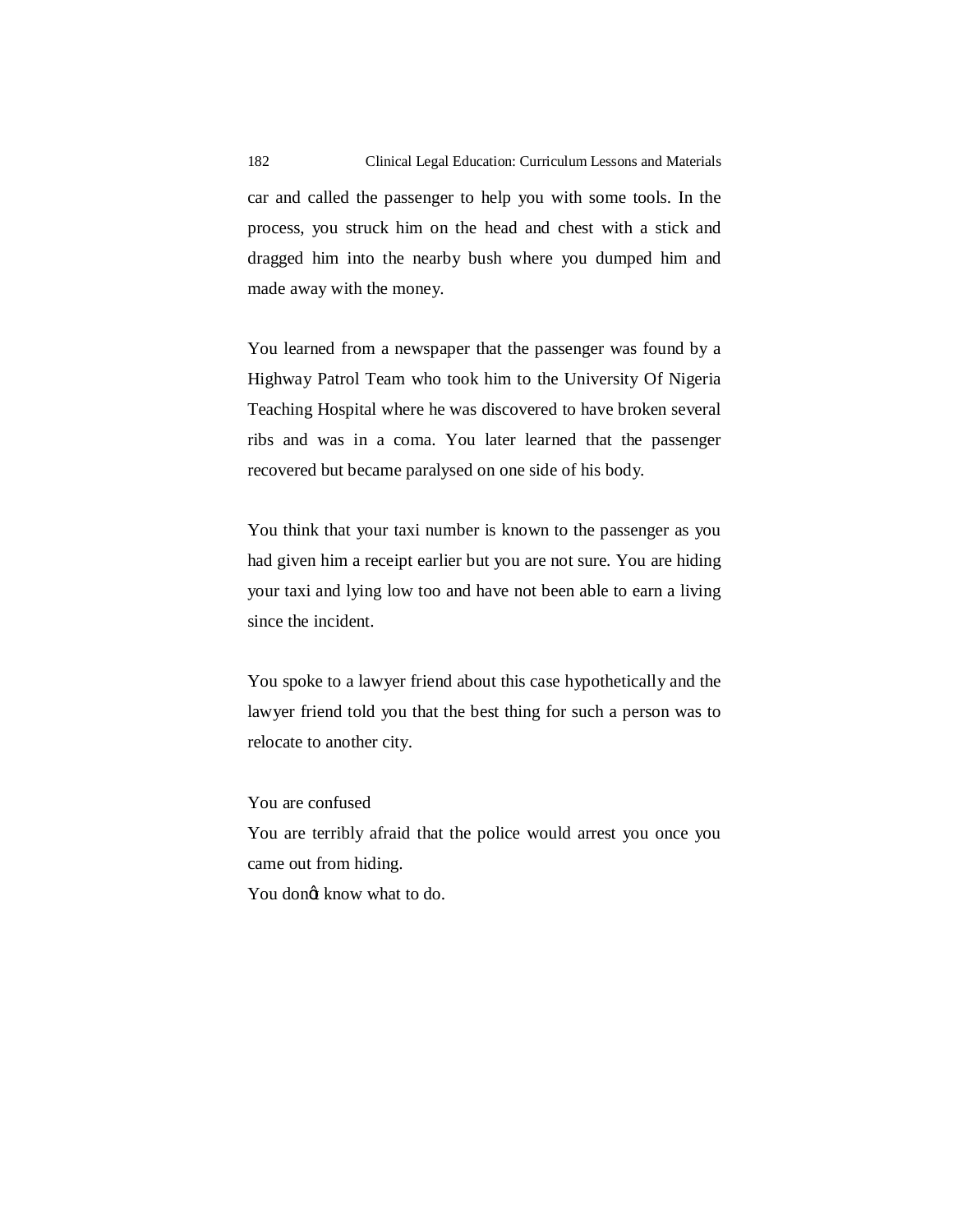Clinical Legal Education: Curriculum Lessons and Materials 183 To: Lawyer From: Secretary Subject: Appointment with Client

One man is here to see you. He is in some serious trouble and wishes to discuss with you for your opinion. He seems terribly agitated.

## **Case Study 28**

You have been married for 10 years and you are blessed with 4 children together with your husband.

Your husband has a very rich lawyer who is his very good friend. (Hesitate strongly before continuing with the story and see if and how the lawyers will assure you or reassure you of confidentiality). For the past 3 years, you have been dating this lawyer secretly. This lawyer has been providing you strong financial support for a high life style. He even bought you a Camry car recently.

This lawyer recently proposed marriage to you and asked you to divorce your husband or he would stop dating you. You did not want to divorce or leave your husband but did not want to stop dating the lawyer.

Recently the lawyer told you that he was going to do everything possible to remove your husband from your relationship. You did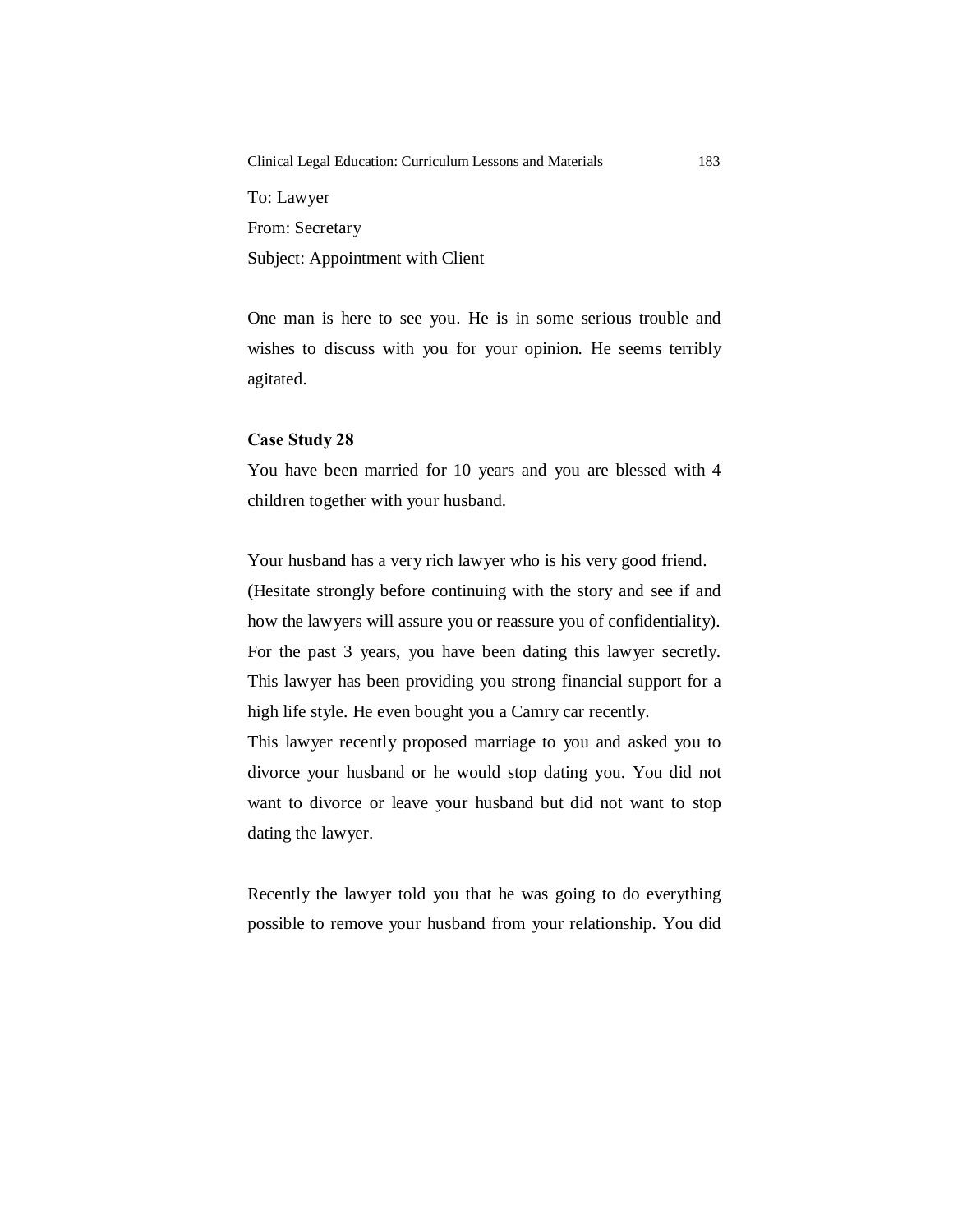not say anything in response. A week later, robbers entered your house and shot your husband in the head. The robbers took only some of your jewels and shot your husband even after he pleaded with them to take money from him. Your husband is still in the hospital and in coma. Doctors think that he will come out from the coma but that he will have a permanent brain damage that may impair him for life. During the robbery incident, you heard your husband call the name of one of the robbers even though the robbers were wearing face caps. The name called by your husband is the name of one of the security men at the house of the lawyer. You have also seen a text message on the lawyer telephone where the lawyer was telling someone to  $\delta$ find a way to finish that thingö. You think the text message is referring to an instruction to go and make sure that your husband is finally killed but you are not sure.

You are afraid that another attempt will be made to kill your husband in the hospital. You dongt want your husband to die. You are afraid that if your husband comes out from coma he may say the name of one of the suspects and investigation might implicate you somehow as a person who knew about the attempt to kill your husband.

You are afraid of going to jail. You are afraid of losing your children.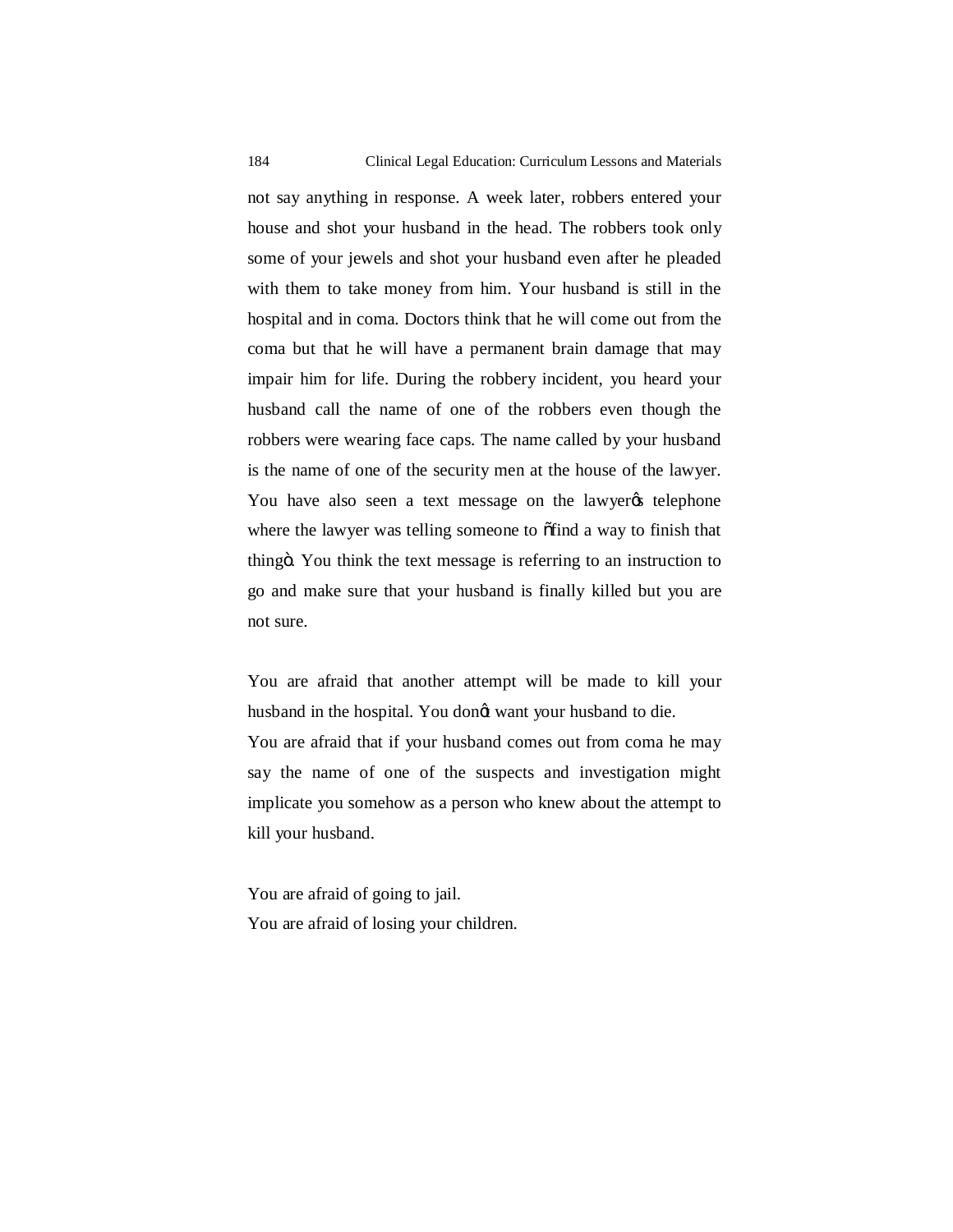Clinical Legal Education: Curriculum Lessons and Materials 185 You dongt want anybody to know that you have a relationship with the lawyer. You have not had sleep for many nights. You are totally confused and terrified.

To: Lawyer From: Secretary Subject: Appointment with Client

One woman is here to see you. She is in some serious trouble and wishes to discuss with you for your opinion. She looked terrified.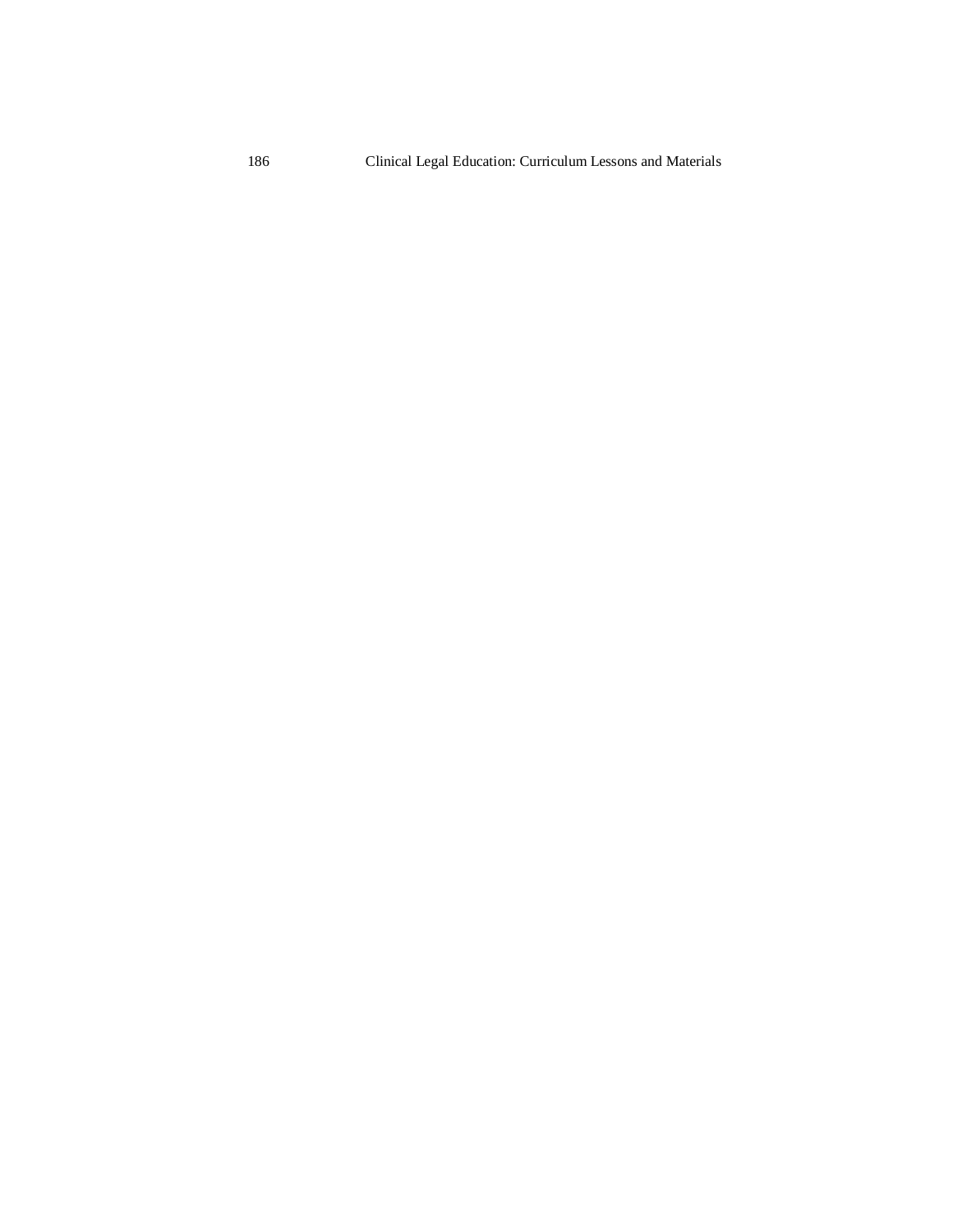# **APPENDIX**

# **Suggested Clinical Law Teacher's Skills Resources**

- 1. Barry, M., et al,  $\tilde{o}$ Teaching Social Justice Lawyering: systematically including Community Legal Education in Clinical Legal Education", *18 Clinical L. Rev.* 401 (2012), http://papers.ssrn.com/sol3/papers.cfm?abstract\_id=1924393.
- 2. Barry, M. M.,  $\tilde{O}$ Clinical Legal Education in the Law University: Goals and Challengesö, *International Journal of Legal Education,* p. 35 (July 2007); http://ssrn.com/abstract=1133551.
- 3. Beard, C., & Wilson, J.P., *Experiential Learning: A Best Practice Handbook for Educators and Trainers*, 2<sup>nd</sup> ed., London, Kogan Page, 2006.
- 4. Bloch, F.S., ed. *The Global Clinic Movement: Educating Lawyers for Social Justice*, 2011, Oxford University Press.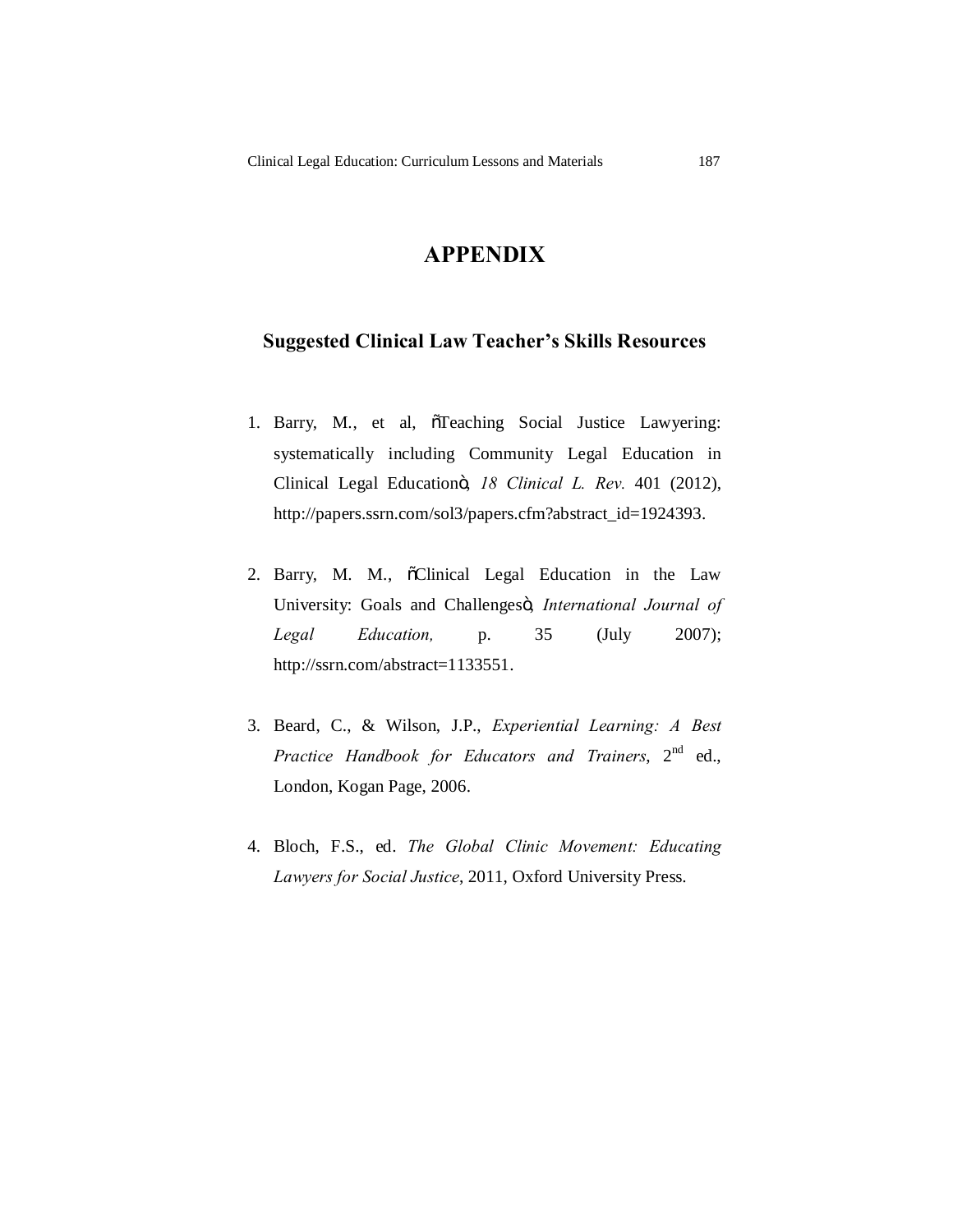- 5. Brayne, H., Duncan, N., & Grimes, R., *Clinical Legal Education: Active Learning in Your Law School*, Blackstone Press Ltd.
- 6. Evans, A., et al, *Best Practices; Australian Clinical Legal Education*, 2012, www.cald.asn.au/assets/lists/Resources/Best\_Practices\_Austral ian\_Clinical\_Legal\_Edu..
- 7. Giddings, J., *Promoting Justice through Clinical Legal Education,* 2013, Justice Press.
- 8. Hess, G.F., & Friedland, S., *Techniques For Teaching Law,* Durham North Carolina, Carolina Academic Press, 1999.
- 9. Kate, E., & Dennick, R., *Small Group Teaching: Tutorial, Seminars, and Beyond*, RoutledgeFalmer, 2004.
- 10. Klerk, D., et al, *Clinical Law in SA*, 2<sup>nd</sup> ed., LexisNexis Butterworths.
- 11. Ojukwu, E., & Lagi, O., *Manual of Prison Pre-trial Detainee Law Clinic*, Abuja, Netwrok of University Legal Aid Institutions (NULAI Nigeria), 2012.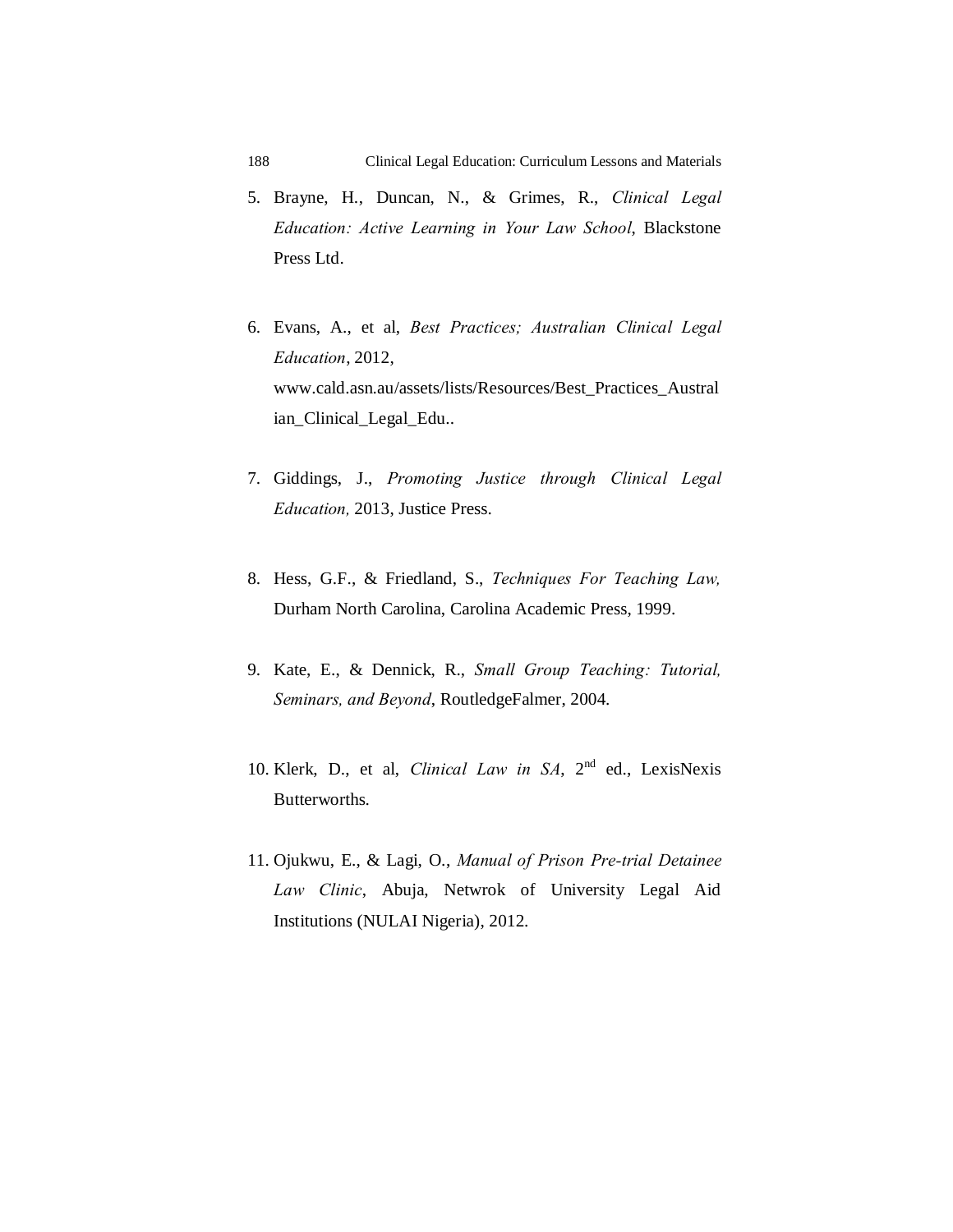- 12. Olaitan, S.O., & Agusiobo, O.N., *Principles of Practice Teaching,* Ibadan, Spectrum Books Ltd & John Wiley & Sons, 1982.
- 13. Stuckey, R., & Others, *Best Practices for Legal Education: A Vision and Road Map*, Clinical Legal Education Association, 2007.
- 14. Sullivan, W.M., et al, *Educating Lawyers: Preparation for the Profession of Law,* The Carnegie Foundation for the Advancement of Teaching, 2007.
- 15. Teply, L.L., *Law School Competitions*, Thomson West.
- 16. Webb, J., & Maughan, C., ed., *Teaching Lawyer's Skills*, Butterworths, London, 1996.